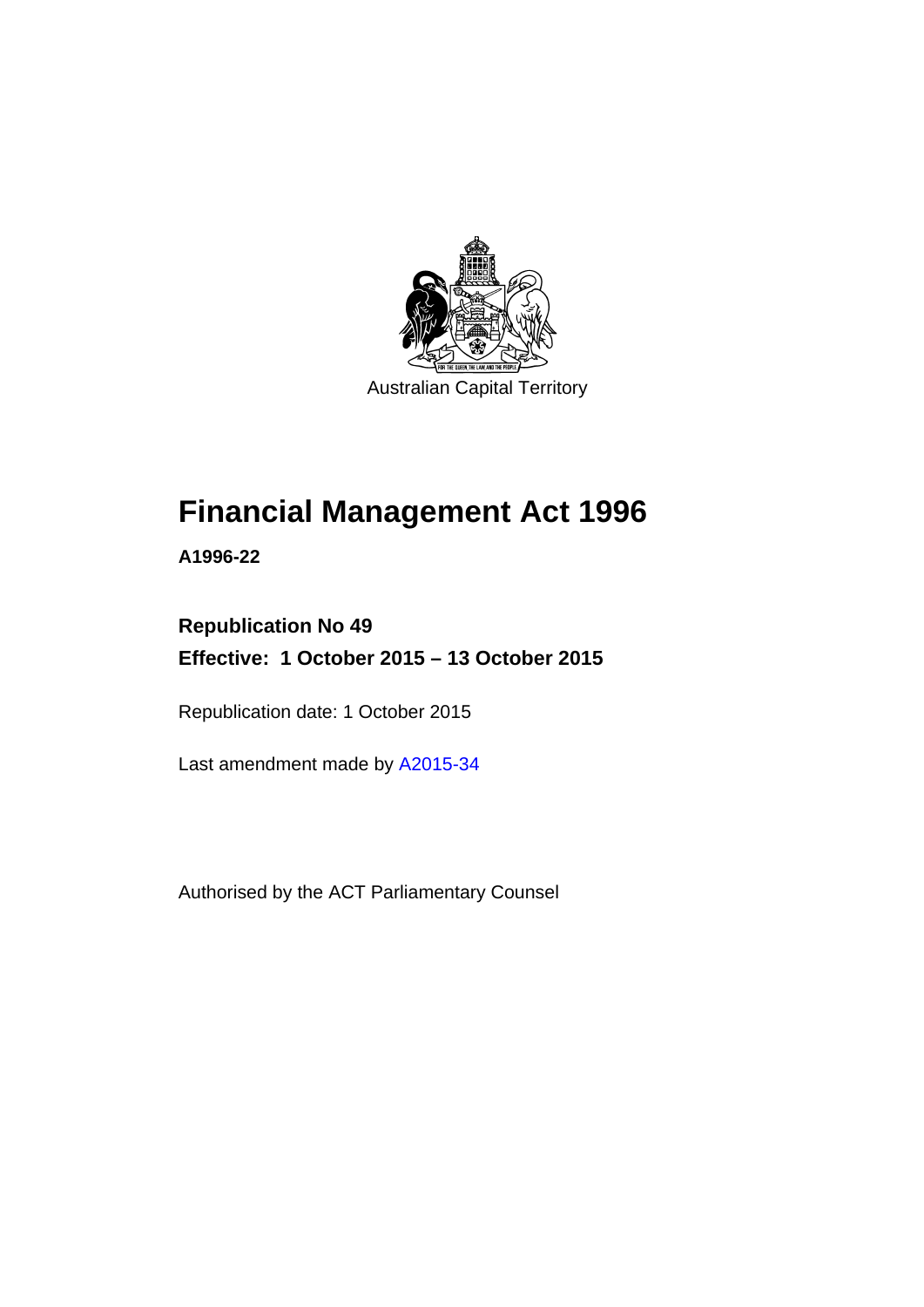### **About this republication**

### **The republished law**

This is a republication of the *Financial Management Act 1996* (including any amendment made under the *[Legislation Act 2001](http://www.legislation.act.gov.au/a/2001-14)*, part 11.3 (Editorial changes)) as in force on 1 October 2015*.* It also includes any commencement, amendment, repeal or expiry affecting this republished law to 1 October 2015.

The legislation history and amendment history of the republished law are set out in endnotes 3 and 4.

### **Kinds of republications**

The Parliamentary Counsel's Office prepares 2 kinds of republications of ACT laws (see the ACT legislation register at [www.legislation.act.gov.au](http://www.legislation.act.gov.au/)):

- authorised republications to which the *[Legislation Act 2001](http://www.legislation.act.gov.au/a/2001-14)* applies
- unauthorised republications.

The status of this republication appears on the bottom of each page.

### **Editorial changes**

The *[Legislation Act 2001](http://www.legislation.act.gov.au/a/2001-14)*, part 11.3 authorises the Parliamentary Counsel to make editorial amendments and other changes of a formal nature when preparing a law for republication. Editorial changes do not change the effect of the law, but have effect as if they had been made by an Act commencing on the republication date (see *[Legislation Act 2001](http://www.legislation.act.gov.au/a/2001-14)*, s 115 and s 117). The changes are made if the Parliamentary Counsel considers they are desirable to bring the law into line, or more closely into line, with current legislative drafting practice.

This republication includes amendments made under part 11.3 (see endnote 1).

### **Uncommenced provisions and amendments**

If a provision of the republished law has not commenced, the symbol  $\mathbf{U}$  appears immediately before the provision heading. Any uncommenced amendments that affect this republished law are accessible on the ACT legislation register [\(www.legislation.act.gov.au\)](http://www.legislation.act.gov.au/). For more information, see the home page for this law on the register.

### **Modifications**

If a provision of the republished law is affected by a current modification, the symbol  $\mathbf{M}$ appears immediately before the provision heading. The text of the modifying provision appears in the endnotes. For the legal status of modifications, see the *[Legislation Act 2001](http://www.legislation.act.gov.au/a/2001-14)*, section 95.

### **Penalties**

At the republication date, the value of a penalty unit for an offence against this law is \$150 for an individual and \$750 for a corporation (see *[Legislation Act 2001](http://www.legislation.act.gov.au/a/2001-14)*, s 133).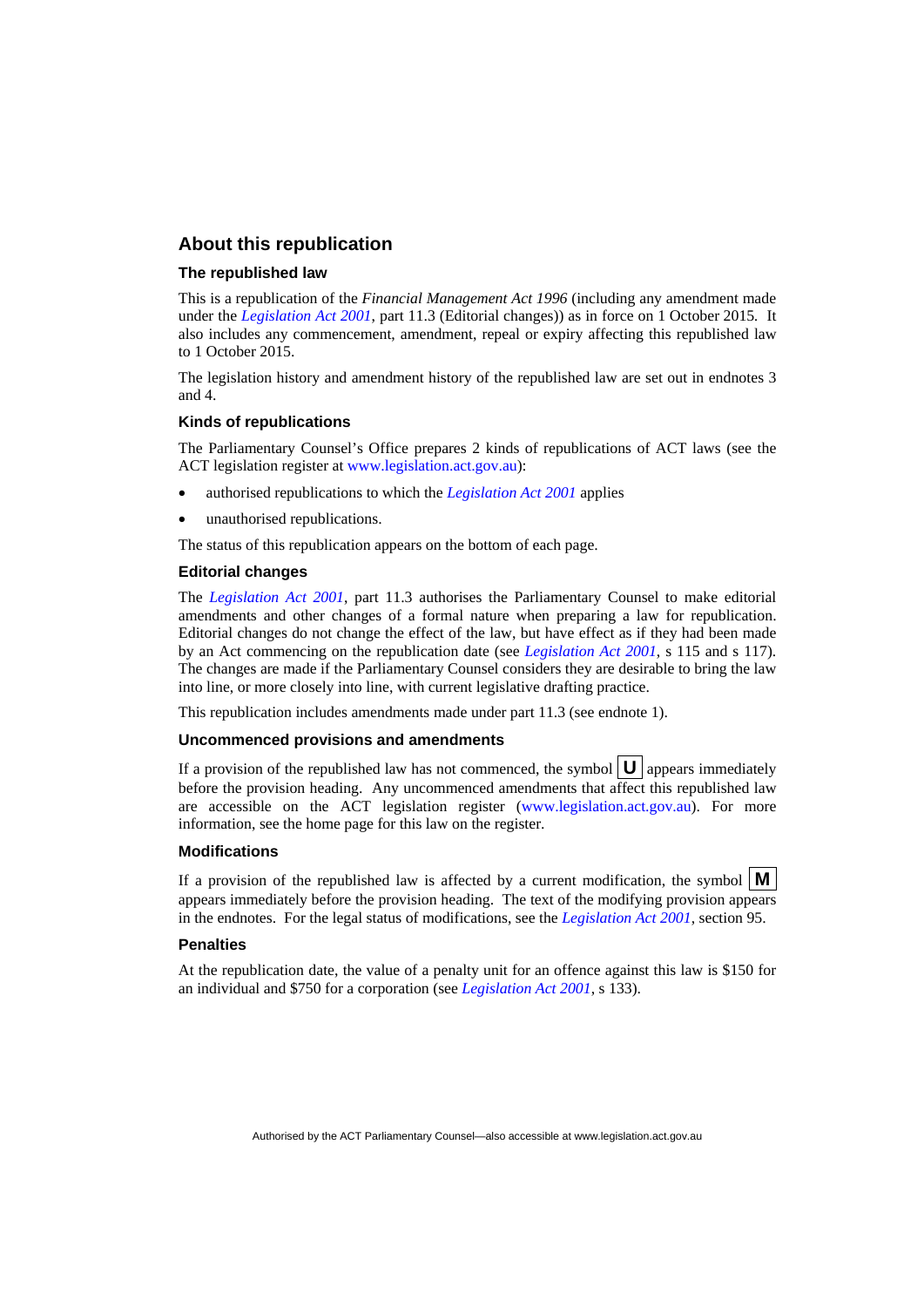

# **Financial Management Act 1996**

# **Contents**

|                     |                                                                                              | Page       |
|---------------------|----------------------------------------------------------------------------------------------|------------|
| Part 1              | <b>Preliminary</b>                                                                           |            |
| 1                   | Name of Act                                                                                  | 2          |
| 2                   | Act subject to Territory Superannuation Provision Protection Act                             | 2          |
| 3                   | Dictionary                                                                                   | 2          |
| 3A                  | <b>Notes</b>                                                                                 | 2          |
| 3B                  | Declaration that certain bodies are not territory authorities for Act                        | 3          |
| 4                   | Application of pts 2 to 5-Office of the Legislative Assembly and<br>officers of the Assembly | 3          |
| Part 2              | <b>Budget management</b>                                                                     |            |
| <b>Division 2.1</b> | <b>Appropriations and budgets</b>                                                            |            |
| 5                   | Timing of first Appropriation Bill for financial year                                        | 5          |
| 6                   | Necessity for appropriation                                                                  | 5          |
| 7                   | Payments authorised on lapse of appropriation                                                | 5          |
| 8                   | Form of appropriations                                                                       | 6          |
| R49                 | Financial Management Act 1996                                                                | contents 1 |
| 01/10/15            | Effective: 01/10/15-13/10/15                                                                 |            |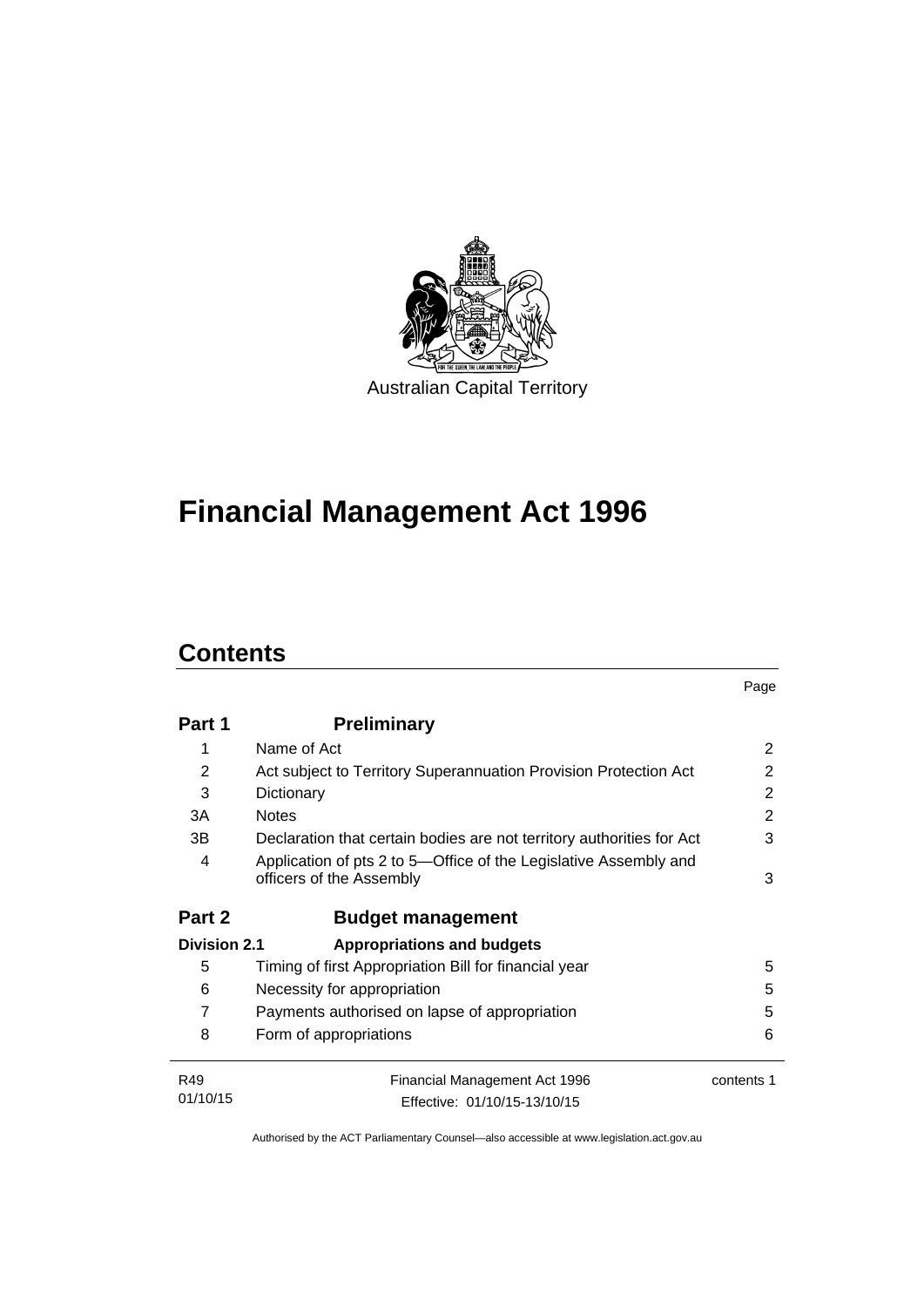### **Contents**

| 9          | Net appropriations for outputs                                                    | Page<br>6      |
|------------|-----------------------------------------------------------------------------------|----------------|
| 9A         | Net appropriations for capital injections                                         | $\overline{7}$ |
| 9B         | Appropriations for payments on behalf of Territory to be net<br>appropriations    | 7              |
| 10         | <b>Budget papers</b>                                                              | $\overline{7}$ |
| 11         | <b>Territory budgets</b>                                                          | 8              |
| 11A        | Financial policy objectives and strategies statement                              | 11             |
| 12         | Directorate budgets                                                               | 12             |
| 12A        | Territory authority and territory-owned corporation budgets                       | 13             |
| 13         | Supplementary budget papers                                                       | 15             |
| 13A        | Amendment of budgets for supplementary appropriation                              | 16             |
| 14         | Transfer of funds between appropriations                                          | 16             |
| 14A        | Transfer of funds from capital injection appropriation to other<br>appropriations | 17             |
| 14B        | Transfer of funds from other appropriations to capital injection<br>appropriation | 18             |
| 15         | Transfer of funds within appropriations                                           | 18             |
| 15A        | Reclassification of certain appropriations                                        | 19             |
| 16         | Transfer of functions to another entity                                           | 19             |
| 16A        | Appropriation for accrued employee entitlements                                   | 20             |
| 16B        | Rollover of undisbursed appropriation                                             | 20             |
| 17         | Variation of appropriations for Commonwealth grants                               | 22             |
| 17A        | Variations of appropriations for certain payments to Commonwealth                 | 23             |
| 18         | Treasurer's advance                                                               | 24             |
| 18A        | Treasurer's advance-payment pending supplementary appropriation                   | 25             |
| 18B        | Treasurer's advance-reduction of amounts                                          | 26             |
| 18C        | Assembly to be told about Treasurer's advance                                     | 26             |
| 19         | Refunds of payments made without liability                                        | 27             |
| 19A        | Payments for Territory GST liabilities                                            | 28             |
| 19AA       | Payments for Territory GST administration costs                                   | 28             |
| 19B        | Authorisation of appropriation for certain Commonwealth grants                    | 28             |
| 19C        | Amendment of capital injection conditions                                         | 29             |
| 19D        | Amendment of performance criteria                                                 | 30             |
| 20         | Recommended appropriation for Office of the Legislative Assembly                  | 32             |
| 20AA       | Appropriation for Office of the Legislative Assembly                              | 32             |
| contents 2 | Financial Management Act 1996                                                     | R49            |

Effective: 01/10/15-13/10/15

Authorised by the ACT Parliamentary Counsel—also accessible at www.legislation.act.gov.au

01/10/15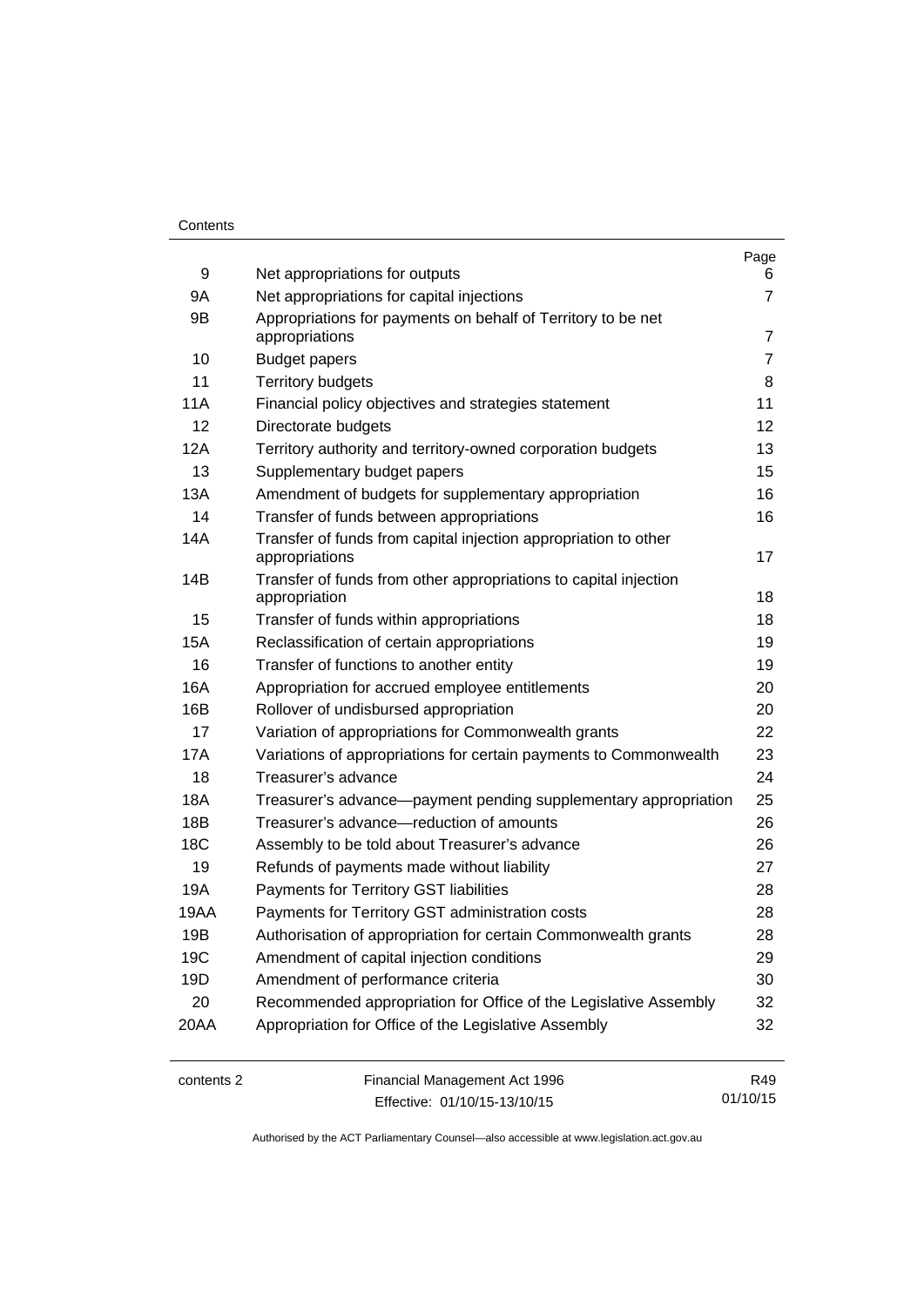|                     |                                                                               | Contents |
|---------------------|-------------------------------------------------------------------------------|----------|
|                     |                                                                               | Page     |
| 20AB                | Recommended appropriation for officers of the Assembly                        | 33       |
| 20AC                | Appropriation for officers of the Assembly                                    | 33       |
| <b>Division 2.2</b> | <b>Budget reviews and pre-election updates</b>                                |          |
| 20A                 | <b>Budget review</b>                                                          | 34       |
| 20B                 | Purpose and contents of budget review                                         | 34       |
| 20 <sub>C</sub>     | Pre-election budget update                                                    | 35       |
| 20D                 | Purpose and contents of pre-election budget update                            | 36       |
| Part 3              | <b>Financial reports</b>                                                      |          |
| <b>Division 3.1</b> | <b>Financial reports of the Territory</b>                                     |          |
| 21                  | Meaning of the Territory in div 3.1                                           | 38       |
| 22                  | Annual financial statements of the Territory                                  | 38       |
| 23                  | Responsibility for annual financial statements                                | 38       |
| 24                  | Audit of annual financial statements                                          | 39       |
| 25                  | Presentation of annual financial statements to Legislative Assembly           | 40       |
| 26                  | Periodic financial statements                                                 | 40       |
| <b>Division 3.2</b> | Financial reports and performance statements of<br>directorates               |          |
| 27                  | Annual financial statements of directorates                                   | 41       |
| 28                  | Responsibility for annual financial statements of directorates                | 42       |
| 29                  | Audit of financial statements of directorates                                 | 43       |
| 30                  | Directorate annual financial statements to be included in annual              |          |
|                     | reports etc                                                                   | 43       |
| 30A                 | Statements of performance of directorates                                     | 43       |
| 30B                 | Responsibility for directorate statements of performance                      | 44       |
| 30C                 | Scrutiny of directorate statements of performance                             | 45       |
| 30 <sub>D</sub>     | Directorate statements of performance to be included in annual reports<br>etc | 45       |
| 30E                 | Half-yearly directorate performance reports                                   | 45       |
| Part 4              | <b>Financial management responsibilities of</b>                               |          |
|                     | directors-general of directorates                                             |          |
| 31                  | Responsibilities of directors-general of directorates                         | 47       |
| 31A                 | Directors-general may enter into contracts etc                                | 48       |

| R49      | Financial Management Act 1996 | contents 3 |
|----------|-------------------------------|------------|
| 01/10/15 | Effective: 01/10/15-13/10/15  |            |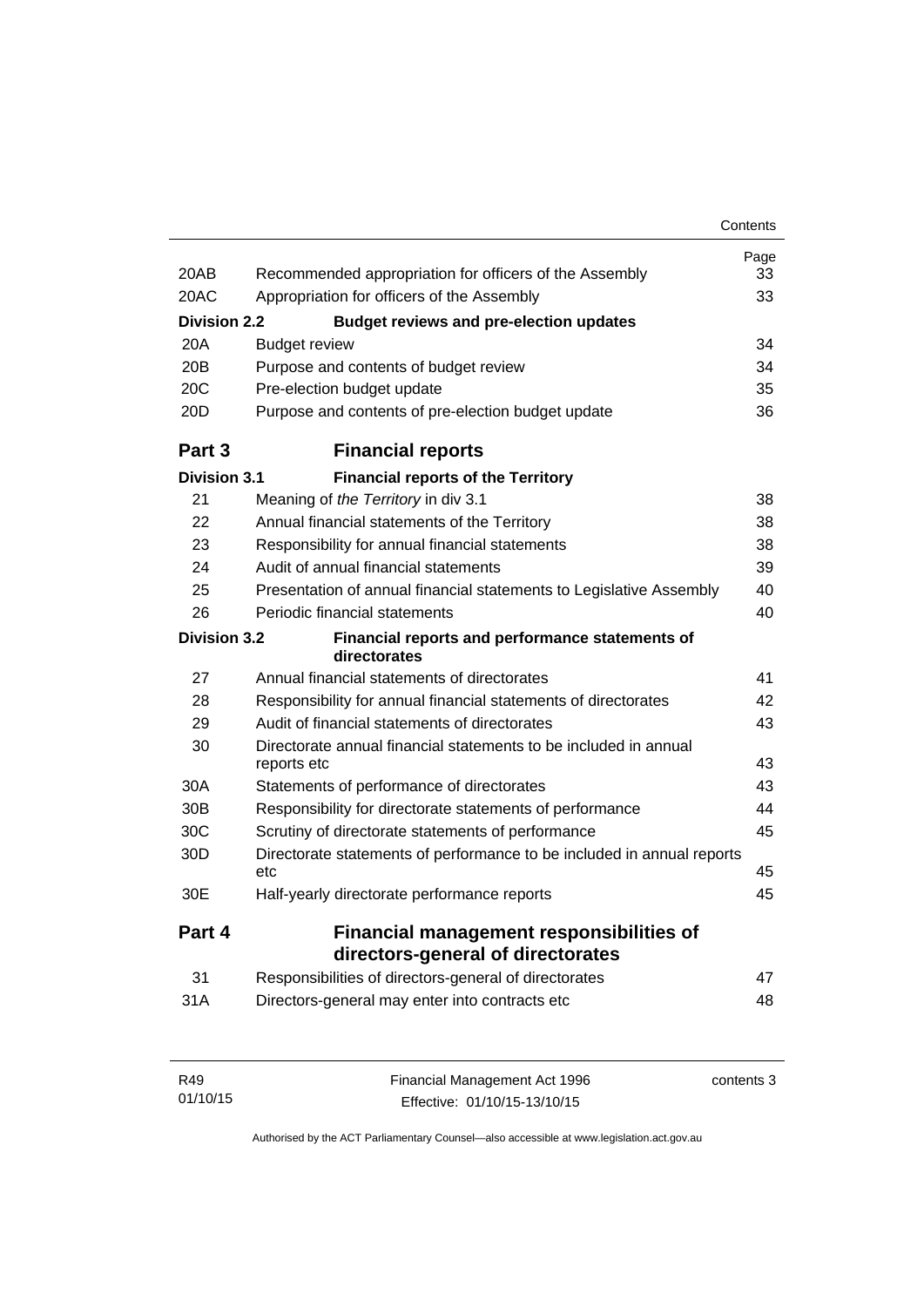### **Contents**

|        |                                                                                     | Page |
|--------|-------------------------------------------------------------------------------------|------|
| Part 5 | <b>Banking and investment</b>                                                       |      |
| 32     | Agreement for the conduct of banking for Territory                                  | 50   |
| 33     | Territory banking account                                                           | 50   |
| 34     | Directorate banking accounts                                                        | 50   |
| 34A    | Transfer of directorate banking account                                             | 51   |
| 34B    | End of year balances of directorate banking accounts                                | 52   |
| 35     | Payments into banking accounts                                                      | 52   |
| 36     | Transfer following change in directorate responsibilities                           | 52   |
| 36A    | Transfers from directorate banking accounts to territory banking<br>account         | 53   |
| 37     | Payments from territory banking account                                             | 53   |
| 37A    | Payments into territory banking account                                             | 54   |
| 38     | Investment of certain public money                                                  | 54   |
| Part 6 | <b>Borrowing and guarantees</b>                                                     |      |
| 39     | Power of Territory to borrow                                                        | 56   |
| 40     | Treasurer may borrow on behalf of Territory                                         | 56   |
| 41     | Power of territory authorities to borrow                                            | 56   |
| 42     | Borrowings by territory authorities to be approved                                  | 56   |
| 43     | Territory authorities may give security                                             | 57   |
| 44     | Power to approve borrowings not delegable                                           | 57   |
| 45     | Loans to be paid into territory banking account                                     | 57   |
| 46     | Payments by Treasurer                                                               | 57   |
| 47     | <b>Guarantees by Territory</b>                                                      | 57   |
| Part 7 | <b>Trust money</b>                                                                  |      |
| 49     | Identity of trust money                                                             | 59   |
| 50     | Administration of trust money                                                       | 59   |
| 51     | Directorate trust banking accounts                                                  | 59   |
| 51A    | Transfer of directorate trust banking accounts                                      | 60   |
| 51B    | Transfers between trust banking accounts-changes in directorate<br>responsibilities | 60   |
| 51C    | Transfers between trust banking accounts—investment                                 | 61   |
| 52     | Transfers between trust banking account and territory banking account               | 61   |
| 53     | Investment of trust money                                                           | 61   |
|        |                                                                                     |      |

contents 4 Financial Management Act 1996 Effective: 01/10/15-13/10/15

R49 01/10/15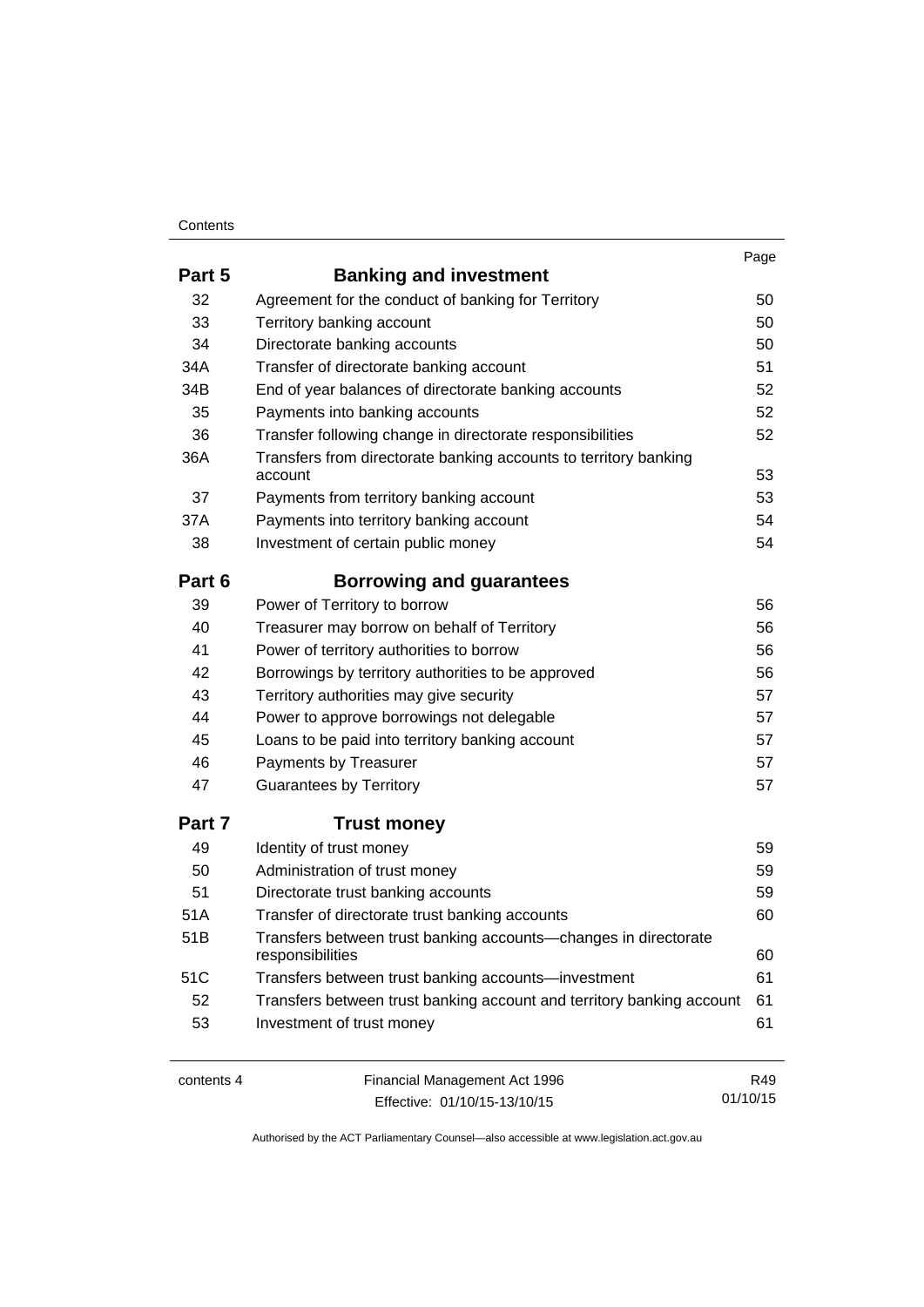| 53A                 | Unclaimed trust money                                                                               | Page<br>61 |
|---------------------|-----------------------------------------------------------------------------------------------------|------------|
| 53B                 | Reviewable decision notices                                                                         | 63         |
| 53C                 | Applications for review                                                                             | 63         |
| Part 8              | <b>Financial provisions for territory authorities</b>                                               |            |
| 54                  | Application-pt 8                                                                                    | 64         |
| 55                  | Responsibilities of chief executive officers of territory authorities                               | 64         |
| 56                  | Responsibilities of governing boards of territory authorities                                       | 66         |
| 57                  | Banking accounts of territory authorities                                                           | 67         |
| 58                  | Investment by territory authorities                                                                 | 68         |
| 59                  | Borrowing by territory authorities                                                                  | 69         |
| 60                  | Guarantees by territory authorities                                                                 | 70         |
| 61                  | Territory authority statements of intent                                                            | 70         |
| 62                  | Presentation of statements of intent of territory authorities                                       | 72         |
| 63                  | Annual financial statements of territory authorities                                                | 72         |
| 64                  | Responsibility for annual financial statements of territory authorities                             | 73         |
| 65                  | Audit of annual financial statements of territory authorities                                       | 74         |
| 66                  | Annual financial statements of territory authorities to be included in<br>annual reports etc        | 74         |
| 67                  | Treasurer may require interim financial statements etc for territory<br>authorities                 | 74         |
| 68                  | Statements of performance of territory authorities                                                  | 75         |
| 69                  | Responsibility for territory authority statements of performance                                    | 76         |
| 70                  | Scrutiny of territory authority statements of performance                                           | 77         |
| 71                  | Territory authority statements of performance to be included in annual<br>reports etc               | 77         |
| Part 9              | Governance of territory authorities                                                                 |            |
| <b>Division 9.1</b> | <b>Definitions and important concepts</b>                                                           |            |
| 72                  | Definitions-pt 9                                                                                    | 78         |
| 73                  | Nature of relevant territory authorities                                                            | 79         |
| 74                  | Powers of territory authorities generally                                                           | 80         |
| 75                  | Execution of documents and assumptions people dealing with relevant<br>territory authority may make | 81         |
| 76                  | Governing board of territory authority                                                              | 82         |
| 77                  | Role of governing board                                                                             | 82         |
| R49                 | Financial Management Act 1996                                                                       | contents 5 |

01/10/15 Effective: 01/10/15-13/10/15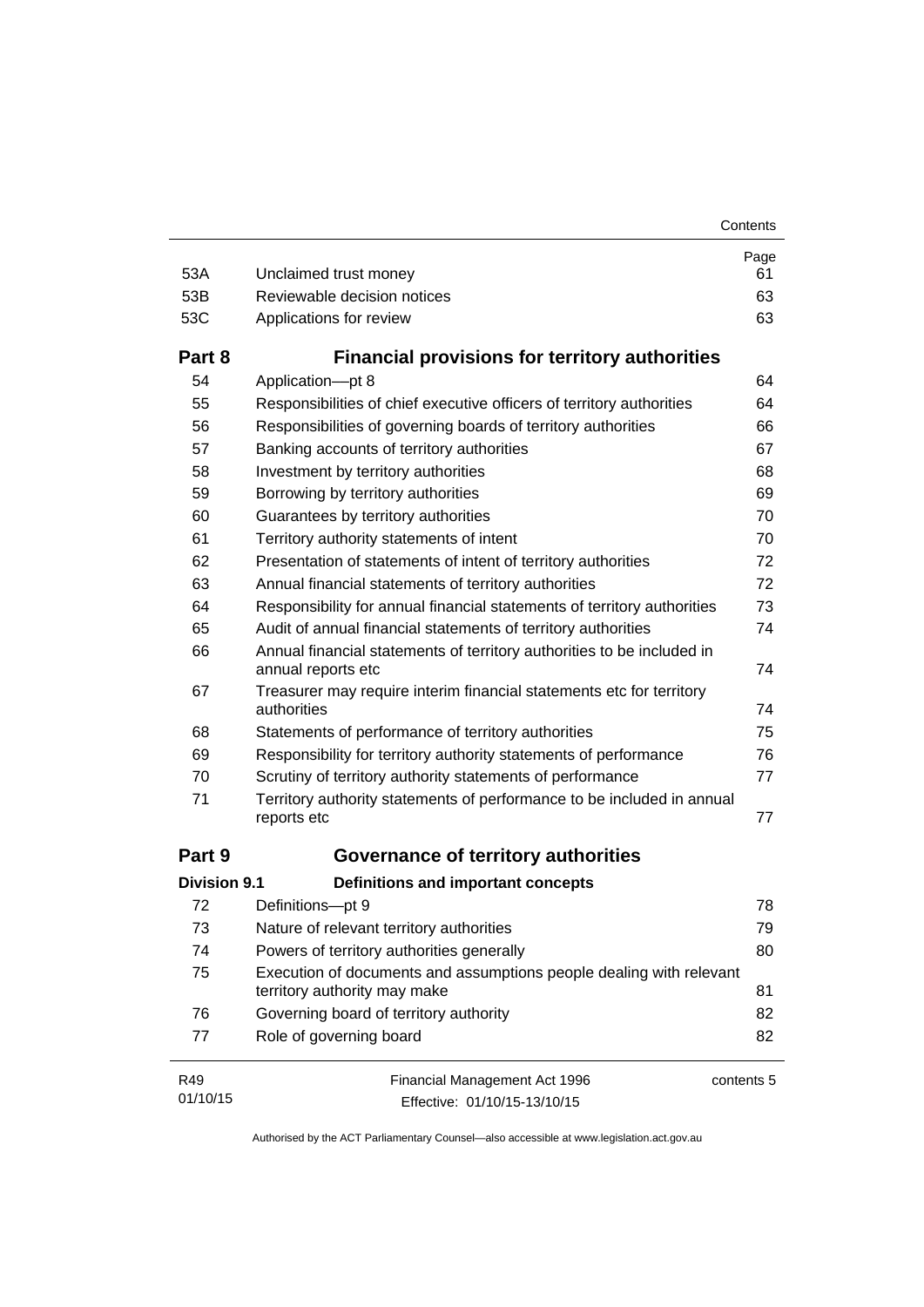### **Contents**

|                     |                                                                         | Page |
|---------------------|-------------------------------------------------------------------------|------|
| <b>Division 9.2</b> | Governing board member appointments                                     |      |
| 78                  | Appointment of governing board members generally                        | 83   |
| 79                  | Appointment of chair and deputy chair                                   | 84   |
| 80                  | Appointment of CEO of authority with governing board                    | 85   |
| 81                  | Ending board member appointments                                        | 86   |
| <b>Division 9.3</b> | <b>Functions of governing board members</b>                             |      |
| 82                  | Chair's functions                                                       | 88   |
| 83                  | Deputy chair's functions                                                | 88   |
| 84                  | CEO's functions                                                         | 88   |
| 85                  | Honesty, care and diligence of governing board members                  | 89   |
| 86                  | Conflicts of interest by governing board members                        | 89   |
| 87                  | Agenda to require disclosure of interest item                           | 90   |
| 88                  | Disclosure of interests by governing board members                      | 90   |
| 89                  | Reporting of disclosed governing board interests to Minister            | 92   |
| 90                  | Protection of governing board members from liability                    | 93   |
| 91                  | Indemnification and exemption of governing board members                | 93   |
| 92                  | Compensation for exercise of functions etc                              | 94   |
| <b>Division 9.4</b> | <b>Governing board meetings</b>                                         |      |
| 93                  | Time and place of governing board meetings                              | 95   |
| 94                  | Presiding member at governing board meetings                            | 95   |
| 95                  | Quorum at governing board meetings                                      | 95   |
| 96                  | Voting at governing board meetings                                      | 96   |
| 97                  | Conduct of governing board meetings etc                                 | 96   |
| <b>Division 9.5</b> | Requirements and obligations for territory authorities                  |      |
| 98                  | Limitations on authorities forming corporations etc                     | 97   |
| 99                  | Limitations on authorities taking part in joint ventures and trusts     | 98   |
| 100                 | Corporations, joint ventures and trusts in which authority has interest | 99   |
| 101                 | Obligation of authorities to tell Minister about significant events     | 99   |
| 102                 | Ministerial directions to authorities about financial etc statements    | 100  |
| 103                 | Application of government policies to authorities                       | 101  |
| <b>Division 9.6</b> | <b>Restructuring of territory authorities</b>                           |      |
| 104                 | Purpose of div 9.6                                                      | 102  |
| 105                 | What territory authorities does div 9.6 apply to?                       | 102  |
|                     |                                                                         |      |

contents 6 Financial Management Act 1996 Effective: 01/10/15-13/10/15

R49 01/10/15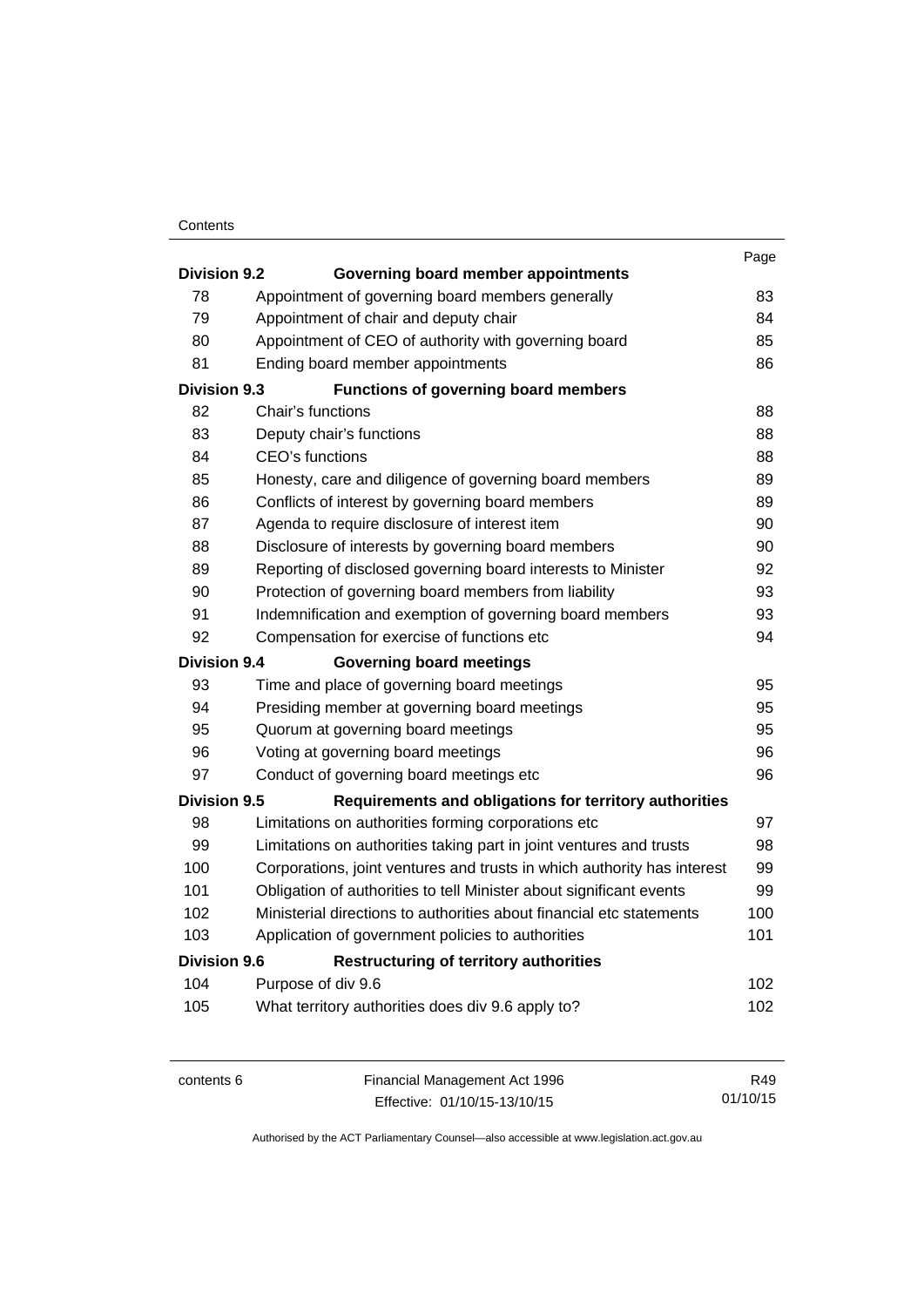| Contents |
|----------|
|----------|

|                     |                                                                                                   | Page       |
|---------------------|---------------------------------------------------------------------------------------------------|------------|
| 106                 | Responsible Minister may direct div 9.6 authority to sell or transfer<br>assets                   | 102        |
| 107                 | Transfer of assets by declaration-div 9.6 authorities                                             | 103        |
| 108                 | Transfer of contractual rights and liabilities by declaration-div 9.6<br>authorities              | 104        |
| 109                 | Transfer of liabilities by declaration-div 9.6 authorities                                        | 105        |
| 110                 | Assistance given by authorities for div 9.6                                                       | 106        |
| 111                 | Assistance given by governing board members for div 9.6                                           | 107        |
| 112                 | Use of information by Territory and div 9.6 authorities                                           | 108        |
| 113                 | Contracts relating to the protection of information-responsible<br>Minister for div 9.6 authority | 109        |
| 114                 | Contracts relating to the protection of information-div 9.6 authority                             | 109        |
| 115                 | Transfer of pending proceedings-div 9.6 authorities                                               | 110        |
| 116                 | Proceedings and evidence-div 9.6 authorities                                                      | 110        |
| 117                 | Operation of div 9.6 not breach of contract etc                                                   | 111        |
| 118                 | Transfer of assets etc not otherwise disposed of-div 9.6 authorities                              | 112        |
| 119                 | Annual reports etc for div 9.6 authorities                                                        | 113        |
| <b>Division 9.7</b> | Additional provisions for restructuring of certain<br>territory authorities                       |            |
| 120                 | What territory authorities does div 9.7 apply to?                                                 | 115        |
| 121                 | Definitions-div 9.7                                                                               | 115        |
| 122                 | Vesting of assets, rights and liabilities-div 9.7 authorities                                     | 116        |
| 123                 | Proceedings and evidence-div 9.7 authorities                                                      | 116        |
| 124                 | Annual reports and financial statements for div 9.7 authorities                                   | 117        |
| 125                 | References to div 9.7 authority                                                                   | 119        |
| Part 10             | <b>Miscellaneous</b>                                                                              |            |
| 130                 | Act of grace payments                                                                             | 120        |
| 131                 | Waiver of debts etc                                                                               | 121        |
| 132                 | Payments in relation to deceased estates                                                          | 122        |
| 133                 | Guideline-making power                                                                            | 123        |
| 134                 | Regulation-making power                                                                           | 123        |
| Part 30             | <b>Transitional-Exhibition Park Corporation</b><br>Repeal Act 2014                                |            |
| 300                 | Disapplication of Legislation Act, s 84                                                           | 124        |
| R49<br>01/10/15     | Financial Management Act 1996<br>Effective: 01/10/15-13/10/15                                     | contents 7 |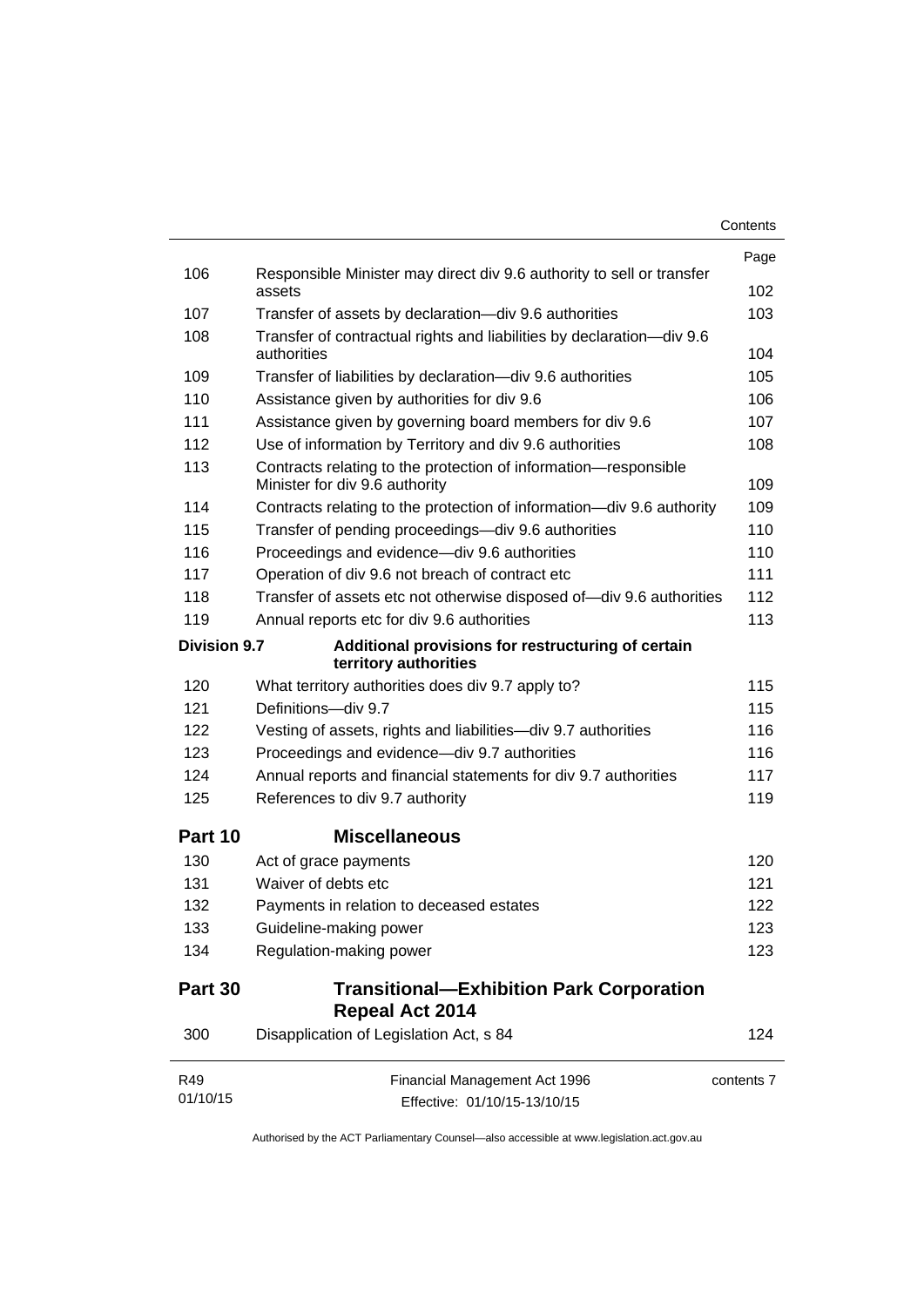### **Contents**

|                   |                                                        | Page<br>124 |
|-------------------|--------------------------------------------------------|-------------|
| 301               | Third-party rights and interests in corporation land   |             |
| 302               | Registration of changes in ownership of certain assets | 124         |
| 303               | Operation of pt 30 not breach of contract etc.         | 126         |
| 304               | <b>Transitional regulations</b>                        | 126         |
| 305               | Expiry-pt 30                                           | 127         |
| <b>Dictionary</b> |                                                        | 128         |

### **[Endnotes](#page-145-0)**

|   | About the endnotes     | 136 |
|---|------------------------|-----|
| 2 | Abbreviation key       | 136 |
| 3 | Legislation history    | 137 |
| 4 | Amendment history      | 146 |
| 5 | Earlier republications | 167 |

contents 8 Financial Management Act 1996 Effective: 01/10/15-13/10/15

R49 01/10/15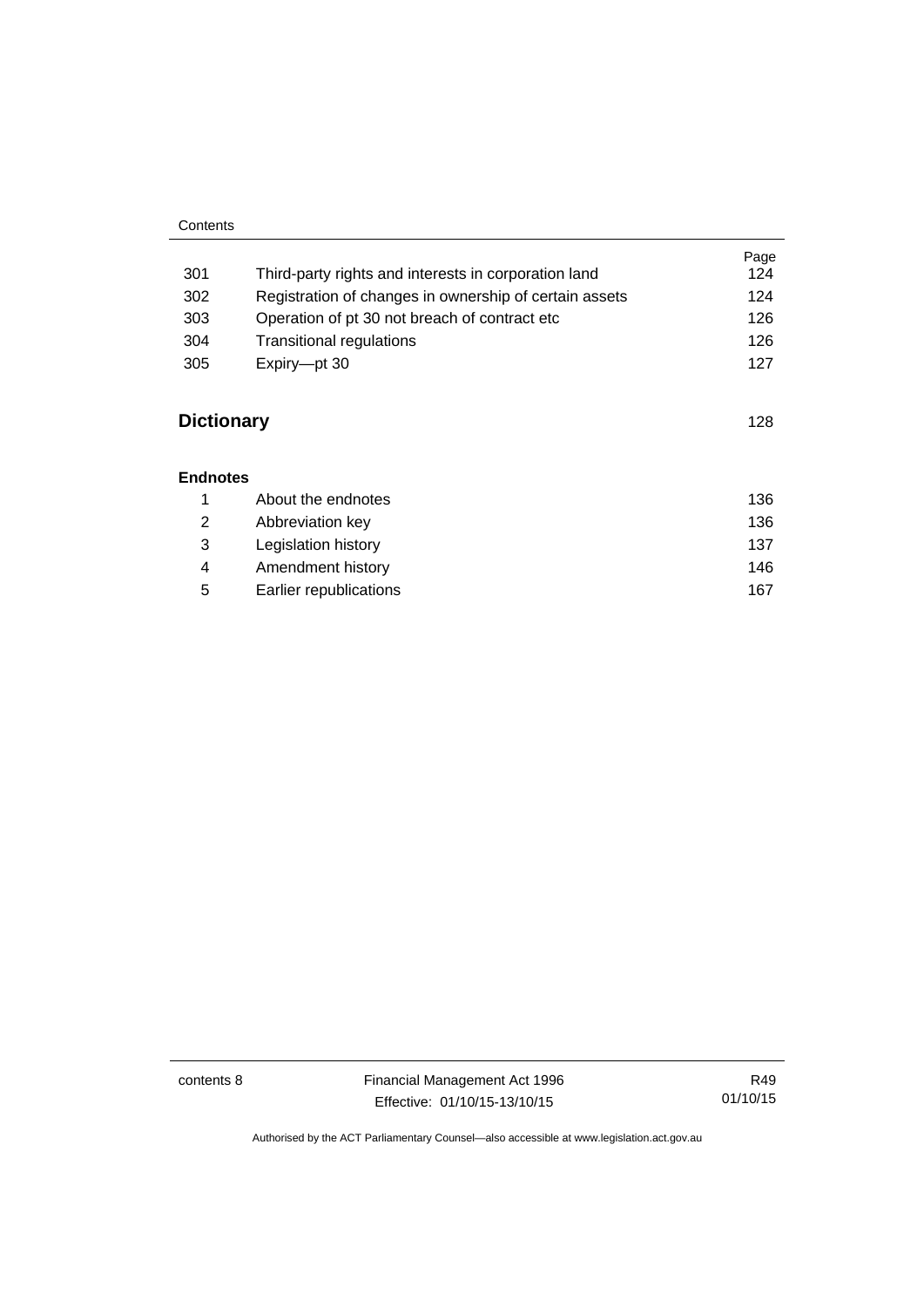

# **Financial Management Act 1996**

An Act to provide for the financial management of the government of the Territory, to provide for the scrutiny of that management by the Legislative Assembly, to specify financial reporting requirements for the government of the Territory, and for related purposes

R49 01/10/15

l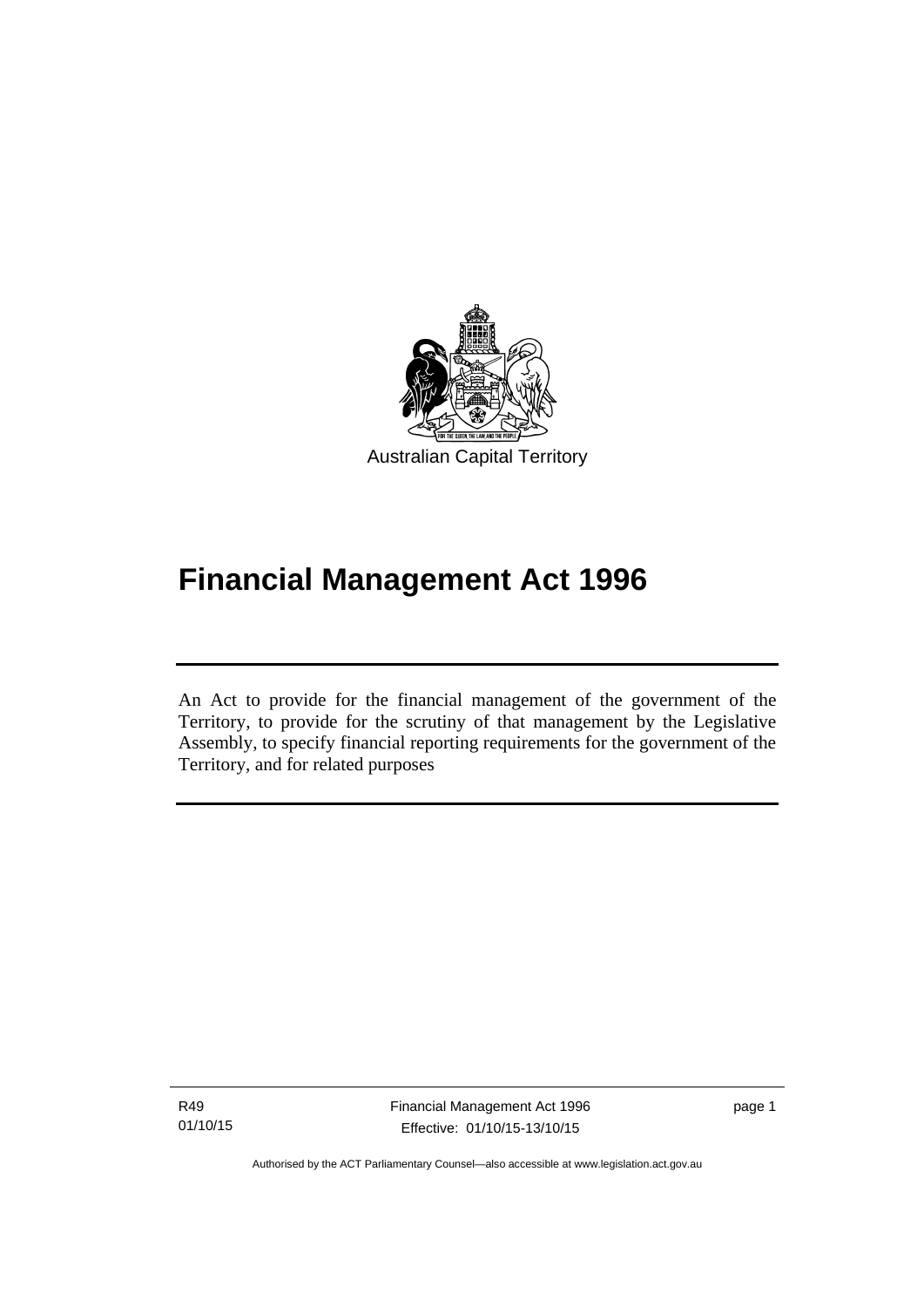### Part 1 **Preliminary**

Section 1

# <span id="page-11-0"></span>**Part 1** Preliminary

### <span id="page-11-1"></span>**1 Name of Act**

This Act is the *Financial Management Act 1996*.

### <span id="page-11-2"></span>**2 Act subject to Territory Superannuation Provision Protection Act**

This Act is subject to the *[Territory Superannuation Provision](http://www.legislation.act.gov.au/a/2000-21)  [Protection Act 2000](http://www.legislation.act.gov.au/a/2000-21)*.

### <span id="page-11-3"></span>**3 Dictionary**

The dictionary at the end of this Act is part of this Act.

*Note 1* The dictionary at the end of this Act defines certain terms used in the Act, and includes references (*signpost definitions*) to other terms defined elsewhere in this Act or in other legislation.

> For example, the signpost definition '*superannuation appropriation* see the *[Territory Superannuation Provision Protection Act 2000](http://www.legislation.act.gov.au/a/2000-21)*, dictionary.' means that the term 'superannuation appropriation' is defined in that dictionary and the definition applies to this Act.

*Note 2* A definition in the dictionary (including a signpost definition) applies to the entire Act unless the definition, or another provision of the Act, provides otherwise or the contrary intention otherwise appears (see [Legislation Act,](http://www.legislation.act.gov.au/a/2001-14) s 155 and s 156).

### <span id="page-11-4"></span>**3A Notes**

A note included in this Act is explanatory and is not part of the Act.

*Note* See the [Legislation Act,](http://www.legislation.act.gov.au/a/2001-14) s 127 (1), (4) and (5) for the legal status of notes.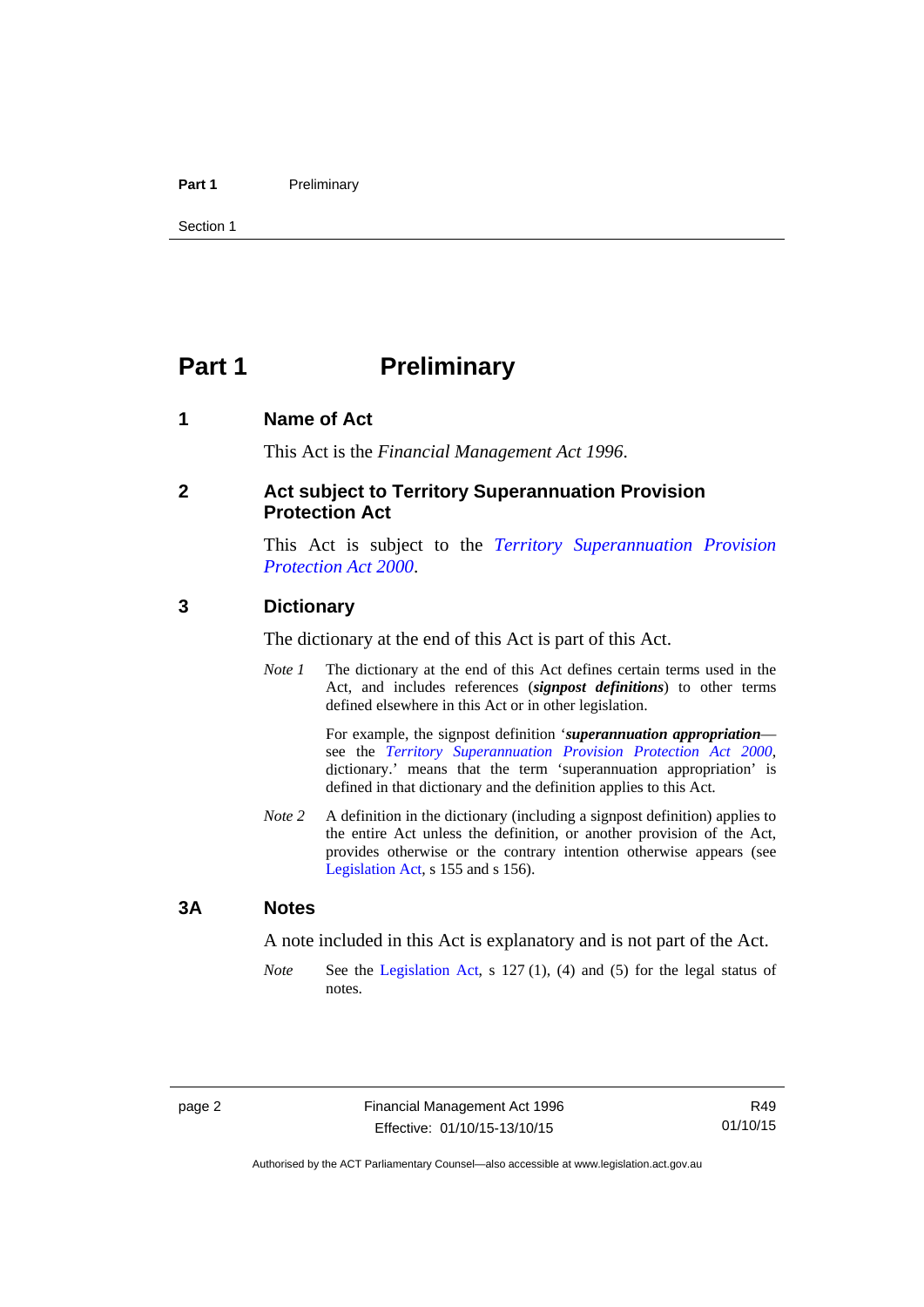# <span id="page-12-0"></span>**3B Declaration that certain bodies are not territory authorities for Act**

- (1) The Treasurer may declare that a stated body is not a territory authority for this Act or a stated provision of this Act.
- (2) A declaration is a notifiable instrument.

*Note* A notifiable instrument must be notified under the [Legislation Act](http://www.legislation.act.gov.au/a/2001-14).

# <span id="page-12-1"></span>**4 Application of pts 2 to 5—Office of the Legislative Assembly and officers of the Assembly**

- (1) Unless the contrary intention appears, the provisions of parts 2 to 5 apply to—
	- (a) the Office of the Legislative Assembly as if—
		- (i) a reference in those provisions to a directorate included a reference to the office; and
		- (ii) a reference in those provisions to the responsible Minister of a directorate were a reference to the Speaker; and
		- (iii) a reference in those provisions to the responsible director-general of a directorate included a reference to the clerk of the Legislative Assembly; and
	- (b) an officer of the Assembly as if—
		- (i) a reference in those provisions to a directorate included a reference to the officer; and
		- (ii) a reference in those provisions to the responsible Minister of a directorate were a reference to the Legislative Assembly; and
		- (iii) a reference in those provisions to the responsible director-general of a directorate included a reference to the officer.

page 3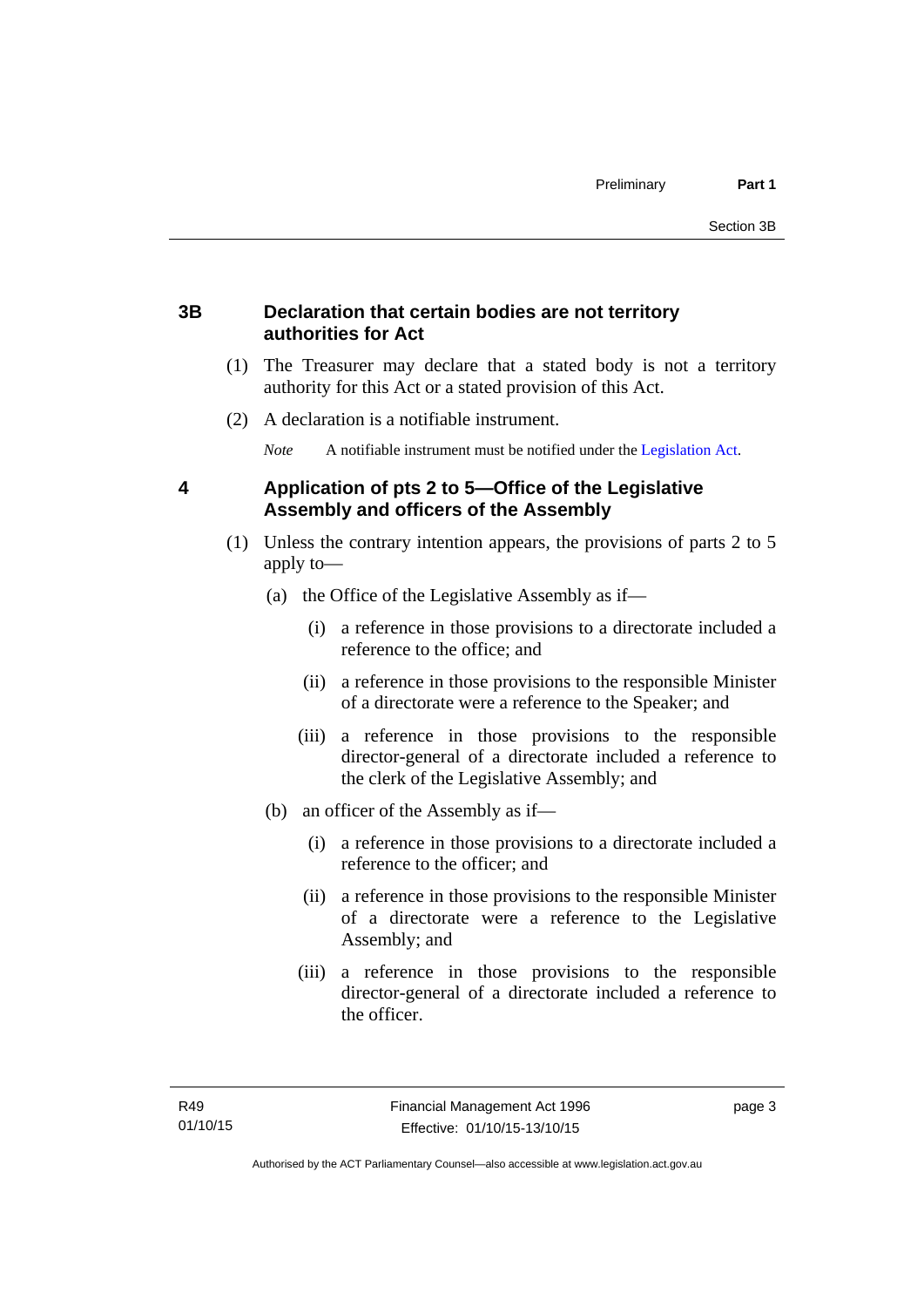- (2) Division 3.2 (Financial reports and performance statements of directorates) applies to the auditor-general as if a reference in that division to the auditor-general were a reference to the independent auditor engaged under the *[Auditor-General Act 1996](http://www.legislation.act.gov.au/a/1996-23)*, section 31 (Independent auditor).
	- *Note* Div 3.2, s 30A and s 30E do not apply to the auditor-general (see s 30A (3) and s 30E (4)).
- (3) For section 20AB and section 20AC, a reference to an *officer of the Assembly*, in relation to the electoral commissioner, includes the other members of the electoral commission.
	- *Note* The electoral commissioner is an *officer of the Assembly* (see [Legislation Act](http://www.legislation.act.gov.au/a/2001-14), dict, pt 1). All members of the electoral commission are independent officers of the Legislative Assembly (see *[Electoral](http://www.legislation.act.gov.au/a/1992-71)  [Act 1992](http://www.legislation.act.gov.au/a/1992-71)*, s 6A).

page 4 Financial Management Act 1996 Effective: 01/10/15-13/10/15

R49 01/10/15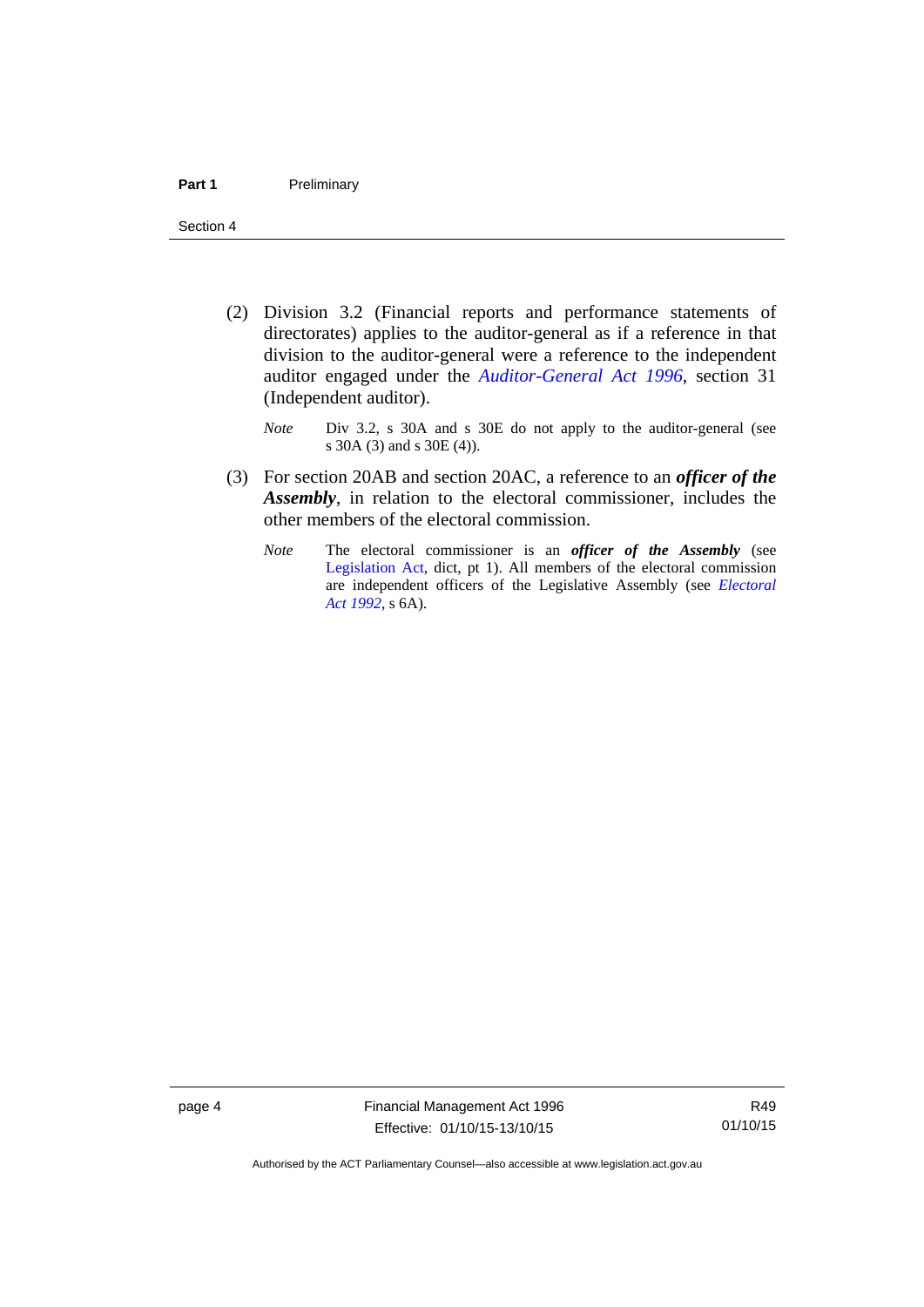# <span id="page-14-0"></span>**Part 2 Budget management**

# <span id="page-14-1"></span>**Division 2.1 Appropriations and budgets**

# <span id="page-14-2"></span>**5 Timing of first Appropriation Bill for financial year**

Except as otherwise provided by a resolution of the Legislative Assembly, the first Appropriation Bill relating to a financial year must be introduced into the Legislative Assembly not later than 3 months after the beginning of the financial year.

# <span id="page-14-3"></span> **6 Necessity for appropriation**

No payment of public money must be made otherwise than in accordance with an appropriation.

# <span id="page-14-4"></span>**7 Payments authorised on lapse of appropriation**

If, before the end of a financial year, no Act other than this Act has been passed appropriating public money to meet the requirements of the next financial year, the Treasurer may pay the amounts necessary to meet those requirements subject to the following provisions:

- (a) the authority of the Treasurer under this section ceases on the commencement of the first Appropriation Act for the next financial year;
- (b) on that commencement all payments made under this section for the next financial year are taken for all purposes to have been paid out of money appropriated by that Act;
- (c) the payments made under this section for any purpose must not exceed, in total,  $\frac{1}{2}$  of the amount appropriated by Appropriation Acts for the immediately previous financial year for that purpose.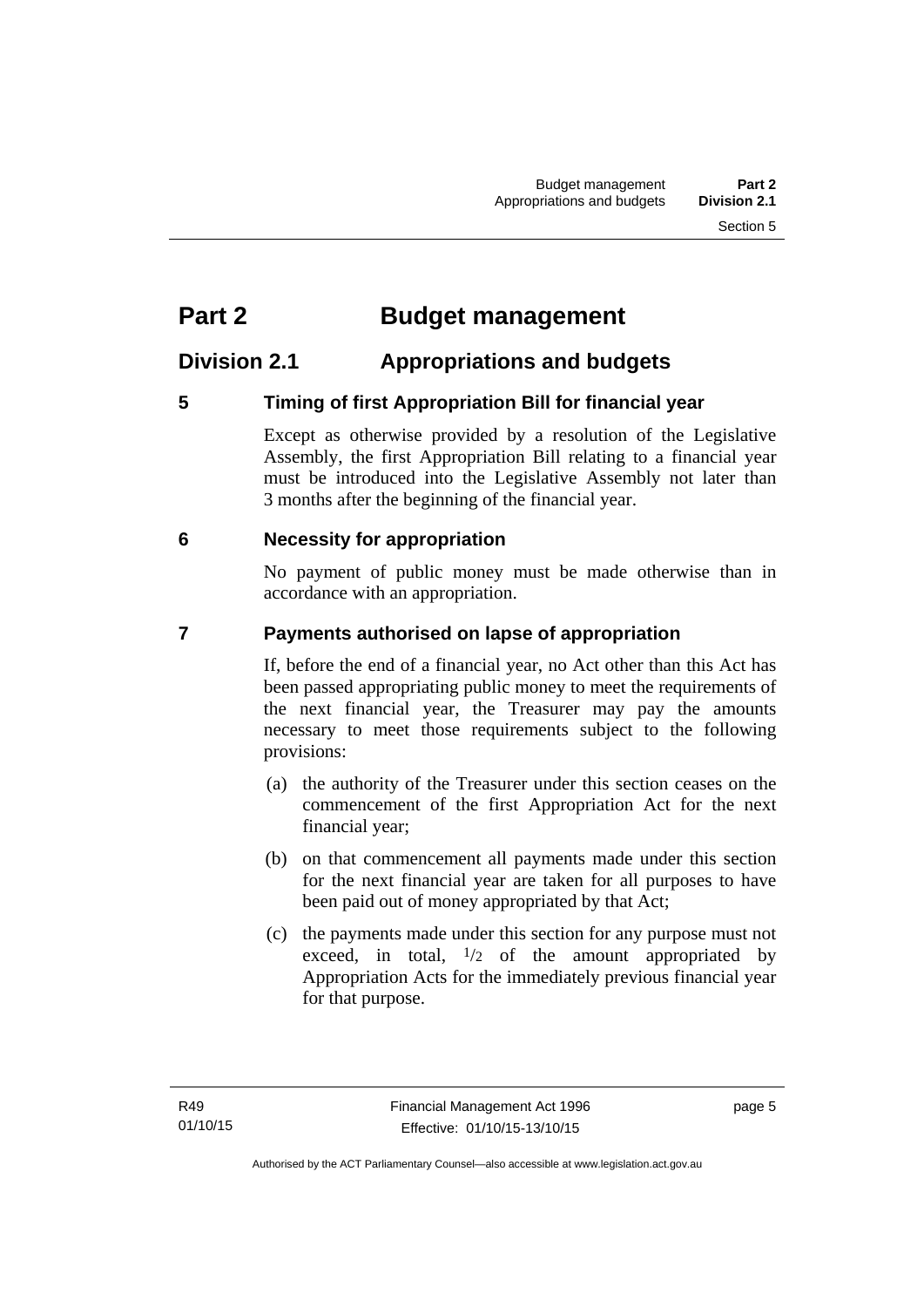### <span id="page-15-0"></span>**8 Form of appropriations**

- (1) An Appropriation Act may make separate appropriations in relation to each directorate for—
	- (a) the provision of outputs by the directorate; and
	- (b) any capital injection to be provided to the directorate; and
	- (c) any payments to be made by the directorate on behalf of the Territory.
- (2) An Appropriation Act may make separate appropriations in relation to a territory authority or territory-owned corporation for—
	- (a) the provision of outputs by the authority or corporation; and
	- (b) any capital injection to be provided to the authority or corporation.
- (3) There must be a separate Appropriation Act for an appropriation for the Office of the Legislative Assembly.
- (4) Any appropriation for an officer of the Assembly must be contained in an Appropriation Act for an appropriation for the Office of the Legislative Assembly.

### <span id="page-15-1"></span>**9 Net appropriations for outputs**

- (1) An appropriation for the provision of outputs may be expressed to be made for the net cost of providing the outputs.
- (2) Despite section 6, if an appropriation for a directorate is stated to be made for the net cost of providing outputs, the directorate may apply the following in paying the expenses and liabilities of the directorate in providing the outputs:
	- (a) the payments it is entitled to receive otherwise than under an Appropriation Act for providing the outputs;
	- (b) the value of the input tax credits to which it is entitled for taxable supplies in relation to providing the outputs.

R49 01/10/15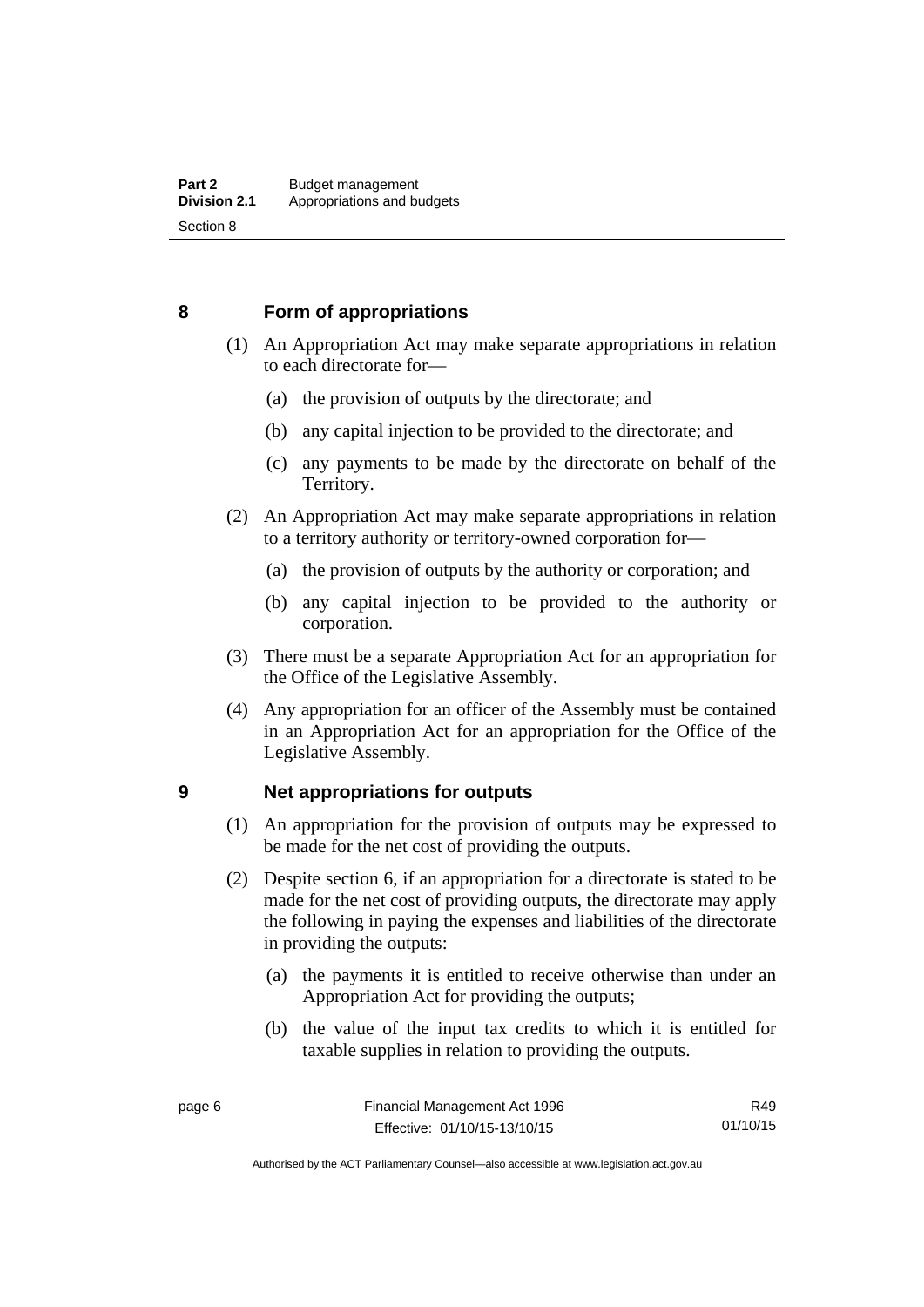(3) To remove any doubt, it is declared that, if the appropriations made by an Appropriation Act for a directorate do not state an amount, or state an '0' appropriation, for the provision of outputs by the directorate, the appropriations have effect as if they included an appropriation stated to be made for the provision of outputs by the directorate at no net cost to the Territory.

# <span id="page-16-0"></span>**9A Net appropriations for capital injections**

- (1) An appropriation for a capital injection may be stated to be made for, or partly for, the net cost of purchasing or developing assets.
- (2) Despite section 6, if an appropriation is stated to be made for, or partly for, the net cost of purchasing or developing assets, the value of the input tax credits to which the relevant entity is entitled for taxable supplies in relation to purchasing or developing the assets may be applied by the entity in paying the expenses and liabilities of the entity in purchasing or developing the assets.
- (3) In this section:

*relevant entity*, in relation to an appropriation for a capital injection, means the territory entity that is to undertake the purchasing or developing of assets for which the appropriation is made.

# <span id="page-16-1"></span>**9B Appropriations for payments on behalf of Territory to be net appropriations**

Despite section 6 (Necessity for appropriation), if an appropriation for a directorate is made for payments to be made on behalf of the Territory, the directorate may apply input tax credits to which the Territory is entitled for taxable supplies for which the payments are made towards the payments under the appropriation.

# <span id="page-16-2"></span>**10 Budget papers**

The Treasurer must, for each financial year, immediately after the presentation of the bill for the first Appropriation Act relating to the year, present to the Legislative Assembly—

page 7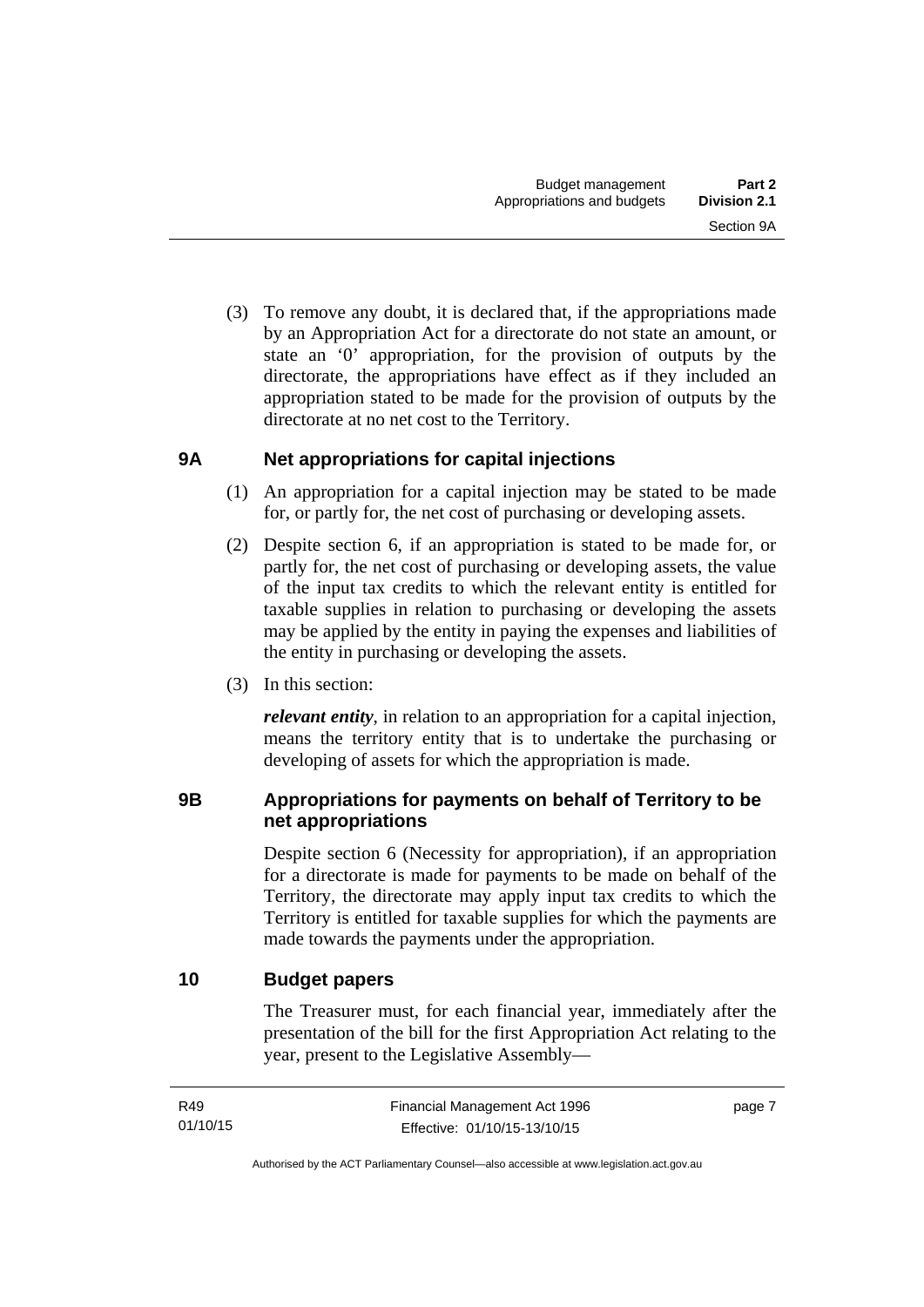- (a) the proposed budget for the Territory for the year; and
- (b) the proposed budget for each directorate for the year; and
- (c) the proposed budget for each territory authority and territory-owned corporation for the year; and
- (d) a consolidated financial management statement in relation to—
	- (i) the general government sector; and
	- (ii) the public trading enterprise sector.

### <span id="page-17-0"></span>**11 Territory budgets**

- (1) The proposed budget for the Territory for a financial year presented to the Legislative Assembly under section 10 (a) must include—
	- (a) a financial policy objectives and strategies statement under section 11A for the financial year; and
	- (b) a statement of the economic or other assumptions used to make the budget estimates; and
	- (c) a statement about the sensitivity of the budget estimates to changes in the economic or other assumptions; and
	- (d) a statement of the risks, quantified if possible, that may affect the budget estimates, including contingent liabilities; and
	- (e) the financial statements required under the financial management guidelines; and
	- (f) a statement about the effect of the following on an ACT household for the financial year:
		- (i) Territory taxes and fees that have a direct effect on the household;
		- (ii) Territory concessions that offset the taxes and fees mentioned in subparagraph (i).

Authorised by the ACT Parliamentary Counsel—also accessible at www.legislation.act.gov.au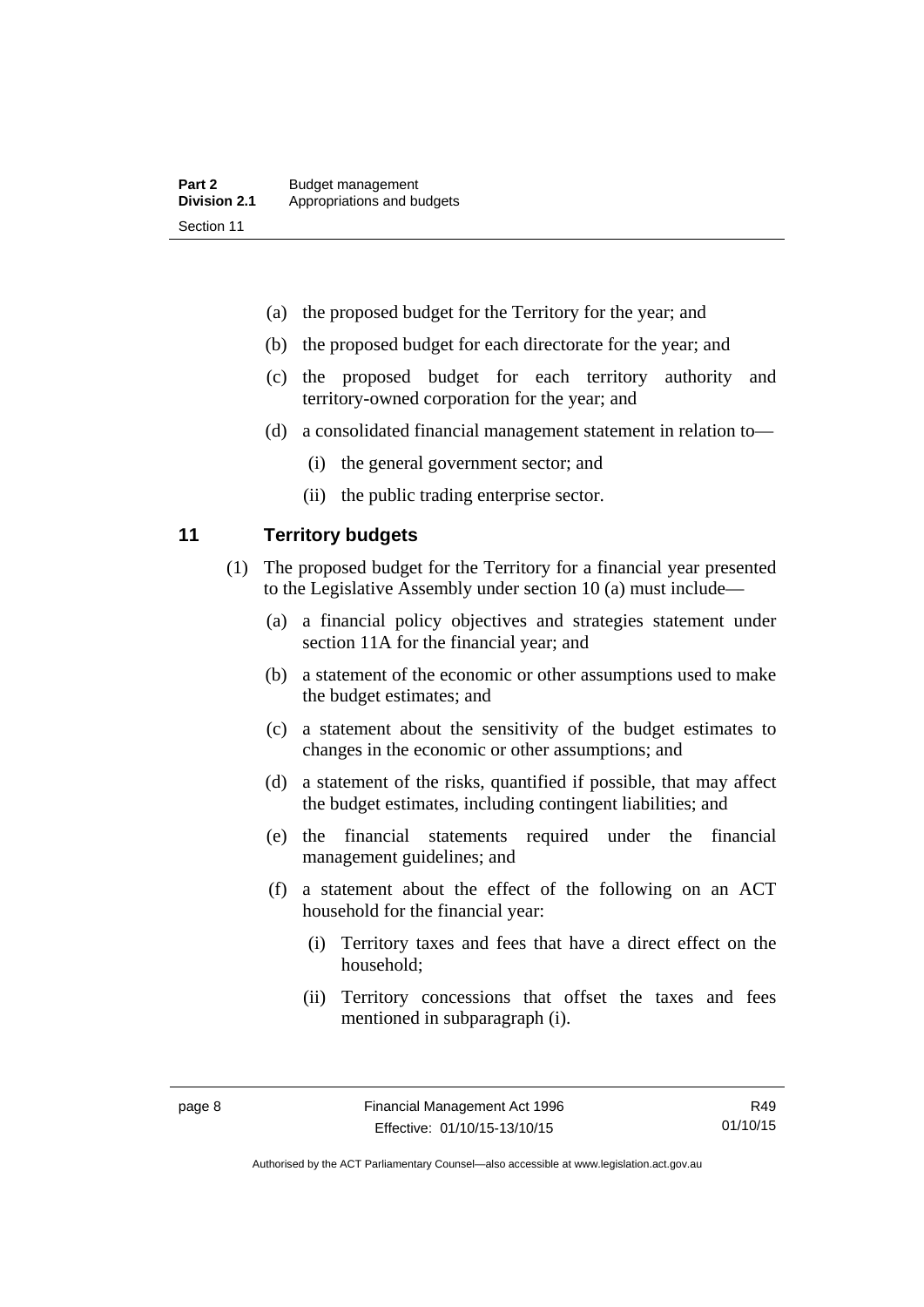- (2) The proposed budget must be prepared in a form that assists a comparison, for each appropriation unit, between the budget for the Territory for the previous financial year and the proposed budget.
- (3) The financial statements included in the proposed budget under subsection (1) (e) must include budget estimates, for each appropriation unit, for each of the next 3 financial years.
- (4) The proposed budget must be prepared taking into account—
	- (a) the principles of responsible fiscal management;
	- (b) the object of providing a basis for sustainable social and economic services and infrastructure fairly to all ACT residents; and
	- (c) the object of ecologically sustainable development.
- (5) The proposed budget may depart from the principles of responsible fiscal management, but if it does depart—
	- (a) any departure must be temporary; and
	- (b) the Treasurer must present to the Legislative Assembly, when the first Appropriation Bill for the financial year is presented to the Legislative Assembly, a statement setting out—
		- (i) the reasons for the departure; and
		- (ii) the approach intended to be taken to return to the principles; and
		- (iii) when the principles are expected to be returned to.
- (6) In this section:

*appropriation unit* means a class of outputs, or a group of output classes, for which an appropriation is made by an Appropriation Act.

*ecologically sustainable development* means the effective integration of economic and environmental considerations in

page 9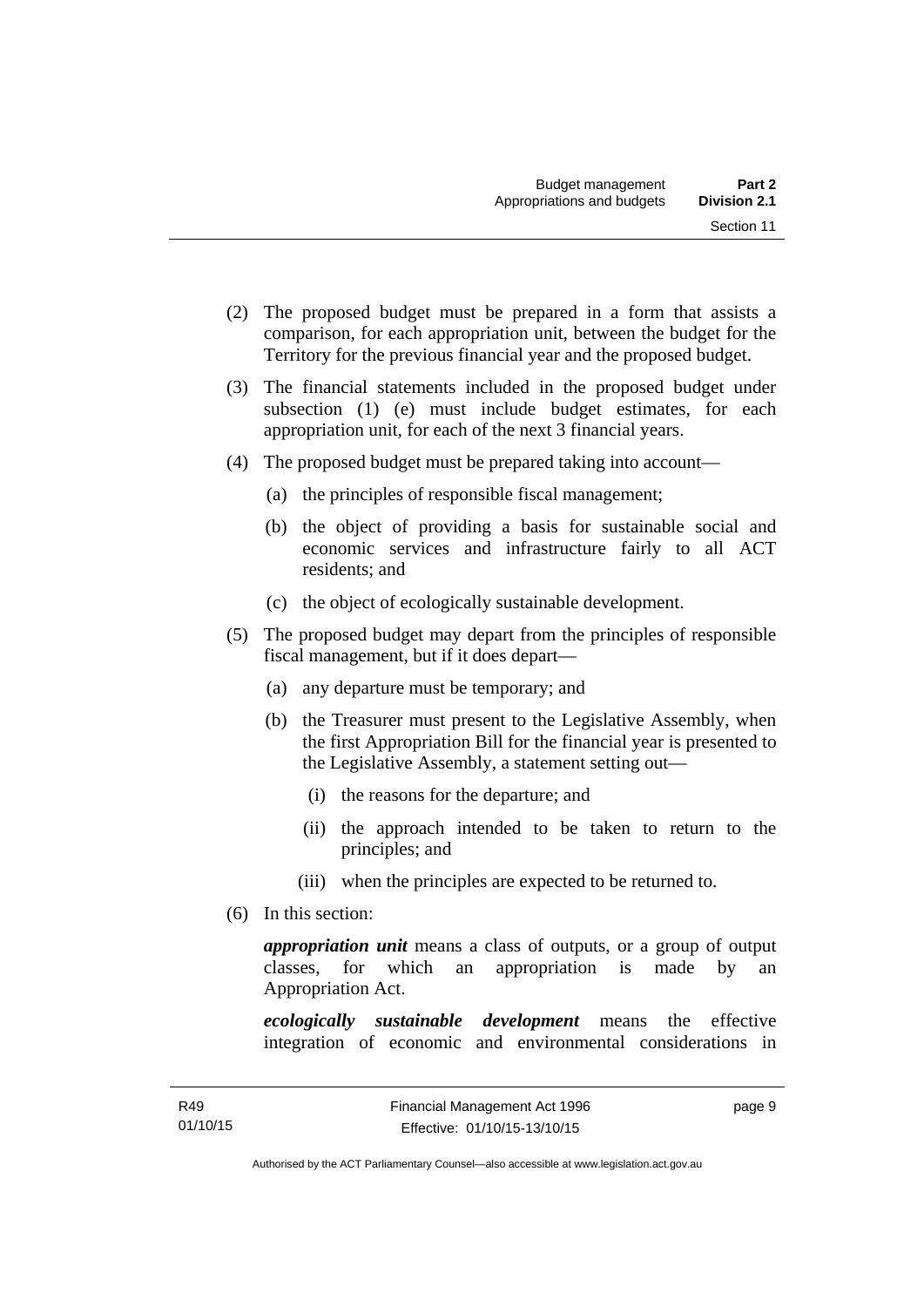decision-making processes achievable through implementation of the following principles:

- (a) the precautionary principle;
- (b) the inter-generational equity principle;
- (c) conservation of biological diversity and ecological integrity;
- (d) improved valuation and pricing of environmental resources.

*fiscal risks* include the following:

- (a) risks from the level of the Territory's general government sector debt;
- (b) commercial risks from ownership of corporations and public enterprises;
- (c) risks from changes in the structure of the Territory's tax base;
- (d) risks from management of the Territory's assets and liabilities.

*inter-generational equity principle* means that the present generation should ensure that the health, diversity and productivity of the environment is maintained or enhanced for the benefit of future generations.

*precautionary principle* means that, if there is a threat of serious or irreversible environmental damage, a lack of full scientific certainty should not be used as a reason for postponing measures to prevent environmental degradation.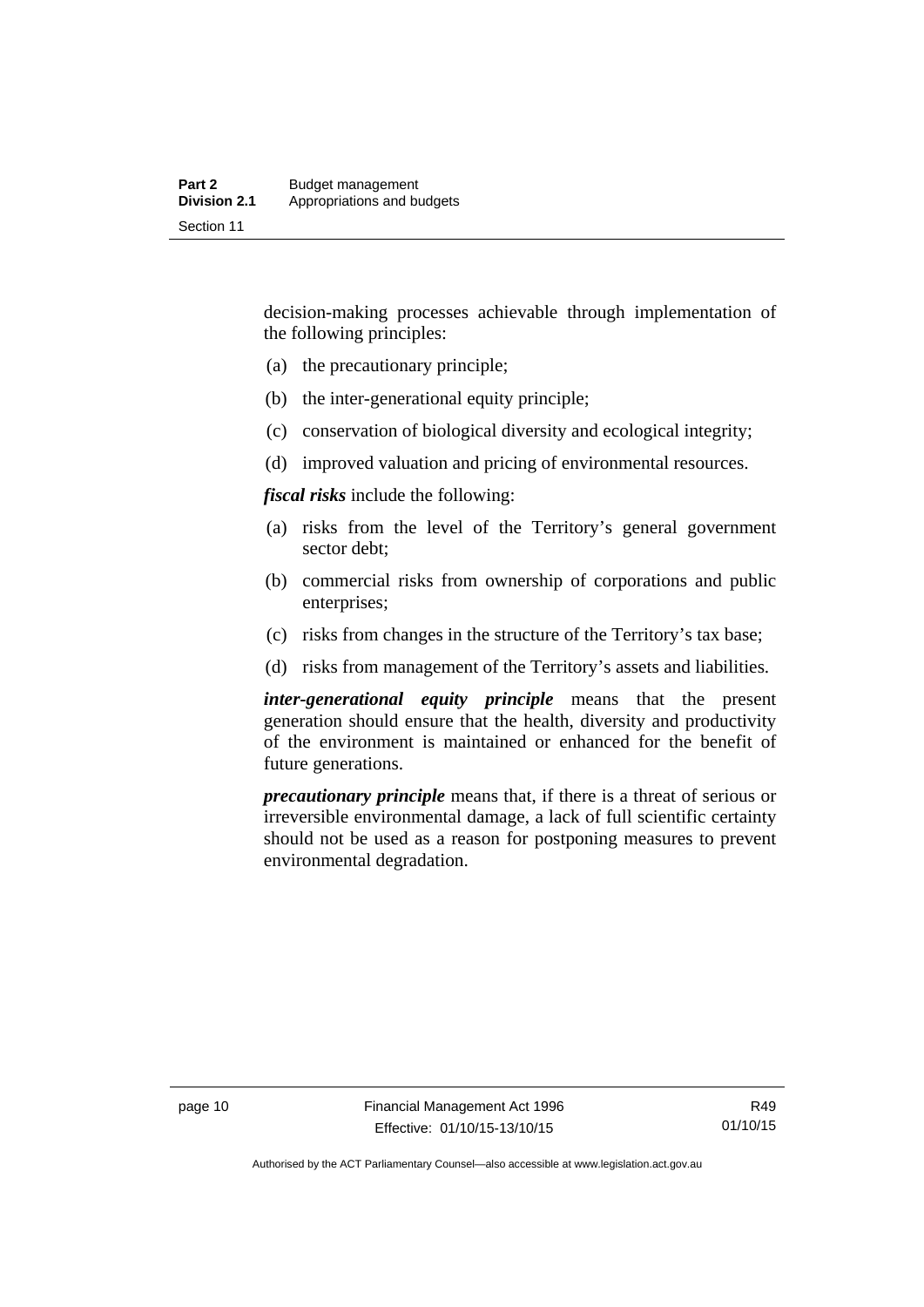*principles of responsible fiscal management* means the following principles:

- (a) ensuring that the total liabilities of the Territory are at prudent levels to provide a buffer against factors that may impact adversely on the level of total Territory liabilities in the future, and ensuring that, until prudent levels have been achieved, the total operating expenses of the Territory in each financial year are less than its operating income levels in the same financial year;
- (b) when prudent levels of total Territory liabilities have been achieved, maintaining the levels by ensuring that, on average, over a reasonable period of time, the total operating expenses of the Territory do not exceed its operating income levels;
- (c) achieving and maintaining levels of Territory net worth to provide a buffer against factors that may impact adversely on levels of Territory net worth in the future;
- (d) managing prudently the fiscal risks of the Territory;
- (e) pursuing spending and taxing policies that are consistent with a reasonable degree of stability and predictability in the level of the tax burden;
- (f) giving full, accurate and timely disclosure of financial information about the activities of the government and its agencies.

# <span id="page-20-0"></span>**11A Financial policy objectives and strategies statement**

- (1) The purposes of a financial policy objectives and strategies statement included in a proposed budget under section 11 (1) (a) are—
	- (a) to make transparent the government's financial strategies; and
	- (b) to establish a benchmark for evaluating the government's conduct of financial policy.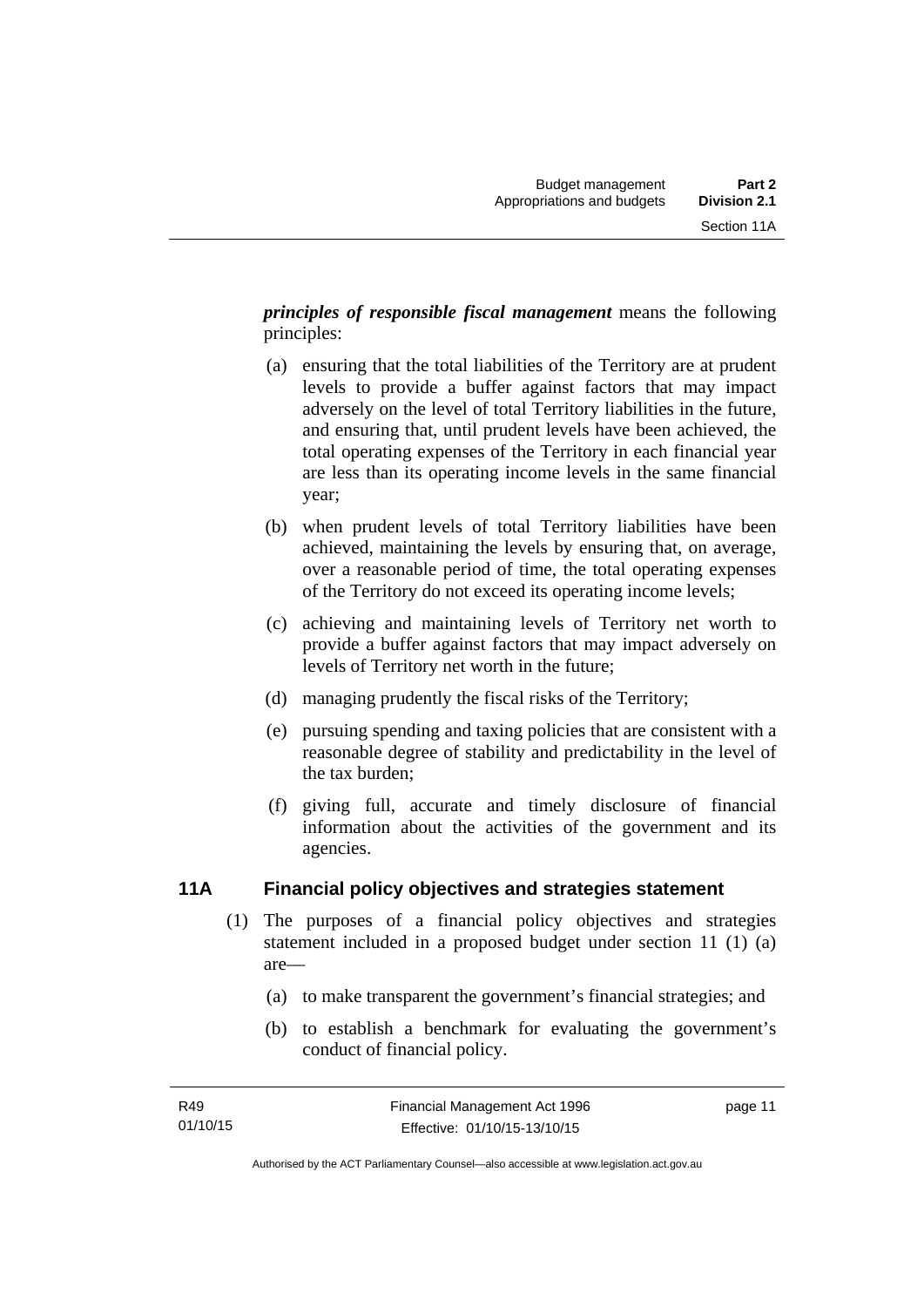- (2) The statement must be based on the principles of responsible fiscal management.
- (3) The statement must—
	- (a) state the government's long-term financial objectives within which financial policy for the financial year and the next 3 financial years will be framed; and
	- (b) explain the broad strategic priorities on which the budget is based; and
	- (c) state the key financial measures that the government has identified as being important and against which financial policy will be set and assessed; and
	- (d) state, for the financial year and the next 3 financial years—
		- (i) the government's short-term financial objectives; and
		- (ii) the targets for each stated key financial measure; and
	- (e) explain how the financial objectives and strategic priorities mentioned in paragraphs (a), (b) and (d) relate to the principles of responsible fiscal management; and
	- (f) state the reasons for any changes from the previous financial policy objectives and strategies statement.
- (4) In this section:

*principles of responsible fiscal management*—see section 11 (6).

### <span id="page-21-0"></span>**12 Directorate budgets**

- (1) A proposed budget for a directorate for a financial year presented to the Legislative Assembly under section 10 (b) must include—
	- (a) the financial statements required under the financial management guidelines; and

R49 01/10/15

Authorised by the ACT Parliamentary Counsel—also accessible at www.legislation.act.gov.au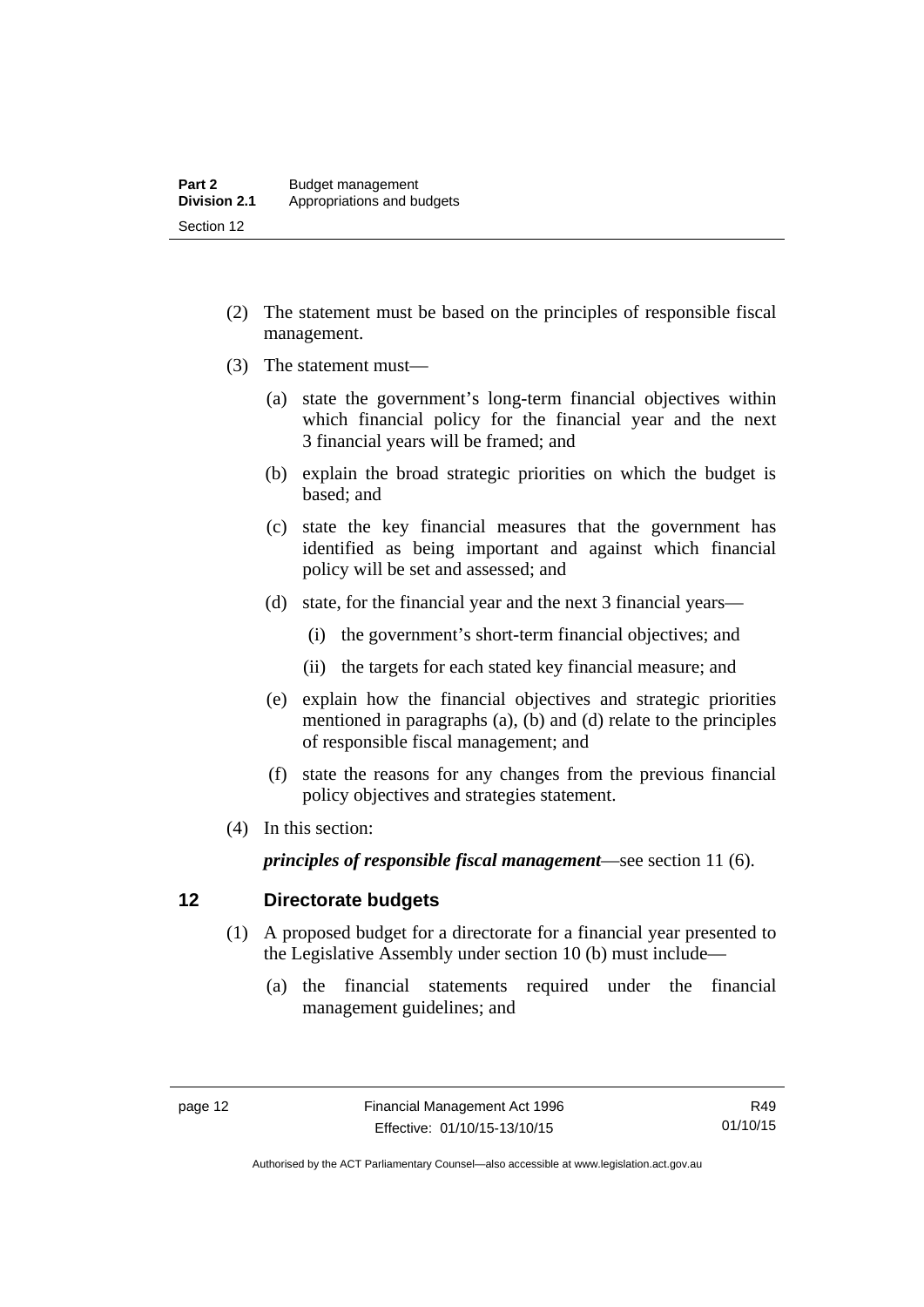- (b) a statement that sets out the outputs and classes of outputs it is proposed the directorate should provide during the year and the performance criteria to be met by the directorate in providing the outputs; and
- (c) if, during the year, the directorate is to be given a capital injection that must be repaid—a statement that—
	- (i) states that the capital injection is a capital injection; and
	- (ii) sets out the conditions under which the injection is to be given, including the requirements about the time within which it must be repaid.
- (2) Subsection (1) (b) does not apply to—
	- (a) the Office of the Legislative Assembly; or
	- (b) an officer of the Assembly.
- (3) A proposed budget must be in a form that facilitates a comparison between—
	- (a) the proposed budget for the directorate; and
	- (b) the budget for the directorate for the previous financial year; and
	- (c) the estimated results for the directorate for the previous financial year.
- (4) A proposed budget must also include, for the financial statements mentioned in subsection (1) (a), budget estimates for each of the next 3 financial years.

# <span id="page-22-0"></span>**12A Territory authority and territory-owned corporation budgets**

(1) A proposed budget presented to the Legislative Assembly under section 10 (c) for a territory authority or territory-owned corporation for a financial year must include—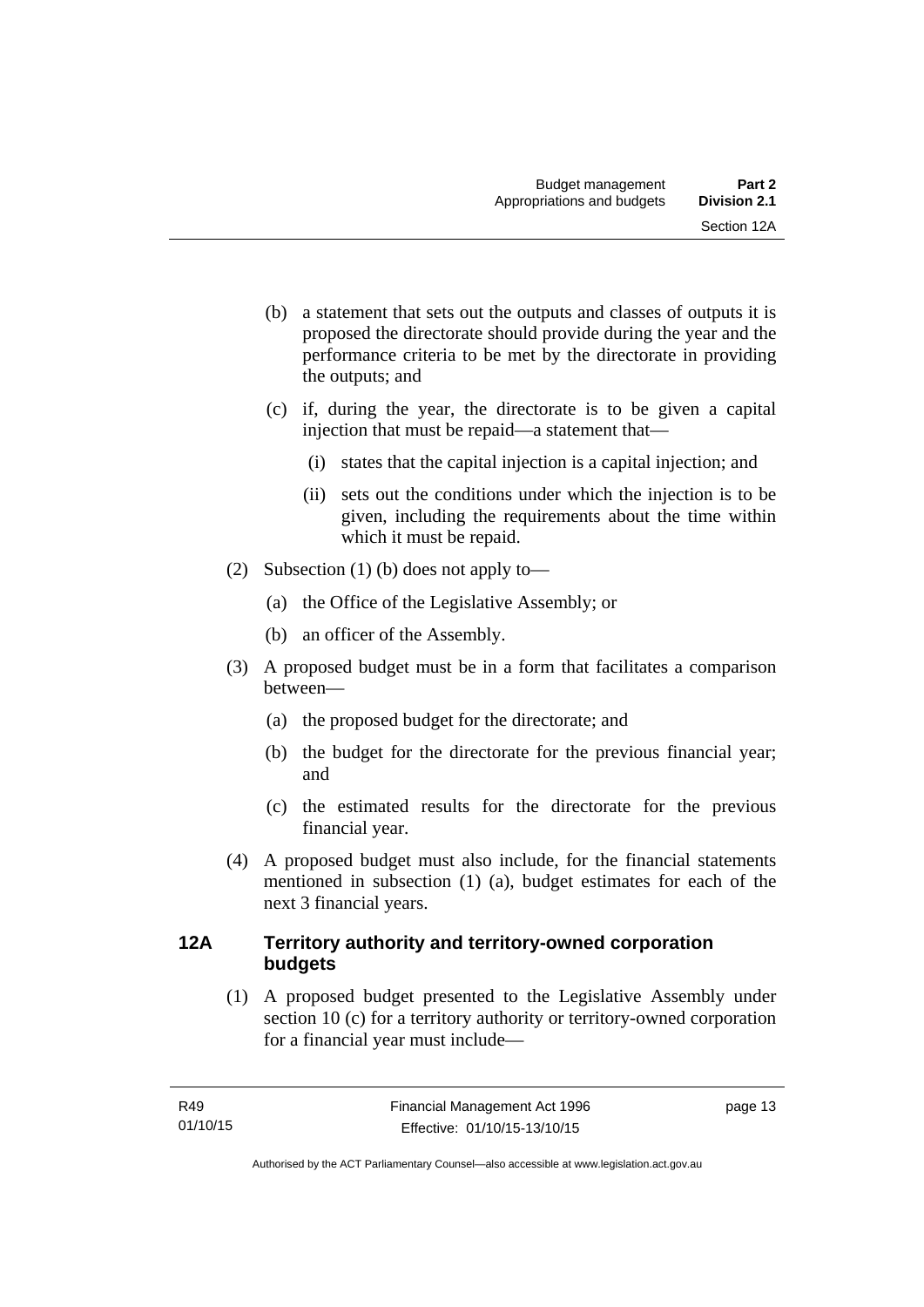- (a) the financial statements required under the financial management guidelines; and
- (b) for a prescribed territory authority or prescribed territory-owned corporation—a statement that sets out the outputs and classes of outputs it is proposed that the authority or corporation should provide during the year and the performance criteria to be met by the authority in providing the outputs; and
- (c) for a territory authority or territory-owned corporation that, during the year, is to be given a capital injection that must be repaid—a statement that—
	- (i) states that the capital injection is an injection that must be repaid; and
	- (ii) sets out the conditions under which the injection is to be given, including the requirements about the time within which it must be repaid.
- (2) A proposed budget must be in a form that facilitates a comparison between—
	- (a) the proposed budget for the authority or corporation; and
	- (b) the budget for the authority or corporation for the previous financial year; and
	- (c) the estimated results for the authority or corporation for the previous financial year.
- (3) A proposed budget must also include, for the financial statements mentioned in subsection (1) (a), budget estimates for each of the next 3 financial years.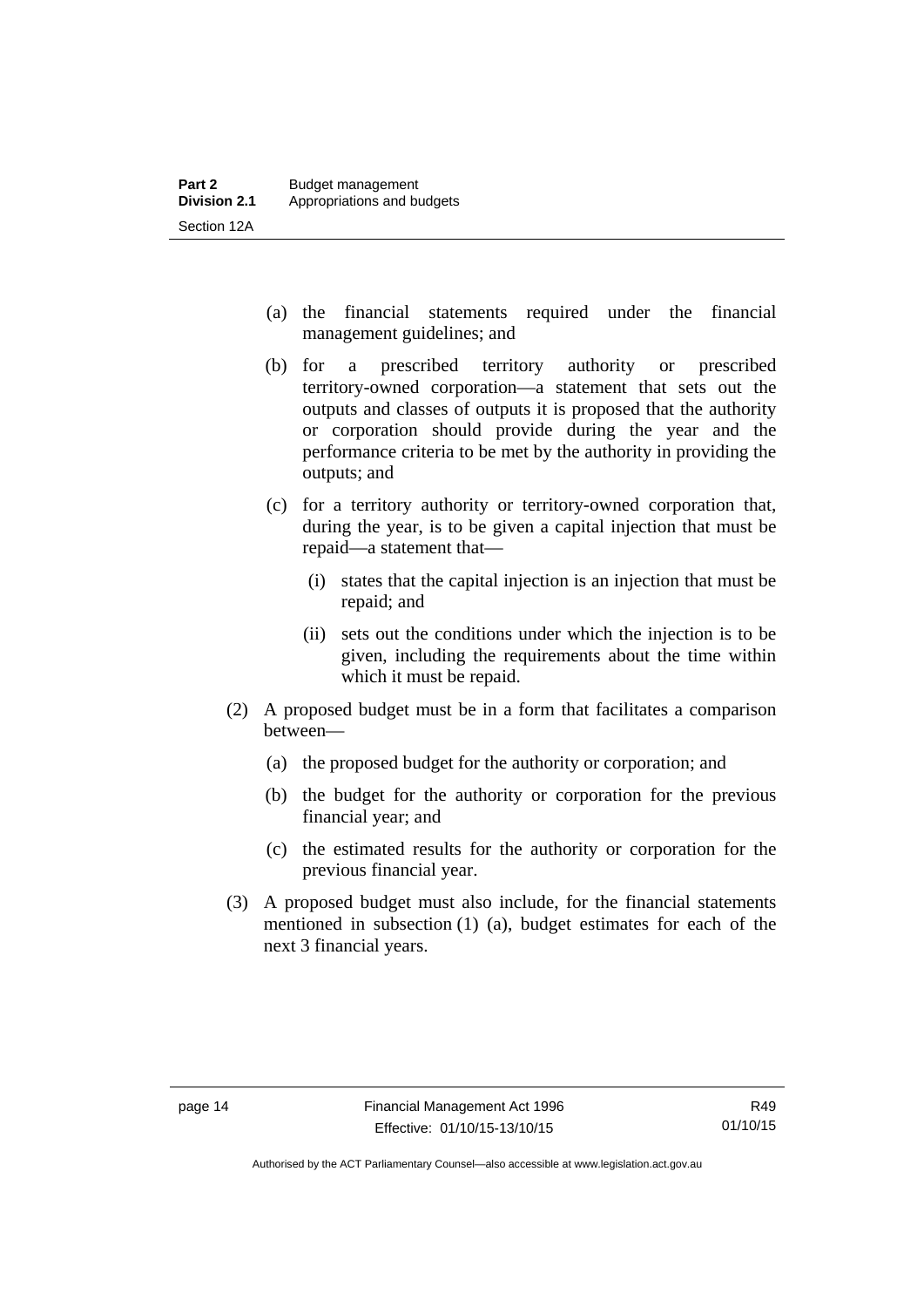### <span id="page-24-0"></span>**13 Supplementary budget papers**

- (1) This section applies if the Treasurer presents a bill for an Appropriation Act relating to a financial year to the Legislative Assembly, other than—
	- (a) the bill for the first Appropriation Act relating to the year; or
	- (b) the bill for the first Appropriation Act for the appropriation for the Office of the Legislative Assembly relating to the year.
- (2) The Treasurer must also present supplementary budget papers to the Assembly.
- (3) The supplementary budget papers must, for each territory entity for which an appropriation is provided by the bill (an *affected entity*)—
	- (a) state, for each purpose mentioned in section 8 that applies to the affected entity—
		- (i) the amount of the appropriation provided in the first Appropriation Act; and
		- (ii) the variations (if any) previously made to the appropriation under this Act; and
		- (iii) the amount of the appropriation provided by the bill; and
		- (iv) the total amount appropriated for the entity for the financial year; and
	- (b) include a budgeted financial statement for each affected entity that—
		- (i) includes details of the impact on the budget of the affected entity of all variations to the appropriation that happened until the last day when it was practicable to provide for it in the relevant supplementary Appropriation Bill before the bill was introduced into the Legislative Assembly; and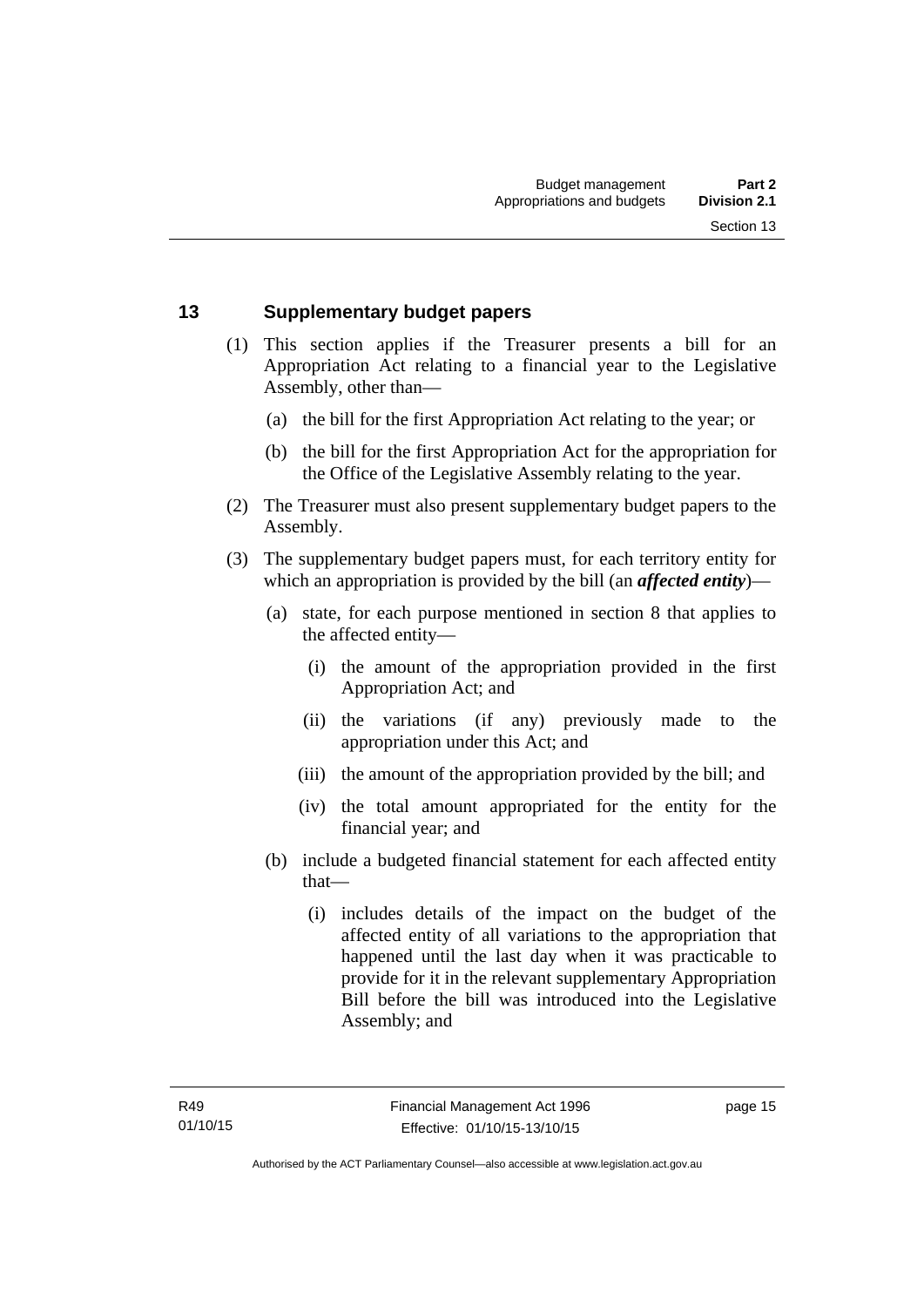(ii) may show the impact of variations other than variations resulting from additional appropriations.

### **Example—par (b) (ii)**

the impact of revised economic forecasts

*Note* An example is part of the Act, is not exhaustive and may extend, but does not limit, the meaning of the provision in which it appears (see [Legislation Act,](http://www.legislation.act.gov.au/a/2001-14) s 126 and s 132).

### <span id="page-25-0"></span>**13A Amendment of budgets for supplementary appropriation**

- (1) If an appropriation is made for a territory entity by an Appropriation Act other than the first Appropriation Act for it for a financial year, the budget for the territory entity is amended in accordance with—
	- (a) the supplementary budget papers presented to the Legislative Assembly under section 13 (1) in relation to the bill for the Act by which the appropriation was made; and
	- (b) any statement presented to the Legislative Assembly under section 13 (5) (b) in relation to the bill.
- (2) In this section:

*budget*, for the territory entity, means the budget for the territory entity for the financial year presented to the Legislative Assembly under section 10 (b) or (c) (Budget papers) and, if the budget has been amended under this Act, the budget as amended.

### <span id="page-25-1"></span>**14 Transfer of funds between appropriations**

- (1) Despite section 6 (Necessity for appropriation), the Treasurer may, in writing, direct that appropriations made by an Appropriation Act be varied by transfers of funds between the appropriations.
- (2) A transfer of funds between appropriations under this section must not cause an appropriation from which funds are transferred to be reduced by more than 3%.

R49 01/10/15

Authorised by the ACT Parliamentary Counsel—also accessible at www.legislation.act.gov.au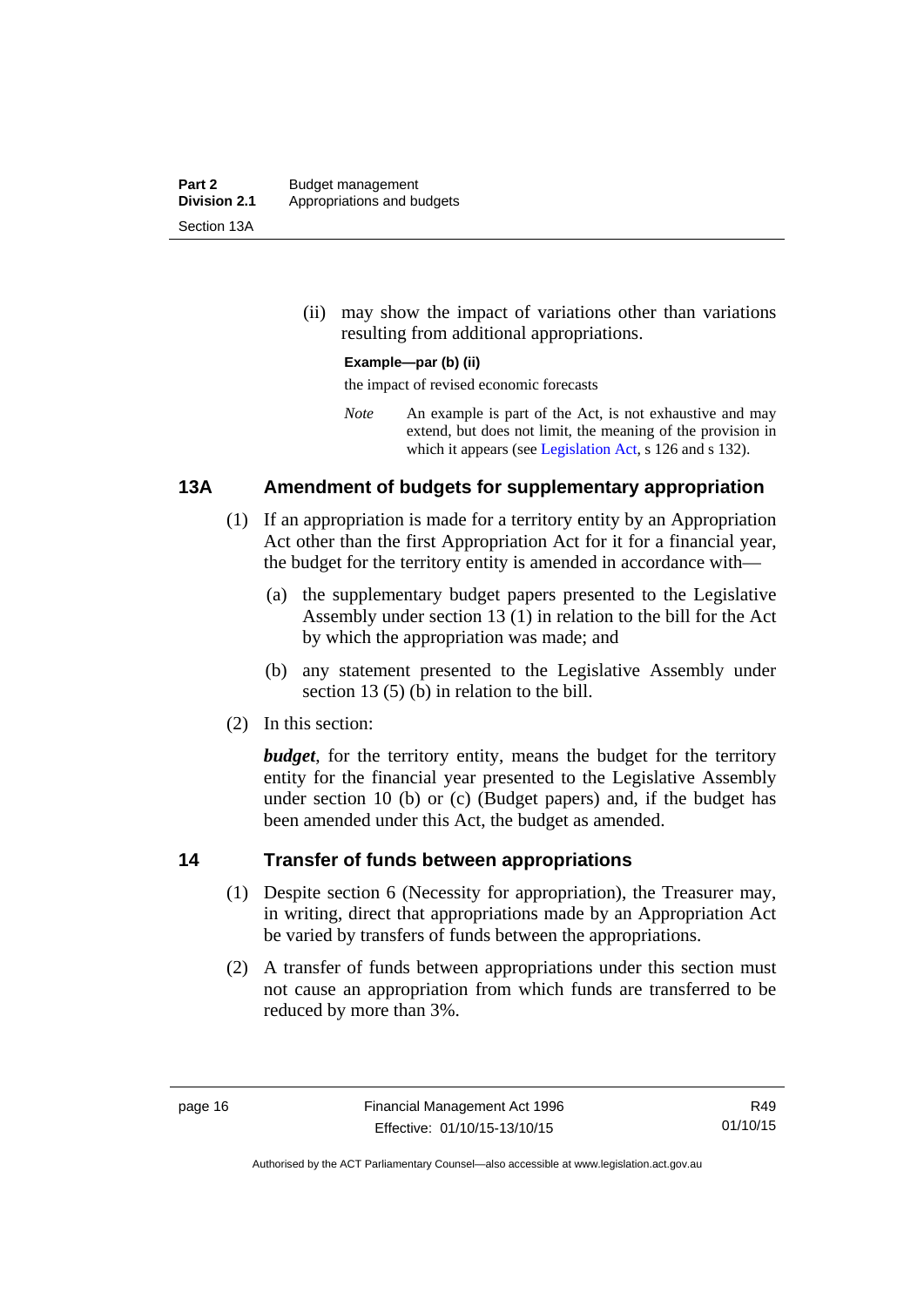(3) The Treasurer must attach a copy of the direction to the next financial statement presented to the Legislative Assembly.

*Note* For the presentation of financial statements, see s 26.

- (4) Subsection (1) does not apply to a superannuation appropriation.
- (5) In this section:

*appropriation* means an appropriation made by an Appropriation Act in a financial year or, if the appropriation is amended during the financial year, the appropriation as amended.

### <span id="page-26-0"></span>**14A Transfer of funds from capital injection appropriation to other appropriations**

- (1) Despite section 6 (Necessity for appropriation), the Treasurer may, in writing, direct that an appropriation for capital injection for an entity be varied by a transfer of funds from that appropriation to an appropriation for—
	- (a) the provision of outputs by the entity; or
	- (b) payments to be made on behalf of the Territory for the entity.
- (2) If the transfer would cause the appropriation for the capital injection to be reduced by—
	- (a) up to 5% or \$500 000, whichever is the greater—the Treasurer must attach a copy of the direction to the next financial statement presented to the Legislative Assembly; or
	- (b) more than 5% or \$500 000, whichever is the greater—the direction is a disallowable instrument.
	- *Note 1* For the presentation of financial statements, see s 26.
	- *Note 2* A disallowable instrument must be notified, and presented to the Legislative Assembly, under the [Legislation Act.](http://www.legislation.act.gov.au/a/2001-14)
- (3) In this section: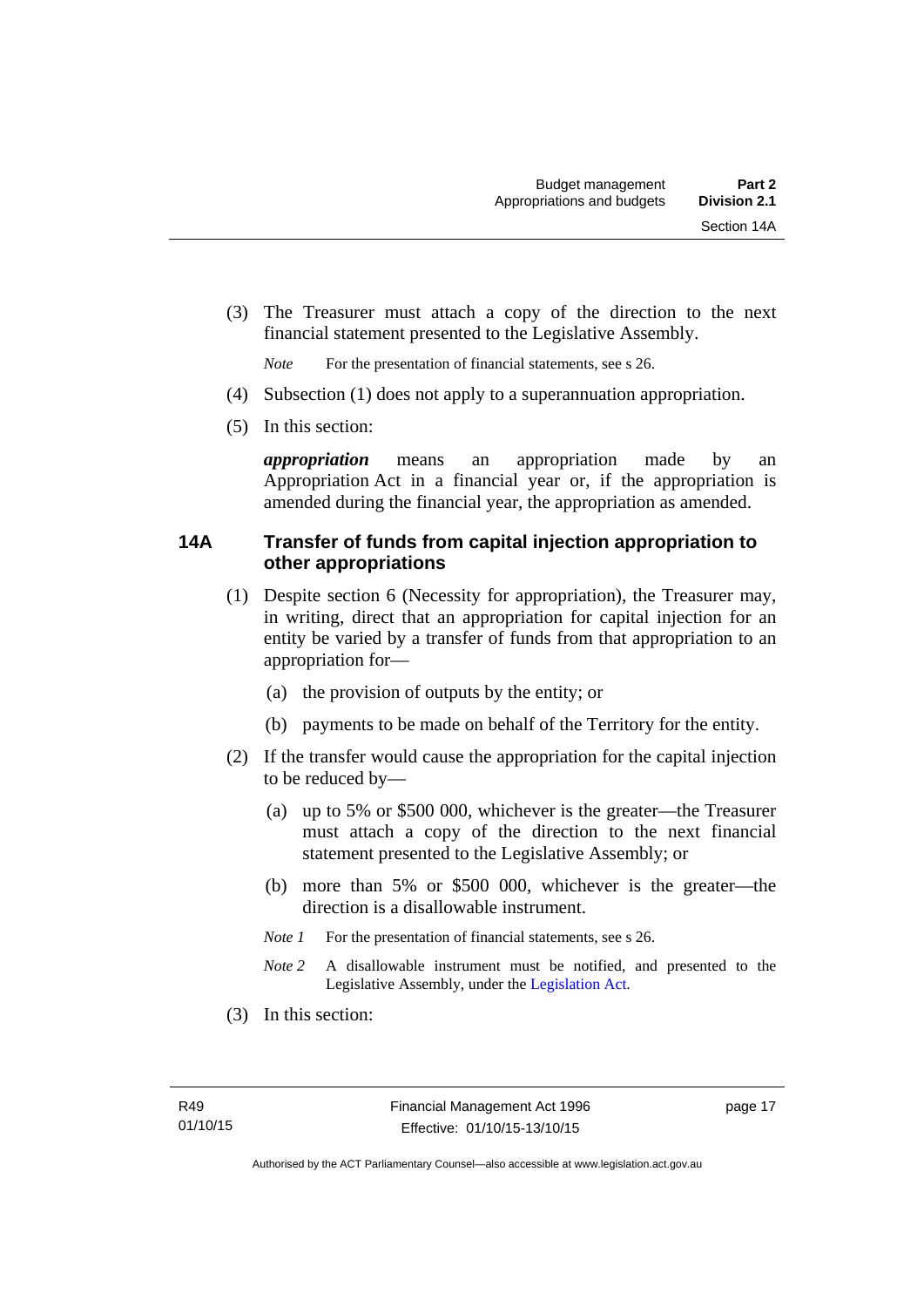*appropriation for capital injection* means an appropriation for capital injection made by an Appropriation Act in a financial year or, if the appropriation is amended during the financial year, the appropriation as amended.

# <span id="page-27-0"></span>**14B Transfer of funds from other appropriations to capital injection appropriation**

- (1) Despite section 6 (Necessity for appropriation), the Treasurer may, in writing, direct that an appropriation for provision of outputs or payments to be made on behalf of the Territory for an entity be varied by a transfer of funds from those appropriations to an appropriation for capital injection for the entity.
- (2) The Treasurer must attach a copy of the direction to the next financial statement presented to the Legislative Assembly.

*Note* For the presentation of financial statements, see s 26.

(3) In this section:

*appropriation for payments to be made on behalf of the Territory* means an appropriation for payments to be made on behalf of the Territory made by an Appropriation Act in a financial year or, if the appropriation is amended during the financial year, the appropriation as amended.

*appropriation for provision of outputs* means an appropriation for provision of outputs made by an Appropriation Act in a financial year or, if the appropriation is amended during the financial year, the appropriation as amended.

# <span id="page-27-1"></span>**15 Transfer of funds within appropriations**

- (1) The Executive may, in writing, direct that funds within the same appropriation that are allocated for the provision of different classes of outputs be reallocated in relation to those classes of outputs.
- (2) If a reallocation of funds under subsection (1) involves an amount larger than 3% of the appropriation within which the reallocation is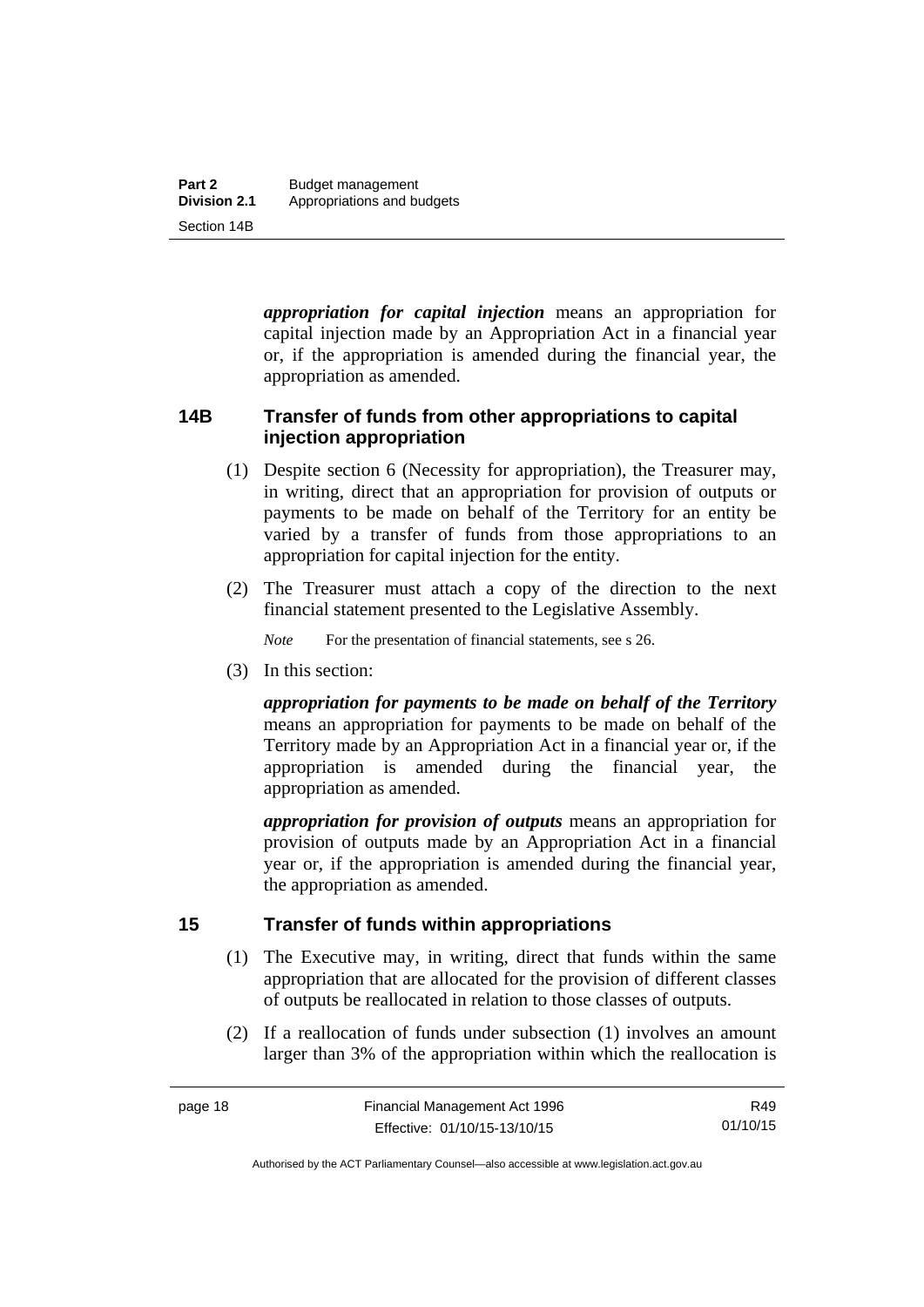made or \$150 000 (whichever is the larger), the Treasurer must present the following to the Legislative Assembly within 3 sitting days after a direction is given:

- (a) a copy of the direction;
- (b) a statement of the reasons for the reallocation.

# <span id="page-28-0"></span>**15A Reclassification of certain appropriations**

- (1) If an appropriation has been classified by the Act by which it was made as an appropriation for payments to be made by a directorate on behalf of the Territory, the Treasurer may, if the Treasurer is satisfied that the appropriation should be classified as an appropriation for the provision of outputs by the directorate, in writing, direct that the classification of the appropriation be changed accordingly.
- (2) If an appropriation has been classified by the Act by which it was made as an appropriation for the provision of outputs by a directorate, the Treasurer may, if the Treasurer is satisfied that the appropriation should be classified as an appropriation for payments to be made by the directorate on behalf of the Territory, in writing, direct that the classification of the appropriation be changed accordingly.
- (3) If the Treasurer gives a direction under subsection (1) or (2), the Treasurer must attach a copy of the direction to the next financial statement presented to the Legislative Assembly.

*Note* For the presentation of financial statements, see s 26.

# <span id="page-28-1"></span>**16 Transfer of functions to another entity**

 (1) This section applies if the responsibility for a service or function for which an appropriation is made in an Appropriation Act for a financial year is or has been transferred from the territory entity to which the appropriation is made to another territory entity.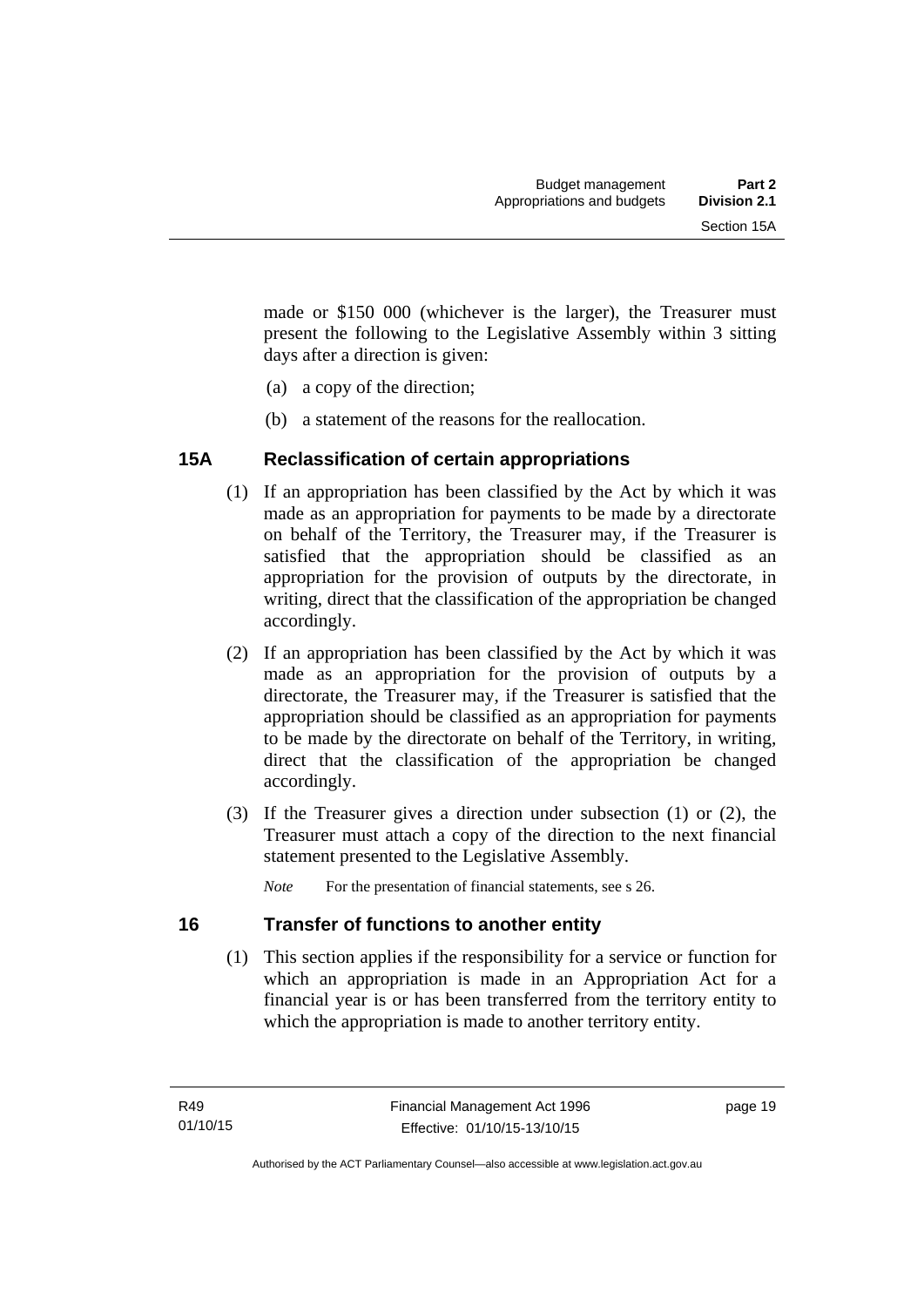- (2) The Treasurer may, in writing, direct that the appropriation does not lapse but may, in accordance with the direction, be issued to, or applied by, the other territory entity for the service or function.
- (3) If the Treasurer gives a direction under subsection (2), the Treasurer must attach a copy of the direction to the next financial statement presented to the Legislative Assembly.

*Note* For the presentation of financial statements, see s 26.

(4) This section does not apply to a superannuation appropriation.

# <span id="page-29-0"></span>**16A Appropriation for accrued employee entitlements**

- (1) This section applies if—
	- (a) an employee entitlement exists in relation to a territory entity in a financial year; and
	- (b) the total amount of employee entitlements paid, or required to be paid, by the territory entity in the financial year exceeds the amount appropriated for the territory entity in relation to employee entitlements for the financial year.
- (2) The Treasurer may, in writing, authorise an appropriation for the territory entity for the amount that the total amount paid, or required to be paid, in the financial year exceeds the amount appropriated for the territory entity for the financial year.
- (3) If the Treasurer authorises an appropriation under this section, the Treasurer must attach a copy of the authorisation to the next financial statement presented to the Legislative Assembly.

*Note* For the presentation of financial statements, see s 26.

# <span id="page-29-1"></span>**16B Rollover of undisbursed appropriation**

 (1) This section applies to an amount of appropriation if, at the end of the financial year in which the appropriation is made, the amount is not disbursed to the territory entity to which it is appropriated.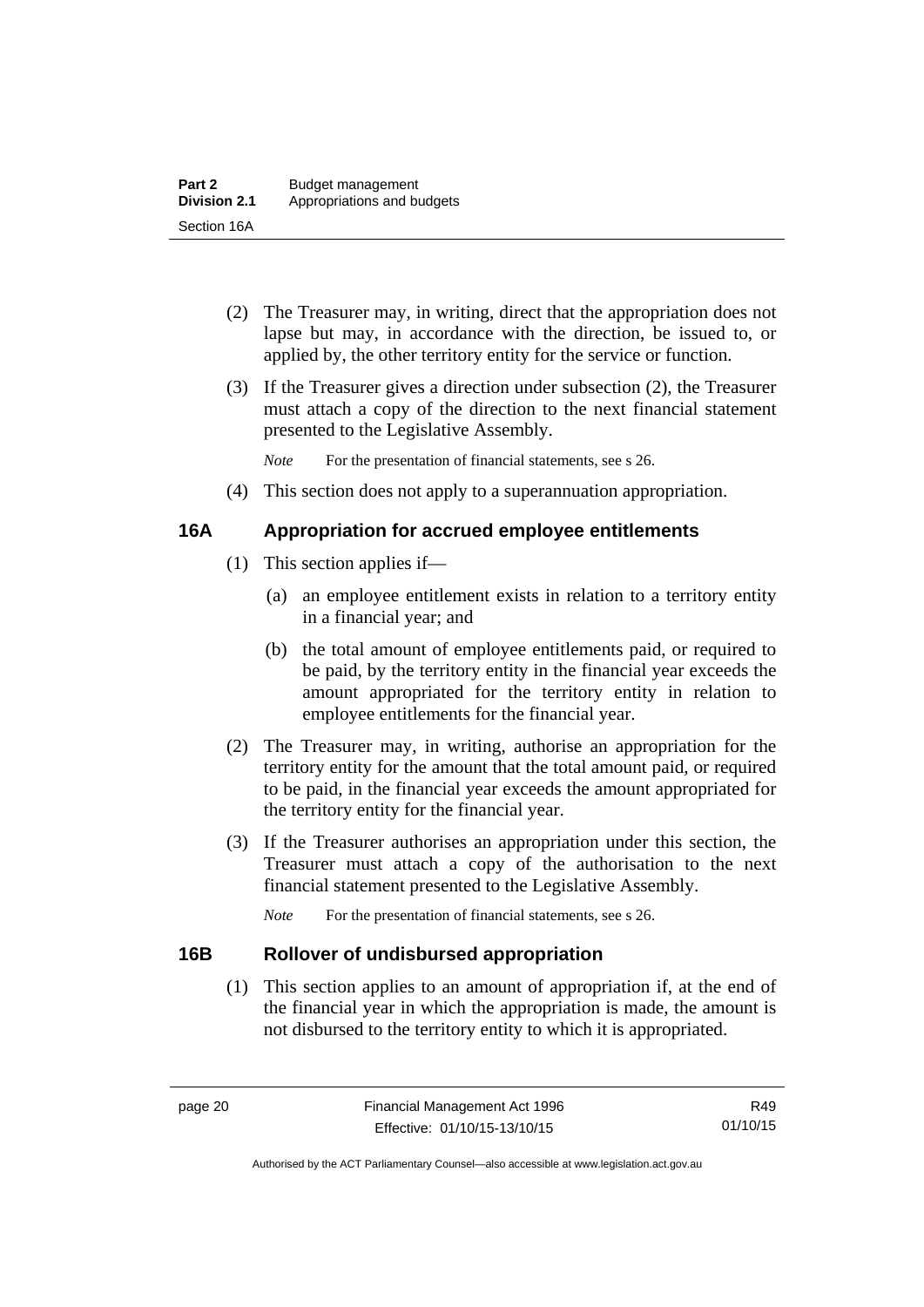- (2) The Treasurer may, in writing, authorise the amount to be disbursed in the following financial year to—
	- (a) the territory entity; or
	- (b) if responsibility for a service or function for which the appropriation is made is transferred from the territory entity to another territory entity—the other territory entity.
- (3) The Treasurer may give the authorisation in the financial year in which the appropriation is made, or in the following financial year.
- (4) The authorisation must identify—
	- (a) the territory entity to which the amount is to be disbursed; and
	- (b) the appropriation type; and
	- (c) the amount authorised to be disbursed; and
	- (d) the purpose for which the amount may be disbursed.
- (5) If the Treasurer authorises an amount to be disbursed under this section—
	- (a) the amount is taken to be an amount of appropriation for the financial year in which the amount is authorised to be disbursed; and
	- (b) the amount is in addition to the appropriation to the territory entity for that financial year.
- (6) If the Treasurer authorises an amount to be disbursed under this section, the Treasurer must attach a copy of the authorisation to the next financial statement presented to the Legislative Assembly.

*Note* For the presentation of financial statements, see s 26.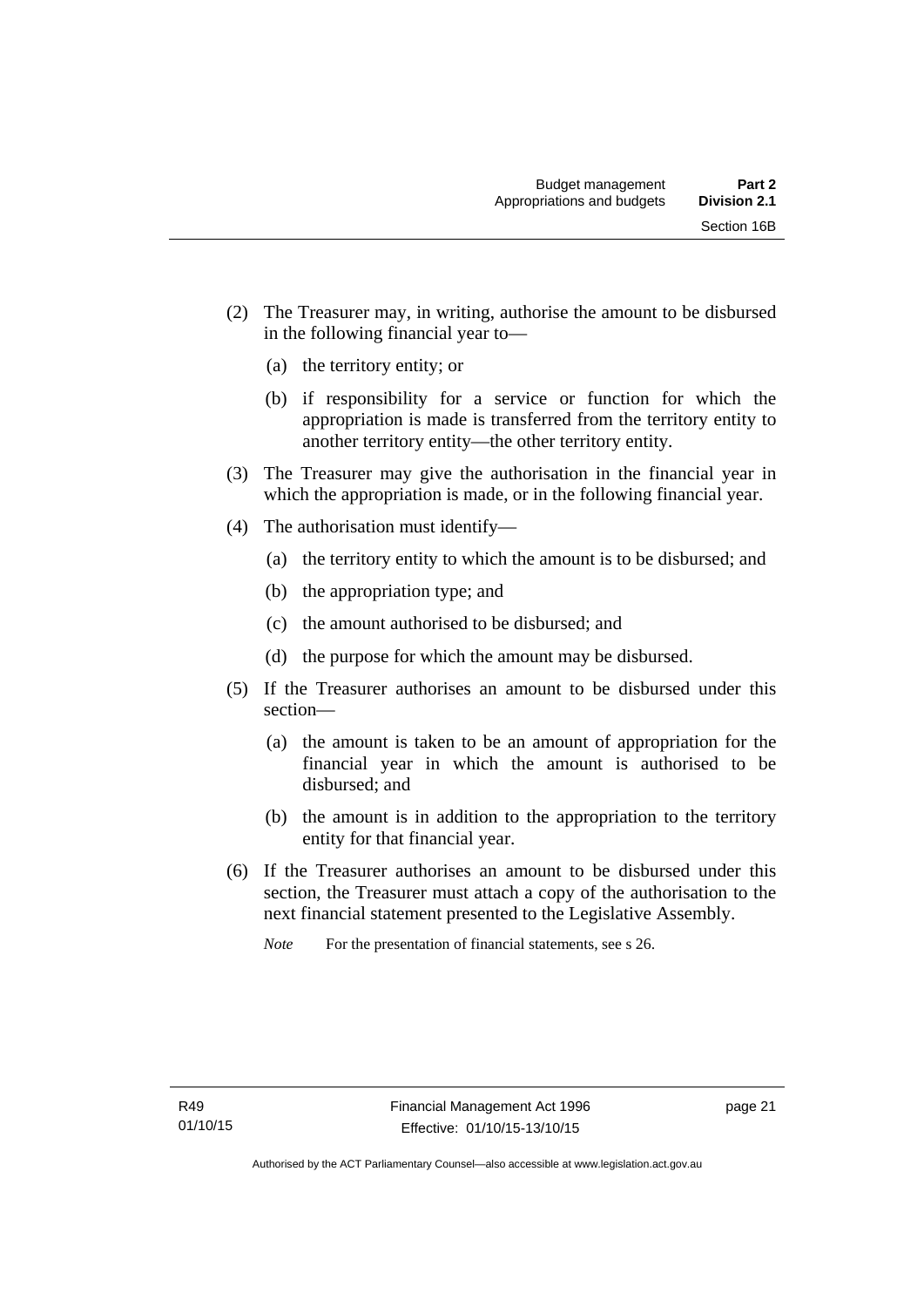### <span id="page-31-0"></span>**17 Variation of appropriations for Commonwealth grants**

- (1) This section applies to an appropriation that is declared by the Act by which it is made to be an appropriation to which this section applies.
- $(2)$  If—
	- (a) an appropriation to which this section applies is to be funded in whole or in part by a payment made to the Territory by the Commonwealth for a nominated purpose; and
	- (b) an estimate of the level of the funding to be provided to the Territory by the Commonwealth for that purpose is contained in the budget papers presented to the Legislative Assembly in conjunction with the bill for the Act by which the appropriation was made; and
	- (c) the level of funding provided to the Territory by the Commonwealth for that purpose for the financial year for which the appropriation was made is greater than the level of funding specified in those budget papers;

the Treasurer may, in writing, direct that the appropriation be increased by an amount not exceeding the difference between the level of funding specified in the budget papers and the level of funding provided by the Commonwealth.

- (3) The Treasurer may give the direction—
	- (a) in the financial year in which the Commonwealth provides the funding to the Territory; or
	- (b) in the following financial year.
- (4) If the Treasurer gives the direction under subsection (3) (a), the direction may also state the financial year in which the appropriation may be disbursed to a territory entity.
- (5) If the responsibility for a service or function for which the appropriation is made is transferred from the territory entity to

R49 01/10/15

Authorised by the ACT Parliamentary Counsel—also accessible at www.legislation.act.gov.au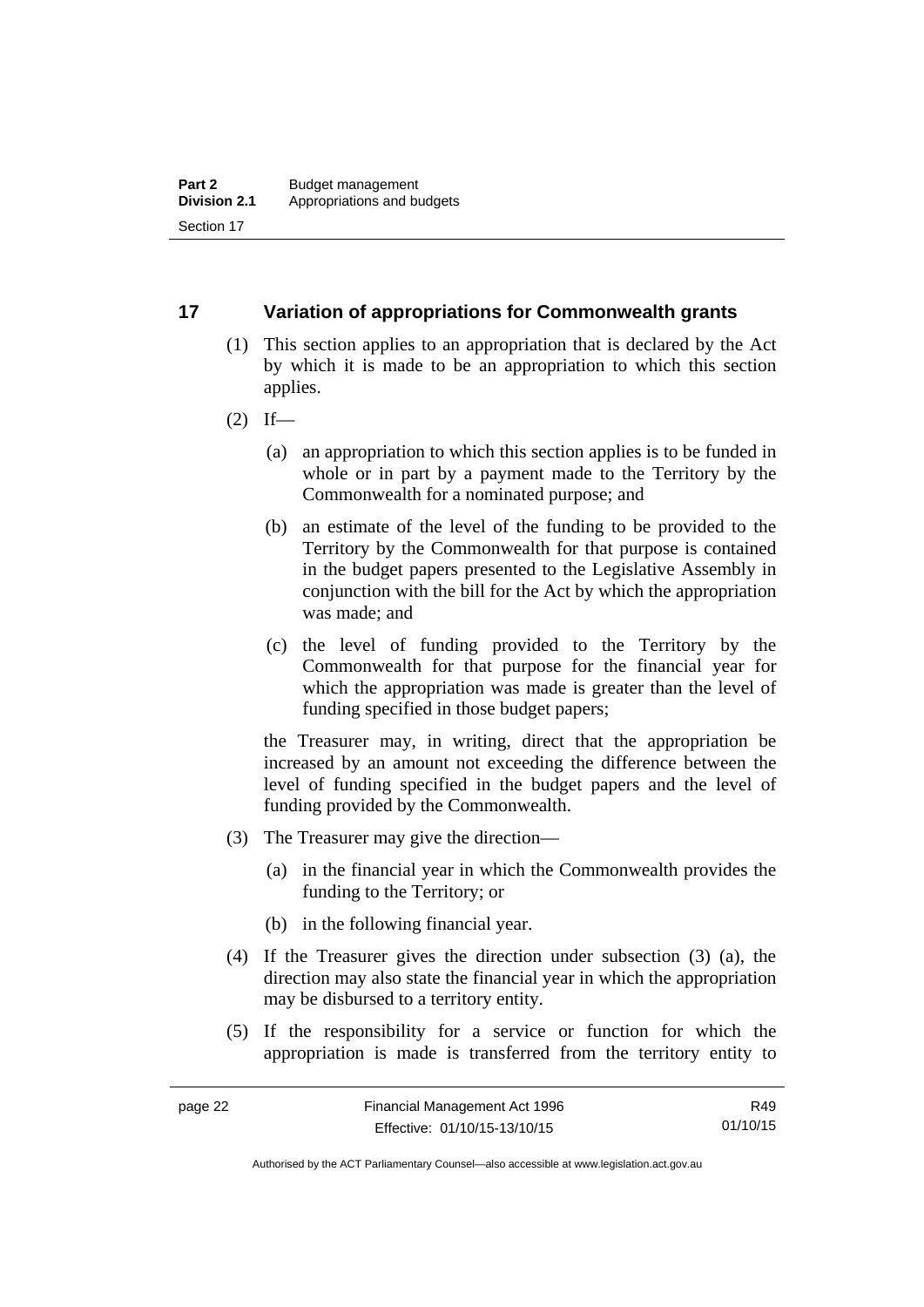which the appropriation is made to another territory entity, the Treasurer may also direct that the appropriation be disbursed to the other territory entity.

- (6) If the Treasurer gives a direction under this section—
	- (a) the amount is taken to be an amount of appropriation for the financial year in which the amount is authorised to be disbursed; and
	- (b) the amount is in addition to the appropriation to the territory entity for that financial year.
- (7) If the Treasurer gives a direction under this section, the Treasurer must attach a copy of the direction to the next financial statement presented to the Legislative Assembly.

*Note* For the presentation of financial statements, see s 26.

### <span id="page-32-0"></span>**17A Variations of appropriations for certain payments to Commonwealth**

- (1) This section applies to an appropriation that is declared by the Act by which it is made to be an appropriation to which the section applies.
- $(2)$  If—
	- (a) an appropriation to which this section applies is made completely or partially for a payment required to be made to the Commonwealth for the provision of a service; and
	- (b) an estimate of the amount of the payment is contained in the budget papers presented to the Legislative Assembly in conjunction with the bill for the Act by which the appropriation is made; and
	- (c) the amount of the payment exceeds the amount of the estimate;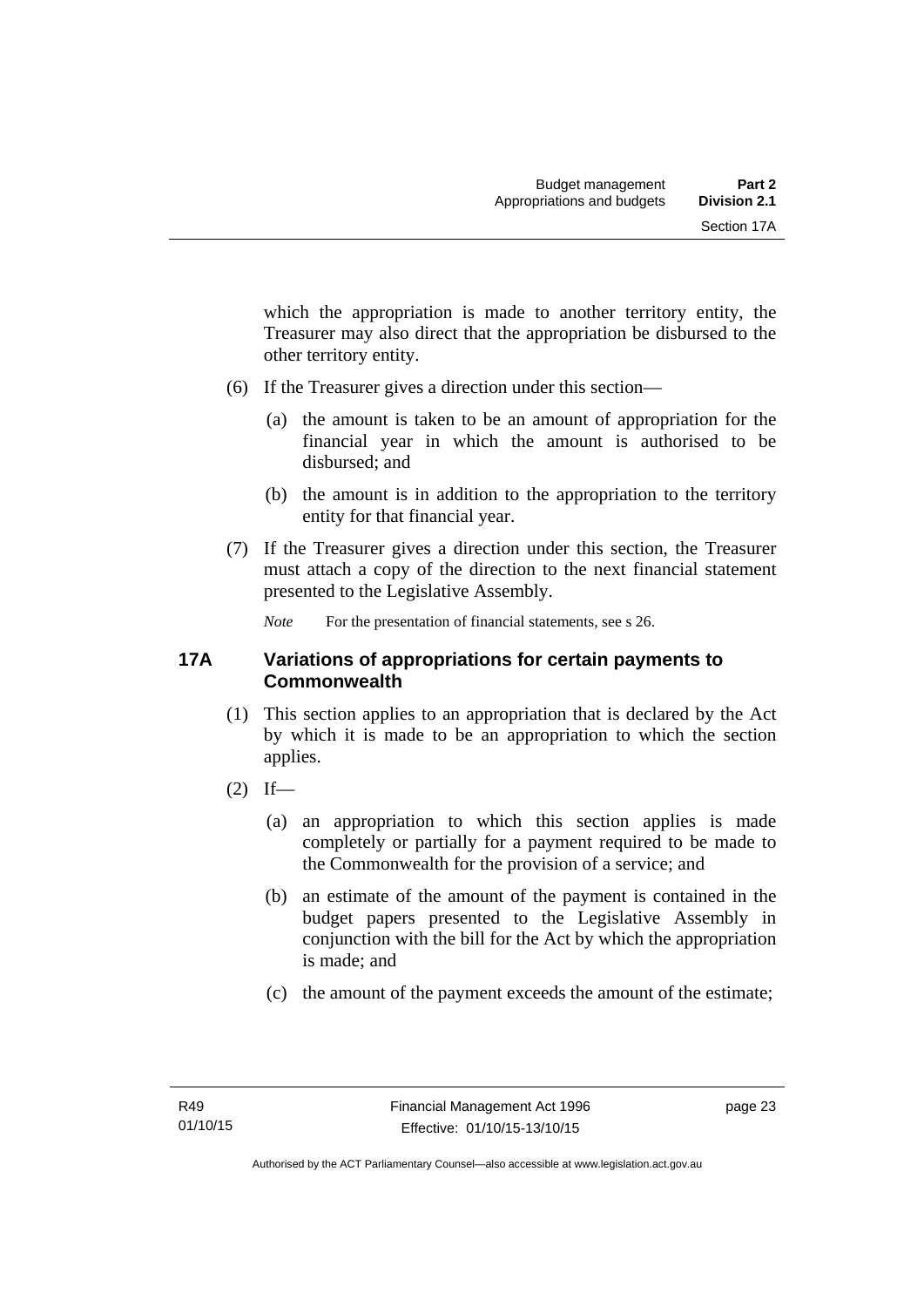the Treasurer may, in writing, direct that the appropriation be increased by an amount not more than the difference between the amount of the estimate and the amount of the payment.

 (3) If the Treasurer gives a direction under subsection (2), the Treasurer must attach a copy of the direction to the next financial statement presented to the Legislative Assembly.

*Note* For the presentation of financial statements, see s 26.

# <span id="page-33-0"></span>**18 Treasurer's advance**

- (1) The Treasurer may, in writing, authorise an appropriation (a *Treasurer's advance*) for a payment if—
	- (a) the Treasurer is satisfied that—
		- (i) there is an immediate requirement for the payment; and
		- (ii) the payment is not provided for, or is insufficiently provided for, by an appropriation because—
			- (A) there was an erroneous omission or understatement in an appropriation; or
			- (B) the payment was unforeseen until after the last day when it was practicable to provide for it in the relevant Appropriation Bill before the bill was introduced into the Legislative Assembly; and
	- (b) for a payment by an officer of the Assembly—the Speaker, after consulting with the appropriate Assembly committee, has advised the Treasurer that an additional appropriation is needed for the payment, stating the reasons for the additional appropriation; and
	- (c) the total Treasurer's advances authorised as Treasurer's advances in a financial year do not exceed the amount appropriated for that year for Treasurer's advances.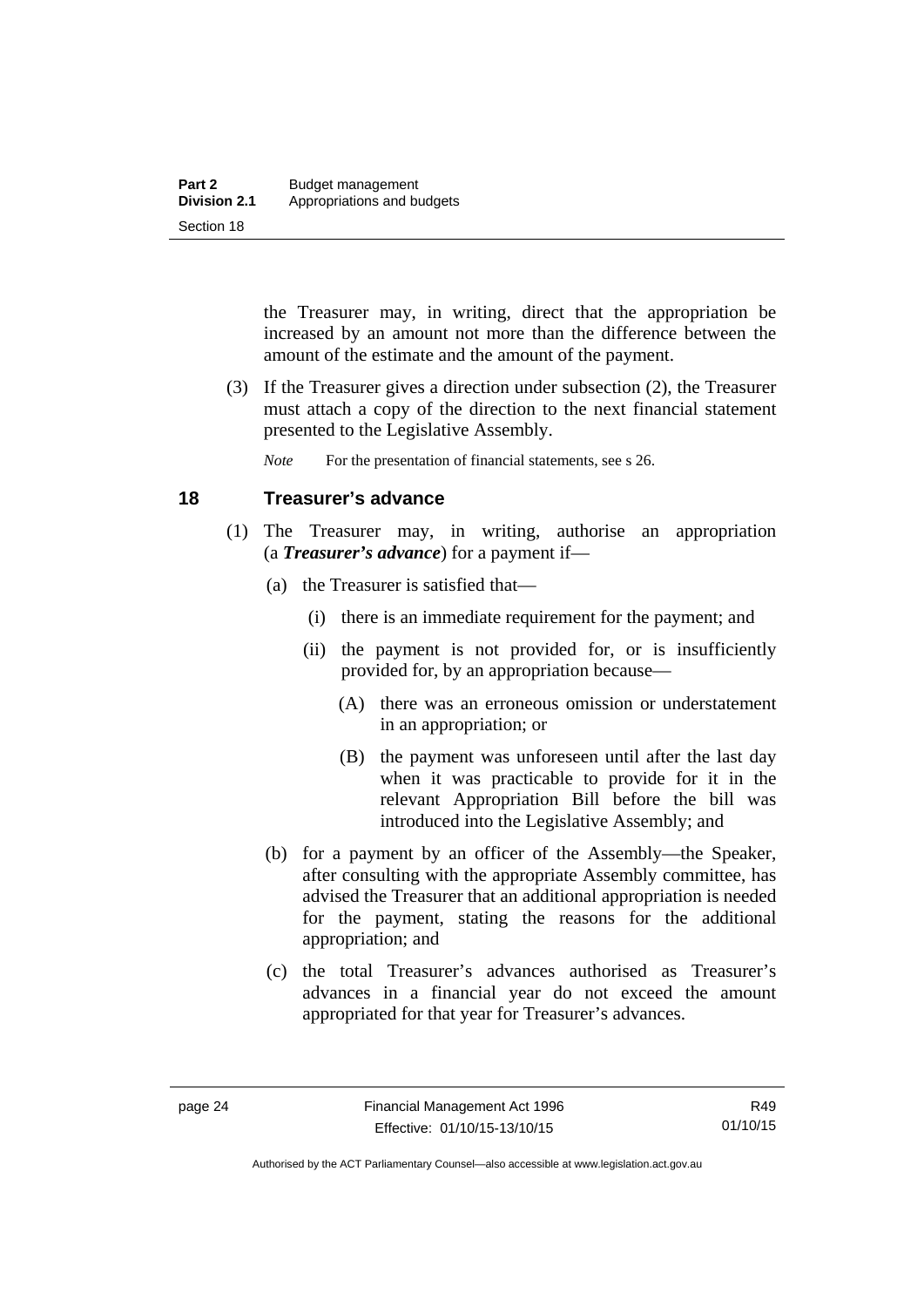- (2) The amount appropriated for Treasurer's advances for a financial year must not exceed 1% of the total amount appropriated by all Appropriation Acts for the year.
- (3) If, by the end of the financial year in which a Treasurer's advance is authorised, the Treasurer's advance is not fully disbursed to the entity to which it is appropriated, the undisbursed amount of the Treasurer's advance lapses and is not available to be disbursed to the entity in the following financial year.
- (4) In this section:

*relevant Appropriation Bill*, for a payment, means—

- (a) the bill for the first Appropriation Act for the financial year when the payment is to happen; or
- (b) the bill for the first Appropriation Act for the appropriation for the Office of the Legislative Assembly or an officer of the Assembly for the financial year when the payment is to happen.
	- *Note* An appropriation for an officer of the Assembly must be contained in an Appropriation Act for an appropriation for the Office of the Legislative Assembly (see s 8 (4)).

# <span id="page-34-0"></span>**18A Treasurer's advance—payment pending supplementary appropriation**

- (1) This section applies if—
	- (a) in a financial year, the Treasurer authorises a Treasurer's advance for a payment; and
	- (b) the authorisation states that the payment may be provided for in an Appropriation Act other than the first Appropriation Act (a *supplementary appropriation Act*) in the financial year.
- (2) If a supplementary appropriation Act is passed for the payment—
	- (a) the Treasurer's advance ceases; and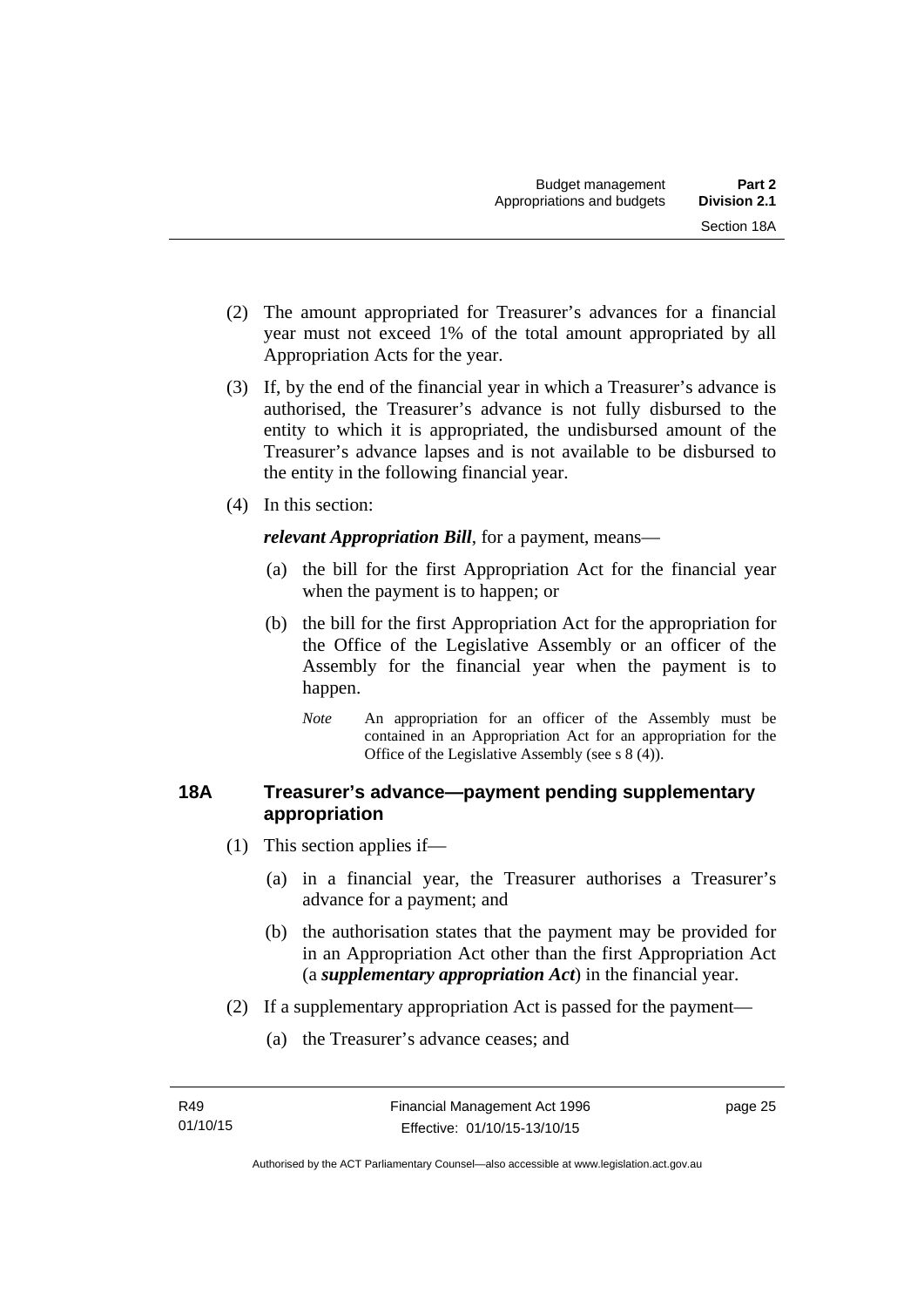- (b) the amount of the Treasurer's advance is taken for all purposes to have been paid out of money appropriated by that Act; and
- (c) the amount appropriated for section 18 (Treasurer's advance) for the financial year is taken to be restored by the amount of the Treasurer's advance.
- (3) If a supplementary appropriation Act is not passed for the payment, the payment continues to be authorised from the appropriation for section 18 for the financial year.

### <span id="page-35-0"></span>**18B Treasurer's advance—reduction of amounts**

- (1) This section applies if, in a financial year—
	- (a) the Treasurer has authorised a Treasurer's advance for an entity; and
	- (b) the Treasurer's advance has not been fully disbursed to the entity; and
	- (c) the Treasurer is satisfied that the undisbursed amount is no longer required by the entity.
- (2) The Treasurer may, in writing, authorise a reduction of the amount of the Treasurer's advance to the entity to the amount actually disbursed to the entity.
- (3) If the Treasurer authorises a reduction, the amount appropriated for section 18 (Treasurer's advance) for the financial year is taken to be restored by the amount of the reduction.

# <span id="page-35-1"></span>**18C Assembly to be told about Treasurer's advance**

- (1) This section applies if the Treasurer authorises—
	- (a) a Treasurer's advance; or
	- (b) a reduction of an amount of Treasurer's advance under section 18B (2).

Authorised by the ACT Parliamentary Counsel—also accessible at www.legislation.act.gov.au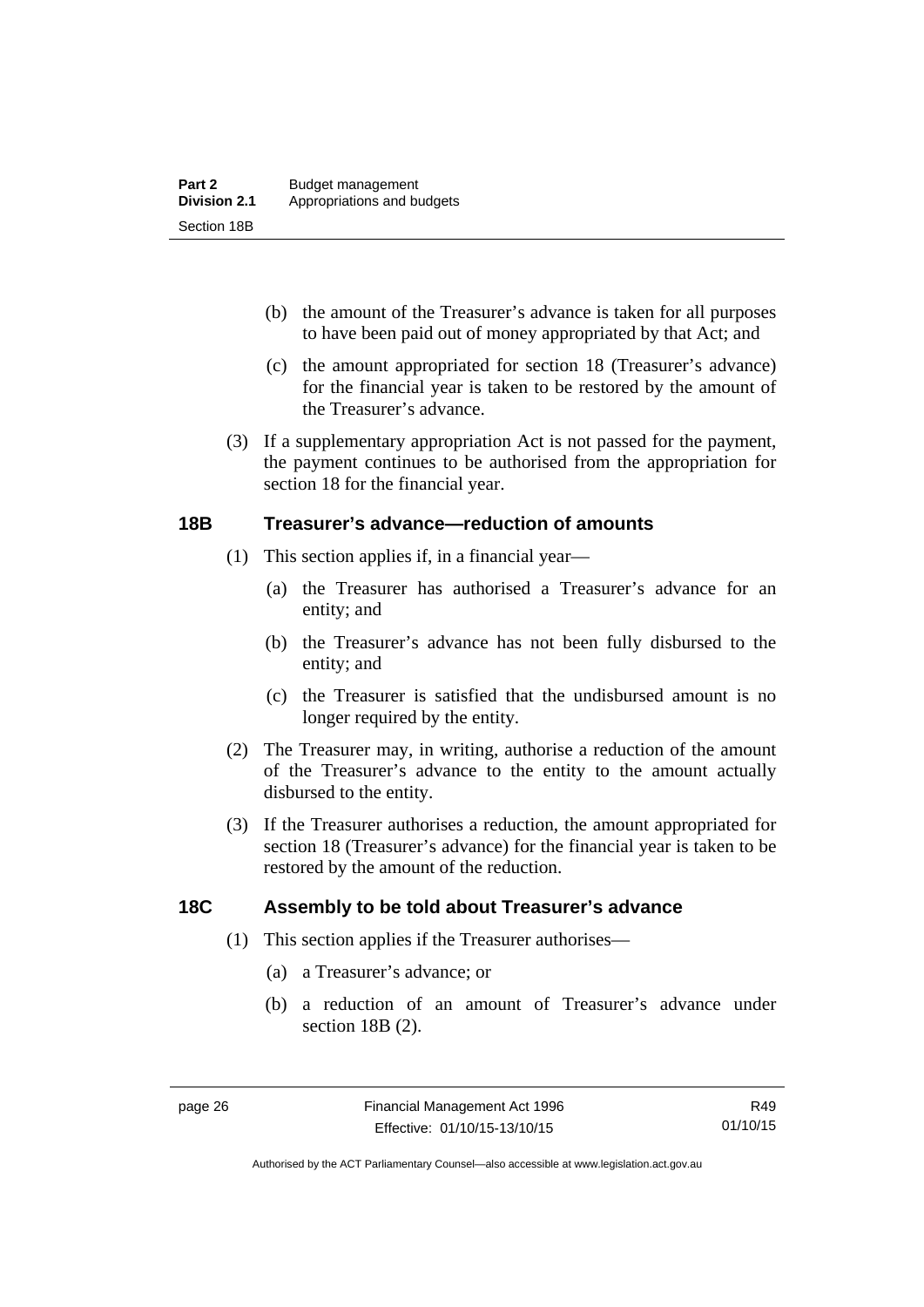- (2) If an authorisation is given, the Treasurer must attach to the next financial statement presented to the Legislative Assembly—
	- (a) a copy of the authorisation; and
	- (b) a reconciliation stating the following:
		- (i) the total amount appropriated for section 18 (Treasurer's advance) in all Appropriation Acts for the financial year;
		- (ii) the total amount of Treasurer's advance authorised previously in the financial year under section 18 (1);
		- (iii) the total amount of payments restored previously in the financial year under section 18A (2) (c);
		- (iv) the total reduction of the amounts of Treasurer's advance previously authorised in the financial year under section 18B (2);
		- (v) the amount authorised in the authorisation;
		- (vi) the amount of appropriation for section 18 that remains for the financial year.

*Note* For the presentation of financial statements, see s 26.

# **19 Refunds of payments made without liability**

- (1) If a payment is made to the Territory in purported discharge of a liability that does not exist, the amount paid may be refunded to the person by whom the payment was made whether or not there is an appropriation available for that purpose.
- (2) If a payment made to the Territory to discharge a liability exceeds the amount of the liability, the amount by which the payment exceeds the liability may be refunded to the person by whom the payment was made whether or not there is an appropriation available for that purpose.
- $(3)$  If—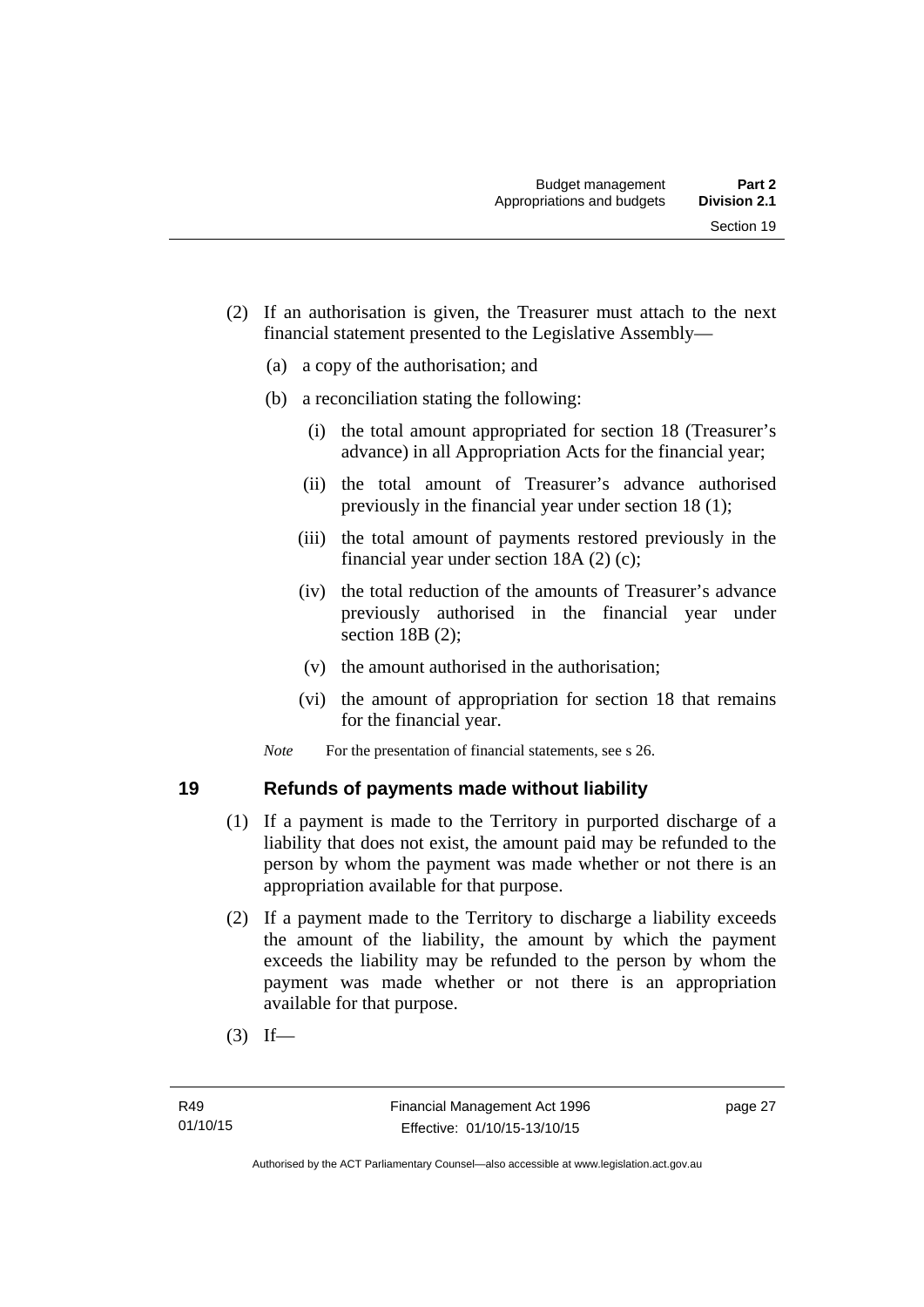- (a) a person has paid an amount to the Territory for tax claimed by the Territory to be owing from the person; and
- (b) a court or tribunal of competent jurisdiction subsequently finds that the person was not liable for that tax or was liable for an amount of tax less than the amount paid;

the amount paid, or the amount by which the payment exceeds the liability, may be refunded to the person who made the payment whether or not there is an appropriation available for that purpose.

# **19A Payments for Territory GST liabilities**

Payments may be made to the Commonwealth for the GST liabilities of the Territory whether or not there is an appropriation for the purpose.

# **19AA Payments for Territory GST administration costs**

Despite section 6, payments may be made to the Commonwealth for GST administration costs payable by the Territory (including by way of deduction by the Commonwealth from GST revenue payable to the Territory) whether or not there is an appropriation for the purpose.

# **19B Authorisation of appropriation for certain Commonwealth grants**

- (1) This section applies if—
	- (a) funds have been provided to the Territory by the Commonwealth under an agreement that specifies how the funds may be applied; and
	- (b) no appropriation has been made in relation to the funds.
- (2) Despite section 6 (Necessity for appropriation), the Treasurer may, in writing, authorise an appropriation to a territory entity for payments by the territory entity in accordance with the agreement.

R49 01/10/15

Authorised by the ACT Parliamentary Counsel—also accessible at www.legislation.act.gov.au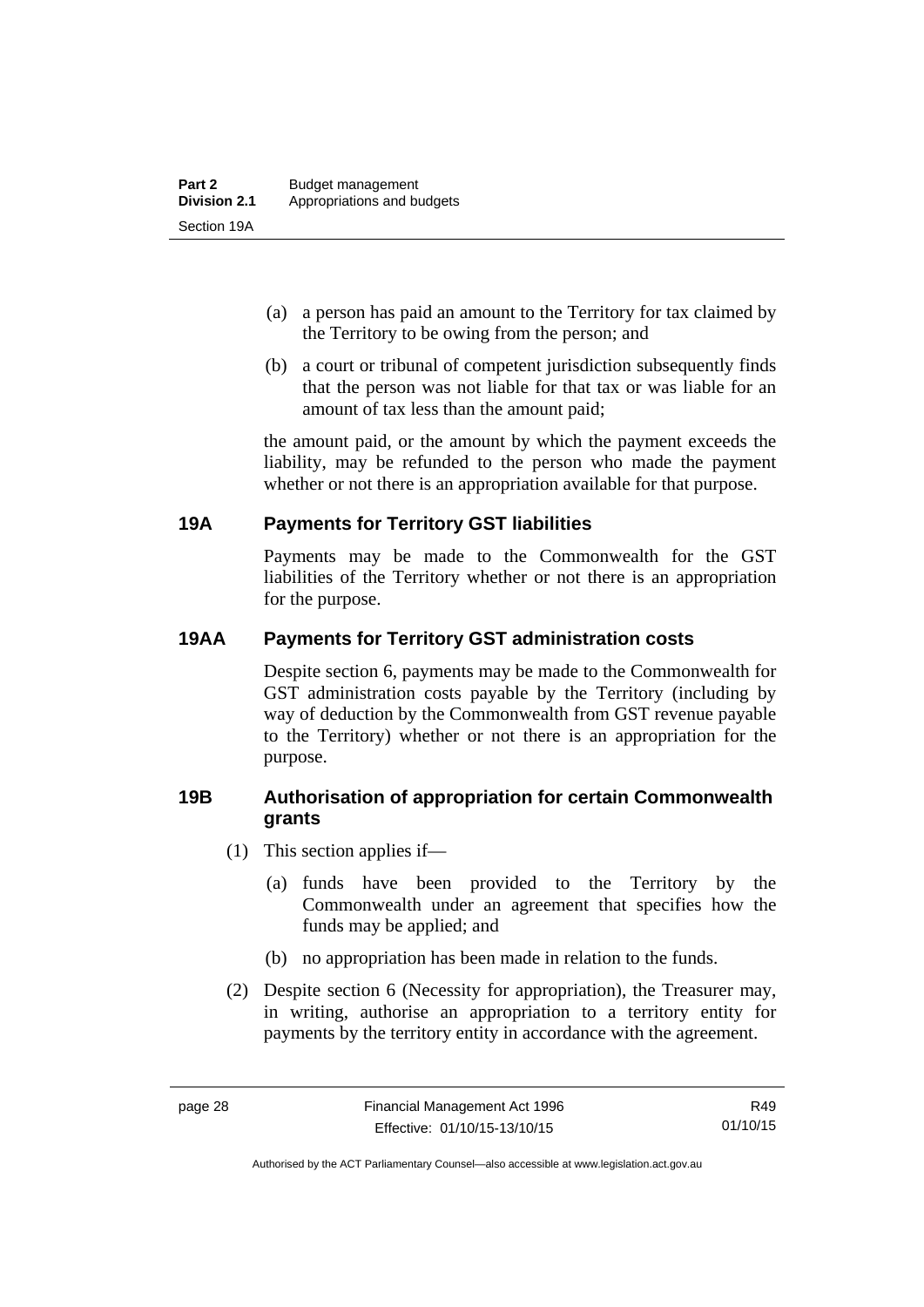- (3) The Treasurer may—
	- (a) give the authorisation—
		- (i) in the financial year in which the Commonwealth provides the funds to the Territory; or
		- (ii) in the following financial year; and
	- (b) for an authorisation under paragraph (a) (i)—state in the authorisation the financial year in which the appropriation under subsection (2) may be disbursed to the territory entity.
- (4) For an authorisation under this section, an appropriation under subsection (2)—
	- (a) is taken to be an amount of appropriation for the financial year in which the appropriation is authorised to be disbursed; and
	- (b) is in addition to the appropriation to the territory entity for that financial year.
- (5) If the Treasurer gives an authorisation under this section, the Treasurer must attach a copy of the authorisation to the next financial statement presented to the Legislative Assembly.

*Note* For the presentation of financial statements, see s 26.

## **19C Amendment of capital injection conditions**

- (1) This section applies in relation to the conditions of a capital injection set out in a statement included in a proposed budget for a directorate, a territory authority or a territory-owned corporation for a financial year under section  $12 (1) (c) (ii)$  or section  $12A(1)$  (c) (ii).
- (2) The Treasurer may amend the conditions.
- (3) An amendment must state the Treasurer's reasons for the amendment.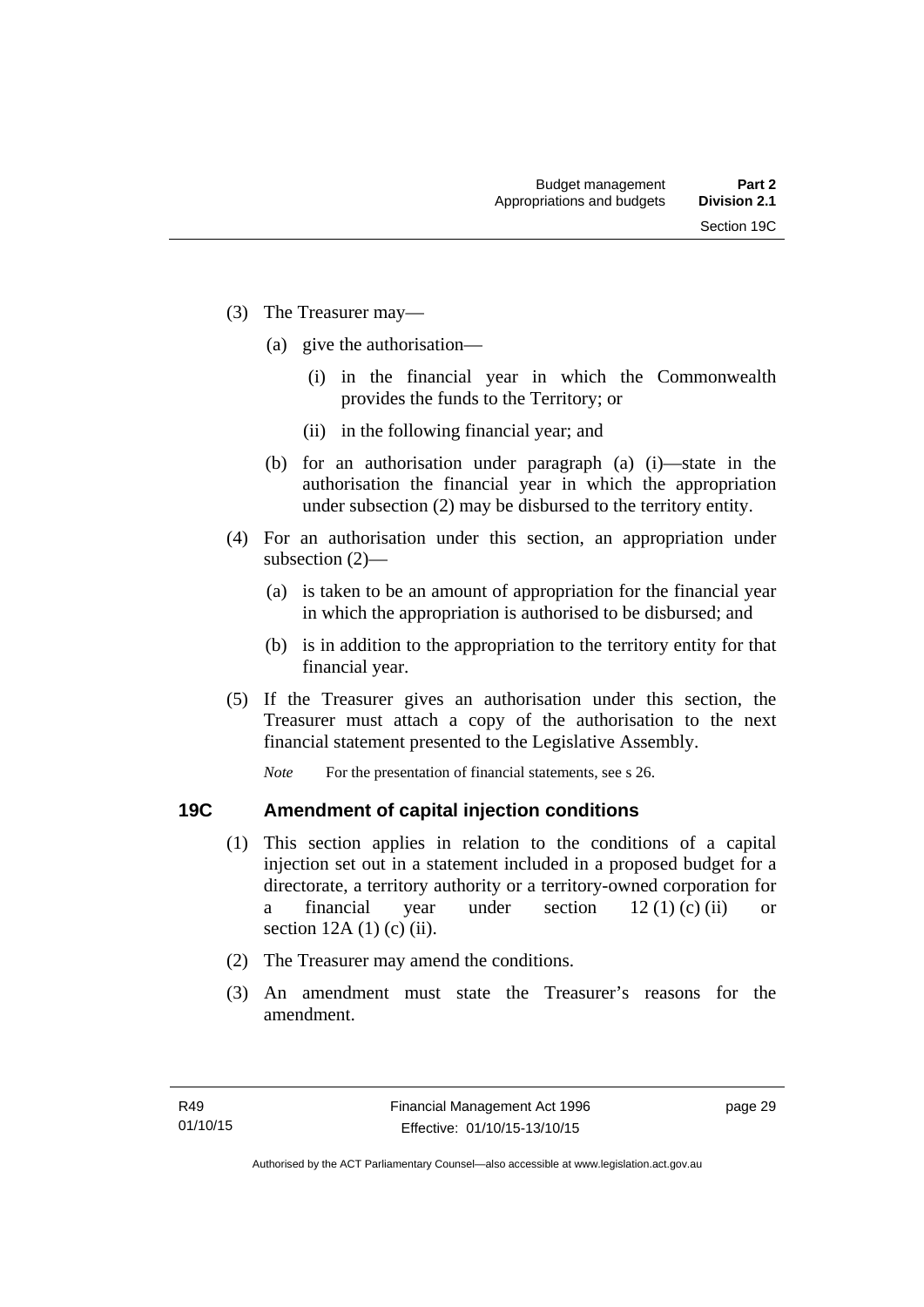(4) An amendment is a notifiable instrument.

*Note* A notifiable instrument must be notified under the [Legislation Act](http://www.legislation.act.gov.au/a/2001-14).

#### **19D Amendment of performance criteria**

- (1) This section applies in relation to the performance criteria set out in a statement included in a proposed budget for a directorate, a prescribed territory authority or a prescribed territory-owned corporation for a financial year under section 12 (1) (b) or section 12A (1) (b).
- (2) The performance criteria may be amended by—
	- (a) the responsible Minister for the territory entity; and
	- (b) the Treasurer.
- (3) Without limiting subsection (2) the performance criteria may be amended if—
	- (a) the appropriations for the territory entity are varied under—
		- (i) section 14 (Transfer of funds between appropriations); or
		- (ii) section 14A (Transfer of funds from capital injection appropriation to other appropriations); or
		- (iii) section 14B (Transfer of funds from other appropriations to capital injection appropriation); or
		- (iv) section 17 (Variation of appropriations for Commonwealth grants); or
	- (b) a direction is given under section 15 (1) (Transfer of funds within appropriations) in relation to an appropriation made for the territory entity; or
	- (c) funds are transferred to or from the territory entity under section 16 (Transfer of functions to another entity); or
	- (d) funds are—

R49 01/10/15

Authorised by the ACT Parliamentary Counsel—also accessible at www.legislation.act.gov.au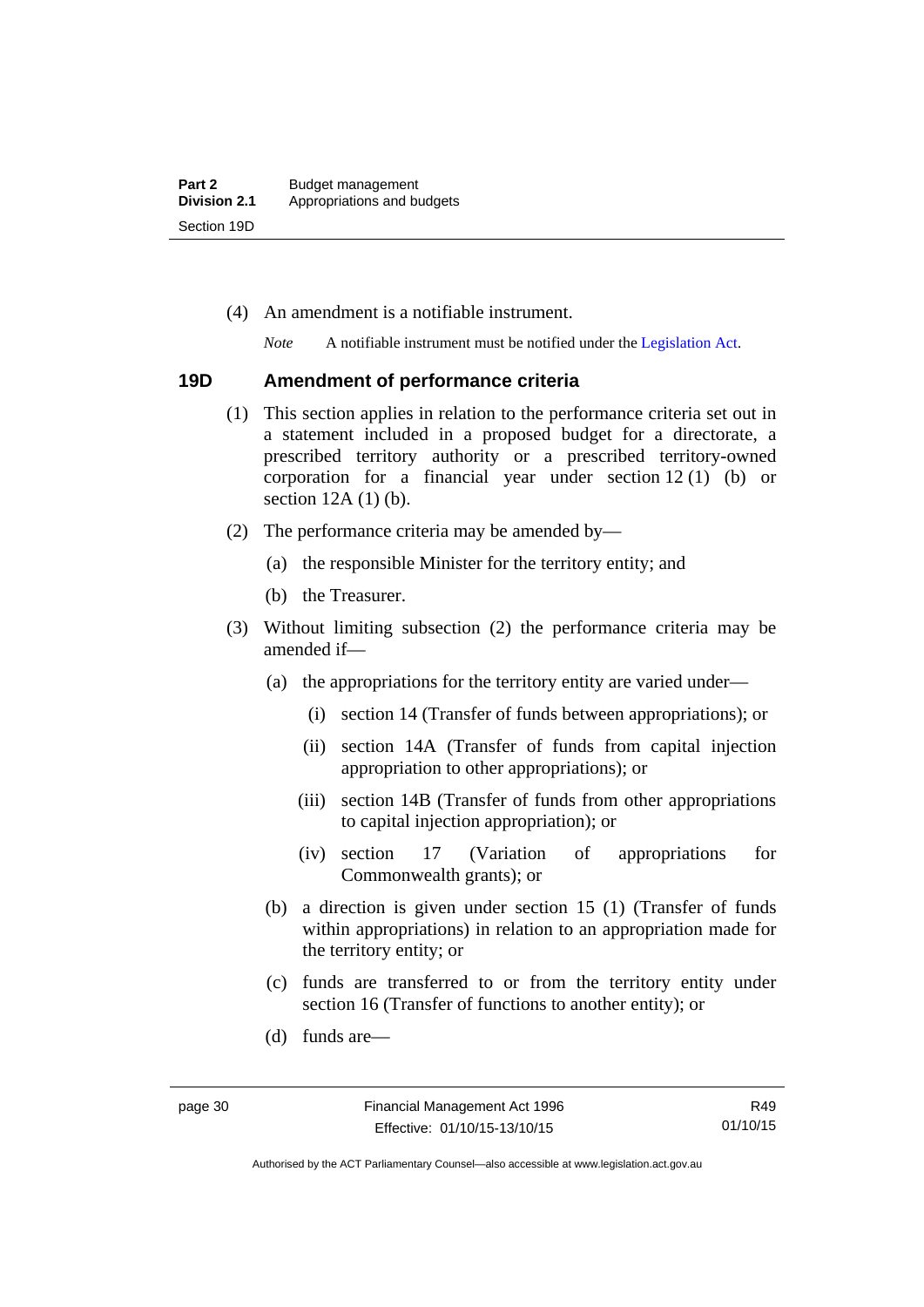- (i) given to the territory entity under section 18; or
- (ii) reduced under section 18B (Treasurer's advance reduction of amounts); or
- (e) funds mentioned in section 19B (Authorisation of appropriation for certain Commonwealth grants) are given to the territory entity; or
- (f) changes happen in the priorities of the territory entity; or
- (g) the responsible Minister and the Treasurer are satisfied that other performance criteria should be adopted for the provision of outputs by the territory entity.
- (4) An amendment of the performance criteria must be made in a way that—
	- (a) for a directorate—the budget as amended will comply with section 12 (3); and
	- (b) for a territory authority or territory-owned corporation—the budget as amended will comply with section 12A (2).
- (5) An amendment of the performance criteria is a notifiable instrument.

*Note* A notifiable instrument must be notified under the [Legislation Act](http://www.legislation.act.gov.au/a/2001-14).

(6) In this section:

*budget*, for the territory entity, means the budget for the territory entity for the financial year presented to the Legislative Assembly under section 10 (b) or (c) (Budget papers) and, if the budget has been amended under this Act, the budget as amended.

*prescribed territory authority* means a territory authority prescribed for section  $12A(1)$  (b).

*prescribed territory-owned corporation* means a territory-owned corporation prescribed for section 12A (1) (b).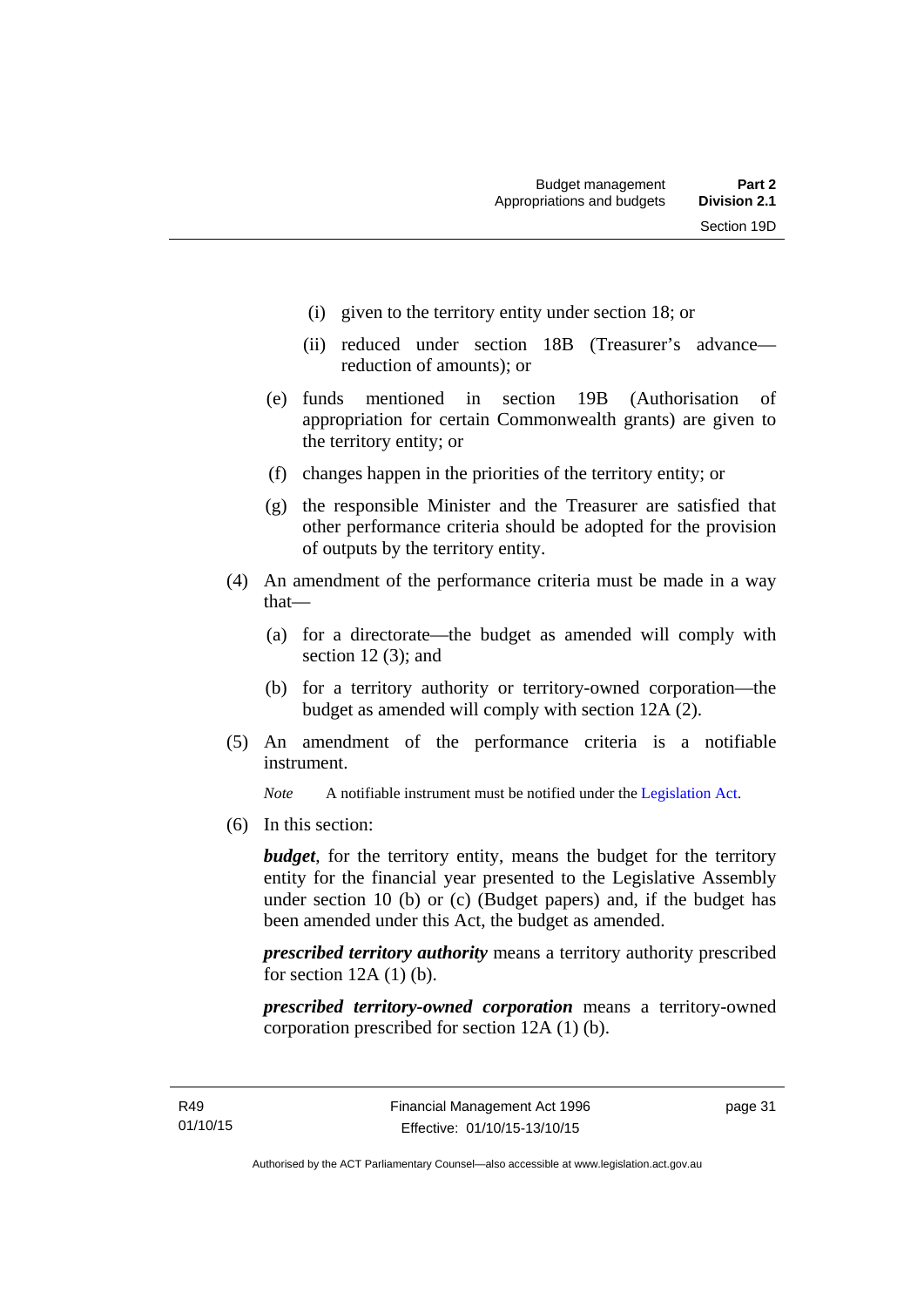# **20 Recommended appropriation for Office of the Legislative Assembly**

Before the beginning of a financial year, the Speaker must—

- (a) after consultation with an appropriate committee of the Legislative Assembly, advise the Treasurer of the appropriation that the Speaker considers should be made for the Office of the Legislative Assembly for the financial year (the *recommended appropriation*); and
- (b) give the Treasurer a draft budget for the Office of the Legislative Assembly for the financial year that contains the information mentioned in section 12 that applies to the office.

# **20AA Appropriation for Office of the Legislative Assembly**

- (1) This section applies if—
	- (a) the Treasurer presents a bill for an Appropriation Act for the appropriation for the Office of the Legislative Assembly relating to a financial year in the Legislative Assembly; and
	- (b) the appropriation is less than the recommended appropriation for the financial year.
- (2) Immediately after presenting the bill, the Treasurer must present to the Legislative Assembly a statement of reasons for departing from the recommended appropriation.
- (3) In this section:

*recommended appropriation*—see section 20.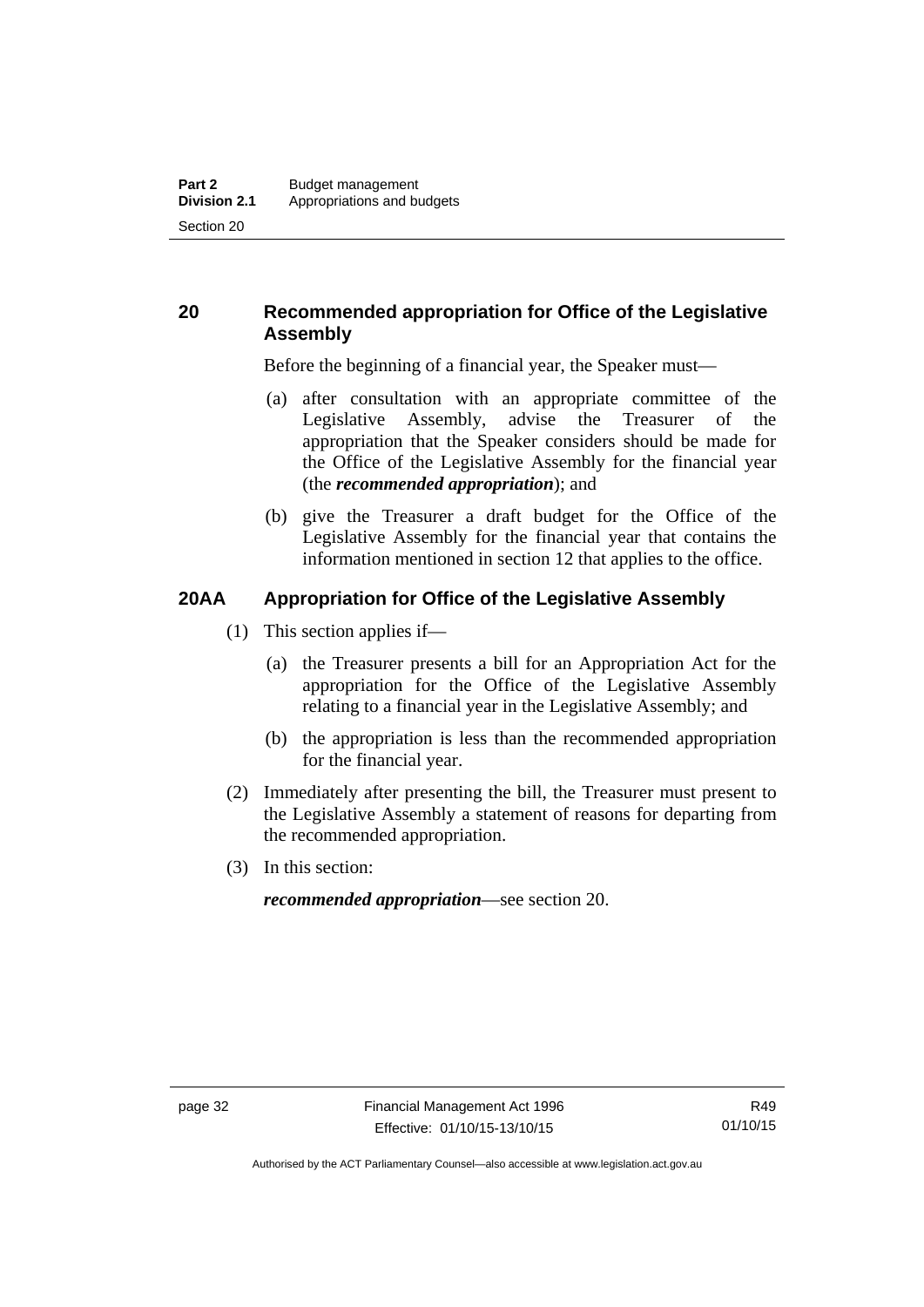# **20AB Recommended appropriation for officers of the Assembly**

Before the beginning of a financial year, the Speaker must for an officer of the Assembly—

- (a) after consultation with the officer and the appropriate committee of the Legislative Assembly, advise the Treasurer of the appropriation that the Speaker considers should be made for the officer for the financial year (the *recommended appropriation*); and
- (b) present the recommended appropriation to the Assembly; and
- (c) give the Treasurer a draft budget for the officer for the financial year that contains the information mentioned in section 12 that applies to the officer.

# **20AC Appropriation for officers of the Assembly**

- (1) This section applies if—
	- (a) the Treasurer presents a bill for an Appropriation Act for the appropriation for an officer of the Assembly relating to a financial year in the Legislative Assembly; and
	- (b) the appropriation is less than the recommended appropriation for the office for the financial year.
- (2) Immediately after presenting the bill, the Treasurer must present to the Legislative Assembly a statement of reasons for departing from the recommended appropriation.
- (3) In this section:

*recommended appropriation*—see section 20AB.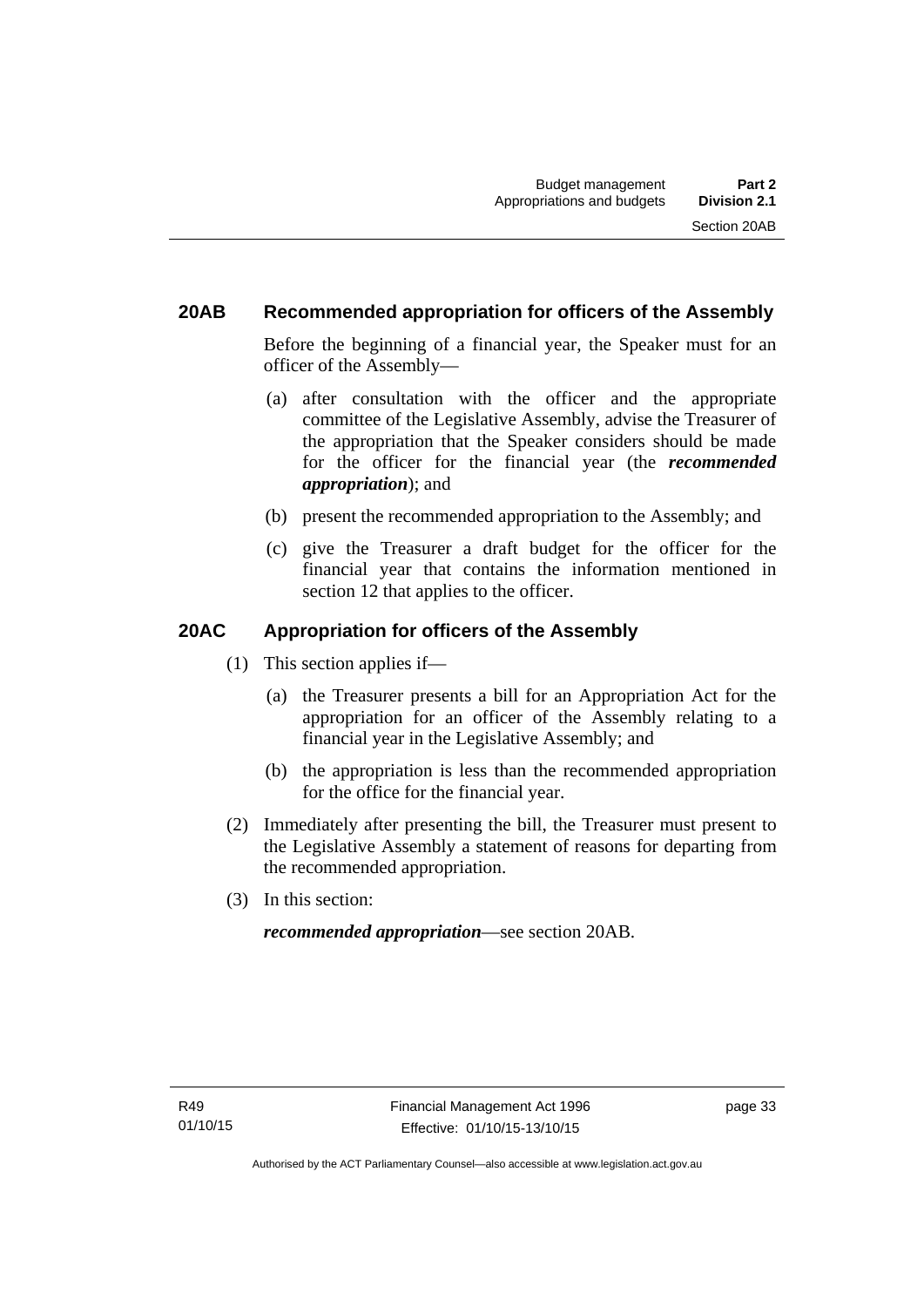# **Division 2.2 Budget reviews and pre-election updates**

### **20A Budget review**

- (1) The Treasurer must prepare a budget review for each financial year.
- (2) The Treasurer must present the budget review for a financial year to the Legislative Assembly not later than 15 February in the financial year.
	- *Note* This is the same day as financial statements for the 2nd quarter of the financial year are required to be presented under s 26 (Periodic financial statements).
- (3) However, if a sitting day does not fall in that year on or before 15 February, the Treasurer must give copies of the budget review to each member of the Legislative Assembly on or before that day.

#### **20B Purpose and contents of budget review**

- (1) The purpose of the budget review for a financial year is to give updated information to allow the assessment of the government's financial performance against the financial policy objectives and strategies set out in the financial policy objectives and strategies statement for the Territory budget for the financial year.
- (2) The budget review for a financial year must be based on the financial policy objectives and strategies statement for the Territory budget for the financial year.
- (3) The budget review for a financial year must—
	- (a) include updated financial statements required under the financial management guidelines for the general government sector for the financial year; and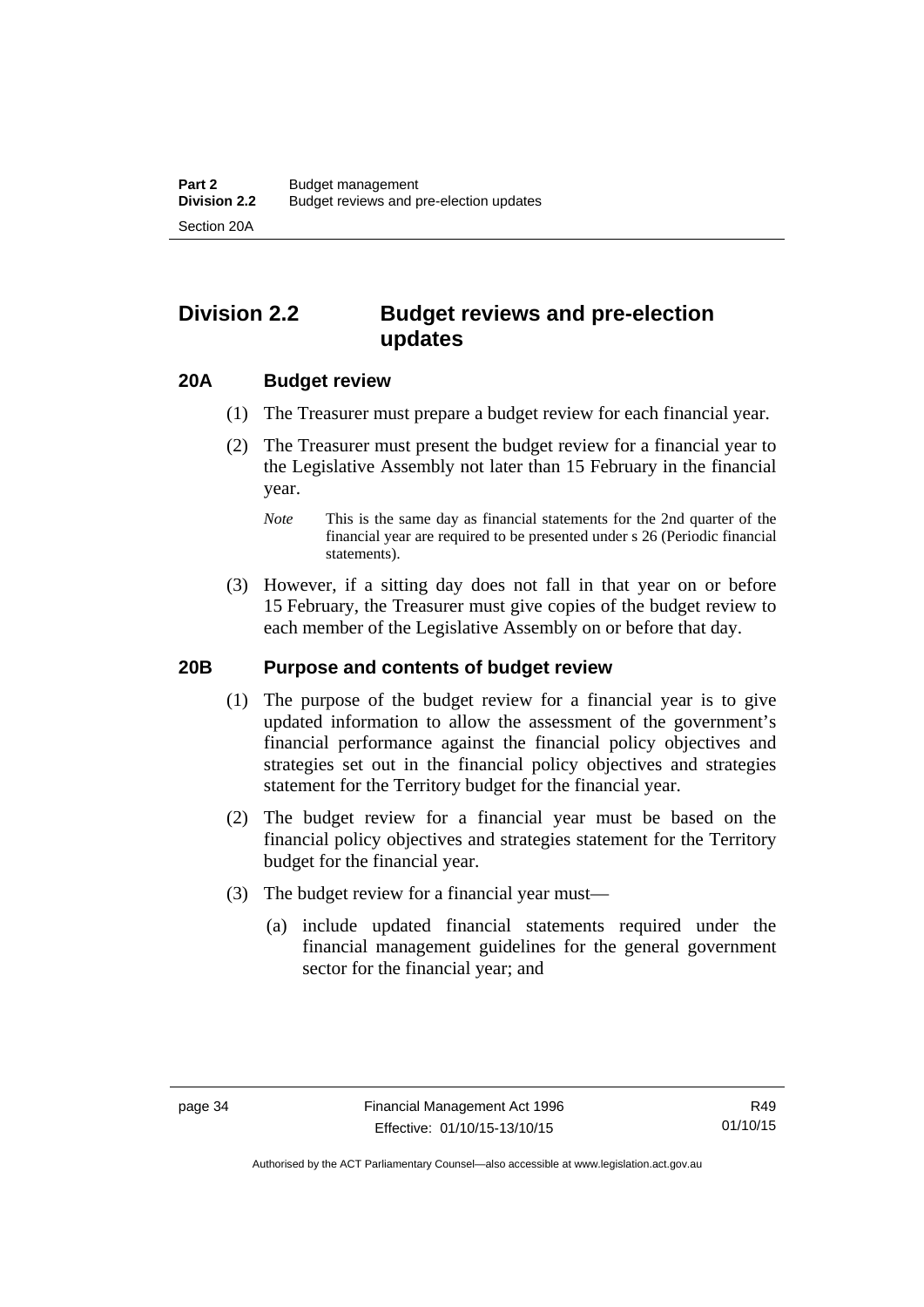- (b) include whole-of-year results for the previous financial year, the budget for the financial year, the estimated financial position of the Territory at the end of the financial year and updated budget estimates for each of the next 3 financial years; and
- (c) include a review of the financial policy objectives and strategies statement included in the budget for the financial year that satisfies the requirements of section 11A (2) and (3); and
- (d) state the date as at when the review was done.
- (4) However, if particular information required to be included in the budget review is unchanged from information set out in full in the budget for the Territory under section 11 (1) for the financial year, the review may instead summarise the information and state that it is unchanged from that set out in the budget.
- (5) For subsection (3):

*budget*, for a financial year, means the budget for the year presented to the Legislative Assembly under section 10 (a) (Budget papers) and, if that budget has been amended under this Act, the budget as amended.

# **20C Pre-election budget update**

- (1) At least 30 days before the polling day for an ordinary election, the under treasurer must prepare a pre-election budget update and give it to the parliamentary counsel for notification.
- (2) At least 20 days before the polling day for an election mentioned in the [Self-Government Act,](http://www.comlaw.gov.au/Series/C2004A03699) section 16 (Dissolution of Assembly by Governor-General) or section 48 (Resolution of no confidence in Chief Minister), the under treasurer must prepare a pre-election budget update and give it to the parliamentary counsel for notification.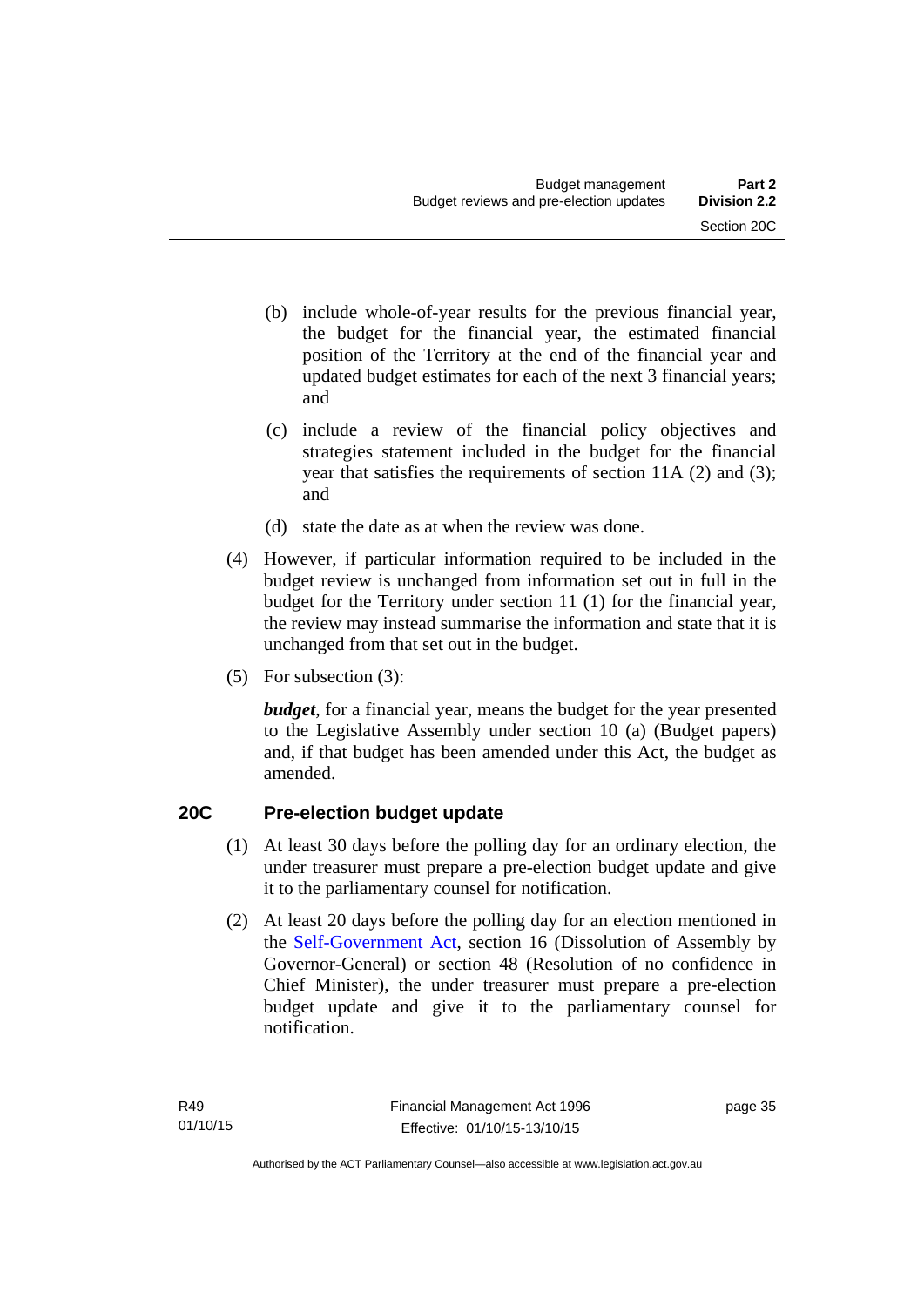(3) A pre-election budget update is a notifiable instrument.

*Note* A notifiable instrument must be notified under the [Legislation Act](http://www.legislation.act.gov.au/a/2001-14).

(4) In this section:

*ordinary election*—see the *[Electoral Act 1992](http://www.legislation.act.gov.au/a/1992-71)*, dictionary. *polling day*—see the *[Electoral Act 1992](http://www.legislation.act.gov.au/a/1992-71)*, dictionary.

# **20D Purpose and contents of pre-election budget update**

- (1) The purpose of a pre-election budget update for an election is—
	- (a) to allow the assessment of the government's financial performance against the financial policy objectives and strategies set out in the latest financial policy objectives and strategies statement; and
	- (b) to give the electorate an accurate picture of the Territory's financial position before the election.
- (2) A pre-election budget update must be based on the latest financial policy objectives and strategies statement.
- (3) A pre-election budget update for an election must include—
	- (a) updated financial statements required under the financial management guidelines for the financial year in which the election is to be held; and
	- (b) updated budget estimates for the general government sector, the public trading enterprise sector and the Territory for that financial year and for each of the next 3 financial years; and
	- (c) a statement of the economic or other assumptions used in preparing the updated financial statements and budget estimates; and
	- (d) a statement about the sensitivity of the updated financial statements and budget estimates to changes in the economic or other assumptions; and

R49 01/10/15

Authorised by the ACT Parliamentary Counsel—also accessible at www.legislation.act.gov.au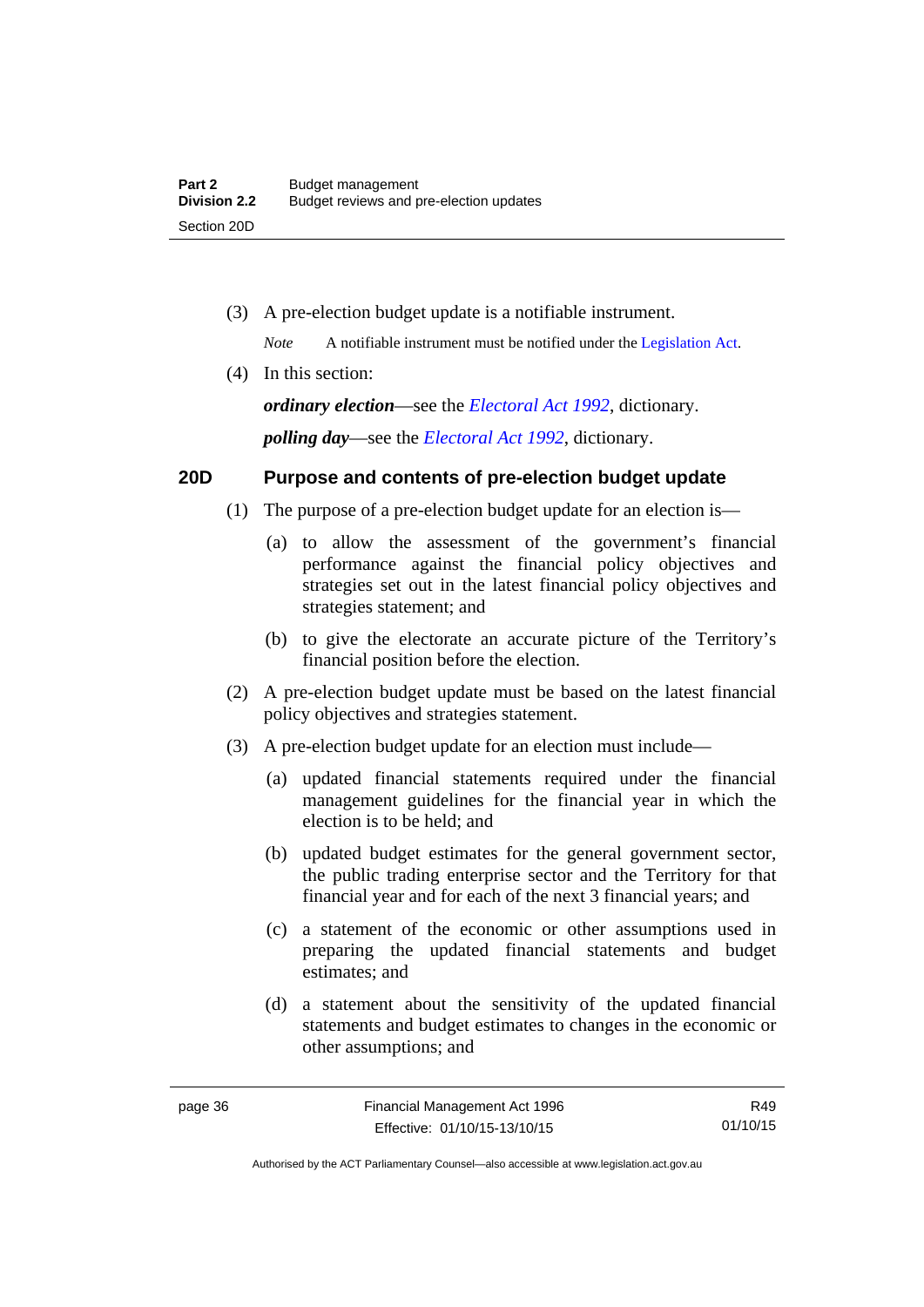- (e) a statement of the risks, quantified if possible, that may affect the economic or other assumptions, including—
	- (i) contingent liabilities; and
	- (ii) publicly announced government commitments that are not yet included in the updated financial statements and budget estimates.
- (4) Information in the pre-election budget update must—
	- (a) take into account government decisions and other circumstances that may have material effect on the financial statements and budget estimates; and
	- (b) state the date as at when the updating was done.
- (5) However, if particular information required to be included in the pre-election budget update is unchanged from information set out in full in the latest financial statements, the budget estimates mentioned in section 11 (Territory budgets) or budget review, the pre-election budget update may instead summarise the information and state that it is unchanged from that set out in the financial statements, budget estimates or budget review.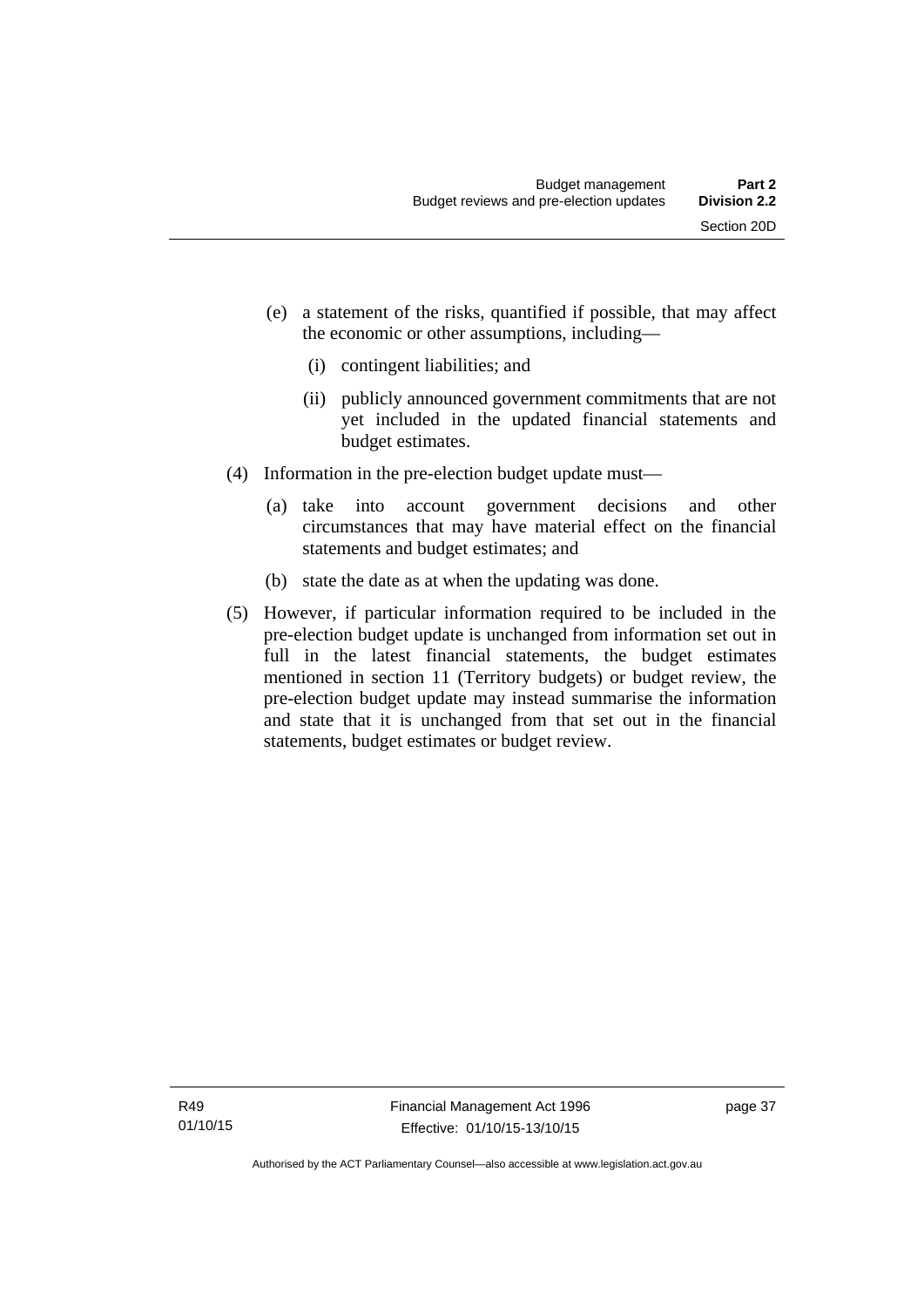# **Part 3 Financial reports**

# **Division 3.1 Financial reports of the Territory**

# **21 Meaning of** *the Territory* **in div 3.1**

In this division, a reference to *the Territory* includes a reference to all territory authorities and all territory-owned corporations.

# **22 Annual financial statements of the Territory**

- (1) The under treasurer must, as soon as practicable after the end of a financial year, prepare annual financial statements for the Territory for that year.
- (2) The statements must be prepared in accordance with generally accepted accounting principles and include—
	- (a) the financial statements required under the financial management guidelines; and
	- (b) a statement of the accounting policies adopted by the Territory; and
	- (c) the other statements that are necessary to fairly reflect the financial operations of the Territory during the year and its financial position at the end of the year.

### **23 Responsibility for annual financial statements**

- (1) An annual financial statement of the Territory must have a statement of responsibility attached to it.
- (2) The statement of responsibility must include—
	- (a) a statement—
		- (i) signed by the Treasurer; and
		- (ii) that, in the Treasurer's opinion, the financial statements fairly reflect—

R49 01/10/15

Authorised by the ACT Parliamentary Counsel—also accessible at www.legislation.act.gov.au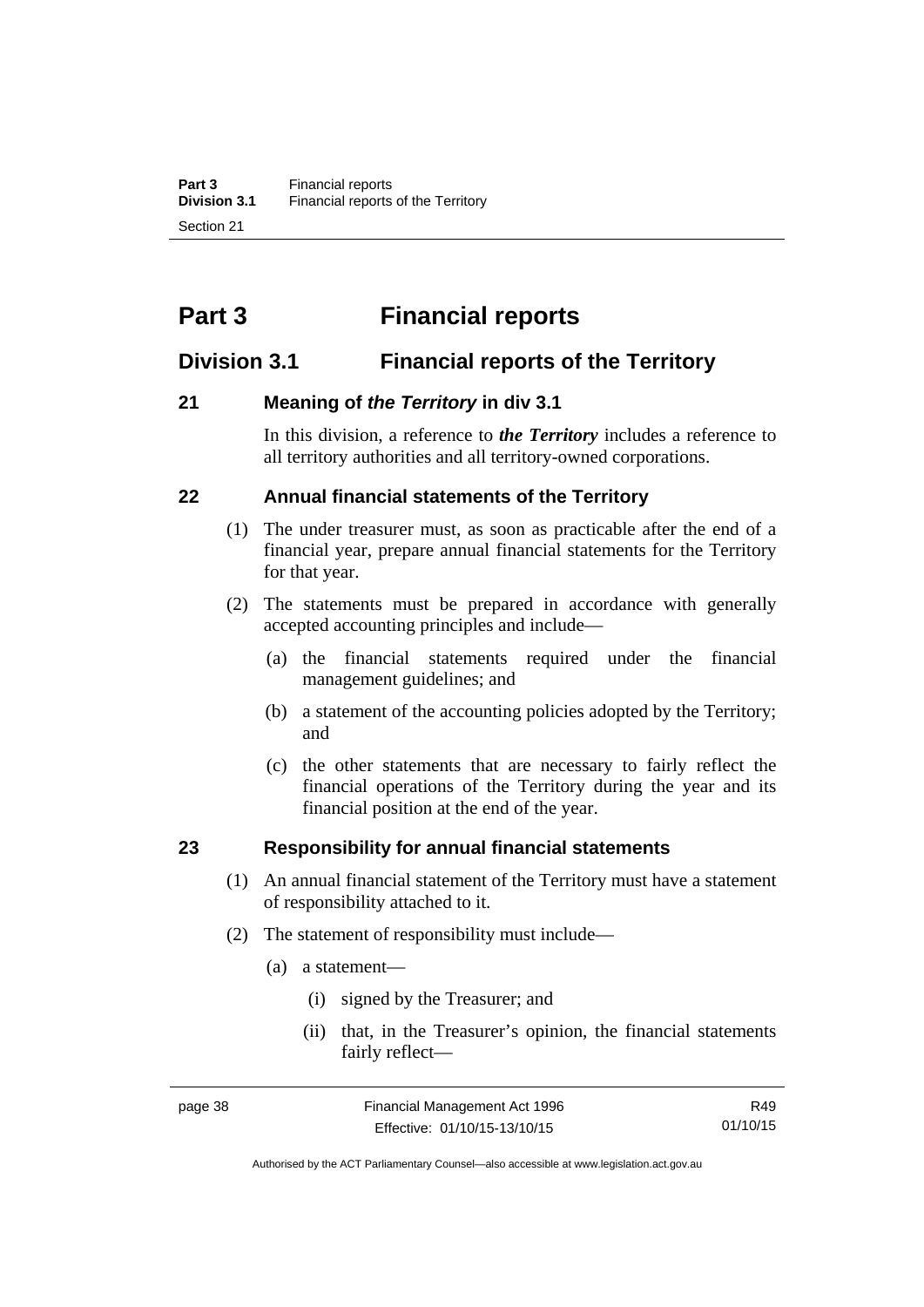- (A) the financial operations of the Territory during the year to which they relate; and
- (B) the financial position of the Territory at the end of the year; and
- (b) a statement—
	- (i) signed by the under treasurer; and
	- (ii) stating that the under treasurer is satisfied the financial statements have been prepared in accordance with generally accepted accounting principles.
- (3) The statement of responsibility may be signed at any time before the auditor-general gives the Treasurer an audit opinion for the financial statement in accordance with section 24.

# **24 Audit of annual financial statements**

- (1) The under treasurer must give the auditor-general the annual financial statements of the Territory for a financial year in sufficient time for the auditor-general to give an audit opinion about the statements within 4 months after the end of the financial year.
- (2) The auditor-general must give the Treasurer an audit opinion about the annual financial statements within 4 months after the end of the financial year.
- (3) Despite subsections (1) and (2), if an ordinary election is to be held in the year after the end of the financial year—
	- (a) the under treasurer must give the auditor-general the annual financial statements of the Territory for the financial year in sufficient time for the auditor-general to give an audit opinion about the statements within 3 months after the end of the financial year; and
	- (b) the auditor-general must give an audit opinion to the Treasurer within 3 months after the end of the financial year.

page 39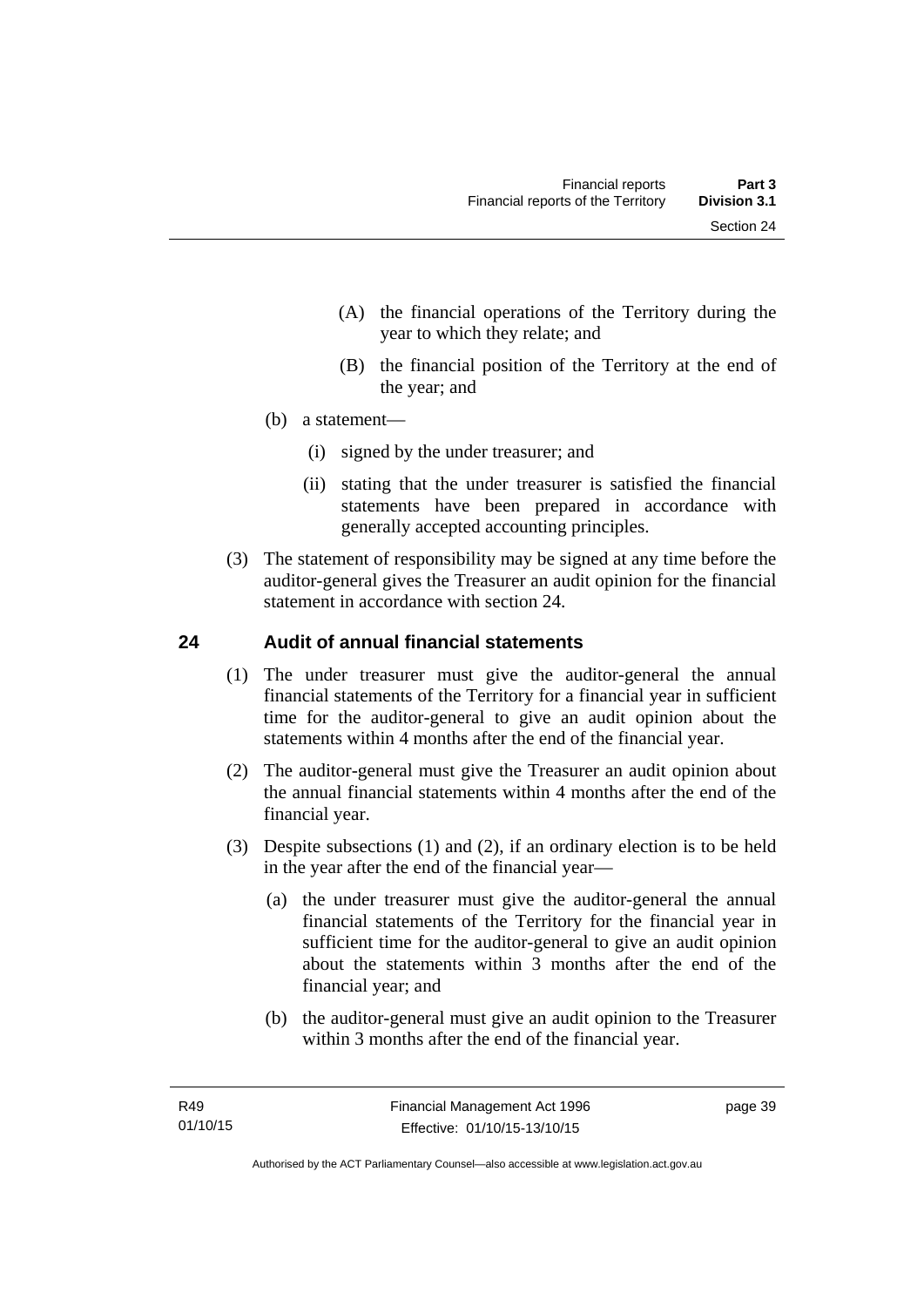(4) In this section:

*ordinary election*—see the *[Electoral Act 1992](http://www.legislation.act.gov.au/a/1992-71)*, dictionary.

## **25 Presentation of annual financial statements to Legislative Assembly**

- (1) If the Treasurer receives, under section 24 (2), an audit opinion about annual financial statements, the Treasurer must present to the Legislative Assembly, within 3 sitting days after receiving the opinion—
	- (a) a copy of the annual financial statements; and
	- (b) a copy of the audit opinion.
- (2) If the Treasurer receives, under section 24 (3) (b), an audit opinion about annual statements, the Treasurer must give to each member of the Legislative Assembly, within 7 days after receiving the opinion—
	- (a) a copy of the annual financial statements; and
	- (b) a copy of the audit opinion.

### **26 Periodic financial statements**

- (1) Within 45 days after the end of each quarter of a financial year, the Treasurer must prepare financial statements for—
	- (a) the quarter; and
	- (b) the period from the beginning of the financial year until the end of the quarter.
- (2) The statements must—
	- (a) be prepared in accordance with the financial management guidelines; and
	- (b) include a summary of any instruments attached to statements.

Authorised by the ACT Parliamentary Counsel—also accessible at www.legislation.act.gov.au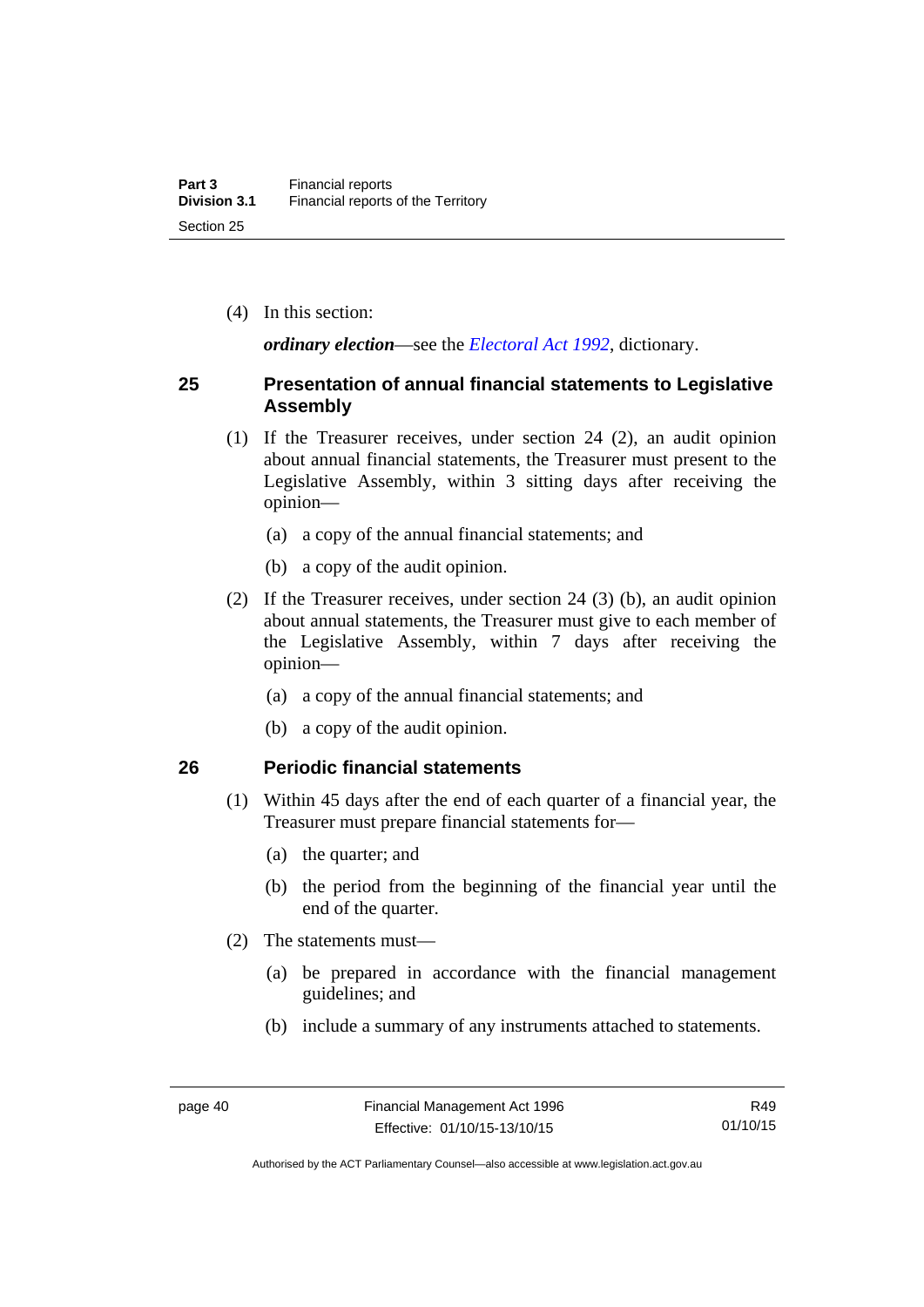- *Note* Instruments made under s 14, s 14A, s 14B, s 15A, s 16, s 16A, s 16B, s 17, s 17A, s 18C and s 19B may be attached to the financial statements.
- (3) The Treasurer must present copies of the statements prepared under subsection (1) to the Legislative Assembly on the first sitting day after they are prepared.
- (4) If the first sitting day mentioned in subsection (3) does not fall within 45 days after the end of the relevant quarter, the Treasurer must give copies of the statements prepared under subsection (1) to each member of the Legislative Assembly within the 45 days.

# **Division 3.2 Financial reports and performance statements of directorates**

# **27 Annual financial statements of directorates**

- (1) A directorate must, as soon as practicable after the end of each financial year, prepare annual financial statements relating to its operations during the year.
- (2) The annual financial statements of a directorate must be prepared in accordance with generally accepted accounting principles and in a form that facilitates a comparison between the financial operations of the directorate during the year and the estimates of those operations contained in the budget for the directorate for the financial year.
- (3) The annual financial statements must include—
	- (a) the financial statements required under the financial management guidelines; and
	- (b) if a change was made during the year to the conditions of a capital injection set out under section 12 (1) (c) (ii) (Directorate budgets) in a statement included in a proposed budget for the directorate for a financial year—a statement of the change and the reasons for it; and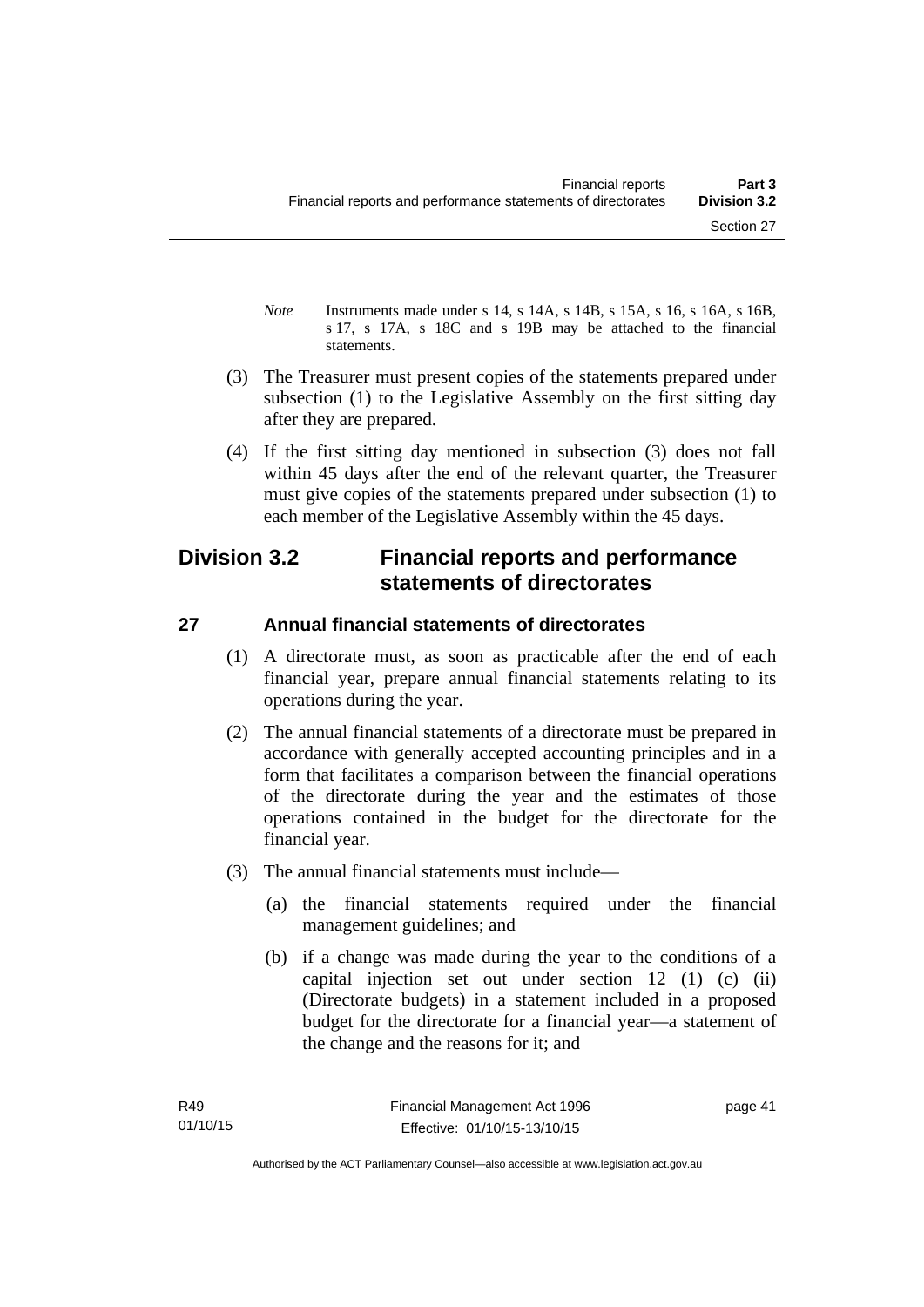- (c) a statement of the accounting policies adopted by the directorate; and
- (d) any other statements necessary to fairly reflect the financial operations of the directorate during the year and its financial position at the end of the year.
- (4) In this section:

*budget*, for a directorate for a financial year, means the budget for the directorate for the year presented to the Legislative Assembly under section 10 (b) (Budget papers).

# **28 Responsibility for annual financial statements of directorates**

- (1) An annual financial statement of a directorate must have a statement of responsibility attached to it.
- (2) The statement of responsibility must—
	- (a) state that, in the responsible director-general's opinion, the annual financial statements fairly reflect—
		- (i) the financial operations of the directorate during the financial year; and
		- (ii) the financial position of the directorate at the end of the year; and
	- (b) be signed by the responsible director-general.
- (3) The statement of responsibility may be signed at any time before the auditor-general gives the responsible director-general an audit opinion for the financial statement in accordance with section 29.

Authorised by the ACT Parliamentary Counsel—also accessible at www.legislation.act.gov.au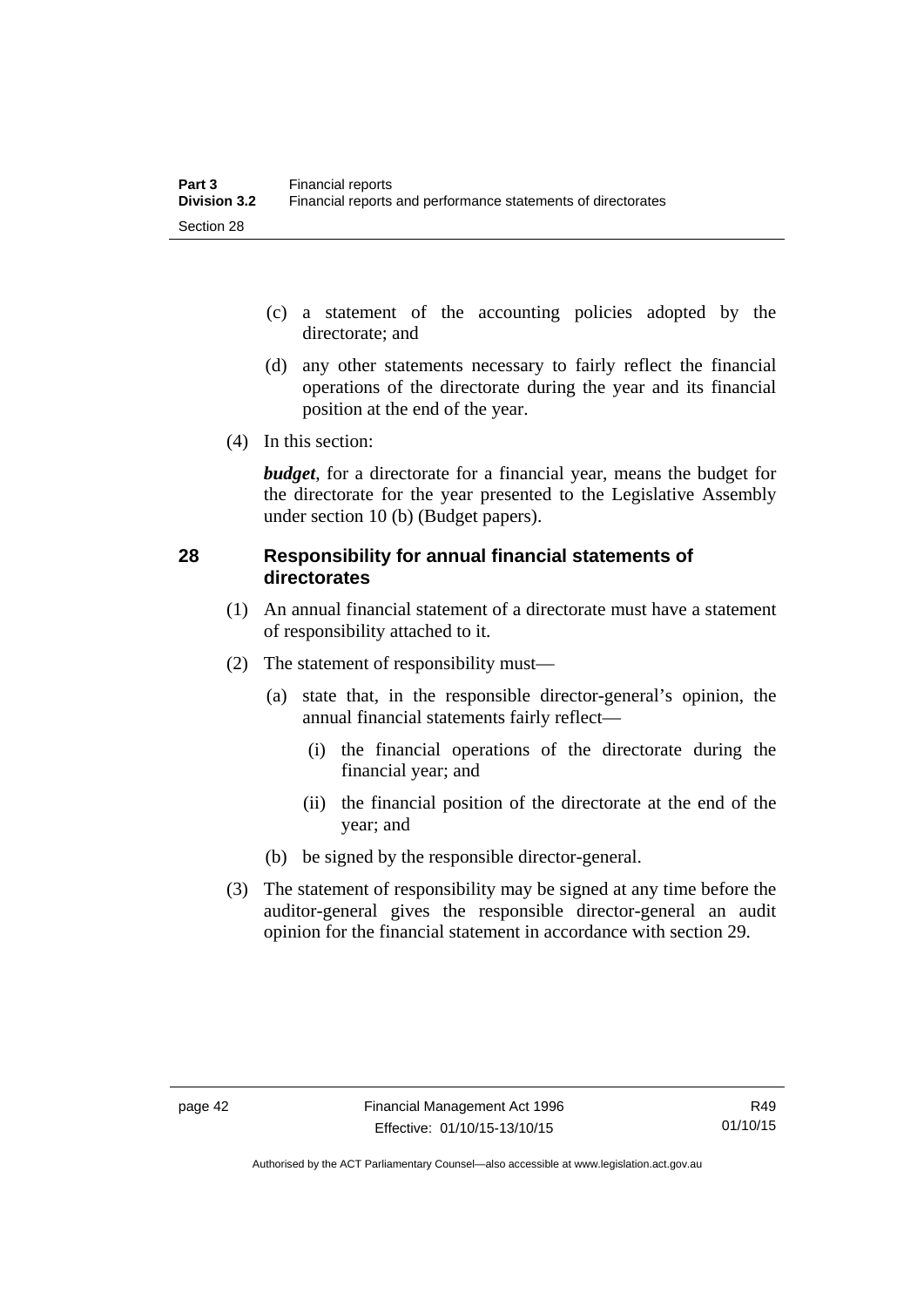# **29 Audit of financial statements of directorates**

- (1) The responsible director-general of a directorate must give the auditor-general the financial statements of the directorate for a financial year as soon as practicable after the statements are prepared.
- (2) The auditor-general must give the responsible director-general an audit opinion about the financial statements as soon as practicable after the auditor-general receives them.

# **30 Directorate annual financial statements to be included in annual reports etc**

A report prepared under the *[Annual Reports \(Government Agencies\)](http://www.legislation.act.gov.au/a/2004-8)  [Act 2004](http://www.legislation.act.gov.au/a/2004-8)* for a directorate for a financial year must include, or have attached to it—

- (a) the directorate's annual financial statements for the year; and
- (b) the audit opinion under section 29 (2) about the financial statements.

### **30A Statements of performance of directorates**

- (1) As soon as practicable after the end of each financial year, each directorate must prepare a statement of the performance of the directorate in providing each class of outputs set out in the directorate's budget for the financial year and provided by it during the year.
- (2) The statement must—
	- (a) compare the performance of the directorate in providing each class of the outputs with the forecast of the performance in the directorate's budget for the year; and
	- (b) give particulars of the extent to which the performance criteria set out in the budget for the provision of the outputs were met.

page 43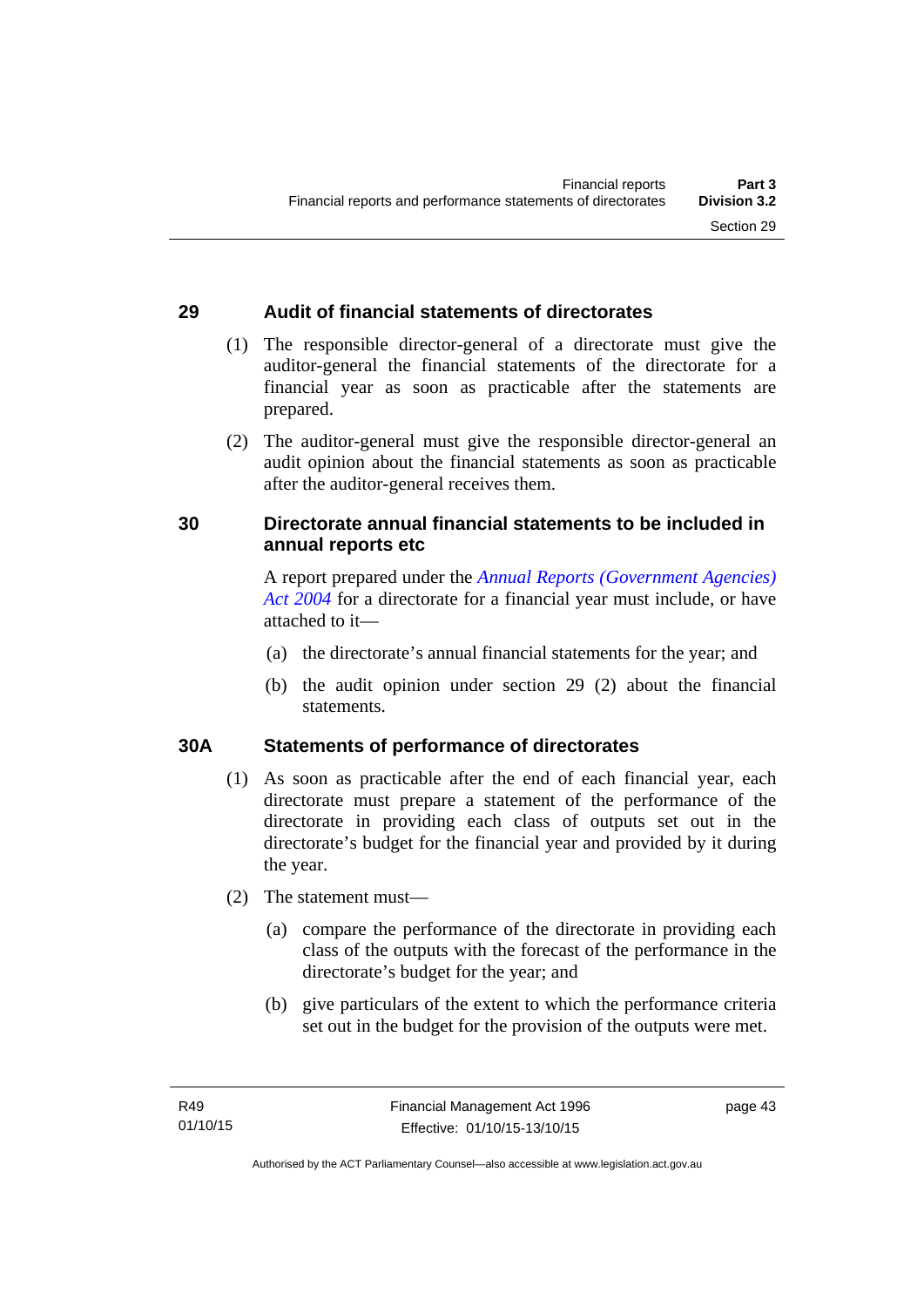- (3) This section does not apply to—
	- (a) the Office of the Legislative Assembly; or
	- (b) an officer of the Assembly.
- (4) In this section:

*budget*, for the directorate, means the budget for the directorate for the financial year presented to the Legislative Assembly under section 10 (b) (Budget papers) and, if that budget has been amended under this Act, the budget as amended.

### **30B Responsibility for directorate statements of performance**

- (1) A statement of performance of a directorate must have a statement of responsibility attached to it.
- (2) The statement of responsibility must—
	- (a) state that, in the responsible director-general's opinion, the statement of performance fairly reflects the performance of the directorate in providing each class of outputs set out in the directorate's budget for the financial year during the financial year; and
	- (b) be signed by the responsible director-general.
- (3) The statement of responsibility may be signed at any time before the auditor-general gives the responsible director-general a report about the statement of performance in accordance with section 30C.
- (4) In this section:

*budget*, for the directorate, means the budget for the directorate for the financial year presented to the Legislative Assembly under section 10 (b) (Budget papers) and, if that budget has been amended under this Act, the budget as amended.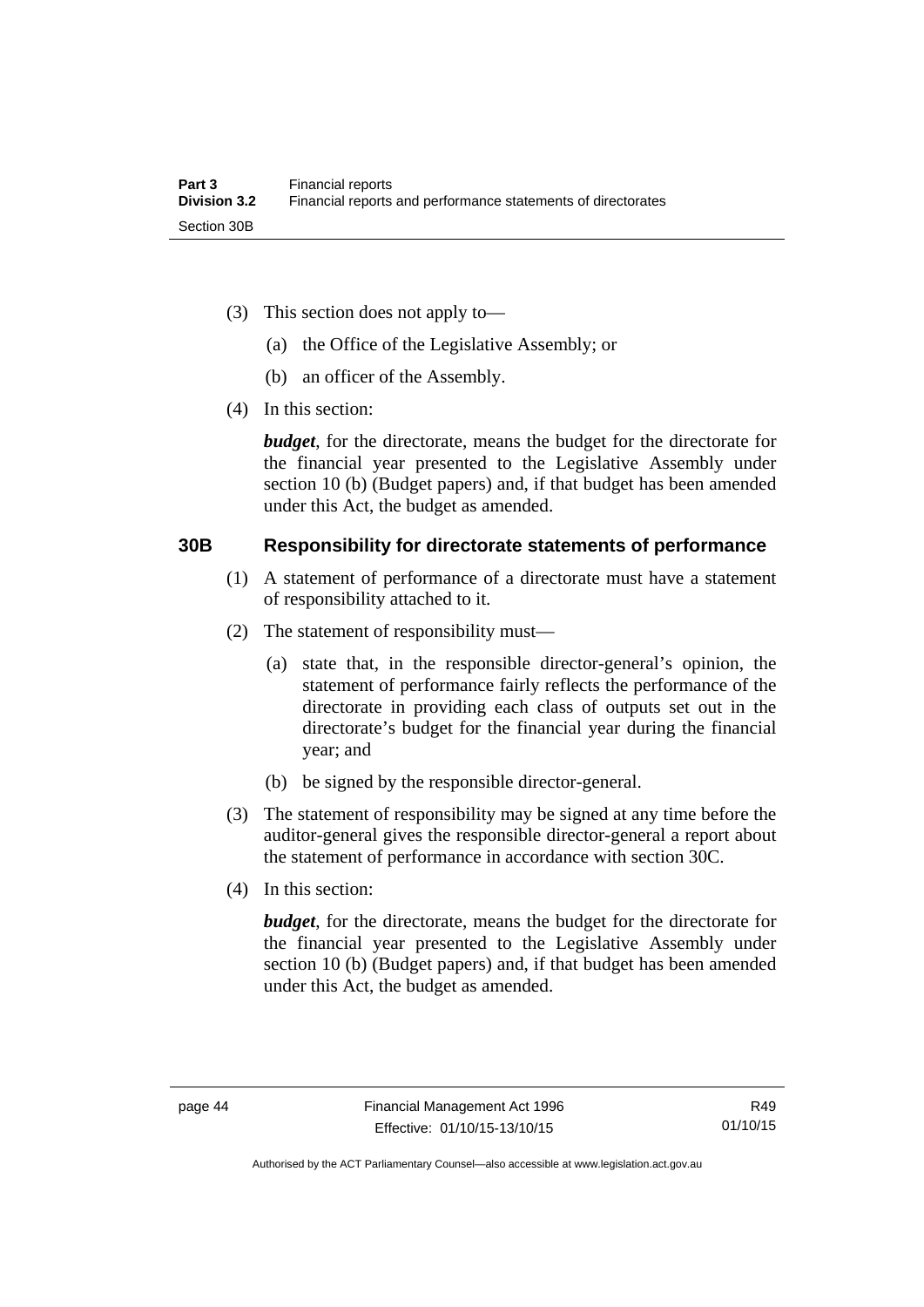## **30C Scrutiny of directorate statements of performance**

- (1) The responsible director-general of a directorate must give the auditor-general the directorate's statement of performance for a financial year as soon as practicable after the statement is prepared.
- (2) The auditor-general must give the director-general a report about the statement of performance as soon as practicable after the auditor-general receives it.
- (3) The report must be prepared in accordance with the financial management guidelines.

# **30D Directorate statements of performance to be included in annual reports etc**

A report prepared under the *[Annual Reports \(Government Agencies\)](http://www.legislation.act.gov.au/a/2004-8)  [Act 2004](http://www.legislation.act.gov.au/a/2004-8)* for a directorate for a financial year must include, or have attached to it—

- (a) the directorate's statement of performance for the year; and
- (b) the auditor-general's report under section 30C (2) about the statement of performance.

# **30E Half-yearly directorate performance reports**

- (1) Within 45 days after 31 December in each financial year, each Minister must—
	- (a) prepare a half-yearly performance report for each directorate for which the Minister is responsible; and
	- (b) present the report to the Legislative Assembly.
- (2) The report must include—
	- (a) a progress report on delivery of outputs; and
	- (b) an explanation of any significant variations from performance criteria.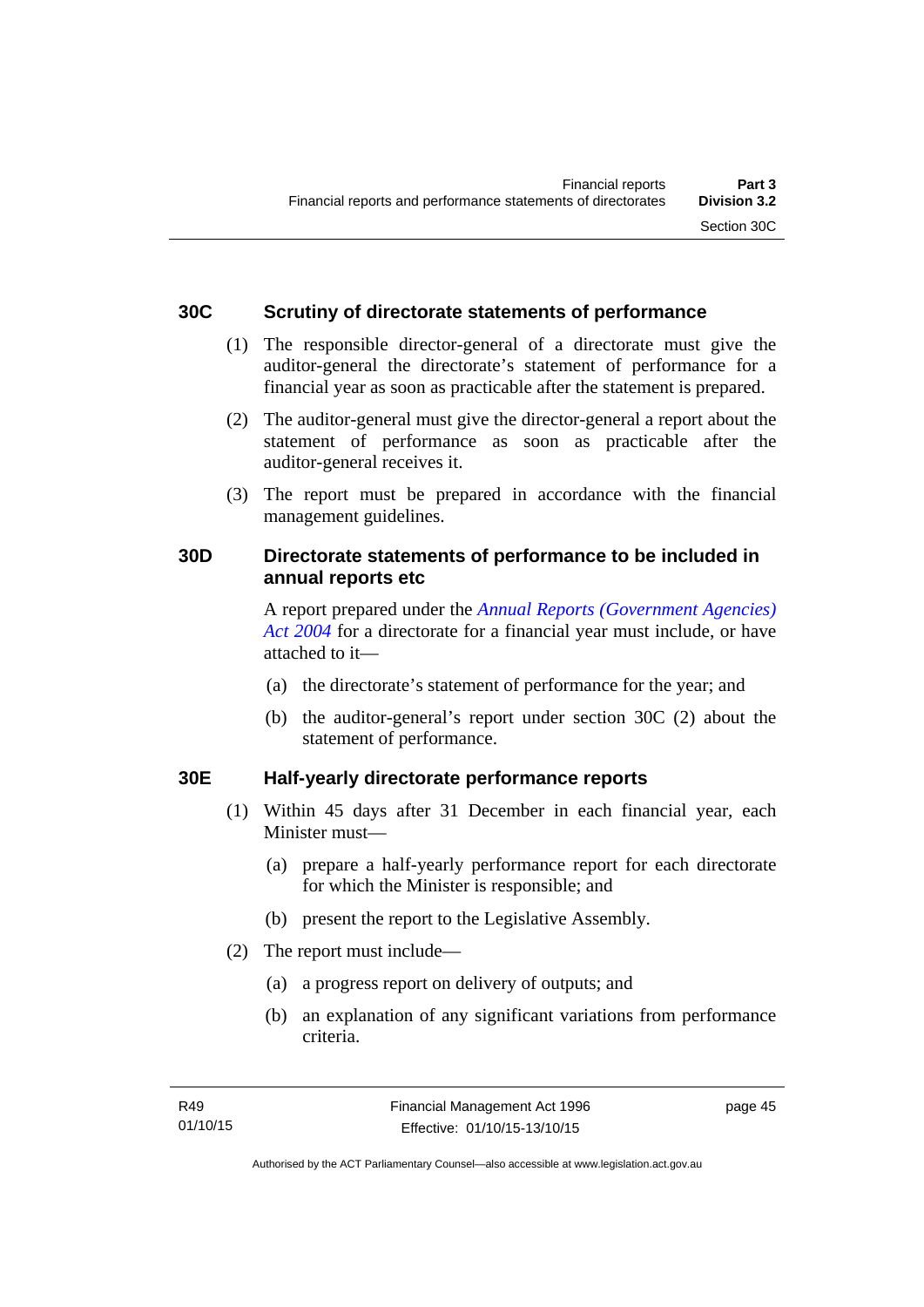- (3) If the report is not presented to the Legislative Assembly under subsection (1) within 45 days after 31 December, the Minister must make a copy of the report available to members of the Legislative Assembly within the 45-day period.
- (4) This section does not apply to—
	- (a) the Office of the Legislative Assembly; or
	- (b) an officer of the Assembly.

page 46 Financial Management Act 1996 Effective: 01/10/15-13/10/15

R49 01/10/15

Authorised by the ACT Parliamentary Counsel—also accessible at www.legislation.act.gov.au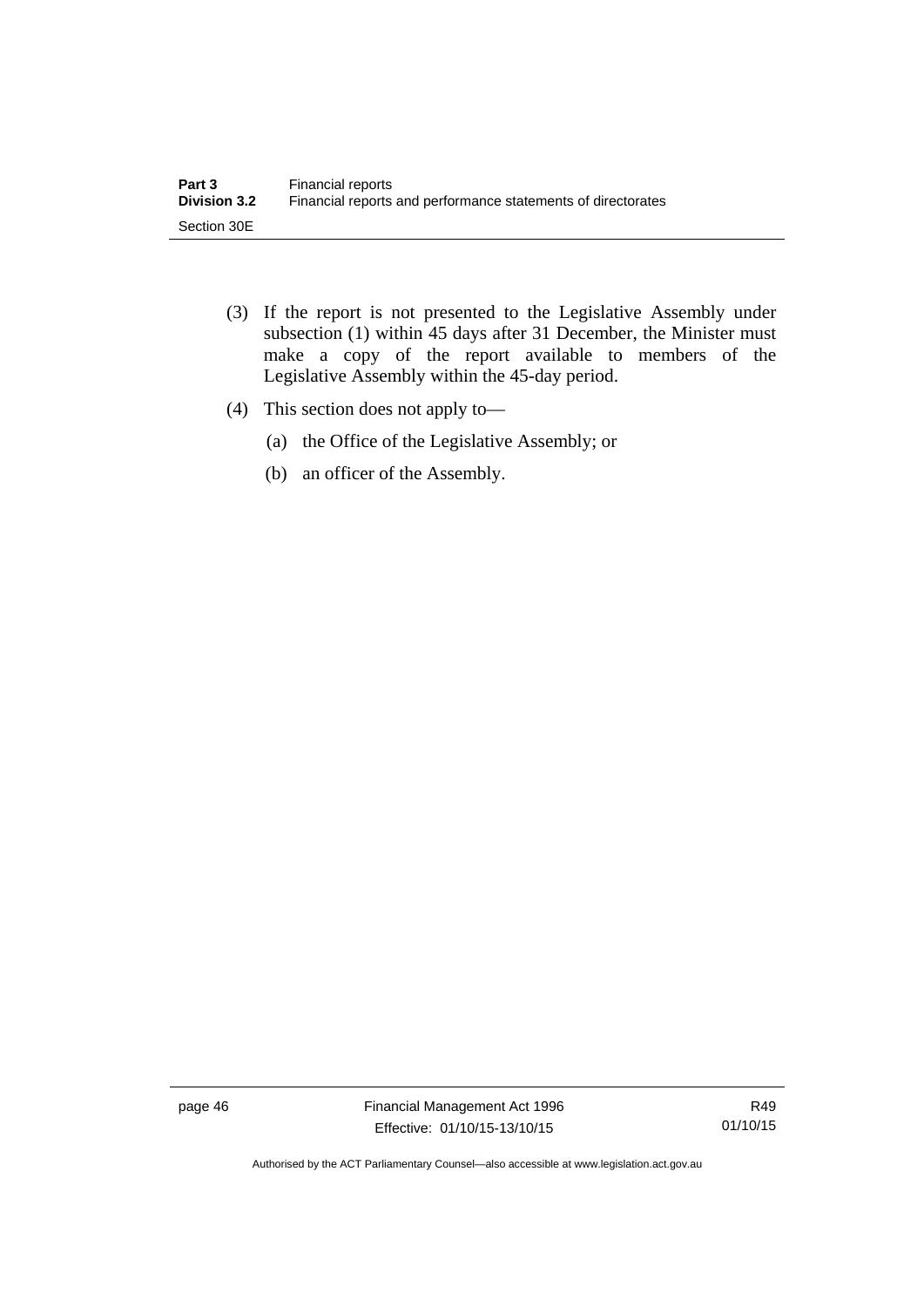# **Part 4 Financial management responsibilities of directors-general of directorates**

### **31 Responsibilities of directors-general of directorates**

- (1) The responsible director-general of a directorate is accountable to the responsible Minister of the directorate for the efficient and effective financial management of the public resources for which the directorate is responsible.
- (2) The responsible director-general of a directorate must manage the directorate in a way that—
	- (a) promotes the achievement of the purpose of the directorate; and
	- (b) promotes the financial sustainability of the directorate; and
	- (c) is not inconsistent with the policies of the government.
- (3) In making decisions for the purposes of subsections (1) and (2), the responsible director-general must take into account the effect of those decisions on public resources generally.
- (4) Without limiting subsections (1), (2) and (3), the responsible director-general of a directorate is responsible, under the responsible Minister, for ensuring—
	- (a) that money spent by the directorate is spent in accordance with appropriations made for the directorate (including appropriations available under section 34B); and
	- (b) that, as far as practicable, the operations of the directorate for a financial year are consistent with, and comparable to, the budget for the directorate for the year; and
	- (c) that the officers and employees of the directorate comply with this Act (including the financial management guidelines); and

page 47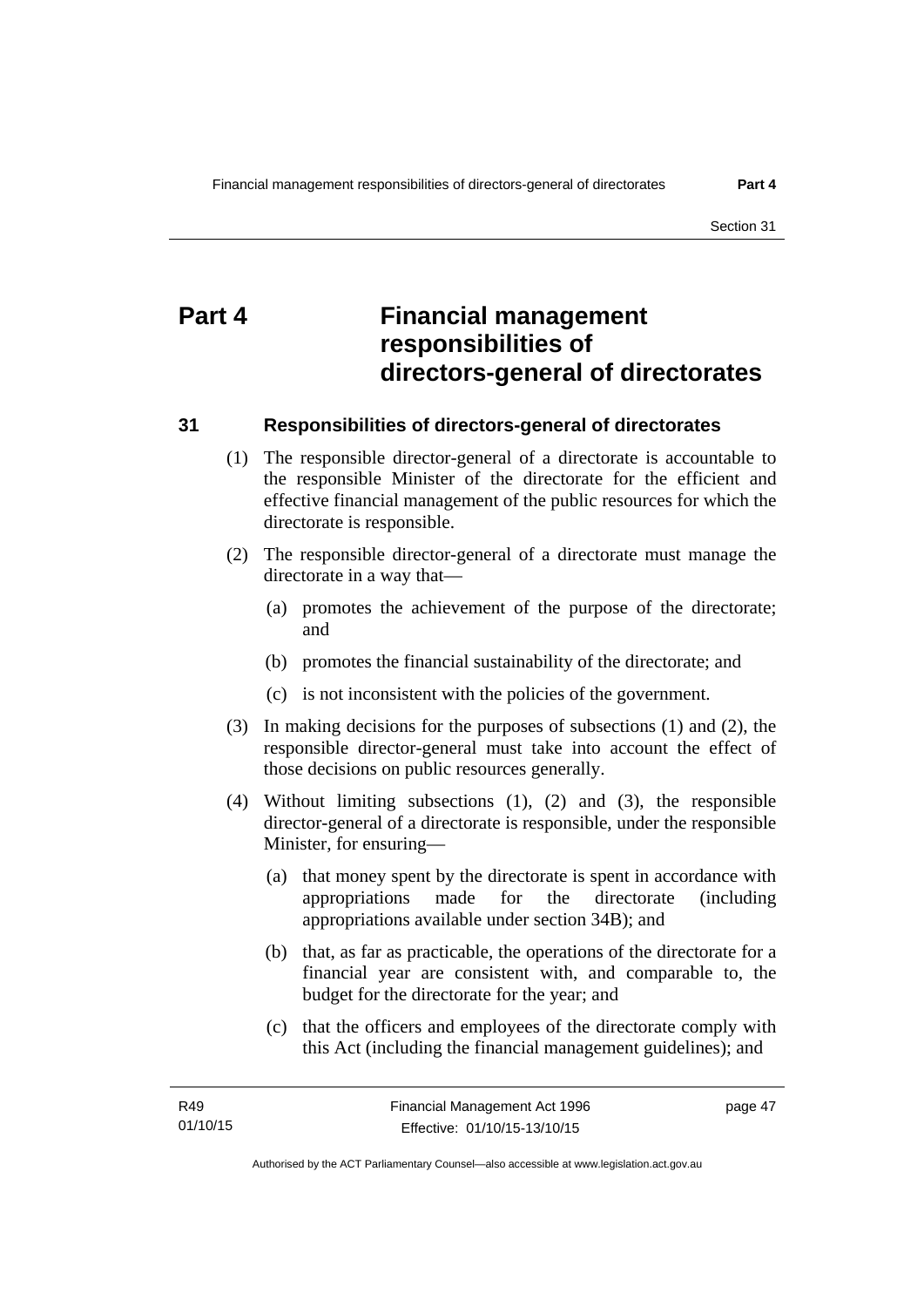Section 31A

- *Note* A reference to an Act includes a reference to the statutory instruments made or in force under the Act, including any guideline (see [Legislation Act](http://www.legislation.act.gov.au/a/2001-14), s 104).
- (d) that proper accounts and records are kept of the transactions and affairs of the directorate in accordance with generally accepted accounting principles; and
- (e) that adequate control is maintained over the assets of the directorate and assets in the control of the directorate; and
- (f) that adequate control is maintained over the incurring of liabilities by the directorate.
- (5) A report prepared under the *[Annual Reports \(Government Agencies\)](http://www.legislation.act.gov.au/a/2004-8)  [Act 2004](http://www.legislation.act.gov.au/a/2004-8)* for a financial year by the responsible director-general of a directorate must include an explanation of material variations between the actual results of the directorate for the year and the budget for the directorate for the year.
- (6) In this section:

*budget*, for a directorate for a financial year, means the budget for the directorate for the year presented to the Legislative Assembly under section 10 (b) (Budget papers) and, if that budget has been amended under this Act, the budget as amended.

*public property* means property, other than public money, that is owned or held by the Territory or held by a person on behalf of the Territory.

*public resources* means public money or public property.

*Note Public money*—see the dictionary.

#### **31A Directors-general may enter into contracts etc**

- (1) The responsible director-general of a directorate may—
	- (a) enter into a contract or memorandum of understanding relating to the operations of the directorate; and

R49 01/10/15

Authorised by the ACT Parliamentary Counsel—also accessible at www.legislation.act.gov.au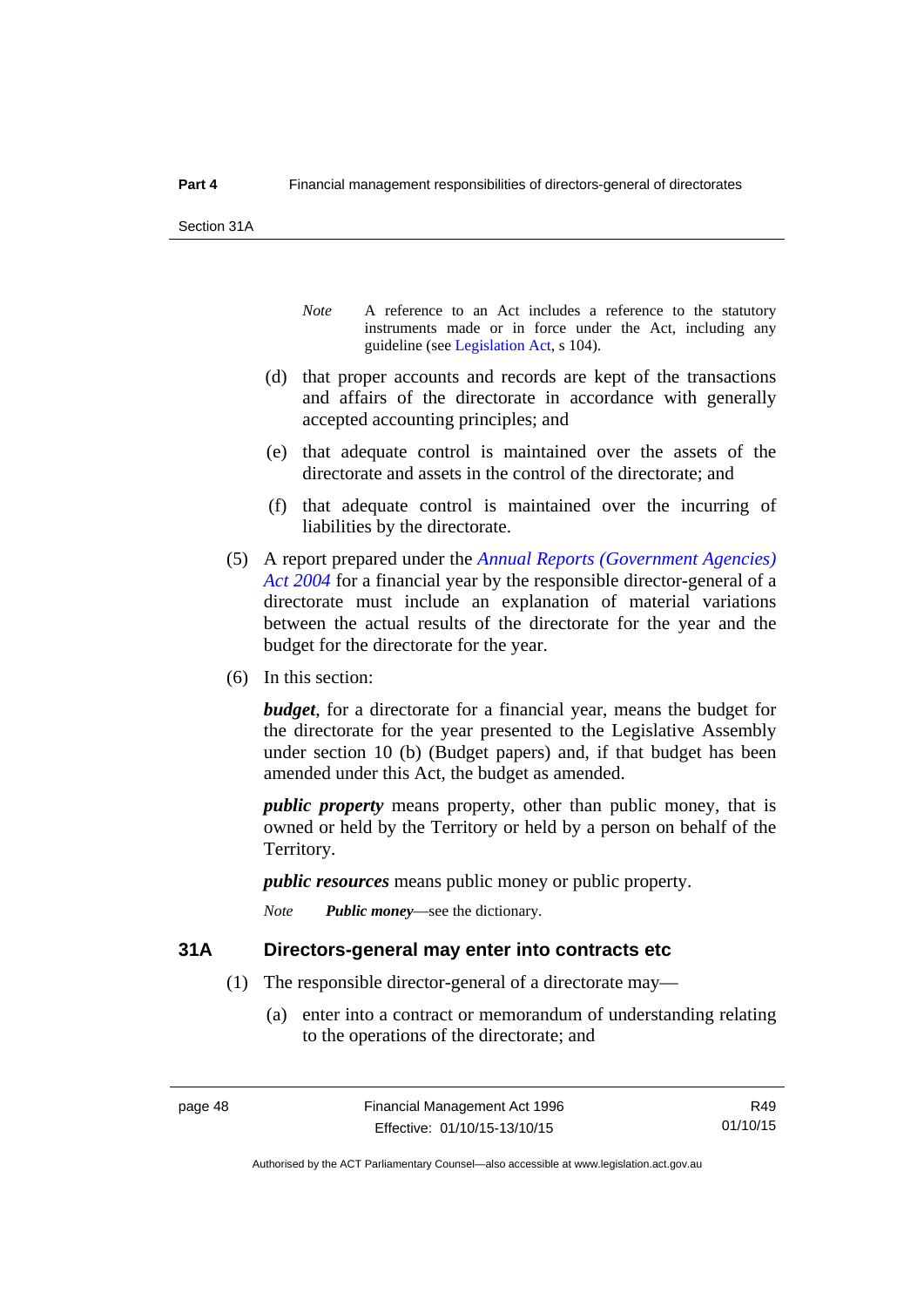- (b) vary and administer the contract or memorandum of understanding.
- (2) In exercising powers under subsection (1), the responsible director-general must act in accordance with section 31 and any requirements prescribed by regulation for this section.

Authorised by the ACT Parliamentary Counsel—also accessible at www.legislation.act.gov.au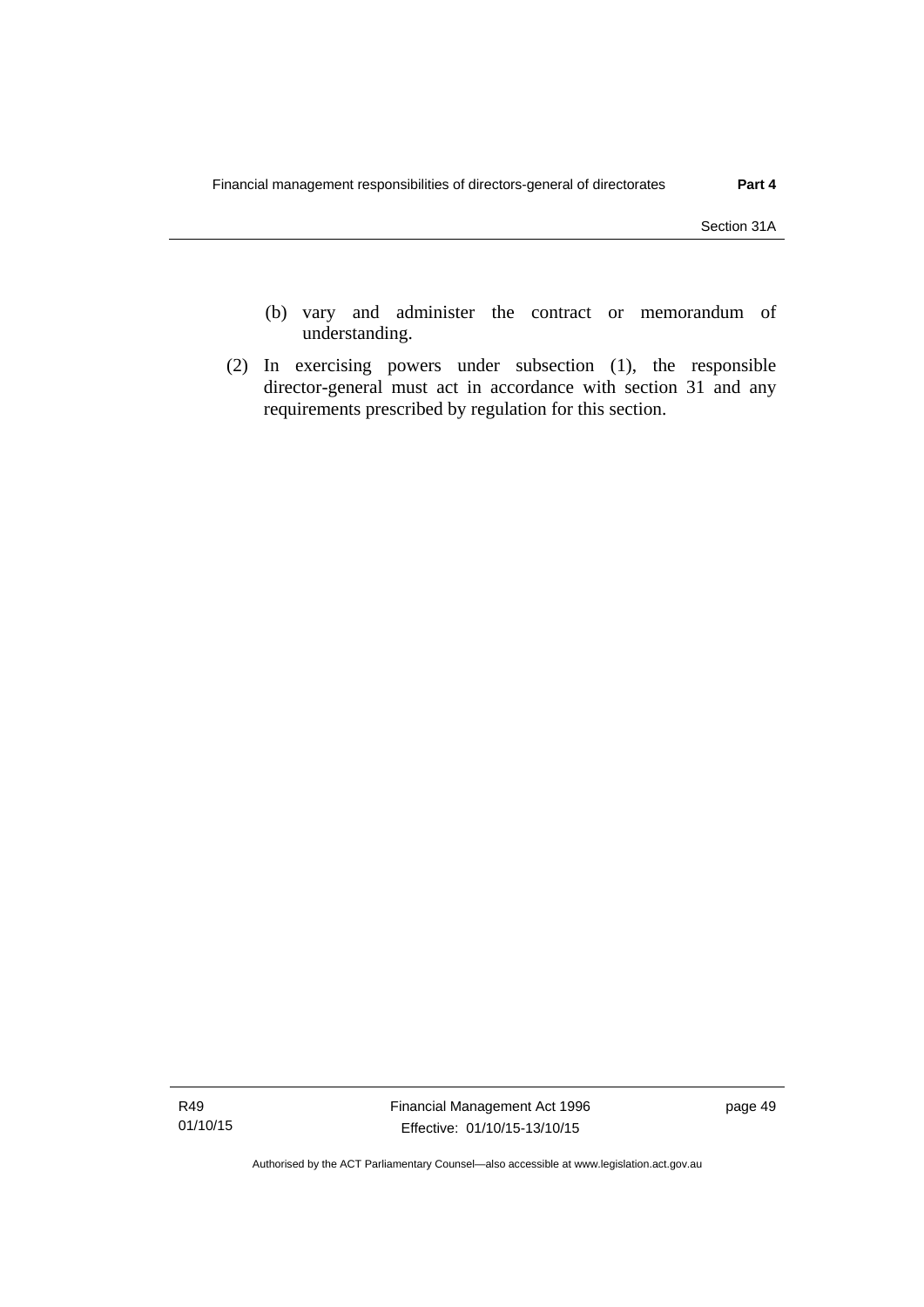#### **Part 5 Banking and investment**

Section 32

# **Part 5 Banking and investment**

#### **32 Agreement for the conduct of banking for Territory**

- (1) The Treasurer may enter into an agreement with an authorised deposit-taking institution relating to the conduct of banking for the Territory.
- (2) An agreement must not be entered into unless it contains a provision to the effect that it may be terminated by the Territory at any time subject to the giving of written notice that specifies the date the termination is to take effect.

### **33 Territory banking account**

The Treasurer must open and maintain a banking account for the purposes of the Territory.

### **34 Directorate banking accounts**

- (1) The responsible Minister or the responsible director-general may open 1 or more banking accounts for the purposes of the relevant directorate.
- (2) A directorate banking account must be maintained by the director-general.
- (3) A directorate banking account must not, without the Treasurer's written approval, be opened or maintained otherwise than with an authorised deposit-taking institution with which an agreement is in force under section 32.
- (4) The responsible Minister or the responsible director-general of a directorate may close a directorate banking account of the directorate.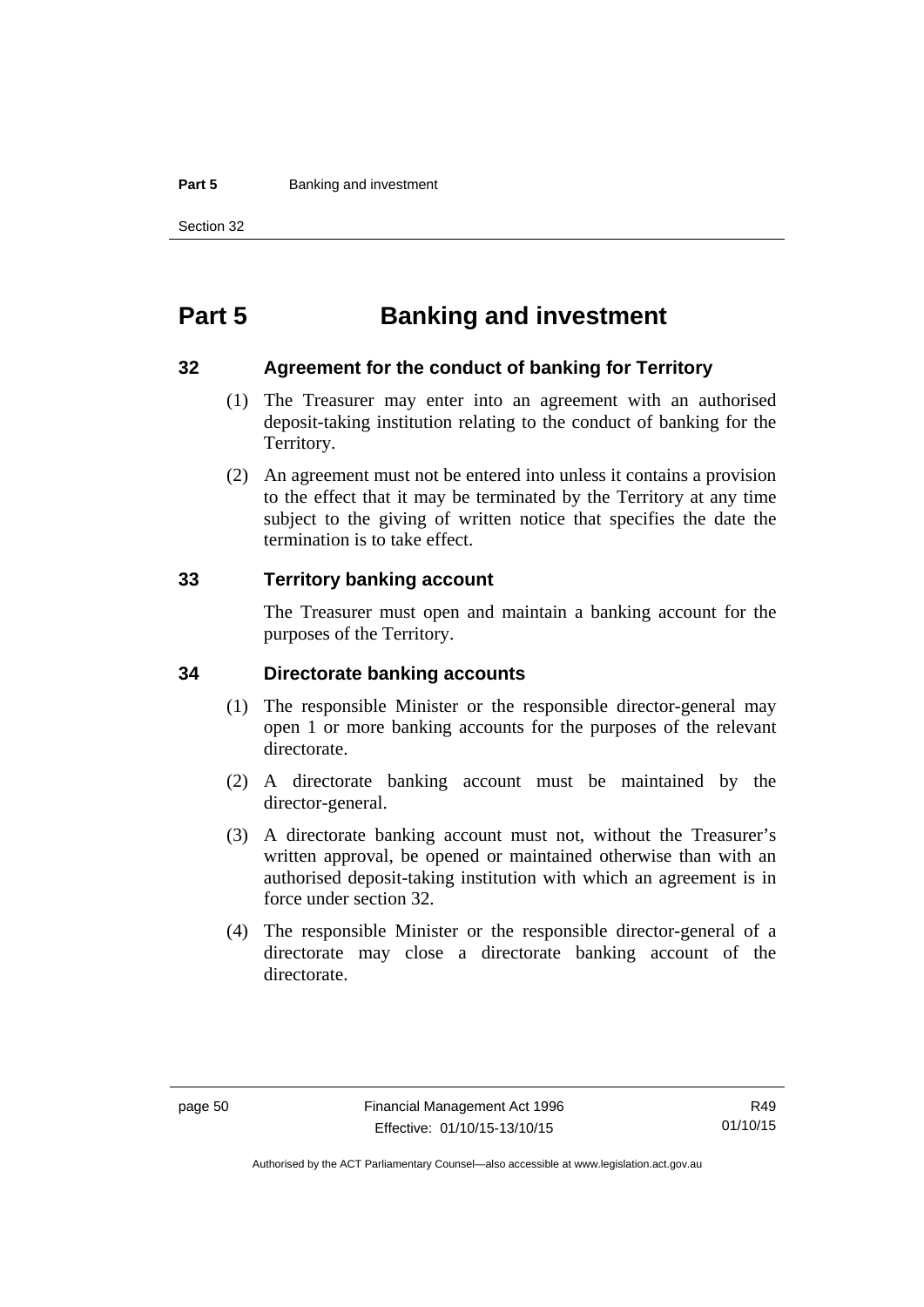- (5) If the responsible Minister or the responsible director-general of a directorate closes a directorate banking account under subsection (4), he or she must transfer any money standing to the credit of the account to another directorate banking account of the directorate or to the territory banking account.
- (6) The Treasurer may, at any time, after consultation with the responsible Minister, close or suspend the operation of a directorate banking account.
- (7) A Minister or a director-general must not open or operate a directorate banking account otherwise than in accordance with this Act.

# **34A Transfer of directorate banking account**

- (1) If, in the Treasurer's opinion, it is desirable, because of changes in directorate responsibilities, to transfer a directorate banking account from a directorate to another directorate, the Treasurer may, in writing, direct the responsible director-general of the directorate that holds the account to arrange for it to be transferred to another directorate nominated in the direction.
- (2) A director-general who receives a direction under subsection (1) must comply with the direction.
- (3) A directorate banking account transferred in accordance with a direction under subsection (1) becomes a directorate banking account of the directorate to which it is transferred.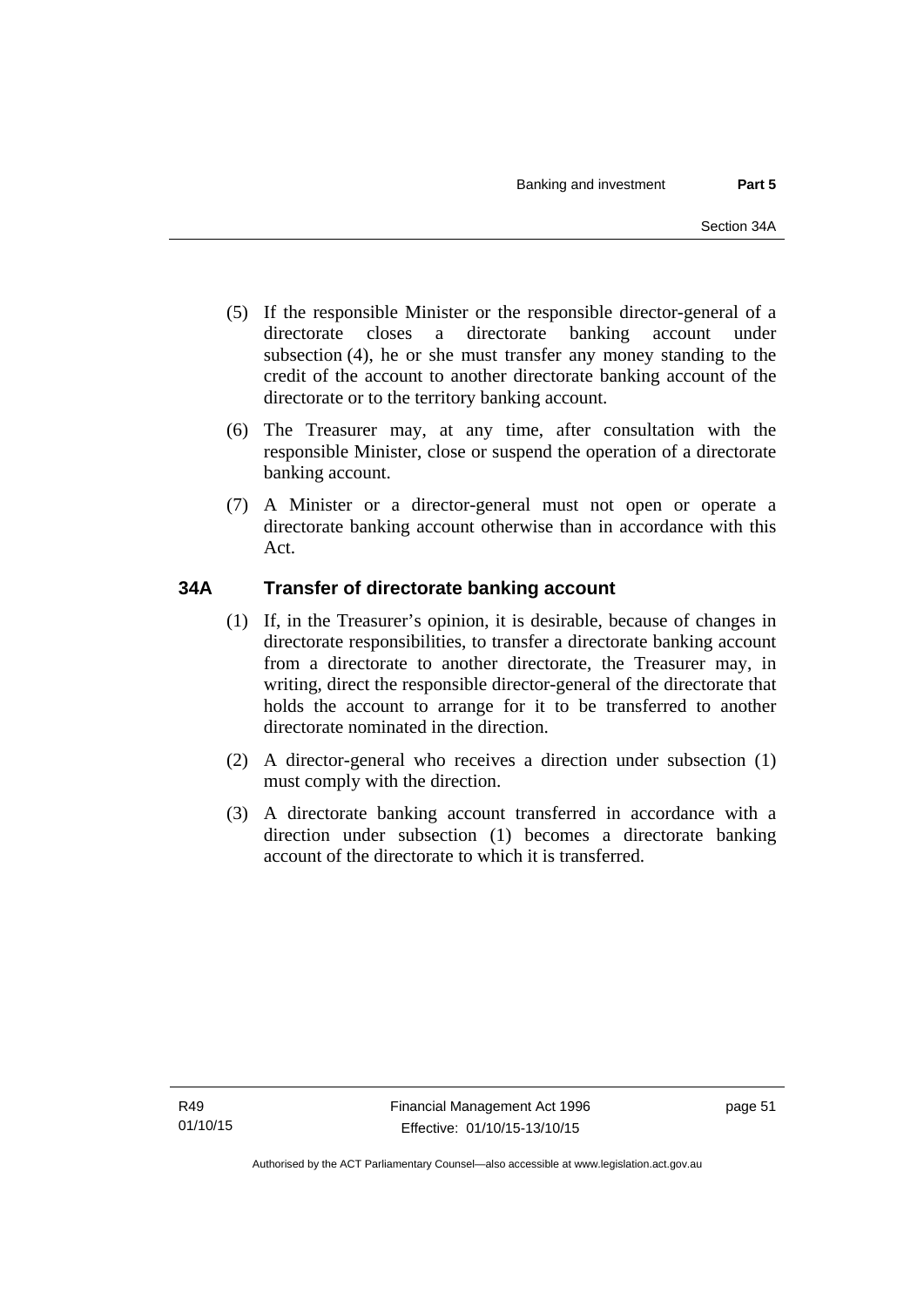#### **Part 5 Banking and investment**

#### **34B End of year balances of directorate banking accounts**

- (1) If at the end of a financial year amounts appropriated for a directorate for that financial year are held in a directorate banking account, the amounts may be applied after the end of that financial year for the purposes for which they were appropriated.
- (2) If at the end of a financial year a directorate banking account has a debit balance, the director-general of the directorate must devise and implement a scheme to recoup the amount of the deficit.

### **35 Payments into banking accounts**

- (1) All public money is the property of the Territory.
- (2) If public money is received by a person other than for the purpose of making a payment in the course of his or her duties, the person must take reasonable steps to safeguard the money until it is paid into a banking account in accordance with this section.
- (3) Money must be paid into a directorate banking account of a directorate if the money is—
	- (a) money that may be disbursed to the directorate as a consequence of an appropriation; or
	- (b) a receipt relating to the operations of the directorate; or
	- (c) a receipt relating to the sale or disposal of assets of the Territory held by the directorate.
- (4) All public money, except money payable into a directorate banking account, must be paid into the territory banking account.
- (5) The Treasurer may issue financial management guidelines regarding the banking of public money.

#### **36 Transfer following change in directorate responsibilities**

If, in the Treasurer's opinion, it is necessary as a consequence of changes in directorate responsibilities, to transfer to another account

R49 01/10/15

Authorised by the ACT Parliamentary Counsel—also accessible at www.legislation.act.gov.au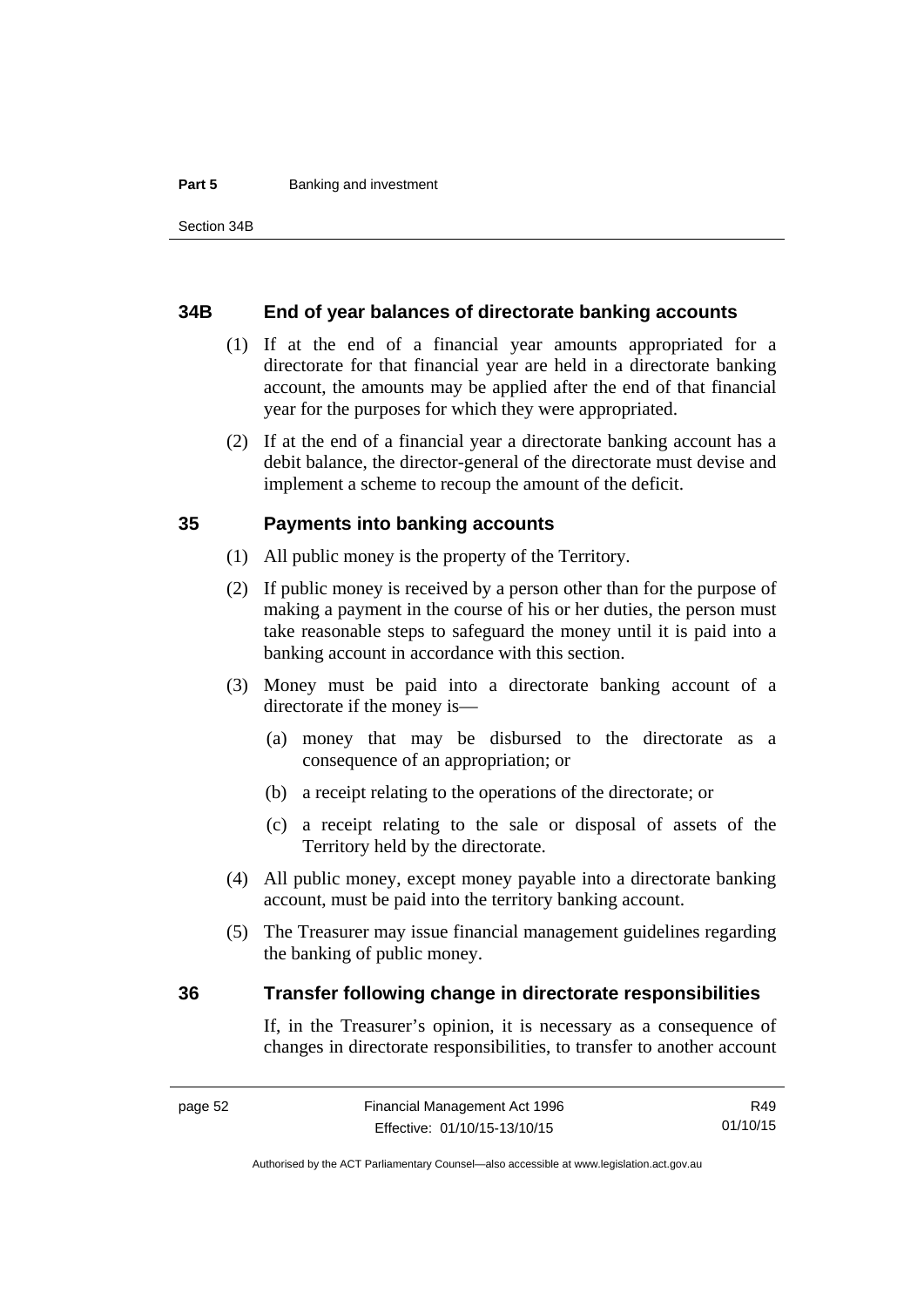money held in the territory banking account or a directorate banking account, the Treasurer must decide the amount to be transferred and direct that the transfer be made.

# **36A Transfers from directorate banking accounts to territory banking account**

If, in the Treasurer's opinion, it is desirable for the management of the public money of the Territory to transfer an amount held in a directorate banking account to the territory banking account, the Treasurer may direct that the transfer be made.

# **37 Payments from territory banking account**

- (1) An amount must not be paid out of the territory banking account except under an appropriation to a banking account of a territory entity.
- (2) This section is subject to—
	- (a) the *[Territory Superannuation Provision Protection Act 2000](http://www.legislation.act.gov.au/a/2000-21)*, section 11 (2) (which is about transfers between the territory banking account and directorate banking accounts to facilitate investment of superannuation funds); and
	- (b) this Act, section 38 (3) (which is about transfers of public money to facilitate investment); and
	- (c) this Act, section 38 (7) (which is about the payment of interest on certain investments of public money); and
	- (d) this Act, section 58 (7) (which is about transfers between the territory banking account and territory authorities of interest earned on certain investments for territory authorities).
- (3) This section does not apply to an overdraft or credit facility for a territory authority approved under section 59 (5).
- (4) Also, an amount paid into the territory banking account by a territory entity that is paid in excess, may be transferred from the

page 53

Authorised by the ACT Parliamentary Counsel—also accessible at www.legislation.act.gov.au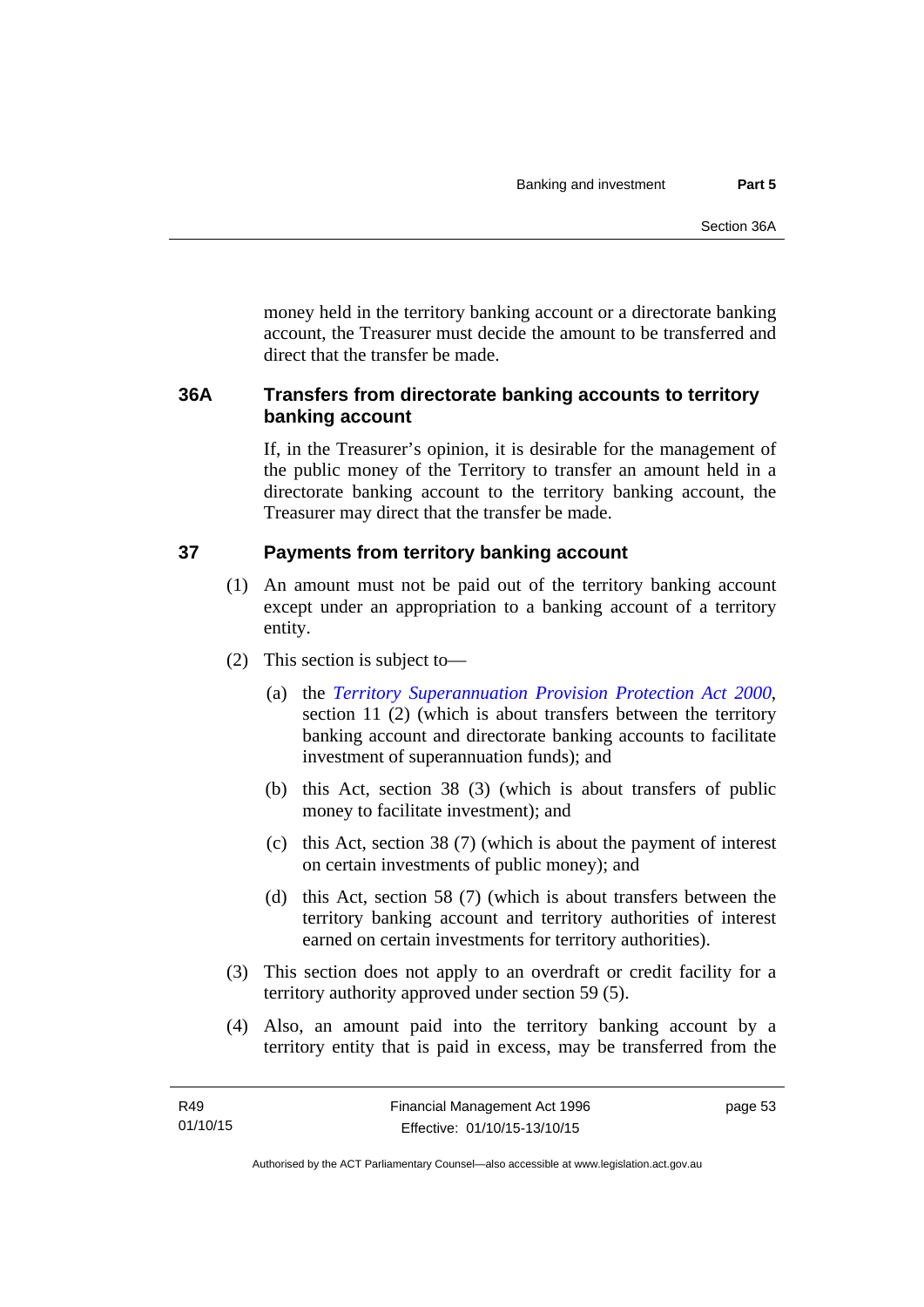#### **Part 5 Banking and investment**

Section 37A

territory banking account to the banking account of the territory entity without appropriation.

#### **37A Payments into territory banking account**

- (1) This section applies if—
	- (a) a territory entity receives an amount appropriated for the territory entity from the territory banking account into its banking account; and
	- (b) the amount received by the territory entity is excess to requirements (the *excess amount*).
- (2) The territory entity may repay the excess amount or part of the excess amount to the territory banking account.
- (3) If an amount is repaid under subsection (2)—
	- (a) the appropriation from which the excess amount was paid to the territory entity is taken to be restored by the amount repaid by the territory entity; and
	- (b) the balance of the appropriation, including the amount repaid, may be applied for the purposes for which it was appropriated.

### **38 Investment of certain public money**

- (1) The Treasurer may invest any money held in the territory banking account or directorate banking accounts for the period and on the terms and conditions the Treasurer considers appropriate—
	- (a) on deposit with an authorised deposit-taking institution; or
	- (b) in the purchase of a bill of exchange that is drawn or accepted by an authorised deposit-taking institution; or
	- (c) in a loan to a person who is a dealer in the short-term money market; or
	- (d) in Territory, State or Commonwealth securities; or

R49 01/10/15

Authorised by the ACT Parliamentary Counsel—also accessible at www.legislation.act.gov.au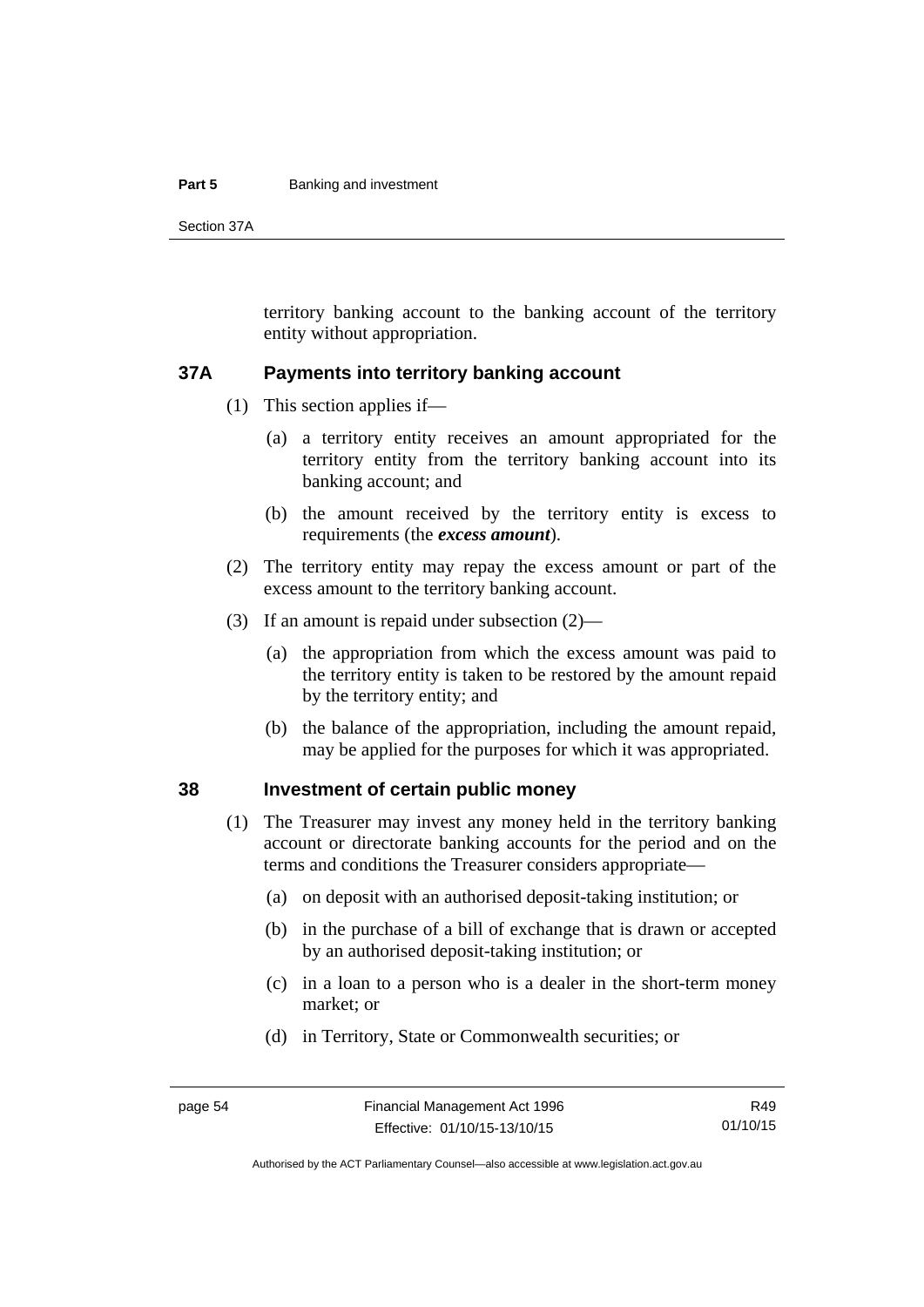- (e) in any investment prescribed under the financial management guidelines for this paragraph.
- (2) However, an investment may be made under this section only to increase or protect the financial wealth of the Territory.
- (3) Transfers of money for investment, including transfers between the territory banking account and directorate banking accounts to facilitate investment, may be made without appropriation.
- (4) Interest received from the investment of public money under this section must be paid to the territory banking account.
- (5) However, if an investment of public money is made or managed for the Territory by an entity other than a directorate, the entity may deduct from the interest received by the entity for the investment—
	- (a) a fee charged by the entity for making or managing the investment; and
	- (b) expenses reasonably incurred by the entity in making or managing the investment.
- (6) The Treasurer may decide the amounts of interest from investments under this section that are to be credited to directorate banking accounts.
- (7) The amounts decided by the Treasurer may be paid from the territory banking account without further appropriation.
- (8) However, the total of the amounts paid under subsection (7) must not exceed the total of the interest received from investments under this section.
- (9) This section does not apply to money held in a superannuation banking account.
- (10) In this section:

*superannuation banking account*—see the *[Territory](http://www.legislation.act.gov.au/a/2000-21)  [Superannuation Provision Protection Act 2000](http://www.legislation.act.gov.au/a/2000-21)*, section 7.

page 55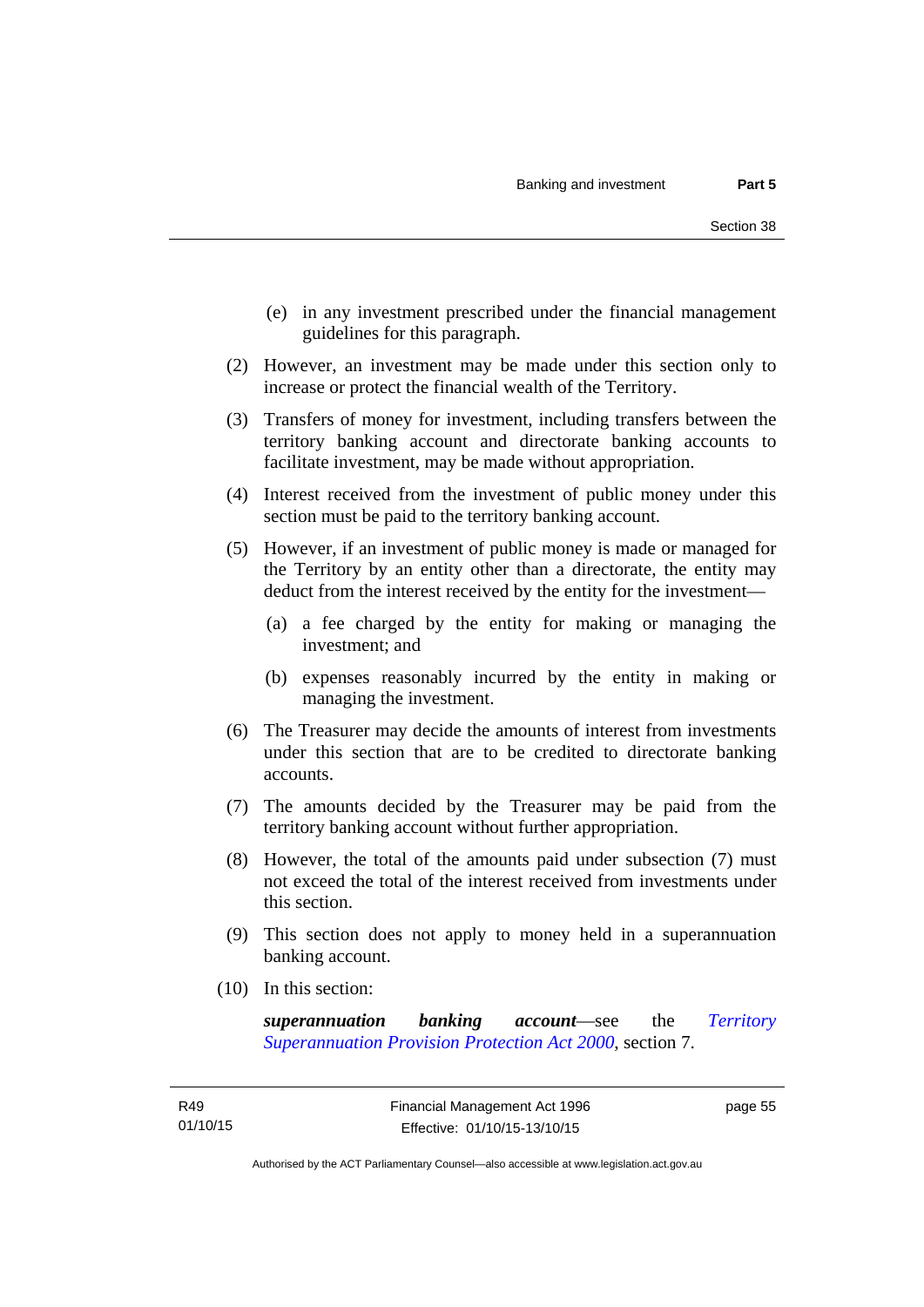#### **Part 6 Borrowing and guarantees**

Section 39

# **Part 6 Borrowing and guarantees**

#### **39 Power of Territory to borrow**

The Territory may only borrow in accordance with this Act or another law of the Territory.

## **40 Treasurer may borrow on behalf of Territory**

The Treasurer may, on behalf of the Territory, if necessary or expedient in the public interest to do so—

- (a) borrow money; or
- (b) give security for the repayment of an amount borrowed or the payment of interest on an amount borrowed; or
- (c) enter into a financing lease.

## **41 Power of territory authorities to borrow**

Despite any other Act, a territory authority may only borrow (other than from the Territory) in accordance with this Act.

### **42 Borrowings by territory authorities to be approved**

- (1) A territory authority must not borrow unless—
	- (a) the borrowing is approved in writing by the Treasurer; and
	- (b) the terms and conditions of the borrowing include the terms and conditions (if any) specified in the approval and are otherwise consistent with the approval; and
	- (c) the borrowing is within the borrowing limits (if any) of the authority for the financial year in which the borrowing is entered into, that are approved in writing by the Treasurer.
- (2) However, subsection (1) (a) and (b) does not apply to a loan made to a territory authority under section 59 (1) (b).

R49 01/10/15

Authorised by the ACT Parliamentary Counsel—also accessible at www.legislation.act.gov.au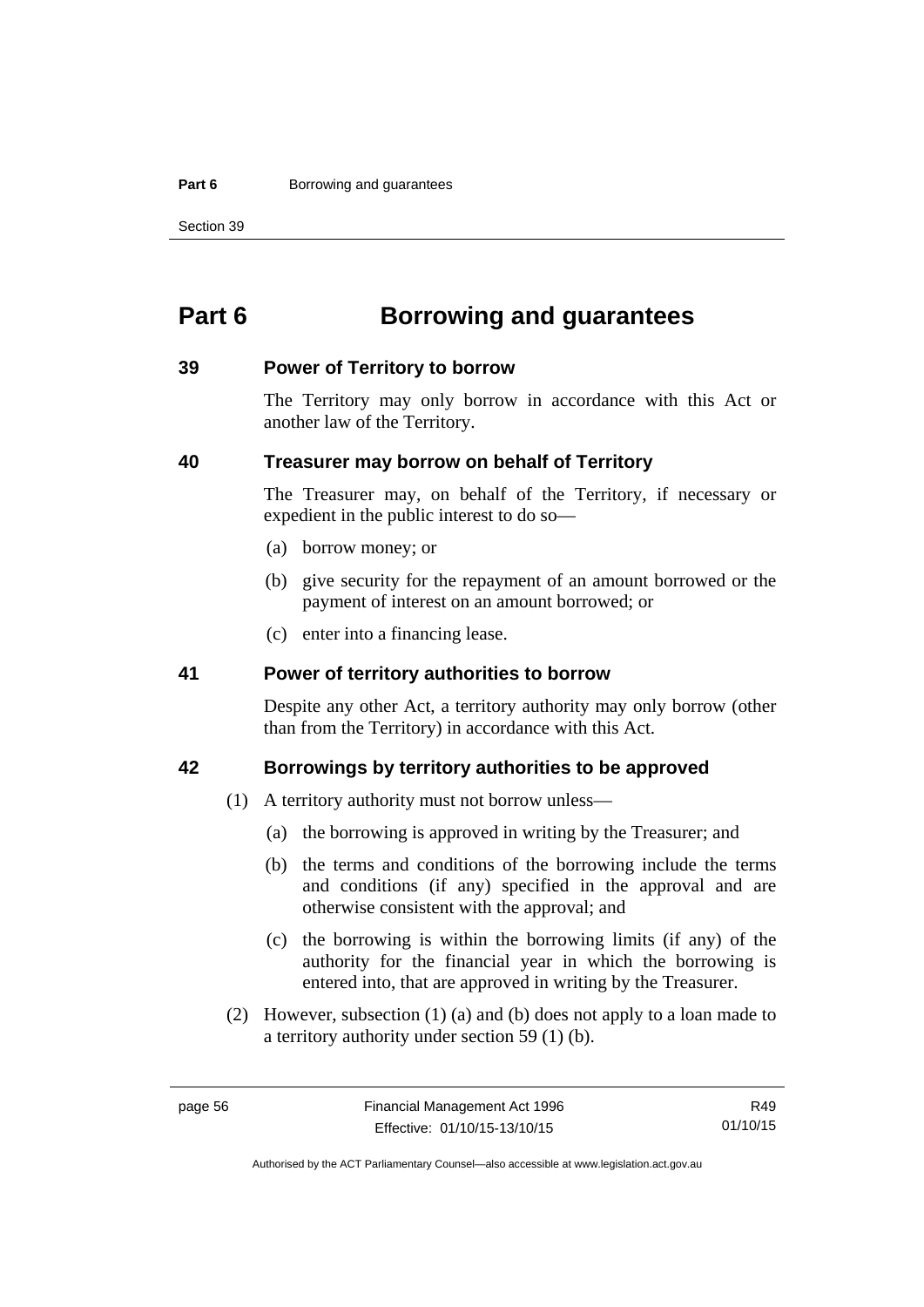# **43 Territory authorities may give security**

Subject to the Treasurer's approval of the borrowing under section 42 (1) (a), a territory authority may give security for the repayment of an amount borrowed, or for the payment of interest on that amount, by issuing securities.

# **44 Power to approve borrowings not delegable**

The Treasurer must not delegate to anyone the power under section 42 (1) (a) to approve borrowings by territory authorities.

# **45 Loans to be paid into territory banking account**

Subject to this Act and any other Act, the proceeds of a loan raised on behalf of the Territory must be paid into the territory banking account.

### **46 Payments by Treasurer**

The Treasurer may, without further appropriation, make payments needed for—

- (a) payment of interest on borrowings made for the Territory; or
- (b) repayment of borrowings made for the Territory; or
- (c) payment of the expenses of making or repaying borrowings for the Territory.

# **47 Guarantees by Territory**

- (1) The Territory may only give a guarantee for the payment of money or the performance of an obligation in accordance with this Act.
- (2) The Treasurer may approve in writing a guarantee by the Territory for the payment of money or the performance by any person of an obligation under a contract, subject to any conditions the Treasurer may specify in the approval.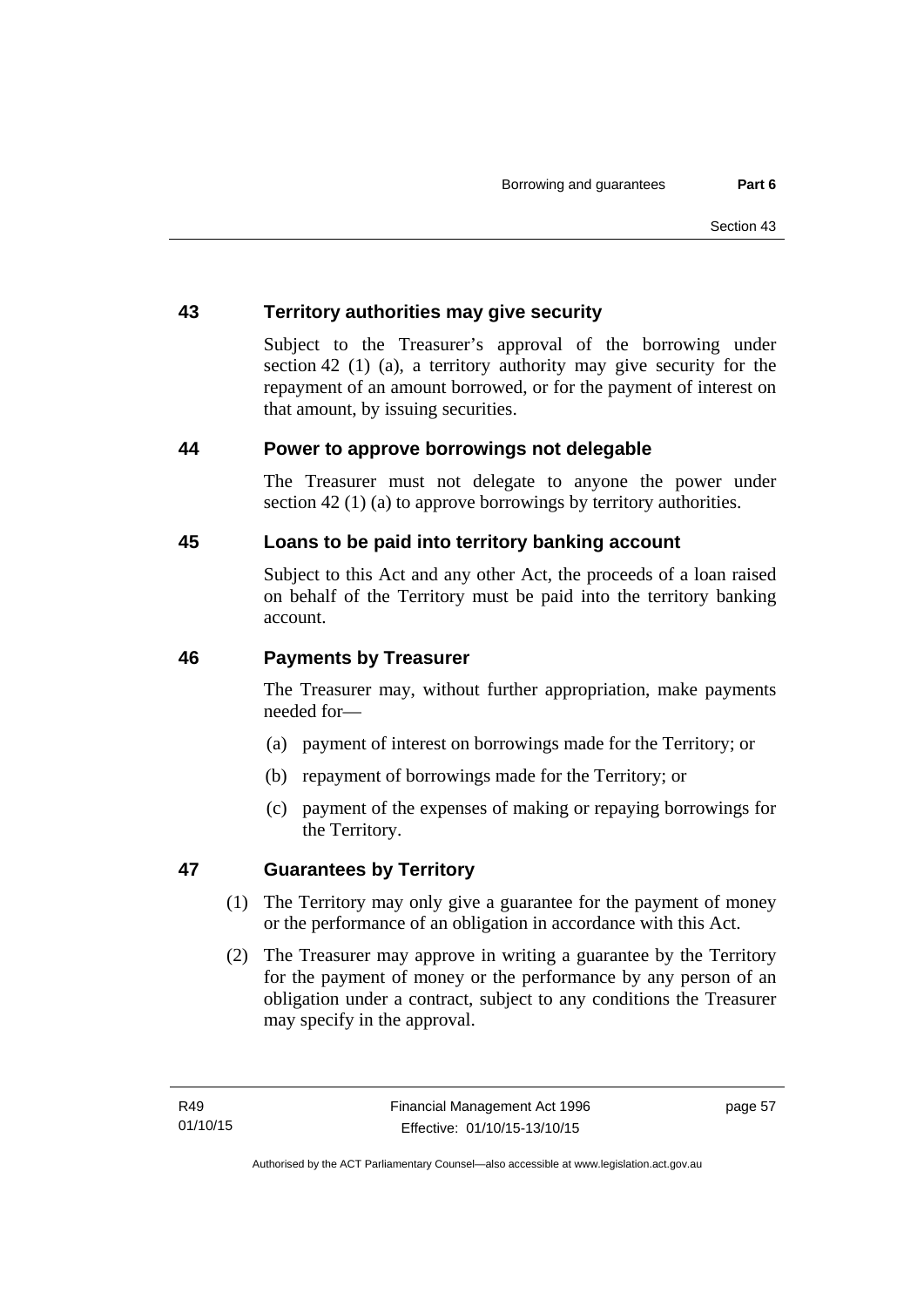#### **Part 6 Borrowing and guarantees**

Section 47

 (3) If the Treasurer approves a guarantee under subsection (2), the Treasurer must present a copy of the approval to the Legislative Assembly within 3 sitting days after the approval is given.

page 58 Financial Management Act 1996 Effective: 01/10/15-13/10/15

R49 01/10/15

Authorised by the ACT Parliamentary Counsel—also accessible at www.legislation.act.gov.au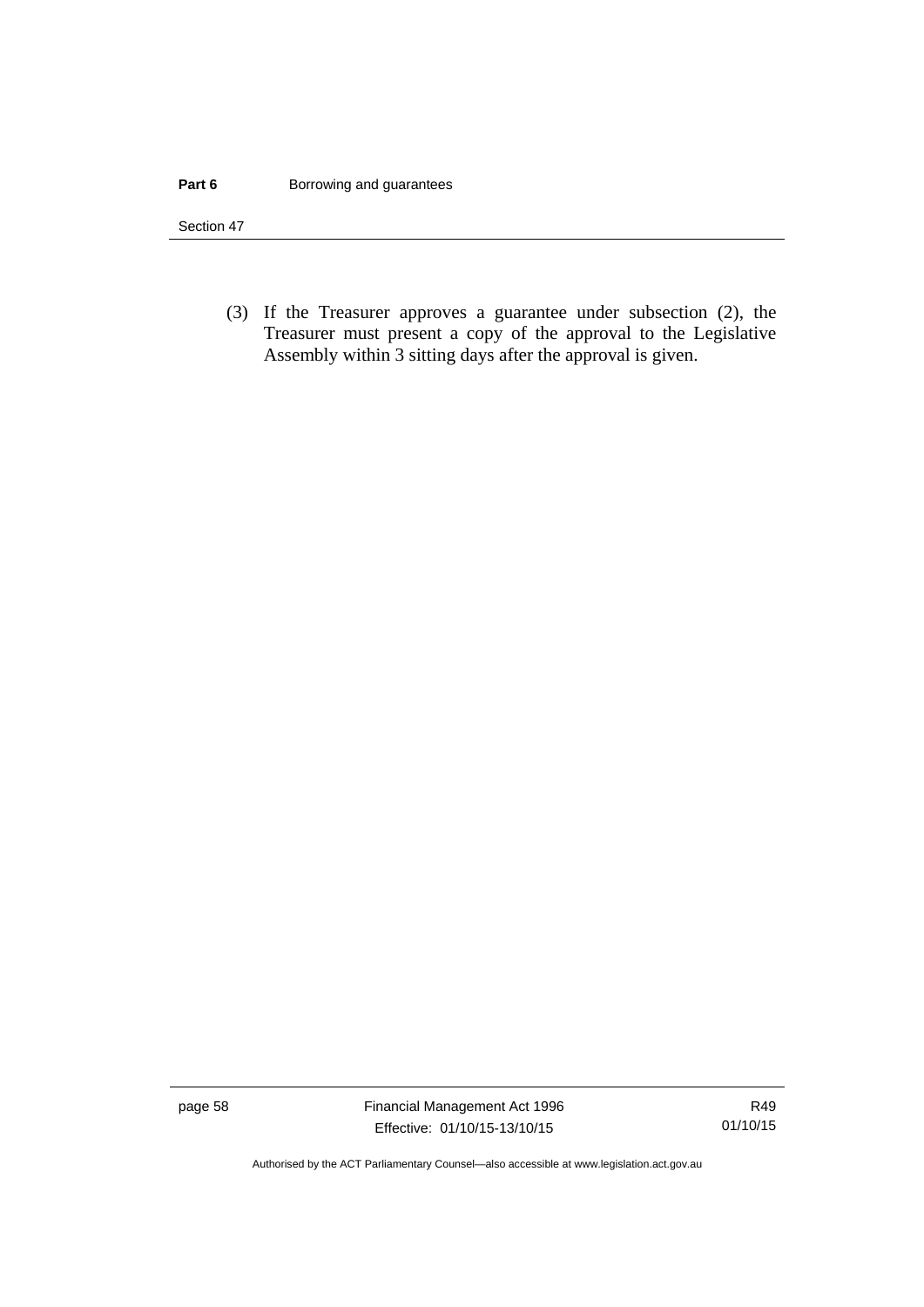# **Part 7 Trust money**

### **49 Identity of trust money**

All trust money held by the Territory must be accounted for separately from public money.

# **50 Administration of trust money**

- (1) Trust money must be administered by the appropriate directorate on behalf of the Territory.
- (2) The Treasurer may, in writing, specify a directorate as the appropriate directorate in relation to an amount of trust money.
- (3) In this section:

*appropriate directorate*, in relation to an amount of trust money, means—

- (a) except if paragraph (b) applies—the directorate responsible for matters or enactments that relate most closely to the purpose of the payment; or
- (b) the directorate specified under subsection (2).

# **51 Directorate trust banking accounts**

- (1) The responsible Minister or the responsible director-general may open a trust banking account for the purposes of the relevant directorate.
- (2) A trust banking account must be maintained by the director-general.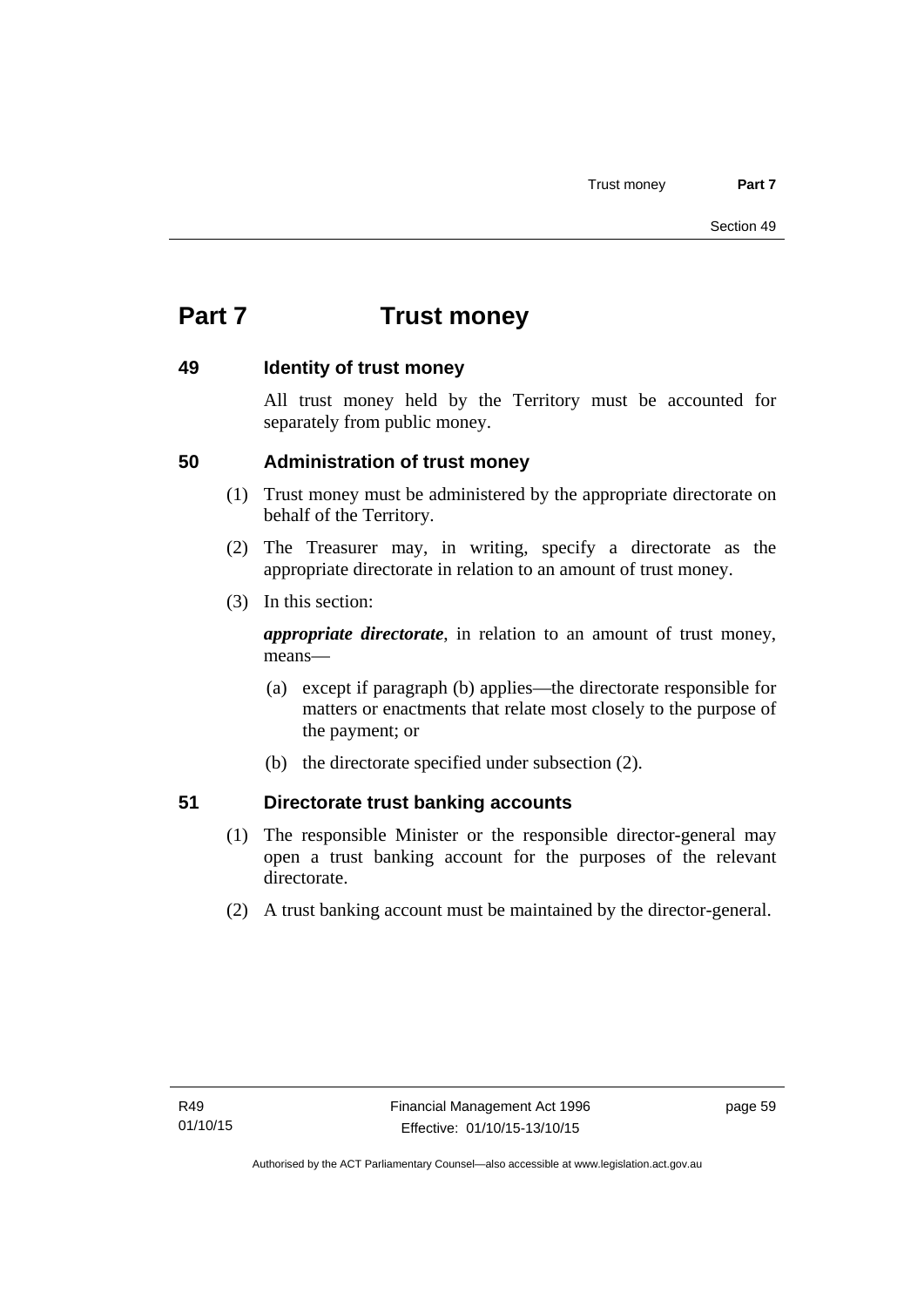- (3) A trust banking account must not, without the Treasurer's written approval, be opened or maintained otherwise than with an authorised deposit-taking institution with which an agreement is in force under section 32 (Agreement for the conduct of banking for Territory).
- (4) No money may be held in a trust banking account other than trust money.
- (5) A Minister or a director-general must not open or operate a trust banking account otherwise than in accordance with this Act.

### **51A Transfer of directorate trust banking accounts**

- (1) This section applies if the Treasurer believes that it is desirable, because of changes in directorate responsibilities, to transfer a directorate trust banking account from a directorate to another directorate.
- (2) The Treasurer may, in writing, direct the responsible director-general of the directorate that holds the account to arrange for it to be transferred to the other directorate.
- (3) If a director-general receives a direction under subsection (2), the director-general must comply with it.
- (4) An account transferred in accordance with the direction becomes a trust banking account of the directorate to which it is transferred.

# **51B Transfers between trust banking accounts—changes in directorate responsibilities**

 (1) This section applies if the Treasurer believes that it is necessary, because of changes in directorate responsibilities, to transfer an amount held in a directorate trust banking account (the *first account*) to a trust banking account of another directorate.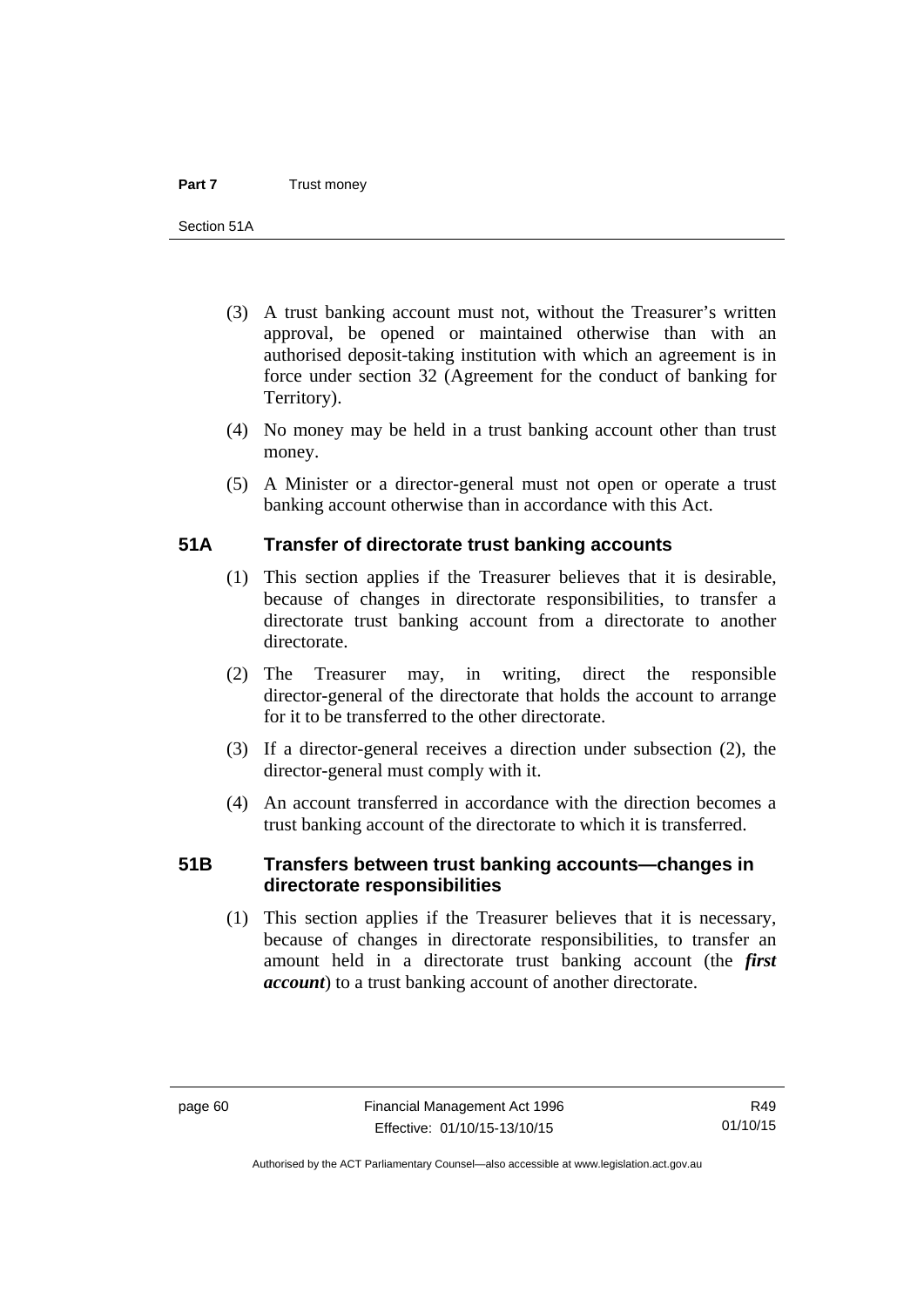- (2) The Treasurer may, in writing, direct the responsible director-general of the directorate that holds the first account to transfer the amount.
- (3) If a director-general receives a direction under subsection (2), the director-general must comply with it.

# **51C Transfers between trust banking accounts—investment**

Amounts may at any time be transferred between trust banking accounts to facilitate investment of trust money.

## **52 Transfers between trust banking account and territory banking account**

Amounts may only be transferred between a trust banking account and the territory banking account—

- (a) to facilitate investment of the trust money; or
- (b) to make a payment required by section 53A (6) (Unclaimed trust money).

# **53 Investment of trust money**

The Treasurer may invest trust money as if the Treasurer were a trustee under the *[Trustee Act 1925](http://www.legislation.act.gov.au/a/1925-14).*

# **53A Unclaimed trust money**

- (1) For this section, money held in a trust banking account is unclaimed trust money if—
	- (a) not less than 6 years has elapsed since the date the money became payable; and
	- (b) during that period, no-one entitled to the money has requested that the money be paid to him or her or according to his or her direction.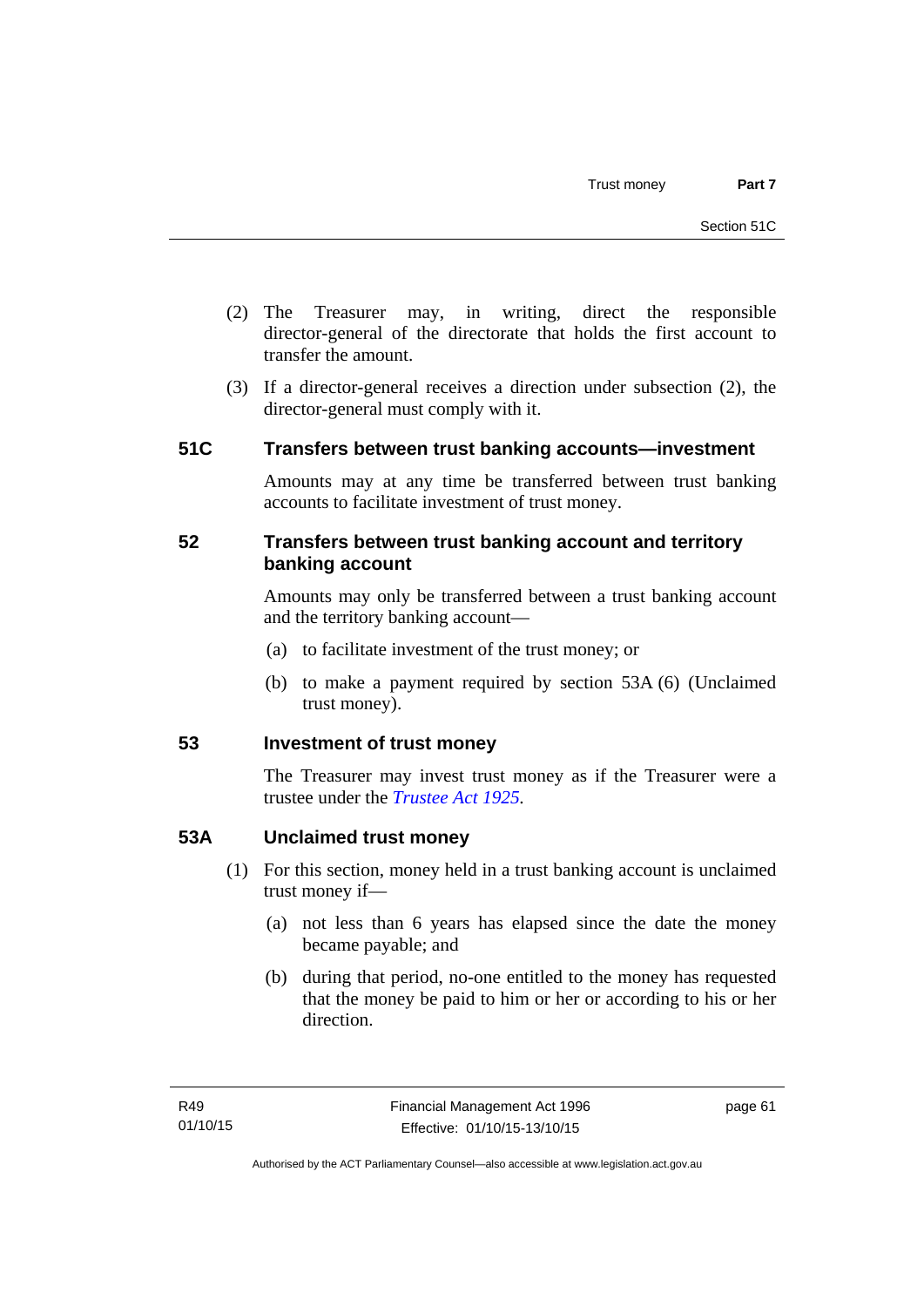Section 53A

- (2) If on 1 January in any year a trust banking account contains unclaimed trust money, the director-general responsible for maintaining the account must, on or before 31 January in the year, give to the Treasurer a statement of all unclaimed trust money held in the account.
- (3) The statement must set out—
	- (a) the name, and last-known address, of each person entitled to unclaimed trust money held in the account; and
	- (b) the amount of the trust money to which each of those people is entitled; and
	- (c) the authorised deposit-taking institution, and the branch of the institution, with which the trust money is held.
- (4) The statement is a notifiable instrument.

*Note* A notifiable instrument must be notified under the [Legislation Act](http://www.legislation.act.gov.au/a/2001-14).

- (5) The director-general must also publish the statement in a newspaper published in the ACT.
- (6) The total amount shown in the statement must be paid into the territory banking account when the statement is given to the Treasurer and, on being paid into that account, becomes public money of the Territory.
- (7) A person who claims to be entitled to any money paid into the territory banking account in accordance with subsection (6) may apply to the Treasurer for a payment of an amount equal to the money to which the person is entitled.
- (8) The Treasurer must consider each application and either refuse it or approve it completely or partly.
- (9) The Treasurer must give the applicant written notice of his or her decision.

R49 01/10/15

Authorised by the ACT Parliamentary Counsel—also accessible at www.legislation.act.gov.au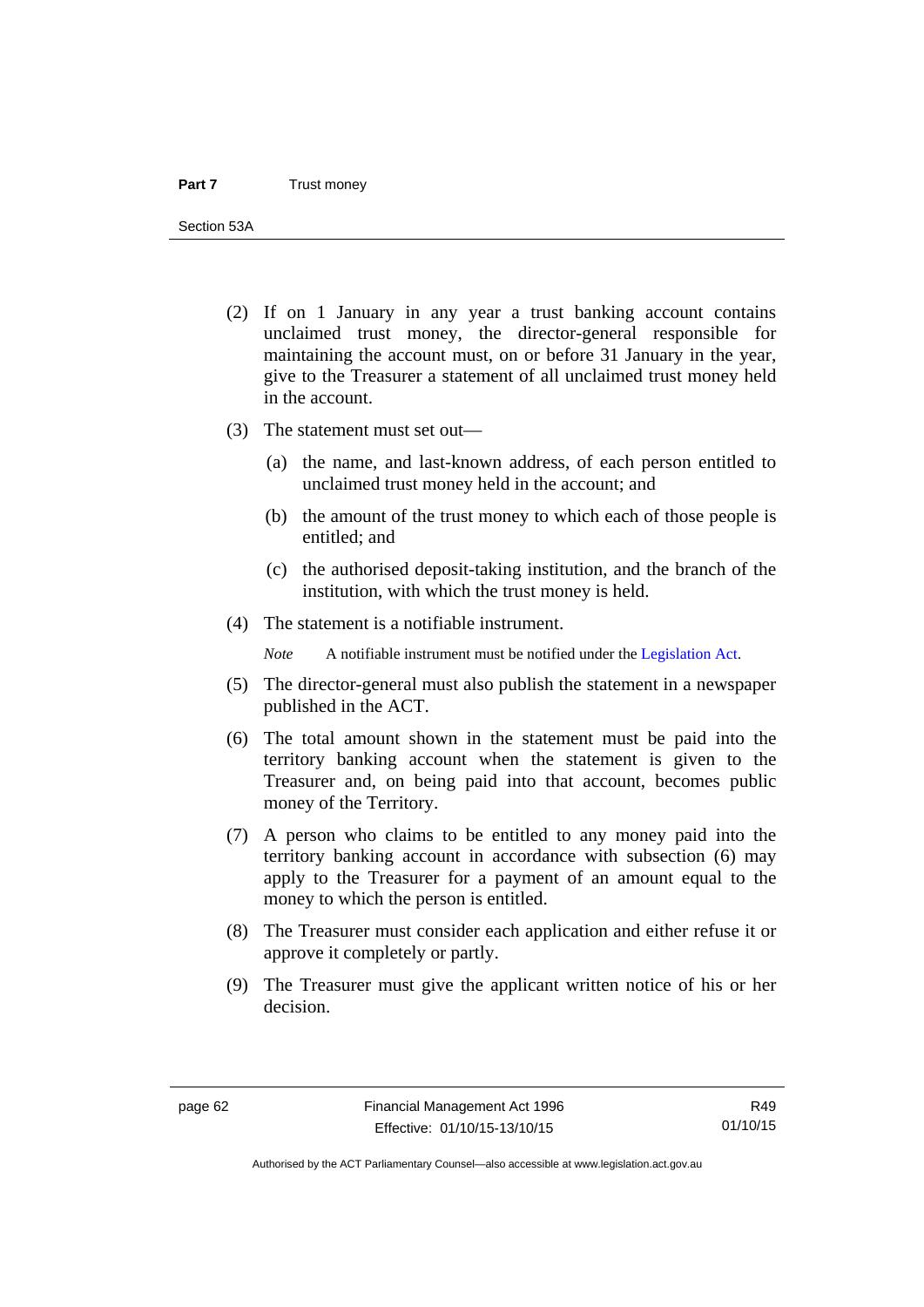(10) A payment approved by the Treasurer under subsection (8) may be made whether or not an appropriation is available for the purpose.

#### **53B Reviewable decision notices**

If the Treasurer refuses an application under section 53A (8), completely or partly, the Treasurer must give a reviewable decision notice to the applicant.

- *Note 1* The Treasurer must also take reasonable steps to give a reviewable decision notice to any other person whose interests are affected by the decision (see *[ACT Civil and Administrative Tribunal Act 2008](http://www.legislation.act.gov.au/a/2008-35)*, s 67A).
- *Note* 2 The requirements for reviewable decision notices are prescribed under the *[ACT Civil and Administrative Tribunal Act 2008](http://www.legislation.act.gov.au/a/2008-35)*.

#### **53C Applications for review**

The following may apply to the ACAT for review of a decision under section 53A (8):

- (a) an applicant for payment under section 53A (8);
- (b) any other person whose interests are affected by the decision.
- *Note* If a form is approved under the *[ACT Civil and Administrative Tribunal](http://www.legislation.act.gov.au/a/2008-35)  [Act 2008](http://www.legislation.act.gov.au/a/2008-35)* for the application, the form must be used.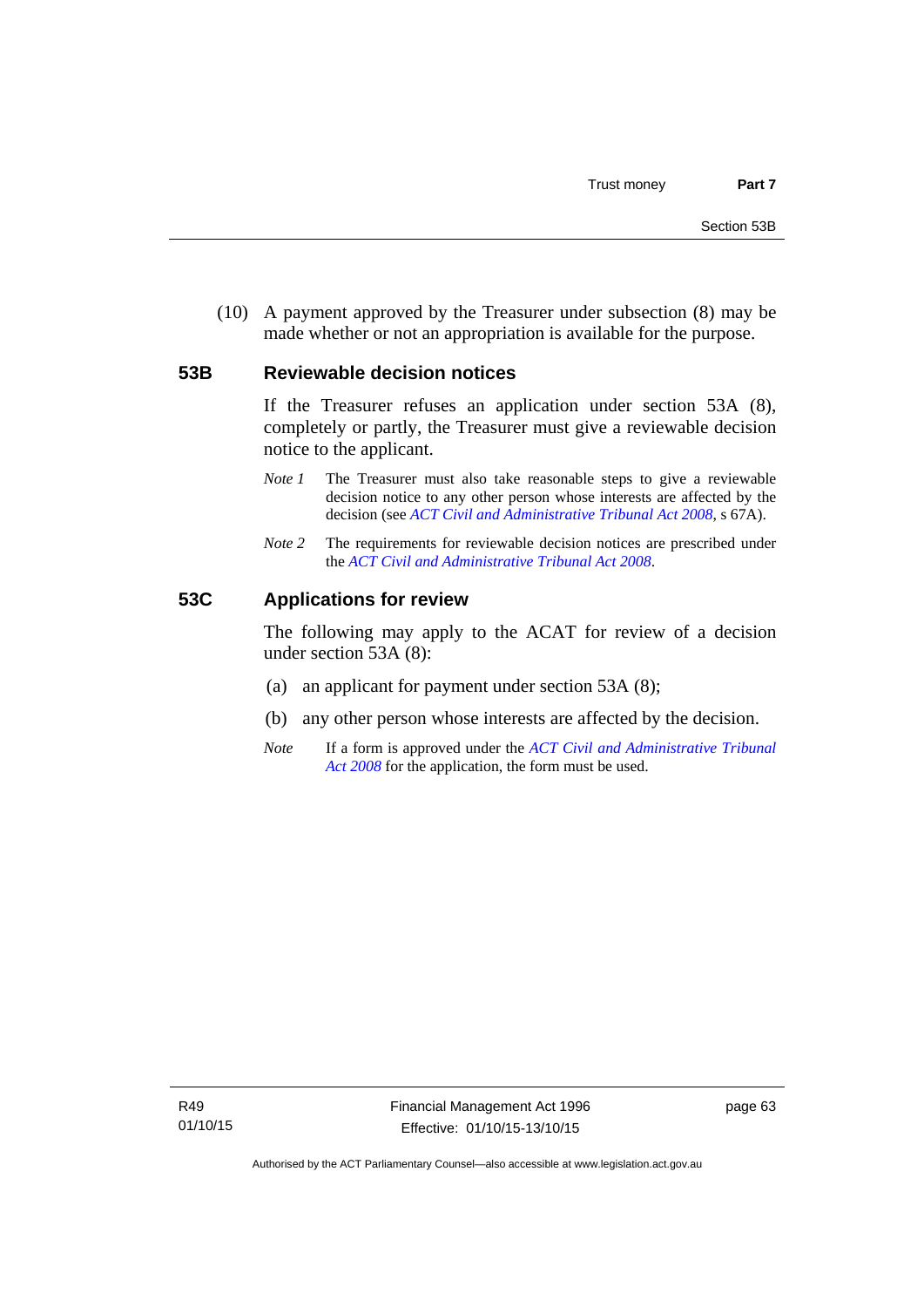Section 54

# **Part 8 Financial provisions for territory authorities**

**54 Application––pt 8** 

This part applies to a territory authority prescribed by the financial management guidelines for this part.

## **55 Responsibilities of chief executive officers of territory authorities**

- (1) This section applies to a territory authority if the authority does not have a governing board.
	- *Note* A territory authority has a governing board if the establishing Act for the authority establishes a governing board for the authority (see s 76).
- (2) The chief executive officer of the territory authority is responsible, under the responsible Minister, for the efficient and effective financial management of the resources for which the authority is responsible.
- (3) The chief executive officer of a territory authority must manage the authority in a way that promotes—
	- (a) the achievement of the purpose of the authority; and
	- (b) the financial sustainability of the authority.
- (4) Without limiting subsections (2) and (3), the chief executive officer of the territory authority is responsible, under the responsible Minister, for ensuring the following:
	- (a) that the expenses incurred by the authority are properly authorised;
	- (b) that, if an appropriation is made in relation to the authority, any amount of the appropriation spent by the authority is spent in accordance with the appropriation;

R49 01/10/15

Authorised by the ACT Parliamentary Counsel—also accessible at www.legislation.act.gov.au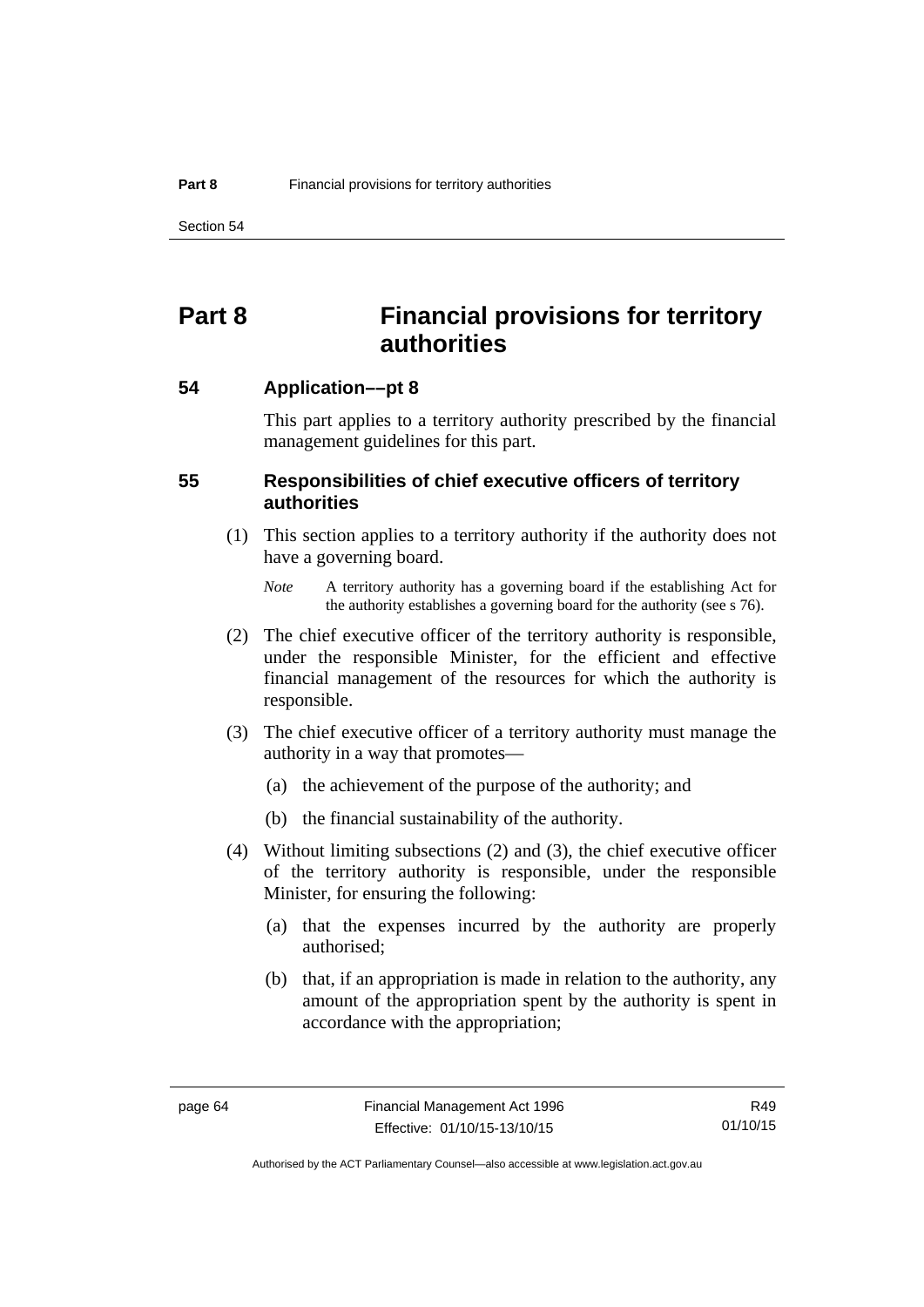- (c) that, as far as practicable, the operations of the authority during a financial year are consistent with, and comparable to, the estimates in the authority's statement of intent for the year.
- (d) that payments made by the authority are properly authorised and correctly made;
- (e) that the staff of the authority comply with the requirements of this Act;
	- *Note* A reference to an Act includes a reference to the statutory instruments made or in force under the Act, including in this case the financial management guidelines (see [Legislation Act,](http://www.legislation.act.gov.au/a/2001-14) s 104).
- (f) that proper accounts and records are kept of the transactions and affairs of the authority in accordance with generally accepted accounting principles;
- (g) that adequate control is maintained over the assets of the authority and assets under the authority's control;
- (h) that adequate control is maintained over the incurring of liabilities by the authority.
- (5) A report prepared by the territory authority under the *[Annual](http://www.legislation.act.gov.au/a/2004-8)  [Reports \(Government Agencies\) Act 2004](http://www.legislation.act.gov.au/a/2004-8)* for a financial year must include an explanation of material variations between the actual results of the authority for the year and the estimates in the authority's statement of intent for the year.
- (6) In this section:

*property* means property, other than money, that is owned or held by the territory authority or held by a person on behalf of the authority.

*resources* means money or property.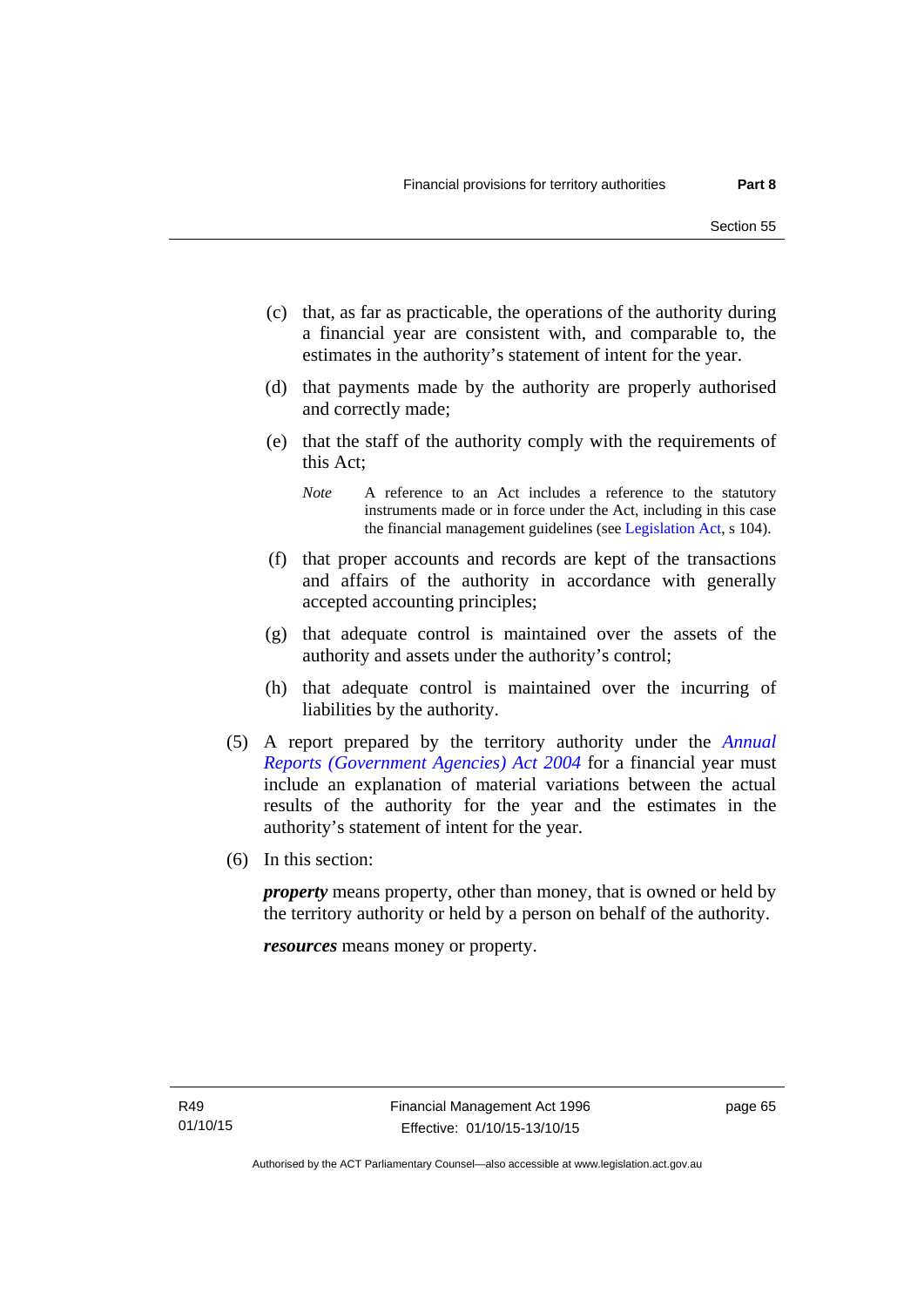#### **56 Responsibilities of governing boards of territory authorities**

 (1) This section applies to a territory authority if the authority has a governing board.

- (2) The governing board of the territory authority is responsible, under the responsible Minister, for the efficient and effective financial management of the resources for which the authority is responsible.
- (3) The governing board of a territory authority must manage the authority in a way that promotes—
	- (a) the achievement of the purpose of the authority; and
	- (b) the financial sustainability of the authority.
- (4) Without limiting subsections (2) and (3), the governing board of the territory authority is responsible, under the responsible Minister, for ensuring the following:
	- (a) that expenses incurred by the authority are properly authorised;
	- (b) that, if an appropriation is made in relation to the authority, any amount of the appropriation spent by the authority is spent in accordance with the appropriation;
	- (c) that, as far as practicable, the operations of the authority during a financial year are consistent with, and comparable to, the estimates in the authority's statement of intent for the year;
	- (d) that payments made by the authority are properly authorised and correctly made;

*Note* A territory authority has a governing board if the establishing Act for the authority establishes a governing board for the authority (see s 76).

R49 01/10/15

Authorised by the ACT Parliamentary Counsel—also accessible at www.legislation.act.gov.au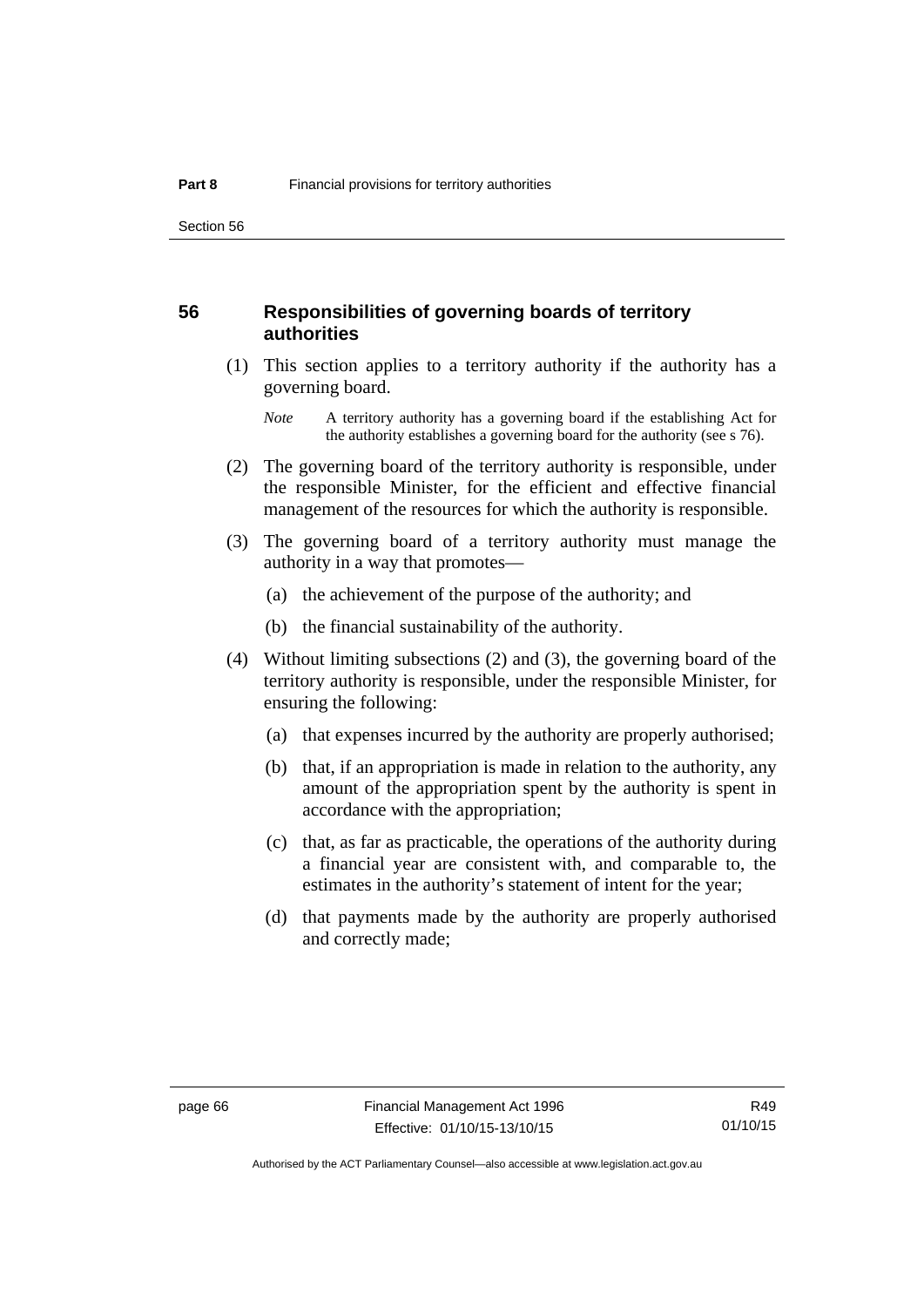- (e) that the staff of the authority comply with the requirements of this Act;
	- *Note* A reference to an Act includes a reference to the statutory instruments made or in force under the Act, including in this case the financial management guidelines (see [Legislation Act,](http://www.legislation.act.gov.au/a/2001-14) s 104).
- (f) that proper accounts and records are kept of the transactions and affairs of the authority in accordance with generally accepted accounting principles;
- (g) that adequate control is maintained over the assets of the authority and assets under the authority's control;
- (h) that adequate control is maintained over the incurring of liabilities by the authority.
- (5) A report prepared by the territory authority under the *[Annual](http://www.legislation.act.gov.au/a/2004-8)  [Reports \(Government Agencies\) Act 2004](http://www.legislation.act.gov.au/a/2004-8)* for a financial year must include an explanation of material variations between the actual results of the authority for the year and the estimates in the authority's statement of intent for the year.
- (6) In this section:

*property* means property, other than money, that is owned or held by the territory authority or held by a person on behalf of the authority.

*resources* means money or property.

# **57 Banking accounts of territory authorities**

- (1) A territory authority may open 1 or more banking accounts for the purposes of the authority.
- (2) A territory authority must at all times keep at least 1 banking account.
- (3) A banking account of a territory authority must not, without the Treasurer's written approval, be opened or kept otherwise than with an authorised deposit-taking institution with which an agreement is

page 67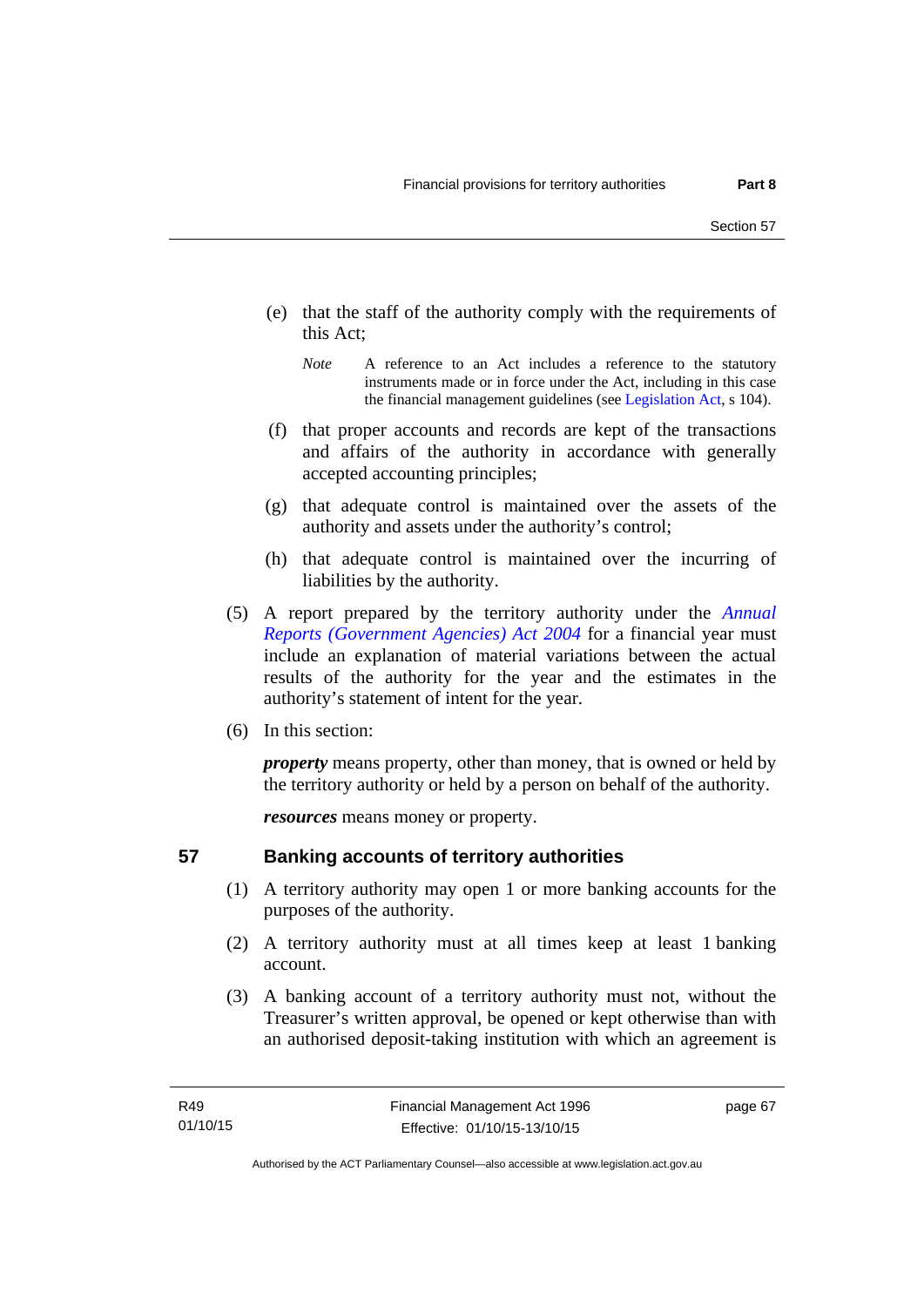Section 58

in force under section 32 (Agreement for the conduct of banking for Territory).

#### **58 Investment by territory authorities**

- (1) Funds not immediately required for the purposes of a territory authority may be invested—
	- (a) on deposit with an authorised deposit-taking institution; or
	- (b) in Territory, State or Commonwealth securities; or
	- (c) by the Treasurer, for the territory authority, in an investment mentioned in section 38 (1) (a) to (e); or
	- (d) in an investment prescribed for this paragraph.
- (2) However, the funds of the territory authority may only be invested under this section to increase or protect the financial wealth of the authority.
- (3) Transfers between the territory banking account and the banking account of a territory authority to facilitate investments may be made without appropriation.
- (4) Interest received by the Treasurer for the investment of funds of a territory authority must be paid to the territory authority.
- (5) However, if an investment of funds of a territory authority is made or managed by a directorate, the directorate may deduct from the interest received by the directorate for the investment—
	- (a) a fee charged by the directorate for making or managing the investment; and
	- (b) expenses reasonably incurred by the directorate in making or managing the investment.
- (6) Interest that is to be paid to a territory authority under subsection (4) may be paid direct to the territory authority or through the territory banking account.

R49 01/10/15

Authorised by the ACT Parliamentary Counsel—also accessible at www.legislation.act.gov.au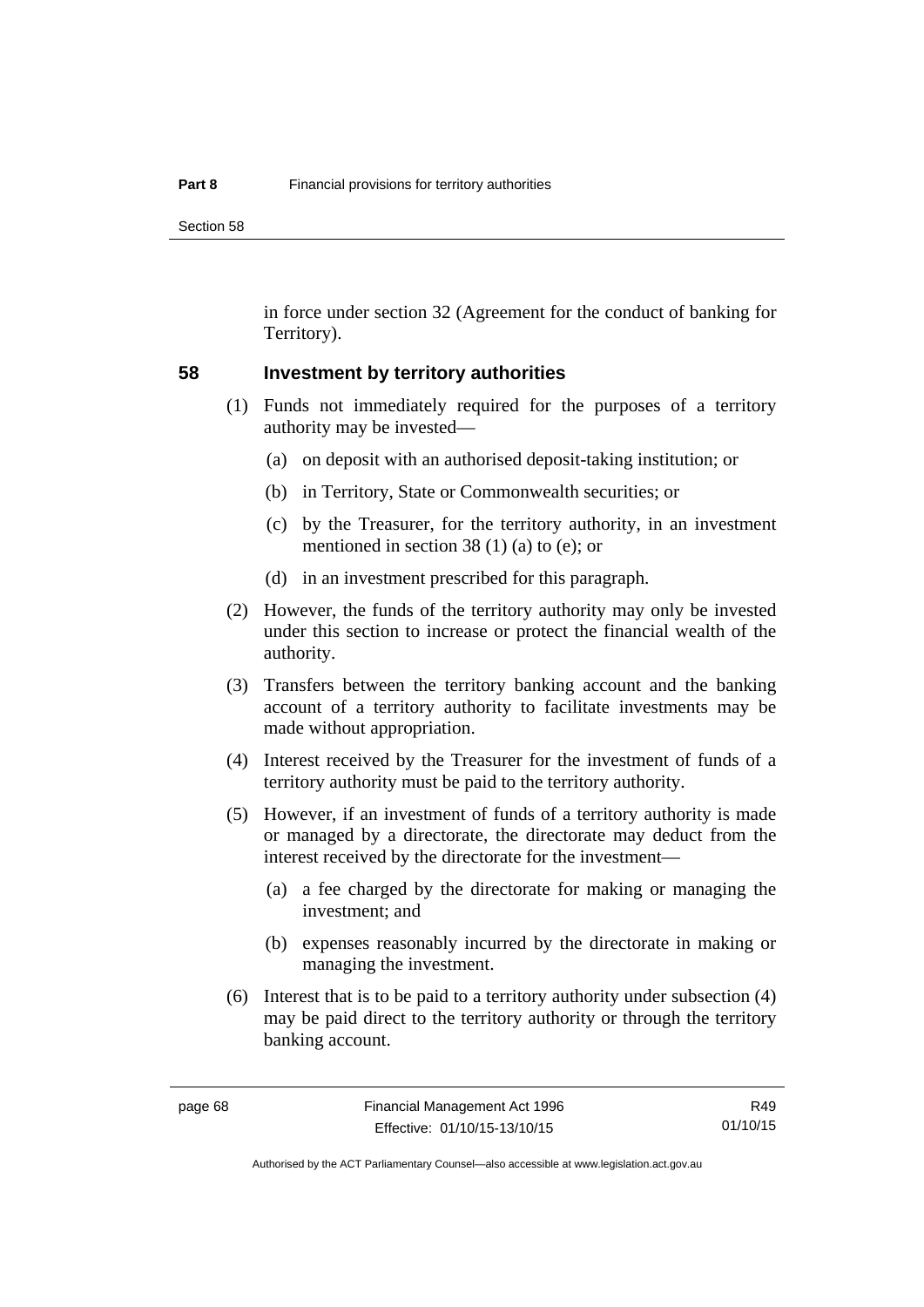- (7) If interest to be paid to a territory authority is paid into the territory banking account under subsection (6), the interest may be paid to the authority from that account without further appropriation.
- (8) This section does not apply to money held on trust by a territory authority.

# **59 Borrowing by territory authorities**

- (1) The Treasurer may, on the terms and conditions the Treasurer considers appropriate—
	- (a) borrow money for a territory authority; or
	- (b) lend public money to a territory authority.
- (2) A borrowing may be secured by the territory authority's assets approved by the Treasurer for this section.
- (3) A territory authority may arrange an overdraft or credit facility only with the written approval of the Treasurer.
- (4) A loan under subsection (1) (b) may be made only from—
	- (a) money appropriated for the purpose of making the loan; or
	- (b) money appropriated for purposes that include the purpose of making the loan.
- (5) However, subsection (4) does not apply to an overdraft or credit facility for a territory authority from the territory banking account that is approved by the Treasurer for the authority.
- (6) The Treasurer may approve an overdraft or credit facility for a territory authority under subsection (5) only if satisfied that it is for a purpose consistent with a function of the authority.
- (7) An approval under subsection (5) must state, for the overdraft or credit facility—
	- (a) each purpose for which it may be used; and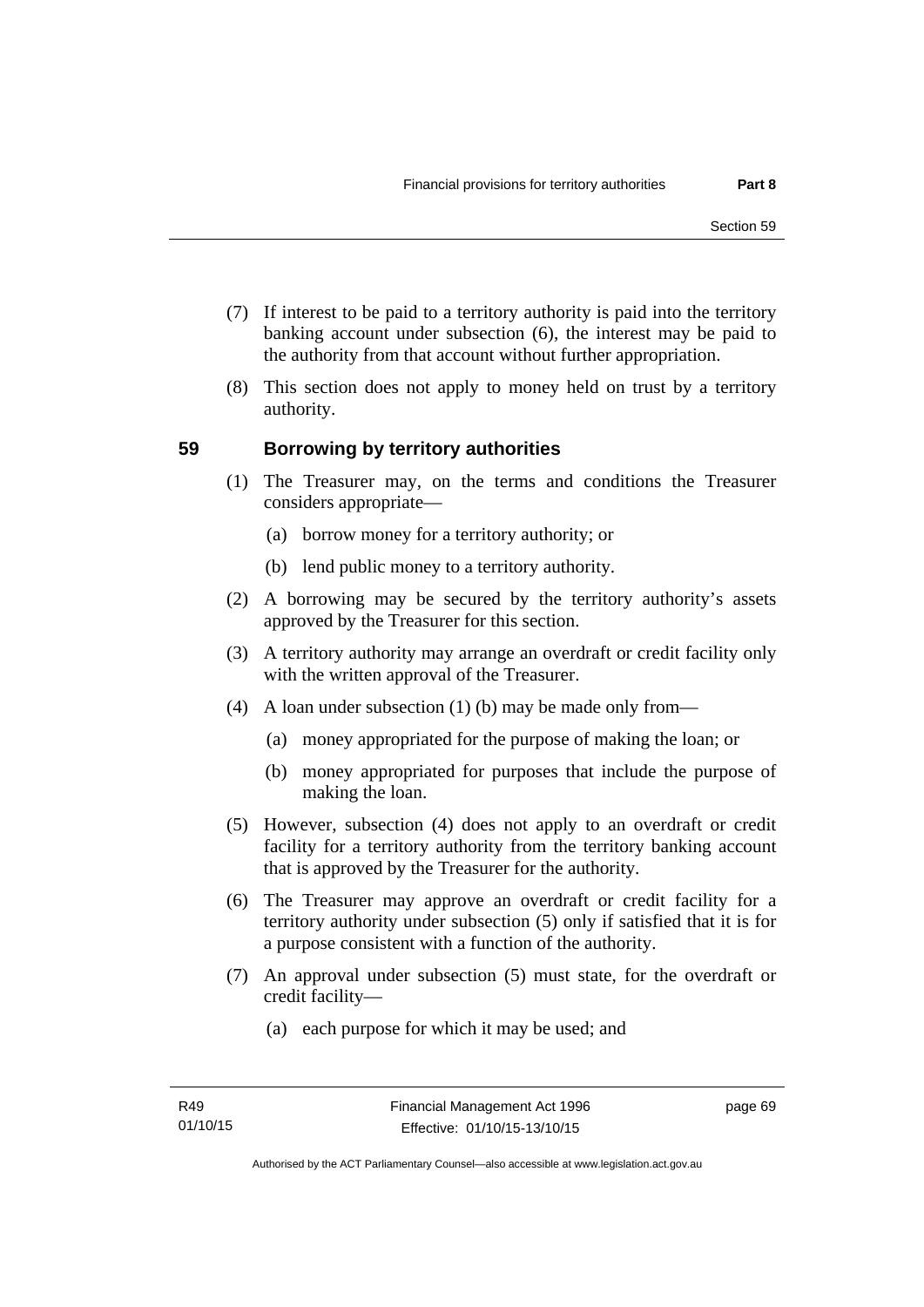- (b) the maximum amount that may be outstanding at any time; and
- (c) conditions about—
	- (i) the repayment of principal; and
	- (ii) the interest rate; and
	- (iii) the repayment of interest.
- (8) An approval under subsection (5) may also state any other condition that the Treasurer requires.
- (9) An approval under subsection (5) is a disallowable instrument.

 (10) An overdraft or credit facility approved under subsection (5) must be reviewed annually by the Treasurer.

#### **60 Guarantees by territory authorities**

A territory authority may only give a guarantee with the written approval of the Treasurer.

#### **61 Territory authority statements of intent**

- (1) A territory authority must give the Treasurer a statement (a *statement of intent*) for each financial year.
- (2) A territory authority must consult the responsible Minister in preparing a statement of intent.
- (3) A territory authority must show the responsible Minister a copy of the proposed statement of intent, and take into consideration any comment by the Minister, before giving it to the Treasurer.
- (4) A statement of intent must be—
	- (a) in the form the Treasurer requires; and

*Note* A disallowable instrument must be notified, and presented to the Legislative Assembly, under the [Legislation Act.](http://www.legislation.act.gov.au/a/2001-14)

Authorised by the ACT Parliamentary Counsel—also accessible at www.legislation.act.gov.au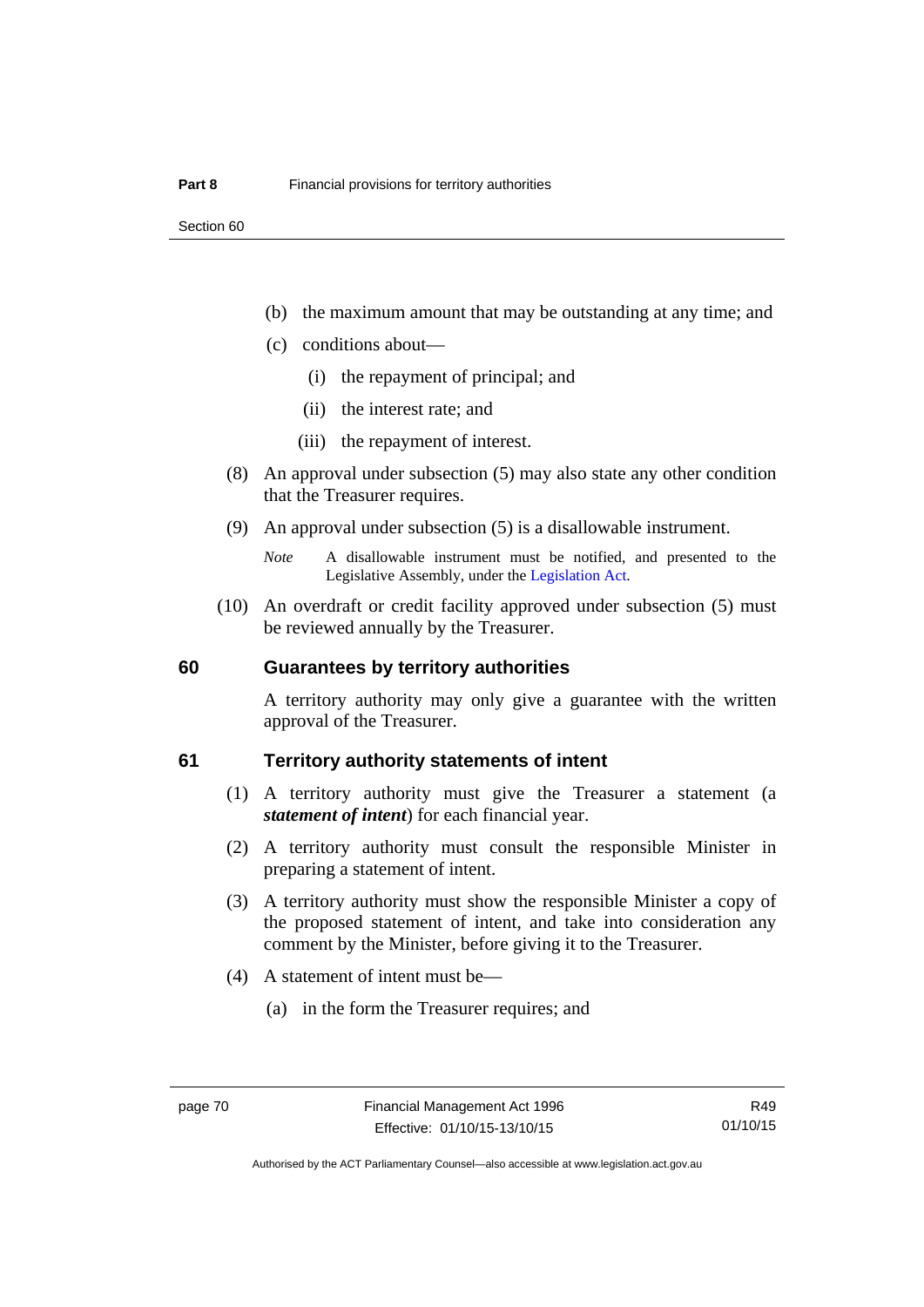- (b) as agreed between the relevant person for the authority and the Treasurer; and
- (c) provided to the Treasurer within the period the Treasurer requires.
- (5) A statement of intent for a financial year must include the following:
	- (a) the financial statements required under the financial management guidelines;
	- (b) a statement of the objectives of the authority for the year, and each of the next 3 financial years;
	- (c) a statement of the nature and scope of the activities to be carried out by the authority during the year, and each of the next 3 financial years;
	- (d) the performance criteria and other measures by which the performance of the authority may be assessed against its objectives for the year, and each of the next 3 financial years;
	- (e) an assessment of the performance (or estimated performance) of the authority in the previous financial year against its objectives for that year;
	- (f) the results of any review under section 59 (10) in the previous financial year of an overdraft or credit facility approved for the authority;
	- (g) any other information the Treasurer directs.
- (6) In this section:

*relevant person*, for a territory authority, means—

- (a) if the authority has a governing board—the chair of the governing board; or
- (b) if the authority does not have a governing board—the chief executive officer.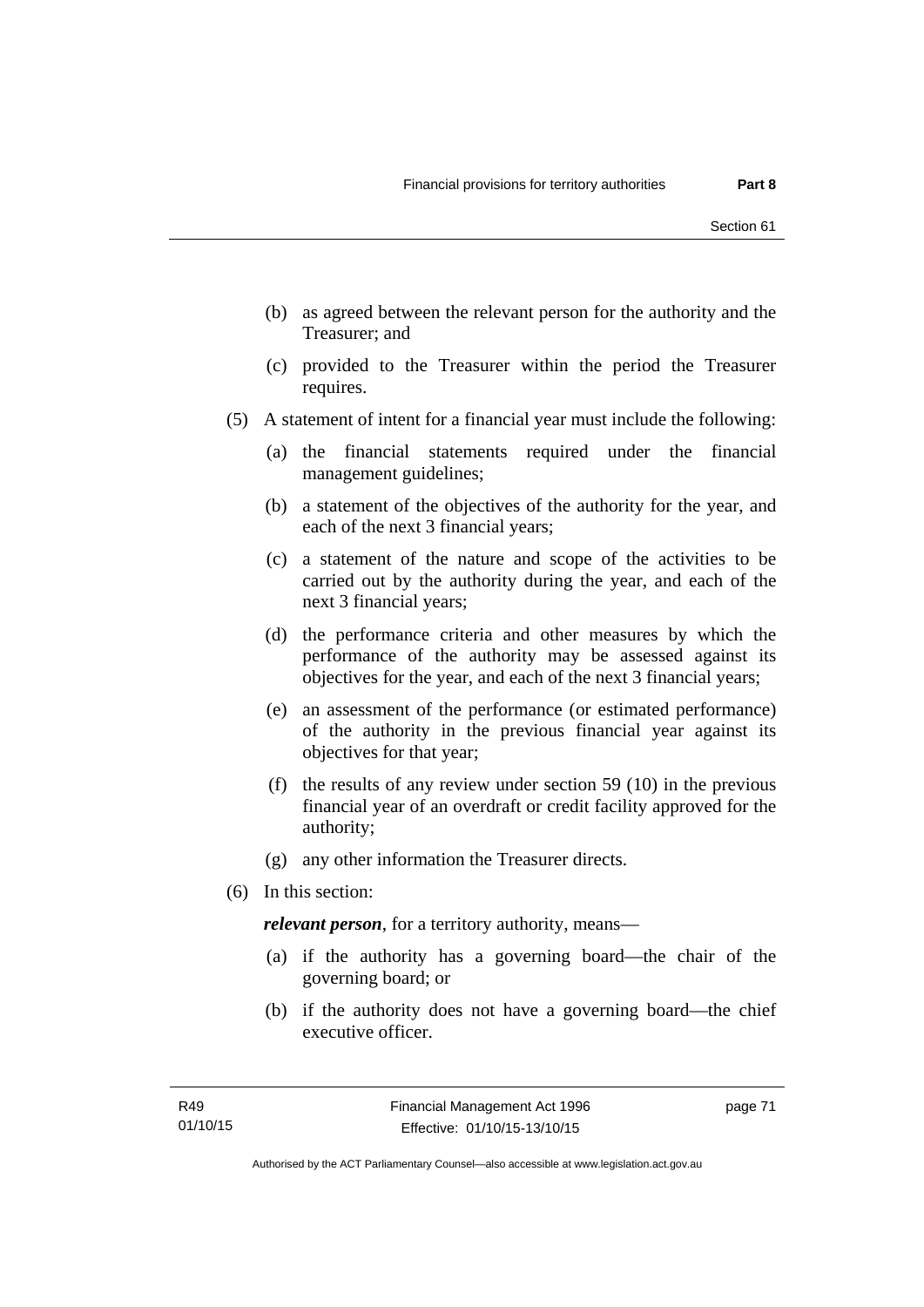# **62 Presentation of statements of intent of territory authorities**

- (1) The Treasurer must present to the Legislative Assembly, with the budget papers for a financial year, a statement of intent for each territory authority for the year.
- (2) If the Treasurer does not present to the Legislative Assembly, with the budget papers for a financial year, a statement of intent for a territory authority, the Treasurer must—
	- (a) as soon as practicable after the budget papers are presented, explain to the Legislative Assembly why the statement of intent was not presented; and
	- (b) present the statement of intent to the Legislative Assembly as soon as practicable after presenting the budget papers.

#### **63 Annual financial statements of territory authorities**

- (1) As soon as practicable after the end of each financial year, each territory authority must prepare annual financial statements for its operations during the year.
- (2) The annual financial statements must be prepared in accordance with generally accepted accounting principles and in a form that facilitates a comparison between the financial operations of the territory authority during the financial year and the estimates of the operations in the authority's statement of intent for the year.
- (3) The annual financial statements must include—
	- (a) the financial statements required under the financial management guidelines; and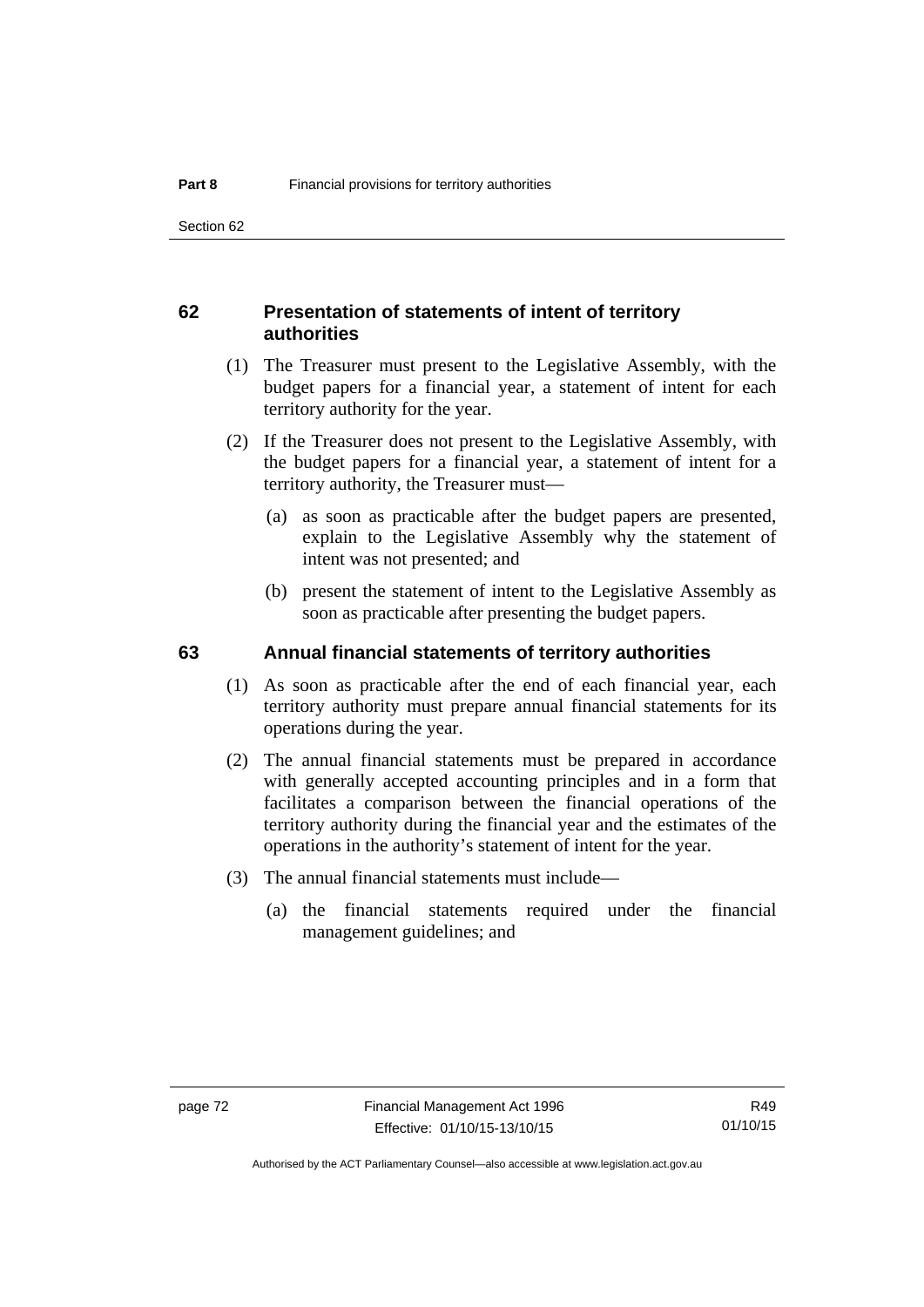- (b) if a change was made during the year to the conditions of a capital injection set out under section 12A (1) (c) (ii) (Territory authority and territory-owned corporation budgets) in a statement included in a proposed budget for the authority for a financial year—a statement of the change and the reasons for it: and
- (c) any other statement necessary to fairly reflect the financial operations of the authority during the year and its financial position at the end of the year.

# **64 Responsibility for annual financial statements of territory authorities**

- (1) An annual financial statement of a territory authority must have a statement of responsibility attached to it.
- (2) The statement of responsibility must—
	- (a) state that, in the relevant person's opinion, the annual financial statements fairly reflect—
		- (i) the financial operations of the authority during the financial year; and
		- (ii) the financial position of the authority at the end of the year; and
	- (b) state the relevant person's responsibility for the preparation of the annual financial statements and the judgments exercised in preparing them; and
	- (c) be signed by the relevant person.
- (3) The statement of responsibility may be signed at any time before the auditor-general gives the relevant person an audit opinion for the financial statement in accordance with section 65.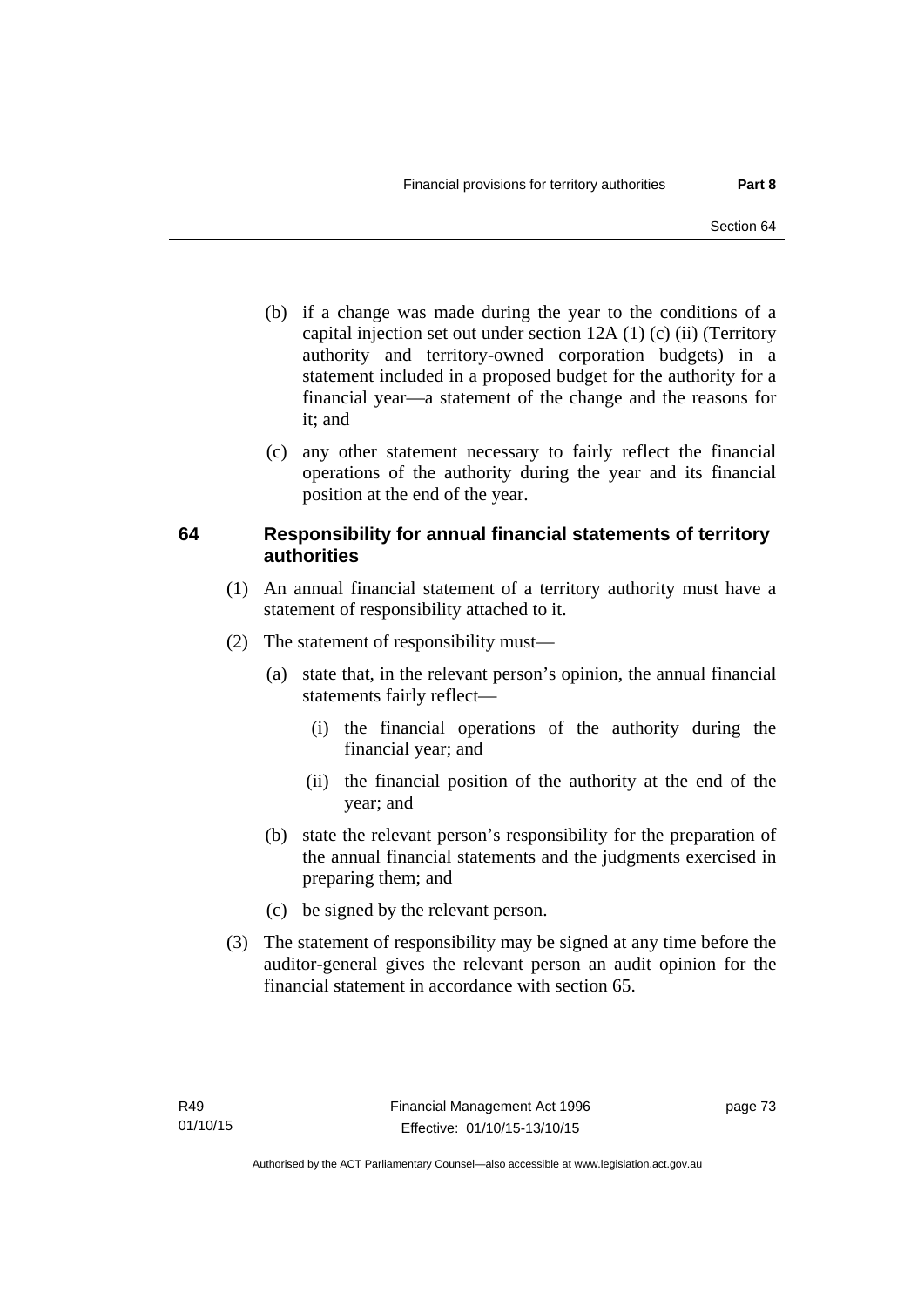(4) In this section:

*relevant person*, for the territory authority, means—

- (a) if the authority has a governing board—the chair of the governing board; or
- (b) if the authority does not have a governing board—the chief executive officer.

#### **65 Audit of annual financial statements of territory authorities**

- (1) The chief executive officer of a territory authority must give the auditor-general the annual financial statements of the authority for a financial year within the prescribed period after the end of the year.
- (2) The auditor-general must give the chief executive officer an audit opinion about the financial statements as soon as practicable after the auditor-general receives them.

### **66 Annual financial statements of territory authorities to be included in annual reports etc**

A report prepared under the *[Annual Reports \(Government Agencies\)](http://www.legislation.act.gov.au/a/2004-8)  [Act 2004](http://www.legislation.act.gov.au/a/2004-8)* for a territory authority for a financial year must include, or have attached to it—

- (a) the authority's annual financial statements for the year; and
- (b) the audit opinion under section 65 (2) about the financial statements.

#### **67 Treasurer may require interim financial statements etc for territory authorities**

 (1) The Treasurer may, in writing, direct the relevant person for a territory authority to give the responsible Minister of the authority and the Treasurer financial or other statements relating to the authority for each month, quarter or other stated period of the year.

R49 01/10/15

Authorised by the ACT Parliamentary Counsel—also accessible at www.legislation.act.gov.au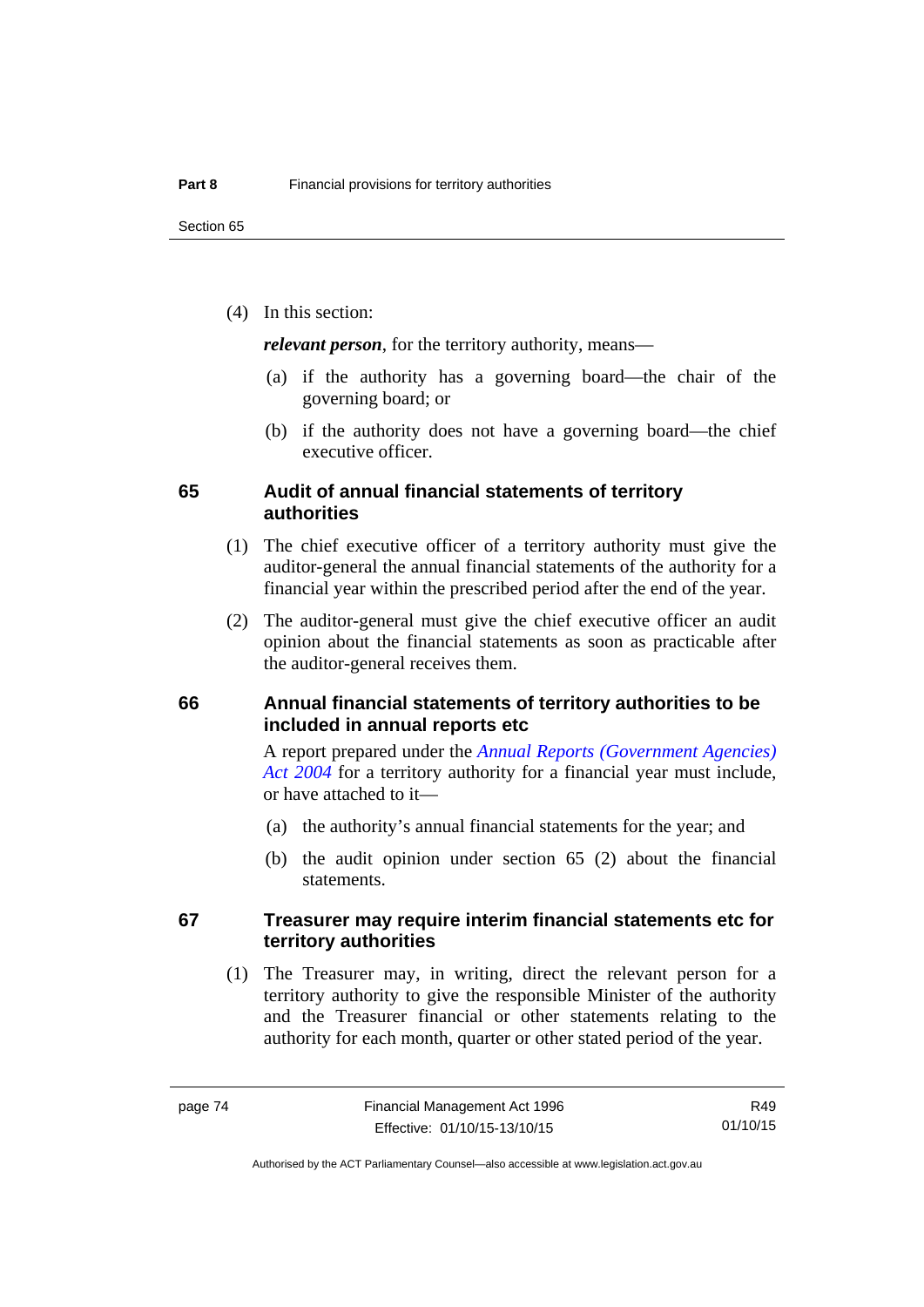- (2) The relevant person must prepare the statements required by the direction and give them to the responsible Minister and Treasurer within 1 month after the day the person receives the direction or, if a longer period for compliance is stated in the direction, within the longer period.
- (3) In this section:

*relevant person*, for a territory authority, means—

- (a) if the authority has a governing board—the chair of the governing board; or
- (b) if the authority does not have a governing board—the chief executive officer.

### **68 Statements of performance of territory authorities**

- (1) As soon as practicable after the end of each financial year, each territory authority must prepare a statement of the performance of the authority in meeting the objectives in the authority's statement of intent for the year.
- (2) The statement must assess the performance by reference to the performance criteria and other measures included in the statement of intent in accordance with section 61 (5) (d).
- (3) For a prescribed territory authority, the statement must also include a statement of the performance of the authority in providing each class of outputs provided by it during the year and, in particular—
	- (a) compare the performance of the territory authority in providing each class of the outputs with the forecast of the performance in the authority's budget for the year; and
	- (b) give particulars of the extent to which the performance criteria set out in the budget for the provision of the outputs were met.
- (4) In this section: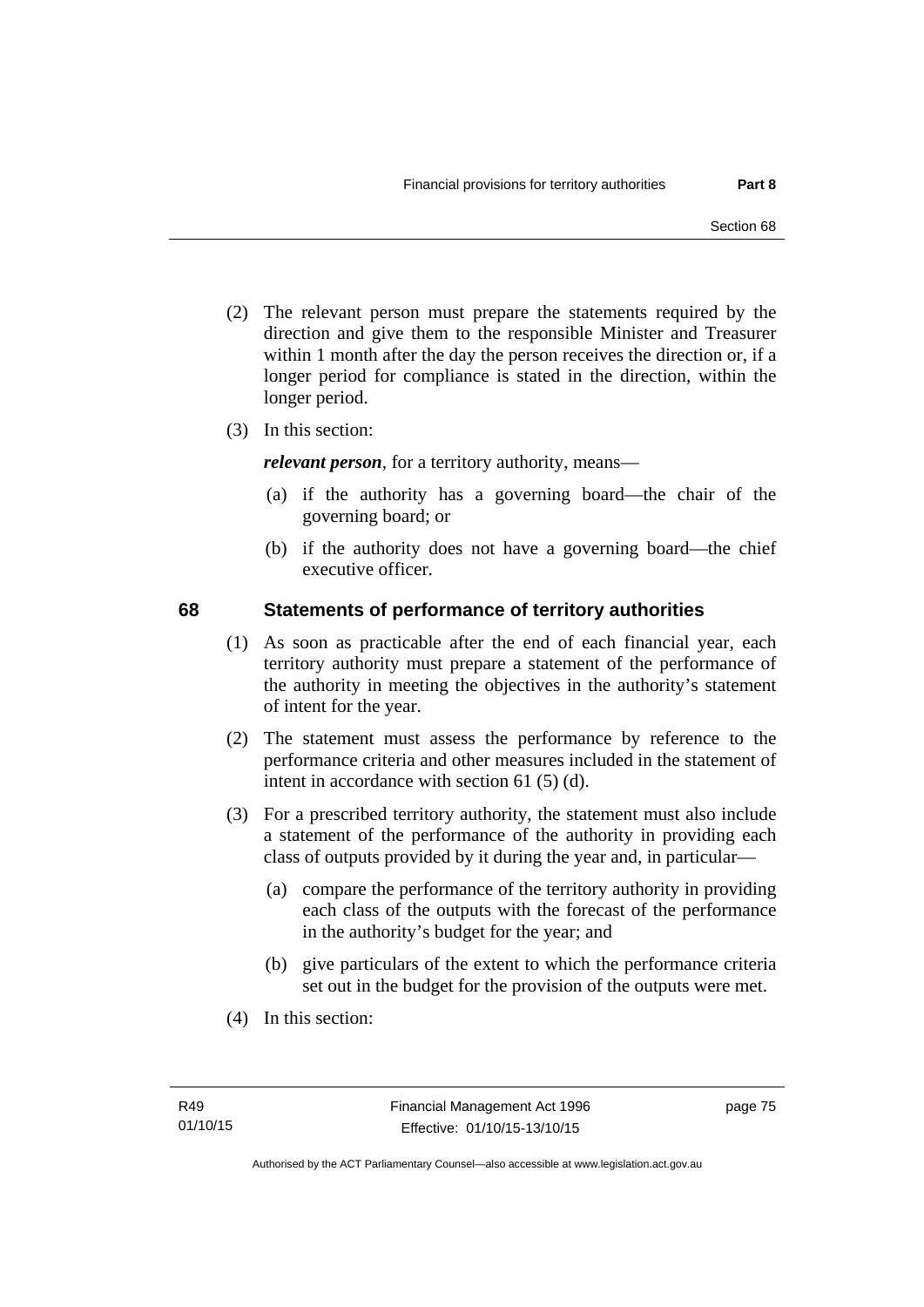Section 69

*budget*, for the territory authority, means the budget for the authority for the financial year presented to the Legislative Assembly under section 10 (c) (Budget papers) and, if that budget has been amended under this Act, the budget as amended.

*prescribed territory authority* means a territory authority prescribed for section 12A (1) (b) (Territory authority and territory-owned corporation budgets).

#### **69 Responsibility for territory authority statements of performance**

- (1) A statement of performance of a territory authority must have a statement of responsibility attached to it.
- (2) The statement of responsibility must—
	- (a) state that, in the relevant person's opinion, the statement of performance fairly reflects the performance of the authority during the financial year; and
	- (b) state the relevant person's responsibility for the preparation of the statement of performance and the judgments exercised in preparing it; and
	- (c) be signed by the relevant person.
- (3) The statement of responsibility may be signed at any time before the auditor-general gives the report about the statement of performance to the chief executive officer under section 70 (2).
- (4) In this section:

*relevant person*, for the territory authority, means—

- (a) if the authority has a governing board—the chair of the governing board; or
- (b) if the authority does not have a governing board—the chief executive officer.

R49 01/10/15

Authorised by the ACT Parliamentary Counsel—also accessible at www.legislation.act.gov.au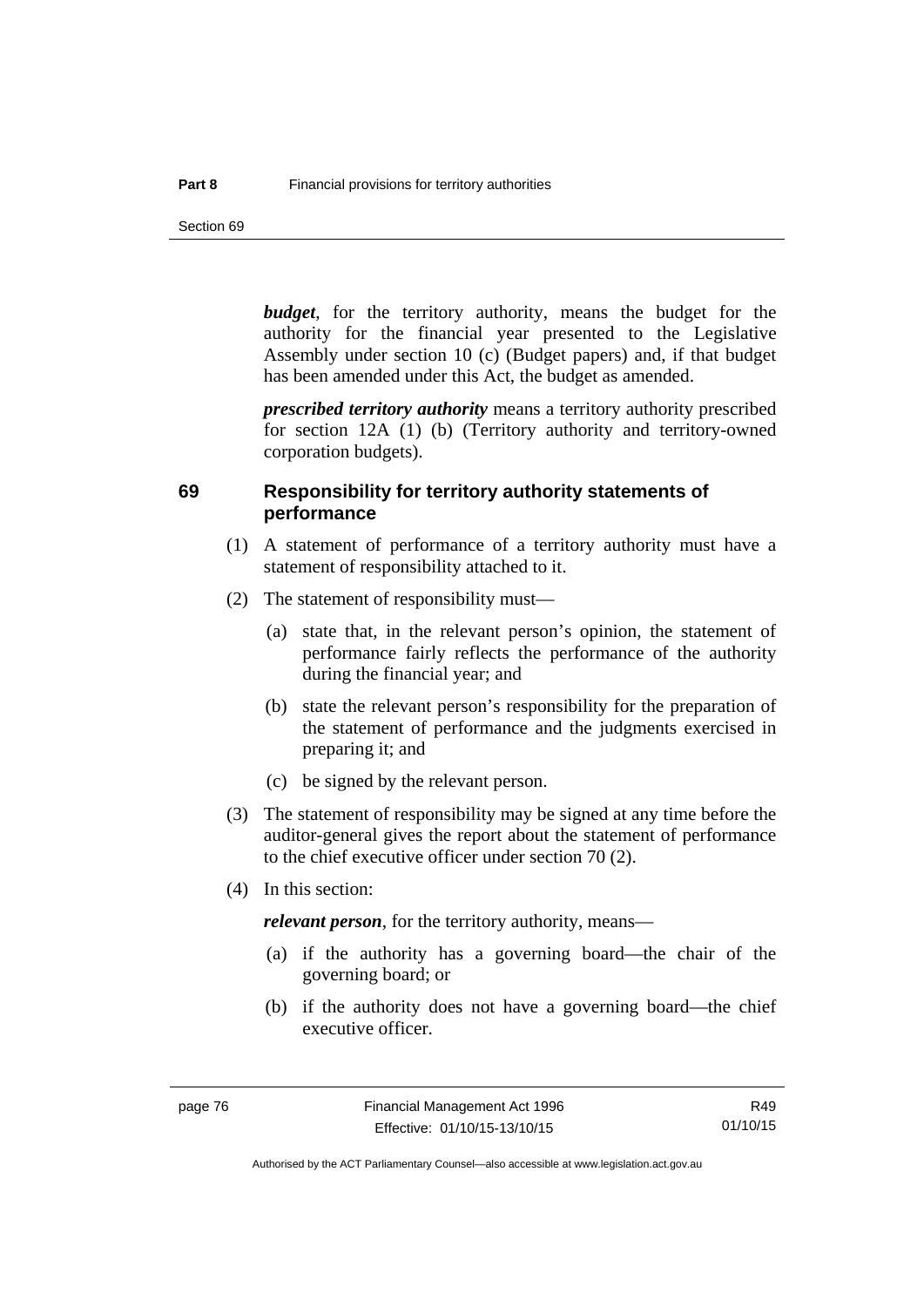# **70 Scrutiny of territory authority statements of performance**

- (1) The chief executive officer of a territory authority must give the auditor-general the authority's statement of performance for a financial year within the prescribed period after the end of the year.
- (2) The auditor-general must give the chief executive officer a report about the statement of performance as soon as practicable after the auditor-general receives it.
- (3) The report must be prepared in accordance with the financial management guidelines.

# **71 Territory authority statements of performance to be included in annual reports etc**

A report prepared under the *[Annual Reports \(Government Agencies\)](http://www.legislation.act.gov.au/a/2004-8)  [Act 2004](http://www.legislation.act.gov.au/a/2004-8)* for a territory authority for a financial year must include, or have attached to it—

- (a) the authority's statement of performance for the year; and
- (b) the auditor-general's report under section 70 (2) about the statement of performance.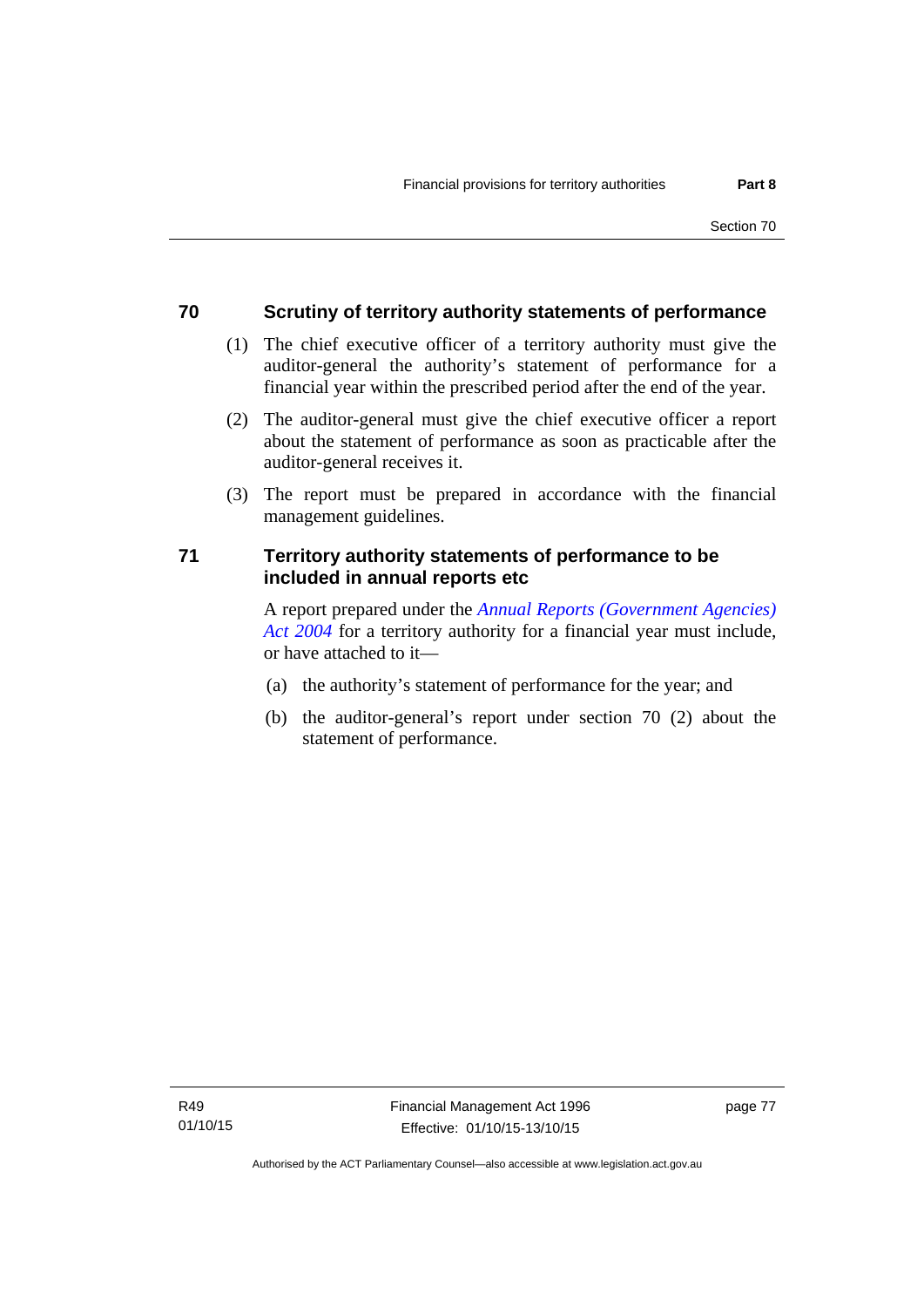# **Part 9 Governance of territory authorities**

*Notes for pt 9* 

- *Note 1* Div 9.1 and div 9.5 apply to a territory authority, whether or not it has a governing board, unless the establishing Act otherwise provides (see eg the *[Legal Aid Act 1977](http://www.legislation.act.gov.au/a/1977-31)*, s 94A).
- *Note 2* The [Legislation Act](http://www.legislation.act.gov.au/a/2001-14) contains provisions relevant to territory authorities, including the following:
	- making appointments (s 206, s 207)
	- consultation with a committee of the Legislative Assembly (div 19.3.3)
	- eligibility for reappointment (s 208 and dict, pt 1, def *appoint*)
	- acting appointments (s 209)
	- resignations (s 210)
	- effect of appointment irregularity or defect (s 212).
- *Note 3* The *[Remuneration Tribunal Act 1995](http://www.legislation.act.gov.au/a/1995-55)* allows terms and conditions for people appointed to be set by determination under that Act.

# **Division 9.1 Definitions and important concepts**

#### **72 Definitions—pt 9**

In this part:

*applicable governmental policies*, for a territory authority—see section 103.

*establishing Act*, for a territory authority, governing board or governing board member, means the Act that establishes the authority or governing board.

*financial year*, for a territory authority, means—

(a) a period of 12 months beginning on 1 July; or

Authorised by the ACT Parliamentary Counsel—also accessible at www.legislation.act.gov.au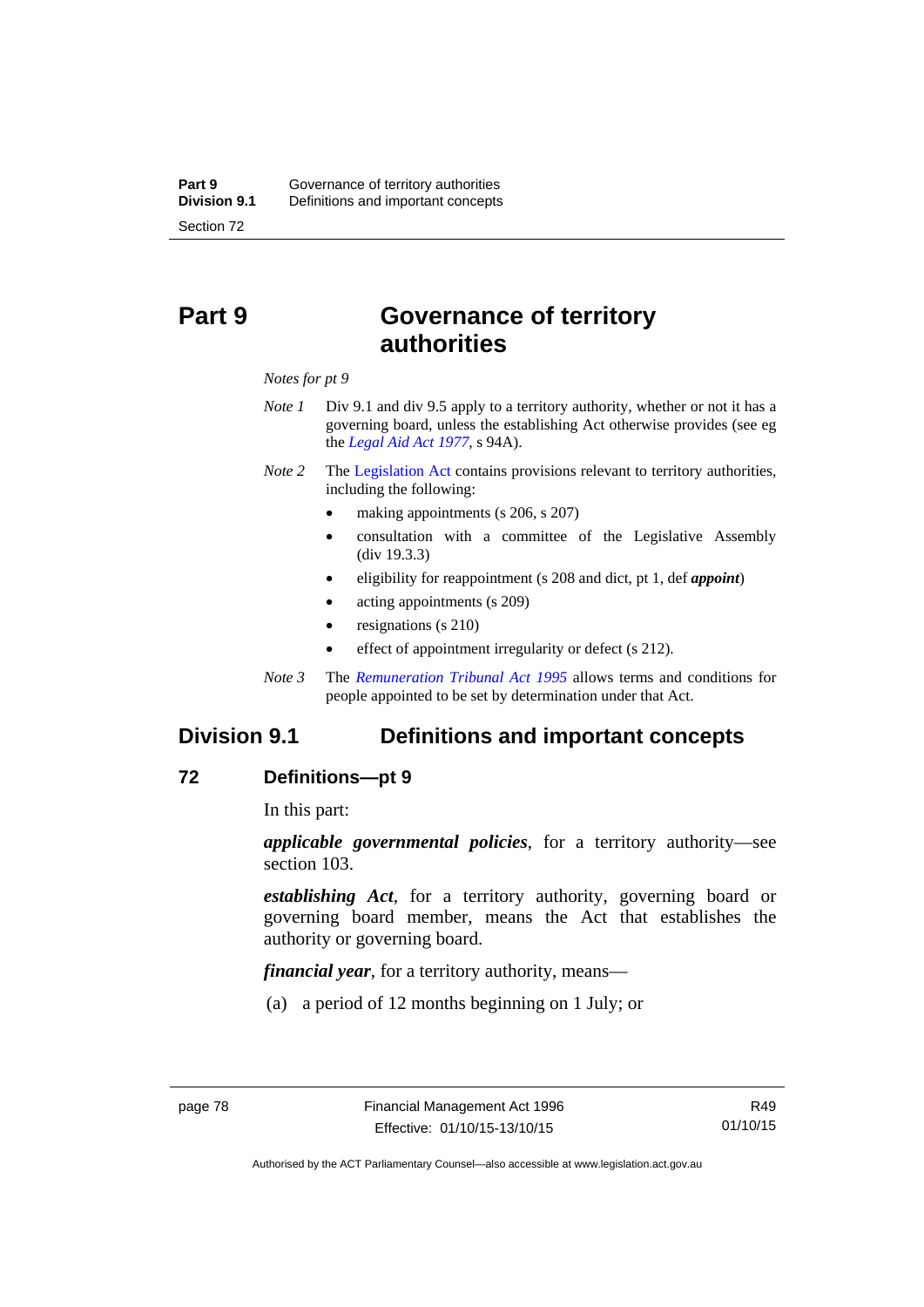(b) if the territory authority has, in writing, fixed another 12-month period as its financial year—the period fixed.

*governing board member*, for a territory authority with a governing board, includes the CEO.

*material interest*—see section 88 (4).

*relevant territory authority*—a territory authority to which part 8 applies is a *relevant territory authority*, unless the establishing Act for the authority provides otherwise.

# **73 Nature of relevant territory authorities**

- (1) A relevant territory authority—
	- (a) is a corporation; and
	- (b) may sue and be sued in its corporate name; and
	- (c) may have a seal.
- (2) A relevant territory authority represents the Territory when exercising its functions, unless the establishing Act for the authority or another territory law otherwise provides.
- (3) A relevant territory authority has the same status, privileges and immunities as the Territory so far as it represents the Territory.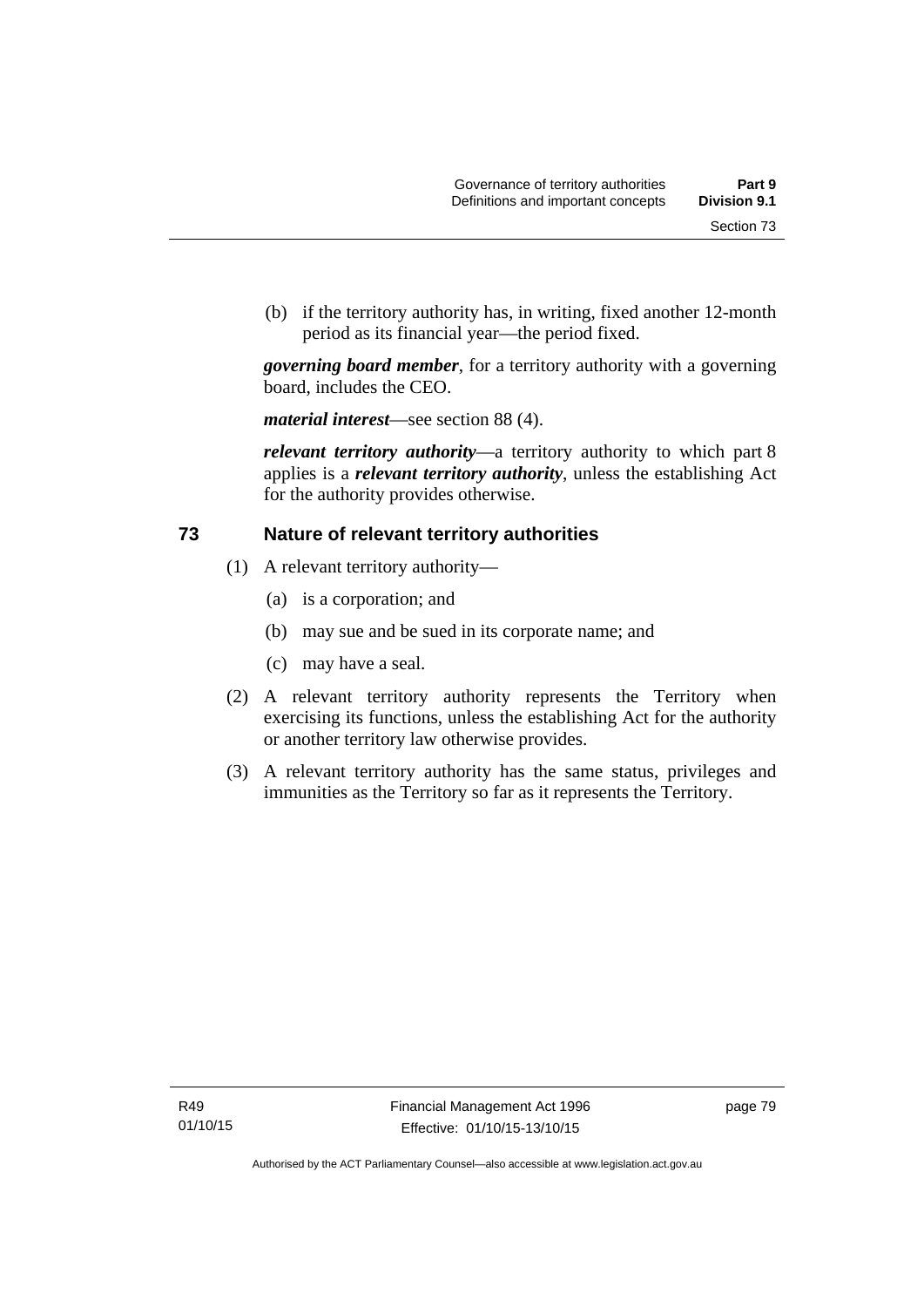## **74 Powers of territory authorities generally**

 (1) A relevant territory authority has the legal capacity and powers of an individual both in and outside the ACT (including outside Australia).

#### **Examples**

- 1 to enter into a contract
- 2 to own, deal with and dispose of property
- 3 to act as trustee
- *Note* An example is part of the Act, is not exhaustive and may extend, but does not limit, the meaning of the provision in which it appears (see [Legislation Act,](http://www.legislation.act.gov.au/a/2001-14) s 126 and s 132).
- (2) Without limiting subsection (1), a relevant territory authority—
	- (a) has the powers given to it under this Act or another territory law; and
	- (b) may do anything that it is authorised to do by a territory law or a law of another jurisdiction; and
	- (c) may exercise its powers in and outside the ACT (including outside Australia).

#### **Example for par (b)**

A territory authority may arrange for the authority to be registered or recognised under a law of another jurisdiction.

- (3) A relevant territory authority's legal capacity to do something is not affected by the fact that the authority's interests are not, or would not be, served by doing it.
- (4) To remove any doubt, this section does not—
	- (a) authorise a relevant territory authority to do anything that is prohibited by a territory law or a law of another jurisdiction; and
	- (b) give a relevant territory authority a right that a territory law or a law of another jurisdiction denies to the authority.

R49 01/10/15

Authorised by the ACT Parliamentary Counsel—also accessible at www.legislation.act.gov.au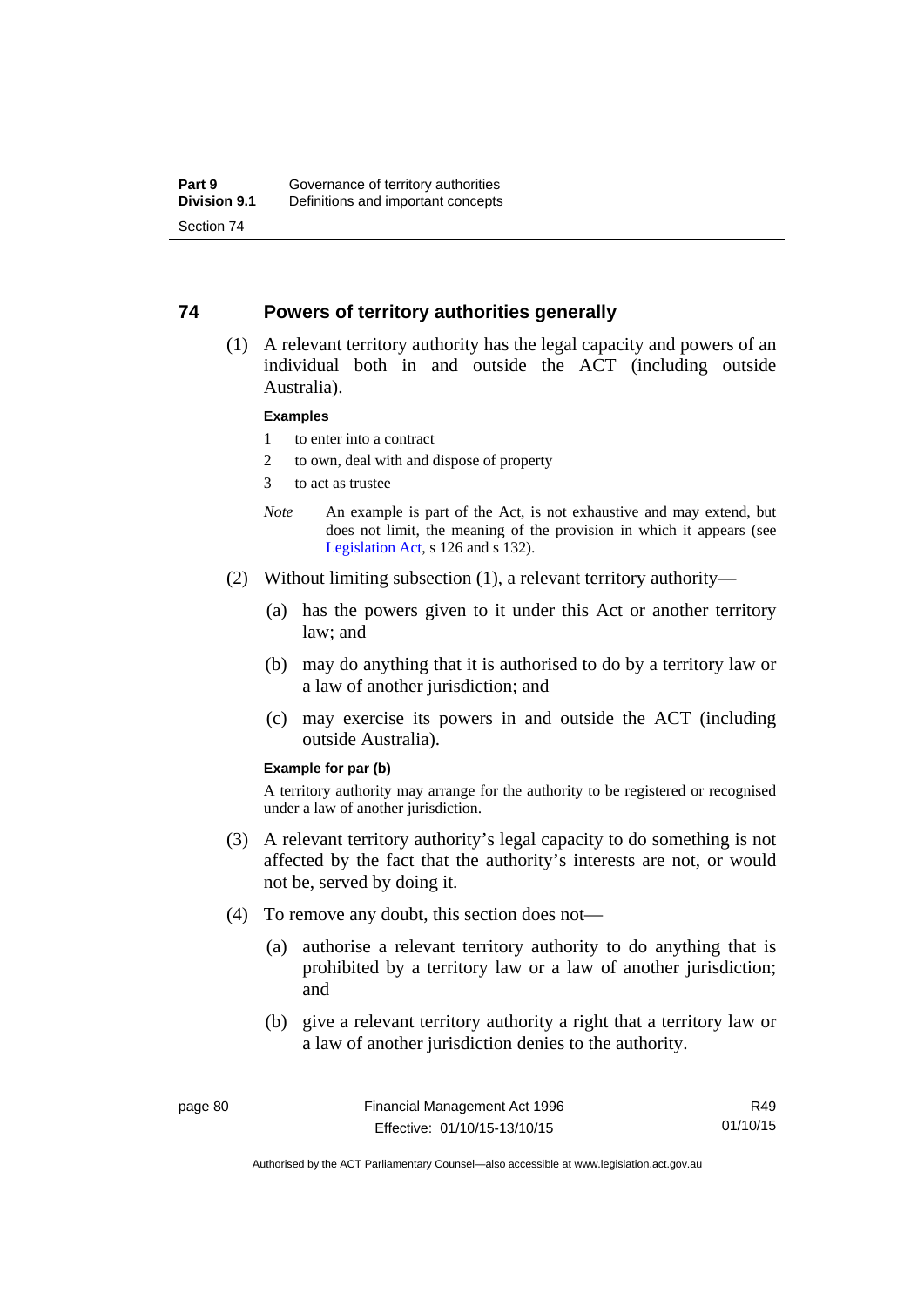(5) In this section:

*another jurisdiction* means the Commonwealth, a State, another Territory or a foreign country.

# **75 Execution of documents and assumptions people dealing with relevant territory authority may make**

(1) In this section:

*applied Corporations Act provisions* means the following provisions of the [Corporations Act:](http://www.comlaw.gov.au/Series/C2004A00818)

- (a) section 127 (which is about the execution of documents by a company);
- (b) section 128 (which is about a person's entitlement to make certain assumptions in dealing with a company);
- (c) section 129 (which is about the assumptions that may be made).
- (2) The applied [Corporations Act](http://www.comlaw.gov.au/Series/C2004A00818) provisions apply to a relevant territory authority as if—
	- (a) a reference to a *company* were a reference to the authority; and
	- (b) a reference to a *common seal* were a reference to any seal of the authority; and
	- (c) a reference to a *director* were a reference to a board member; and
	- (d) a reference to a company's *constitution* were a reference to this Act and the establishing Act; and
	- (e) a reference to an *officer* of a company were a reference to the chief executive officer and any member of staff of the authority; and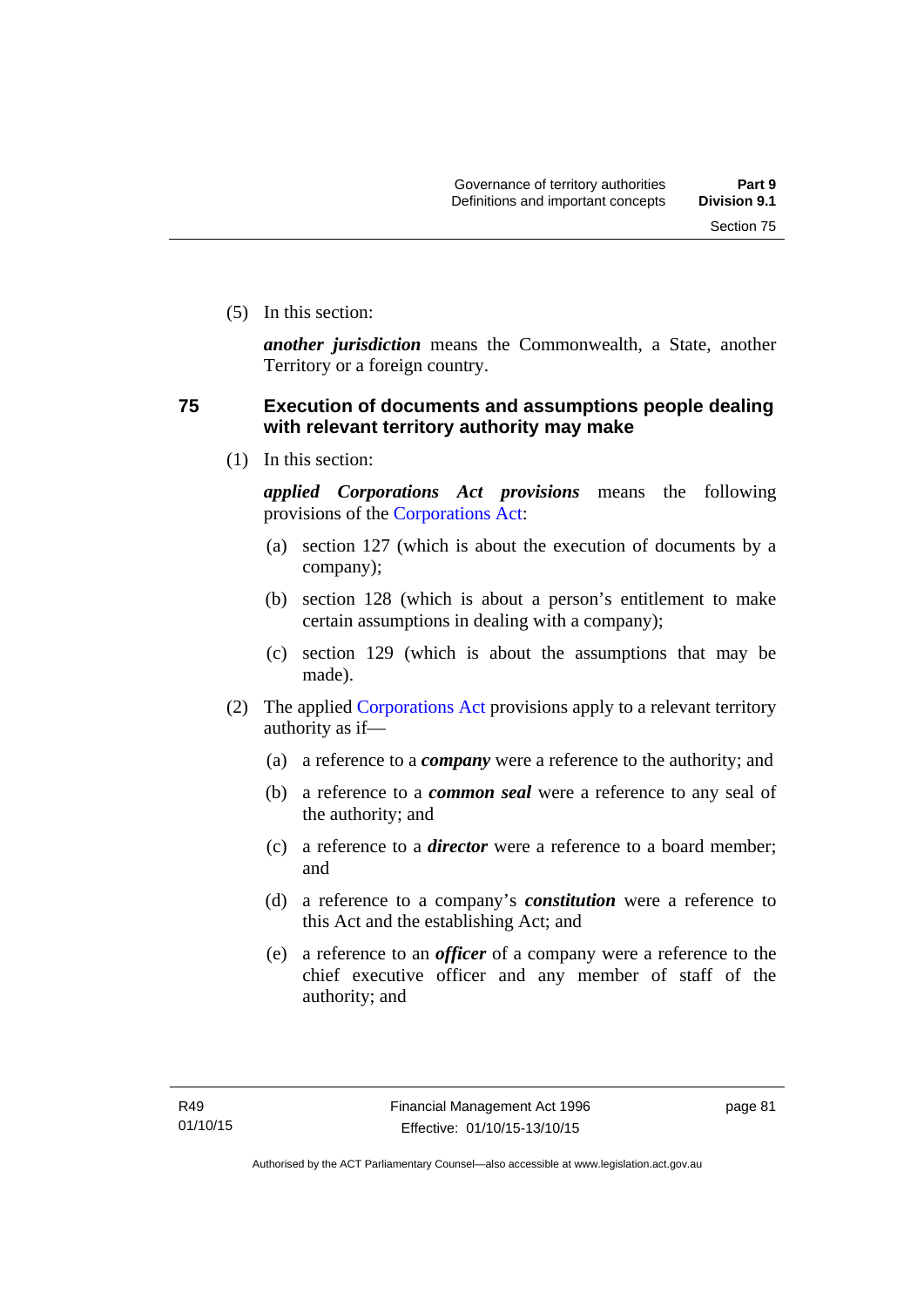- (f) a reference to *information available to the public from ASIC*  were a reference to information available to the public from the Territory; and
- (g) any other necessary changes, and any change prescribed by regulation, were made.

### **76 Governing board of territory authority**

A territory authority has a governing board if the establishing Act for the authority establishes a governing board for the authority.

# **77 Role of governing board**

- (1) If a territory authority has a governing board, the governing board has the following functions:
	- (a) setting the authority's policies and strategies;
	- (b) governing the authority consistently with the authority's establishing Act and other relevant legislation;
	- (c) ensuring, as far as practicable, that the authority operates in a proper, effective and efficient way;
	- (d) ensuring, as far as practicable, that the authority complies with applicable governmental policies (if any).

#### **Examples of policies for par (a)**

- 1 risk management
- 2 communication with government
- 3 corporate planning
- *Note* An example is part of the Act, is not exhaustive and may extend, but does not limit, the meaning of the provision in which it appears (see [Legislation Act,](http://www.legislation.act.gov.au/a/2001-14) s 126 and s 132).
- (2) This section does not limit the functions of a governing board.

R49 01/10/15

Authorised by the ACT Parliamentary Counsel—also accessible at www.legislation.act.gov.au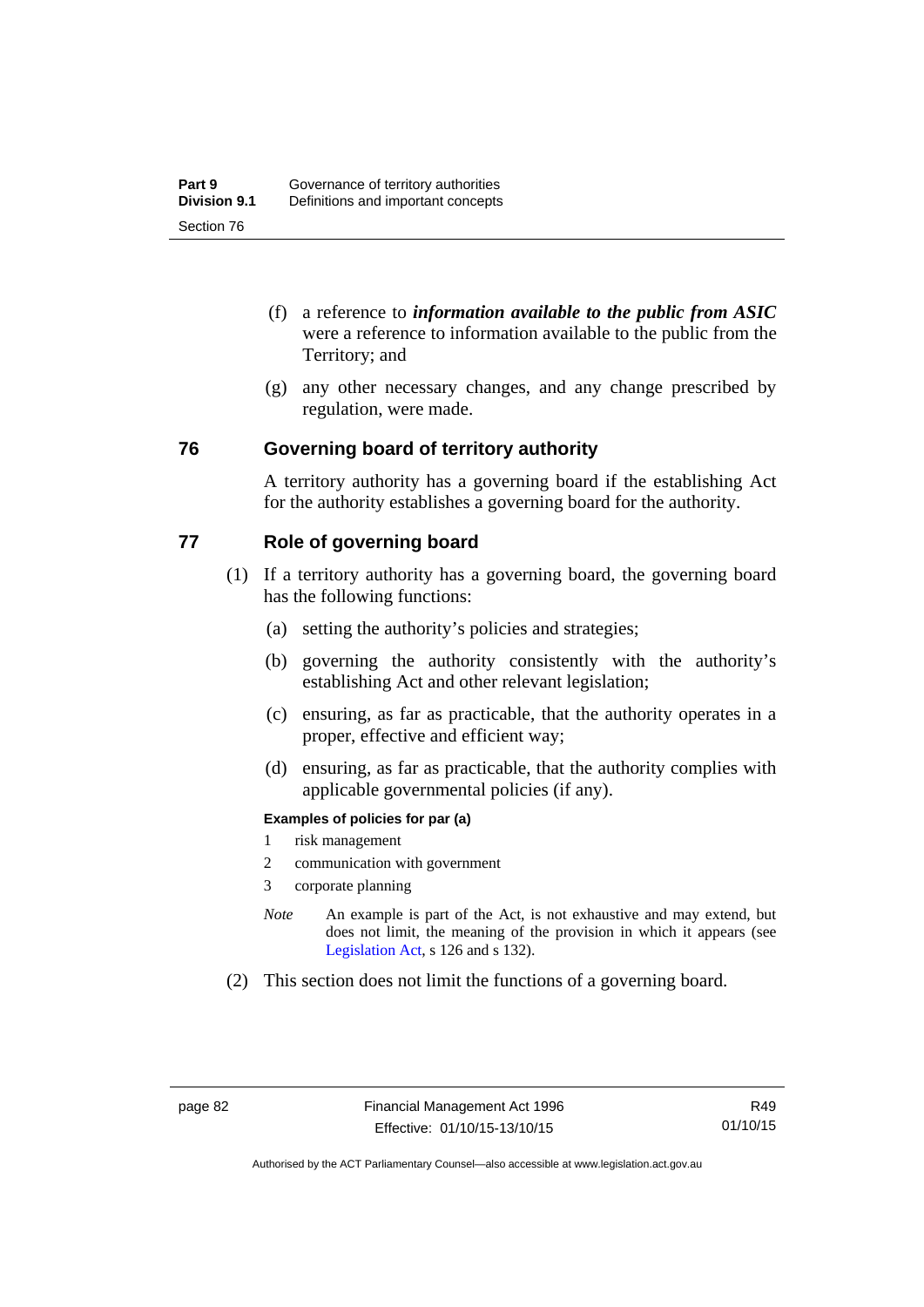# **Division 9.2 Governing board member appointments**

#### **78 Appointment of governing board members generally**

- (1) This section applies to the appointment of the members of the governing board of a territory authority, other than the CEO.
- (2) The responsible Minister for the territory authority may appoint the members.
	- *Note 1* For the making of appointments (including acting appointments), see the [Legislation Act,](http://www.legislation.act.gov.au/a/2001-14) pt 19.3.
	- *Note 2* In particular, an appointment may be made by naming a person or nominating the occupant of a position (see s 207).
	- *Note 3* Certain Ministerial appointments require consultation with an Assembly committee and are disallowable (see [Legislation Act,](http://www.legislation.act.gov.au/a/2001-14) div 19.3.3).
- (3) The only criteria for deciding whether to appoint a person as a member are—
	- (a) the contribution the person can make to the goals and objectives of the governing board; and
	- (b) the criteria stated in applicable governmental policies (if any) relating to appointments.
- (4) However, the establishing Act may prescribe other criteria for deciding whether to appoint a person as a member.
- (5) Also, unless the establishing Act otherwise provides, a person must not be appointed as a member if—
	- (a) the person is a public servant; and
	- (b) if the governing board has a maximum of 6 members or less the appointment would result in more than 1 public servant being a member of the board; and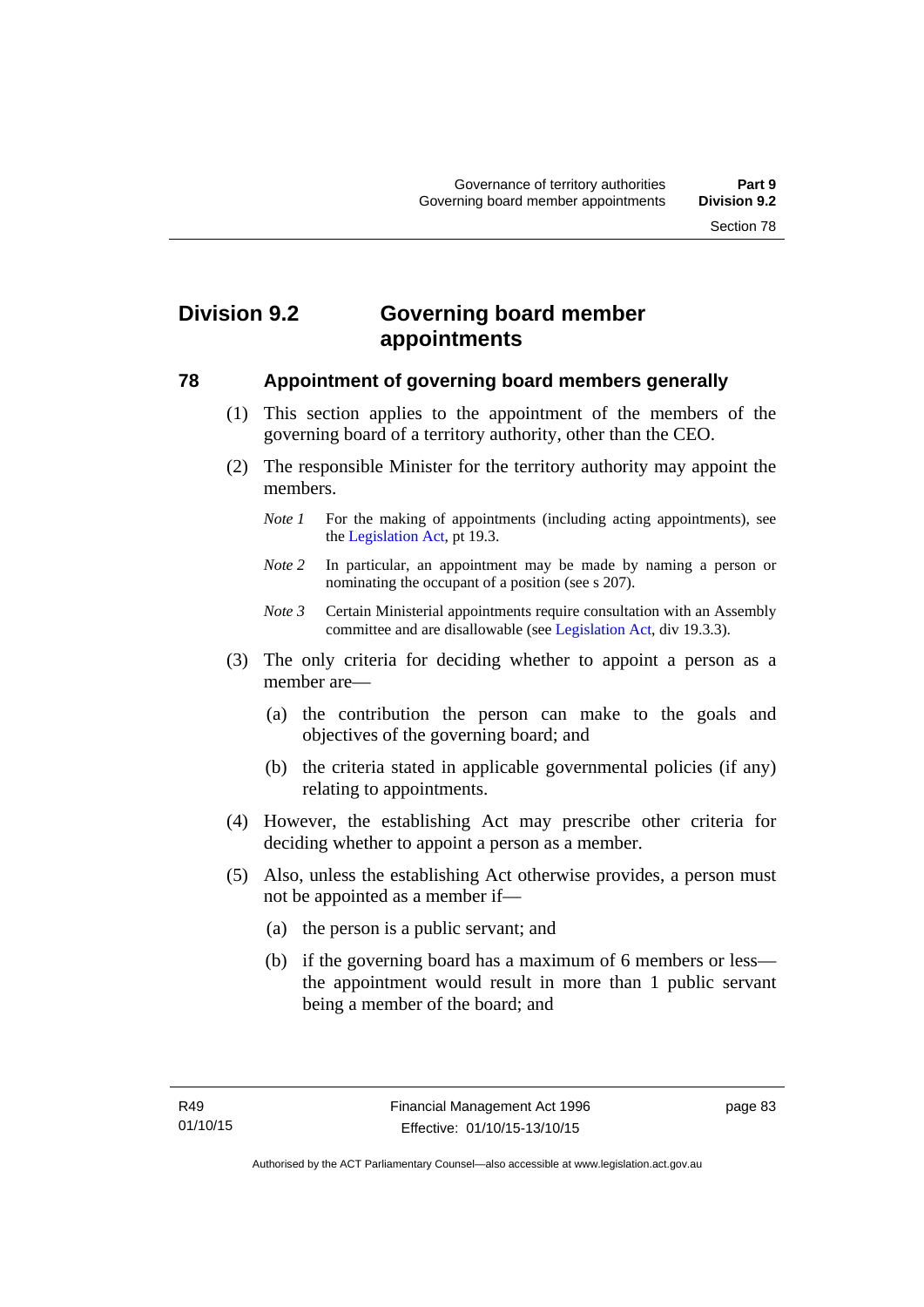- (c) if the governing board has a maximum of more than 6 members—the appointment would result in more than 2 public servants being members of the board.
- (6) Subsection (5) does not apply if—
	- (a) the Minister is satisfied that there are special circumstances justifying the appointment; and
	- (b) the Legislative Assembly approves, by resolution, the appointment.
- (7) An appointment of a member—
	- (a) must not be for longer than 3 years, unless the establishing Act allows a longer period; and
	- (b) is an appointment under the provision of the establishing Act that establishes the governing board.
- (8) The conditions of appointment of a member (other than a member required under the establishing Act to be a public servant or statutory office holder) are the conditions agreed between the Minister and the member, subject to any determination under the *[Remuneration Tribunal Act 1995](http://www.legislation.act.gov.au/a/1995-55)*.
	- *Note* The terms *public servant* and *statutory office holder* are defined in the [Legislation Act,](http://www.legislation.act.gov.au/a/2001-14) dict, pt 1.

#### **79 Appointment of chair and deputy chair**

- (1) The responsible Minister for a territory authority with a governing board may appoint a chair for the board and, unless the establishing Act otherwise provides, a deputy chair for the board.
	- *Note 1* For the making of appointments (including acting appointments), see the [Legislation Act,](http://www.legislation.act.gov.au/a/2001-14) pt 19.3.
	- *Note 2* In particular, an appointment may be made by naming a person or nominating the occupant of a position (see s 207).
	- *Note 3* Certain Ministerial appointments require consultation with an Assembly committee and are disallowable (see [Legislation Act,](http://www.legislation.act.gov.au/a/2001-14) div 19.3.3).

R49 01/10/15

Authorised by the ACT Parliamentary Counsel—also accessible at www.legislation.act.gov.au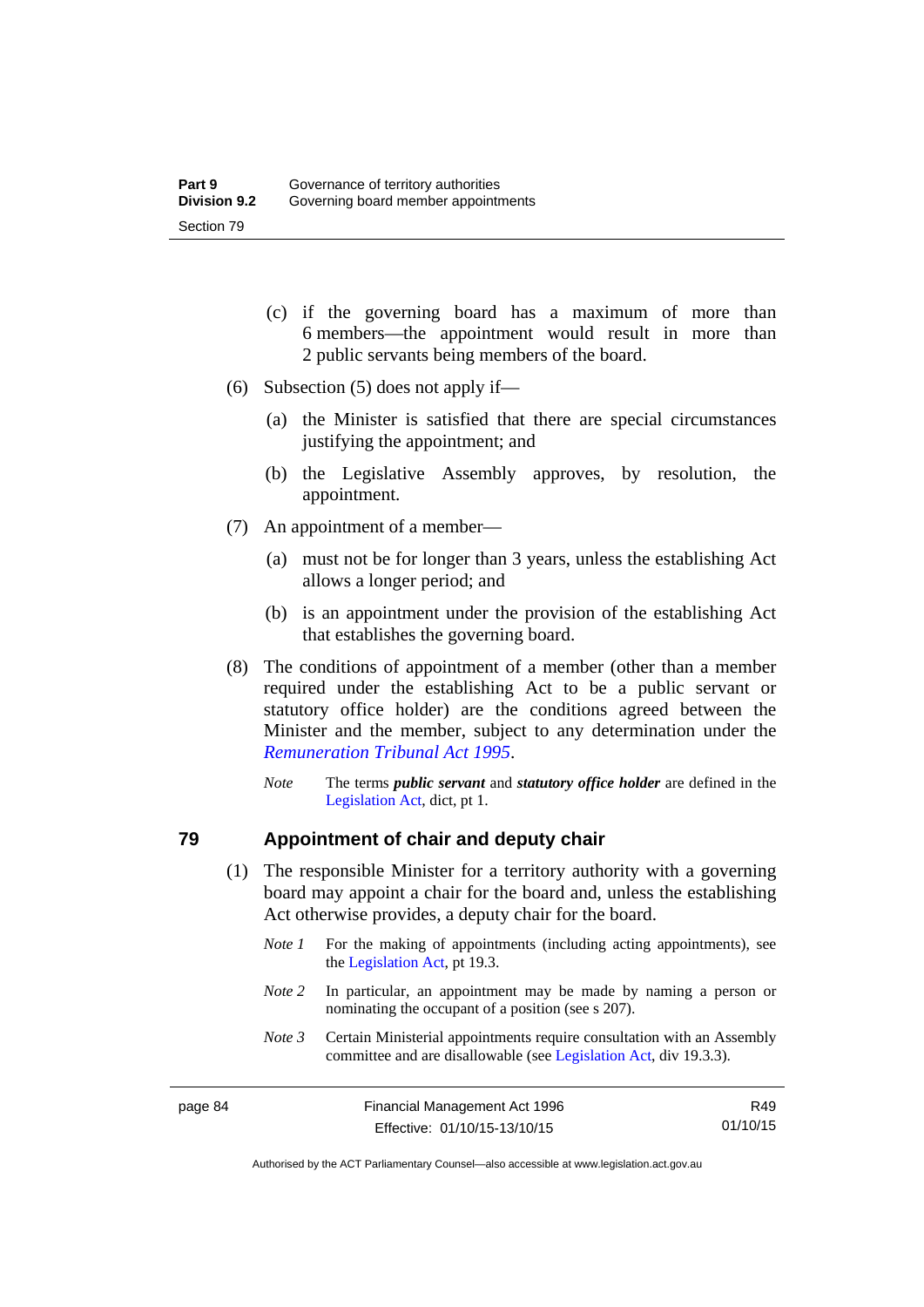- (2) However, the responsible Minister must not appoint the CEO of the territory authority as chair or deputy chair.
- (3) Also, the responsible Minister must not appoint a public servant as chair or deputy chair unless—
	- (a) there is no member of the board who—
		- (i) is not a public servant; and
		- (ii) is available to be appointed; and
	- (b) the Legislative Assembly approves, by resolution, the appointment.
- (4) The responsible Minister must try to ensure that the governing board of a territory authority always has a chair and, unless the establishing Act otherwise provides, deputy chair.

# **80 Appointment of CEO of authority with governing board**

- (1) This section applies to a territory authority with a governing board.
- (2) The governing board of the territory authority must, after consulting the responsible Minister, appoint a CEO for the authority.
	- *Note 1* For the making of appointments (including acting appointments), see the [Legislation Act,](http://www.legislation.act.gov.au/a/2001-14) pt 19.3.
	- *Note* 2 In particular, an appointment may be made by naming a person or nominating the occupant of a position (see s 207).
- (3) However, if the CEO is required under the establishing Act to be a public servant, the director-general of the administrative unit responsible for the establishing Act must, after consulting the governing board and the responsible Minister, appoint a CEO for the authority.
- (4) The CEO is a member of the governing board.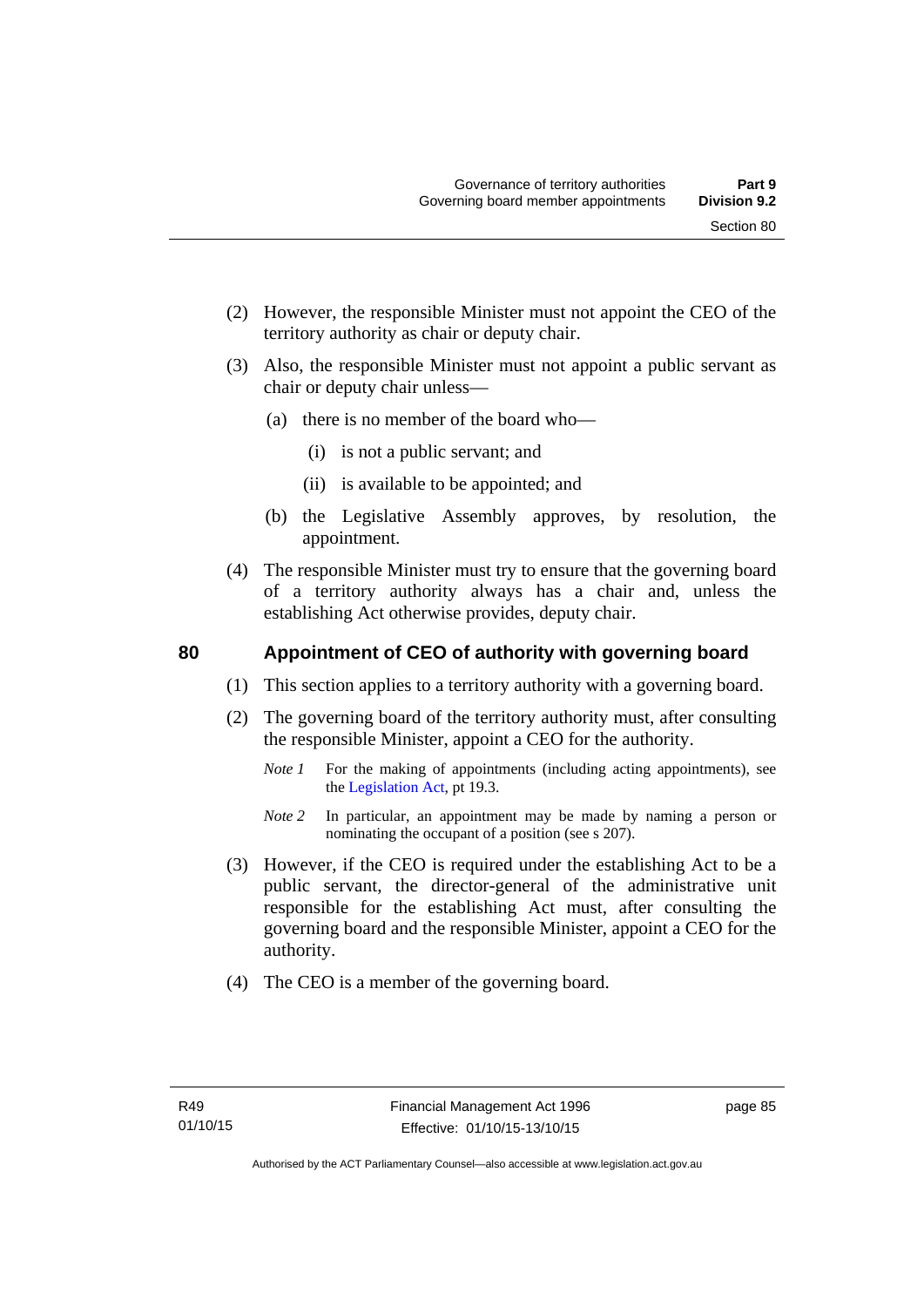- (5) However, the CEO is not a member of the governing board if it is considering or deciding—
	- (a) the appointment, or the ending of the appointment, of the CEO; or
	- (b) the CEO's conditions of appointment.
- (6) The conditions of appointment of a CEO (other than a CEO required under the establishing Act to be a public servant) are the conditions agreed between the governing board and the CEO, subject to any determination under the *[Remuneration Tribunal Act 1995](http://www.legislation.act.gov.au/a/1995-55)*.

### **81 Ending board member appointments**

- (1) This section applies to a governing board member other than the CEO.
- (2) The responsible Minister may end the member's appointment—
	- (a) if the member contravenes a territory law; or
	- (b) for misbehaviour; or
	- (c) if the member becomes bankrupt or personally insolvent; or
		- *Note Bankrupt or personally insolvent*—see the [Legislation Act,](http://www.legislation.act.gov.au/a/2001-14) dictionary, pt 1.
	- (d) if the member is convicted, or found guilty, in Australia of an offence punishable by imprisonment for at least 1 year; or
	- (e) if the member is convicted, or found guilty, outside Australia of an offence that, if it had been committed in the ACT, would be punishable by imprisonment for at least 1 year; or
	- (f) if the member exercises the member's functions other than in accordance with section 85 (Honesty, care and diligence of governing board members); or

Authorised by the ACT Parliamentary Counsel—also accessible at www.legislation.act.gov.au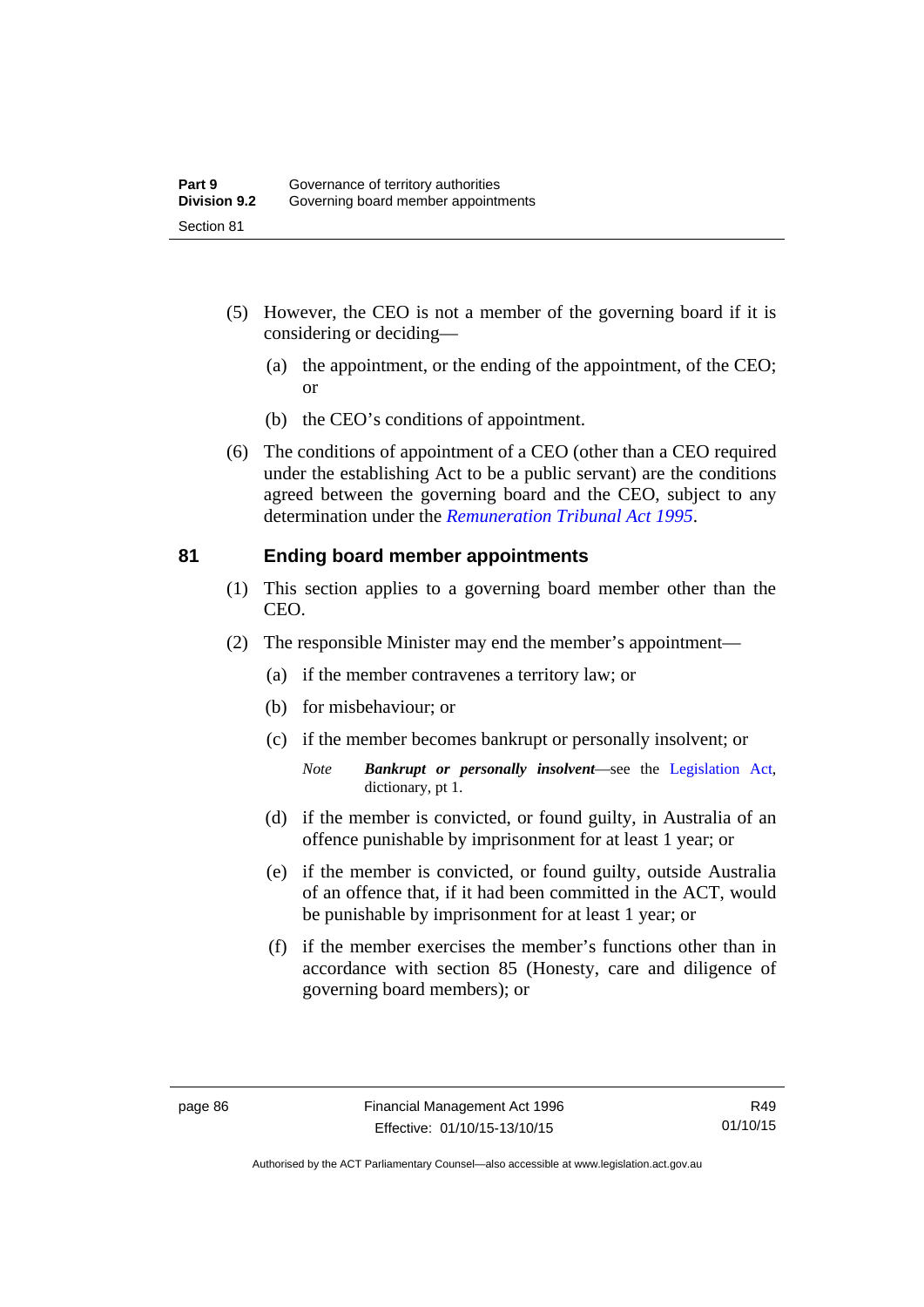- (g) if the member fails to take all reasonable steps to avoid being placed in a position where a conflict of interest arises during the exercise of the member's functions; or
- (h) if the member contravenes section 88 (Disclosure of interests by governing board members); or
- (i) if the member is absent from 3 consecutive meetings of the board, otherwise than on approved leave; or
- (j) for physical or mental incapacity, if the incapacity substantially affects the exercise of the member's functions.
- *Note* A person's appointment also ends if the person resigns (see Legislation [Act](http://www.legislation.act.gov.au/a/2001-14), s 210).
- (3) The Minister may also end the appointment of the member (the *member concerned*) if the board tells the Minister in writing that it has resolved, by a majority of at least  $\frac{2}{3}$  of the members, to recommend to the Minister that the member's appointment be ended.
- (4) The governing board may pass a resolution mentioned in subsection (3) only if—
	- (a) at least 3 weeks written notice of the intention to consider the proposed resolution has been given to the member concerned; and
	- (b) the member concerned has been given an opportunity to make submissions and present documents to a meeting of the board; and
	- (c) if the member concerned has used the opportunity mentioned in paragraph (b)—a summary of the member's submissions is recorded in the minutes of the board and a copy of any documents presented is included in the minutes.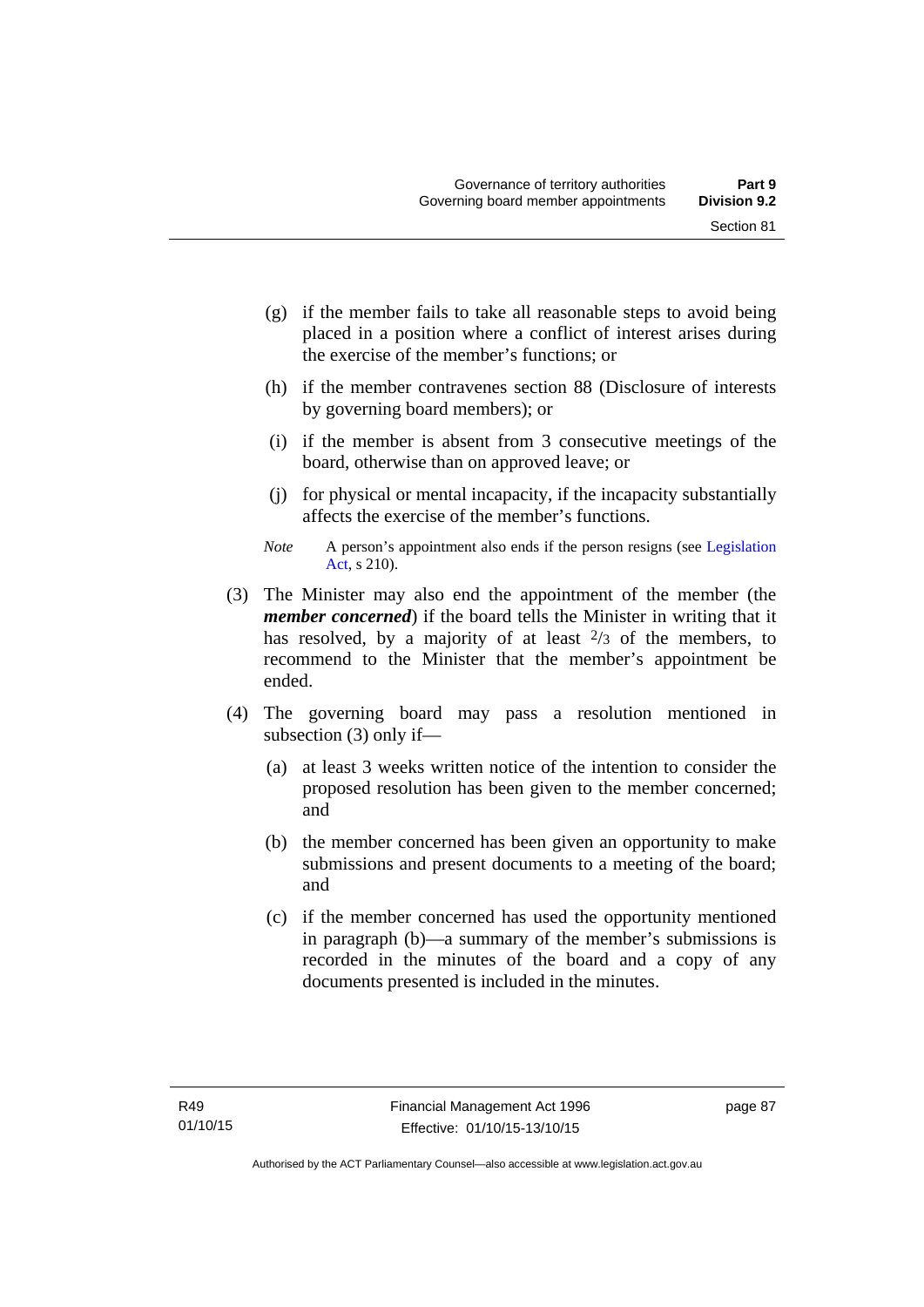# **Division 9.3 Functions of governing board members**

### **82 Chair's functions**

The chair of the governing board of a territory authority has the following functions:

- (a) managing the affairs of the governing board;
- (b) ensuring, as far as practicable, that there is a good working relationship between the governing board and management of the authority;
- (c) ensuring the responsible Minister is kept informed about the operations of the authority.

## **83 Deputy chair's functions**

- (1) If the chair of the governing board of a territory authority is absent or cannot for any reason exercise the functions of the chair, the deputy chair of the governing board must exercise the functions of the chair.
- (2) However, this section does not apply to a territory authority if the establishing Act for the authority provides that it need not have a deputy chair.

*Note* The [Legislation Act,](http://www.legislation.act.gov.au/a/2001-14) s 209 deals with acting appointments.

#### **84 CEO's functions**

- (1) The CEO of a territory authority with a governing board has the following functions:
	- (a) ensuring, as far as practicable, that the authority's statement of intent is implemented effectively and efficiently;

#### **Example of implementation of statement of intent**

achieving objectives in statement of intent

Authorised by the ACT Parliamentary Counsel—also accessible at www.legislation.act.gov.au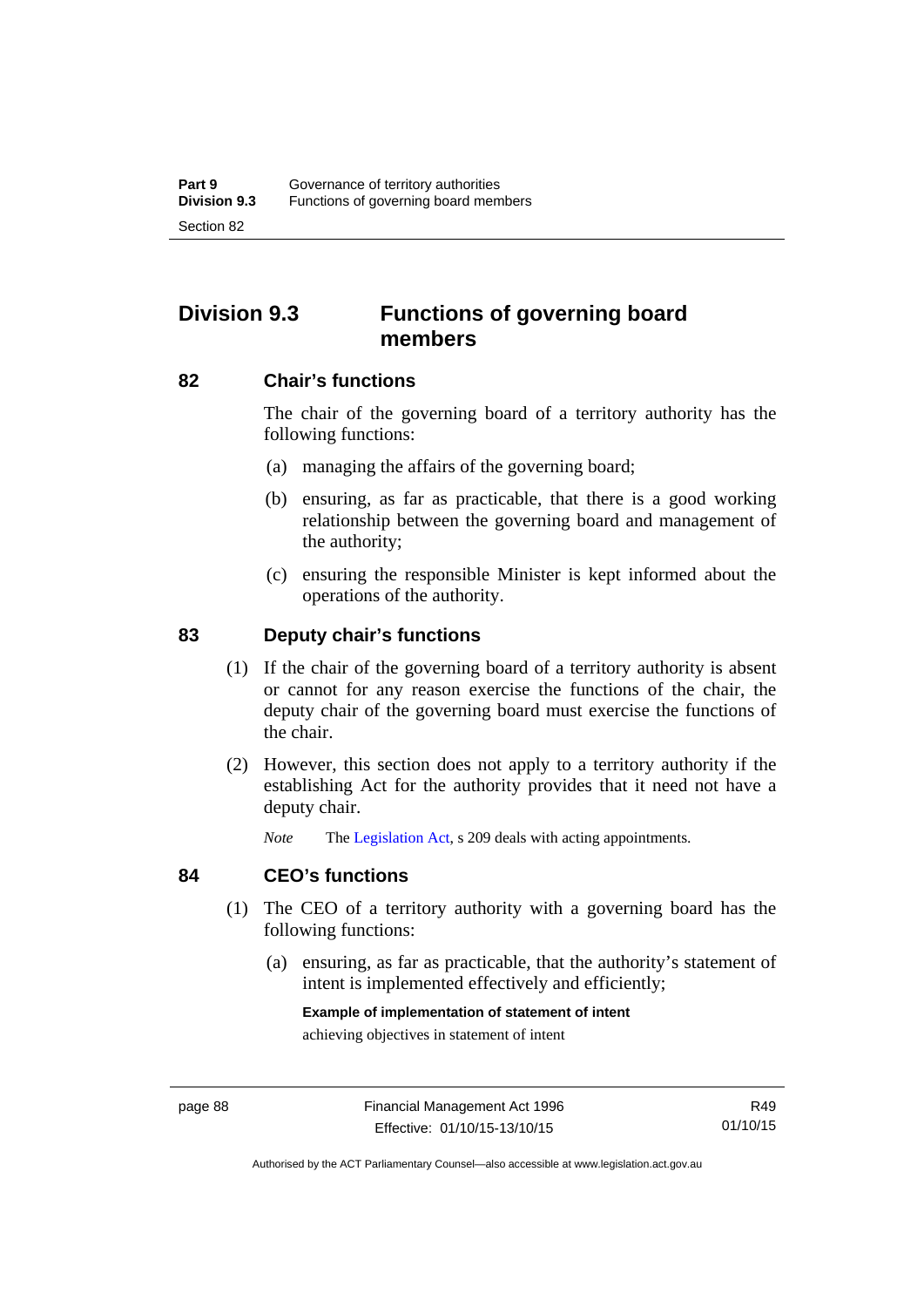- (b) managing the day-to-day operations of the authority in accordance with—
	- (i) applicable governmental policies (if any); and
	- (ii) the policies of the authority set by the board; and
	- (iii) each legal requirement that applies to the authority;

#### **Example for par (iii)**

a direction by the independent competition and regulatory commission that relates to the authority

- (c) regularly advising the board about the operation and financial performance of the authority;
- (d) immediately advising the board about significant events.

(2) In this section:

*significant event*, for a territory authority, means an event that the authority is required to tell the responsible Minister about under section 101

# **85 Honesty, care and diligence of governing board members**

In exercising the functions of a governing board member, a member must exercise the degree of honesty, care and diligence required to be exercised by a director of a corporation in relation to the affairs of the corporation.

# **86 Conflicts of interest by governing board members**

A governing board member must take all reasonable steps to avoid being placed in a position where a conflict of interest arises during the exercise of the member's functions.

*Note* An example is part of the Act, is not exhaustive and may extend, but does not limit, the meaning of the provision in which it appears (see [Legislation Act,](http://www.legislation.act.gov.au/a/2001-14) s 126 and s 132).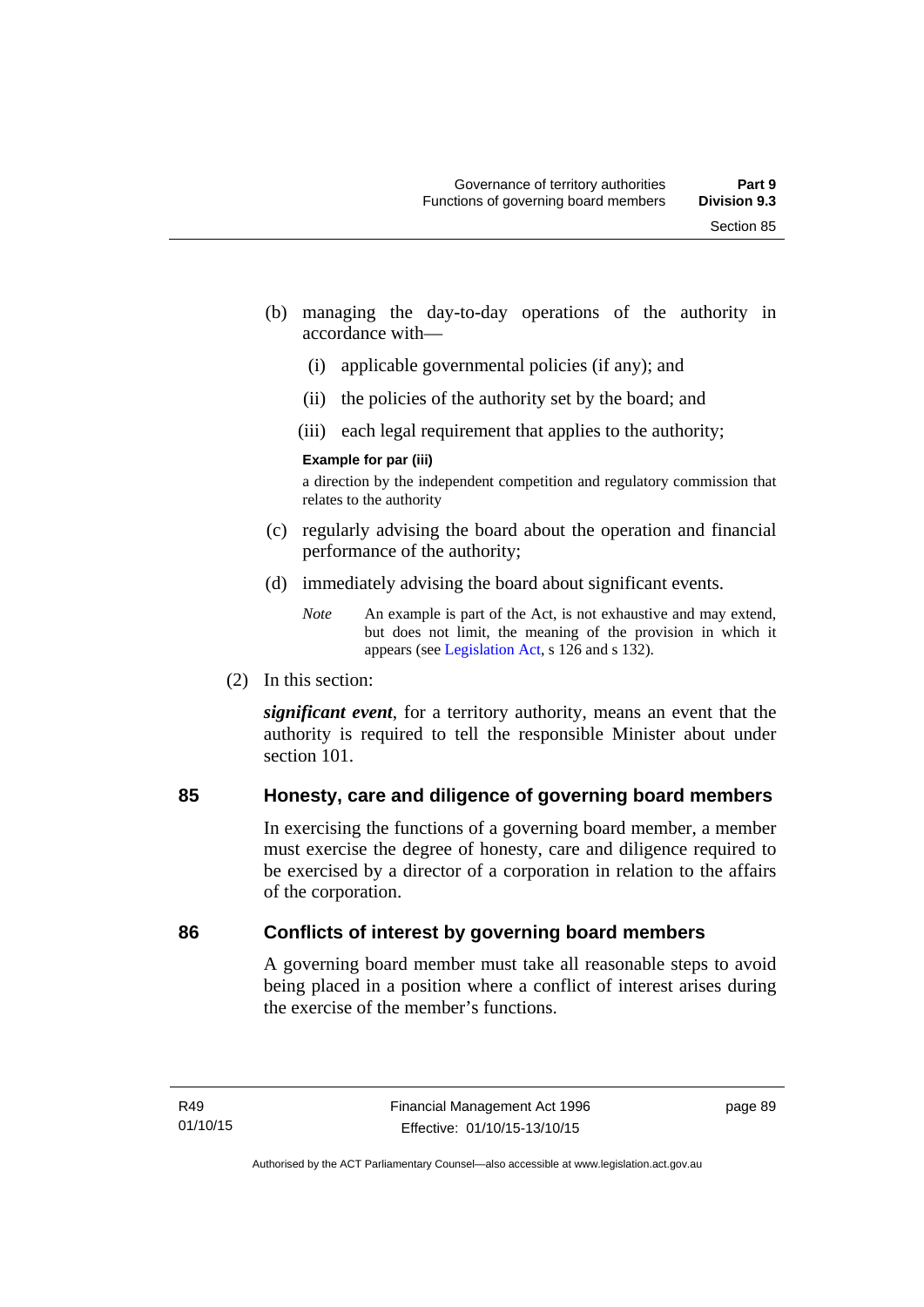### **87 Agenda to require disclosure of interest item**

The agenda for each meeting of a territory authority governing board must include an item requiring any material interest in an issue to be considered at the meeting to be disclosed to the meeting.

#### **88 Disclosure of interests by governing board members**

(1) If a governing board member has a material interest in an issue being considered, or about to be considered, by the governing board, the member must disclose the nature of the interest at a board meeting as soon as practicable after the relevant facts come to the member's knowledge.

- (2) The disclosure must be recorded in the governing board's minutes and, unless the board otherwise decides, the member must not—
	- (a) be present when the board considers the issue; or
	- (b) take part in a decision of the board on the issue.

#### **Example**

Albert, Boris and Chloe are members of a governing board. They have an interest in an issue being considered at a governing board meeting and they disclose the interest as soon as they become aware of it. Albert's and Boris's interests are minor but Chloe has a direct financial interest in the issue.

The governing board considers the disclosures and decides that because of the nature of the interests:

- Albert may be present when the board considers the issue but not take part in the decision
- Boris may be present for the consideration and take part in the decision.

The board does not make a decision allowing Chloe to be present or take part in the board's decision. Accordingly, since Chloe has a material interest she cannot be present for the consideration of the issue or take part in the decision.

*Note* An example is part of the Act, is not exhaustive and may extend, but does not limit, the meaning of the provision in which it appears (see [Legislation Act,](http://www.legislation.act.gov.au/a/2001-14) s 126 and s 132).

page 90 Financial Management Act 1996 Effective: 01/10/15-13/10/15

R49 01/10/15

Authorised by the ACT Parliamentary Counsel—also accessible at www.legislation.act.gov.au

*Note Material interest* is defined in s (4). The definition of *indirect interest* in s (4) applies to the definition of *material interest*.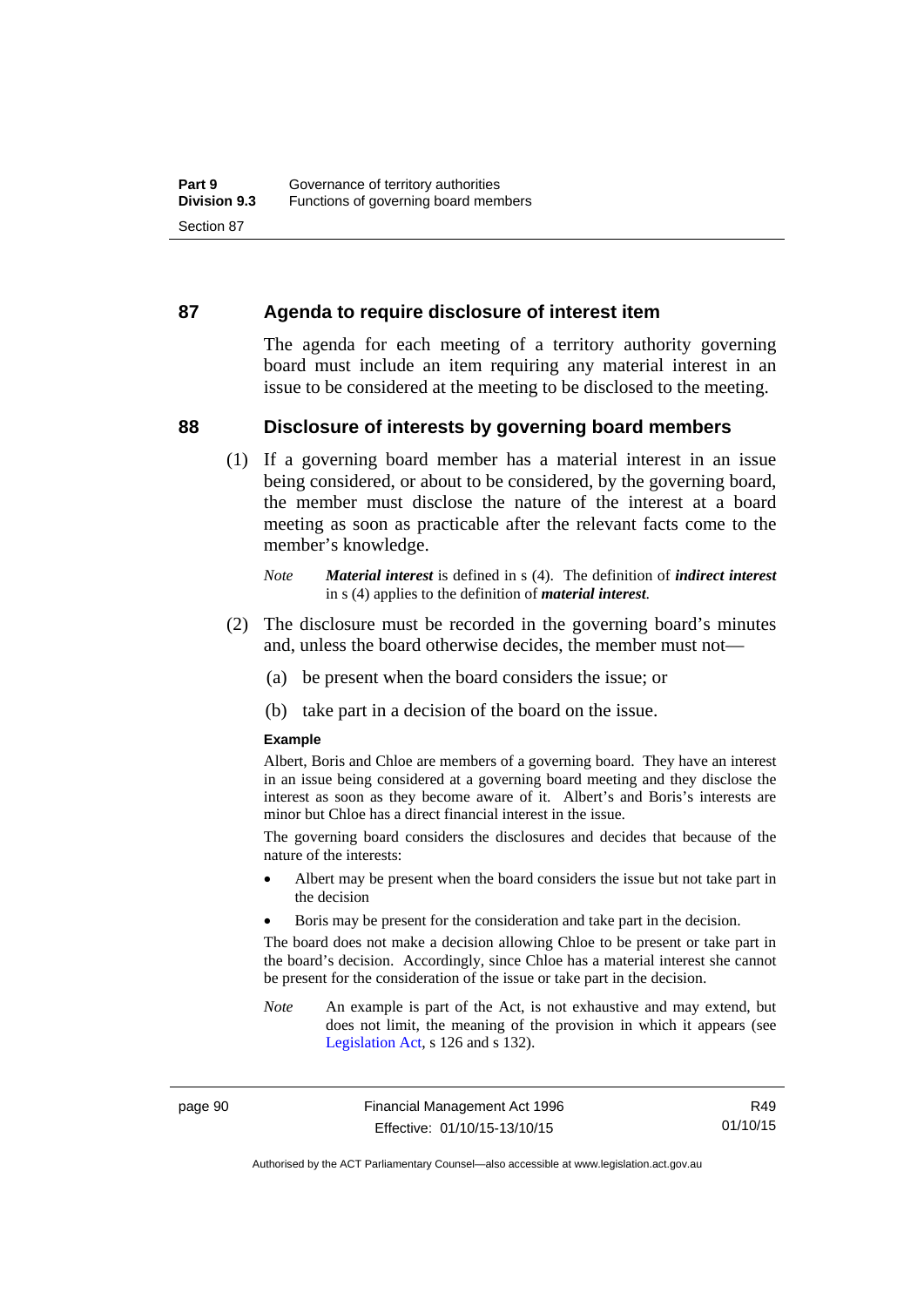(3) Any other governing board member who also has a material interest in the issue must not be present when the board is considering its

(4) In this section:

*associate*, of a person, means—

decision under subsection (2).

- (a) the person's business partner; or
- (b) a close friend of the person; or
- (c) a family member of the person.

*executive officer*, of a corporation, means a person (however described) who is concerned with, or takes part in, the corporation's management, whether or not the person is a director of the corporation.

*indirect interest*—without limiting the kinds of indirect interests a person may have, a person has an *indirect interest* in an issue if any of the following has an interest in the issue:

- (a) an associate of the person;
- (b) a corporation if the corporation has not more than 100 members and the person, or an associate of the person, is a member of the corporation;
- (c) a subsidiary of a corporation mentioned in paragraph (b);
- (d) a corporation if the person, or an associate of the person, is an executive officer of the corporation;
- (e) the trustee of a trust if the person, or an associate of the person, is a beneficiary of the trust;
- (f) a member of a firm or partnership if the person, or an associate of the person, is a member of the firm or partnership;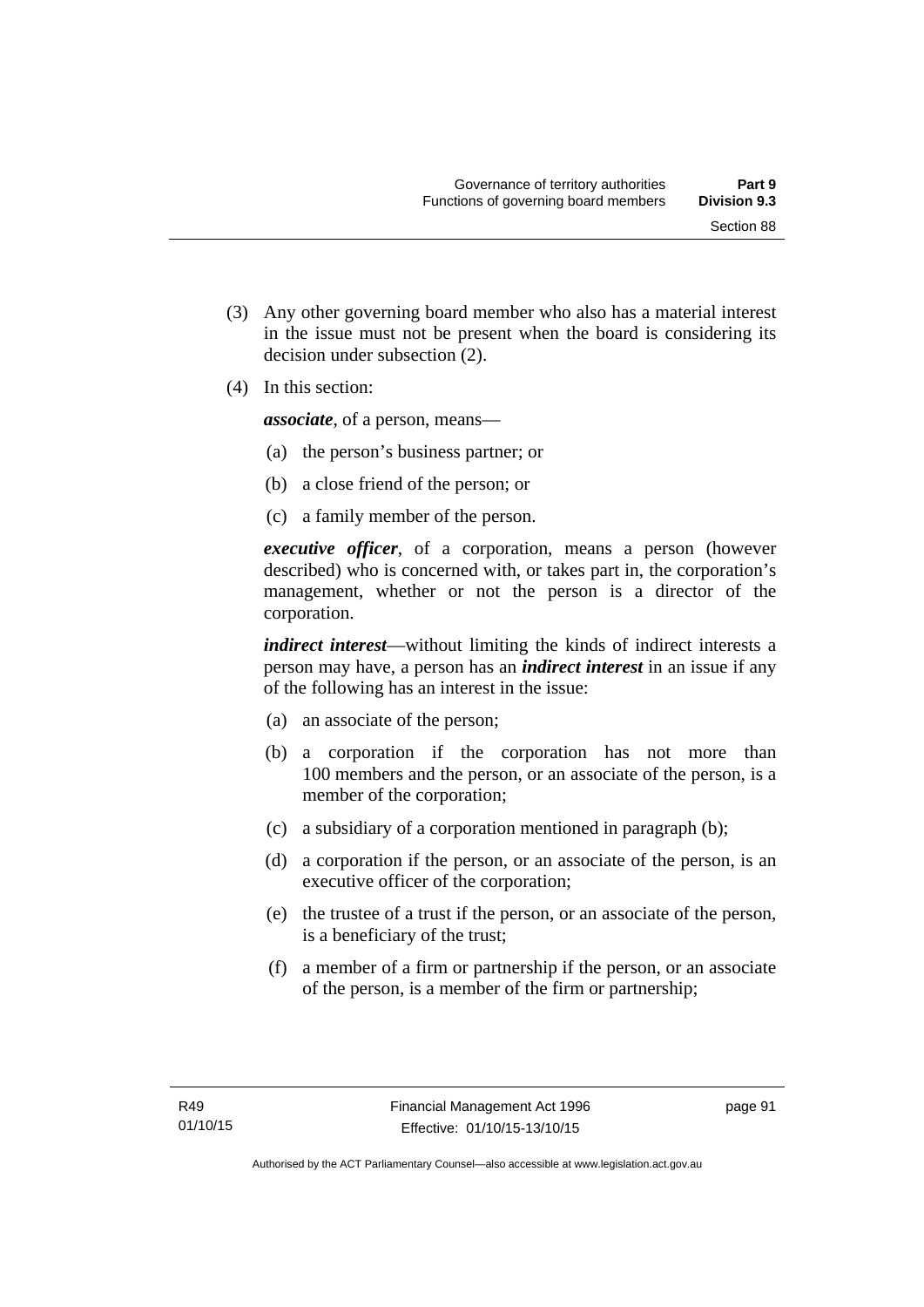(g) someone else carrying on a business if the person, or an associate of the person, has a direct or indirect right to participate in the profits of the business.

*material interest*—a governing board member has a *material interest* in an issue if the member has—

- (a) a direct or indirect financial interest in the issue; or
- (b) a direct or indirect interest of any other kind if the interest could conflict with the proper exercise of the member's functions in relation to the board's consideration of the issue.

# **89 Reporting of disclosed governing board interests to Minister**

- (1) Within 3 months after the day a material interest is disclosed under section 88 (1), the chair of the governing board must report to the responsible Minister in writing about—
	- (a) the disclosure; and
	- (b) the nature of the interest disclosed; and
	- (c) any decision by the board under section 88 (2).
- (2) The chair must also give the responsible Minister, not later than 31 days after the end of each financial year, a statement that sets out the information given to the Minister in reports under subsection (1) that relate to disclosures made during the previous financial year.
- (3) The responsible Minister must give a copy of the statement to the relevant committee of the Legislative Assembly within 31 days after the day the Minister receives the statement.
- (4) In this section:

### *relevant committee* means—

 (a) a standing committee of the Legislative Assembly nominated by the Speaker for subsection (3); or

R49 01/10/15

Authorised by the ACT Parliamentary Counsel—also accessible at www.legislation.act.gov.au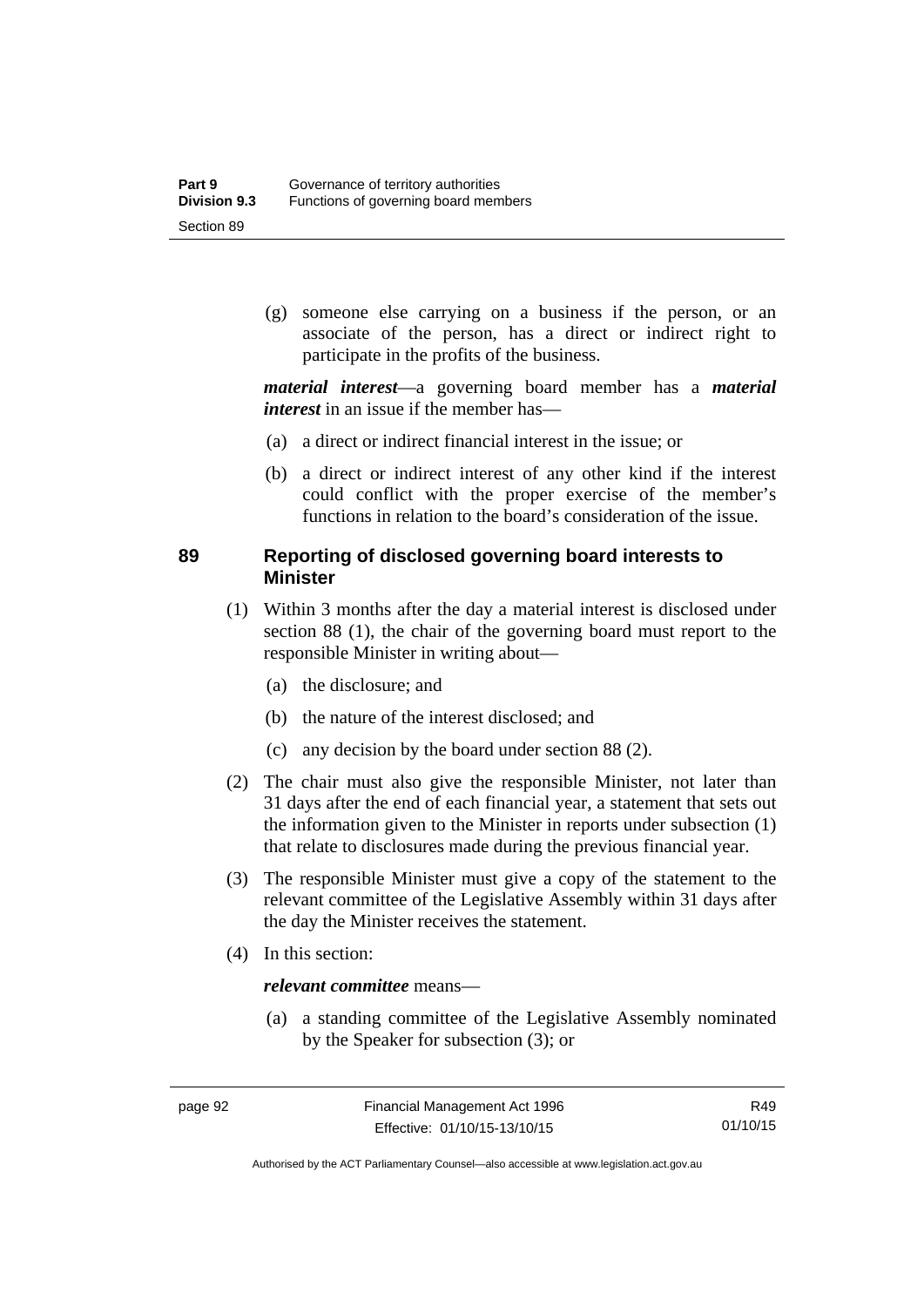(b) if no nomination under paragraph (a) is in effect—the standing committee of the Legislative Assembly responsible for public accounts.

### **90 Protection of governing board members from liability**

- (1) A governing board member is not civilly liable for anything done or omitted to be done honestly and without recklessness—
	- (a) in the exercise of a function under a territory law; or
	- (b) in the reasonable belief that the act or omission was in the exercise of a function under a territory law.
- (2) Any liability that would, apart from this section, attach to a governing board member of a territory authority attaches instead to the authority.

# **91 Indemnification and exemption of governing board members**

- (1) A territory authority must not exempt a governing board member (whether directly or through another entity) from liability to the authority.
- (2) A territory authority must not indemnify a governing board member (whether directly or through another entity and whether by agreement or by making a payment) against any of the following liabilities incurred as a board member:
	- (a) a liability owed to the authority;
	- (b) a liability owed to someone other than the authority that did not arise from honest conduct.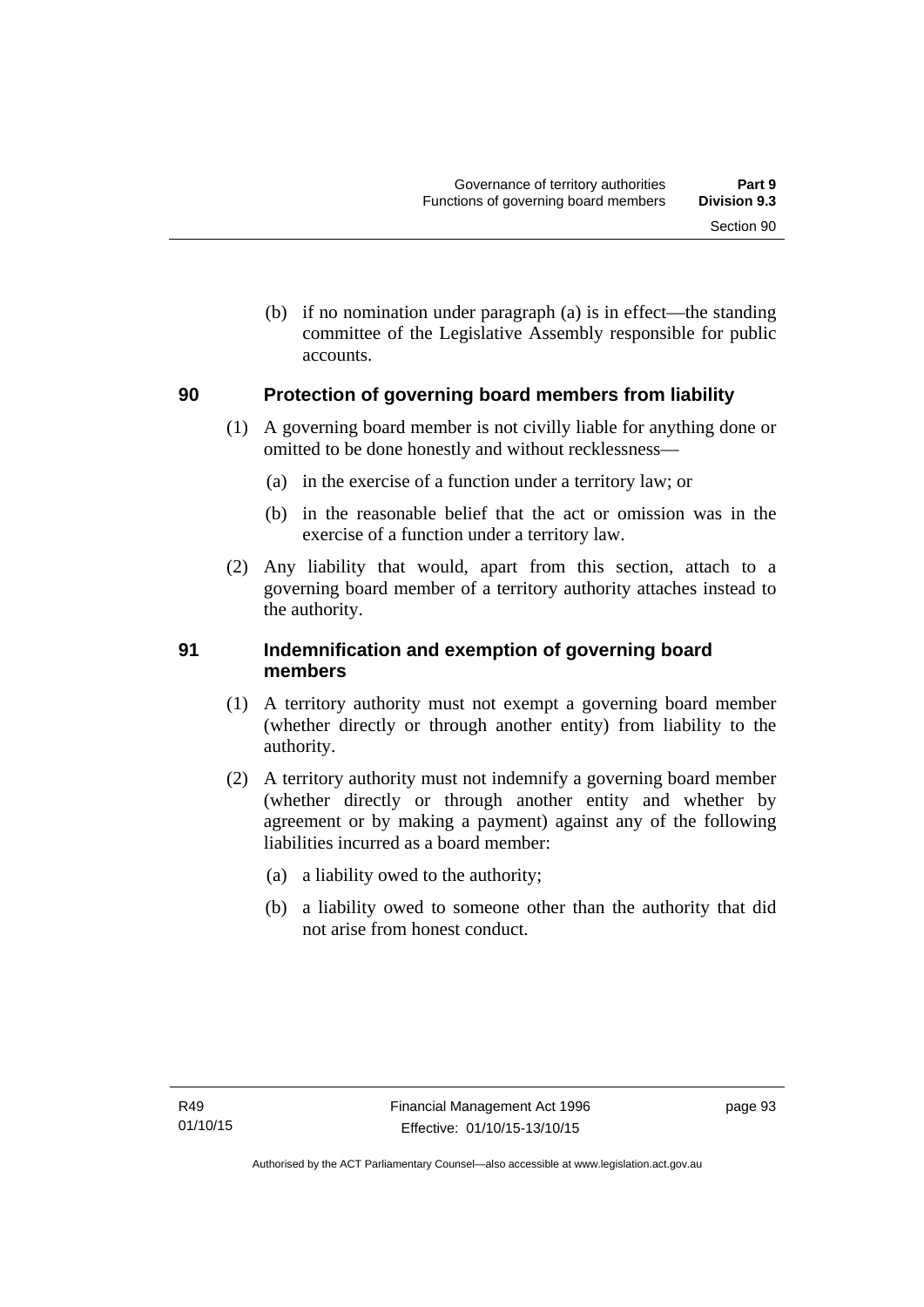- (3) A territory authority must not indemnify a governing board member (whether directly or through another entity and whether by agreement or by making a payment) against legal costs incurred as a member if the costs are incurred—
	- (a) in defending or resisting a proceeding if the person is found to have a liability for which the person could not be indemnified under subsection (2); or
		- *Note* A governing board member is not personally liable for certain acts done or omissions made honestly and without recklessness (see s 90).
	- (b) in defending or resisting a criminal proceeding in which the person is found guilty.
- (4) In this section:

*authority* includes a subsidiary (if any) of the authority.

### **92 Compensation for exercise of functions etc**

- (1) A person may claim compensation from the Territory if the person suffers loss because of the exercise, or purported exercise, of a function under this part or the establishing Act.
- (2) Compensation may be claimed and ordered in a proceeding for compensation brought in a court of competent jurisdiction.
- (3) A court may order the payment of reasonable compensation for the loss or expense only if it is satisfied it is just to make the order in the circumstances of the particular case.
- (4) A regulation may prescribe matters that may, must or must not be taken into account by the court in considering whether it is just to make the order.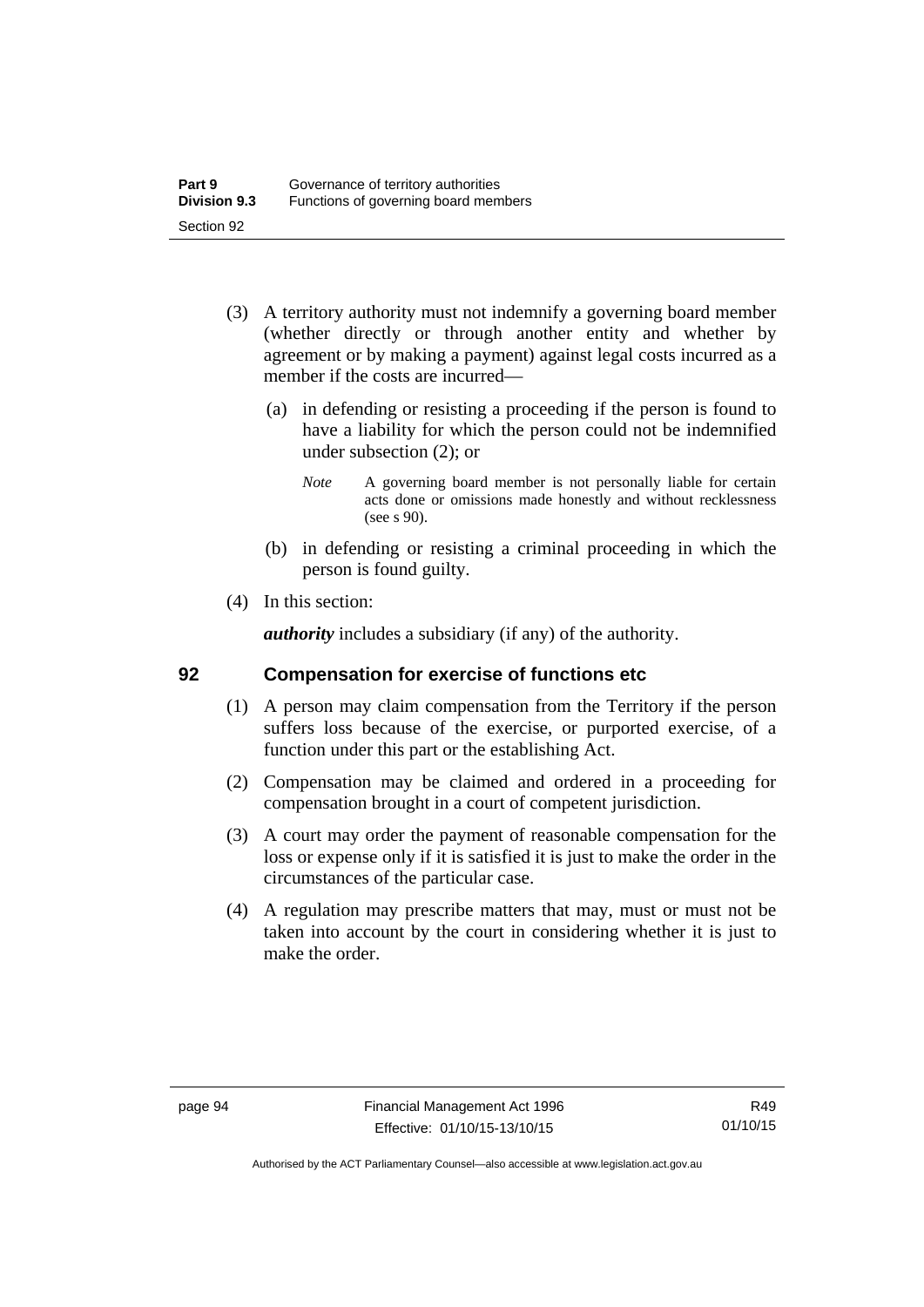# **Division 9.4 Governing board meetings**

# **93 Time and place of governing board meetings**

- (1) Meetings of the governing board of a territory authority are to be held when and where it decides.
- (2) However, the governing board must meet—
	- (a) at least once every 3 months; or
	- (b) if the establishing Act requires the governing board to meet more frequently—at the times required under the establishing Act.
- (3) The chair—
	- (a) may at any time call a meeting of the governing board; and
	- (b) must call a meeting if asked by the Minister or at least 2 members.
- (4) The chair must give the other members reasonable notice of the time and place of a meeting called by the chair.

# **94 Presiding member at governing board meetings**

- (1) The chair presides at all meetings at which the chair is present.
- (2) If the chair is absent and the governing board has a deputy chair, the deputy chair presides.
- (3) If the chair and the deputy chair are absent or the chair is absent and there is no deputy chair, the member chosen by the members present presides.
- (4) However, the members must not choose the CEO to preside.

### **95 Quorum at governing board meetings**

(1) Business may be carried on at a meeting of the governing board only if at least 1/2 the number of members appointed are present.

page 95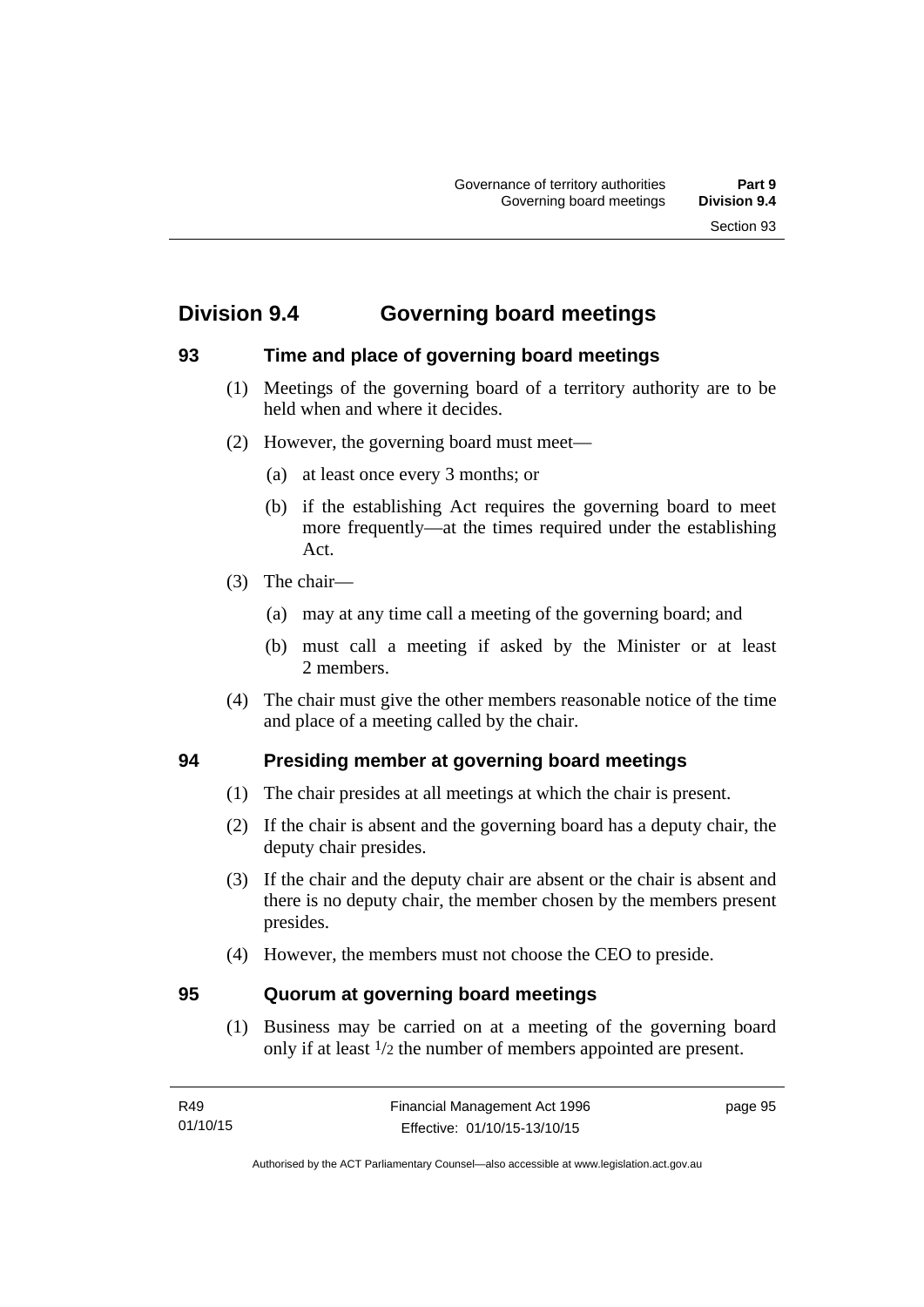(2) However, if the establishing Act for the governing board provides that a board member is a non-voting member, that board member is not counted as a member appointed or present for subsection (1).

### **96 Voting at governing board meetings**

- (1) At a meeting of the governing board each member has a vote on each question to be decided, unless the establishing Act for the board otherwise provides.
- (2) A question is decided by a majority of the votes of the members present and voting but, if the votes are equal, the member presiding has a deciding vote.

### **97 Conduct of governing board meetings etc**

- (1) The governing board may conduct its proceedings (including its meetings) as it considers appropriate.
- (2) A meeting may be held using a method of communication, or a combination of methods of communication, that allows a board member taking part to hear what each other member taking part says without the members being in each other's presence.

#### **Examples**

a phone link, a satellite link, an internet or intranet link

- *Note* An example is part of the Act, is not exhaustive and may extend, but does not limit, the meaning of the provision in which it appears (see [Legislation Act,](http://www.legislation.act.gov.au/a/2001-14) s 126 and s 132).
- (3) A governing board member who takes part in a meeting conducted under subsection (2) is taken, for all purposes, to be present at the meeting.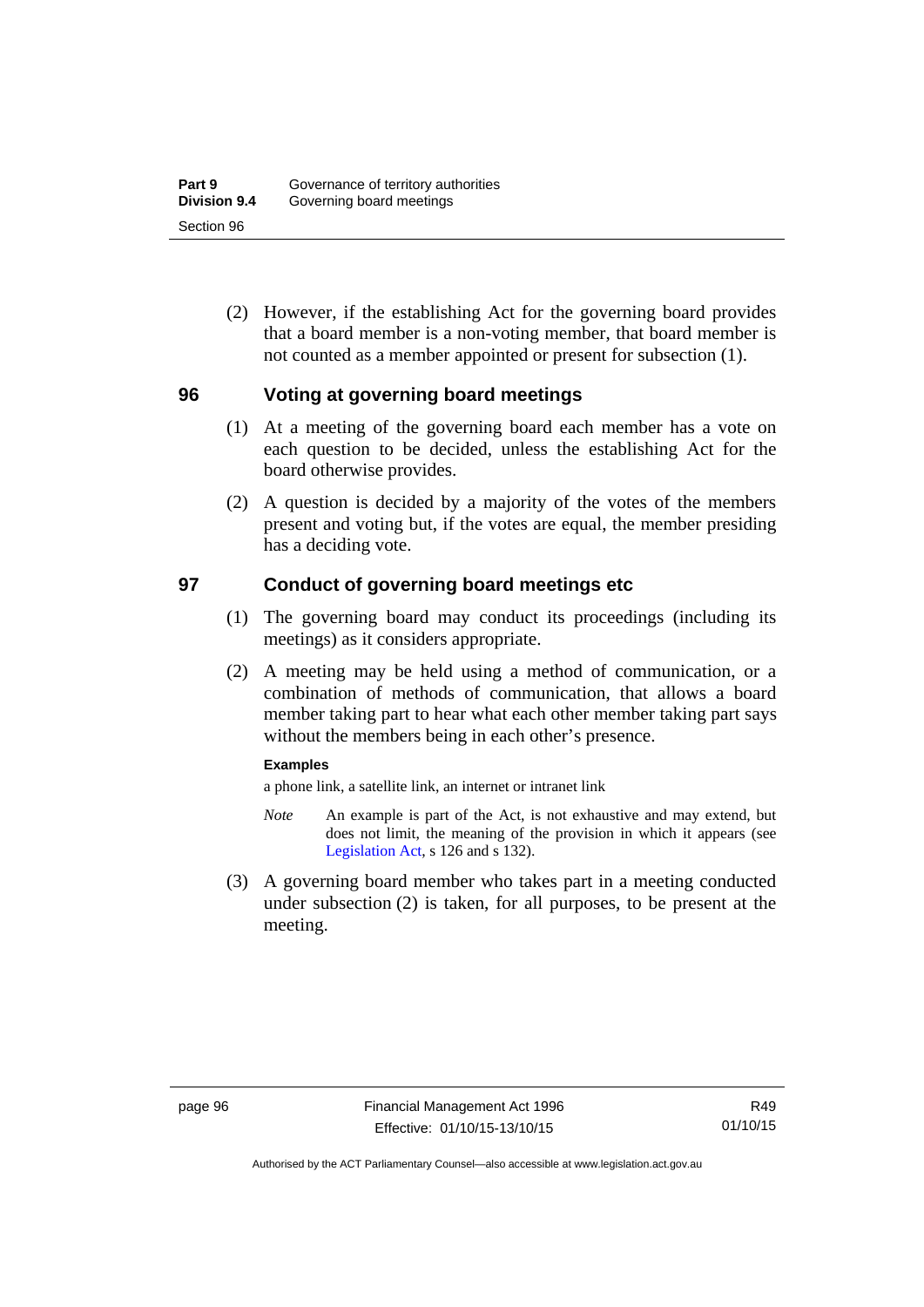(4) A resolution is a valid resolution of the governing board, even if it is not passed at a meeting of the board, if all members agree to the proposed resolution in writing or by electronic communication.

**Example of electronic communication**  email

(5) The board must keep minutes of its meetings.

# **Division 9.5 Requirements and obligations for territory authorities**

# **98 Limitations on authorities forming corporations etc**

- (1) A relevant territory authority must not do any of the following without the Treasurer's prior written approval:
	- (a) subscribe for, or purchase, shares in or debentures or other securities of, a corporation;
	- (b) form, or take part in the formation of, a corporation.
- (2) An approval under subsection (1)—
	- (a) must relate only to a particular corporation or proposed corporation; and
	- (b) may be given subject to the conditions or restrictions stated in the approval.
- (3) If a relevant territory authority does something mentioned in subsection (1), the authority must tell the responsible Minister within 2 weeks after the day the authority does the thing.
- (4) The responsible Minister must—
	- (a) prepare a written statement setting out details of, and reasons for, the relevant territory authority's action; and
	- (b) present the statement to the Legislative Assembly within 6 sitting days after the day the Minister is told about the action.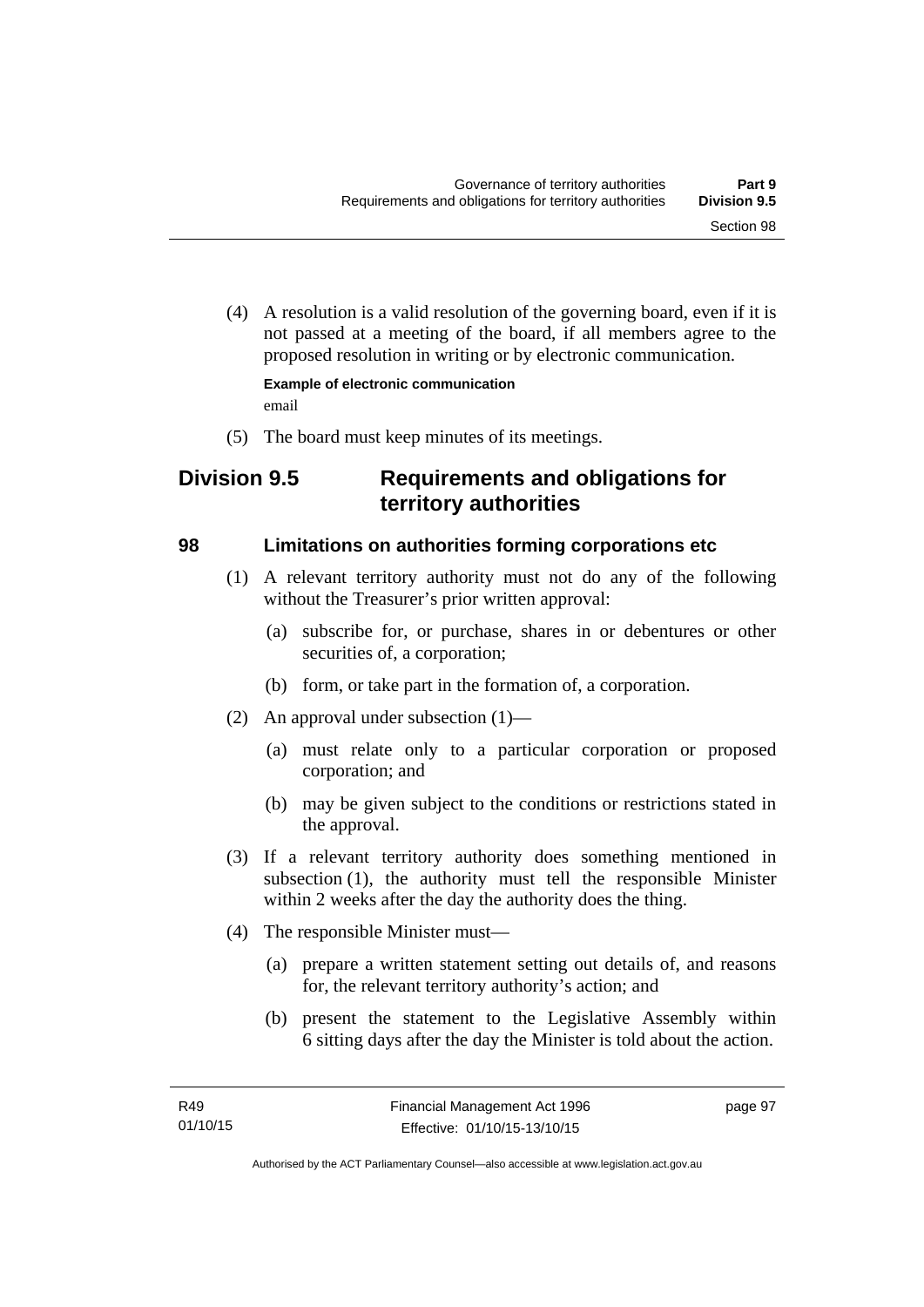- (5) A statement need not include any material that is commercially sensitive.
- (6) However, if commercially sensitive information is not included in the statement, the responsible Minister must, when presenting the statement to the Legislative Assembly, also present a further statement setting out the general nature of the information and the reason for its non-inclusion in the statement.

#### **99 Limitations on authorities taking part in joint ventures and trusts**

- (1) A relevant territory authority must not take part in a joint venture or trust without the Treasurer's prior written approval.
- (2) An approval under subsection (1)—
	- (a) may apply generally or may relate to a particular proposed joint venture or trust; and
	- (b) may be given subject to the conditions or restrictions stated in the approval.
- (3) If a relevant territory authority enters into an agreement for a joint venture or trust, the authority must tell the responsible Minister within 2 weeks after the day the authority enters into the agreement.
- (4) The responsible Minister must—
	- (a) prepare a written statement setting out details of, and reasons for, the agreement; and
	- (b) present the statement to the Legislative Assembly within 6 sitting days after the day the Minister is told about the agreement.
- (5) A statement need not include any material that is commercially sensitive.

Authorised by the ACT Parliamentary Counsel—also accessible at www.legislation.act.gov.au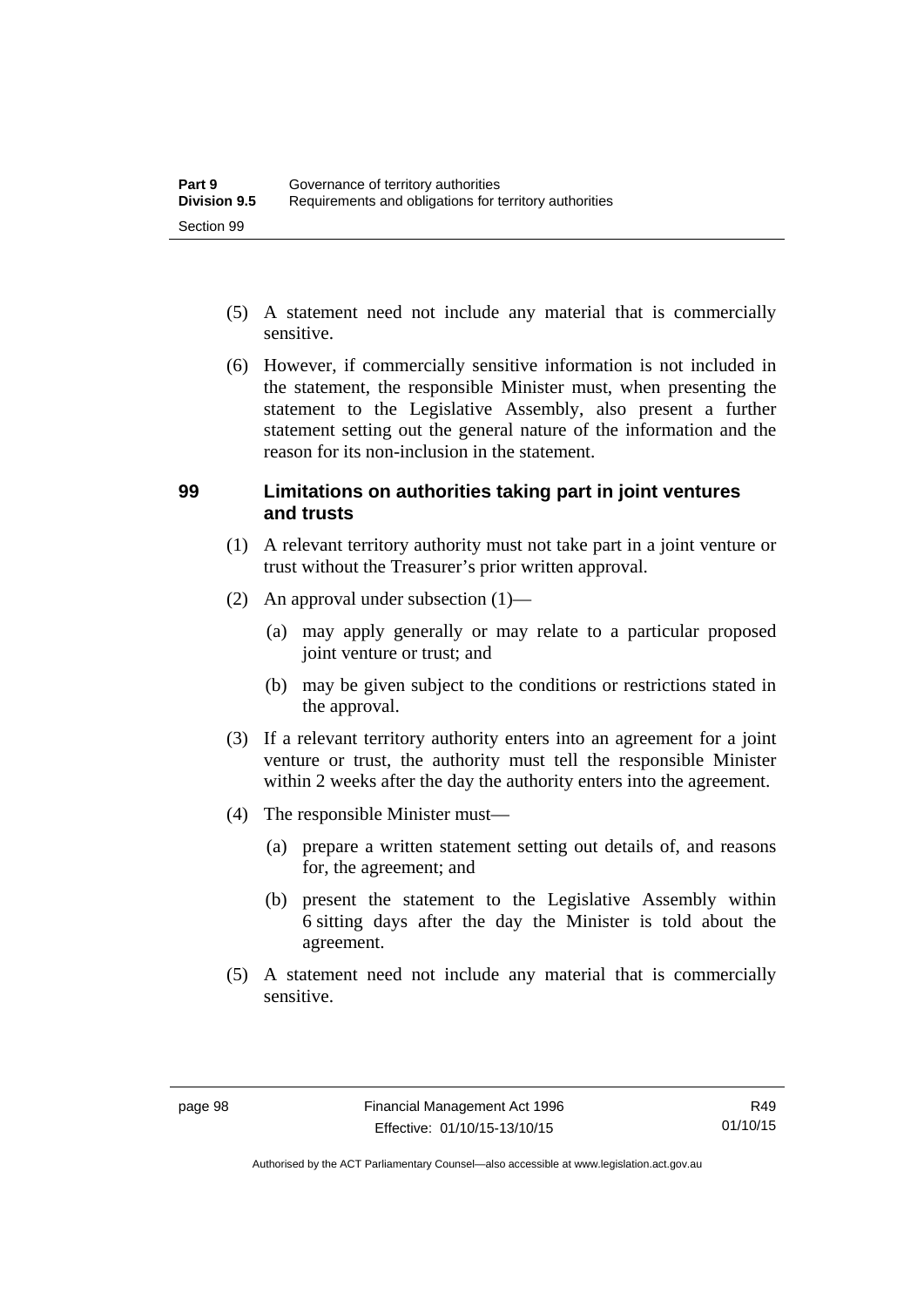(6) However, if commercially sensitive information is not included in the statement, the responsible Minister must, when presenting the statement to the Legislative Assembly, also present a further statement setting out the general nature of the information and the reason for its non-inclusion in the statement.

#### **100 Corporations, joint ventures and trusts in which authority has interest**

- (1) If a relevant territory authority has a controlling interest in a corporation, joint venture or trust, the authority must ensure that—
	- (a) the auditor-general is appointed auditor for the corporation, joint venture or trust; and
	- (b) the corporation or joint venture, or a trustee for the trust, does not do anything that the authority itself could not do.
- (2) If a relevant territory authority has an interest, other than a controlling interest, in a corporation, joint venture or trust, the authority must try to ensure that the auditor-general is appointed auditor for the corporation, joint venture or trust.
	- *Note* The *[Auditor-General Act 1996](http://www.legislation.act.gov.au/a/1996-23)*, s 14 allows the auditor-general to require a person to give to the auditor-general information and documents.
- (3) In this section—

*controlling interest*—see the *[Auditor-General Act 1996](http://www.legislation.act.gov.au/a/1996-23)*, section 5.

### **101 Obligation of authorities to tell Minister about significant events**

- (1) A relevant territory authority must, as soon as practicable, tell the responsible Minister of any significant event that affects, or seems likely to affect—
	- (a) the value of the authority; or
	- (b) a significant part of the authority's assets; or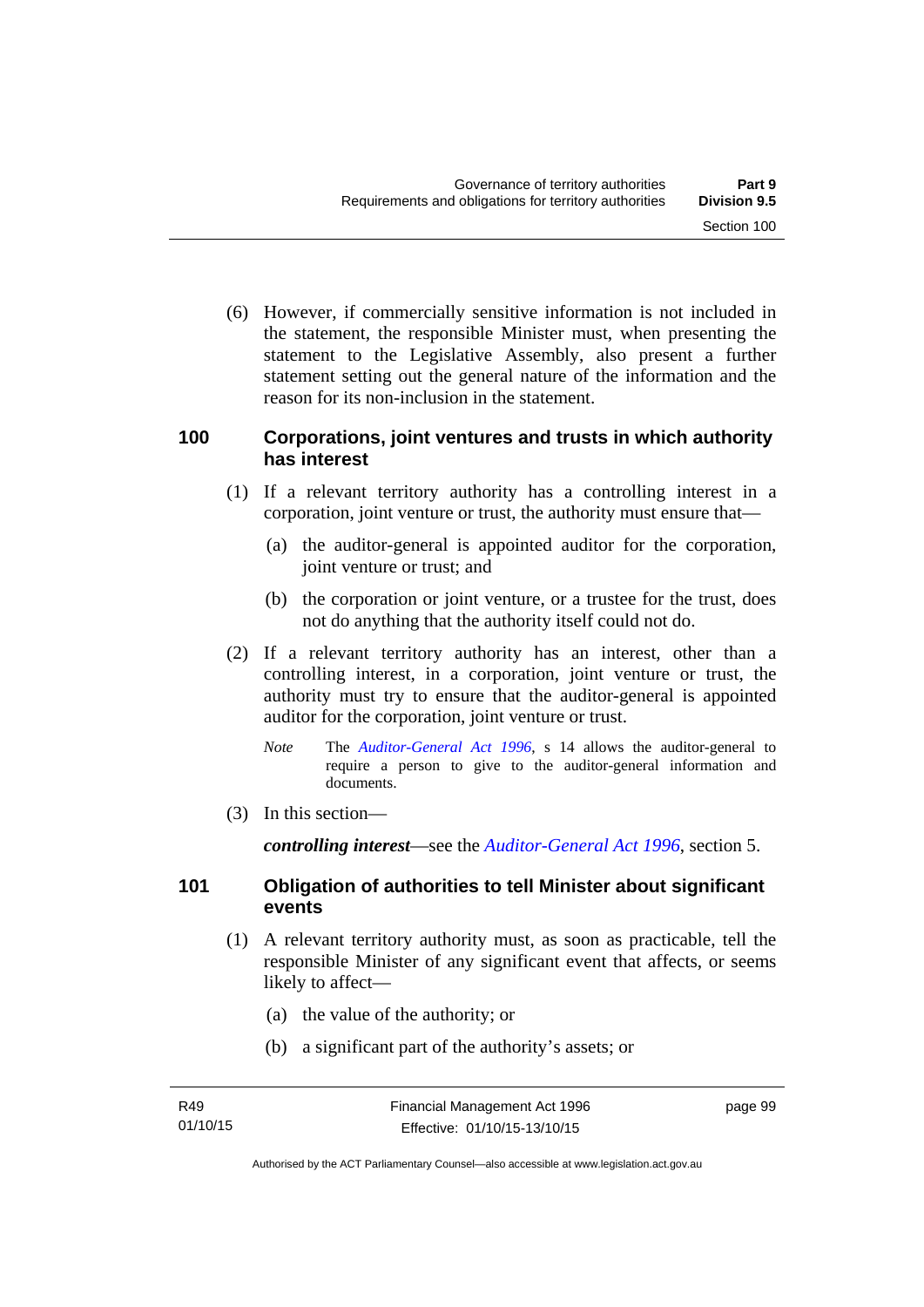- (c) the performance of the authority as a whole; or
- (d) the carrying out of a significant activity of the authority.
- (2) For this section, an event, part of assets or activity is *significant* for a relevant territory authority if—
	- (a) it is significant when interpreted in accordance with accounting standards relating to materiality ordinarily used in Australia when the decision about whether it is significant is made; or
	- (b) a document published by the authority identifies it as significant (however described); or
	- (c) a memorandum of understanding or other agreement between the responsible Minister or Treasurer and the authority identifies it as significant (however described); or
	- (d) it is prescribed under the financial management guidelines.

### **102 Ministerial directions to authorities about financial etc statements**

- (1) The responsible Minister for a relevant territory authority may, in writing, direct the relevant person for the authority to give the Minister financial or other statements relating to the authority.
- (2) Without limiting subsection (1), the direction may state the form in which the statements are to be given and the period to which they must relate.
- (3) A relevant person for a relevant territory authority who receives a direction under subsection (1) must prepare the statements required by the direction and give them to the responsible Minister within 1 month after the day the person receives the direction or, if a longer period is allowed by the Minister, within the longer period.
- (4) The responsible Minister must not allow a longer period under subsection (3) for complying with a direction unless satisfied that there are special circumstances that justify the longer period.

R49 01/10/15

Authorised by the ACT Parliamentary Counsel—also accessible at www.legislation.act.gov.au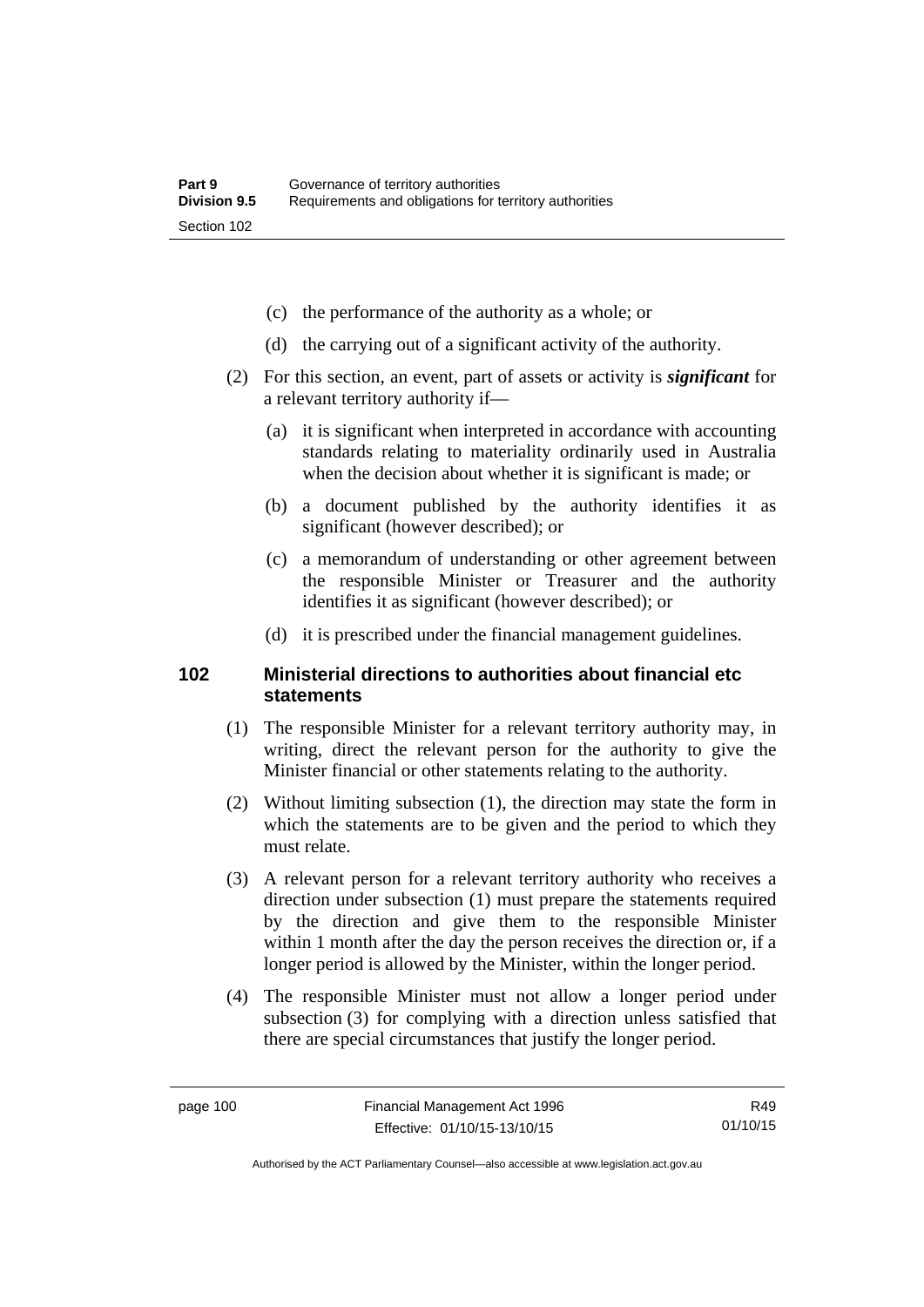*relevant person*, for a relevant territory authority, means—

- (a) if the authority has a governing board—the chair of the governing board; or
- (b) if the authority does not have a governing board—the chief executive officer.

#### **103 Application of government policies to authorities**

- (1) The responsible Minister for a relevant territory authority may, after consulting the authority, tell the authority the general government policies (*applicable governmental policies*) that are to apply to the authority.
- (2) A relevant territory authority must ensure that the authority complies, as far as practicable, with the applicable governmental policies.
- (3) For the *[Competition and Consumer Act 2010](http://www.comlaw.gov.au/Series/C2004A00109)* (Cwlth), this Act authorises—
	- (a) the decision to apply applicable governmental policies to an authority; and
	- (b) the doing of, or the failure to do, anything by or in relation to the authority to comply with applicable governmental policies.
- (4) A notice under subsection (1) is a notifiable instrument.
	- *Note* A notifiable instrument must be notified under the [Legislation Act](http://www.legislation.act.gov.au/a/2001-14).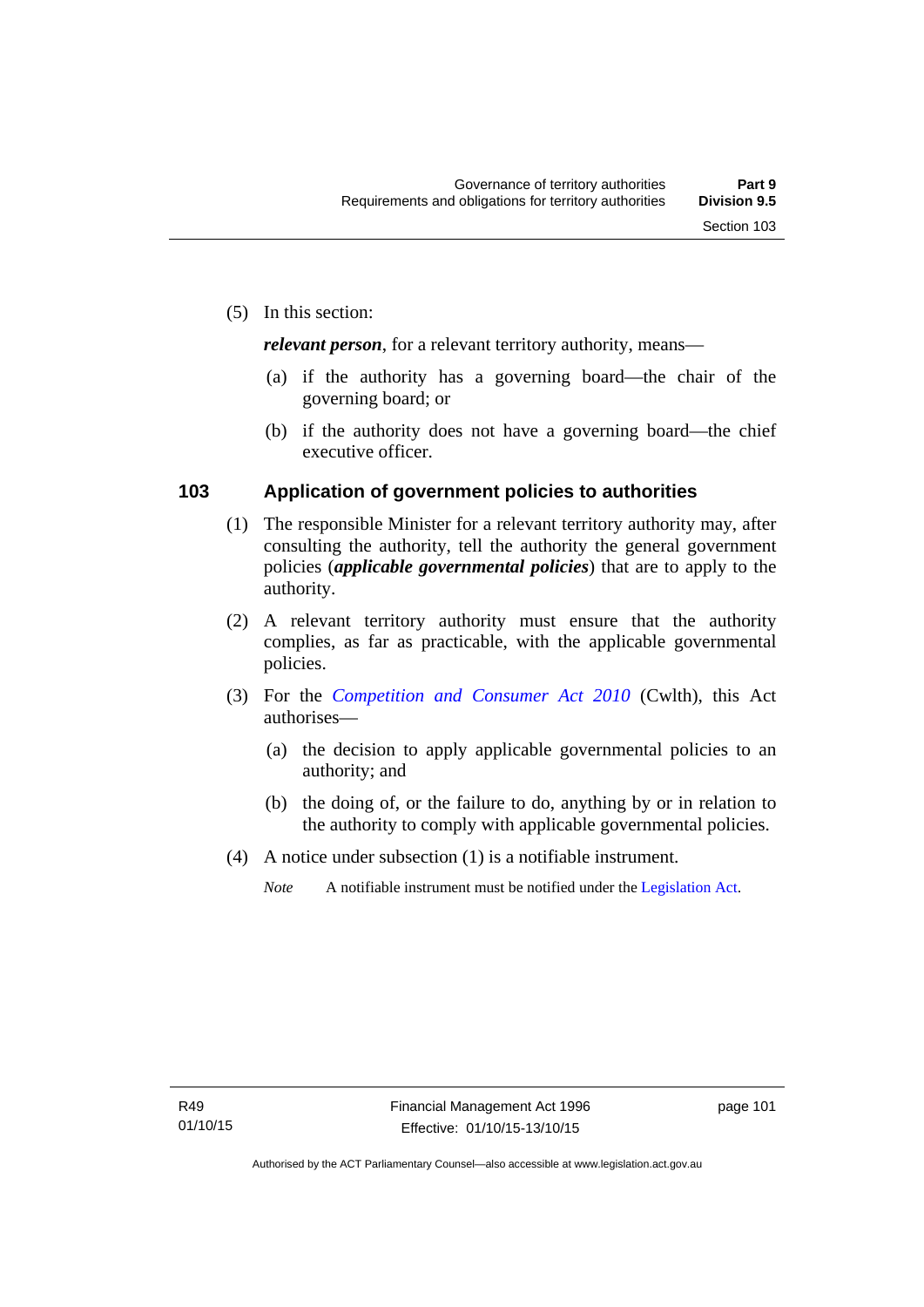## **Division 9.6 Restructuring of territory authorities**

#### **104 Purpose of div 9.6**

The purpose of this division is to facilitate the transfer of assets, rights and liabilities of, or held by, territory authorities to which this division applies.

*Note 1* A *liability* includes an obligation (see [Legislation Act,](http://www.legislation.act.gov.au/a/2001-14) dict, pt 1).

*Note 2* See also the [Legislation Act](http://www.legislation.act.gov.au/a/2001-14), dict, def *asset*.

#### **105 What territory authorities does div 9.6 apply to?**

- (1) This division applies to a territory authority if the authority is prescribed by regulation for this division.
- (2) A reference in this division to a *division 9.6 authority* is a reference to a territory authority to which this division applies.
- (3) To remove any doubt—
	- (a) nothing in this Act prevents a division 9.6 authority also being a division 9.7 authority; and
	- (b) a regulation may prescribe a territory authority for this division whether or not this part would otherwise apply to the authority.

### **106 Responsible Minister may direct div 9.6 authority to sell or transfer assets**

 (1) The responsible Minister for a division 9.6 authority may direct the authority to sell or transfer a stated asset of, or held by, the authority.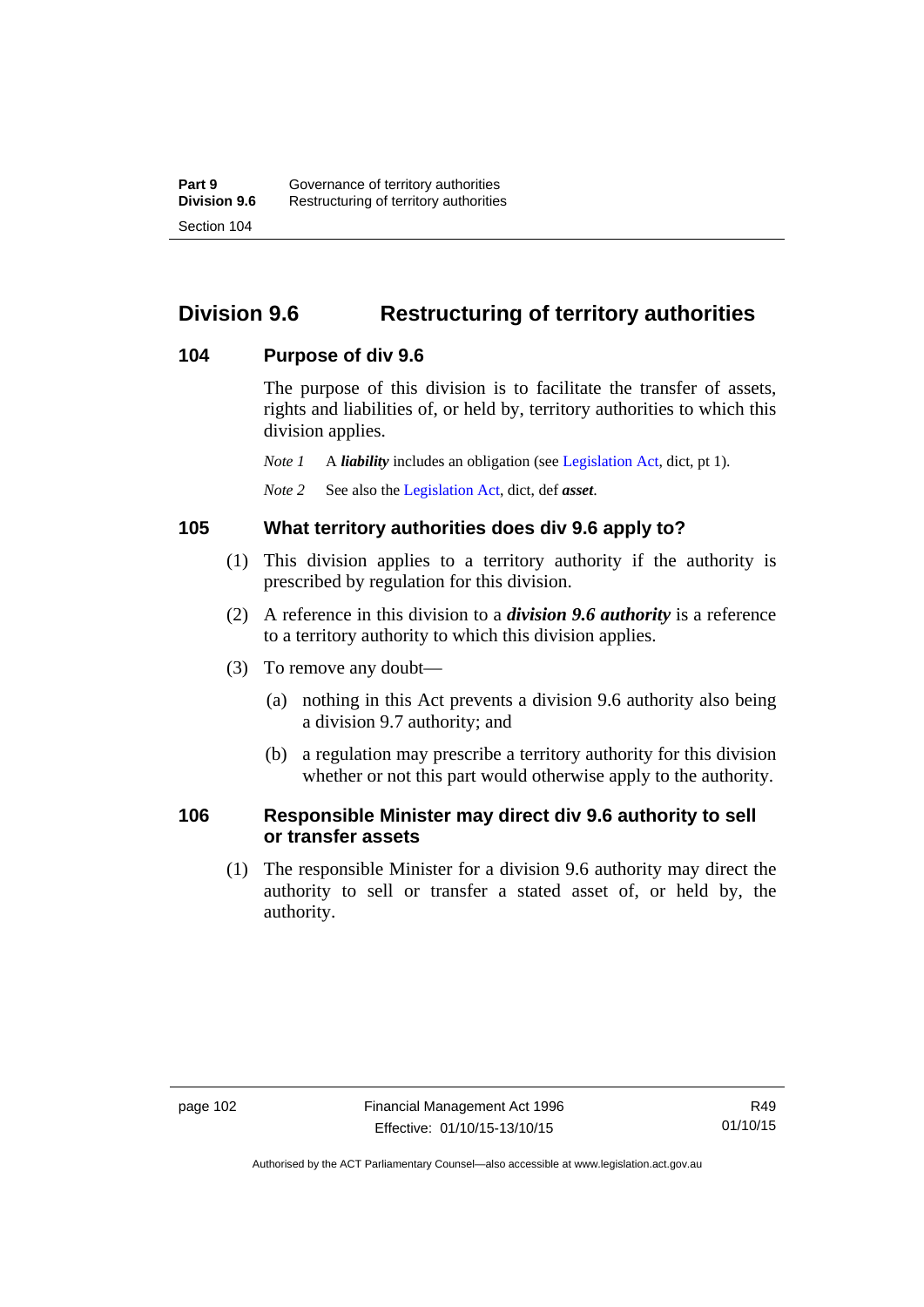(2) The direction may also impose on the division 9.6 authority requirements to assist or regulate, or otherwise in relation to, the sale or transfer.

#### **Examples of other requirements**

- 1 that a sale or transfer must be to a stated entity
- 2 that a sale or transfer must be finished before a stated time
- 3 that a sale or transfer must be undertaken in a stated way
- 4 that an asset must be sold for a price within a stated price-range
- 5 that an asset must be marketed, and the sale undertaken, through a stated agent
- *Note* An example is part of the Act, is not exhaustive and may extend, but does not limit, the meaning of the provision in which it appears (see [Legislation Act,](http://www.legislation.act.gov.au/a/2001-14) s 126 and s 132).
- (3) The division 9.6 authority must comply with the direction.
- (4) A direction under subsection (1) is a notifiable instrument.

*Note* A notifiable instrument must be notified under the [Legislation Act](http://www.legislation.act.gov.au/a/2001-14).

 (5) To remove any doubt, this section is additional to, and does not limit, any other provision of this division.

#### **107 Transfer of assets by declaration—div 9.6 authorities**

- (1) The responsible Minister for a division 9.6 authority may make 1 or more of the following declarations (a *transfer declaration*) in relation to an asset of, or held by, the authority:
	- (a) a declaration that the stated asset vests in a stated entity at a stated time without a conveyance, transfer or assignment;
	- (b) a declaration that a stated instrument relating to the asset continues to have effect after the asset vests in a stated entity as if a reference in the instrument to the authority were a reference to the entity;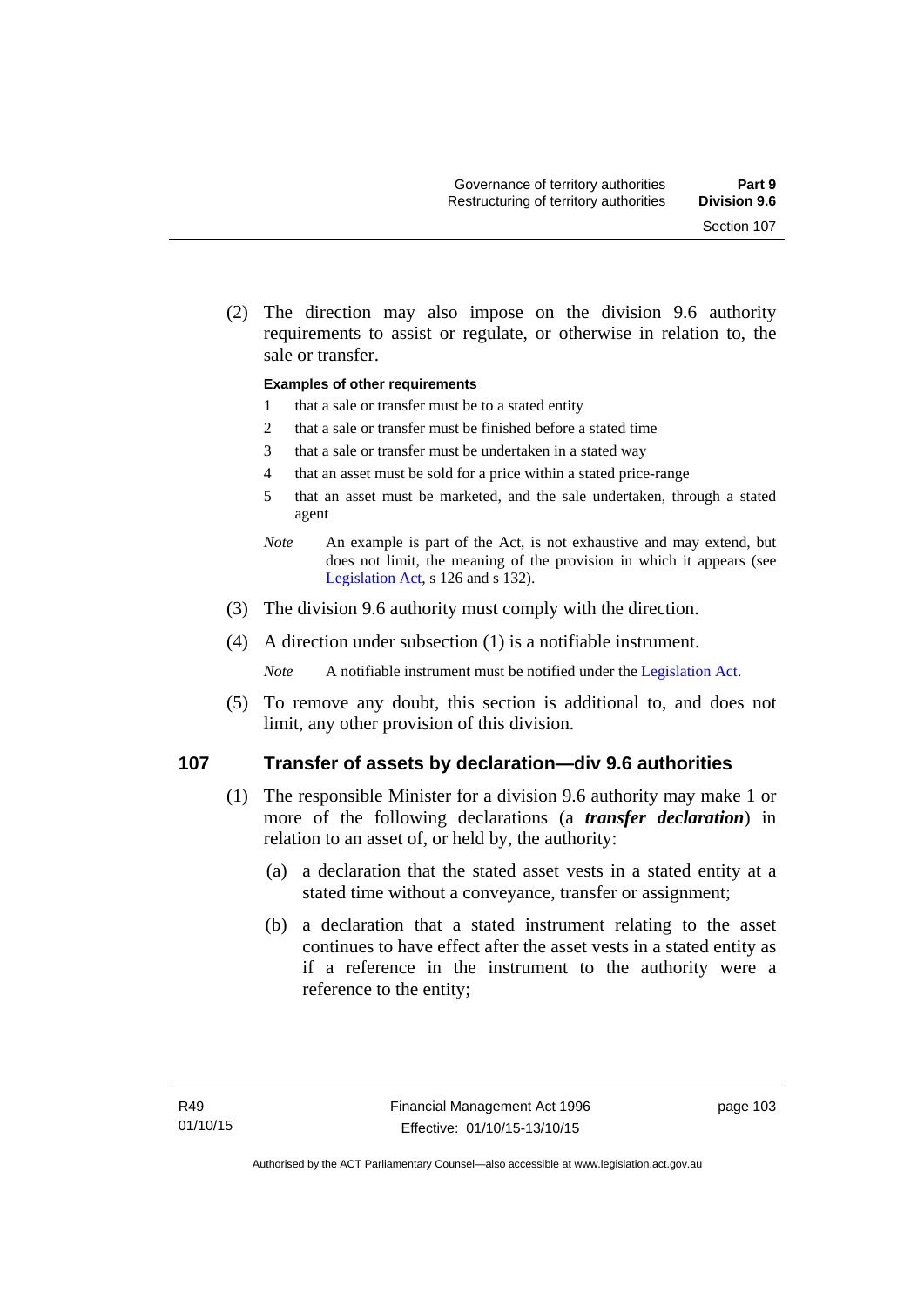- (c) a declaration that a stated entity becomes the authority's successor in law in relation to the asset after the asset vests in the entity.
- (2) A transfer declaration has effect in accordance with its terms.
- (3) A transfer declaration is a notifiable instrument.
	- *Note* A notifiable instrument must be notified under the [Legislation Act](http://www.legislation.act.gov.au/a/2001-14).
- (4) To remove any doubt, the making of a transfer declaration in relation to an asset of, or held by, a division 9.6 authority does not prevent the authority from transferring assets not dealt with in the declaration otherwise than in accordance with the declaration.
- (5) To remove any doubt, this section is additional to, and does not limit, any other provision of this division.

### **108 Transfer of contractual rights and liabilities by declaration—div 9.6 authorities**

- (1) The responsible Minister for a division 9.6 authority may declare that the authority's rights and liabilities under a stated contract to which the authority is party—
	- (a) stop being the rights and liabilities of the authority at a stated time; and
	- (b) become rights and liabilities of a stated entity at that time.
- (2) The responsible Minister for a division 9.6 authority may declare that a stated contract continues to have effect after a stated time as if a reference in the contract were a reference to a stated entity.
- (3) The responsible Minister for a division 9.6 authority may declare that a stated instrument relating to a stated contract continues to have effect after the authority's rights and liabilities under the contract become rights and liabilities of a stated entity as if a reference in the instrument to the authority were a reference to the entity.

R49 01/10/15

Authorised by the ACT Parliamentary Counsel—also accessible at www.legislation.act.gov.au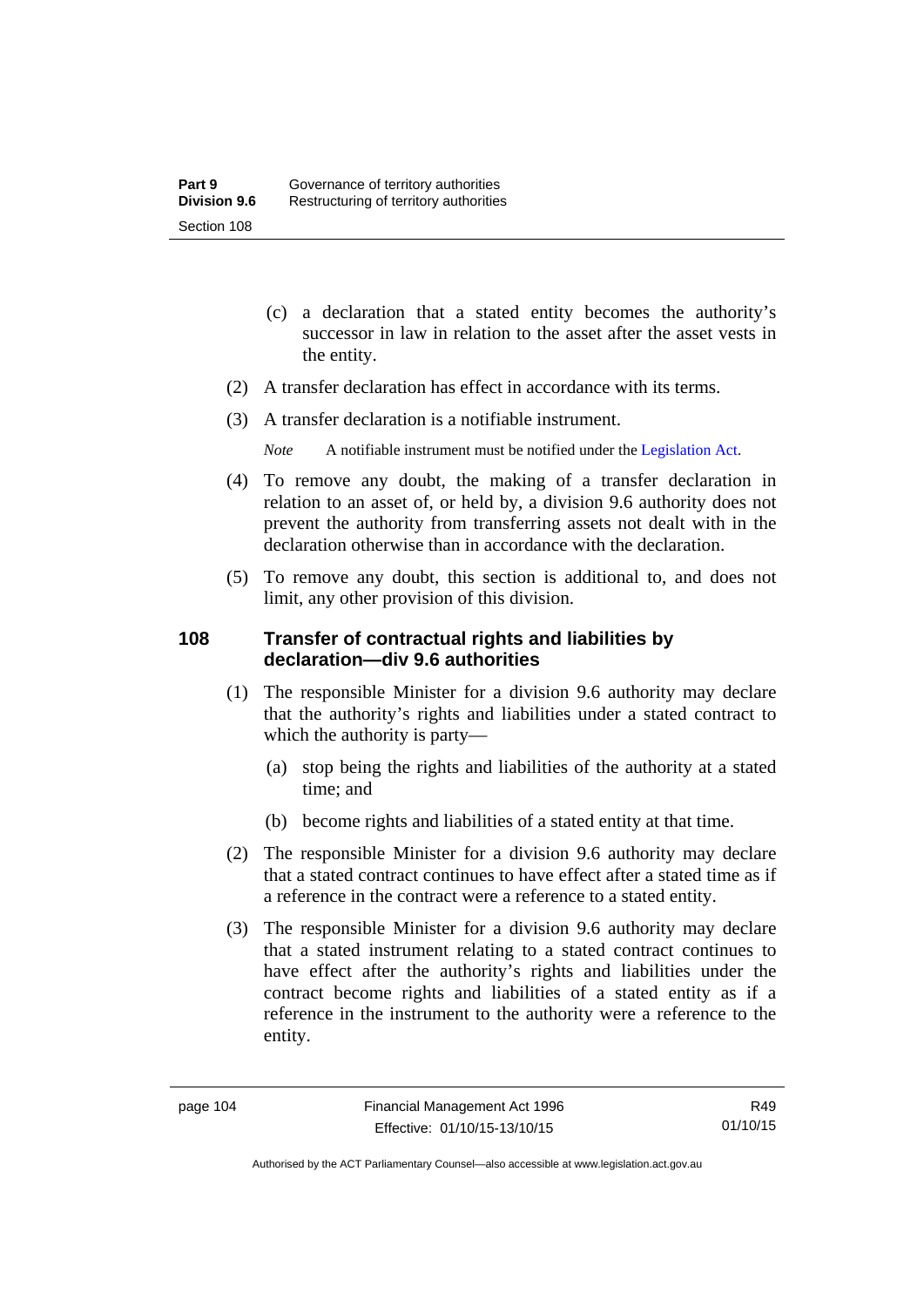- (4) The responsible Minister for a division 9.6 authority may declare that a stated person becomes the authority's successor in law, in relation to the authority's rights and liabilities under a stated contract, immediately after the authority's rights and liabilities under the contract become rights and liabilities of the entity.
- (5) A declaration under this section has effect according to its terms.
- (6) A declaration under this section is a notifiable instrument.

*Note* A notifiable instrument must be notified under the [Legislation Act](http://www.legislation.act.gov.au/a/2001-14).

 (7) To remove any doubt, this section is additional to, and does not limit, any other provision of this division.

#### **109 Transfer of liabilities by declaration—div 9.6 authorities**

- (1) The responsible Minister for a division 9.6 authority may make 1 or more of the following declarations in relation to a liability of the authority:
	- (a) a declaration that a stated liability stops being a liability of the authority and becomes a liability of a stated entity at a stated time;
	- (b) a declaration that a stated instrument relating to a stated liability continues to have effect after the liability becomes a liability of a stated entity as if a reference in the instrument to the authority were a reference to the entity;
	- (c) a declaration that a stated entity becomes the authority's successor in law in relation to a stated liability immediately after the liability becomes a liability of the entity.
- (2) A declaration under subsection (1) has effect in accordance with its terms.
- (3) A declaration under subsection (1) is a notifiable instrument.

*Note* A notifiable instrument must be notified under the [Legislation Act](http://www.legislation.act.gov.au/a/2001-14).

page 105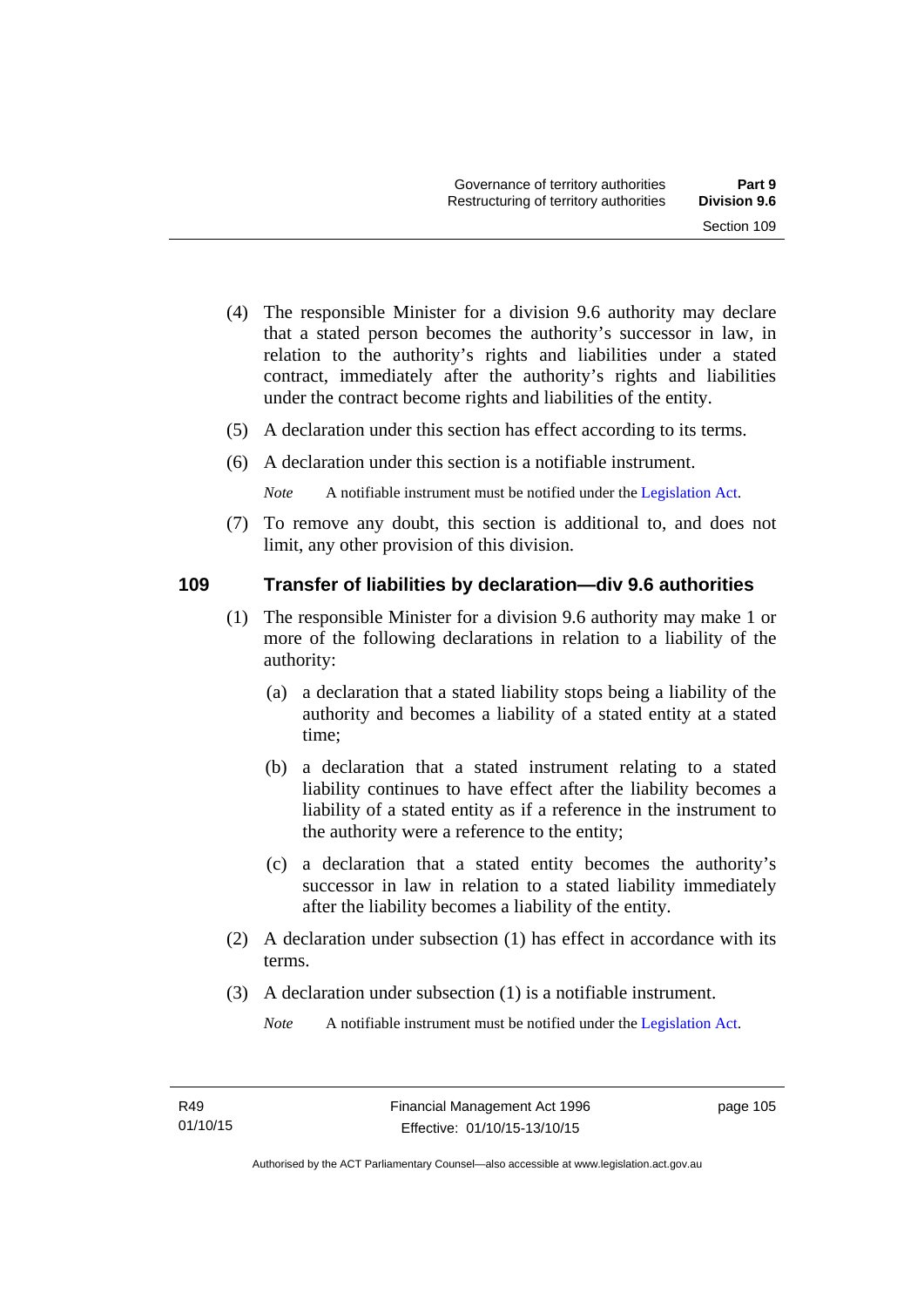(4) To remove any doubt, this section is additional to, and does not limit any other provision of this division.

#### **110 Assistance given by authorities for div 9.6**

(1) A division 9.6 authority may, on the authority's own initiative, give the Territory assistance in relation to the transfer of the authority's assets.

#### **Examples of forms of assistance**

- 1 giving information
- 2 giving financial assistance
- 3 giving a financial benefit to an entity
- 4 giving facilities, information and other assistance in relation to the conduct of a due diligence procedure or market briefing
- 5 entering into an agreement with the Territory
- *Note* An example is part of the Act, is not exhaustive and may extend, but does not limit, the meaning of the provision in which it appears (see [Legislation Act,](http://www.legislation.act.gov.au/a/2001-14) s 126 and s 132).
- (2) A division 9.6 authority must, if asked in writing by the responsible Minister for the authority, assist the Territory in relation to the transfer of the authority's assets.
- (3) If a division 9.6 authority must give assistance under subsection (2), the assistance must be given within the period, and in the way, stated in the request.
- (4) To remove any doubt, a division 9.6 authority that gives assistance under this section does not incur civil liability only because of the giving of assistance.
- (5) Any liability that would, apart from this section, attach to the division 9.6 authority attaches instead to the Territory.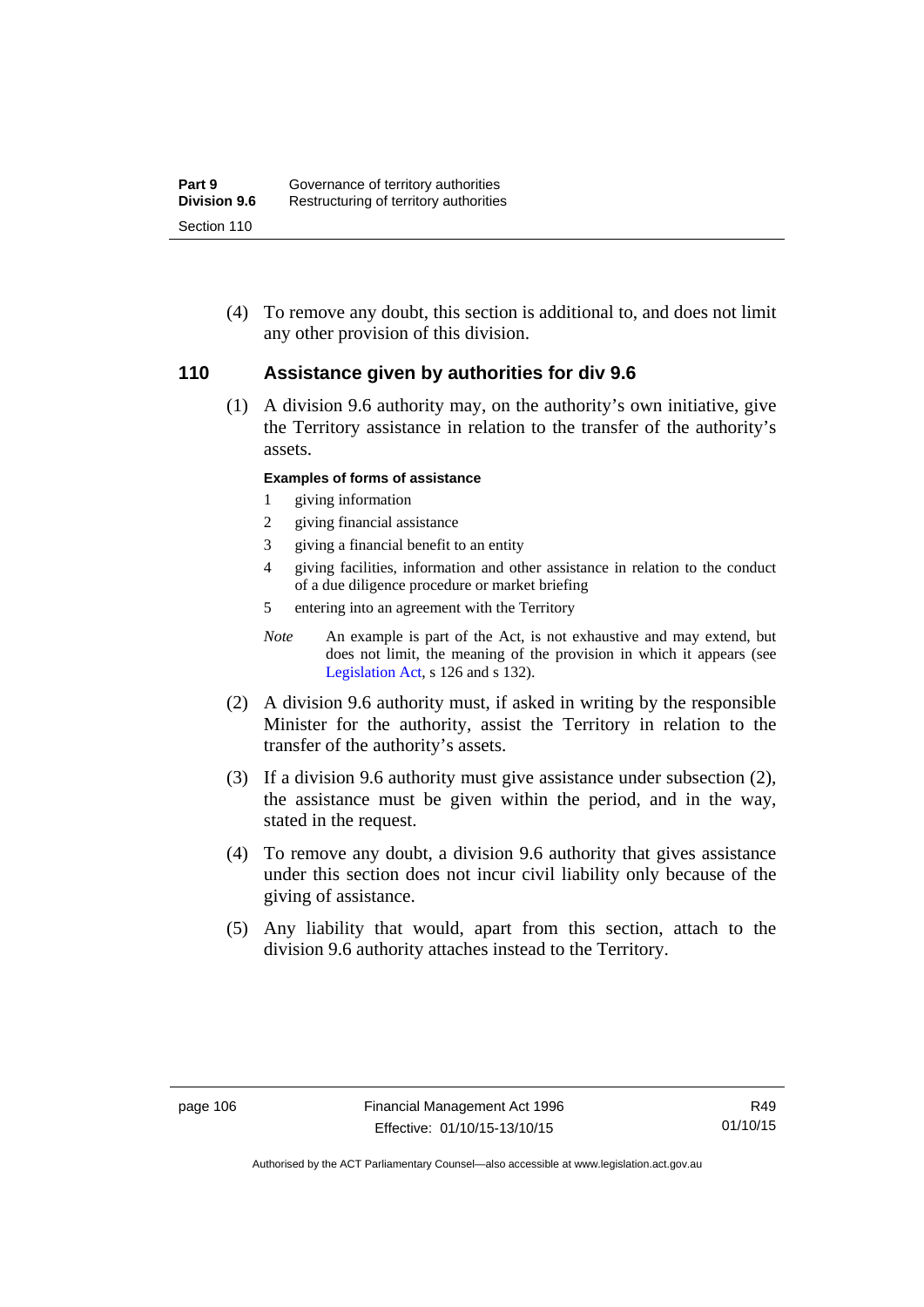### **111 Assistance given by governing board members for div 9.6**

 (1) The governing board, or a member of the governing board, of a division 9.6 authority may, on the board's or member's own initiative, give the Territory assistance in relation to the transfer of the authority's assets.

#### **Examples of forms of assistance**

- 1 giving information
- 2 giving financial assistance
- 3 giving a financial benefit to an entity
- 4 giving facilities, information and other assistance in relation to the conduct of a due diligence procedure or market briefing
- 5 entering into an agreement with the Territory
- *Note* An example is part of the Act, is not exhaustive and may extend, but does not limit, the meaning of the provision in which it appears (see [Legislation Act,](http://www.legislation.act.gov.au/a/2001-14) s 126 and s 132).
- (2) The governing board, or a member of the governing board, of a division 9.6 authority must, if asked in writing by the responsible Minister for the authority, assist the Territory in relation to the transfer of the authority's assets.
- (3) If the governing board, or a member of the governing board, of a division 9.6 authority must give assistance under subsection (2), the assistance must be given within the period, and in the way, stated in the request.
- (4) To remove any doubt, a governing board or a member of a governing board who gives assistance under this section does not incur civil liability only because of the giving of assistance.
- (5) Any liability that would, apart from this section, attach to the members or member of the governing board attaches instead to the Territory.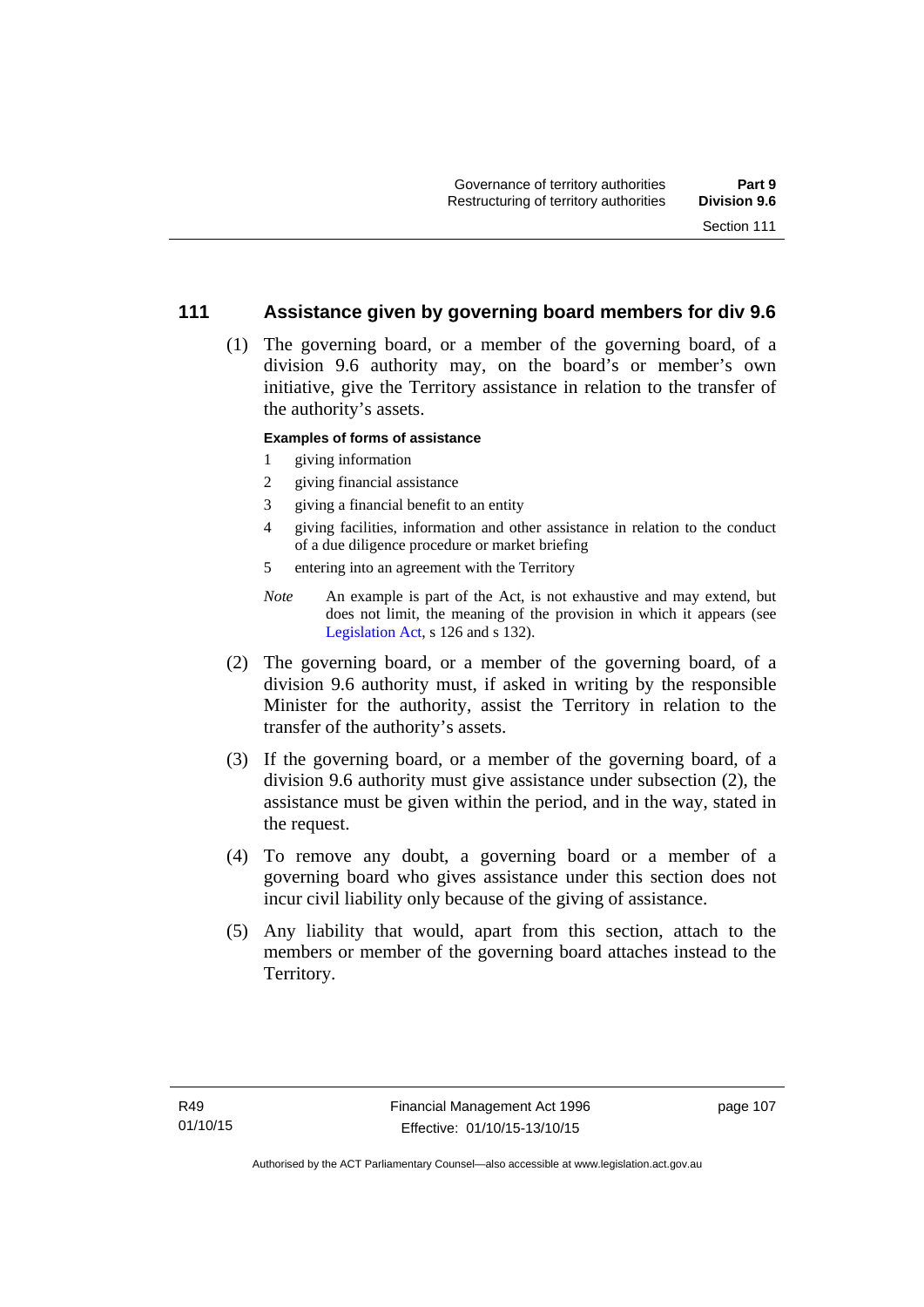#### **112 Use of information by Territory and div 9.6 authorities**

- (1) This section applies to information provided under section 110 (Assistance given by authorities for div 9.6) or section 111 (Assistance given by governing board members for div 9.6) in relation to a division 9.6 authority.
- (2) The Territory, the division 9.6 authority or an associated person may use the information for a purpose related to, or consequent on, the transfer of the authority's assets.
- (3) The Territory, the territory authority or an associated person may give the information to someone else for a purpose related to, or consequent on, the transfer of the authority's assets.
- (4) If a person gives information or uses information under this section—
	- (a) the giving of the information is not—
		- (i) a breach of confidence; or
		- (ii) a breach of professional etiquette or ethics; or
		- (iii) a breach of a rule of professional conduct; and
	- (b) the person does not incur civil liability only because of the giving or using of the information.
- (5) In this section:

*associated person*—each of the following is an *associated person* in relation to a division 9.6 authority:

- (a) the responsible Minister for the authority;
- (b) a public employee;
- (c) a person who exercises a function for the Territory in relation to the transfer of the authority's assets;
- (d) a member of the governing board of the territory authority;

R49 01/10/15

Authorised by the ACT Parliamentary Counsel—also accessible at www.legislation.act.gov.au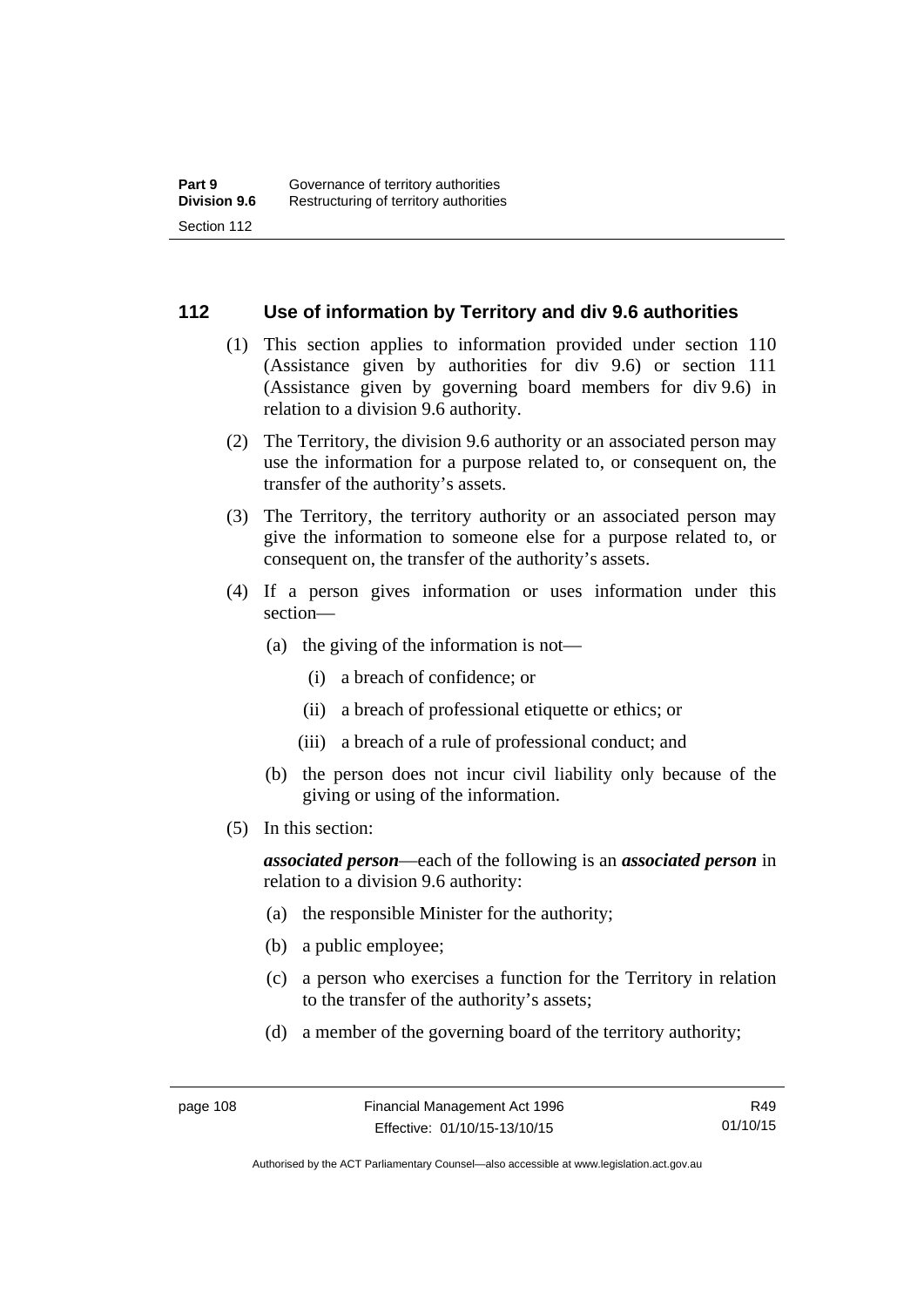- (e) an officer or employee of the authority;
- (f) a person who exercises a function for the authority in relation to the authority's assets.

### **113 Contracts relating to the protection of information responsible Minister for div 9.6 authority**

- (1) The responsible Minister for a division 9.6 authority may, on behalf of the Territory, enter into a contract with an entity relating to the protection of information if—
	- (a) the information is provided under section 110 (Assistance given by authorities for div 9.6) or section 111 (Assistance given by governing board members for div 9.6); and
	- (b) publication of the information might be expected to substantially prejudice the entity's commercial interests.
- (2) To remove any doubt, subsection (1) does not limit the power of the Territory to enter into contracts.

### **114 Contracts relating to the protection of information div 9.6 authority**

- (1) A division 9.6 authority may enter into a contract with an entity relating to the protection of information if—
	- (a) the information is provided under section 110 (Assistance given by authorities for div 9.6) or section 111 (Assistance given by governing board members for div 9.6); and
	- (b) publication of the information might be expected to substantially prejudice the entity's commercial interests.
- (2) To remove any doubt, subsection (1) does not limit the power of the division 9.6 authority to enter into contracts.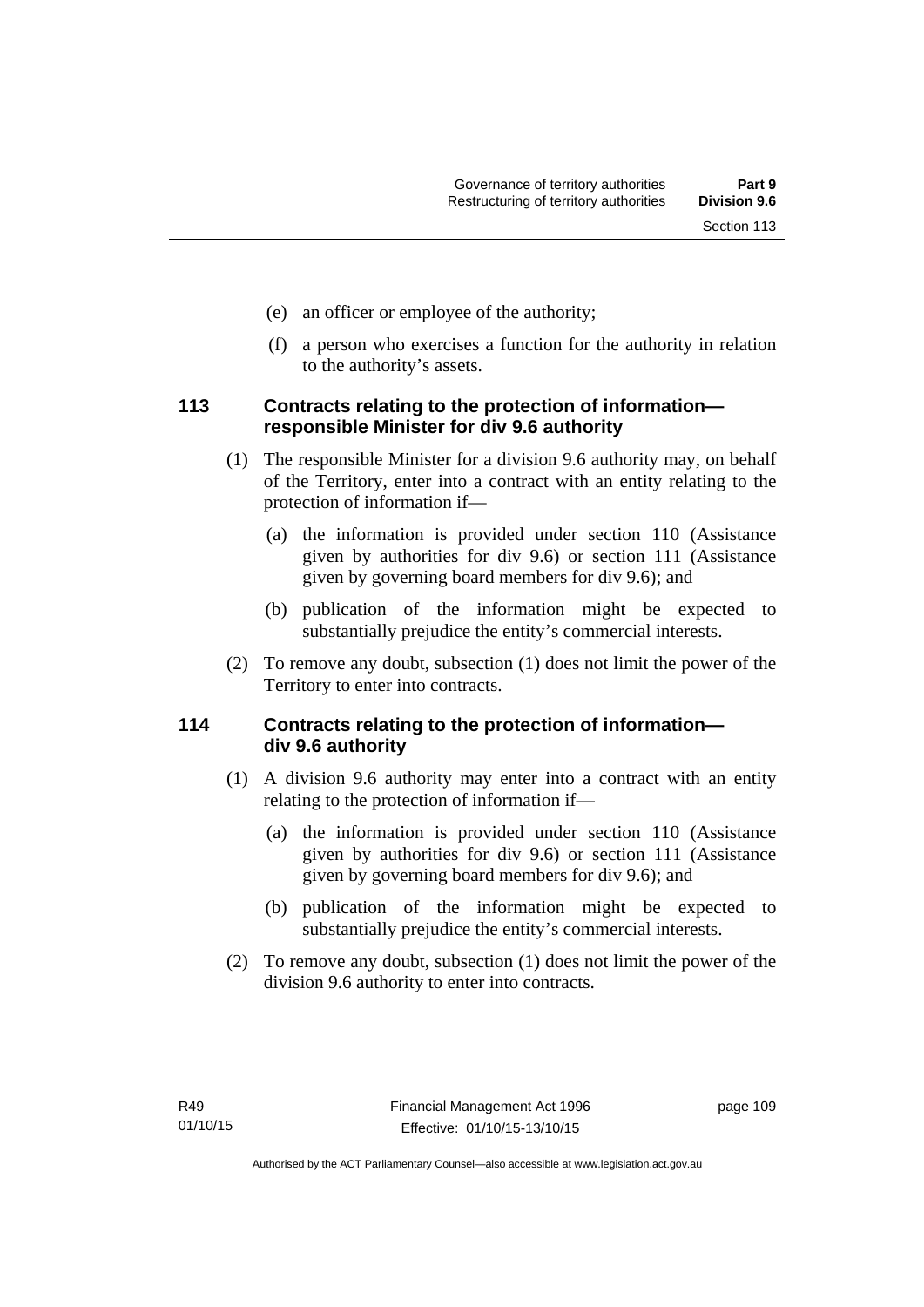### **115 Transfer of pending proceedings—div 9.6 authorities**

- (1) This section applies if—
	- (a) an entity (the *successor*) becomes the successor in law of someone else (the *original entity*) at a particular time (the *handover time*) in relation to a particular asset, right or liability because of a declaration made by a Minister under this division; and
	- (b) a proceeding to which the original entity was a party was pending in a court or other entity immediately before the handover time; and
	- (c) the proceeding related, completely or partly, to the asset, right or liability.
- (2) The successor is, by force of this subsection, substituted for the original entity as a party to the proceeding to the extent to which the proceeding relates to the asset, right or liability.
- (3) The court or other entity in which, or before which, a proceeding has been continued under this section may give directions about the proceeding.
- (4) However, subsection (2) does not apply if the responsible Minister for the original entity determines otherwise.
- (5) A determination under subsection (3) is a notifiable instrument.

*Note* A notifiable instrument must be notified under the [Legislation Act](http://www.legislation.act.gov.au/a/2001-14).

### **116 Proceedings and evidence—div 9.6 authorities**

 (1) This section applies if an entity (the *successor*) becomes the successor in law of someone else (the *original entity*) at a particular time (the *handover time*) in relation to a particular asset, right or liability because of a declaration made by a Minister under this division.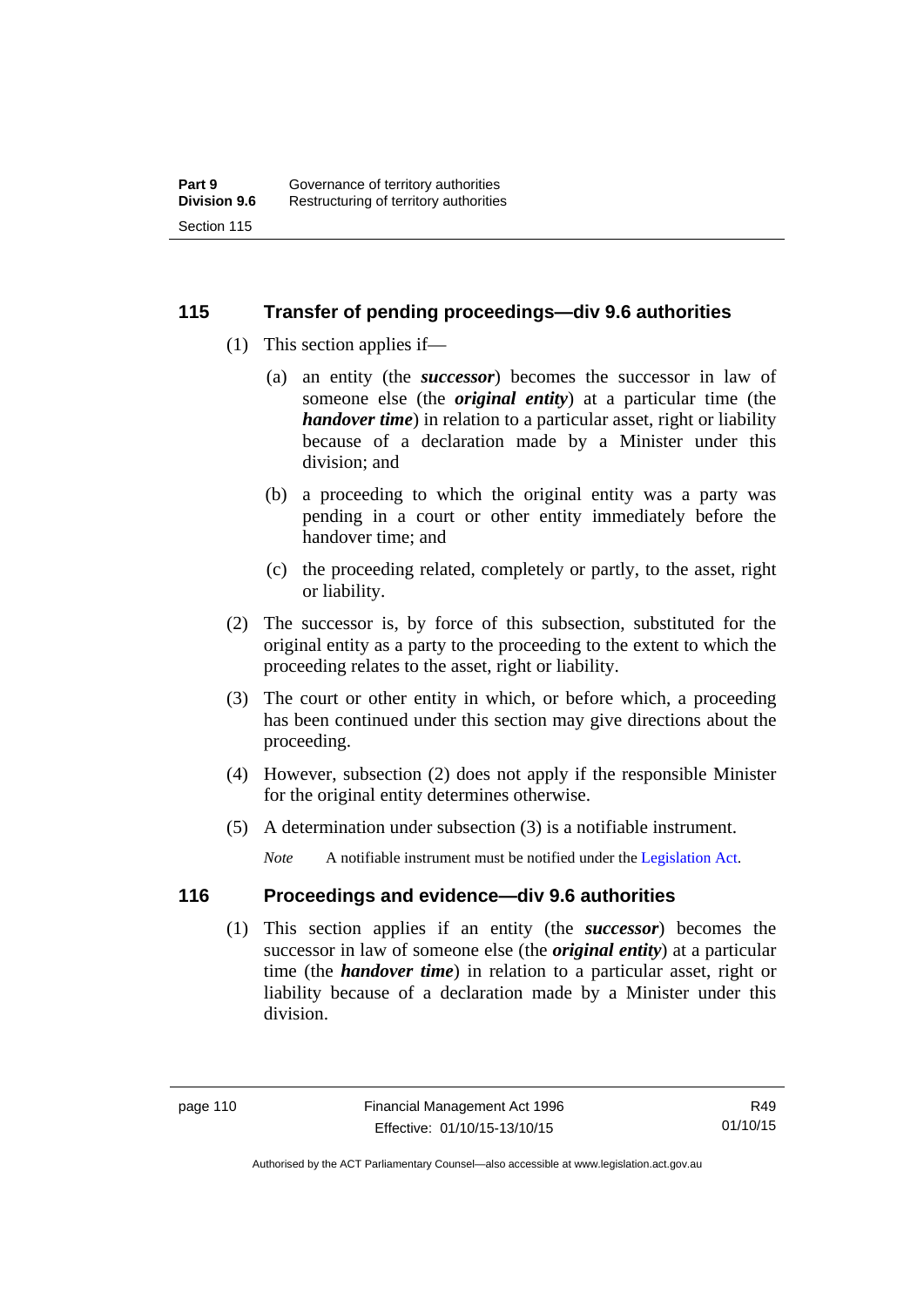- (2) A proceeding for a cause of action may be brought against the successor in relation to the asset, right or liability if, before handover time—
	- (a) the cause of action had accrued against the original entity in relation to the asset, right or liability; and
	- (b) a proceeding had not started in relation to the cause of action; and
	- (c) the limitation period for the cause of action had not ended.
- (3) The *[Limitation Act 1985](http://www.legislation.act.gov.au/a/1985-66),* part 3 (Postponement of bar) applies to the starting of a proceeding that may be brought by or against the successor under this section as if the cause of action had been accrued by, or had accrued against, the successor.
- (4) The court or other entity in which, or before which, a proceeding has been or may be started under this section may give directions about the proceeding.
- (5) Any evidence that, before handover time, would have been admissible for or against the original entity in relation to the asset, right or liability is admissible for or against the successor.
- (6) An order made in a proceeding by or against the original entity in relation to the asset, right or liability before handover time may be enforced by or against the successor.
- (7) In this section:

*proceeding* includes a proceeding by way of appeal or review (including review under the *[Ombudsman Act 1989](http://www.legislation.act.gov.au/a/alt_a1989-45co)*).

#### **117 Operation of div 9.6 not breach of contract etc**

To remove any doubt, the operation of this division must not be taken to—

(a) place a person in breach of contract or confidence; or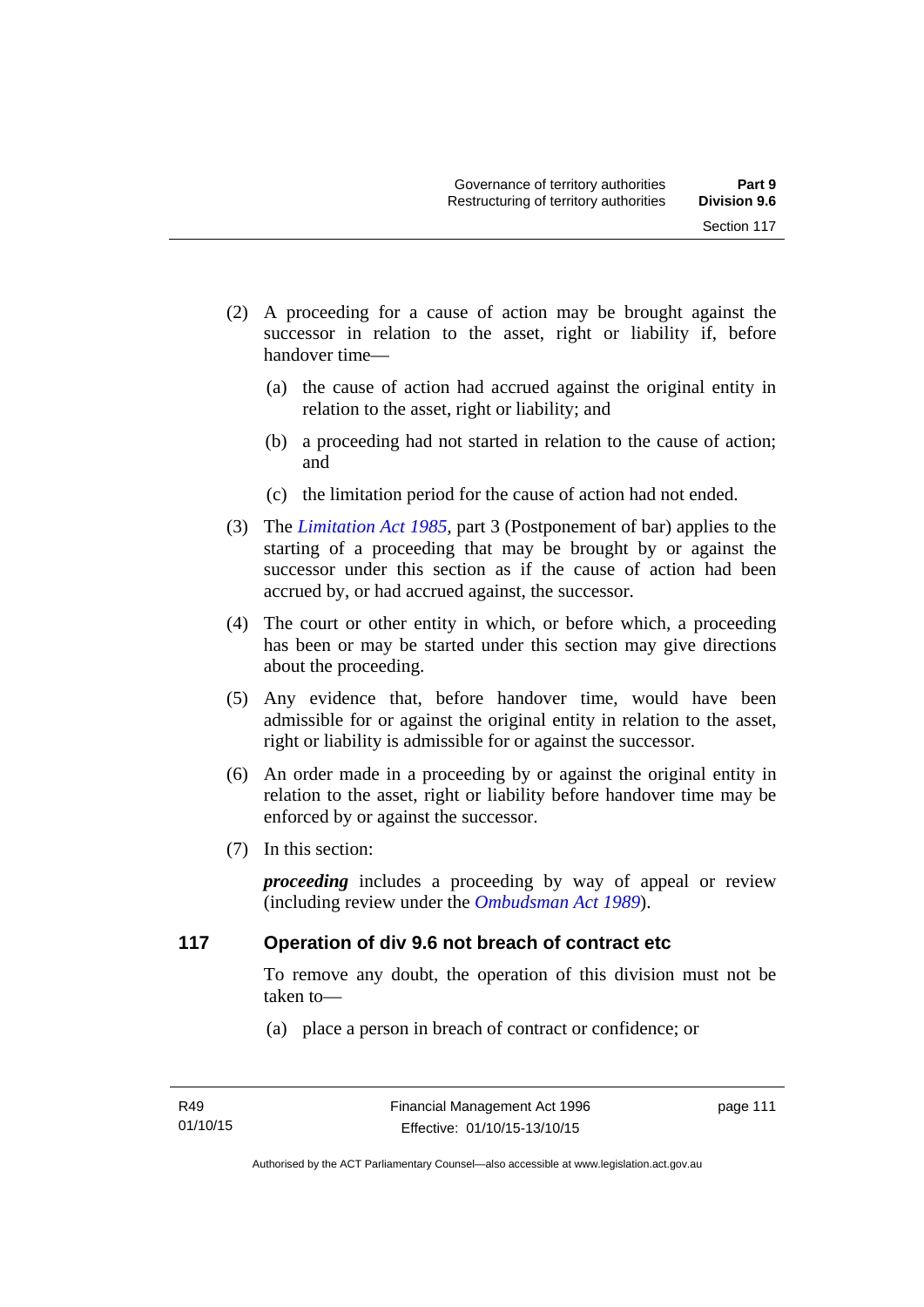- (b) otherwise make a person guilty of a civil wrong; or
- (c) place a person in breach of, or create a default under, any territory law or provision in an agreement, arrangement or understanding, including, for example, a contractual provision prohibiting, restricting or regulating the following:
	- (i) the assignment or transfer of an asset, right or liability;
	- (ii) the disclosure of information; or
- (d) release a surety from any of surety's liabilities in relation to a liability that is transferred under a declaration made by a Minister under this division; or
- (e) fulfil a condition that—
	- (i) allows an entity to terminate an agreement or liability; or
	- (ii) alters the operation or effect of an agreement; or
	- (iii) requires an amount to be paid before its stated maturity.
- *Note* An example is part of the Act, is not exhaustive and may extend, but does not limit, the meaning of the provision in which it appears (see [Legislation Act,](http://www.legislation.act.gov.au/a/2001-14) s 126 and s 132).

### **118 Transfer of assets etc not otherwise disposed of—div 9.6 authorities**

- (1) This section applies in relation to an asset, right or liability of a division 9.6 authority if—
	- (a) the authority ceases to exist; and
	- (b) apart from this section, division 9.7 would not apply in relation to the authority; and
	- (c) the asset, right or liability has not been disposed of after the authority ceases to exist.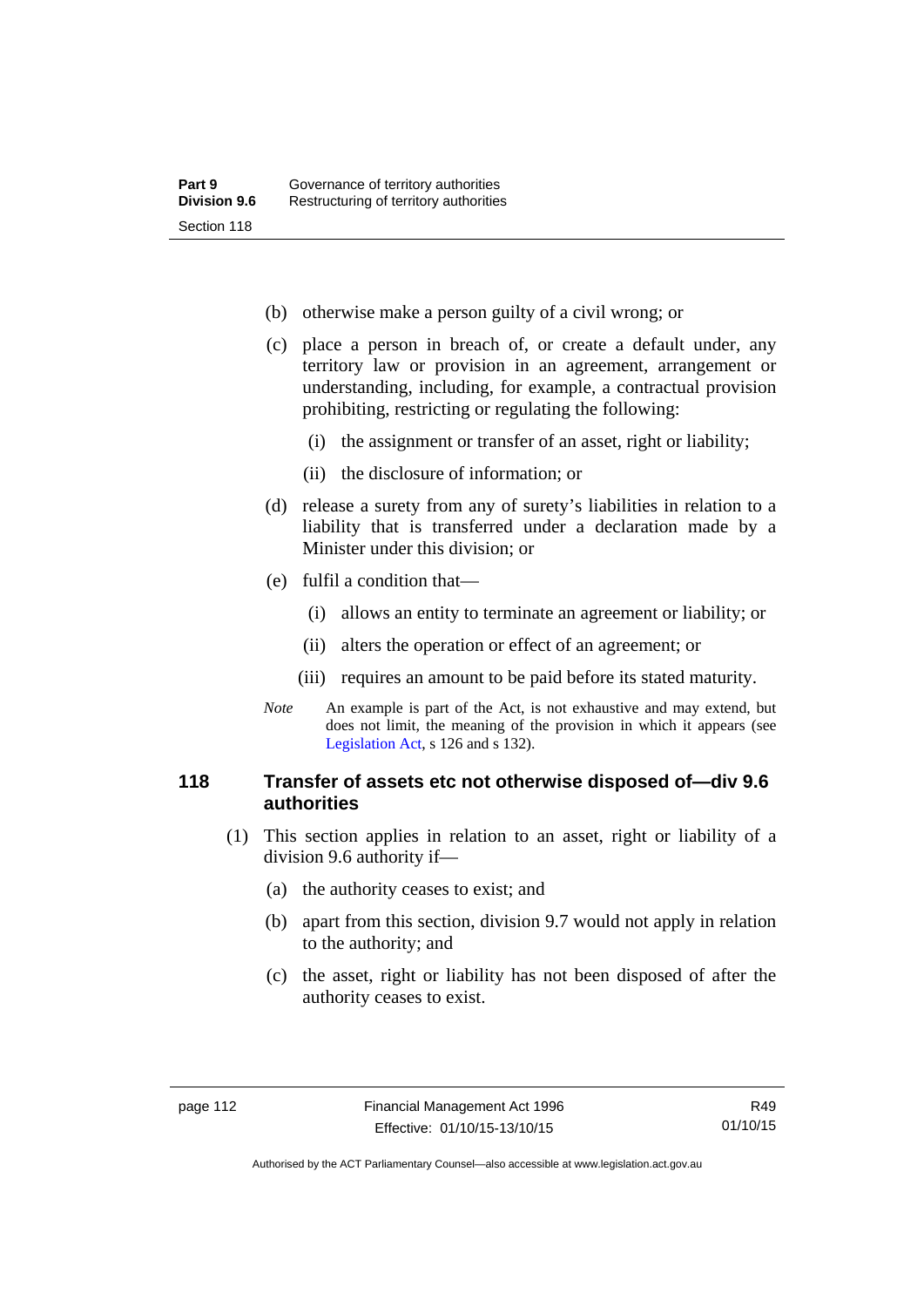(2) Division 9.7 applies in relation to the division 9.6 authority as if it were a division 9.7 authority, but only in relation to the asset, right or liability that has not been disposed of.

### **119 Annual reports etc for div 9.6 authorities**

(1) In this section:

*division 9.6 authority* means a division 9.6 authority that has ceased to exist and is not also a division 9.7 authority.

*financial year*––see the *[Annual Reports \(Government Agencies\)](http://www.legislation.act.gov.au/a/2004-8)  [Act 2004](http://www.legislation.act.gov.au/a/2004-8)*, section 6 (3).

*handover day*, in relation to a division 9.6 authority, means the day the authority ceases to exist.

*relevant financial year*, for a division 9.6 authority, means a financial year—

- (a) beginning before the handover day for the authority; and
- (b) for which a report had not been presented by the authority under the *[Annual Reports \(Government Agencies\) Act 2004](http://www.legislation.act.gov.au/a/2004-8)*, section 6 (Annual report of public authority) before the handover day.

*responsible Minister*, for a division 9.6 authority, means the Minister who was the responsible Minister for the authority immediately before it ceased to exist.

- (2) The responsible Minister for a division 9.6 authority must present an annual report for the authority for each relevant financial year.
- (3) An annual report under subsection (2) must include anything that the annual report would have been required to include before handover day for the division 9.6 authority.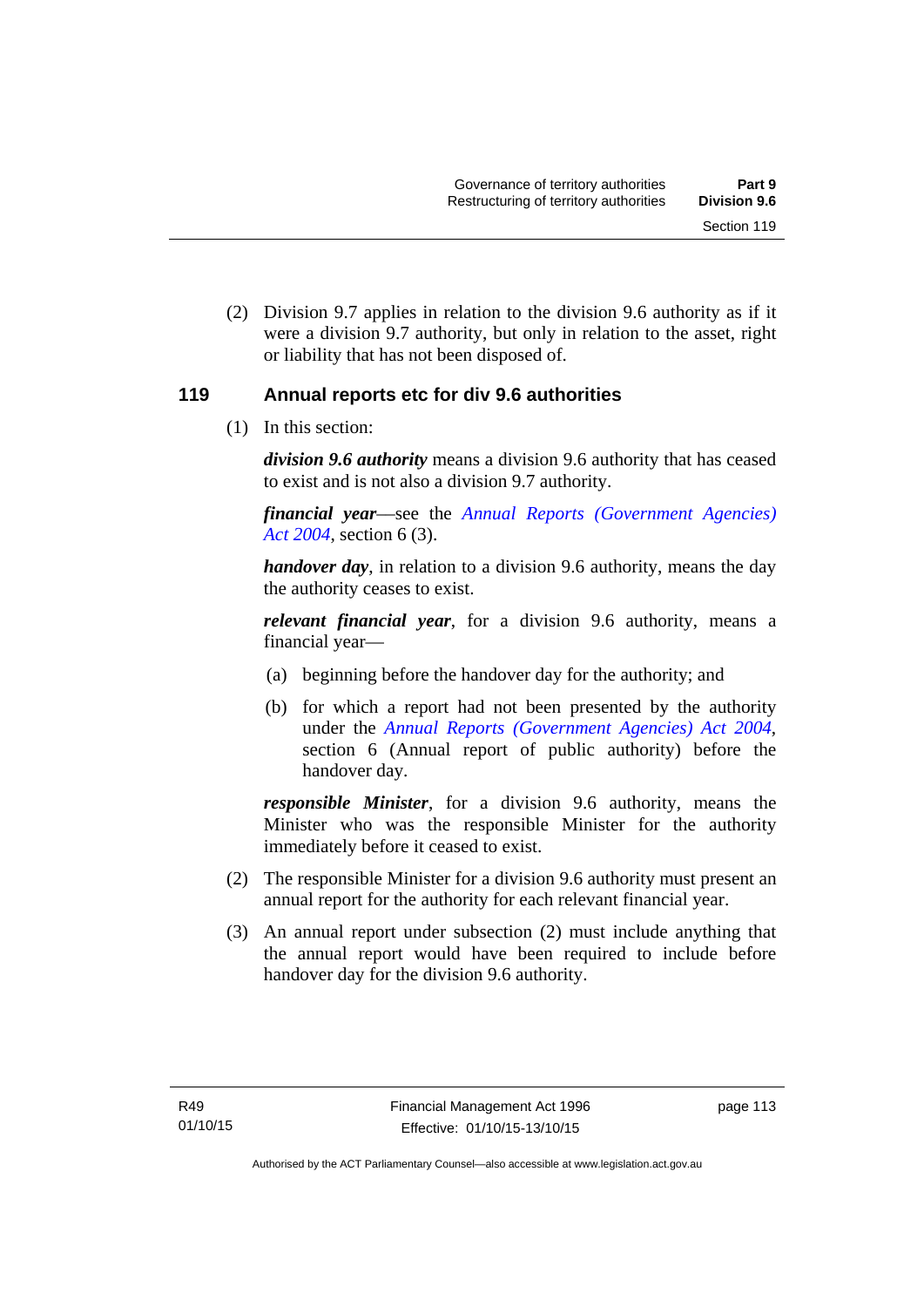- (4) The applied provisions of part 8 (Financial provisions for territory authorities) apply in relation to a division 9.6 authority in relation to any period before the handover day as if—
	- (a) the authority had not ceased to exist; and
	- (b) a reference in section 63 and section 68 to the authority included a reference to the responsible Minister for the authority; and
	- (c) a reference in section 64 and section 69 to the relevant person for the authority included a reference to the responsible Minister for the authority; and
	- (d) a reference in section 65 and section 70 to the chief executive officer of the authority included a reference to the responsible Minister for the authority; and
	- (e) all other necessary changes were made; and
	- (f) any changes prescribed by regulation were made.
- (5) For subsection (4), the *applied provisions of part 8* are the following:
	- section 63 (Annual financial statements of territory authorities)
	- section 64 (Responsibility for annual financial statements of territory authorities)
	- section 65 (Audit of annual financial statements of territory authorities)
	- section 66 (Annual financial statements of territory authorities to be included in annual reports etc)
	- section 68 (Statements of performance of territory authorities)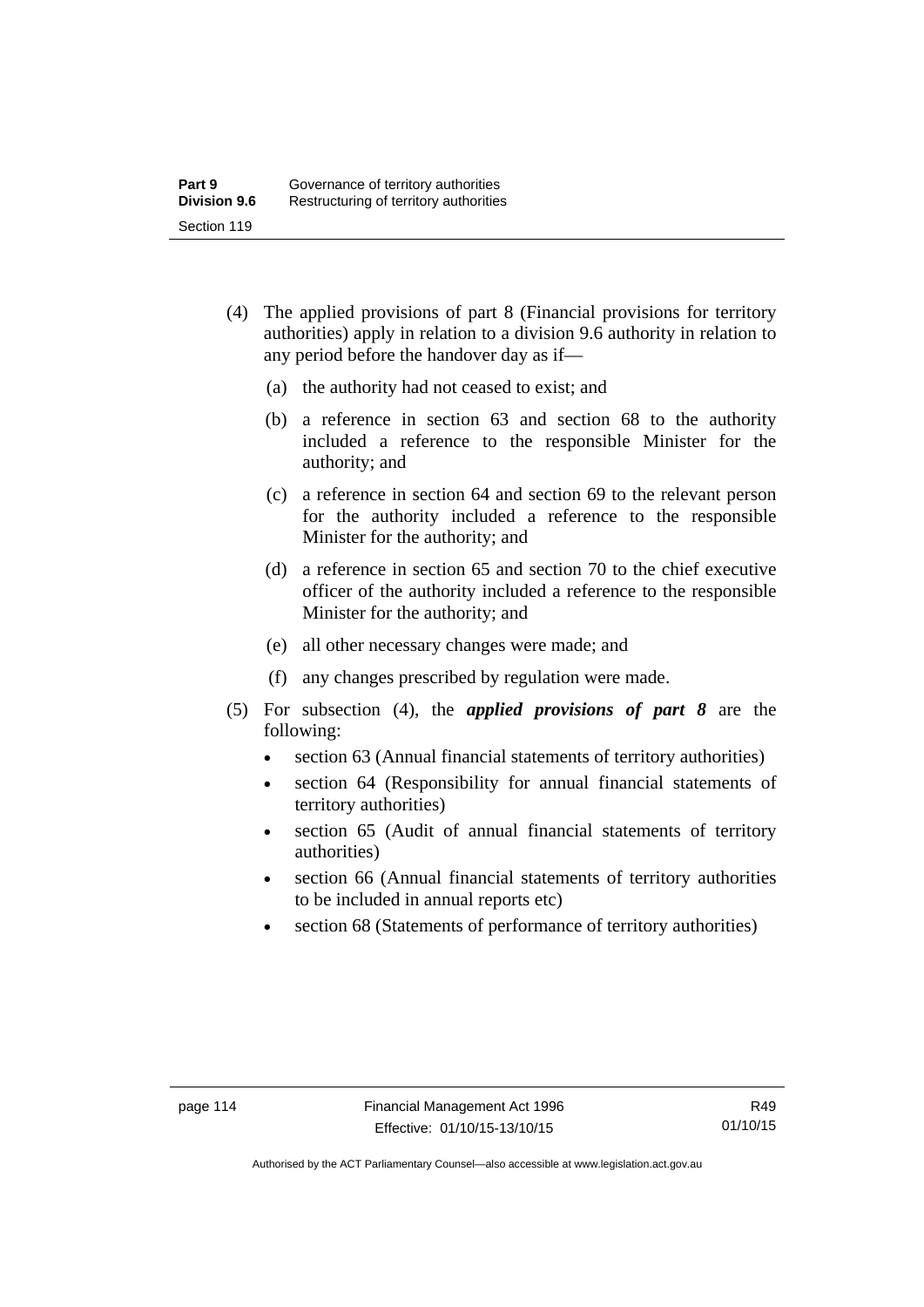- section 69 (Responsibility for territory authority statements of performance)
- section 70 (Scrutiny of territory authority statements of performance)
- section 71 (Territory authority statements of performance to be included in annual reports).

## **Division 9.7 Additional provisions for restructuring of certain territory authorities**

### **120 What territory authorities does div 9.7 apply to?**

- (1) This division applies to a territory authority if the authority is prescribed by regulation for this division.
	- *Note* This division also applies in relation to territory authorities in relation to certain assets, rights and liabilities (see s 118).
- (2) A reference in this division to a *division 9.7 authority* is a reference to a territory authority to which this division applies.
- (3) To remove any doubt, a regulation may prescribe a territory authority for this division whether or not this part would otherwise apply to the authority.

### **121 Definitions—div 9.7**

In this division:

*handover day*, in relation to a division 9.7 authority, means the day the authority ceases to exist.

*territory authority* includes a territory authority that has ceased to exist.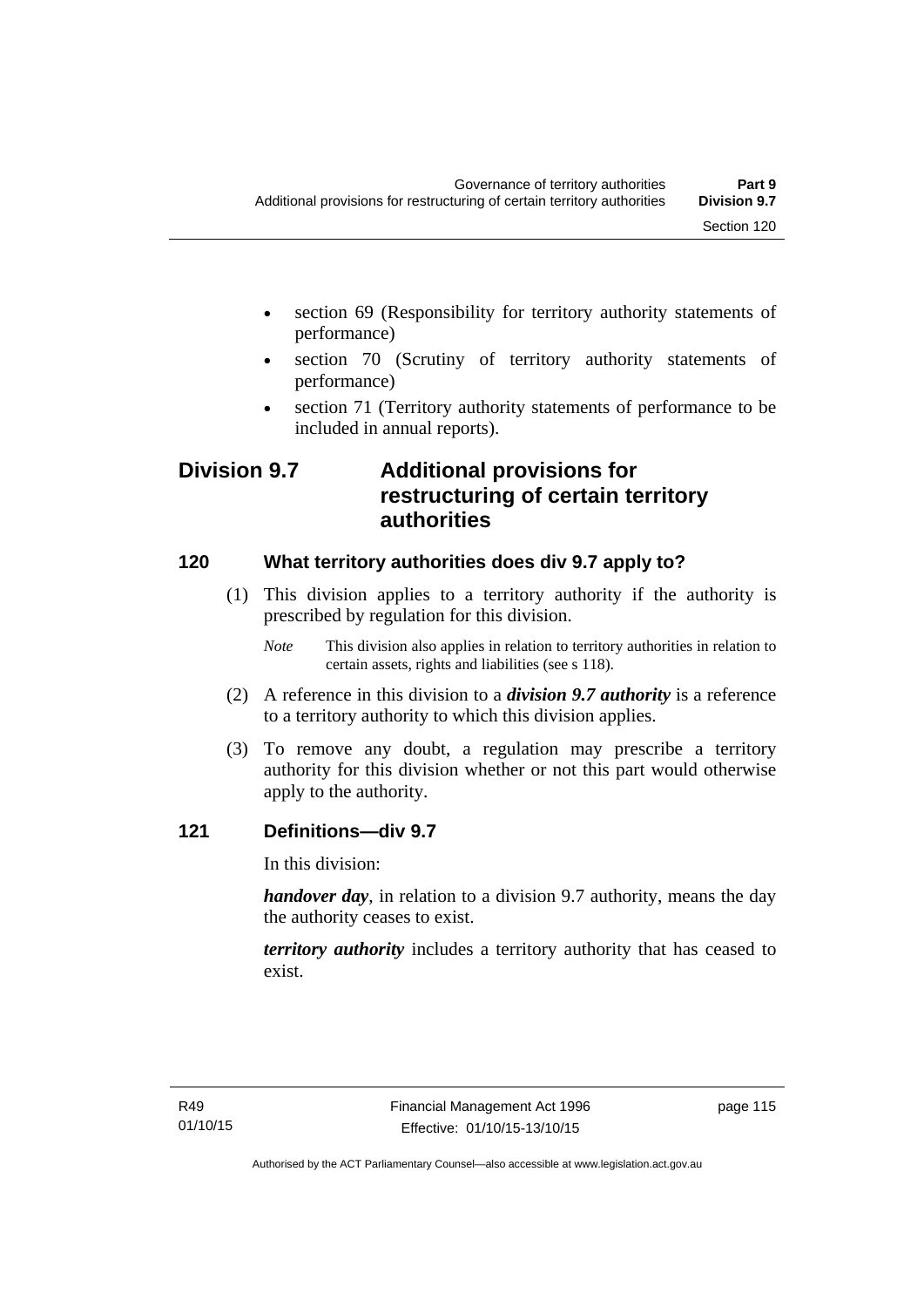### **122 Vesting of assets, rights and liabilities—div 9.7 authorities**

- (1) All assets, rights and liabilities of a division 9.7 authority immediately before handover day vest in the Territory on handover day.
- (2) To remove any doubt, all records of the territory authority, including applications made to the authority, become the records of the Territory on handover day.

### **123 Proceedings and evidence—div 9.7 authorities**

- (1) For a proceeding started before handover day and to which a division 9.7 authority is a party, the Territory is substituted as a party on the handover day.
- (2) A proceeding for a cause of action in relation to a division 9.7 authority may be brought against the Territory if, before handover day—
	- (a) the cause of action had accrued against the authority; and
	- (b) a proceeding had not started in relation to the cause of action; and
	- (c) the limitation period for the cause of action had not ended.
- (3) The *[Limitation Act 1985](http://www.legislation.act.gov.au/a/1985-66),* part 3 (Postponement of bar) applies to the starting of a proceeding that may be brought by or against the Territory under this section as if the cause of action had been accrued by, or had accrued against, the Territory.
- (4) The court or other entity in which, or before which, a proceeding may be or has been started or continued under this section may give directions about the proceeding.
- (5) Any evidence that would, before a division 9.7 authority ceased to exist, have been admissible for or against the authority is admissible for or against the Territory.

R49 01/10/15

Authorised by the ACT Parliamentary Counsel—also accessible at www.legislation.act.gov.au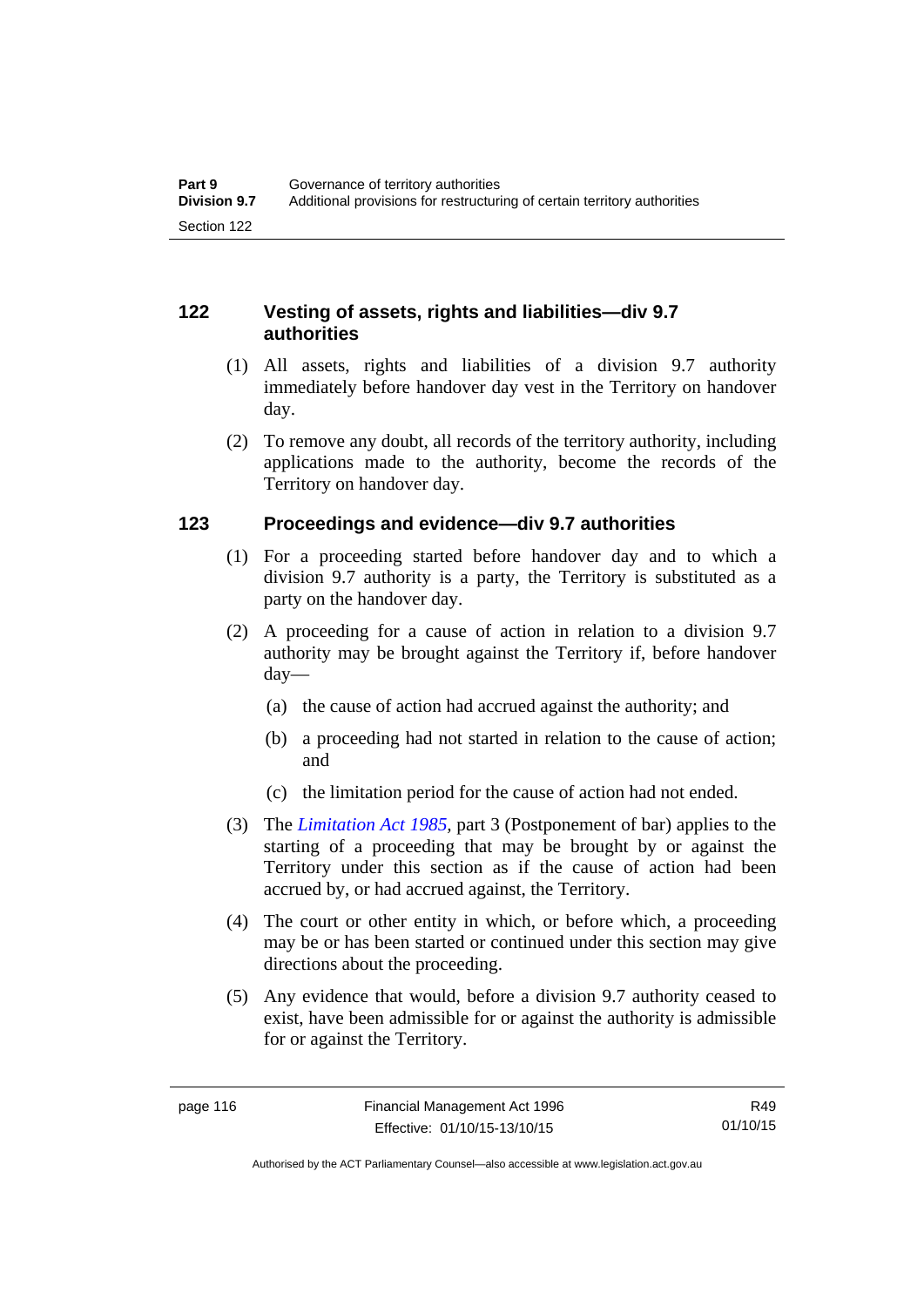- (6) An order made in a proceeding by or against a division 9.7 authority before the handover day may, after the handover day, be enforced by or against the Territory.
- (7) In this section:

*proceeding* includes a proceeding by way of appeal or review (including review under the *[Ombudsman Act 1989](http://www.legislation.act.gov.au/a/alt_a1989-45co)*).

### **124 Annual reports and financial statements for div 9.7 authorities**

(1) In this section:

*division 9.7 authority* means a division 9.7 authority that has ceased to exist.

*financial year*––see the *[Annual Reports \(Government Agencies\)](http://www.legislation.act.gov.au/a/2004-8)  [Act 2004](http://www.legislation.act.gov.au/a/2004-8)*, section 6 (3).

*relevant financial year*, for a division 9.7 authority, means a financial year—

- (a) beginning before the handover day for the authority; and
- (b) for which a report had not been presented by the authority under the *[Annual Reports \(Government Agencies\) Act 2004](http://www.legislation.act.gov.au/a/2004-8)*, section 6 (Annual report of public authority) before the handover day.

*responsible Minister*, for a division 9.7 authority, means the Minister who was the responsible Minister for the authority immediately before it ceased to exist.

- (2) The responsible Minister for a division 9.7 authority must present an annual report for the authority for each relevant financial year.
- (3) An annual report under subsection (2) must include anything that the annual report would have been required to include before handover day for the division 9.7 authority.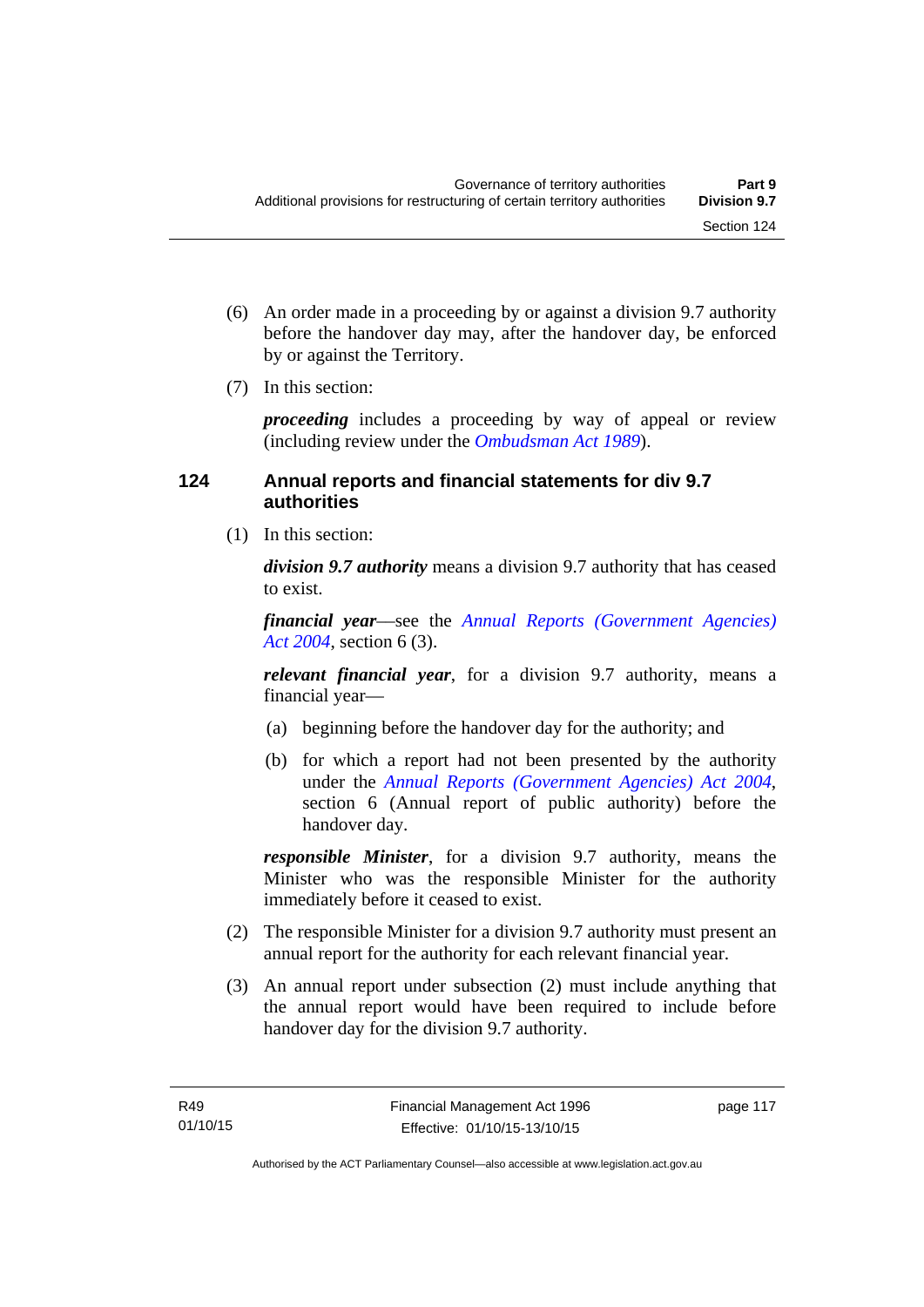- (4) The applied provisions of part 8 (Financial provisions for territory authorities) apply in relation to a division 9.7 authority in relation to any period before the handover day as if—
	- (a) the authority had not ceased to exist; and
	- (b) a reference in section 63 and section 68 to the authority included a reference to the responsible Minister for the authority; and
	- (c) a reference in section 64 and section 69 to the relevant person for the authority included a reference to the responsible Minister for the authority; and
	- (d) a reference in section 65 and section 70 to the chief executive officer of the authority included a reference to the responsible Minister for the authority; and
	- (e) all other necessary changes were made; and
	- (f) any changes prescribed by regulation were made.
- (5) For subsection (4), the *applied provisions of part 8* are the following:
	- section 63 (Annual financial statements of territory authorities)
	- section 64 (Responsibility for annual financial statements of territory authorities)
	- section 65 (Audit of annual financial statements of territory authorities)
	- section 66 (Annual financial statements of territory authorities to be included in annual reports etc)
	- section 68 (Statements of performance of territory authorities)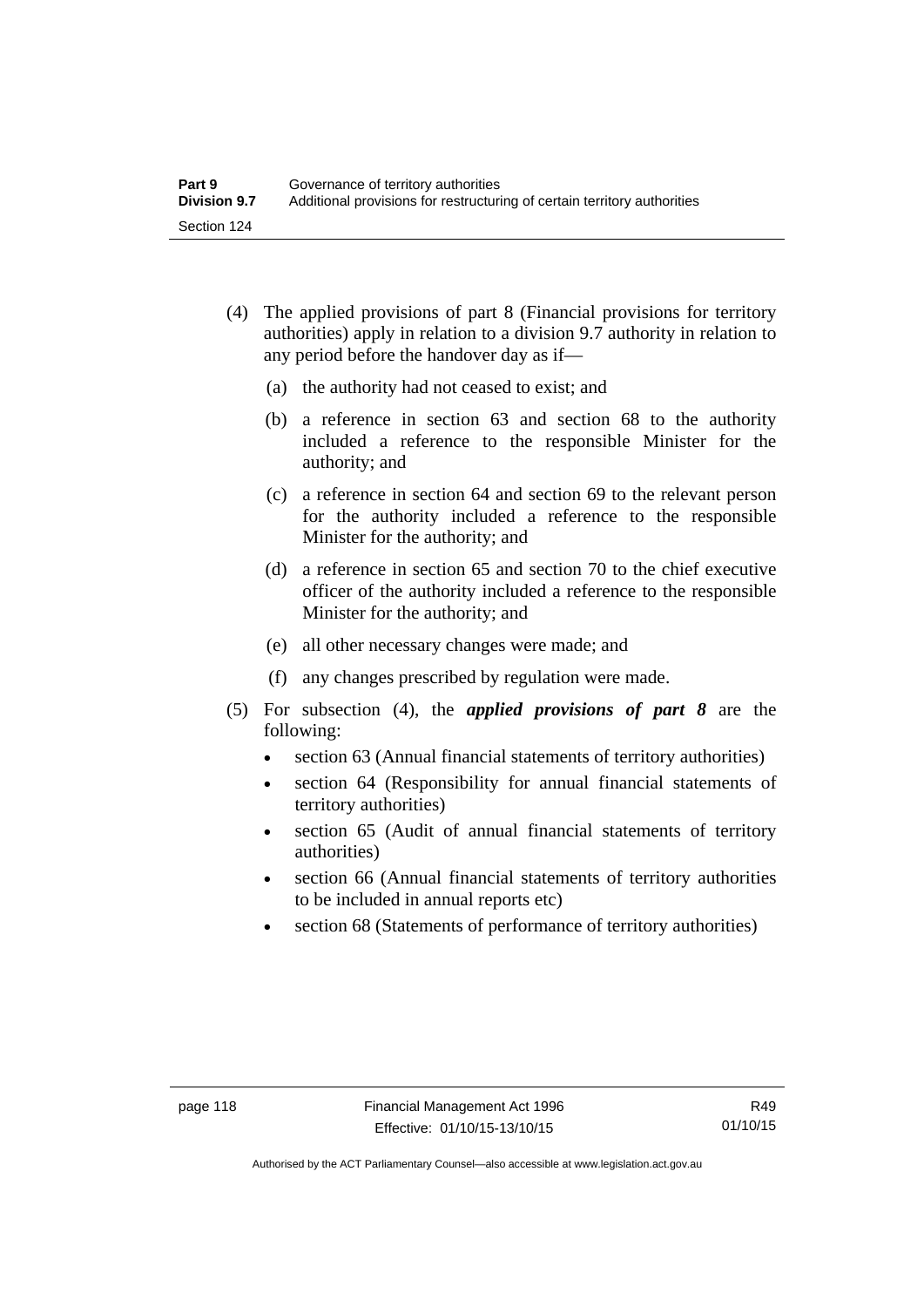- section 69 (Responsibility for territory authority statements of performance)
- section 70 (Scrutiny of territory authority statements of performance)
- section 71 (Territory authority statements of performance to be included in annual reports).

### **125 References to div 9.7 authority**

In any contract, agreement or arrangement, a reference to a division 9.7 authority is, for the application of the contract, agreement or arrangement on or after the handover day, a reference to the Territory.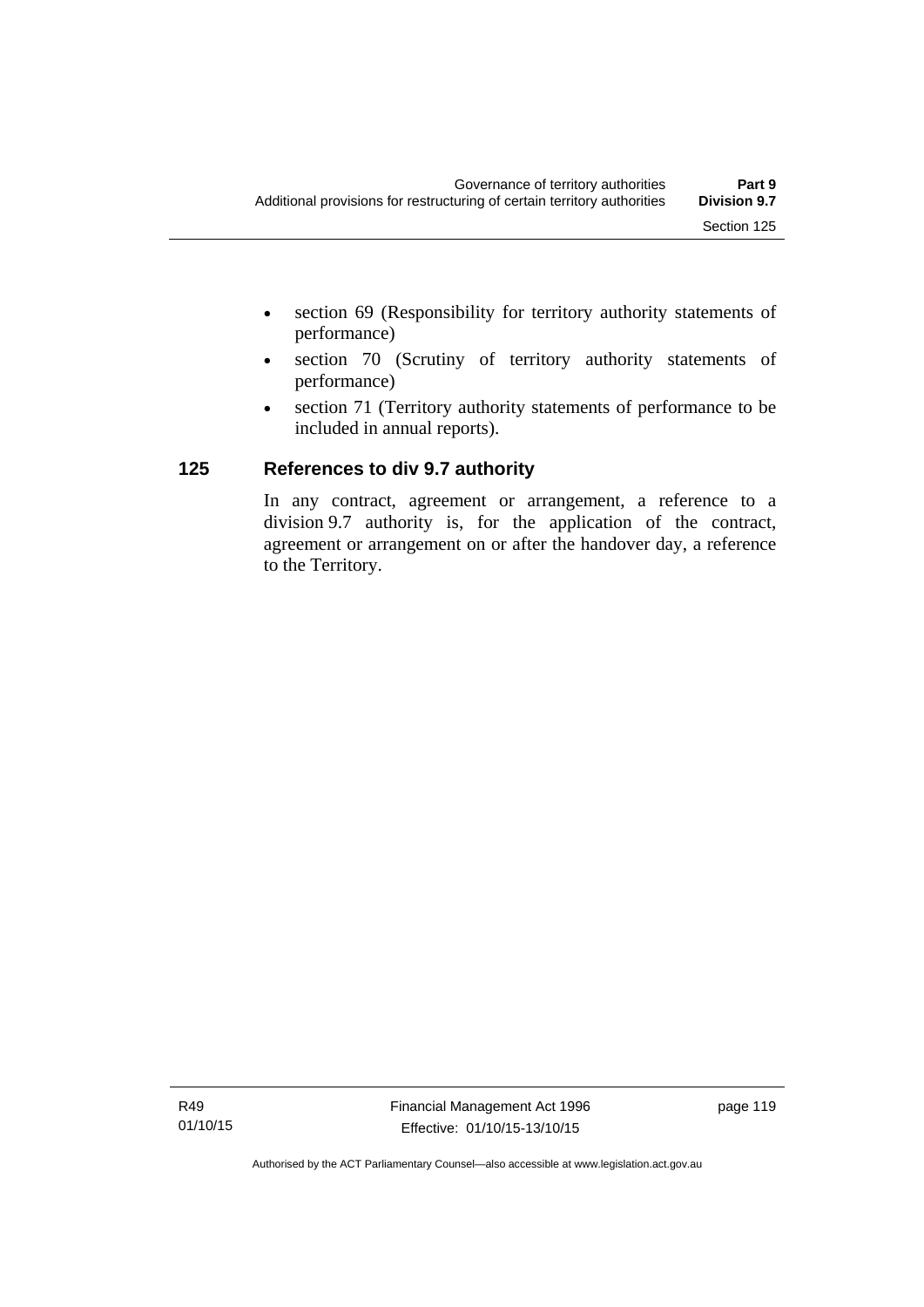#### **Part 10** Miscellaneous

Section 130

## **Part 10 Miscellaneous**

#### **130 Act of grace payments**

- (1) If the Treasurer considers it appropriate to do so because of special circumstances, the Treasurer may authorise the payment by a directorate or territory authority of an amount to a person (the *payee*) although the payment of that amount (the *relevant amount*) would not otherwise be authorised by law or required to meet a legal liability.
- (2) The authorisation may provide for the relevant amount to be paid  $by-$ 
	- (a) more than 1 instalment and on the dates specified in the authorisation; or
	- (b) periodical payments of an amount, and for the period, specified in the authorisation.
- (3) An authorisation may be expressed to be subject to conditions to be complied with by the payee.
- (4) If a condition is contravened, the Treasurer may by written notice addressed to the last-known address of the payee require the payee, within 30 days of receipt of the notice, to pay an amount equal to all or part of the relevant amount.
- (5) If the payee does not pay the amount specified in the notice under subsection (4), the amount may be recovered by the Territory as a debt.
- (6) If the payment of an amount by a directorate or territory authority is authorised under this section, the Treasurer must—
	- (a) direct that the amount be paid from an existing appropriation for the directorate or territory authority stated by the Treasurer; or

Authorised by the ACT Parliamentary Counsel—also accessible at www.legislation.act.gov.au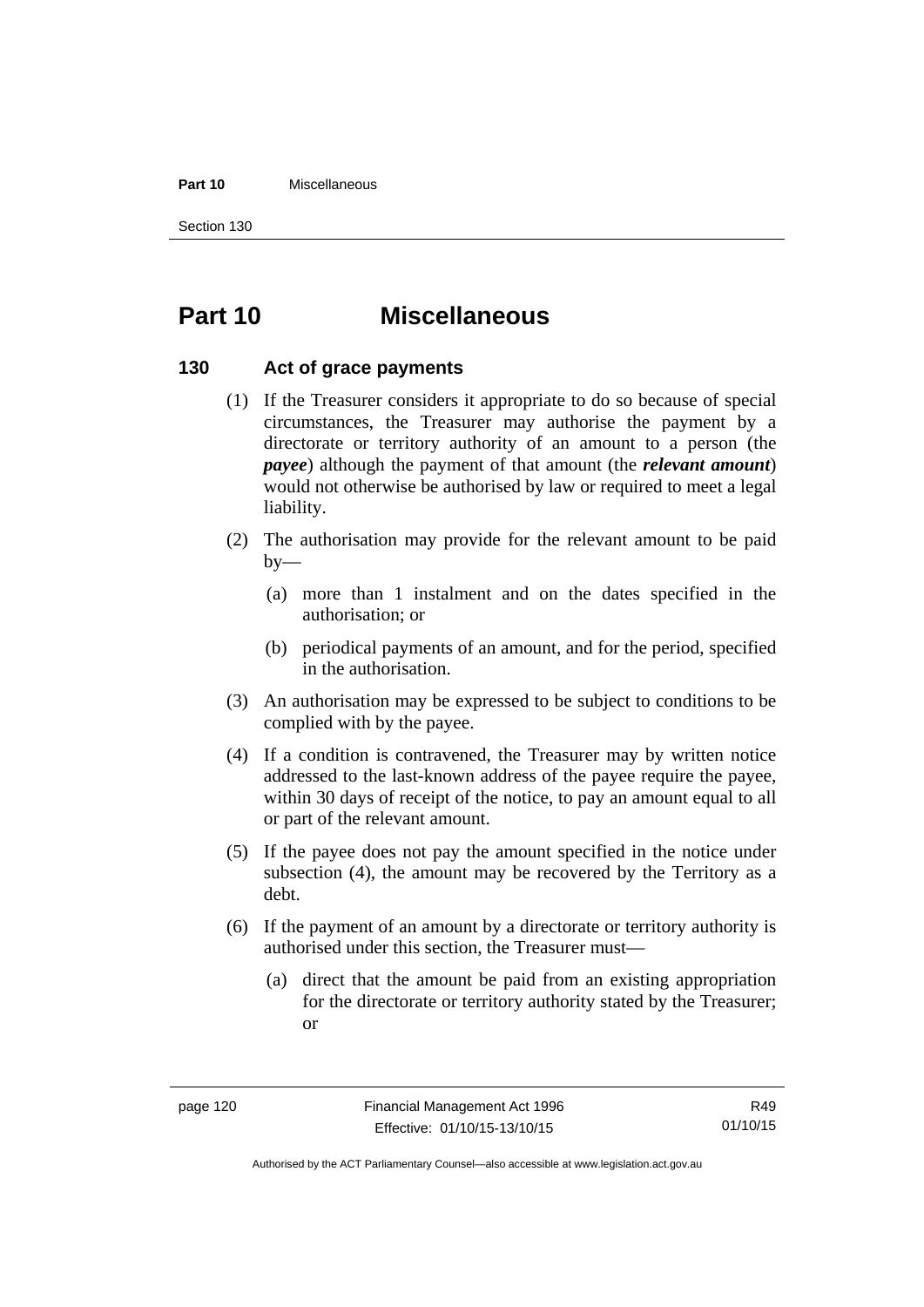- (b) authorise payment of the amount under section 18 (Treasurer's advance); or
- (c) authorise payment of the amount by appropriation to the relevant directorate or territory authority.
- (7) The public money of the Territory is appropriated for subsection (6) (c).
- (8) A payment made by a directorate or territory authority under this section must be reported in notes to the financial statements of the directorate or territory authority that relate to the financial year when the payment was made.
- (9) The notes must indicate in relation to each payment under this section the amount and grounds for the payment.
- (10) The notes relating to a payment under this section must not disclose the identity of the payee unless disclosure was agreed to by the payee as a condition of authorising the payment.

### **131 Waiver of debts etc**

- (1) The Treasurer may, in writing, on behalf of the Territory—
	- (a) waive the Territory's right to payment of an amount payable to the Territory; or
	- (b) postpone any right of the Territory to be paid a debt in priority to another debt; or
	- (c) allow the payment by instalments of an amount payable to the Territory; or
	- (d) defer the time for payment of an amount payable to the Territory.
- (2) A waiver relating to an amount payable to the Territory by a person may be expressed to be subject to a condition that the person agrees to pay an amount to the Territory in circumstances specified in the waiver.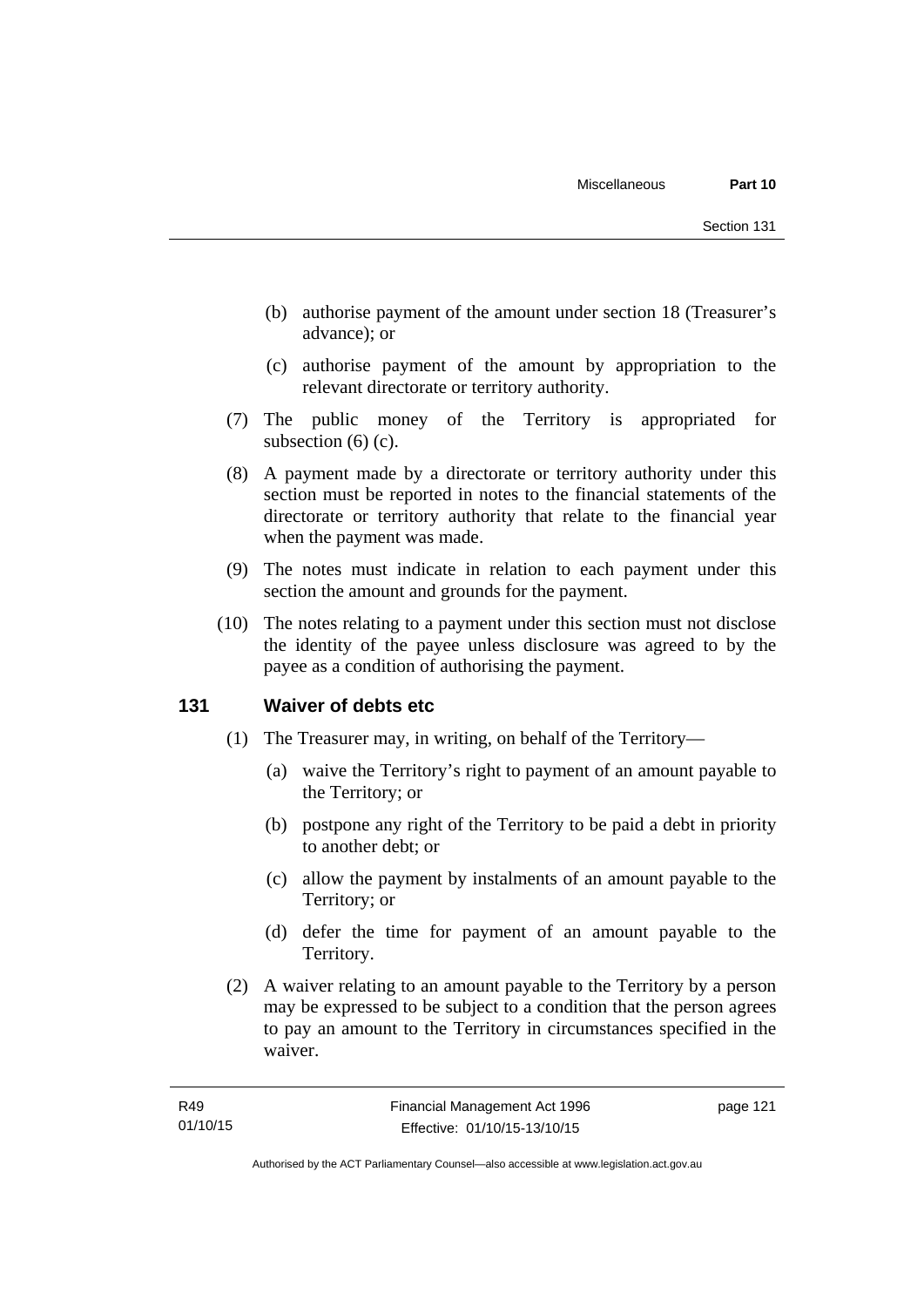#### **Part 10** Miscellaneous

Section 132

 (3) A waiver relating to an amount payable to the Territory must be reported in the notes to the financial statements of the relevant directorate that relate to the year in which the right to payment was waived.

#### **132 Payments in relation to deceased estates**

- (1) If, at the time of a person's death (whether before or after the commencement of this section), the Territory owed an amount to the person, the Treasurer may pay that amount to the person who the Treasurer considers should receive the payment.
- (2) In deciding who should be paid, the Treasurer must have regard to—
	- (a) the provisions of any will of the deceased person that identify the persons entitled to property under the will; and
	- (b) the law relating to the disposition of the property of deceased people.
- (3) Before making a payment to a person, the Treasurer may require the person to produce any documents and other evidence relating to—
	- (a) the disposition of the deceased person's estate; or
	- (b) the family of the deceased person and any other people apparently entitled to share in the estate of the deceased person.
- (4) Subject to subsection (3), the Treasurer may make the payment without requiring production of probate of the will, or letters of administration of the estate, of the deceased person.
- (5) If a payment is made in relation to an amount owing to a deceased person, the Territory is discharged from any further liability in relation to that amount.
- (6) This section does not relieve the recipient of a payment from liability to deal with the money in accordance with law.

R49 01/10/15

Authorised by the ACT Parliamentary Counsel—also accessible at www.legislation.act.gov.au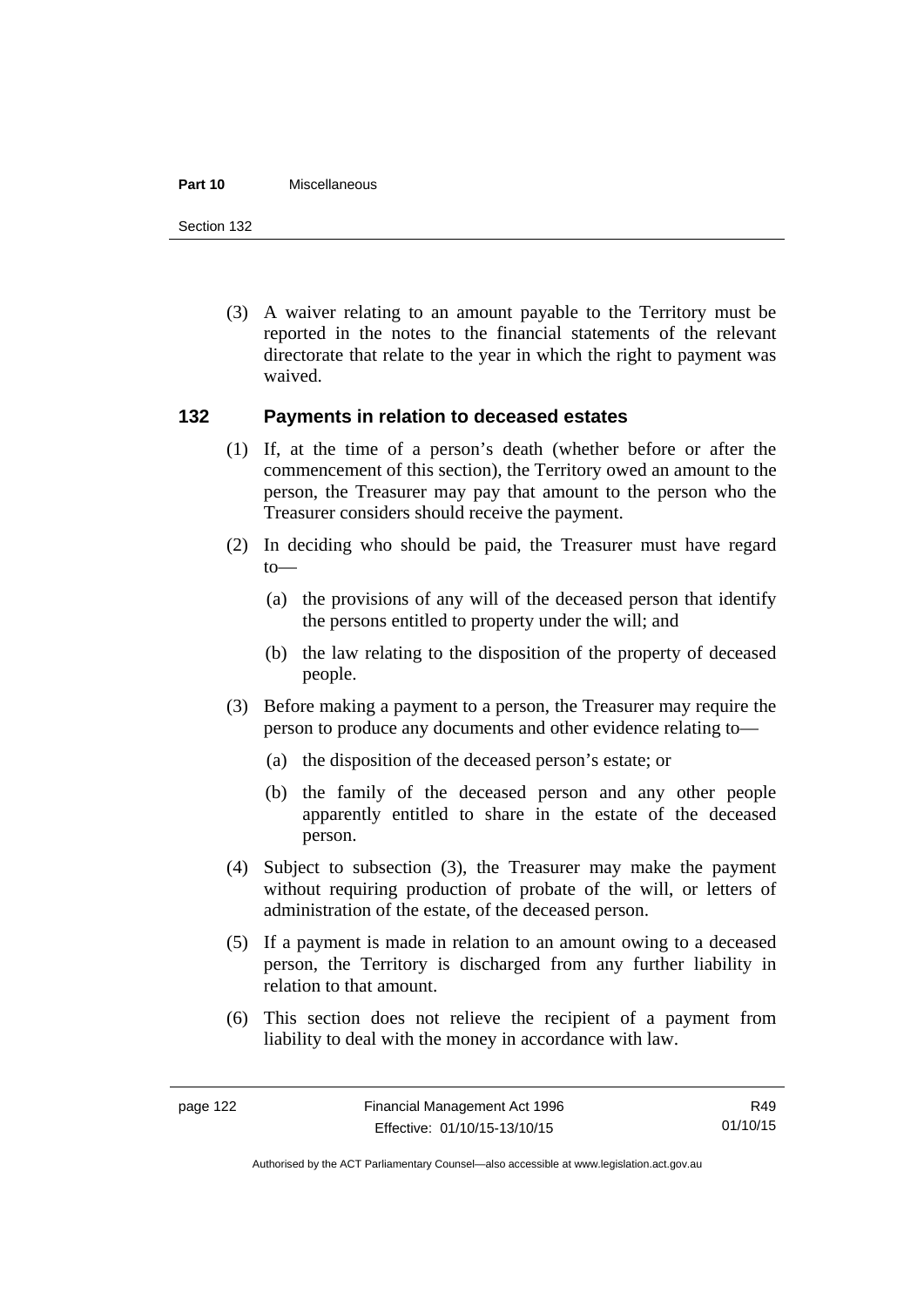#### **133 Guideline-making power**

- (1) The Treasurer may make financial management guidelines for this Act.
	- *Note* Financial management guidelines may be made in relation to any matter that is required or permitted to be prescribed by the Act, or is necessary or convenient to be prescribed for carrying out or giving effect to the Act (see [Legislation Act,](http://www.legislation.act.gov.au/a/2001-14) s 44).
- (2) A financial management guideline is a disallowable instrument.
	- *Note* A disallowable instrument must be notified, and presented to the Legislative Assembly, under the [Legislation Act.](http://www.legislation.act.gov.au/a/2001-14)

#### **134 Regulation-making power**

The Executive may make regulations for this Act.

*Note* A regulation must be notified, and presented to the Legislative Assembly, under the [Legislation Act](http://www.legislation.act.gov.au/a/2001-14).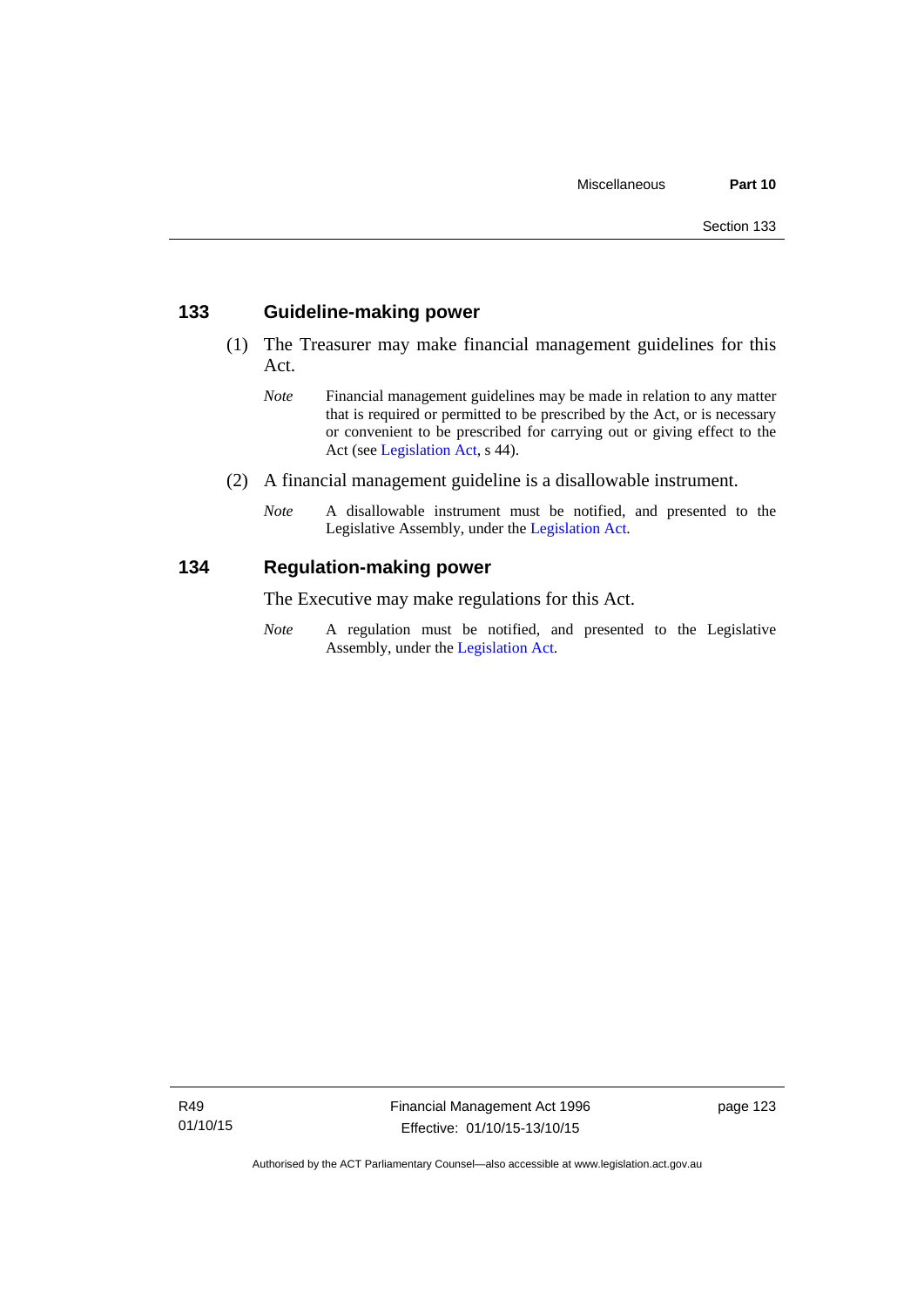## **Part 30 Transitional—Exhibition Park Corporation Repeal Act 2014**

#### **300 Disapplication of Legislation Act, s 84**

- (1) To remove any doubt, the [Legislation Act,](http://www.legislation.act.gov.au/a/2001-14) section 84 (Saving of operation of repealed and amended laws) does not apply in relation to a member of the governing board of the Exhibition Park Corporation.
- (2) However, if a member of the board is a public servant, this section does not affect any right, privilege or liability that the person has as a public servant.
- (3) This section is a law to which the [Legislation Act](http://www.legislation.act.gov.au/a/2001-14), section 88 (Repeal does not end effect of transitional laws etc) applies.

### **301 Third-party rights and interests in corporation land**

- (1) Any right in relation to corporation land granted by the Exhibition Park Corporation in the exercise of a function under the [repealed Act,](http://www.legislation.act.gov.au/a/1976-1/default.asp) section 6 (2), that exists immediately before the commencement of the *[Exhibition Park Corporation Repeal](http://www.legislation.act.gov.au/a/2014-54/default.asp)  [Act 2014](http://www.legislation.act.gov.au/a/2014-54/default.asp)*, continues for the term of the grant as if the interest had been granted by the Territory.
- (2) In this section:

*corporation land*—see the [repealed Act](http://www.legislation.act.gov.au/a/1976-1/default.asp), section 6 (1).

*repealed Act* means the *[Exhibition Park Corporation Act 1976](http://www.legislation.act.gov.au/a/1976-1).*

#### **302 Registration of changes in ownership of certain assets**

- (1) This section applies if—
	- (a) an asset of the Exhibition Park Corporation, including an interest in land, vests in the Territory because of the operation

R49 01/10/15

Authorised by the ACT Parliamentary Counsel—also accessible at www.legislation.act.gov.au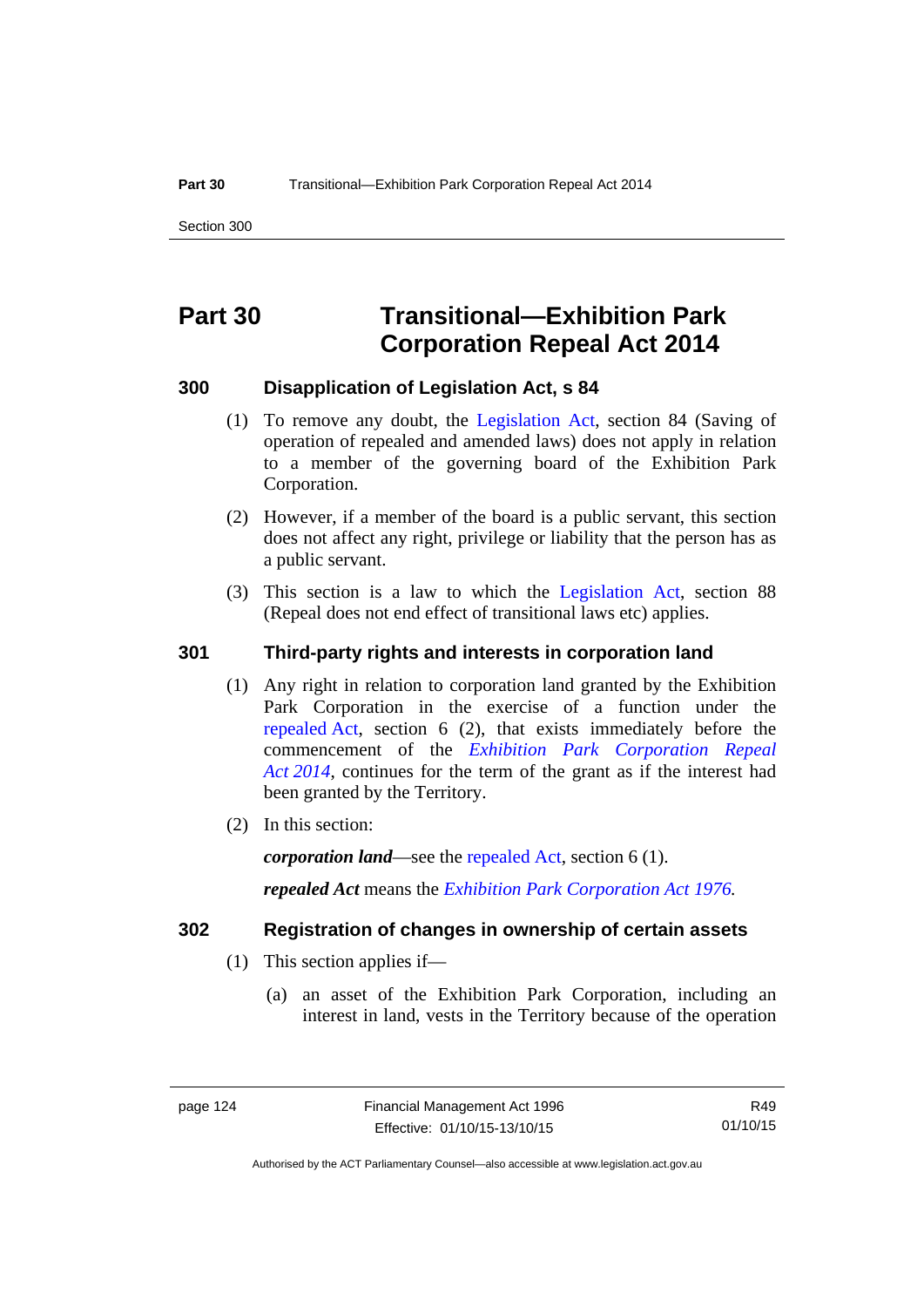of section 122 (Vesting of assets, rights and liabilities—div 9.7 authorities); and

- (b) information about ownership of the asset may be entered in a statutory property register.
- (2) On application by the director-general, a person responsible for the statutory property register must make the entries in the register and do anything else that is necessary or desirable to reflect the vesting of the asset in the Territory.
- (3) The evidentiary value of a statutory property register is not affected by the—
	- (a) making of an entry under this section; or
	- (b) failure to make an entry under this section; or
	- (c) failure by the director-general to make an application under this section.
- (4) In this section:

*statutory property register* means a register kept under a Territory law, or a law of the Commonwealth, a State or another Territory, for recording ownership of property (including interests in property) if—

- (a) title to the property is passed by registration in the register of ownership of the property; or
- (b) the owner of an interest in the property may lose the interest if the interest is not registered in the register.

#### **Example**

the register of land titles kept under the *[Land Titles Act 1925](http://www.legislation.act.gov.au/a/1925-1)*, s 43

*Note* An example is part of the Act, is not exhaustive and may extend, but does not limit, the meaning of the provision in which it appears (see [Legislation Act,](http://www.legislation.act.gov.au/a/2001-14) s 126 and s 132).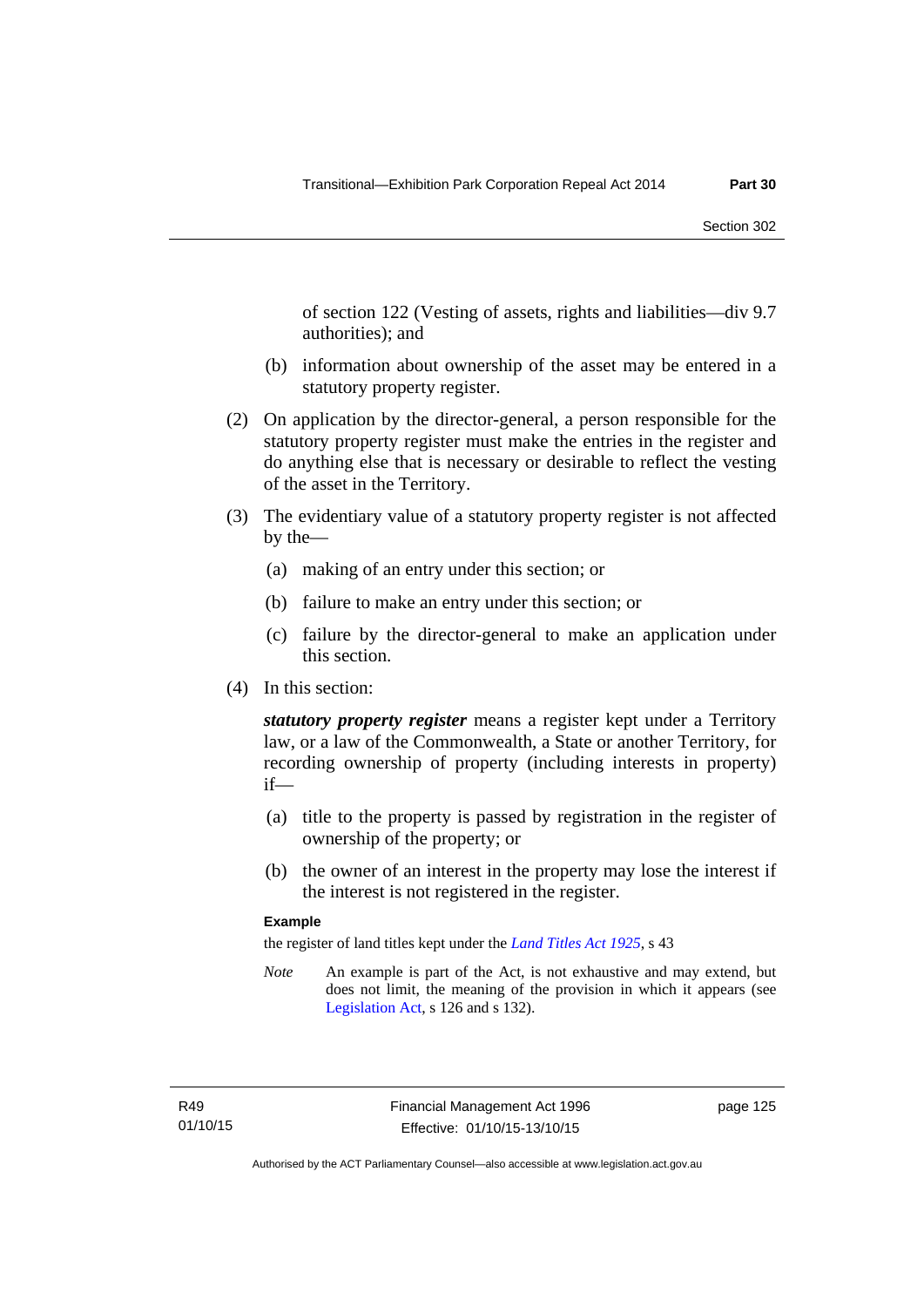Section 303

#### **303 Operation of pt 30 not breach of contract etc**

To remove any doubt, nothing in this part must be taken to—

- (a) place a person in breach of contract or confidence; or
- (b) otherwise make a person guilty of a civil wrong; or
- (c) place a person in breach of, or create a default under, any Territory law or provision in an agreement, arrangement or understanding, including, for example, a contractual provision prohibiting, restricting or regulating the following:
	- (i) the assignment or transfer of an asset, right or liability;
	- (ii) the disclosure of information; or
- (d) fulfil a condition that—
	- (i) allows an entity to terminate an agreement or liability; or
	- (ii) alters the operation or effect of an agreement; or
	- (iii) requires an amount to be paid before its stated maturity.
- *Note* An example is part of the Act, is not exhaustive and may extend, but does not limit, the meaning of the provision in which it appears (see [Legislation Act,](http://www.legislation.act.gov.au/a/2001-14) s 126 and s 132).

### **304 Transitional regulations**

- (1) A regulation may prescribe transitional matters necessary or convenient to be prescribed because of the enactment of the *[Exhibition Park Corporation Repeal Act 2014](http://www.legislation.act.gov.au/a/2014-54/default.asp)*.
- (2) A regulation may modify this part (including in relation to another territory law) to make provision in relation to anything that, in the Executive's opinion, is not, or is not adequately or appropriately, dealt with in this part.
- (3) A regulation under subsection (2) has effect despite anything elsewhere in this Act or another territory law.

R49 01/10/15

Authorised by the ACT Parliamentary Counsel—also accessible at www.legislation.act.gov.au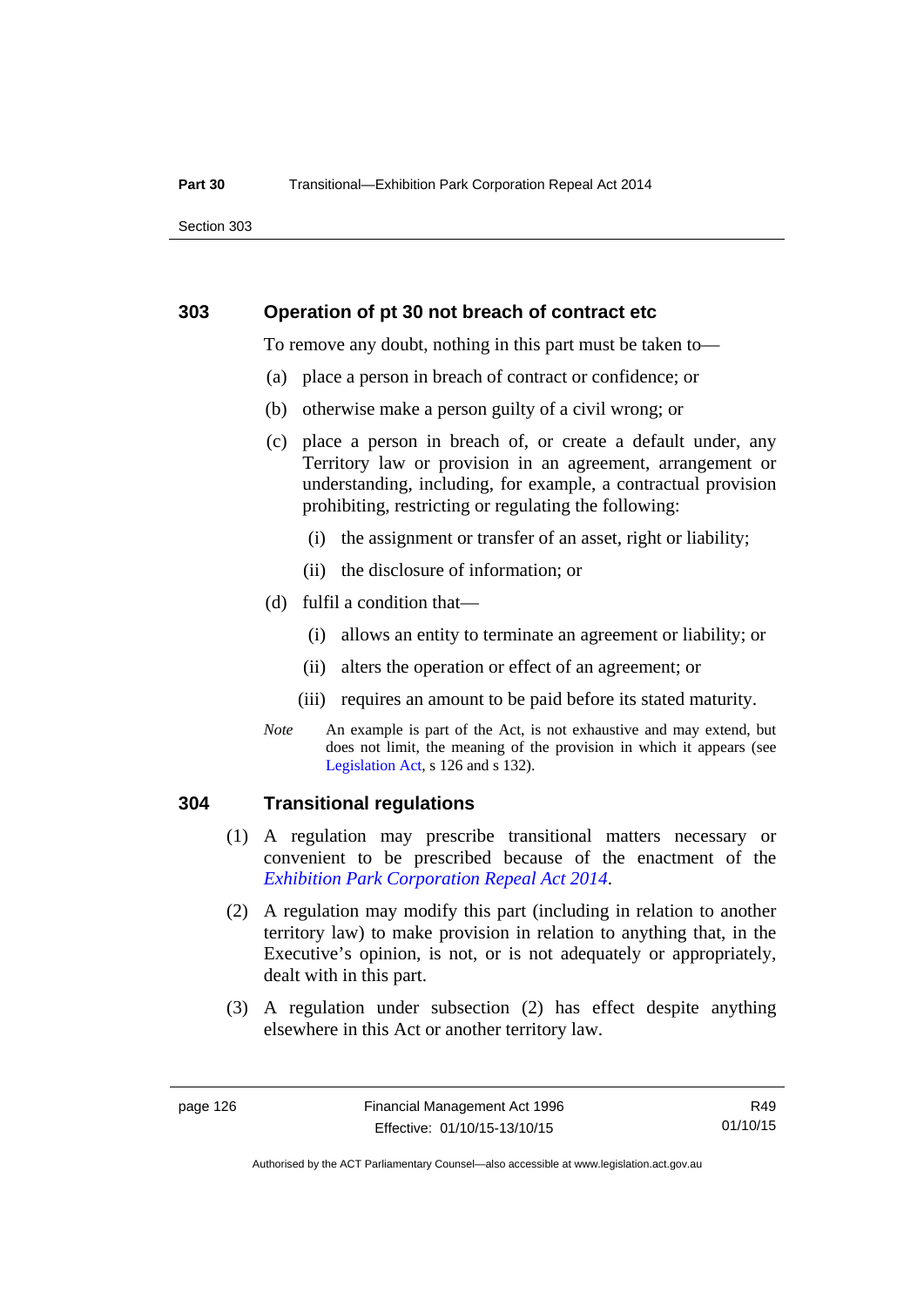### **305 Expiry—pt 30**

This part expires 2 years after the day it commences.

*Note* Transitional provisions are kept in the Act for a limited time. A transitional provision is repealed on its expiry but continues to have effect after its repeal (see [Legislation Act,](http://www.legislation.act.gov.au/a/2001-14) s 88).

R49 01/10/15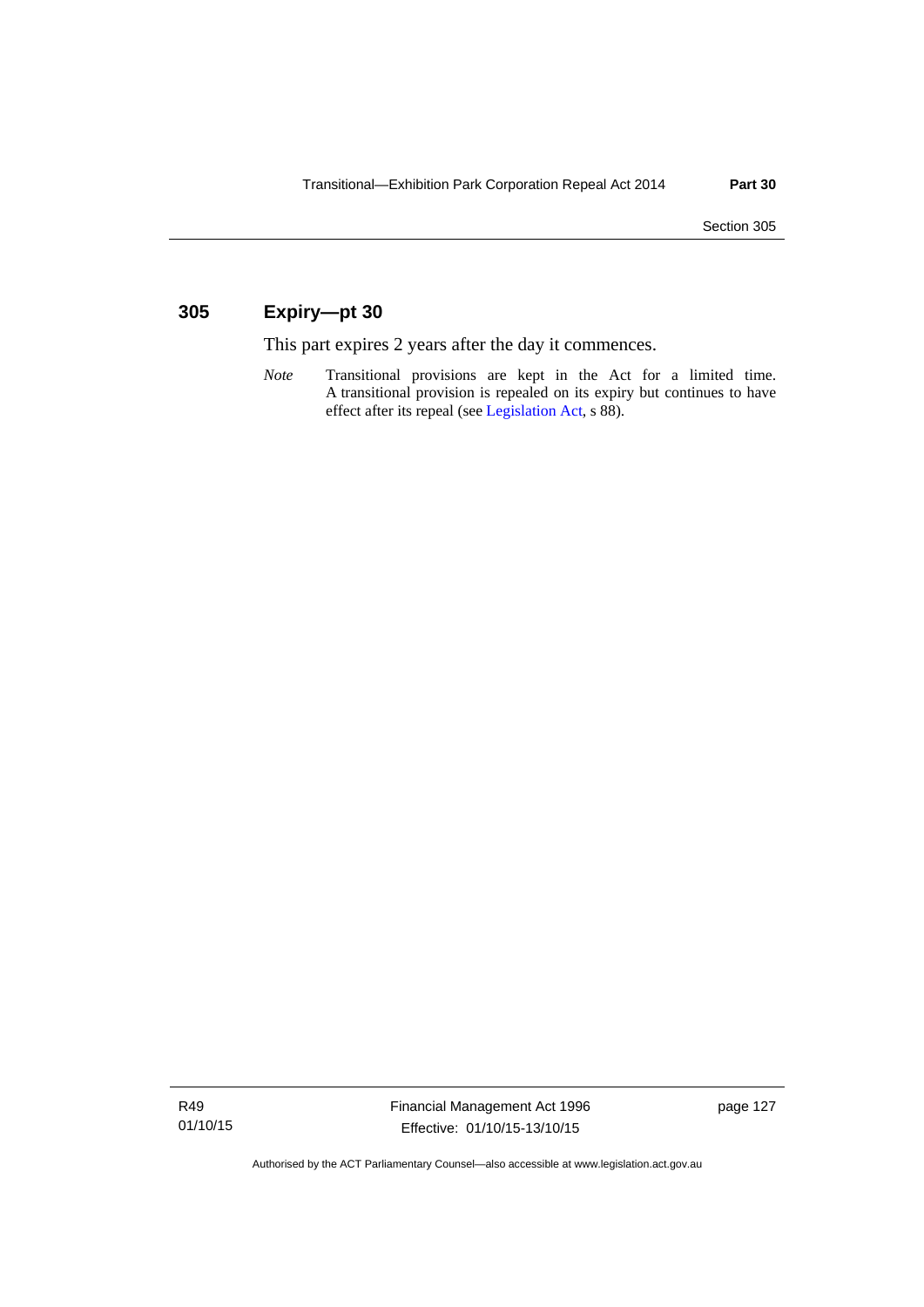# **Dictionary**

(see s 3)

- *Note 1* The [Legislation Act](http://www.legislation.act.gov.au/a/2001-14) contains definitions and other provisions relevant to this Act.
- *Note 2* For example, the [Legislation Act,](http://www.legislation.act.gov.au/a/2001-14) dict, pt 1, defines the following terms:
	- ACAT
	- Act
	- administrative unit
	- auditor-general
	- authorised deposit-taking institution
	- bankrupt or personally insolvent
	- director-general (see s 163)
	- electoral commission
	- electoral commissioner
	- exercise
	- found guilty
	- function
	- **GST**
	- may (see s 146)
	- Minister (see s 162)
	- must (see s 146)
	- Office of the Legislative Assembly
	- officer of the Assembly
	- person
	- reviewable decision notice
	- Self-Government Act
	- territory-owned corporation
	- Treasurer.

*applicable governmental policies*, for a territory authority, for part 9 (Governance of territory authorities)—see section 103.

page 128 Financial Management Act 1996 Effective: 01/10/15-13/10/15

R49 01/10/15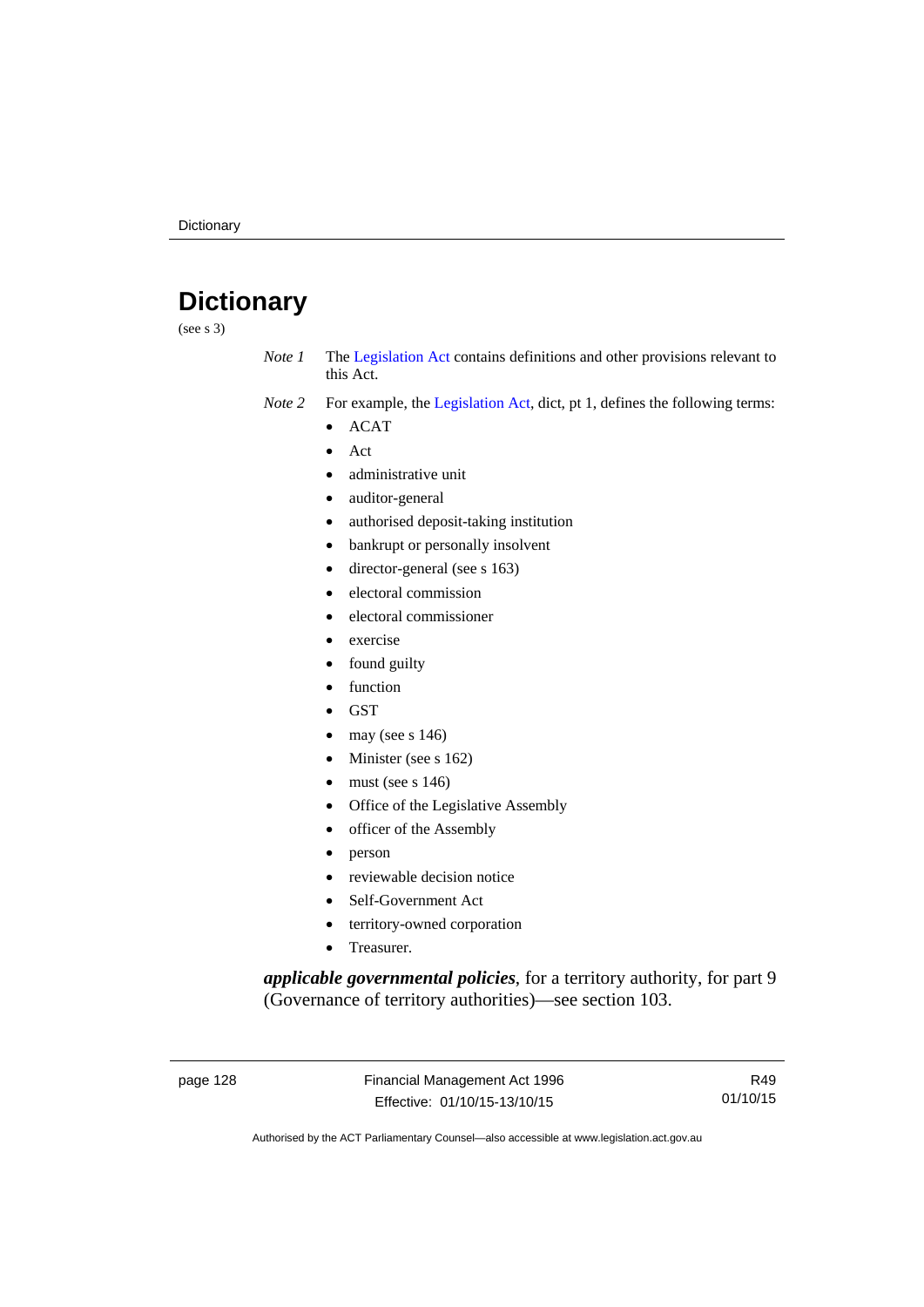*appropriation* means an appropriation of public money by any Act including this Act.

*Appropriation Act* means an Act that makes appropriations in relation to a financial year for purposes mentioned in section 8.

*banking account* means an account with an authorised deposit-taking institution that is, or is substantially the same as, a bank account.

*borrowing* includes—

- (a) raising money or obtaining credit, whether by dealing in securities or otherwise; and
- (b) entering into a financing lease;

but does not include using a credit card or overdraft facility, or otherwise obtaining credit, in a transaction forming part of the day-to-day operations of the Territory or a territory authority.

*budget papers* means documents presented to the Legislative Assembly under section 10 or section 13 (1).

#### *capital injection*—

- (a) means an amount provided, or to be provided, to a territory entity for—
	- (i) the purchase of assets to be held or owned by the territory entity; or
	- (ii) the development of assets held or owned by the territory entity; or
	- (iii) augmenting the assets held or owned by the territory entity; or
	- (iv) reducing the liabilities of the territory entity; but
- (b) does not include an amount provided from an appropriation for a purpose mentioned in section  $8(1)(a)$ , (c) or  $(2)(a)$ .

*CEO*—see *chief executive officer*.

| R49      | Financial Management Act 1996 | page 129 |
|----------|-------------------------------|----------|
| 01/10/15 | Effective: 01/10/15-13/10/15  |          |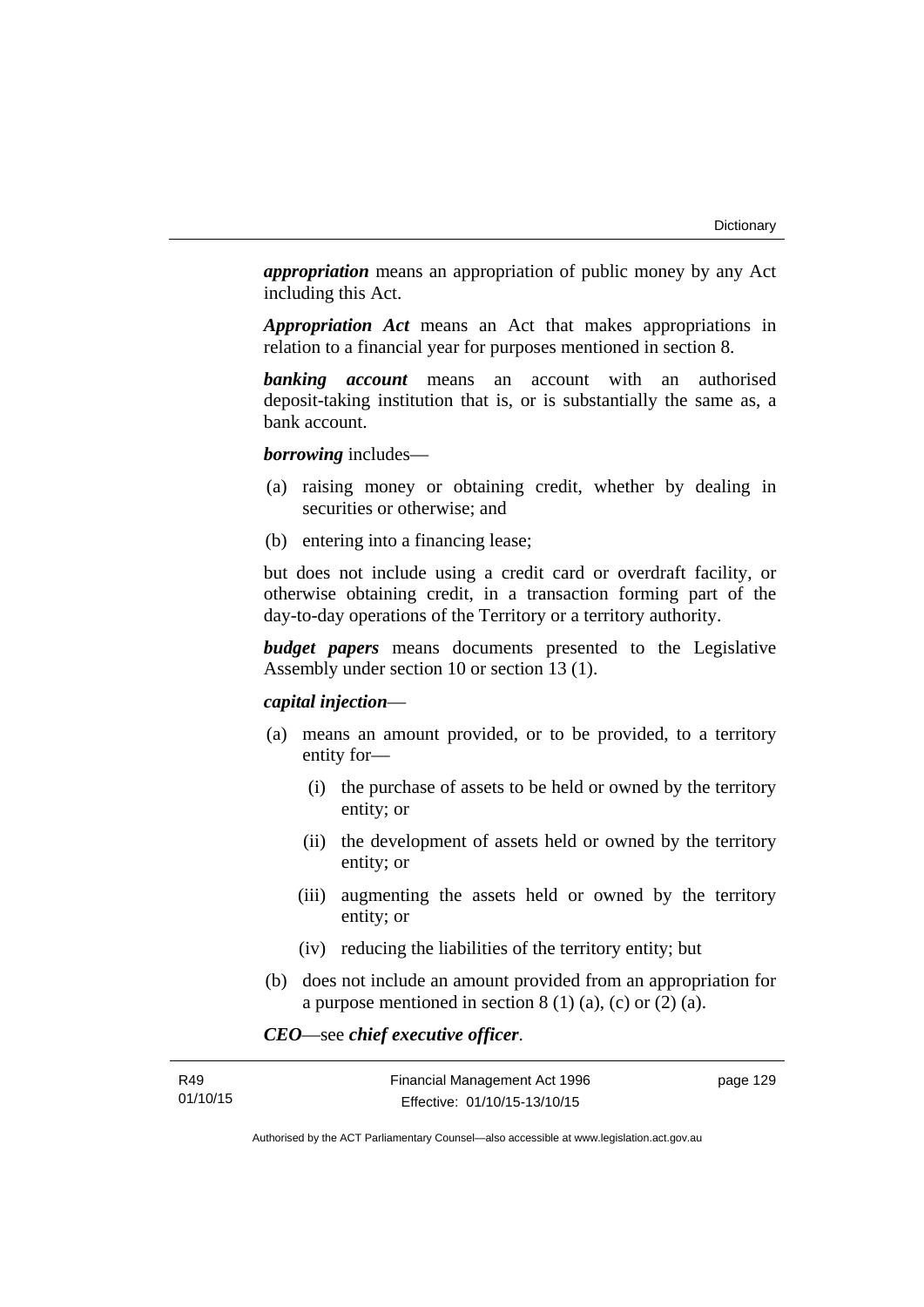*chief executive officer* (or *CEO*), of a territory authority, means the person (however described) who is responsible for managing the affairs of the authority.

*class of outputs* means a group of outputs identified as a class by an Appropriation Act.

*contract* includes an agreement or arrangement, whether or not its term extends for 1 or more years.

*directorate* means––

- (a) an administrative unit (excluding any part of an administrative unit prescribed for paragraph (b) and any administrative unit forming part of a group of administrative units prescribed for paragraph (c)); or
- (b) a part of an administrative unit prescribed for this paragraph; or
- (c) a group of 2 or more administrative units prescribed for this paragraph.

*directorate banking account* means a banking account mentioned in section 34 (1).

*division 9.6 authority* means a territory authority to which division 9.6 applies (see s 105).

*division 9.7 authority* means a territory authority to which division 9.7 applies (see s 120).

*establishing Act*, for a territory authority, governing board or governing board member, for part 9 (Governance of territory authorities)—see section 72.

*expenses*, in relation to an output, means the expenses incurred in providing the output quantified on an accrual accounting basis and includes the overhead expenses properly attributable to the output.

*financial management guidelines* means the financial management guidelines under this Act.

page 130 Financial Management Act 1996 Effective: 01/10/15-13/10/15

R49 01/10/15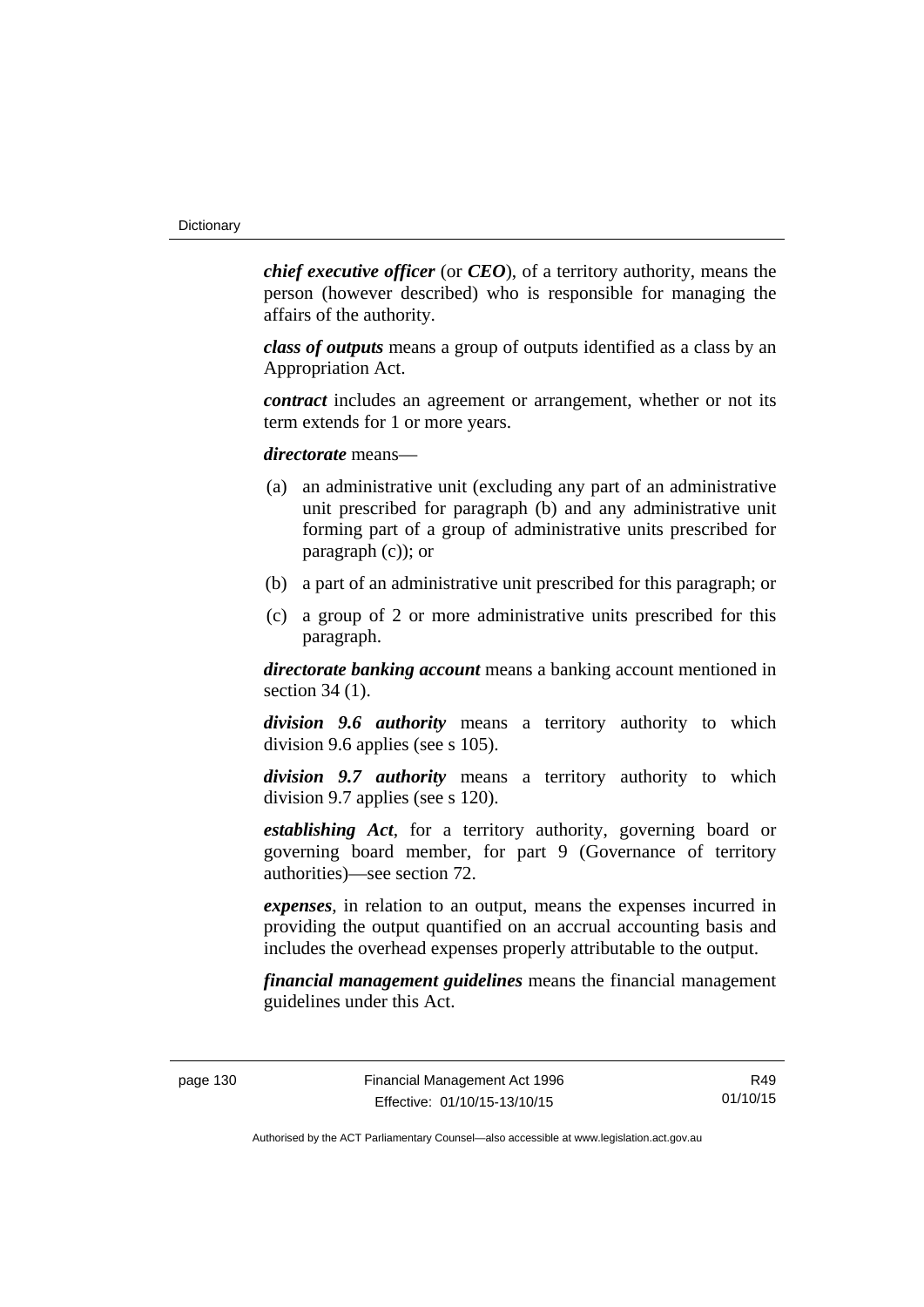*financial year*, for a territory authority, for part 9 (Governance of territory authorities)—see section 72.

#### *general government sector* means—

- (a) those organisations whose primary function is to provide services that are mainly not market orientated, are mainly for the consumption of the community generally, involve the transfer or redistribution of income, and are financed mainly through appropriation; and
- (b) those organisations that are controlled by the Territory and provide investment or other financial services.

*generally accepted accounting principles* means accounting principles and procedures that are—

- (a) recognised by the accounting profession as appropriate for reporting financial information relating to government, a directorate or a territory authority; and
- (b) consistent with this Act and any relevant Appropriation Act.

*governing board*, for a territory authority, means the governing board established under the Act that establishes the authority.

*governing board member*, for a territory authority with a governing board for part 9 (Governance of territory authorities)—see section 72.

*handover day*, for division 9.7 (Additional provisions for restructuring of certain territory authorities)—see section 121.

*input tax credit*—see the *[A New Tax System \(Goods and Services](http://www.comlaw.gov.au/Series/C2004A00446)  [Tax\) Act 1999](http://www.comlaw.gov.au/Series/C2004A00446)* (Cwlth), dictionary.

*interest* includes a dividend and any other financial return on a deposit, loan or other investment.

*invest* includes enter into a transaction or arrangement for the protection or enhancement of investments.

page 131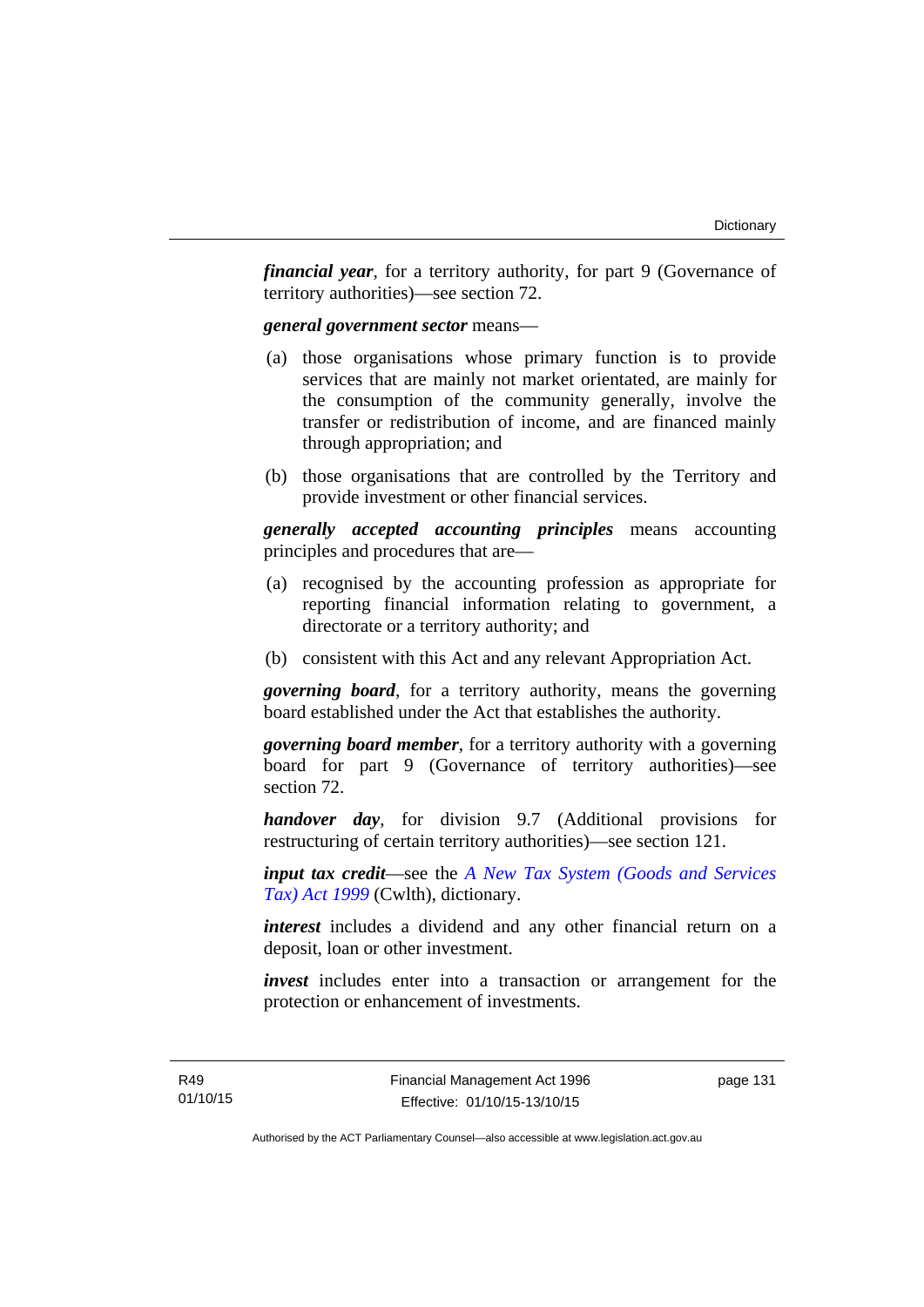*material interest*, for part 9 (Governance of territory authorities) see section 88 (4).

*memorandum of understanding* includes a memorandum of understanding whether or not its term extends for 1 or more years.

*outputs* means goods produced or services provided by a directorate or territory authority or a person producing goods or providing services on behalf of a directorate or territory authority.

*prescribed* means prescribed by the financial management guidelines.

*public money* means all money received by the Territory, including the proceeds of all loans raised on behalf of the Territory, but does not include—

- (a) money held by the Territory as trust money; or
- (b) money received by a territory-owned corporation or subsidiary of a territory-owned corporation; or
- (c) money received by the Territory from a territory-owned corporation or subsidiary of a territory-owned corporation for investment for the corporation or subsidiary; or
- (d) money received by a territory authority; or
- (e) money received by the Territory from a territory authority for investment for the authority; or
- (f) money received by the Territory—
	- (i) in repayment of an investment made by the Territory for a territory authority; or
	- (ii) as interest on such an investment.

*public trading enterprise sector* means those organisations whose primary function is to provide goods and services that are mainly market orientated and non-regulatory in nature and who may recover a significant part of their costs from individual consumers.

R49 01/10/15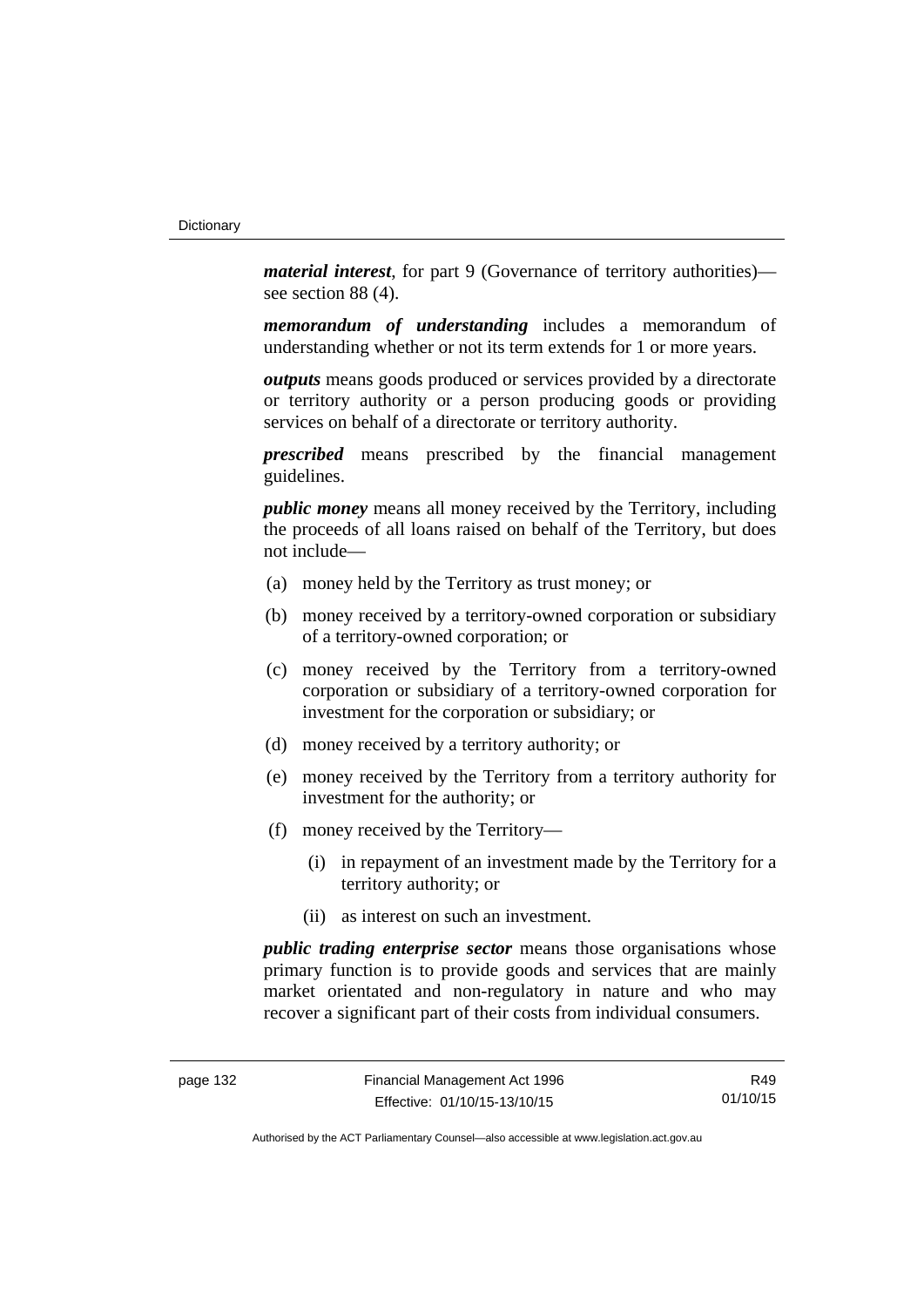*relevant territory authority*, for part 9 (Governance of territory authorities)—see section 72.

*responsible director-general*, in relation to a directorate, means—

- (a) if the directorate is constituted by an administrative unit or a part of an administrative unit—the director-general of that administrative unit; or
- (b) if the directorate is constituted by a group of 2 or more administrative units—the person prescribed as the responsible director-general in relation to the directorate.

#### *responsible Minister* means—

- (a) in relation to a directorate that is constituted by an administrative unit or a part of an administrative unit—the Minister to whom responsibility for that administrative unit has been allocated under the *[Public Sector Management Act 1994](http://www.legislation.act.gov.au/a/1994-37)*, section 14; and
- (b) in relation to a directorate that is constituted by a group of 2 or more administrative units—the Minister prescribed as the responsible Minister in relation to the directorate; and
- (c) in relation to a territory authority—the Minister administering the Act under which the authority is established; and
- (d) in relation to a territory-owned corporation—the Minister administering the *[Territory-owned Corporations Act 1990](http://www.legislation.act.gov.au/a/1990-53)*.

*securities* includes stocks, debentures, notes, bonds, promissory notes, bills of exchange, and any other securities approved in writing by the Treasurer.

*statement of intent*, for a territory authority—see section 61 (1).

*subsidiary*—see the *[Territory-owned Corporations Act 1990](http://www.legislation.act.gov.au/a/1990-53)*, dictionary.

*superannuation appropriation*—see the *[Territory Superannuation](http://www.legislation.act.gov.au/a/2000-21)  [Provision Protection Act 2000](http://www.legislation.act.gov.au/a/2000-21)*, dictionary.

page 133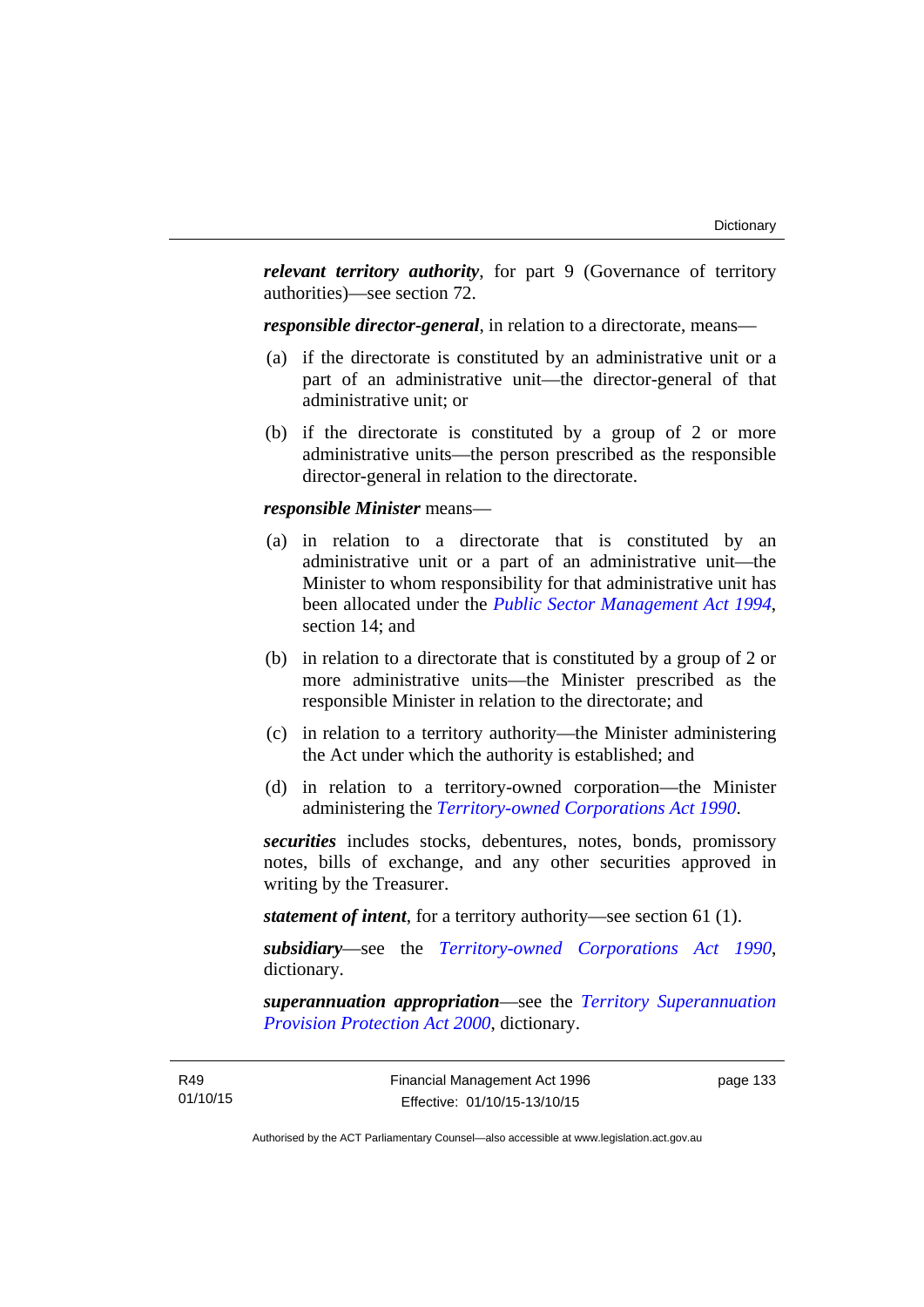*taxable supply*—see the *[A New Tax System \(Goods and Services](http://www.comlaw.gov.au/Series/C2004A00446)  [Tax\) Act 1999](http://www.comlaw.gov.au/Series/C2004A00446)* (Cwlth), dictionary.

#### *territory authority*—

- (a) means a body corporate established by an Act; and
- (b) to remove any doubt, includes an entity to which part 8 applies; and
- (c) for division 9.7 (Additional provisions for restructuring of certain territory authorities)—includes a territory authority that has ceased to exist; but
- (d) does not include a body declared under section 3B not to be a territory authority.

*territory banking account* means the banking account mentioned in section 33.

*territory entity* means a directorate, territory authority or territory-owned corporation.

*the Territory*, for division 3.1 (Financial reports of the Territory) see section 21.

#### *Treasurer's advance—*see section 18.

*trust money* means—

- (a) money deposited with the Territory pending the completion of a transaction or the determination of a dispute and that may become repayable to the depositor or payable to the Territory or anyone else; or
- (b) all money that is paid into a territory court for possible repayment to the payee or a third party because of any Act, order, instruction or authority; or
- (c) money that belongs to or is owing to any person and is collected by the Territory because of an agreement between the Territory and that person; or

R49 01/10/15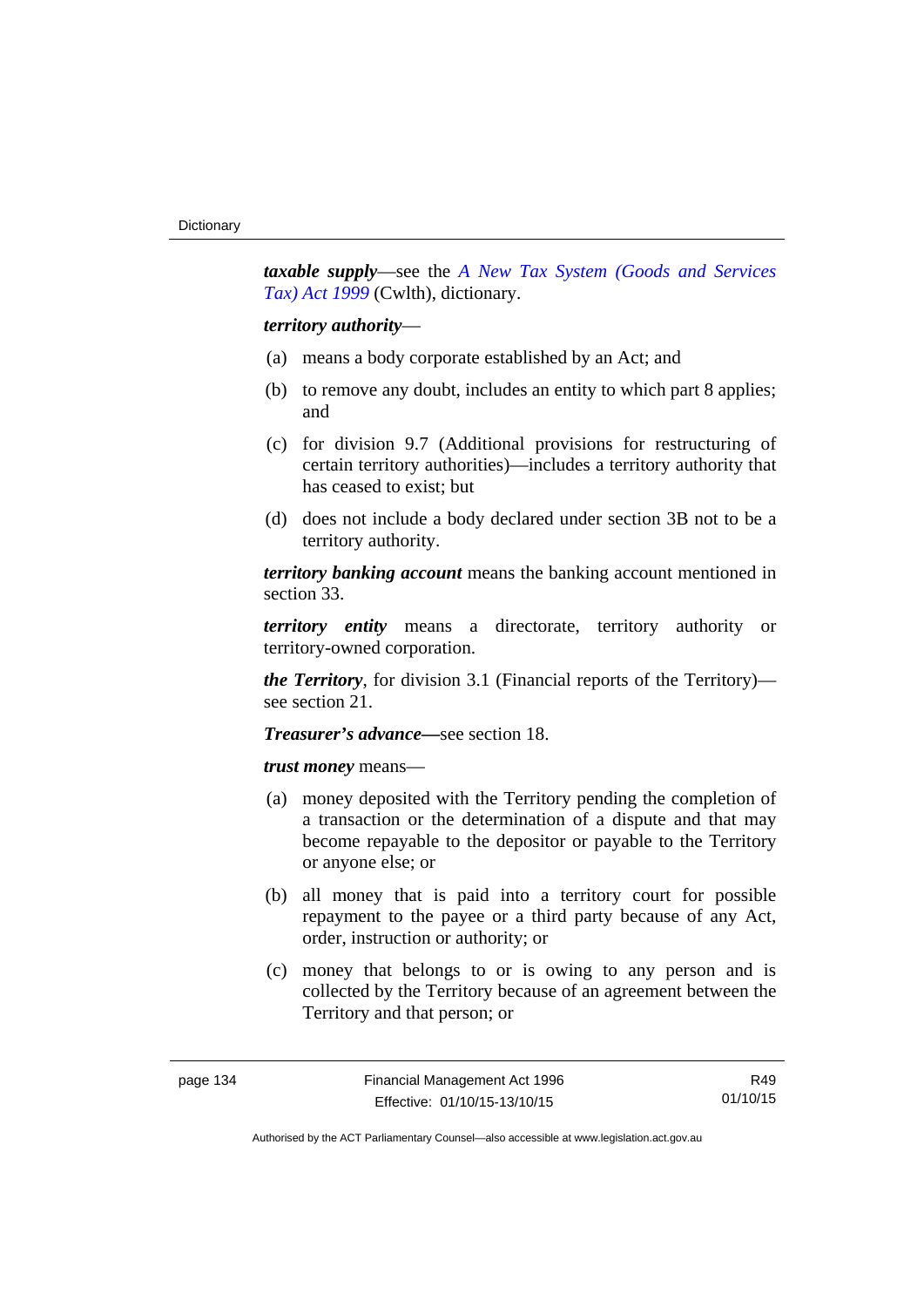- (d) unclaimed money that is owing to or belongs to anyone and is deposited with the Territory; or
- (e) money that is paid to the Territory in trust for any other lawful purpose including interest on trust money.

*under treasurer* means the person performing the duties of the under treasurer in the public service.

R49 01/10/15 Financial Management Act 1996 Effective: 01/10/15-13/10/15

page 135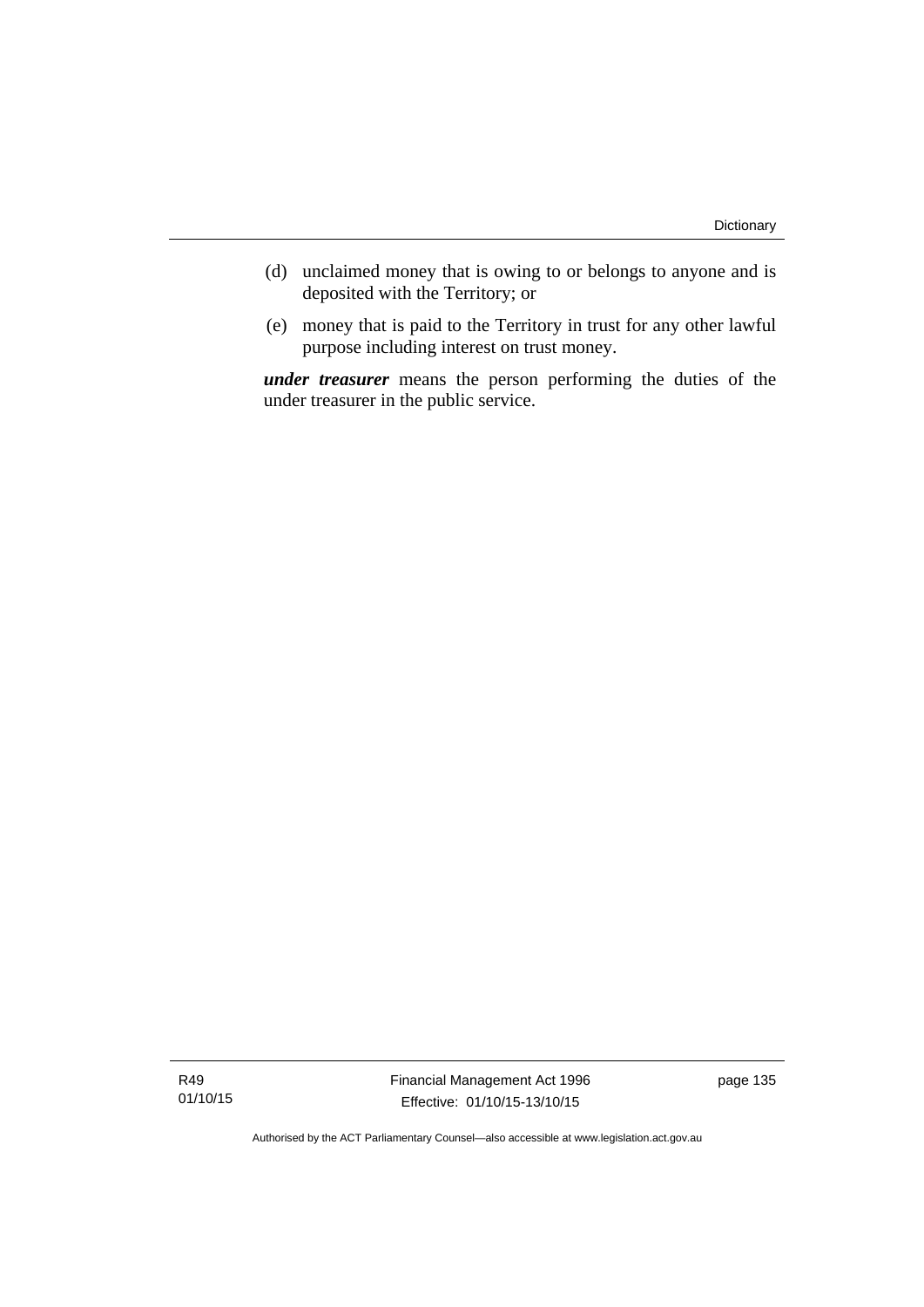1 About the endnotes

# **Endnotes**

# **1 About the endnotes**

Amending and modifying laws are annotated in the legislation history and the amendment history. Current modifications are not included in the republished law but are set out in the endnotes.

Not all editorial amendments made under the *[Legislation Act 2001](http://www.legislation.act.gov.au/a/2001-14)*, part 11.3 are annotated in the amendment history. Full details of any amendments can be obtained from the Parliamentary Counsel's Office.

Uncommenced amending laws are not included in the republished law. The details of these laws are underlined in the legislation history. Uncommenced expiries are underlined in the legislation history and amendment history.

If all the provisions of the law have been renumbered, a table of renumbered provisions gives details of previous and current numbering.

The endnotes also include a table of earlier republications.

| $A = Act$<br>$AF =$ Approved form<br>$am = amended$<br>$amdt = amendment$<br>$AR = Assembly$ resolution<br>$ch = chapter$<br>$CN =$ Commencement notice<br>$def = definition$<br>$DI = Disallowable instrument$<br>$dict = dictionary$<br>disallowed = disallowed by the Legislative<br>Assembly<br>$div = division$<br>$exp = expires/expired$<br>$Gaz = qazette$<br>$hdg =$ heading<br>$IA = Interpretation Act 1967$<br>$ins = inserted/added$<br>$LA =$ Legislation Act 2001<br>$LR =$ legislation register | NI = Notifiable instrument<br>$o = order$<br>$om = omitted/repealed$<br>$ord = ordinance$<br>$orig = original$<br>par = paragraph/subparagraph<br>$pres = present$<br>$prev = previous$<br>$(\text{prev}) = \text{previously}$<br>$pt = part$<br>$r = rule/subrule$<br>$reloc = relocated$<br>$remum = renumbered$<br>$R[X]$ = Republication No<br>$RI = reissue$<br>$s = section/subsection$<br>$sch = schedule$<br>$sdiv = subdivision$<br>$SL = Subordinate$ law<br>$sub =$ substituted |
|-----------------------------------------------------------------------------------------------------------------------------------------------------------------------------------------------------------------------------------------------------------------------------------------------------------------------------------------------------------------------------------------------------------------------------------------------------------------------------------------------------------------|--------------------------------------------------------------------------------------------------------------------------------------------------------------------------------------------------------------------------------------------------------------------------------------------------------------------------------------------------------------------------------------------------------------------------------------------------------------------------------------------|
| $LRA =$ Legislation (Republication) Act 1996                                                                                                                                                                                                                                                                                                                                                                                                                                                                    |                                                                                                                                                                                                                                                                                                                                                                                                                                                                                            |
| $mod = modified/modification$                                                                                                                                                                                                                                                                                                                                                                                                                                                                                   | $underlining = whole or part not commenced$<br>or to be expired                                                                                                                                                                                                                                                                                                                                                                                                                            |

# **2 Abbreviation key**

page 136 Financial Management Act 1996 Effective: 01/10/15-13/10/15

R49 01/10/15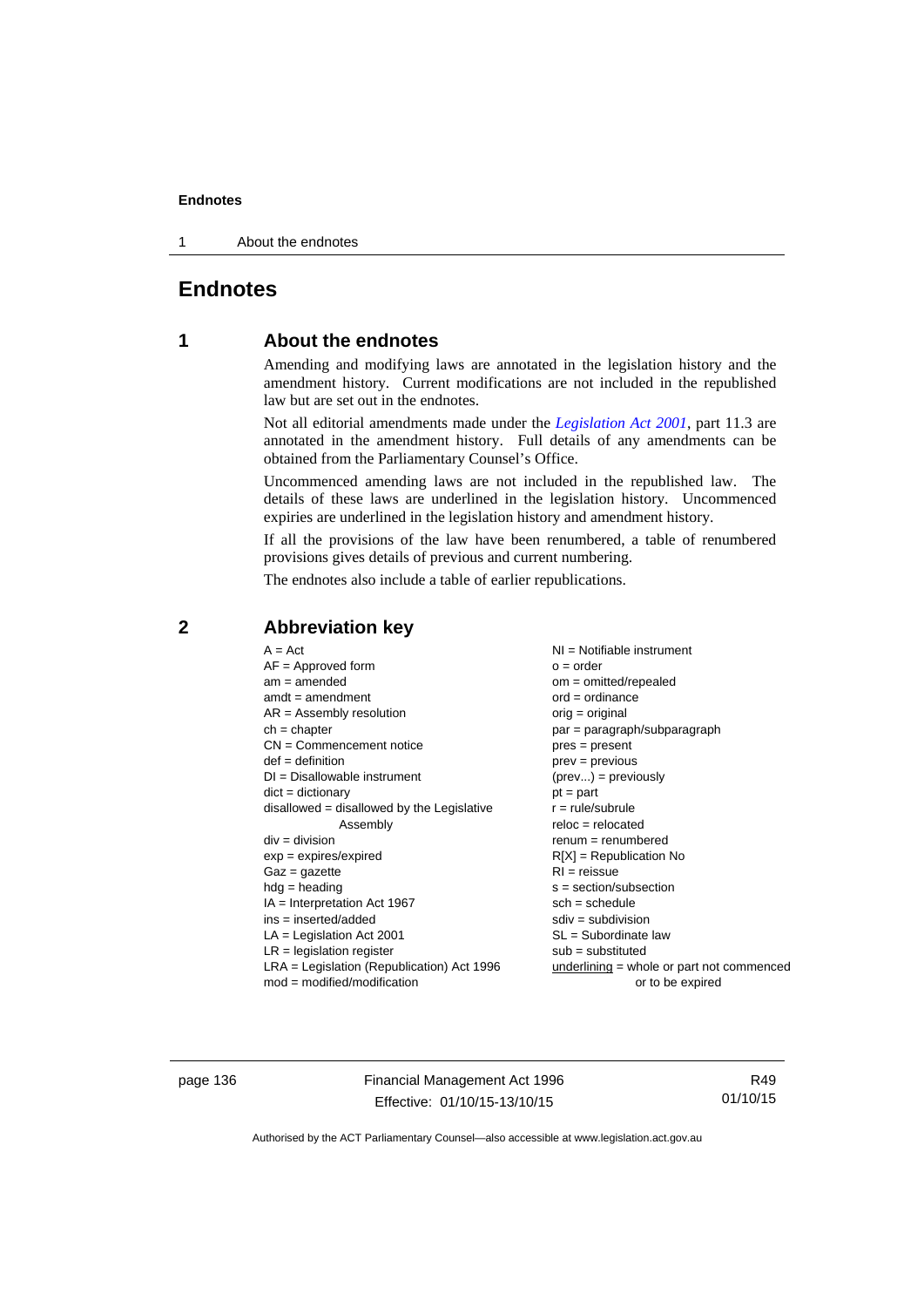# **3 Legislation history Financial Management Act 1996 A1996-22**  notified 4 June 1996 [\(Gaz 1996 No 101\)](http://www.legislation.act.gov.au/gaz/1996-101/default.asp) commenced 1 July 1996 (s 2) as amended by **[Financial Management \(Amendment\) Act 1997](http://www.legislation.act.gov.au/a/1997-39) A1997-39**  notified 1 September 1997 [\(Gaz 1997 No S257\)](http://www.legislation.act.gov.au/gaz/1997-S257/default.asp) commenced 1 September 1997 (s 2) **[Financial Management \(Amendment\) Act \(No 2\) 1997](http://www.legislation.act.gov.au/a/1997-102) A1997-102**  notified 24 December 1997 [\(Gaz 1997 No S420](http://www.legislation.act.gov.au/gaz/1997-S420/default.asp)) ss 1-3 commenced 24 December 1997 (s 2 (1)) remainder commenced 14 January 1998 (s 2 (2) and [Gaz 1998](http://www.legislation.act.gov.au/gaz/1998-S24/default.asp)  [No S24](http://www.legislation.act.gov.au/gaz/1998-S24/default.asp)) **[Financial Management \(Amendment\) Act \(No 3\) 1997](http://www.legislation.act.gov.au/a/1997-124) A1997-124**  notified 24 December 1997 [\(Gaz 1997 No S420](http://www.legislation.act.gov.au/gaz/1997-S420/default.asp)) commenced 24 December 1997 (s 2) **[Trustee \(Amendment\) Act 1999](http://www.legislation.act.gov.au/a/1999-28) A1999-28 sch**  notified 21 May 1999 ([Gaz 1999 No S24](http://www.legislation.act.gov.au/gaz/1999-S24/default.asp)) sch commenced 21 May 1999 (s 2) **[Financial Sector Reform \(ACT\) Act 1999](http://www.legislation.act.gov.au/a/1999-33) A1999-33 sch**  notified 25 June 1999 ([Gaz 1999 No S34](http://www.legislation.act.gov.au/gaz/1999-S34/default.asp)) s 1, s 2 and dict commenced 25 June 1999 (s 2 (1)) sch commenced 1 July 1999 (s 2 (2) and Cwlth Gaz 1999 No S289) **[Appropriation Act 1999-2000](http://www.legislation.act.gov.au/a/1999-36/default.asp) A1999-36 s 9**  notified 12 July 1999 ([Gaz 1999 No S44](http://www.legislation.act.gov.au/gaz/1999-S44/default.asp)) s 9 commenced 12 July 1999 (s 2) **[Financial Management Amendment Act 1999](http://www.legislation.act.gov.au/a/1999-58) A1999-58**  notified 10 November 1999 [\(Gaz 1999 No 45](http://www.legislation.act.gov.au/gaz/1999-45/default.asp))

R49 01/10/15

Financial Management Act 1996 Effective: 01/10/15-13/10/15

page 137

Authorised by the ACT Parliamentary Counsel—also accessible at www.legislation.act.gov.au

commenced 10 November 1999 (s 2)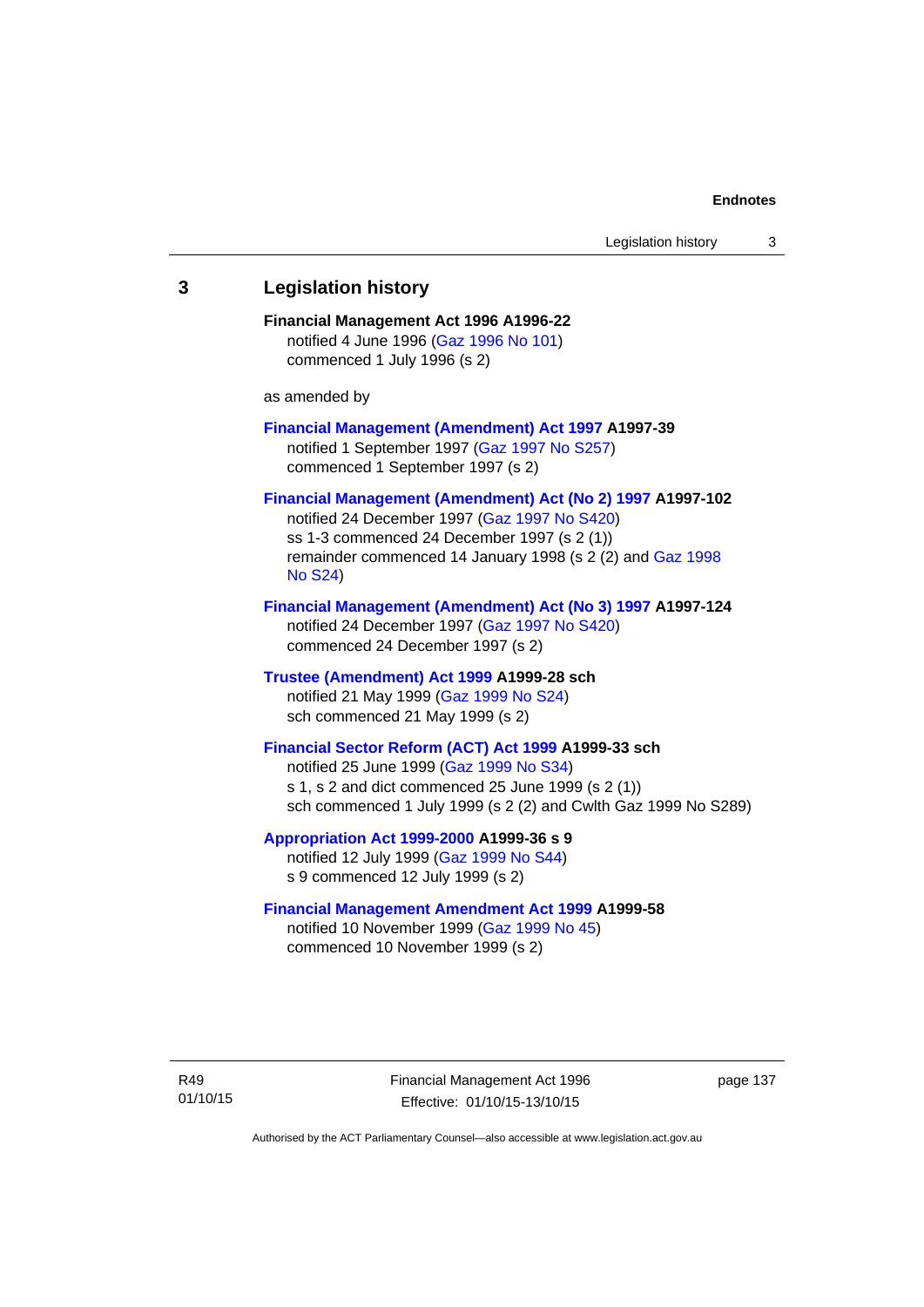| -3 | Legislation history |  |
|----|---------------------|--|
|    |                     |  |

## **[Territory Superannuation Provision Protection Act 2000](http://www.legislation.act.gov.au/a/2000-21) A2000-21 sch**

notified 15 June 2000 ([Gaz 2000 No 24\)](http://www.legislation.act.gov.au/gaz/2000-24/default.asp) s 1, s 2 commenced 15 June 2000 (IA s 10B) sch commenced 1 July 2000 (s 2)

## **[Financial Management Amendment Act 2000](http://www.legislation.act.gov.au/a/2000-27) A2000-27**

notified 30 June 2000 ([Gaz 2000 No S30](http://www.legislation.act.gov.au/gaz/2000-S30/default.asp)) s 1, s 2 commenced 30 June 2000 (IA s 10B) remainder commenced 30 June 2000 (s 2)

## **[Financial Management Amendment Act 2001](http://www.legislation.act.gov.au/a/2001-4) A2001-4**

notified 8 March 2001 [\(Gaz 2001 No 10](http://www.legislation.act.gov.au/gaz/2001-10/default.asp)) s 1, s 2 commenced 8 March 2001 (IA s 10B) s 3 commenced 8 March 2001 (s 2) remainder commenced 8 September 2001 (IA s 10E)

# **[Statute Law Amendment Act 2001](http://www.legislation.act.gov.au/a/2001-11) A2001-11 sch 3**

notified 29 March 2001 ([Gaz 2001 No 13\)](http://www.legislation.act.gov.au/gaz/2001-13/default.asp) commenced 29 March 2001 (s 2)

# **[Financial Management Amendment Act 2001 \(No 2\)](http://www.legislation.act.gov.au/a/2001-42) A2001-42**

notified 29 June 2001 ([Gaz 2001 No S36](http://www.legislation.act.gov.au/gaz/2001-S36/default.asp)) s 1, s 2 commenced 29 June 2001 (IA s 10B) s 3, s 4, s 6, s 7 commenced 29 June 2001 (s 2 (1)) s 5 commenced 1 July 2001 (s 2 (2))

# **[Appropriation Act 2001-2002](http://www.legislation.act.gov.au/a/2001-43/default.asp) A2001-43 s 12**

notified 29 June 2001 ([Gaz 2001 No S36](http://www.legislation.act.gov.au/gaz/2001-S36/default.asp)) s 1, s 2 commenced 29 June 2001 (IA s 10B) s 12 commenced 1 July 2001 (s 2)

# **[Legislation \(Consequential Amendments\) Act 2001](http://www.legislation.act.gov.au/a/2001-44) A2001-44 pt 146**  notified 26 July 2001 ([Gaz 2001 No 30\)](http://www.legislation.act.gov.au/gaz/2001-30/default.asp)

s 1, s 2 commenced 26 July 2001 (IA s 10B) pt 146 commenced 12 September 2001 (s 2 and see [Gaz 2001](http://www.legislation.act.gov.au/gaz/2001-S65/default.asp)  [No S65](http://www.legislation.act.gov.au/gaz/2001-S65/default.asp))

page 138 Financial Management Act 1996 Effective: 01/10/15-13/10/15

R49 01/10/15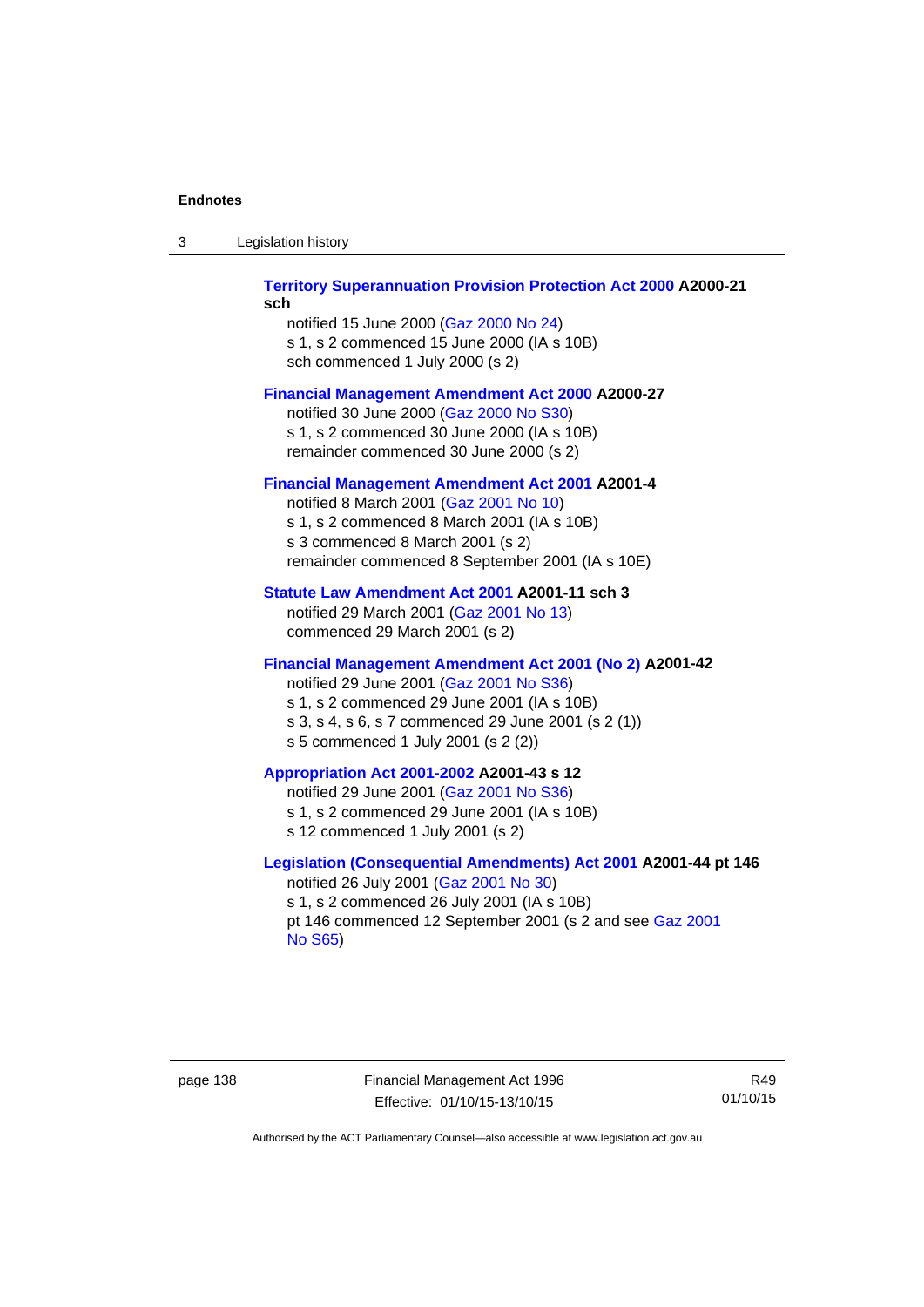# **[Financial Management Legislation Amendment Act 2001](http://www.legislation.act.gov.au/a/2001-45) A2001-45 pt 2 (as am by 2002 No 30 pt 3.26)**

notified 12 July 2001 ([Gaz 2001 No 28\)](http://www.legislation.act.gov.au/gaz/2001-28/default.asp) s 1, s 2 commenced 12 July 2001 (IA s 10B) s 4 commenced 12 January 2002 (s 2 (3) and see [A2002-30](http://www.legislation.act.gov.au/a/2002-30/default.asp) amdt 3.370) pt 2 remainder commenced 12 January 2002 (LA s 79)

**[Statute Law Amendment Act 2001](http://www.legislation.act.gov.au/a/2001-11) A2001-11 pt 3.20** 

notified 5 September 2001 [\(Gaz 2001 No S65\)](http://www.legislation.act.gov.au/gaz/2001-S65/default.asp) commenced 5 September 2001 (s 2)

# **[Financial Management Amendment Act 2001 \(No 3\)](http://www.legislation.act.gov.au/a/2001-95) A2001-95**

notified 10 September 2001 [\(Gaz 2001 No S66\)](http://www.legislation.act.gov.au/gaz/2001-S66/default.asp) s 1, s 2 commenced 10 September 2001 (LA s 75) remainder commenced 1 January 2002 [\(CN2001-6\)](http://www.legislation.act.gov.au/cn/2001-6/default.asp)

# **[Financial Management Amendment Act 2001 \(No 4\)](http://www.legislation.act.gov.au/a/2001-97) A2001-97**

notified LR 20 December 2001 commenced 20 December 2001 (s 2)

## **[Appropriation Act 2002-2003](http://www.legislation.act.gov.au/a/2002-29/default.asp) A2002-29 s 12**

notified LR 9 September 2002 taken to have commenced 30 June 2002 (s 2)

# **[Statute Law Amendment Act 2002](http://www.legislation.act.gov.au/a/2002-30) A2002-30 pt 3.25**

notified LR 16 September 2002 s 1, s 2 taken to have commenced 19 May 1997 (LA s 75 (2)) amdt 3.369 taken to have commenced 31 December 2001 (s 2 (2)) pt 3.25 remainder commenced 17 September 2002 (s 2 (1))

# **[Financial Management Amendment Act 2002](http://www.legislation.act.gov.au/a/2002-38) A2002-38**

notified LR 8 October 2002 s 1, s 2 commenced 8 October 2002 (LA s 75 (1)) remainder commenced 1 November 2002 (s 2 and [CN2002-12](http://www.legislation.act.gov.au/cn/2002-12/default.asp))

## **[Appropriation Act 2002-2003 \(No 2\)](http://www.legislation.act.gov.au/a/2003-9/default.asp) A2003-9 s 9**

notified LR 7 March 2003

s 1, s 2 commenced 7 March 2003 (LA s 75 (1))

s 9 commenced 8 March 2003 (s 2)

R49 01/10/15 page 139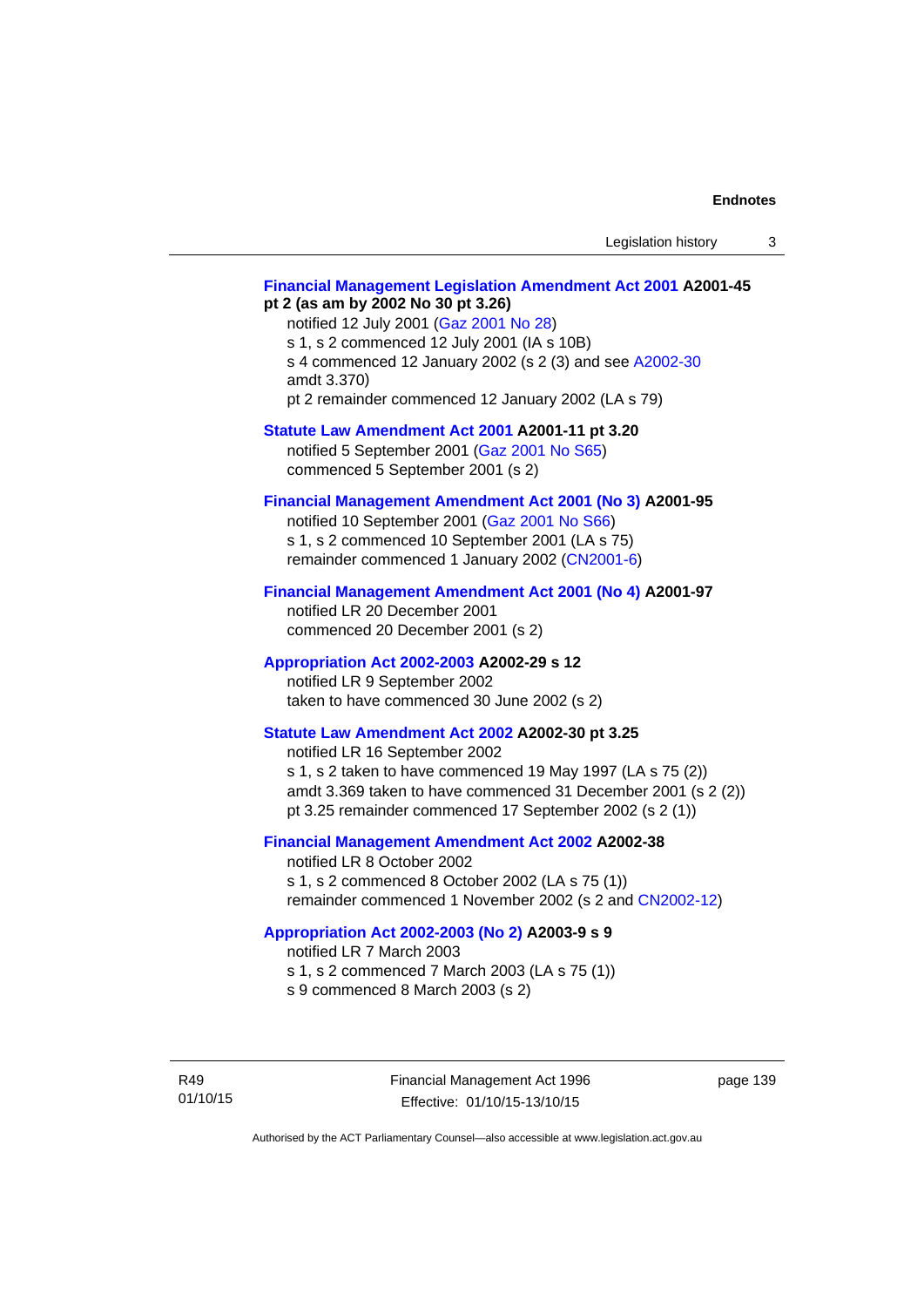| 3 | Legislation history |  |
|---|---------------------|--|
|---|---------------------|--|

## **[Financial Management Amendment Act 2003](http://www.legislation.act.gov.au/a/2003-21) A2003-21**

notified LR 19 May 2003 s 1, s 2 commenced 19 May 2003 (LA s 75 (1)) remainder commenced 20 May 2003 (s 2)

**[Appropriation Act 2003-2004](http://www.legislation.act.gov.au/a/2003-27/default.asp) A2003-27**  notified LR 30 June 2003 commenced 30 June 2003 (s 2)

#### **[Financial Management Amendment Act 2003 \(No 2\)](http://www.legislation.act.gov.au/a/2003-46) A2003-46**

notified LR 31 October 2003 s 1, s 2 commenced 31 October 2003 (LA s 75 (1)) remainder commenced 1 November 2003 (s 2)

# **[Statute Law Amendment Act 2003 \(No 2\)](http://www.legislation.act.gov.au/a/2003-56) A2003-56 sch 3 pt 3.9**

notified LR 5 December 2003 s 1, s 2 commenced 5 December 2003 (LA s 75 (1)) sch 3 pt 3.9 commenced 19 December 2003 (s 2)

#### **[Financial Management Amendment Act 2004](http://www.legislation.act.gov.au/a/2004-19) A2004-19**

notified LR 6 April 2004 s 1, s 2 commenced 6 April 2004 (LA s 75 (1)) remainder commenced 7 April 2004 (s 2)

# **[Financial Management Amendment Act 2004 \(No 2\)](http://www.legislation.act.gov.au/a/2004-33) A2004-33**

notified LR 30 June 2004 s 1, s 2 commenced 30 June 2004 (LA s 75 (1)) remainder commenced 1 July 2004 (s 2)

#### **[Appropriation Act 2004-2005](http://www.legislation.act.gov.au/a/2004-35/default.asp) A2004-35 s 12**

notified LR 30 June 2004 commenced 30 June 2004 (s 2)

#### **[Territory Owned Corporations Amendment Act 2004](http://www.legislation.act.gov.au/a/2004-53) A2004-53 sch 1**  notified LR 16 August 2004

s 1, s 2 commenced 16 August 2004 (LA s 75 (1)) sch 1 commenced 17 August 2004 (s 2)

# **[Statute Law Amendment Act 2005](http://www.legislation.act.gov.au/a/2005-20) A2005-20 sch 3 pt 3.22**

notified LR 12 May 2005

- s 1, s 2 taken to have commenced 8 March 2005 (LA s 75 (2))
- sch 3 pt 3.22 commenced 2 June 2005 (s 2 (1))

page 140 Financial Management Act 1996 Effective: 01/10/15-13/10/15

R49 01/10/15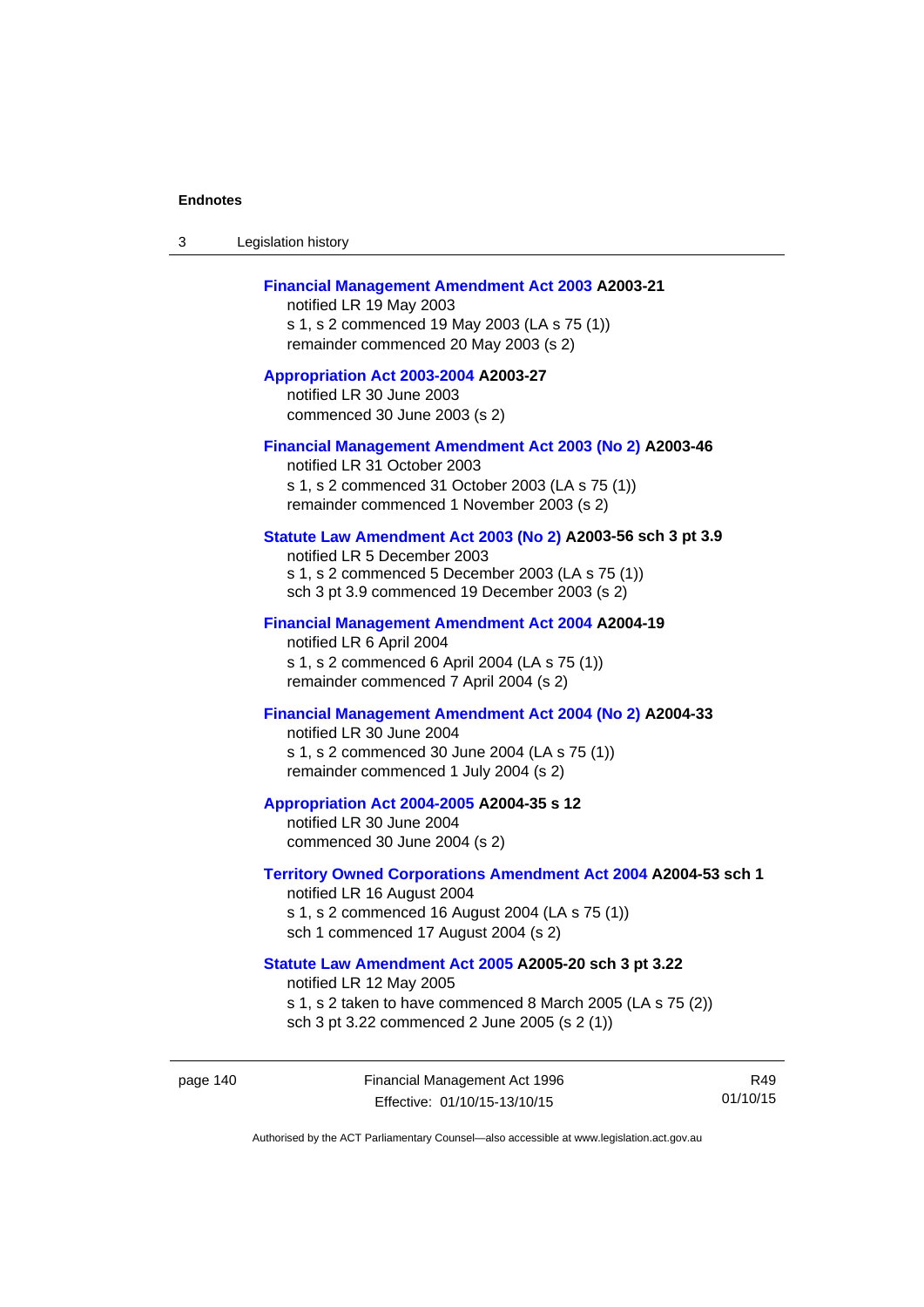## **[Appropriation Act 2005-2006](http://www.legislation.act.gov.au/a/2005-32/default.asp) A2005-32 s 12, s 13**

notified LR 1 July 2005

s 1, s 2 taken to have commenced 30 June 2005 (LA s 75 (2))

s 12, s 13 taken to have commenced 30 June 2005 (s 2)

# **[Public Sector Management Amendment Act 2005](http://www.legislation.act.gov.au/a/2005-42/default.asp) A2005-42 sch 1 pt 1.1**

notified LR 31 August 2005 s 1, s 2 commenced 31 August 2005 (LA s 75 (1)) sch 1 pt 1.1 commenced 1 September 2005 (s 2)

#### **[Financial Management Legislation Amendment Act 2005](http://www.legislation.act.gov.au/a/2005-52) A2005-52**

notified LR 26 October 2005

s 1, s 2 commenced 26 October 2005 (LA s 75 (1)) s 7, s 9, s 10, s 14, s 15, ss 17-32, s 38 (in part), s 39, s 40, s 42 (in part), s 49 commenced 27 October 2005 (s 2 (1)) remainder commenced 1 January 2006 (s 2 (2))

as modified by

## **[Financial Management Regulation 2005](http://www.legislation.act.gov.au/sl/2005-42) SL2005-42 sch 1 (as am by [A2006-30](http://www.legislation.act.gov.au/a/2006-30) amdt 1.61, amdt 1.62)**

notified LR 21 December 2005 s 1, s 2 commenced 21 December 2005 (LA s 75 (1)) sch 1 commenced 1 January 2006 (s 2)

as amended by

#### **[Administrative \(Miscellaneous Amendments\) Act 2006](http://www.legislation.act.gov.au/a/2006-30) A2006-30 sch 1 pt 1.3, amdt 1.61, amdt 1.62**

notified LR 16 June 2006 s 1, s 2 commenced 16 June 2006 (LA s 75 (1)) amdt 1.45, amdt 1.52 so far as it inserts s 220, amdt 1.56 commenced 19 June 2006 (s 2 (2)) amdt 1.39, amdt 1.40, amdt 1.43, amdt 1.44 commenced 1 July 2006 (s 2 (2) and [CN2006-15](http://www.legislation.act.gov.au/cn/2006-15/default.asp)) sch 1 pt 1.3 remainder, amdt 1.61, amdt 1.62 commenced 1 July 2006  $(s 2(1))$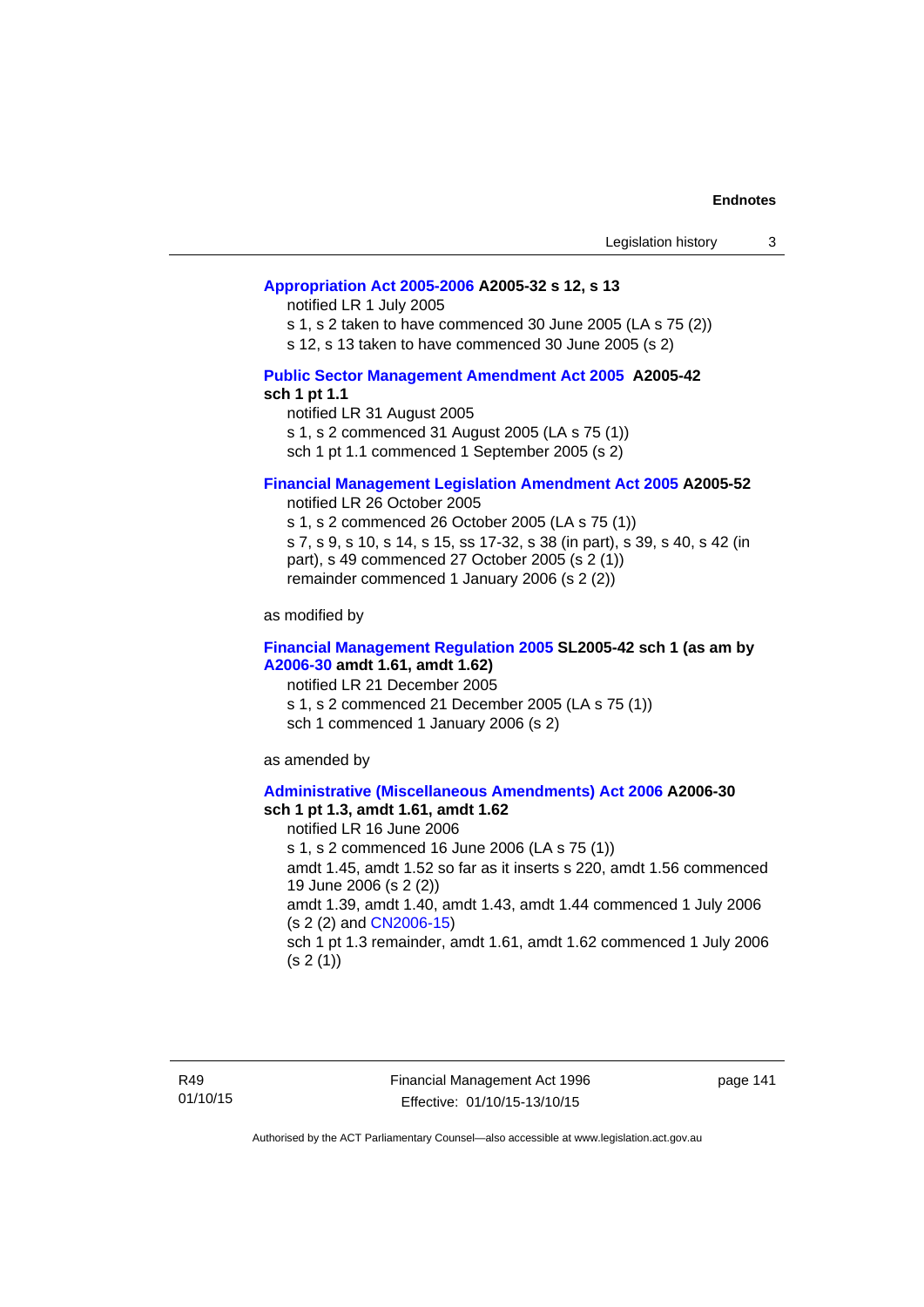| -3 | Legislation history |  |
|----|---------------------|--|
|----|---------------------|--|

### **[Statute Law Amendment Act 2007](http://www.legislation.act.gov.au/a/2007-3) A2007-3 sch 3 pt 3.45**

notified LR 22 March 2007 s 1, s 2 taken to have commenced 1 July 2006 (LA s 75 (2)) sch 3 pt 3.45 commenced 12 April 2007 (s 2 (1))

#### **[Financial Management Amendment Act 2007](http://www.legislation.act.gov.au/a/2007-10) A2007-10**

notified LR 11 May 2007 s 1, s 2 commenced 11 May 2007 (LA s 75 (1)) remainder commenced 12 May 2007 (s 2)

#### **[Statute Law Amendment Act 2008](http://www.legislation.act.gov.au/a/2008-28) A2008-28 sch 3 pt 3.26**

notified LR 12 August 2008 s 1, s 2 commenced 12 August 2008 (LA s 75 (1)) sch 3 pt 3.26 commenced 26 August 2008 (s 2)

# **[ACT Civil and Administrative Tribunal Legislation Amendment](http://www.legislation.act.gov.au/a/2008-37)**

**[Act 2008 \(No 2\)](http://www.legislation.act.gov.au/a/2008-37) A2008-37 sch 1 pt 1.41** 

notified LR 4 September 2008

s 1, s 2 commenced 4 September 2008 (LA s 75 (1)) sch 1 pt 1.41 commenced 2 February 2009 (s 2 (1) and see [ACT Civil](http://www.legislation.act.gov.au/a/2008-35)  [and Administrative Tribunal Act 2008](http://www.legislation.act.gov.au/a/2008-35) A2008-35, s 2 (1) and [CN2009-2](http://www.legislation.act.gov.au/cn/2009-2/default.asp))

# **[Financial Management Amendment Act 2009](http://www.legislation.act.gov.au/a/2009-12) A2009-12**

notified LR 8 April 2009

s 1, s 2 commenced 8 April 2009 (LA s 75 (1)) remainder commenced 1 July 2009 (s 2)

**[Long Service Leave \(Portable Schemes\) Act 2009](http://www.legislation.act.gov.au/a/2009-25) A2009-25 sch 4 pt 4.1** 

notified LR 8 September 2009

s 1, s 2 commenced 8 September 2009 (LA s 75 (1))

sch 4 pt 4.1 commenced 1 January 2010 (s 2)

## **[Financial Management \(Board Composition\) Amendment Act 2009](http://www.legislation.act.gov.au/a/2009-48) A2009-48**

notified LR 25 November 2009

s 1, s 2 commenced 25 November 2009 (LA s 75 (1))

remainder commenced 1 January 2010 (s 2)

page 142 Financial Management Act 1996 Effective: 01/10/15-13/10/15

R49 01/10/15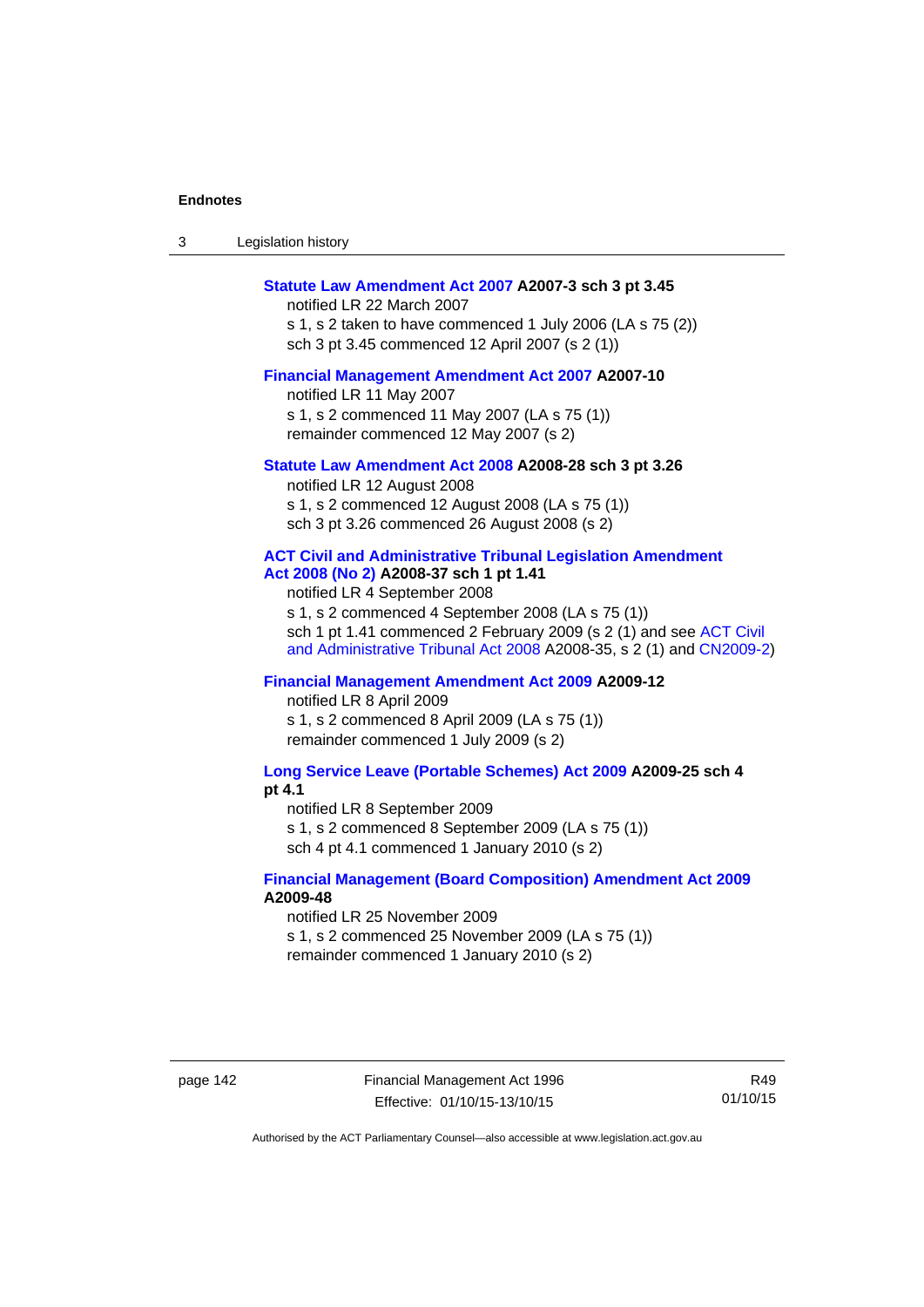### **[Statute Law Amendment Act 2009 \(No 2\)](http://www.legislation.act.gov.au/a/2009-49) A2009-49 sch 3 pt 3.29**

notified LR 26 November 2009

s 1, s 2 commenced 26 November 2009 (LA s 75 (1)) sch 3 pt 3.29 commenced 17 December 2009 (s 2)

#### **[Statute Law Amendment Act 2010](http://www.legislation.act.gov.au/a/2010-18) A2010-18 sch 1 pt 1.7**

notified LR 13 May 2010 s 1, s 2 commenced 13 May 2010 (LA s 75 (1))

sch 1 pt 1.7 commenced 3 June 2010 (s 2)

### **[Road Transport \(Third-Party Insurance\) \(Governance\) Amendment](http://www.legislation.act.gov.au/a/2010-36)  [Act 2010](http://www.legislation.act.gov.au/a/2010-36) A2010-36 s 8**

notified LR 29 September 2010 s 1, s 2 commenced 29 September 2010 (LA s 75 (1)) s 8 commenced 30 September 2010 (s 2)

## **[Fair Trading \(Australian Consumer Law\) Amendment Act 2010](http://www.legislation.act.gov.au/a/2010-54) A2010-54 sch 3 pt 3.9**

notified LR 16 December 2010 s 1, s 2 commenced 16 December 2010 (LA s 75 (1)) sch 3 pt 3.9 commenced 1 January 2011 (s 2 (1))

# **[ACT Teacher Quality Institute Act 2010](http://www.legislation.act.gov.au/a/2010-55) A2010-55 sch 2 pt 2.1**

notified LR 20 December 2010

s 1, s 2 commenced 20 December 2010 (LA s 75 (1)) sch 2 pt 2.1 commenced 1 January 2011 (s 2 and [CN2010-18\)](http://www.legislation.act.gov.au/cn/2010-18/default.asp)

# **[Financial Management \(One ACT Public Service\) Amendment](http://www.legislation.act.gov.au/a/2011-17)  [Act 2011](http://www.legislation.act.gov.au/a/2011-17) A2011-17**

notified LR 30 June 2011 s 1, s 2 commenced 30 June 2011 (LA s 75 (1)) remainder commenced 1 July 2011 (s 2)

## **[Financial Management \(Cost of Living\) Amendment Act 2012](http://www.legislation.act.gov.au/a/2012-15) A2012-15**

notified LR 15 May 2012 s 1, s 2 commenced 15 May 2012 (LA s 75 (1)) remainder commenced 16 May 2012 (s 2)

Financial Management Act 1996 Effective: 01/10/15-13/10/15

page 143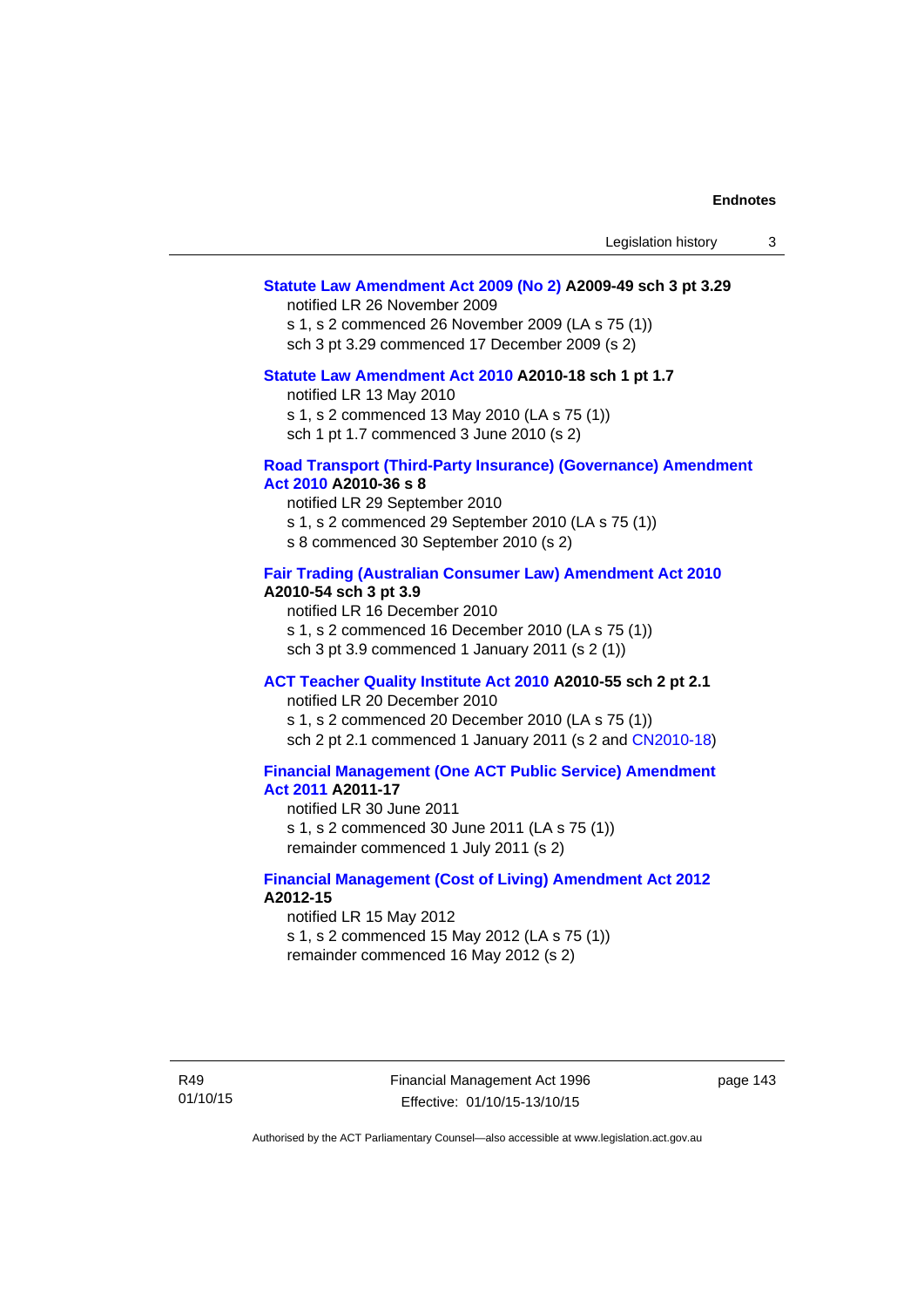| -3 | Legislation history |  |
|----|---------------------|--|
|----|---------------------|--|

# **[Legislative Assembly \(Office of the Legislative Assembly\) Act 2012](http://www.legislation.act.gov.au/a/2012-26) A2012-26 sch 1 pt 1.3**

notified LR 24 May 2012 s 1, s 2 commenced 24 May 2012 (LA s 75 (1)) sch 1 pt 1.3 commenced 1 July 2012 (s 2)

#### **[Financial Management Amendment Act 2013](http://www.legislation.act.gov.au/a/2013-5/default.asp) A2013-5**

notified LR 21 February 2013 s 1, s 2 commenced 21 February 2013 (LA s 75 (1)) remainder commenced 22 February 2013 (s 2)

## **[Statute Law Amendment Act 2013](http://www.legislation.act.gov.au/a/2013-19) A2013-19 sch 3 pt 3.21**

notified LR 24 May 2013 s 1, s 2 commenced 24 May 2013 (LA s 75 (1)) sch 3 pt 3.21 commenced 14 June 2013 (s 2)

## **[Officers of the Assembly Legislation Amendment Act 2013](http://www.legislation.act.gov.au/a/2013-41/default.asp) A2013-41 sch 1 pt 1.2**

notified LR 7 November 2013 s 1, s 2 commenced 7 November 2013 (LA s 75 (1)) sch 1 pt 1.2 commenced 1 July 2014 (s 2)

# **[Officers of the Assembly Legislation Amendment Act 2014](http://www.legislation.act.gov.au/a/2014-22/default.asp) A2014-22 pt 3**

notified LR 26 May 2014 s 1, s 2 commenced 26 May 2014 (LA s 75 (1)) pt 3 commenced 1 July 2014 (s 2 and see [Officers of the Assembly](http://www.legislation.act.gov.au/a/2013-41/default.asp)  [Legislation Amendment Act 2013](http://www.legislation.act.gov.au/a/2013-41/default.asp) A2013-41 s 2)

# **[Exhibition Park Corporation Repeal Act 2014](http://www.legislation.act.gov.au/a/2014-54/default.asp) A2014-54 sch 1 pt 1.1**

notified LR 3 December 2014 s 1, s 2 commenced 3 December 2014 (LA s 75 (1)) sch 1 pt 1.1 commenced 1 January 2015 (s 2 (3))

## **[Red Tape Reduction Legislation Amendment Act 2015](http://www.legislation.act.gov.au/a/2015-33/default.asp) A2015-33 sch 1 pt 1.26**

notified LR 30 September 2015 s 1, s 2 commenced 30 September 2015 (LA s 75 (1)) sch 1 pt 1.26 commences 14 October 2015 (s 2)

page 144 Financial Management Act 1996 Effective: 01/10/15-13/10/15

R49 01/10/15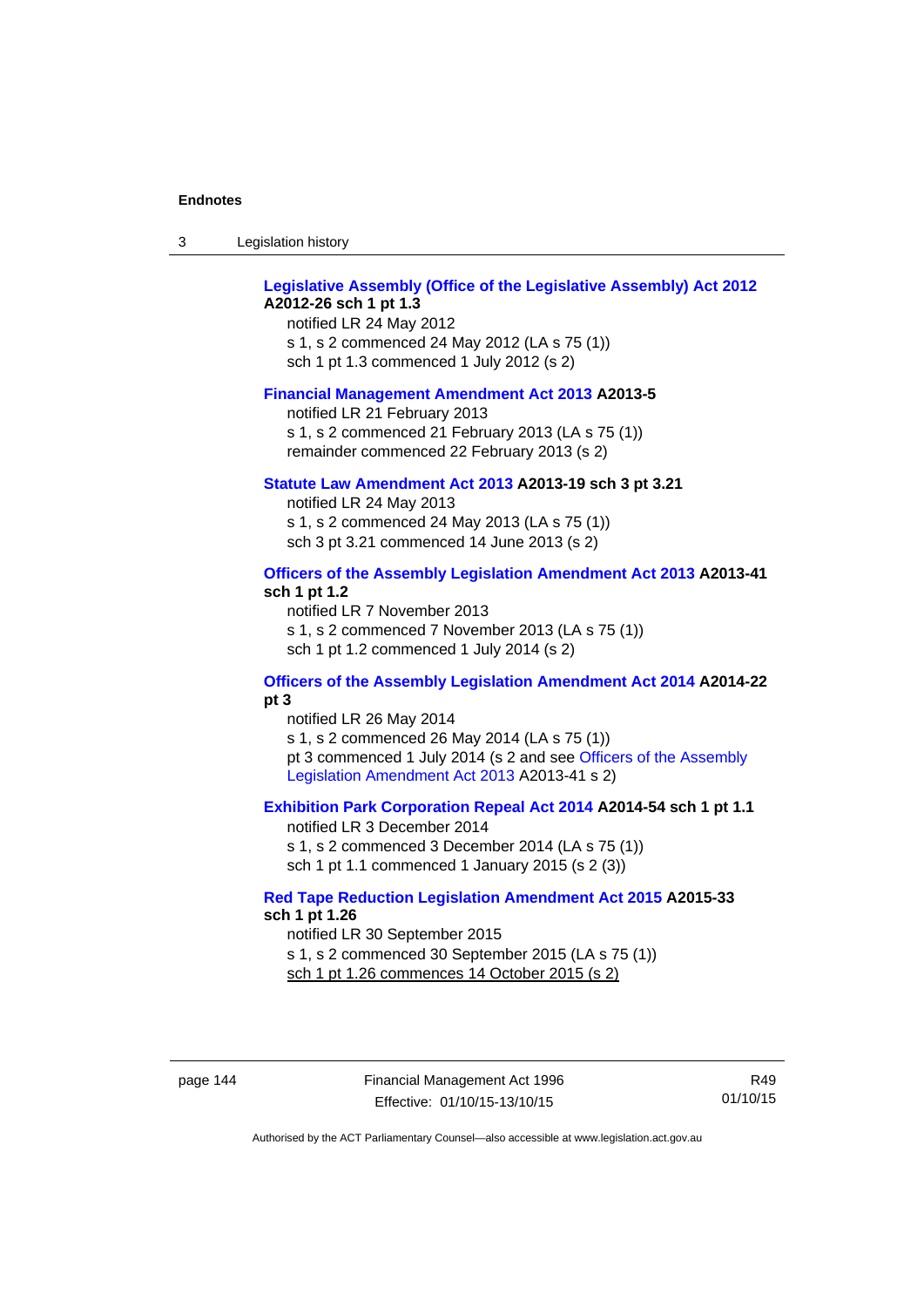Legislation history 3

# **[Financial Management Amendment Act 2015](http://www.legislation.act.gov.au/a/2015-34/default.asp) A2015-34**

notified LR 30 September 2015 s 1, s 2 commenced 30 September 2015 (LA s 75 (1)) ss 4-8, ss 11-20, s 28, s 29, s 49, s 50, s 54, ss 58-60, s 62, s 76, ss 96-99, ss 102-104, s 113, s 115 (def *controlled recurrent payment*) and sch 1 pt 1.2 commence 1 July 2016 (s 2 (1)) remainder commenced 1 October 2015 (s 2 (2))

R49 01/10/15 Financial Management Act 1996 Effective: 01/10/15-13/10/15

page 145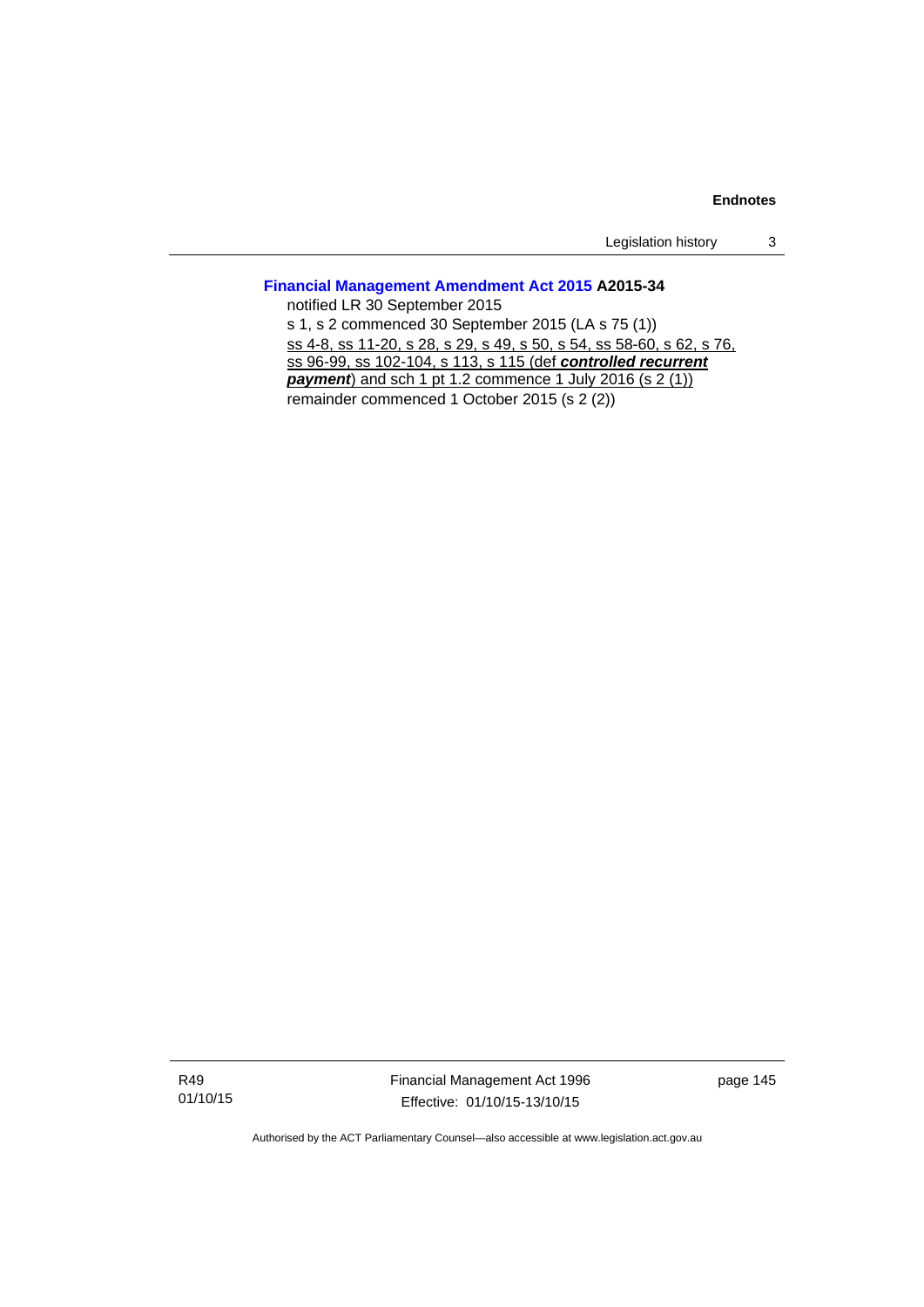| 4 | Amendment history |
|---|-------------------|
|---|-------------------|

# **4 Amendment history**

| <b>Name of Act</b><br>s <sub>1</sub> | sub A2001-56 amdt 3.255                                                                               |
|--------------------------------------|-------------------------------------------------------------------------------------------------------|
|                                      | Act subject to Territory Superannuation Provision Protection Act                                      |
| S <sub>2</sub>                       | sub A2000-21 sch                                                                                      |
| <b>Dictionary</b>                    |                                                                                                       |
| s 3 hdg                              | sub A2000-21 sch                                                                                      |
| s <sub>3</sub>                       | am A2000-21 sch                                                                                       |
|                                      | remaining defs reloc to dict A2001-95 amdt 1.4                                                        |
|                                      | sub A2001-95 amdt 1.5                                                                                 |
|                                      | def bank om A1999-33 sch                                                                              |
|                                      | def banking institution ins A1997-102 s 4                                                             |
|                                      | om A1999-33 sch<br>def Territory activities ins A1997-124 s 4                                         |
|                                      | om A2001-95 amdt 1.3                                                                                  |
|                                      | def Treasurer om A2001-95 amdt 1.2                                                                    |
|                                      |                                                                                                       |
| <b>Notes</b><br>s 3A                 | orig s 3A                                                                                             |
|                                      | renum as s 3B                                                                                         |
|                                      | pres s 3A                                                                                             |
|                                      | ins A2001-95 amdt 1.5                                                                                 |
|                                      |                                                                                                       |
| $s$ 3B                               | Declaration that certain bodies are not territory authorities for Act<br>(prev s 3A) ins A2000-21 sch |
|                                      | am A2001-44 amdt 1.1631, amdt 1.1632                                                                  |
|                                      | renum as s 3B A2001-95 amdt 1.6                                                                       |
|                                      | sub A2005-52 s 4; A2011-17 s 4                                                                        |
| the Assembly                         | Application of pts 2 to 5—Office of the Legislative Assembly and officers of                          |
| s <sub>4</sub>                       | am A2011-17 s 13, s 16                                                                                |
|                                      | sub A2012-26 amdt 1.11; A2013-41 amdt 1.10                                                            |
|                                      | am A2014-22 s 8, s 9; ss renum R47 LA                                                                 |
| <b>Budget management</b>             |                                                                                                       |
| pt 2 hdg                             | sub A2003-46 s 4                                                                                      |
| <b>Appropriations and budgets</b>    |                                                                                                       |
| div 2.1 hdg                          | ins A2003-46 s 4                                                                                      |
|                                      |                                                                                                       |
| Form of appropriations               |                                                                                                       |
| s <sub>8</sub>                       | sub A2005-52 s 5<br>am A2011-17 s 16; A2012-26 amdt 1.12; A2013-41 amdt 1.11                          |
|                                      |                                                                                                       |
|                                      | Net appropriations for outputs                                                                        |
| s 9                                  | am A2000-27 s 5; A2011-17 s 16                                                                        |

page 146 Financial Management Act 1996 Effective: 01/10/15-13/10/15

R49 01/10/15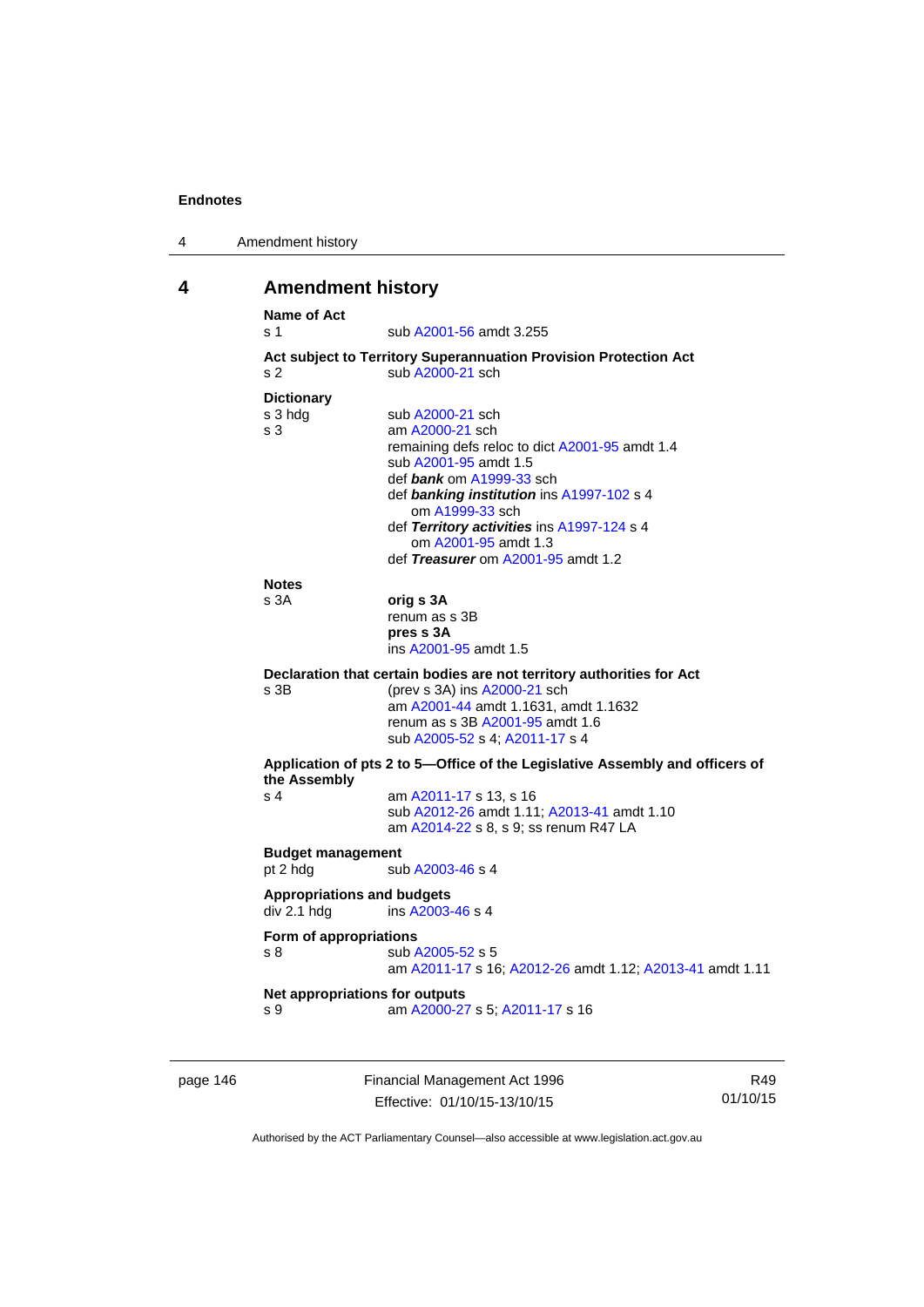| s 9A                         | ins A2000-27 s 6<br>am A2011-17 s 16; A2015-34 s 9                                                                                                                                        |
|------------------------------|-------------------------------------------------------------------------------------------------------------------------------------------------------------------------------------------|
| s 9B                         | Appropriations for payments on behalf of Territory to be net appropriations<br>ins A2001-95 s 5<br>am A2011-17 s 16; A2015-34 s 10                                                        |
| <b>Budget papers</b><br>s 10 |                                                                                                                                                                                           |
|                              | am A1997-124 s 5; A2001-56 amdt 3.257; A2005-52 s 6;<br>A2011-17 s 16                                                                                                                     |
| <b>Territory budgets</b>     |                                                                                                                                                                                           |
| s 11                         | am A1997-124 s 6; A2001-4 s 4; A2001-56 amdt 3.258;<br>A2001-95 s 6<br>sub A2003-46 s 5                                                                                                   |
|                              | am A2005-32 s 12; A2012-15 s 4; A2013-19 amdt 3.157                                                                                                                                       |
| s 11A                        | Financial policy objectives and strategies statement<br>ins A2003-46 s 5                                                                                                                  |
| <b>Directorate budgets</b>   |                                                                                                                                                                                           |
| $s$ 12 hdg<br>s 12           | am A2011-17 s 17<br>am A1997-102 s 5; A1997-124 s 7; A1999-58 s 3; A2001-56<br>amdt 3.258; A2001-95 s 7; ss renum R6 LA (see A2001-95<br>amdt 1.7); A2002-38 s 4, s 5<br>sub A2005-52 s 7 |
|                              | am A2011-17 s 16; A2012-26 amdt 1.13; A2013-41 amdt 1.12                                                                                                                                  |
|                              | Territory authority and territory-owned corporation budgets                                                                                                                               |
| s 12A                        | ins A1997-124 s 8<br>am A2001-56 amdt 3.258; A2001-95 s 8<br>sub A2005-52 s 8                                                                                                             |
|                              | <b>Supplementary budget papers</b>                                                                                                                                                        |
| s 13                         | am A2001-56 amdt 3.259, amdt 3.260<br>sub A2001-97 s 4                                                                                                                                    |
|                              | am A2005-52 s 9; A2011-17 s 16; A2012-26 amdt 1.14;<br>ss renum R44 LA; A2015-34 ss 21-23                                                                                                 |
| s 13A                        | Amendment of budgets for supplementary appropriation<br>ins A2003-9 s 9                                                                                                                   |
|                              | sub A2005-52 s 10<br>am A2011-17 s 16; A2012-26 amdt 1.15; A2015-34 s 24, s 25                                                                                                            |
|                              | Transfer of funds between appropriations                                                                                                                                                  |
| s 14                         | am A1997-102 s 6; A2000-21 sch; A2001-56 amdt 3.261<br>sub A2015-34 s 26                                                                                                                  |
|                              | Transfer of funds from capital injection appropriation to other appropriations                                                                                                            |

01/10/15

R49

Financial Management Act 1996 Effective: 01/10/15-13/10/15

page 147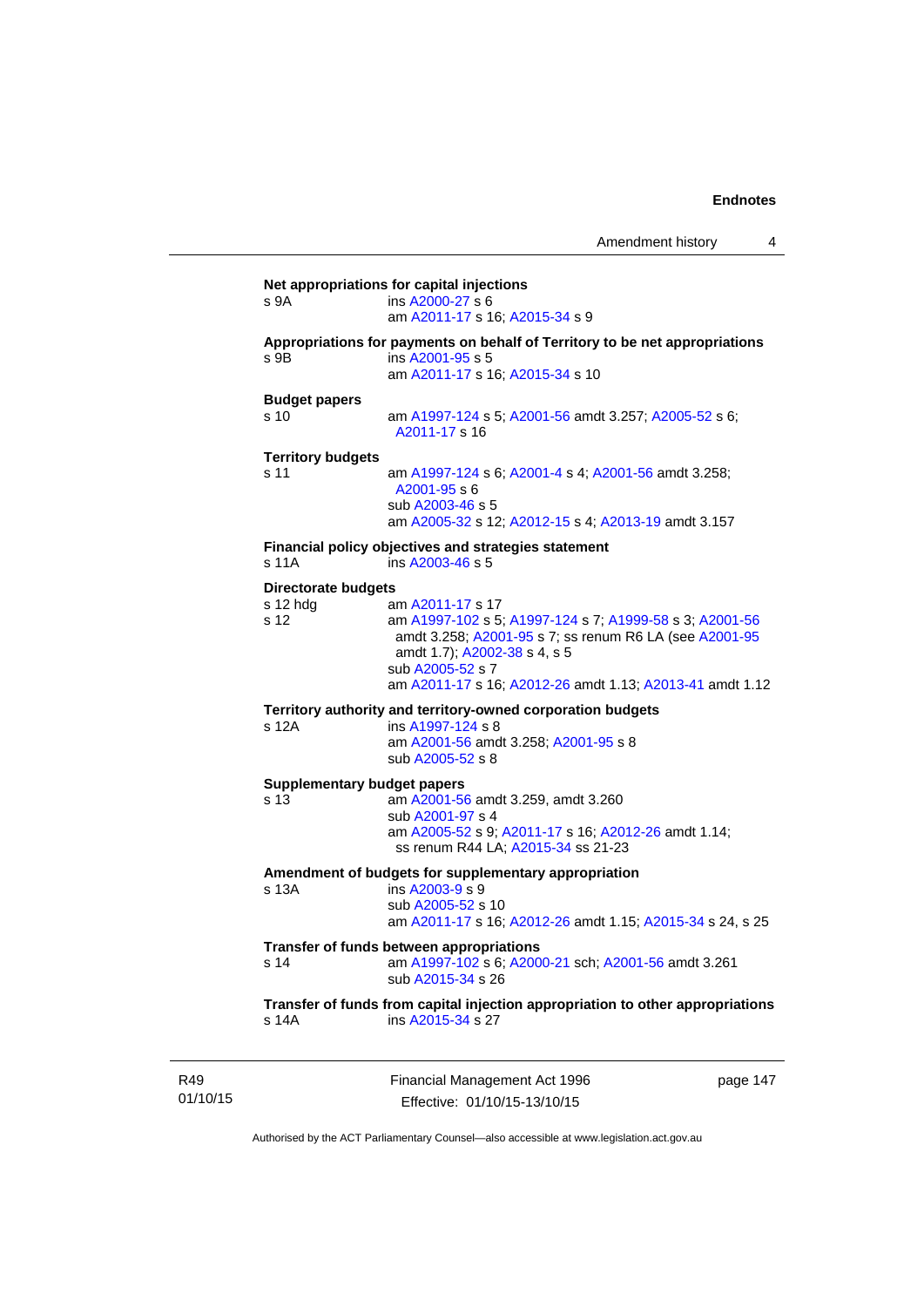4 Amendment history

| s 14B                      | ins A2015-34 s 27                                                                                                                                                                                                          |
|----------------------------|----------------------------------------------------------------------------------------------------------------------------------------------------------------------------------------------------------------------------|
| s 15                       | Transfer of funds within appropriations<br>am A1997-102 s 7; A2001-56 amdt 3.262                                                                                                                                           |
| s 15A                      | Reclassification of certain appropriations<br>ins A1997-102 s 8; A2001-56 amdt 3.263<br>am A2011-17 s 16; A2015-34 s 30                                                                                                    |
| s 16 hda<br>s 16           | Transfer of functions to another entity<br>sub A2015-34 s 31<br>am A2000-21 sch; A2001-56 amdt 3.263<br>sub A2005-52 s 11<br>am A2011-17 s 16; A2015-34 ss 32-35                                                           |
| s 16A                      | Appropriation for accrued employee entitlements<br>ins A2003-21 s 4<br>om A2004-19 s 4<br>ins A2007-10 s 4<br>am A2011-17 s 16; A2015-34 ss 36-38                                                                          |
| s 16B hdg<br>s 16B         | Rollover of undisbursed appropriation<br>sub A2015-34 s 39<br>ins A2007-10 s 4<br>am A2015-34 ss 40-44                                                                                                                     |
| s 17                       | Variation of appropriations for Commonwealth grants<br>am A1997-102 s 9; A2001-56 amdt 3.264, amdt 3.265;<br>A2002-38 s 6; A2015-34 s 45                                                                                   |
| s 17A                      | Variations of appropriations for certain payments to Commonwealth<br>ins A1999-36 s 9<br>am A2000-27 s 7; A2001-43 s 12; A2001-56 amdt 3.266, amdt<br>3.267; A2003-27 s 12; A2004-35 s 12; A2005-32 s 13;<br>A2015-34 s 46 |
| <b>Treasurer's advance</b> |                                                                                                                                                                                                                            |
| s 18                       | am A2001-56 amdt 3.268; A2001-97 s 5, s 6; ss renum R4 LA<br>sub A2004-33 s 4<br>am A2005-20 amdt 3.153; A2012-26 amdt 1.16; A2014-22<br>s 10, s 11; ss renum R47 LA<br>sub A2015-34 s47                                   |
| s 18A                      | Treasurer's advance-payment pending supplementary appropriation<br>ins A1997-102 s 10<br>am A2001-56 amdt 3.269<br>om A2002-38 s 7<br>ins A2004-33 s 4<br>sub A2015-34 s 47                                                |

page 148 Financial Management Act 1996 Effective: 01/10/15-13/10/15

R49 01/10/15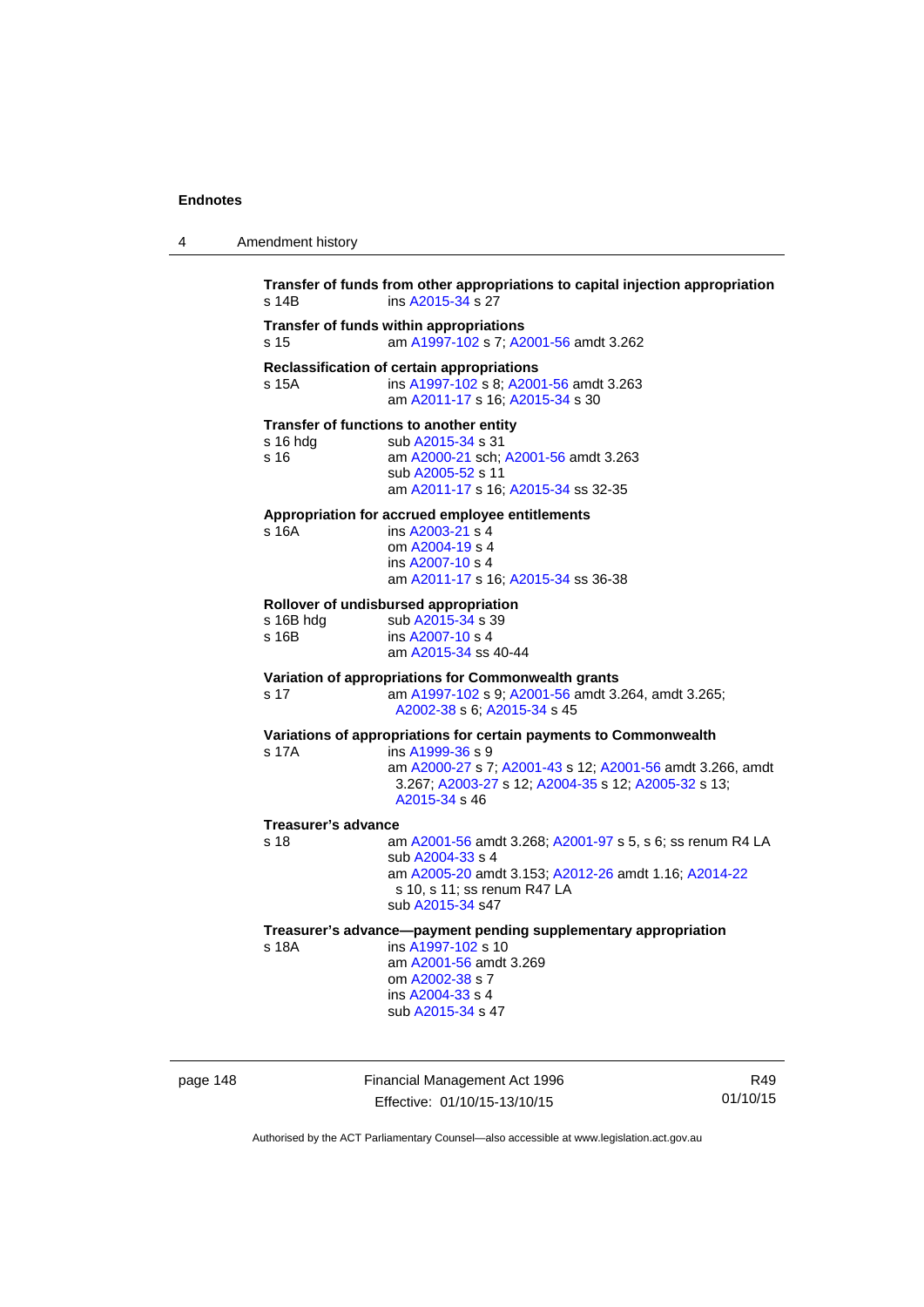```
Treasurer's advance—reduction of amounts 
A2015-34 s 47
Assembly to be told about Treasurer's advance 
A2015-34 s 47
Payments for Territory GST liabilities
s 19A ins A1997-39 s 4
                 sub A2000-27 s 8 
Payments for Territory GST administration costs 
s 19AA ins A2009-12 s 4
Authorisation of expenditure of certain Commonwealth grants 
s 19B ins A1997-102 s 11 
                 am A2001-56 amdt 3.269
                 sub A2015-34 s 48 
Amendment of capital injection conditions 
s 19C ins A2002-38 s 8
                 sub A2005-52 s 12 
                 am A2011-17 s 16; A2013-19 amdt 3.162 
Amendment of performance criteria 
s 19D ins A2002-38 s 8
                 sub A2005-52 s 13 
                 am A2011-17 s 16; A2013-5 ss 4-6; A2015-34 ss 51-53, ss 55-
                 57, s 61
Amendment of financial targets 
A2002-38 s 8
                 om A2005-52 s 14 
Amendment of budgets 
                insA2004-19 s 5
                 am A2004-33 s 5 
                 om A2005-52 s 15 
Recommended appropriation for Office of the Legislative Assembly 
s 20 am A2003-21 s 5 
                 sub A2012-26 amdt 1.17 
Appropriation for Office of the Legislative Assembly 
s 20AA ins A2012-26 amdt 1.17 
Recommended appropriation for officers of the Assembly 
s 20AB ins A2013-41 amdt 1.13 
Appropriation for officers of the Assembly 
s 20AC ins A2013-41 amdt 1.13 
Budget reviews and pre-election updates 
div 2.2 hdg ins A2003-46 s 6
```
R49 01/10/15 Financial Management Act 1996 Effective: 01/10/15-13/10/15

page 149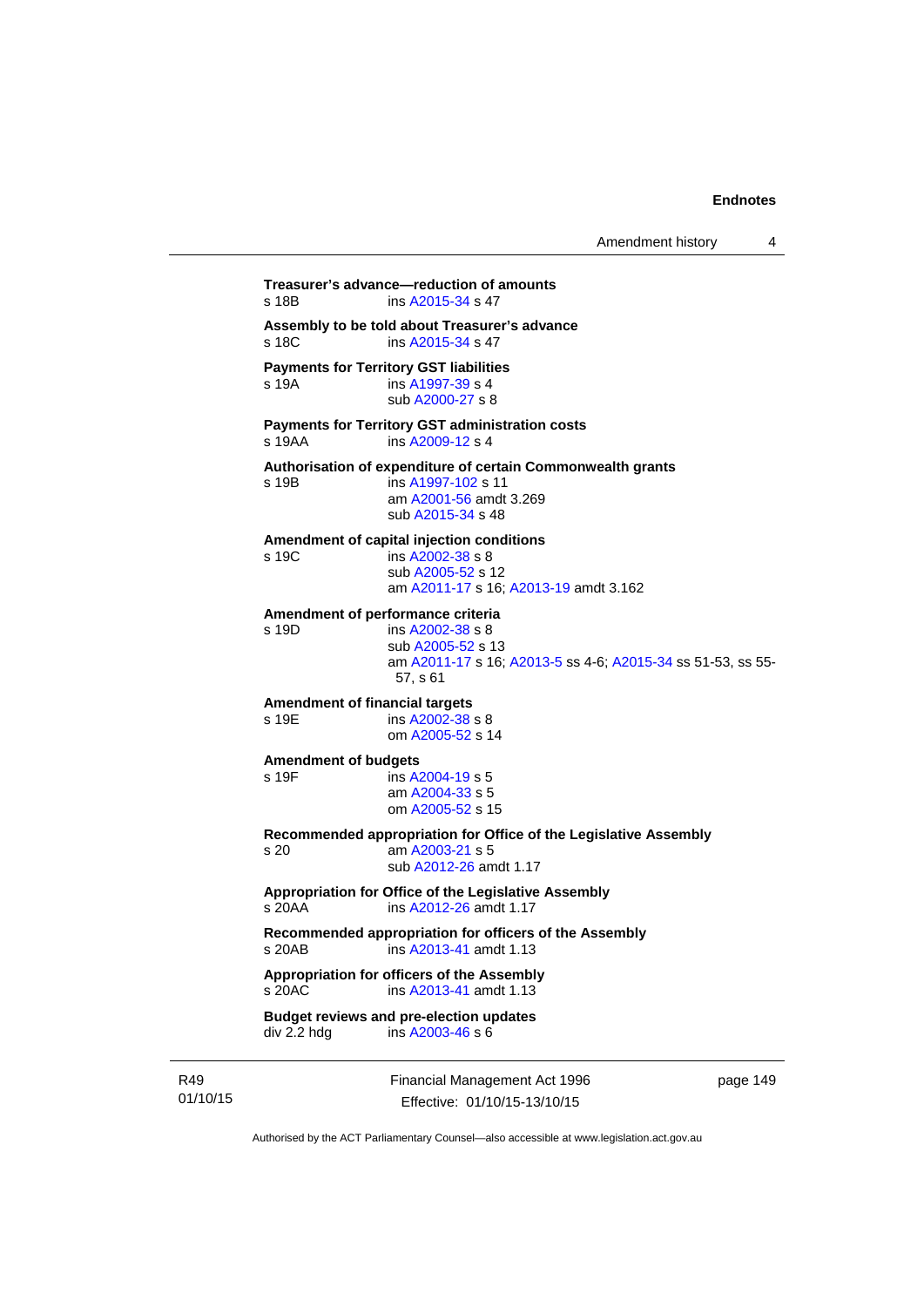| 4                                                                                                                      | Amendment history                                                                                                                  |                                                                                                                                                                                          |                 |
|------------------------------------------------------------------------------------------------------------------------|------------------------------------------------------------------------------------------------------------------------------------|------------------------------------------------------------------------------------------------------------------------------------------------------------------------------------------|-----------------|
|                                                                                                                        | <b>Budget review</b><br>s 20A                                                                                                      | ins A2003-46 s 6                                                                                                                                                                         |                 |
|                                                                                                                        | $s$ 20 $B$                                                                                                                         | Purpose and contents of budget review<br>ins A2003-46 s 6                                                                                                                                |                 |
|                                                                                                                        | Pre-election budget update<br>s 20C<br>ins A2003-46 s 6<br>am A2011-17 s 13; A2015-34 s 63                                         |                                                                                                                                                                                          |                 |
|                                                                                                                        | s 20D                                                                                                                              | Purpose and contents of pre-election budget update<br>ins A2003-46 s 6<br>am A2005-52 s 16                                                                                               |                 |
| <b>Financial reports of the Territory</b><br>div 3.1 hdg<br>(prev pt 3 div 1 hdg) renum R3 LA (see A2001-95 amdt 1.11) |                                                                                                                                    |                                                                                                                                                                                          |                 |
|                                                                                                                        | Meaning of the Territory in div 3.1<br>am R3 LA<br>s 21 hda                                                                        |                                                                                                                                                                                          |                 |
| Annual financial statements of the Territory<br>s 22<br>am A2001-95 s 9; A2005-52 s 17; A2015-34 s 64                  |                                                                                                                                    |                                                                                                                                                                                          |                 |
|                                                                                                                        | s 23                                                                                                                               | <b>Responsibility for annual financial statements</b><br>am A2005-52 s 18; A2011-17 s 13<br>sub A2015-34 s 65                                                                            |                 |
|                                                                                                                        | Audit of annual financial statements<br>s 24<br>am A2002-38 s 9, amdt 1.1, A2003-46 s 7, A2005-52<br>ss 19-21; A2015-34 s 66, s 67 |                                                                                                                                                                                          |                 |
|                                                                                                                        | $s$ 25 hdg<br>s 25                                                                                                                 | Presentation of annual financial statements to Legislative Assembly<br>sub A2002-38 amdt 1.2<br>am A2001-56 amdt 3.270; A2003-46 s 8, s 9                                                |                 |
|                                                                                                                        | Quarterly departmental performance reports<br>s 25A<br>reloc to s 30A                                                              |                                                                                                                                                                                          |                 |
|                                                                                                                        | <b>Periodic financial statements</b><br>s 26                                                                                       | am A1997-124 s 10; A2001-42 s 4<br>(6), (7) exp 30 June 2001 (s 26 (7))<br>sub A2001-42 s 5; A2001-95 s 11<br>am A2015-34 s 68                                                           |                 |
|                                                                                                                        |                                                                                                                                    | Financial reports and performance statements of directorates<br>div 3.2 hdg $(\text{prev pt 3 div 2 hdg})$ renum R3 LA (see A2001-95 amdt 1.11)<br>sub A2005-52 s 22<br>am A2011-17 s 18 |                 |
|                                                                                                                        | s 27 hdg                                                                                                                           | Annual financial statements of directorates<br>am A2011-17 s 18                                                                                                                          |                 |
| page 150                                                                                                               |                                                                                                                                    | Financial Management Act 1996<br>Effective: 01/10/15-13/10/15                                                                                                                            | R49<br>01/10/15 |

Authorised by the ACT Parliamentary Counsel—also accessible at www.legislation.act.gov.au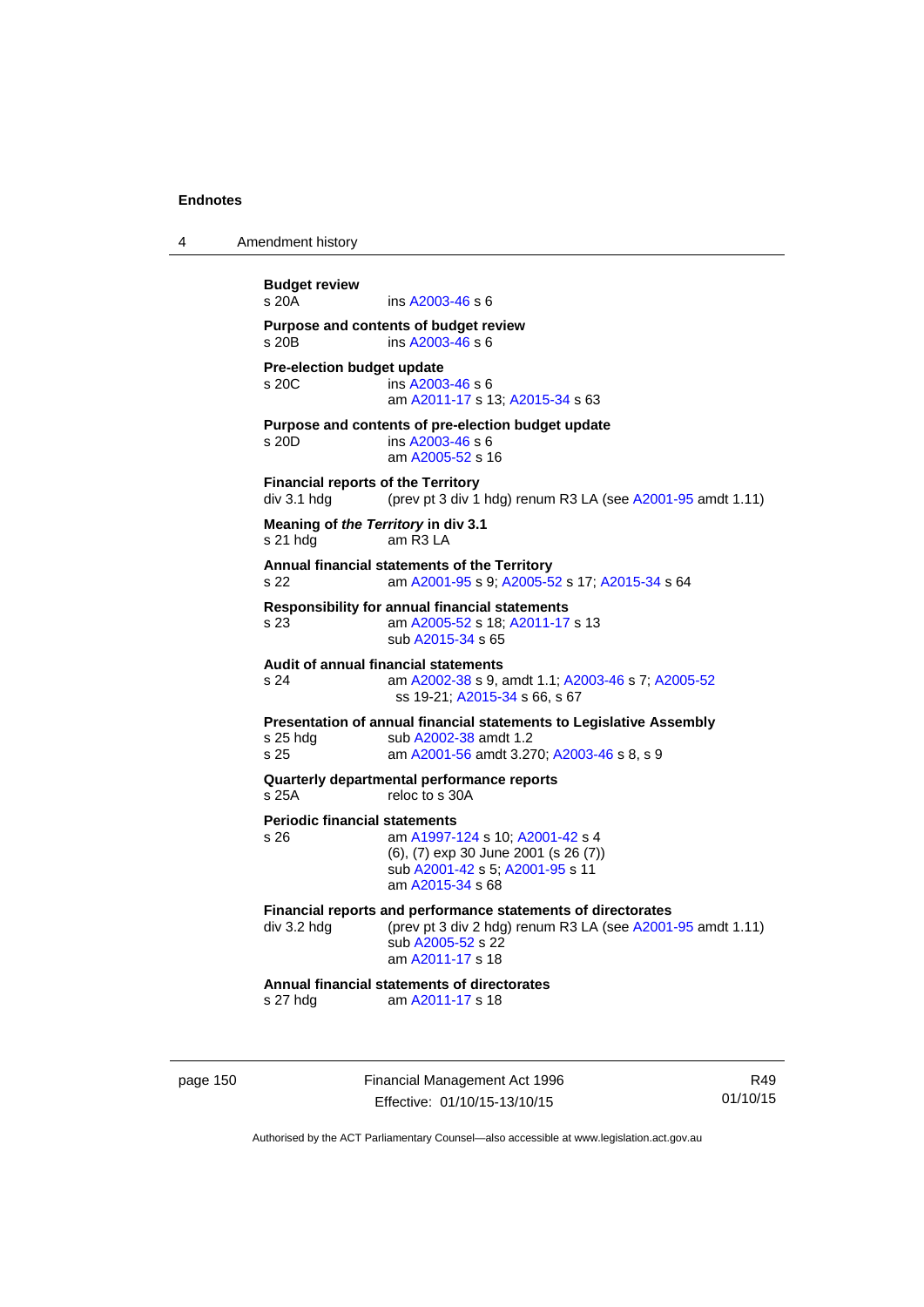|                    |                                                                                                                                                                                                                                                                                                                                    | Amendment history | 4 |
|--------------------|------------------------------------------------------------------------------------------------------------------------------------------------------------------------------------------------------------------------------------------------------------------------------------------------------------------------------------|-------------------|---|
| s 27               | am A2001-56 amdt 3.272; A2001-95 s 12; A2002-38 ss 10-13;<br>pars renum R10 LA (see A2002-38 amdt 1.5); A2005-52 ss<br>23-26; A2011-17 s 16, s 17                                                                                                                                                                                  |                   |   |
| s 28 hda<br>s 28   | Responsibility for annual financial statements of directorates<br>sub A2002-38 amdt 1.6<br>am A2011-17 s 18<br>sub A2005-52 s 27<br>am A2011-17 s 13, s 15, s 16<br>sub A2015-34 s 69                                                                                                                                              |                   |   |
| s 29 hdg<br>s 29   | Audit of financial statements of directorates<br>am A2011-17 s 18<br>sub A2002-38 s 14<br>am A2005-52 s 28, s 29; A2011-17 s 13, s 16; A2015-34 s 70;<br>ss renum R49 LA                                                                                                                                                           |                   |   |
| s 29A              | Audit of financial statements for departments for 2000-2001<br>ins A2001-42 s 6<br>exp 31 December 2001 (s 29A (2))                                                                                                                                                                                                                |                   |   |
| s 30 hdg<br>s 30   | Directorate annual financial statements to be included in annual reports etc<br>sub A2002-38 amdt 1.7<br>am A2011-17 s 17<br>am A2001-56 amdt 3.273<br>sub A2005-52 s 30<br>am A2011-17 s 16, s 19                                                                                                                                 |                   |   |
| s 30A hdg<br>s 30A | <b>Statements of performance of directorates</b><br>am A2011-17 s 18<br>(prev s 25A) ins A1997-124 s 9<br>am A2001-56 amdt 3.271; A2001-95 s 10; A2002-38 amdt 1.3<br>reloc from s 25A A2002-38 amdt 1.4<br>sub A2005-52 s 31<br>am A2011-17 s 16, s 19; A2012-26 amdt 1.18; ss renum<br>R44 LA; A2013-41 amdt 1.14; A2015-34 s 71 |                   |   |
| s 30B hdg<br>s 30B | Responsibility for directorate statements of performance<br>am A2011-17 s 17<br>ins A2005-52 s 31<br>am A2011-17 s 13, s 15, s 16<br>sub A2015-34 s 72                                                                                                                                                                             |                   |   |
| s 30C hdg<br>s 30C | Scrutiny of directorate statements of performance<br>am A2011-17 s 17<br>ins A2005-52 s 31<br>am A2011-17 s 13, s 16, s 19; A2015-34 s 73; ss renum R49<br>LA                                                                                                                                                                      |                   |   |

R49 01/10/15 Financial Management Act 1996 Effective: 01/10/15-13/10/15

page 151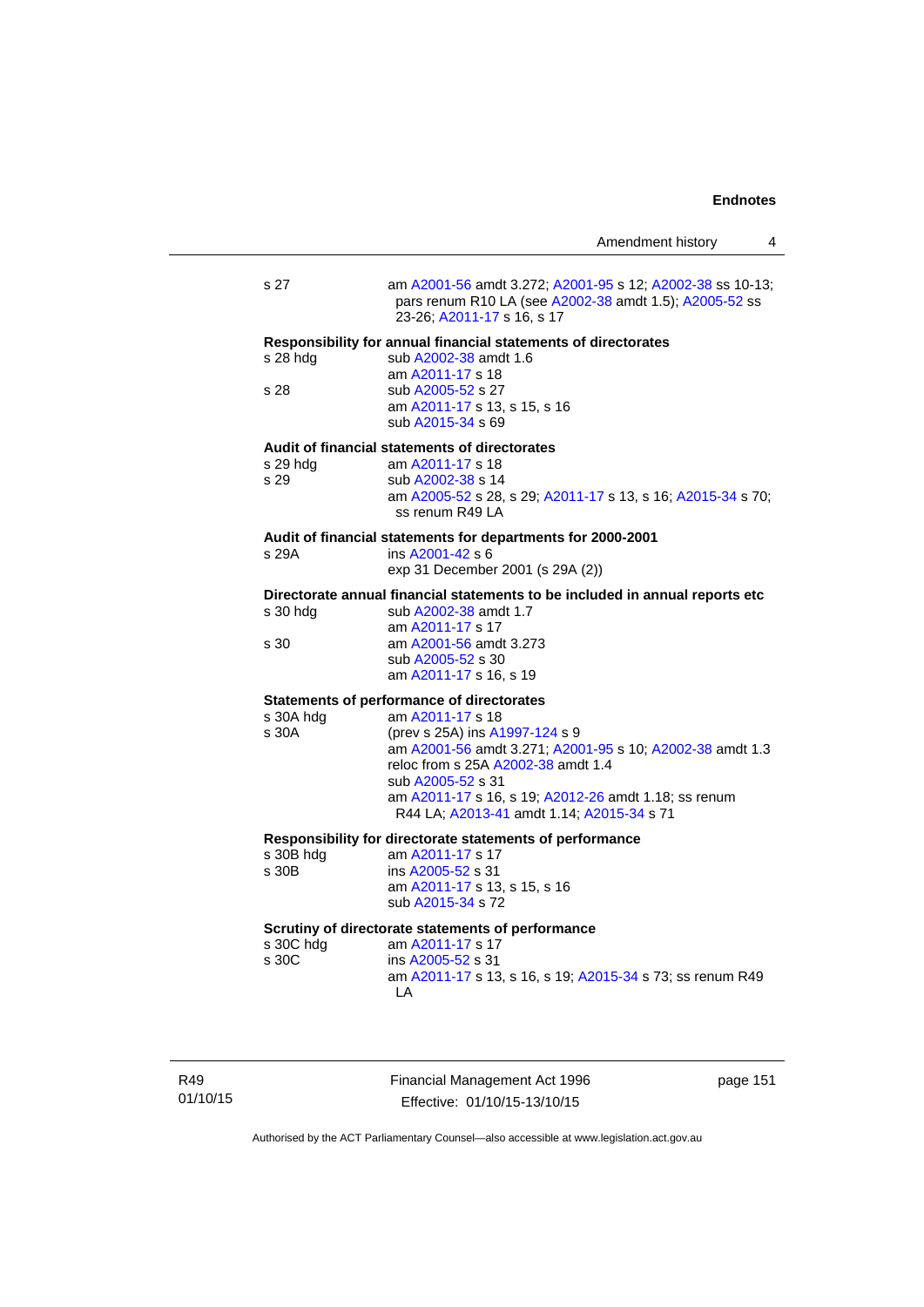| Amendment history |
|-------------------|
|                   |

# **Directorate statements of performance to be included in annual reports etc**  s 30D hdg am [A2011-17](http://www.legislation.act.gov.au/a/2011-17) s 17 s 30D ins [A2005-52](http://www.legislation.act.gov.au/a/2005-52) s 31 am [A2011-17](http://www.legislation.act.gov.au/a/2011-17) s 16, s 19 **Half-yearly directorate performance reports**  s 30E hdg am [A2011-17](http://www.legislation.act.gov.au/a/2011-17) s 17 s 30E ins [A2005-52](http://www.legislation.act.gov.au/a/2005-52) s 31 am [A2011-17](http://www.legislation.act.gov.au/a/2011-17) s 16; [A2012-26](http://www.legislation.act.gov.au/a/2012-26) amdt 1.19; [A2013-41](http://www.legislation.act.gov.au/a/2013-41/default.asp) amdt 1.14; [A2015-34](http://www.legislation.act.gov.au/a/2015-34/default.asp) s 74, s 75; ss renum R49 LA **Financial management responsibilities of directors-general of directorates**  pt 4 hdg am [A2011-17](http://www.legislation.act.gov.au/a/2011-17) s 14, s 18 **Responsibilities of directors-general of directorates**  s 31 hdg am [A2011-17](http://www.legislation.act.gov.au/a/2011-17) s 14, s 18 s 31 am [A2002-38](http://www.legislation.act.gov.au/a/2002-38) s 15; [A2005-20](http://www.legislation.act.gov.au/a/2005-20) amdt 3.154 sub [A2005-52](http://www.legislation.act.gov.au/a/2005-52) s 32 am [A2011-17](http://www.legislation.act.gov.au/a/2011-17) s 13, s 16; [A2015-34](http://www.legislation.act.gov.au/a/2015-34/default.asp) ss 77-80; ss renum R49 LA **Directors-general may enter into contracts etc**  s 31A ins [A2015-34](http://www.legislation.act.gov.au/a/2015-34/default.asp) s 81 **Agreement for the conduct of banking for Territory** s 32 am [A1997-102](http://www.legislation.act.gov.au/a/1997-102) sch; [A1999-33](http://www.legislation.act.gov.au/a/1999-33) sch **Territory banking account** s 33 am [A1997-102](http://www.legislation.act.gov.au/a/1997-102) sch **Directorate banking accounts**  s 34 hdg am [A2011-17](http://www.legislation.act.gov.au/a/2011-17) s 17 s 34 am [A1997-102](http://www.legislation.act.gov.au/a/1997-102) sch; [A1999-33](http://www.legislation.act.gov.au/a/1999-33) sch; [A2001-95](http://www.legislation.act.gov.au/a/2001-95) s 13; [A2001-95](http://www.legislation.act.gov.au/a/2001-95) s 7; ss renum R6 LA (see [A2001-95](http://www.legislation.act.gov.au/a/2001-95) amdt 1.8); [A2002-38](http://www.legislation.act.gov.au/a/2002-38) s 16; [A2011-17](http://www.legislation.act.gov.au/a/2011-17) s 13, s 16, s 17 **Transfer of directorate banking account**<br>s 34A hdq am A2011-17 s 17 s 34A hdg am  $A2011-17$  s 17<br>s 34A prev s 34A renum prev s 34A renum as s 34B ins [A2001-95](http://www.legislation.act.gov.au/a/2001-95) s 14 am [A2011-17](http://www.legislation.act.gov.au/a/2011-17) s 13, s 16, s 17 **End of year balances of directorate banking accounts** s 34B hdg am [A2011-17](http://www.legislation.act.gov.au/a/2011-17) s 17<br>s 34B (prev s 34A) ins A (prev s 34A) ins [A1997-102](http://www.legislation.act.gov.au/a/1997-102) s 12 renum [A2001-95](http://www.legislation.act.gov.au/a/2001-95) s 15 am [A2011-17](http://www.legislation.act.gov.au/a/2011-17) s 13, s 16, s 17 **Payments into banking accounts** s 35 am [A1997-102](http://www.legislation.act.gov.au/a/1997-102) sch; [A1999-33](http://www.legislation.act.gov.au/a/1999-33) sch; [A2011-17](http://www.legislation.act.gov.au/a/2011-17) s 16, s 17

page 152 Financial Management Act 1996 Effective: 01/10/15-13/10/15

R49 01/10/15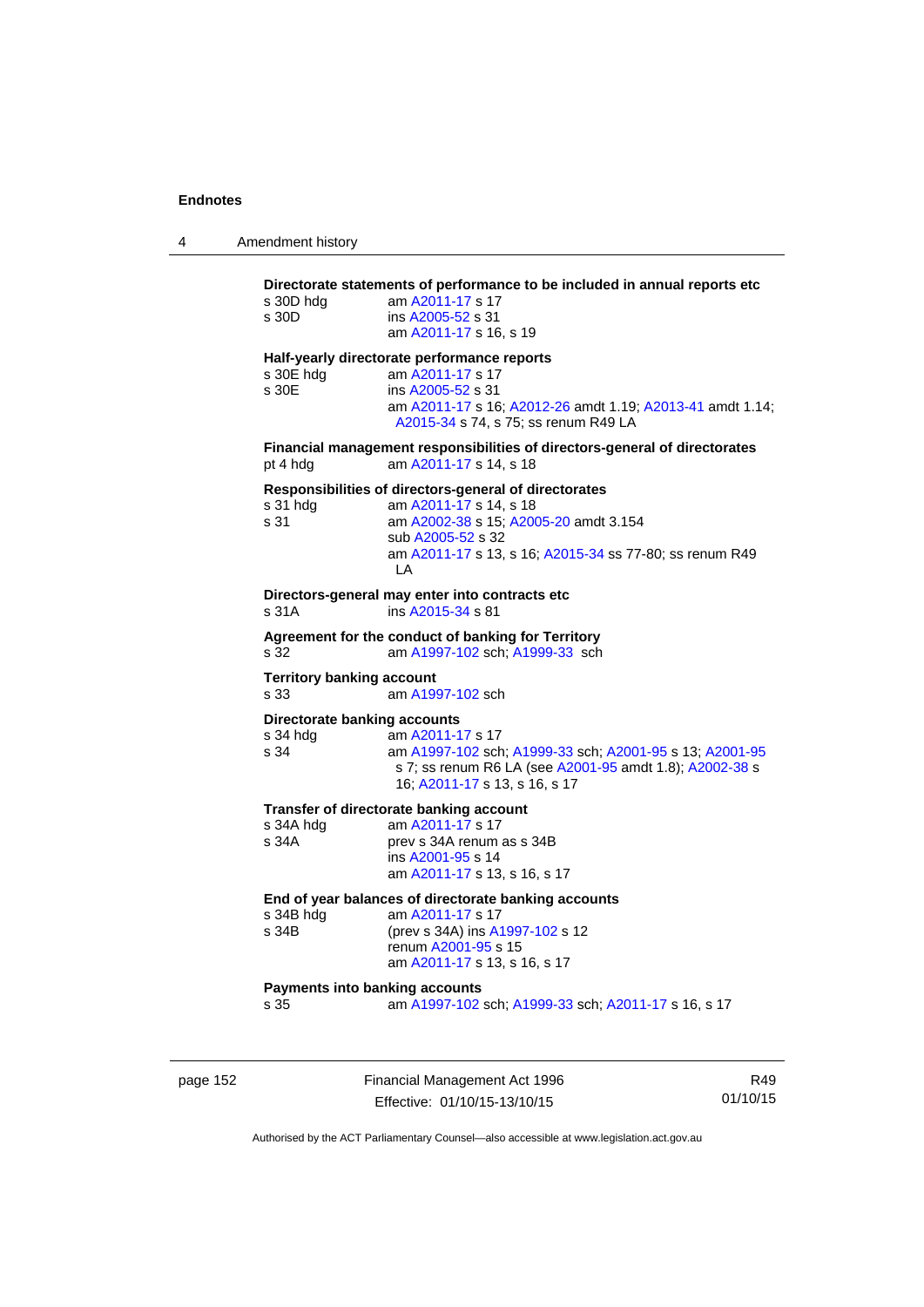# **Transfer following change in directorate responsibilities** s 36 hdg am [A2011-17](http://www.legislation.act.gov.au/a/2011-17) s 17 s 36 am [A1997-102](http://www.legislation.act.gov.au/a/1997-102) sch; [A2011-17](http://www.legislation.act.gov.au/a/2011-17) s 17; [A2015-34](http://www.legislation.act.gov.au/a/2015-34/default.asp) s 82 **Transfers from directorate banking accounts to territory banking account**  s 36A hdg am [A2011-17](http://www.legislation.act.gov.au/a/2011-17) s 17 s 36A ins [A2002-38](http://www.legislation.act.gov.au/a/2002-38) s 17 am [A2011-17](http://www.legislation.act.gov.au/a/2011-17) s 17; [A2015-34](http://www.legislation.act.gov.au/a/2015-34/default.asp) s 83, s 84 **Payments from territory banking account**  s 37 hdg sub [A2002-38](http://www.legislation.act.gov.au/a/2002-38) s 18 s 37 am [A1997-102](http://www.legislation.act.gov.au/a/1997-102) sch; [A2000-21](http://www.legislation.act.gov.au/a/2000-21) sch; [A2001-95](http://www.legislation.act.gov.au/a/2001-95) s 16; [A2002-38](http://www.legislation.act.gov.au/a/2002-38) s 19; ss renum R10 LA (see [A2002-38](http://www.legislation.act.gov.au/a/2002-38) amdt 1.8); [A2005-52](http://www.legislation.act.gov.au/a/2005-52) ss 33-35; [A2011-17](http://www.legislation.act.gov.au/a/2011-17) s 17; [A2015-34](http://www.legislation.act.gov.au/a/2015-34/default.asp) s 85, s 86 **Payments into territory banking account**  s 37A ins [A2015-34](http://www.legislation.act.gov.au/a/2015-34/default.asp) s 87 **Investment of certain public money**  s 38 hdg sub [A2000-21](http://www.legislation.act.gov.au/a/2000-21) sch s 38 am [A1997-102](http://www.legislation.act.gov.au/a/1997-102) sch; [A1999-33](http://www.legislation.act.gov.au/a/1999-33) sch; [A2000-21](http://www.legislation.act.gov.au/a/2000-21) sch; [A2001-45](http://www.legislation.act.gov.au/a/2001-45) s 5; [A2001-95](http://www.legislation.act.gov.au/a/2001-95) s 17; [A2003-21](http://www.legislation.act.gov.au/a/2003-21) s 6, s 7; ss renum R12 LA (see [A2003-21](http://www.legislation.act.gov.au/a/2003-21) s 8); [A2011-17](http://www.legislation.act.gov.au/a/2011-17) s 16, s 17; [A2013-19](http://www.legislation.act.gov.au/a/2013-19) amdt 3.158, amdt 3.159 **Borrowing and guarantees**  pt 6 hdg sub [A2001-45](http://www.legislation.act.gov.au/a/2001-45) s 6 **Borrowings by territory authorities to be approved**  s 42 am [A2001-95](http://www.legislation.act.gov.au/a/2001-95) s 18, amdt 1.9; [A2007-10](http://www.legislation.act.gov.au/a/2007-10) s 5 **Territory authorities may give security**  s 43 am [A2007-10](http://www.legislation.act.gov.au/a/2007-10) s 6 **Power to approve borrowings not delegable**  s 44 am [A2007-10](http://www.legislation.act.gov.au/a/2007-10) s 7 **Loans to be paid into territory banking account** s 45 am [A1997-102](http://www.legislation.act.gov.au/a/1997-102) sch; [A2001-95](http://www.legislation.act.gov.au/a/2001-95) s 19 **Payments by Treasurer**<br>**s** 46 **by** Treasurer sub [A2002-38](http://www.legislation.act.gov.au/a/2002-38) s 20 **Guarantees by Territory**  s 47 am [A2001-56](http://www.legislation.act.gov.au/a/2001-56) amdt 3.274 **Financial derivatives**<br>s 48 on om [A2001-45](http://www.legislation.act.gov.au/a/2001-45) s 7 **Administration of trust money**  s 50 am [A2011-17](http://www.legislation.act.gov.au/a/2011-17) s 16

R49 01/10/15 Financial Management Act 1996 Effective: 01/10/15-13/10/15

page 153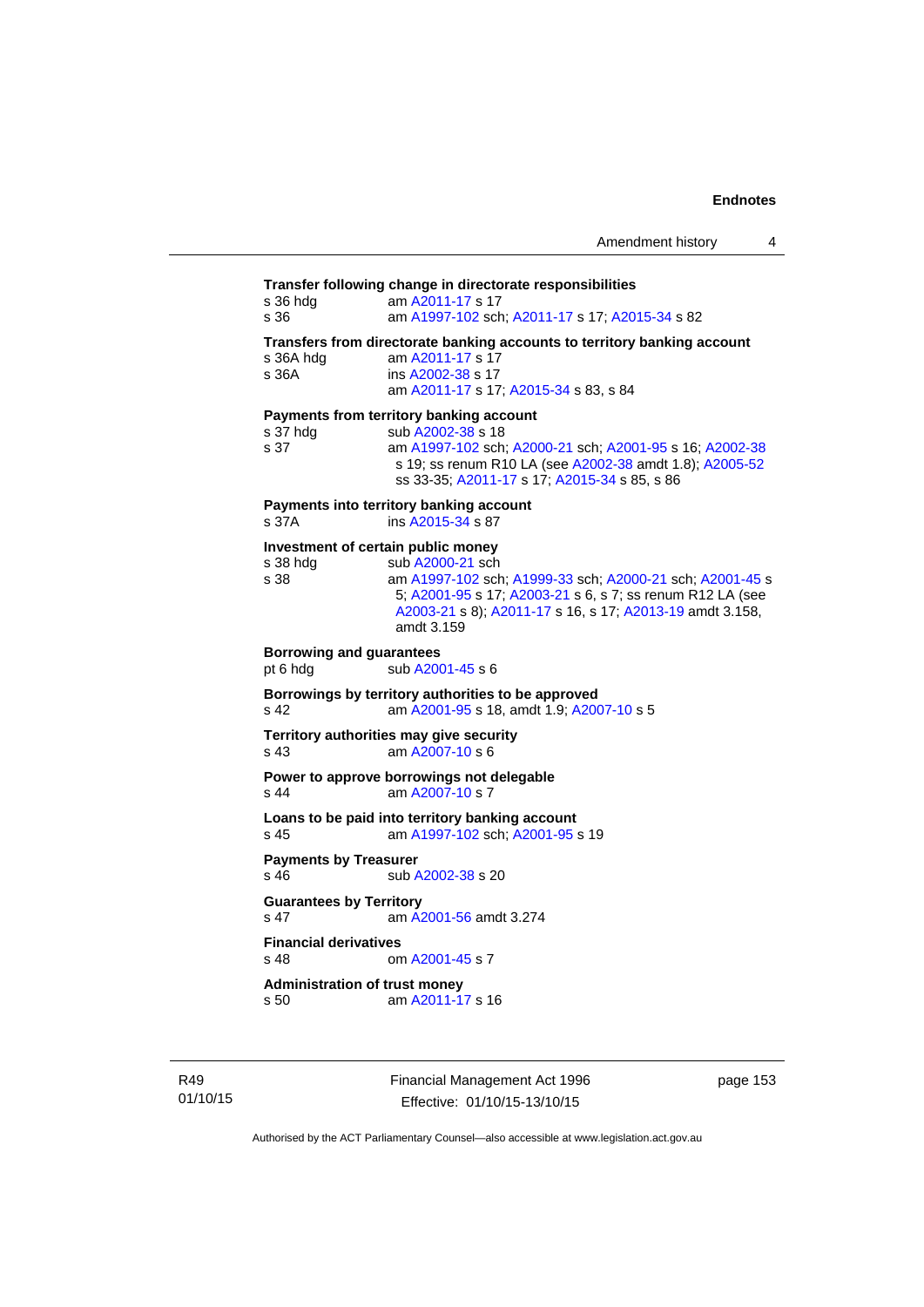| 4 | Amendment history |
|---|-------------------|
|---|-------------------|

# **Directorate trust banking accounts** s 51 hdg am [A2011-17](http://www.legislation.act.gov.au/a/2011-17) s 17 s 51 am [A1997-102](http://www.legislation.act.gov.au/a/1997-102) sch; [A1999-33](http://www.legislation.act.gov.au/a/1999-33) sch; [A2002-38](http://www.legislation.act.gov.au/a/2002-38) s 21; [A2011-17](http://www.legislation.act.gov.au/a/2011-17) s 13, s 16 **Transfer of directorate trust banking accounts**  s 51A hdg am [A2011-17](http://www.legislation.act.gov.au/a/2011-17) s 17 s 51A ins [A2005-52](http://www.legislation.act.gov.au/a/2005-52) s 36 am [A2011-17](http://www.legislation.act.gov.au/a/2011-17) s 13, s 16, s 17 **Transfers between trust banking accounts—changes in directorate responsibilities**  s 51B hdg am [A2011-17](http://www.legislation.act.gov.au/a/2011-17) s 17 s 51B ins [A2005-52](http://www.legislation.act.gov.au/a/2005-52) s 36 am [A2011-17](http://www.legislation.act.gov.au/a/2011-17) s 13, s 16, s 17 **Transfers between trust banking accounts—investment**  s 51C ins [A2005-52](http://www.legislation.act.gov.au/a/2005-52) s 36 **Transfers between trust banking account and territory banking account**  s 52 am [A1997-102](http://www.legislation.act.gov.au/a/1997-102) sch sub [A2001-95](http://www.legislation.act.gov.au/a/2001-95) s 20; [A2005-52](http://www.legislation.act.gov.au/a/2005-52) s 37 **Investment of trust money**<br>s 53 am A199 am [A1999-28](http://www.legislation.act.gov.au/a/1999-28) sch **Unclaimed trust money**  s 53A ins [A1997-102](http://www.legislation.act.gov.au/a/1997-102) s 13 am [A1999-33](http://www.legislation.act.gov.au/a/1999-33) sch; [A2001-44](http://www.legislation.act.gov.au/a/2001-44) amdts 1.1633-1.1635; ss renum R3 LA (see [A2001-44](http://www.legislation.act.gov.au/a/2001-44) amdt 1.1636); [A2001-95](http://www.legislation.act.gov.au/a/2001-95) s 21; ss renum R6 LA; [A2002-30](http://www.legislation.act.gov.au/a/2002-30) amdt 3.367; [A2011-17](http://www.legislation.act.gov.au/a/2011-17) s 13 **Reviewable decision notices**  s 53B ins [A1997-102](http://www.legislation.act.gov.au/a/1997-102) s 13 am [A2002-30](http://www.legislation.act.gov.au/a/2002-30) amdt 3.368 sub [A2008-37](http://www.legislation.act.gov.au/a/2008-37) amdt 1.175 **Applications for review**  ins [A1997-102](http://www.legislation.act.gov.au/a/1997-102) s 13 sub [A2008-37](http://www.legislation.act.gov.au/a/2008-37) amdt 1.175 **Financial provisions for territory authorities**  pt 8 hdg sub [A2005-52](http://www.legislation.act.gov.au/a/2005-52) s 38 **Application—pt 8**  s 54 am [A2005-20](http://www.legislation.act.gov.au/a/2005-20) amdt 3.155 sub [A2005-52](http://www.legislation.act.gov.au/a/2005-52) s 38 am [A2006-30](http://www.legislation.act.gov.au/a/2006-30) amdts 1.37-1.40; [A2009-25](http://www.legislation.act.gov.au/a/2009-25) amdt 4.1; [A2010-36](http://www.legislation.act.gov.au/a/2010-36) s 8; [A2010-55](http://www.legislation.act.gov.au/a/2010-55) amdt 2.1 sub [A2011-17](http://www.legislation.act.gov.au/a/2011-17) s 5

page 154 Financial Management Act 1996 Effective: 01/10/15-13/10/15

R49 01/10/15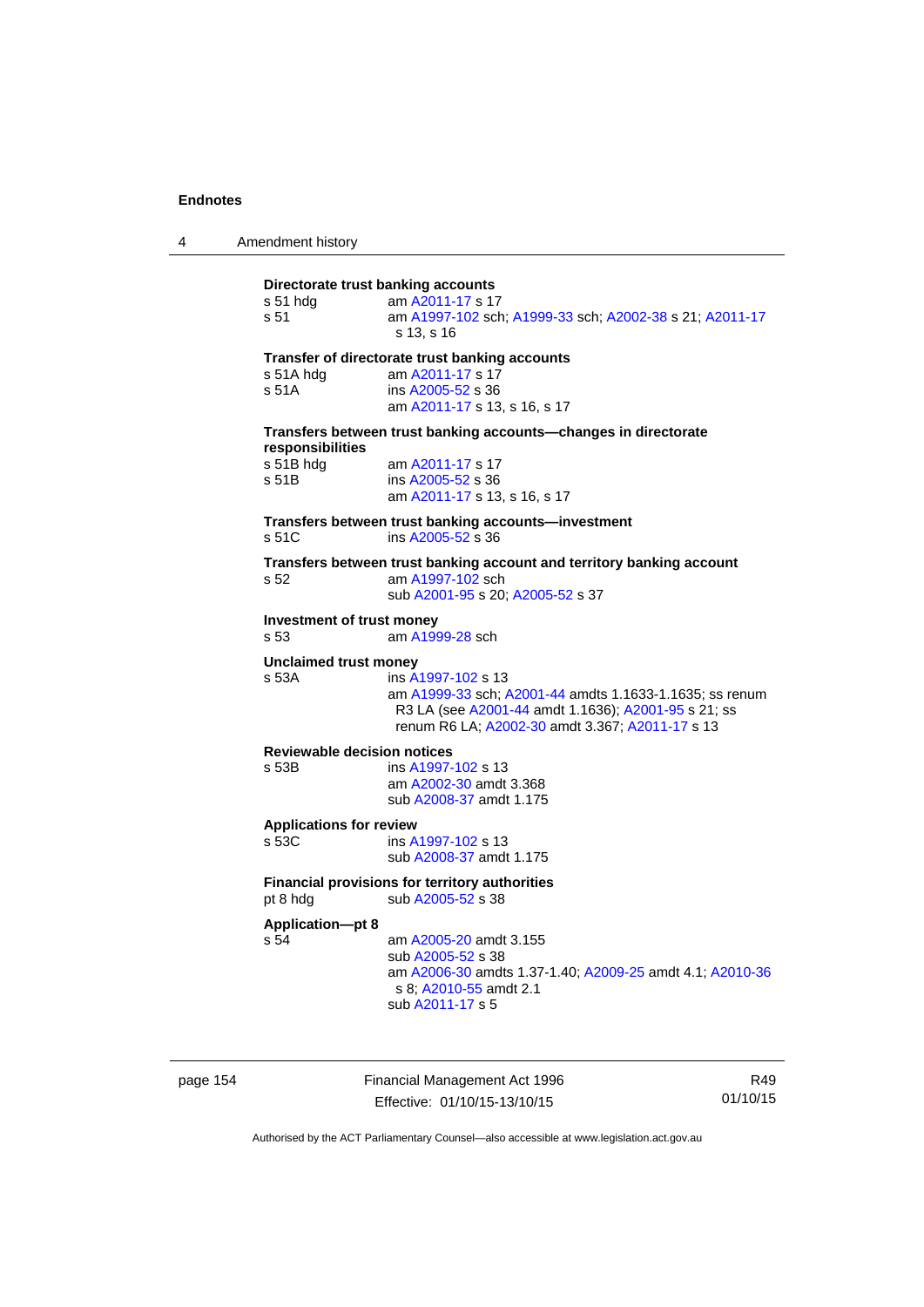| Amendment history |  |  |
|-------------------|--|--|
|-------------------|--|--|

### **Responsibilities of chief executive officers of territory authorities**

s 55 am [A1997-102](http://www.legislation.act.gov.au/a/1997-102) sch; [A1999-33](http://www.legislation.act.gov.au/a/1999-33) sch; [A2002-38](http://www.legislation.act.gov.au/a/2002-38) s 22 sub [A2005-52](http://www.legislation.act.gov.au/a/2005-52) s 38

am [A2011-17](http://www.legislation.act.gov.au/a/2011-17) s 6; [A2015-34](http://www.legislation.act.gov.au/a/2015-34/default.asp) ss 88-91; ss renum R49 LA

#### **Responsibilities of governing boards of territory authorities**

s 56 am [A1997-102](http://www.legislation.act.gov.au/a/1997-102) sch; [A1999-33](http://www.legislation.act.gov.au/a/1999-33) sch; [A2001-45](http://www.legislation.act.gov.au/a/2001-45) s 8; [A2001-95](http://www.legislation.act.gov.au/a/2001-95) s 22; [A2002-38](http://www.legislation.act.gov.au/a/2002-38) s 23, s 24; [A2003-21](http://www.legislation.act.gov.au/a/2003-21) ss 9-12; ss renum R12 LA (see [A2003-21](http://www.legislation.act.gov.au/a/2003-21) s 13) sub [A2005-52](http://www.legislation.act.gov.au/a/2005-52) s 38 am [A2011-17](http://www.legislation.act.gov.au/a/2011-17) s 7; [A2015-34](http://www.legislation.act.gov.au/a/2015-34/default.asp) ss 92-95; ss renum R49 LA

#### **Banking accounts of territory authorities**

s 57 am [A2001-95](http://www.legislation.act.gov.au/a/2001-95) s 23 sub [A2005-52](http://www.legislation.act.gov.au/a/2005-52) s 38

#### **Investment by territory authorities**

s 58 am [A2001-95](http://www.legislation.act.gov.au/a/2001-95) s 24 sub [A2005-52](http://www.legislation.act.gov.au/a/2005-52) s 38 am [A2011-17](http://www.legislation.act.gov.au/a/2011-17) s 16

#### **Borrowing by territory authorities**  s 59 am [A2001-95](http://www.legislation.act.gov.au/a/2001-95) s 25

 om [A2005-52](http://www.legislation.act.gov.au/a/2005-52) s 38 (see s 2 (1)) ins [A2005-52](http://www.legislation.act.gov.au/a/2005-52) s 38 (see s 2 (2)) am [A2013-19](http://www.legislation.act.gov.au/a/2013-19) amdt 3.162

#### **Guarantees by territory authorities**

s 60 om [A2005-52](http://www.legislation.act.gov.au/a/2005-52) s 38 (see s 2 (1)) ins [A2005-52](http://www.legislation.act.gov.au/a/2005-52) s 38 (see s 2 (2))

sub [A2002-38](http://www.legislation.act.gov.au/a/2002-38) s 25

# **Territory authority statements of intent**<br>s 61 sub A2002-38 s 25

 om [A2005-52](http://www.legislation.act.gov.au/a/2005-52) s 38 (see s 2 (1)) ins [A2005-52](http://www.legislation.act.gov.au/a/2005-52) s 38 (see s 2 (2))

## **Audit of annual financial statements for 2000-2001**

s 61A ins [A2001-42](http://www.legislation.act.gov.au/a/2001-42) s 7 exp 31 December 2001 (s 61A (2))

#### **Presentation of statements of intent of territory authorities**

s 62 am [A2001-56](http://www.legislation.act.gov.au/a/2001-56) amdt 3.275; R8 LA (see also [A2002-38](http://www.legislation.act.gov.au/a/2002-38) amdt 1.9)

> om [A2005-52](http://www.legislation.act.gov.au/a/2005-52) s 38 (see s 2 (1)) ins [A2005-52](http://www.legislation.act.gov.au/a/2005-52) s 38 (see s 2 (2))

#### **Annual financial statements of territory authorities**

s 63 sub [A2005-52](http://www.legislation.act.gov.au/a/2005-52) s 38

R49 01/10/15 Financial Management Act 1996 Effective: 01/10/15-13/10/15

page 155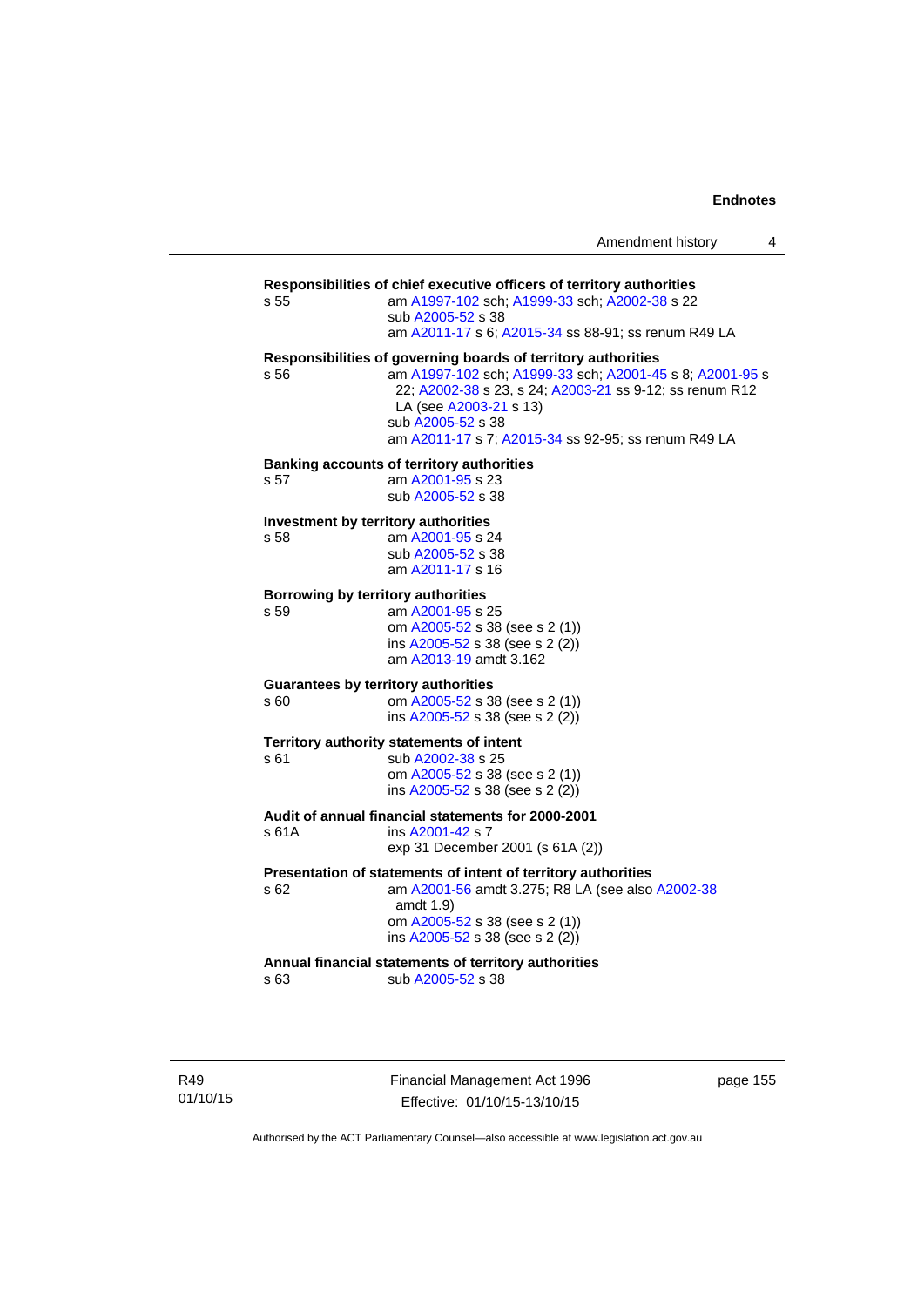4 Amendment history

**Responsibility for annual financial statements of territory authorities**  s 64 **orig s 64** renum as s 104 and then s 130 **pres s 64**  ins [A2005-52](http://www.legislation.act.gov.au/a/2005-52) s 38 am [A2015-34](http://www.legislation.act.gov.au/a/2015-34/default.asp) s 100; ss renum R49 LA **Audit of annual financial statements of territory authorities**  s 65 **orig s 65**  renum as s 105 and then s 131 **pres s 65**  ins [A2005-52](http://www.legislation.act.gov.au/a/2005-52) s 38 am [A2015-34](http://www.legislation.act.gov.au/a/2015-34/default.asp) s 101; ss renum R49 LA **Annual financial statements of territory authorities to be included in annual reports etc**  s 66 **orig s 66**  renum as s 106 and then s 132 **pres s 66**  ins [A2005-52](http://www.legislation.act.gov.au/a/2005-52) s 38 **Guideline-making power**  s 66A ins [A2000-27](http://www.legislation.act.gov.au/a/2000-27) s 9 om [A2001-44](http://www.legislation.act.gov.au/a/2001-44) amdt 1.1637 **Treasurer may require interim financial statements etc for territory authorities** s 67 **orig s 67**  renum as s 107 and then s 133 **pres s 67**  ins [A2005-52](http://www.legislation.act.gov.au/a/2005-52) s 38 **Statements of performance of territory authorities**  s 68 **orig s 68**  renum as s 108 and then s 134 **pres s 68**  ins [A2005-52](http://www.legislation.act.gov.au/a/2005-52) s 38 **Responsibility for territory authority statements of performance**  s 69 ins [A2005-52](http://www.legislation.act.gov.au/a/2005-52) s 38 am [A2015-34](http://www.legislation.act.gov.au/a/2015-34/default.asp) s 105; ss renum R49 LA **Scrutiny of territory authority statements of performance**  s 70 ins [A2005-52](http://www.legislation.act.gov.au/a/2005-52) s 38 am [A2015-34](http://www.legislation.act.gov.au/a/2015-34/default.asp) s 106; ss renum R49 LA **Territory authority statements of performance to be included in annual reports etc**  s 71 ins [A2005-52](http://www.legislation.act.gov.au/a/2005-52) s 38

page 156 Financial Management Act 1996 Effective: 01/10/15-13/10/15

R49 01/10/15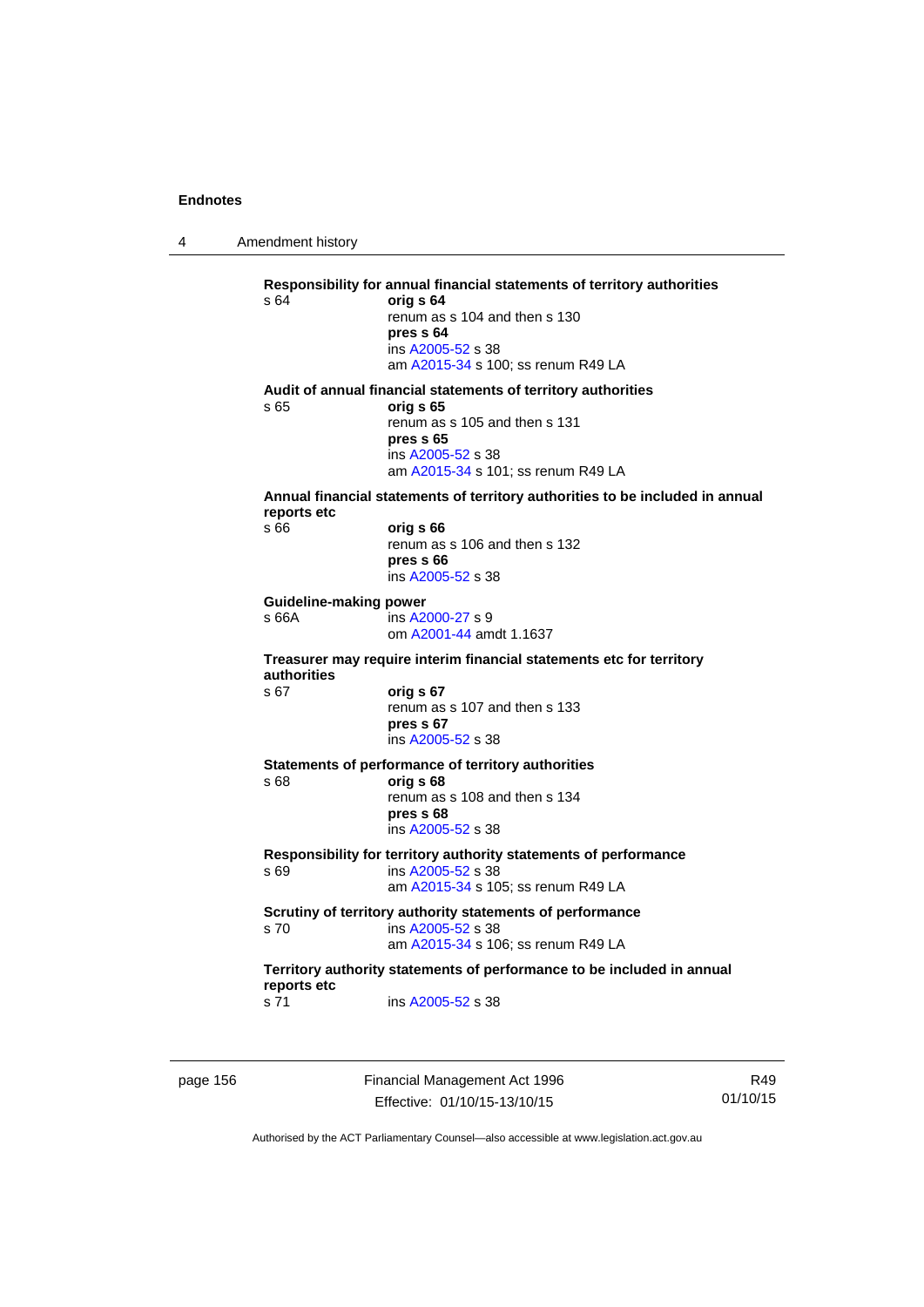```
Governance of territory authorities 
pt 9 hdg orig pt 9 hdg 
                 renum as pt 10 hdg 
                 pres pt 9 hdg 
                  ins A2005-52 s 41 
Definitions and important concepts 
A2005-52 s 41
Definitions—pt 9 
s 72 ins A2005-52 s 41 
                  def applicable governmental policies ins A2005-52 s 41 
                  def establishing Act ins A2005-52 s 41 
                  def financial year ins A2005-52 s 41 
                  def governing board member ins A2005-52 s 41 
                  def material interest ins A2005-52 s 41 
                  def relevant territory authority ins A2005-52 s 41 
Nature of relevant territory authorities 
s 73 ins A2005-52 s 41 
Powers of territory authorities generally 
s 74 ins A2005-52 s 41 
Execution of documents and assumptions people dealing with relevant 
territory authority may make 
s 75 ins A2005-52 s 41 
Governing board of territory authority 
s 76 ins A2005-52 s 41 
                  am A2006-30 amdts 1.41-1.44; A2009-25 amdt 4.2; A2010-55
                  amdt 2.1; A2011-17 s 8 
Role of governing board 
s 77 ins A2005-52 s 41 
Governing board member appointments<br>
div 9.2 hdq ins A2005-52 s 41
                 A2005-52 s 41
Appointment of governing board members generally 
s 78 ins A2005-52 s 41 
                  am A2009-48 s 4, s 5; ss renum R38 LA 
Appointment of chair and deputy chair 
s 79 ins A2005-52 s 41 
                  am A2009-48 s 6; ss renum R38 LA
Appointment of CEO of authority with governing board 
s 80 ins A2005-52 s 41 
                  am A2011-17 s 13
```
R49 01/10/15 Financial Management Act 1996 Effective: 01/10/15-13/10/15

page 157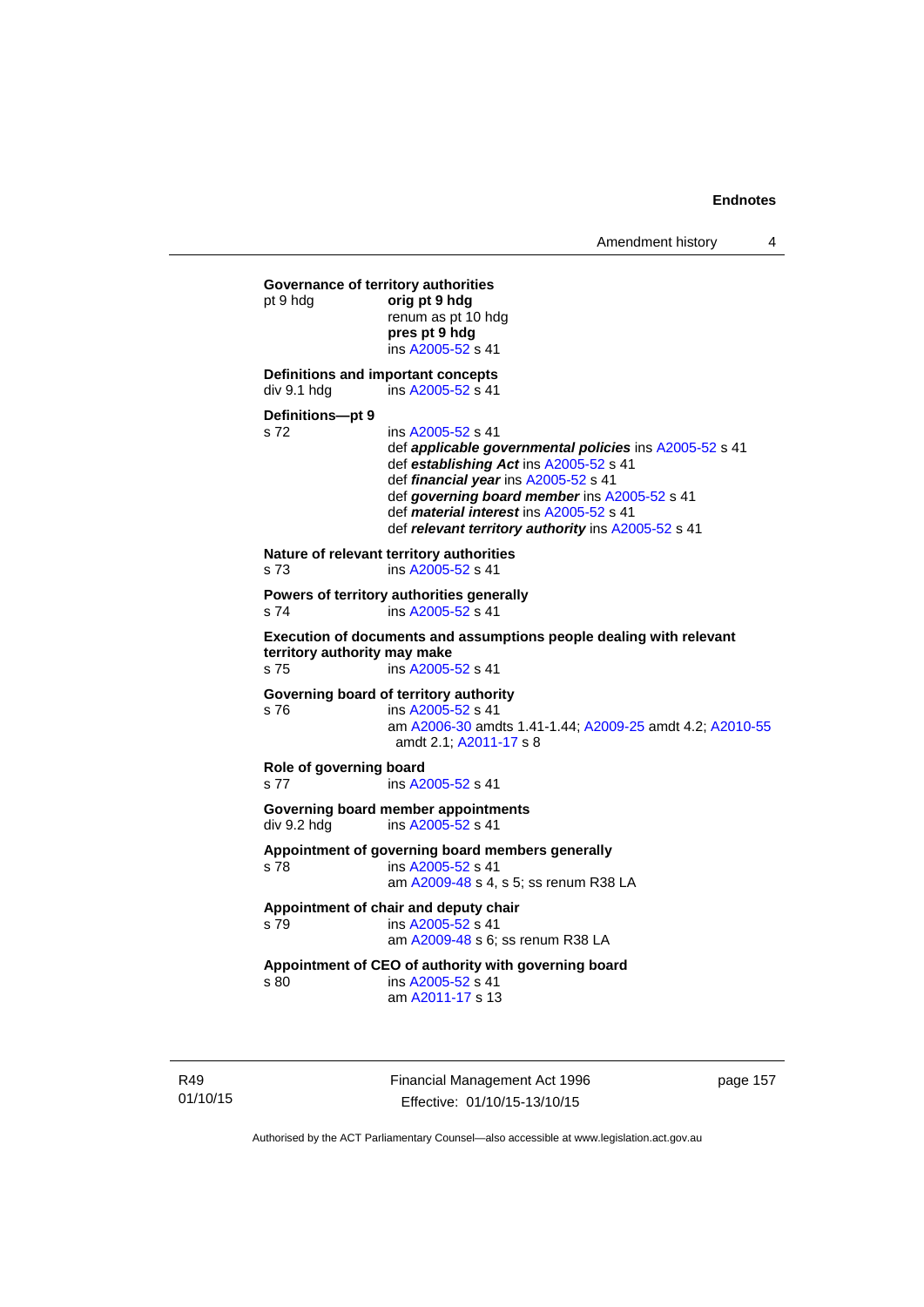4 Amendment history

**Ending board member appointments**  s 81 ins [A2005-52](http://www.legislation.act.gov.au/a/2005-52) s 41 am [A2010-18](http://www.legislation.act.gov.au/a/2010-18) amdt 1.22 **Functions of governing board members**<br>div 9.3 hdg ins A2005-52 s 41 ins [A2005-52](http://www.legislation.act.gov.au/a/2005-52) s 41 **Chair's functions**  s 82 ins [A2005-52](http://www.legislation.act.gov.au/a/2005-52) s 41 **Deputy chair's functions**  s 83 ins [A2005-52](http://www.legislation.act.gov.au/a/2005-52) s 41 **CEO's functions**  s 84 ins [A2005-52](http://www.legislation.act.gov.au/a/2005-52) s 41 **Honesty, care and diligence of governing board members**  s 85 ins [A2005-52](http://www.legislation.act.gov.au/a/2005-52) s 41 **Conflicts of interest by governing board members**  s 86 ins [A2005-52](http://www.legislation.act.gov.au/a/2005-52) s 41 **Agenda to require disclosure of interest item**  s 87 ins [A2005-52](http://www.legislation.act.gov.au/a/2005-52) s 41 **Disclosure of interests by governing board members**  s 88 ins [A2005-52](http://www.legislation.act.gov.au/a/2005-52) s 41 **Reporting of disclosed governing board interests to Minister**  s 89 ins [A2005-52](http://www.legislation.act.gov.au/a/2005-52) s 41 **Protection of governing board members from liability**  s 90 ins [A2005-52](http://www.legislation.act.gov.au/a/2005-52) s 41 **Indemnification and exemption of governing board members**  s 91 ins [A2005-52](http://www.legislation.act.gov.au/a/2005-52) s 41 **Compensation for exercise of functions etc**  s 92 ins [A2005-52](http://www.legislation.act.gov.au/a/2005-52) s 41 **Governing board meetings**  div 9.4 hdg ins [A2005-52](http://www.legislation.act.gov.au/a/2005-52) s 41 **Time and place of governing board meetings**  s 93 ins [A2005-52](http://www.legislation.act.gov.au/a/2005-52) s 41 **Presiding member at governing board meetings**  s 94 **ins [A2005-52](http://www.legislation.act.gov.au/a/2005-52) s 41 Quorum at governing board meetings**  s 95 ins [A2005-52](http://www.legislation.act.gov.au/a/2005-52) s 41 **Voting at governing board meetings**  s 96 ins [A2005-52](http://www.legislation.act.gov.au/a/2005-52) s 41

page 158 Financial Management Act 1996 Effective: 01/10/15-13/10/15

R49 01/10/15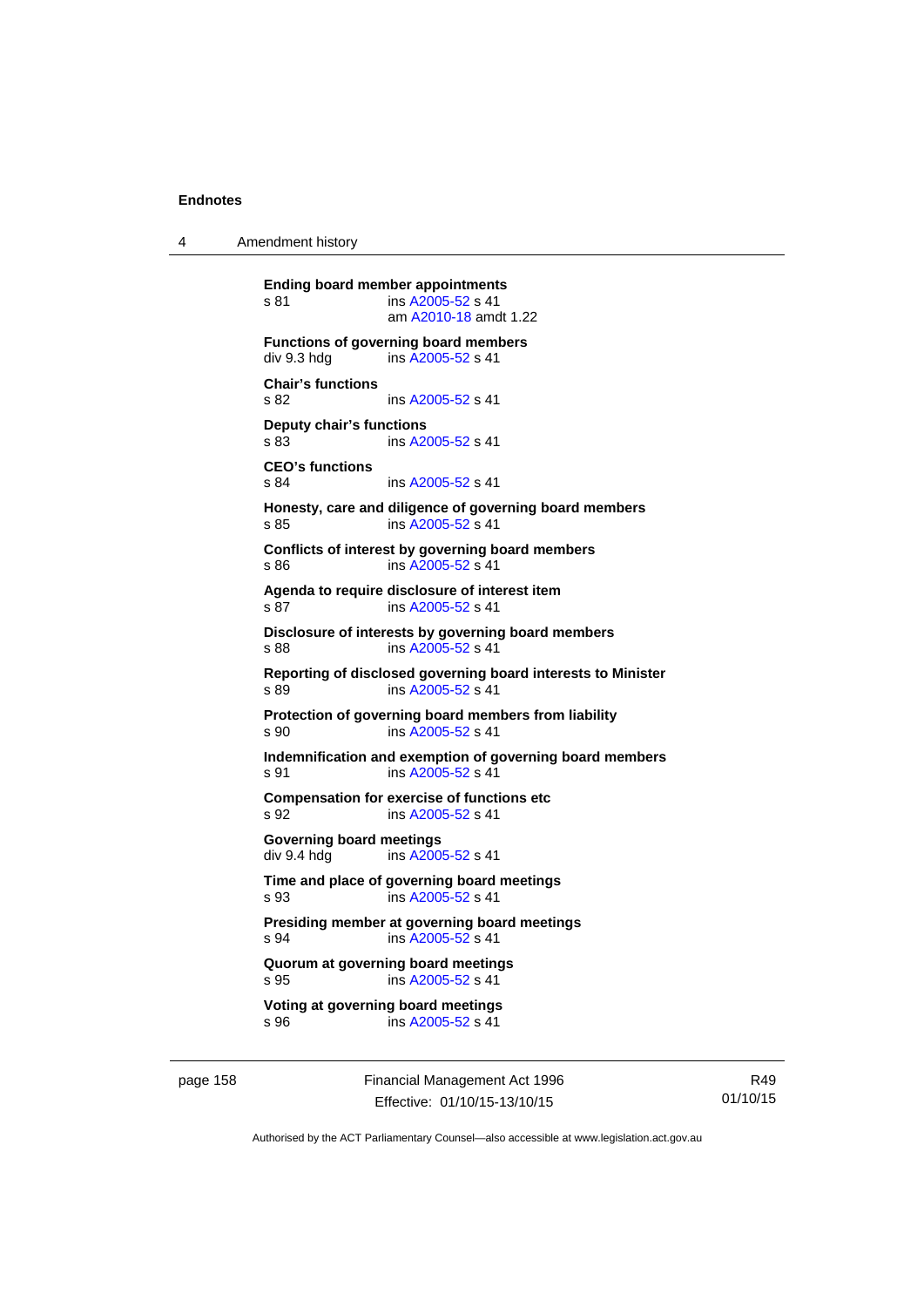**Conduct of governing board meetings etc**  s 97 ins [A2005-52](http://www.legislation.act.gov.au/a/2005-52) s 41 am [A2008-28](http://www.legislation.act.gov.au/a/2008-28) amdt 3.90 **Requirements and obligations for territory authorities**  div 9.5 hdg ins [A2005-52](http://www.legislation.act.gov.au/a/2005-52) s 41 **Limitations on authorities forming corporations etc**  s 98 ins [A2005-52](http://www.legislation.act.gov.au/a/2005-52) s 41 **Limitations on authorities taking part in joint ventures and trusts**  s 99 ins [A2005-52](http://www.legislation.act.gov.au/a/2005-52) s 41 **Corporations, joint ventures and trusts in which authority has interest**  s 100 ins [A2005-52](http://www.legislation.act.gov.au/a/2005-52) s 41 **Obligation of authorities to tell Minister about significant events**  s 101 ins [A2005-52](http://www.legislation.act.gov.au/a/2005-52) s 41 **Ministerial directions to authorities about financial etc statements**  s 102 ins [A2005-52](http://www.legislation.act.gov.au/a/2005-52) s 41 **Application of government policies to authorities**  s 103 ins [A2005-52](http://www.legislation.act.gov.au/a/2005-52) s 41 am [A2010-54](http://www.legislation.act.gov.au/a/2010-54) amdt 3.30; [A2013-19](http://www.legislation.act.gov.au/a/2013-19) amdt 3.162 **Restructuring of territory authorities**  div 9.6 hdg ins [A2006-30](http://www.legislation.act.gov.au/a/2006-30) amdt 1.45 **Purpose of div 9.6**  s 104 **orig s 104** renum as s 130 **pres s 104**  ins [A2006-30](http://www.legislation.act.gov.au/a/2006-30) amdt 1.45 **What territory authorities does div 9.6 apply to?**  s 105 **orig s 105** renum as s 131 **pres s 105**  ins [A2006-30](http://www.legislation.act.gov.au/a/2006-30) amdt 1.45 **Responsible Minister may direct div 9.6 authority to sell or transfer assets**  s 106 **orig s 106** renum as s 132 **pres s 106**  ins [A2006-30](http://www.legislation.act.gov.au/a/2006-30) amdt 1.45 **Transfer of assets by declaration—div 9.6 authorities**  s 107 **orig s 107** renum as s 133 **pres s 107**  ins [A2006-30](http://www.legislation.act.gov.au/a/2006-30) amdt 1.45

R49 01/10/15 Financial Management Act 1996 Effective: 01/10/15-13/10/15

page 159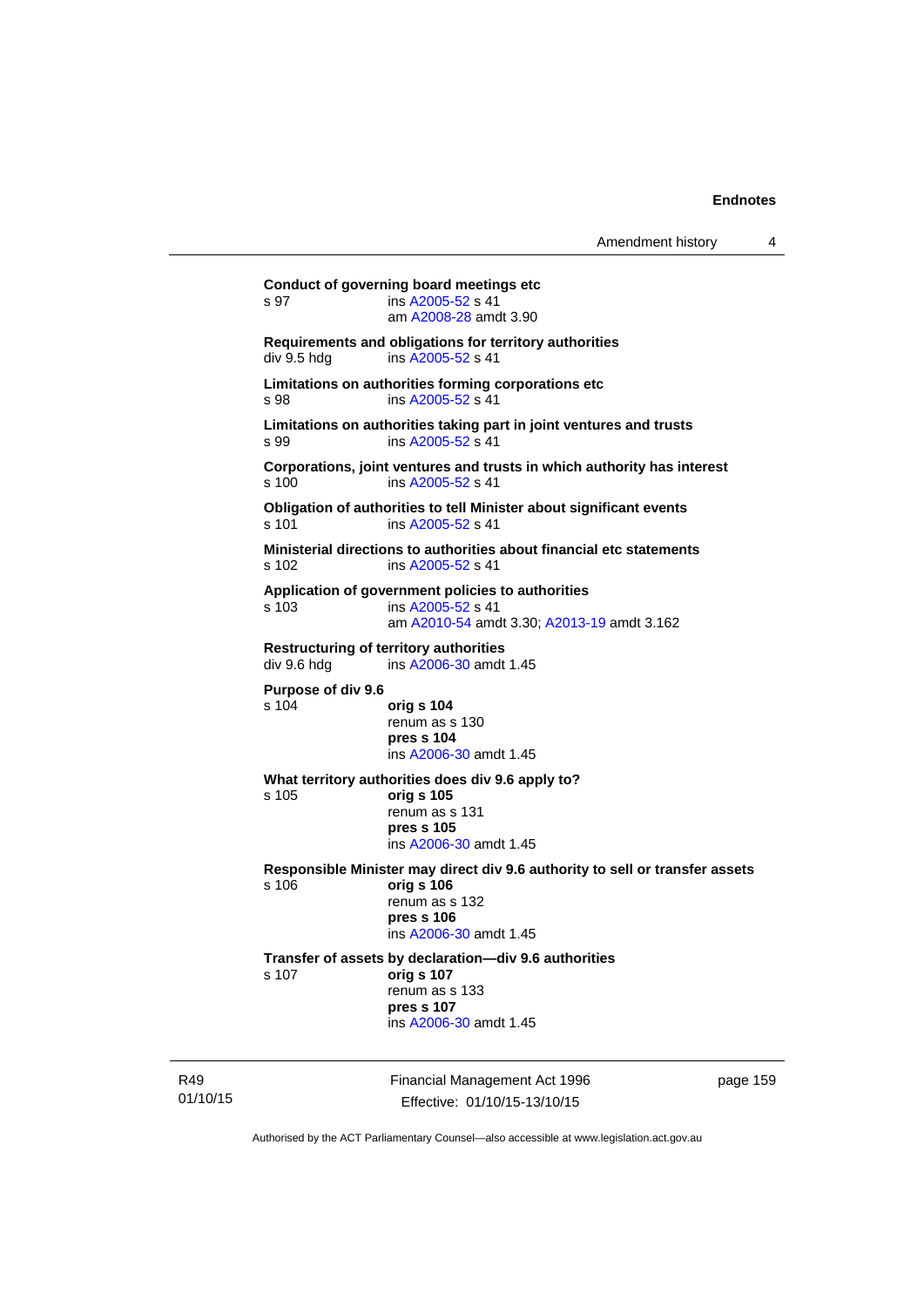4 Amendment history

**Transfer of contractual rights and liabilities by declaration—div 9.6 authorities**  s 108 **orig s 108** renum as s 134 **pres s 108**  ins [A2006-30](http://www.legislation.act.gov.au/a/2006-30) amdt 1.45 **Transfer of liabilities by declaration—div 9.6 authorities**  s 109 **orig s 109** renum as s 150 **pres s 109**  ins [A2006-30](http://www.legislation.act.gov.au/a/2006-30) amdt 1.45 **Assistance given by authorities for div 9.6**  s 110 **orig s 110** renum as s 151 **pres s 110**  ins [A2006-30](http://www.legislation.act.gov.au/a/2006-30) amdt 1.45 **Application of Legislation Act, s 94 to certain appointments, elections and approvals**  sub as s 152 **Application of Act to Health Promotion Act**  s 110B ins as mod [SL2005-42](http://www.legislation.act.gov.au/sl/2005-42) sch 1 mod 1.1 (om [A2006-30](http://www.legislation.act.gov.au/a/2006-30) amdt 1.62) **Assistance given by governing board members for div 9.6**  s 111 **orig s 111** renum as s 155 **pres s 111**  ins [A2006-30](http://www.legislation.act.gov.au/a/2006-30) amdt 1.45 **Use of information by Territory and div 9.6 authorities**  s 112 ins [A2006-30](http://www.legislation.act.gov.au/a/2006-30) amdt 1.45 **Contracts relating to the protection of information—responsible Minister for div 9.6 authority**  s 113 ins [A2006-30](http://www.legislation.act.gov.au/a/2006-30) amdt 1.45 **Contracts relating to the protection of information—div 9.6 authority**  s 114 ins [A2006-30](http://www.legislation.act.gov.au/a/2006-30) amdt 1.45 **Transfer of pending proceedings—div 9.6 authorities**  s 115 ins [A2006-30](http://www.legislation.act.gov.au/a/2006-30) amdt 1.45 **Proceedings and evidence—div 9.6 authorities**  s 116 ins [A2006-30](http://www.legislation.act.gov.au/a/2006-30) amdt 1.45 **Operation of div 9.6 not breach of contract etc**  s 117 ins [A2006-30](http://www.legislation.act.gov.au/a/2006-30) amdt 1.45

page 160 Financial Management Act 1996 Effective: 01/10/15-13/10/15

R49 01/10/15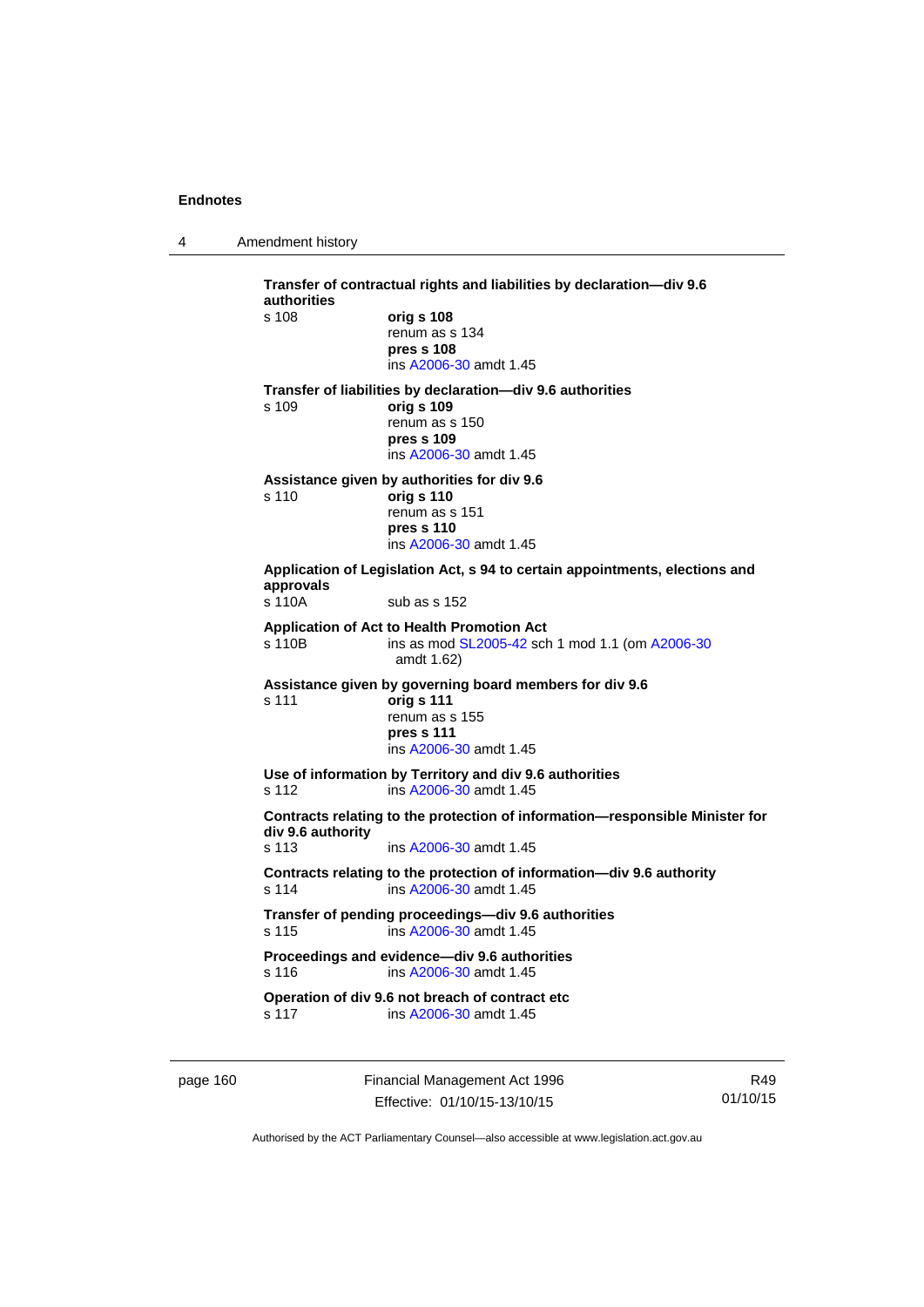| Amendment history |  |
|-------------------|--|
|-------------------|--|

**Transfer of assets etc not otherwise disposed of—div 9.6 authorities**  s 118 ins [A2006-30](http://www.legislation.act.gov.au/a/2006-30) amdt 1.45 **Annual reports etc for div 9.6 authorities**  s 119 ins [A2006-30](http://www.legislation.act.gov.au/a/2006-30) amdt 1.45 **Additional provisions for restructuring of certain territory authorities**   $div 9.7 hdg$  ins  $A2006-30$  amdt 1.45 **What territory authorities does div 9.7 apply to?**  s 120 ins [A2006-30](http://www.legislation.act.gov.au/a/2006-30) amdt 1.45 **Definitions—div 9.7**  ins [A2006-30](http://www.legislation.act.gov.au/a/2006-30) amdt 1.45 def *handover day* ins [A2006-30](http://www.legislation.act.gov.au/a/2006-30) amdt 1.45 def *territory authority* ins [A2006-30](http://www.legislation.act.gov.au/a/2006-30) amdt 1.45 **Vesting of assets, rights and liabilities—div 9.7 authorities**  s 122 ins [A2006-30](http://www.legislation.act.gov.au/a/2006-30) amdt 1.45 **Proceedings and evidence—div 9.7 authorities**  s 123 ins [A2006-30](http://www.legislation.act.gov.au/a/2006-30) amdt 1.45 **Annual reports and financial statements for div 9.7 authorities**  s 124 ins [A2006-30](http://www.legislation.act.gov.au/a/2006-30) amdt 1.45 **References to div 9.7 authority**  s 125 ins [A2006-30](http://www.legislation.act.gov.au/a/2006-30) amdt 1.45 **Miscellaneous**  (prev pt 9 hdg) renum  $A2005-52$  s 39 **Responsibility for annual financial statements of territory authorities**  s 130 (prev s 64) am [A2001-95](http://www.legislation.act.gov.au/a/2001-95) amdt 1.10 renum as s 104 [A2005-52](http://www.legislation.act.gov.au/a/2005-52) s 40 renum as s 130 [A2006-30](http://www.legislation.act.gov.au/a/2006-30) amdt 1.46 am [A2011-17](http://www.legislation.act.gov.au/a/2011-17) s 16; [A2015-34](http://www.legislation.act.gov.au/a/2015-34/default.asp) ss 107-109 **Audit of annual financial statements of territory authorities**  s 131 (prev s 65) renum as s 105 [A2005-52](http://www.legislation.act.gov.au/a/2005-52) s 40 renum as s 131 [A2006-30](http://www.legislation.act.gov.au/a/2006-30) amdt 1.46 am [A2011-17](http://www.legislation.act.gov.au/a/2011-17) s 16 **Annual financial statements of territory authorities to be included in annual reports etc**  s 132 (prev s 66) renum as s 106 [A2005-52](http://www.legislation.act.gov.au/a/2005-52) s 40  $r$ enum as s 132 [A2006-30](http://www.legislation.act.gov.au/a/2006-30) amdt 1.46

page 161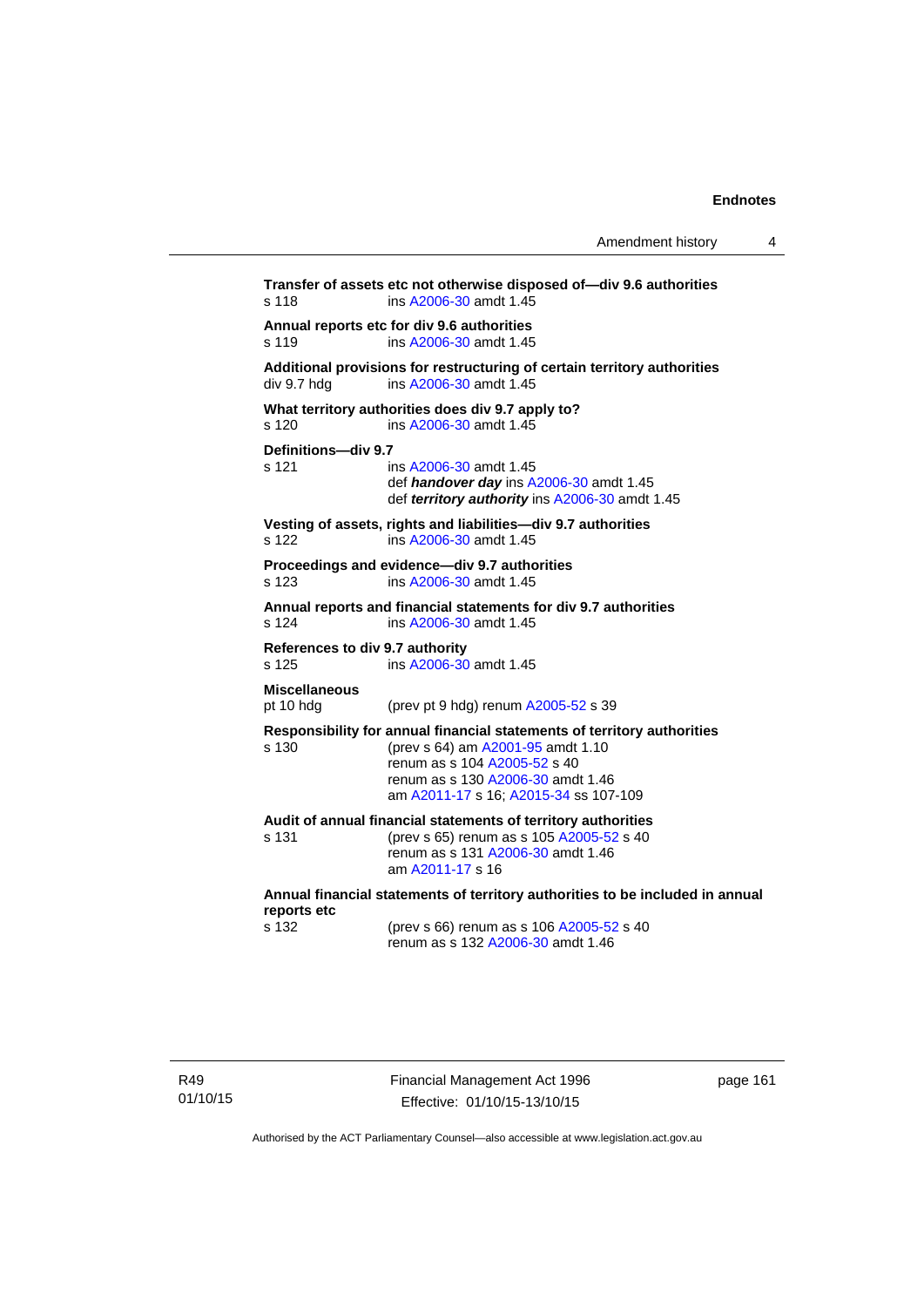| 4 | Amendment history |
|---|-------------------|
|---|-------------------|

| authorities                      | Treasurer may require interim financial statements etc for territory                                                                                                                                                                   |                 |
|----------------------------------|----------------------------------------------------------------------------------------------------------------------------------------------------------------------------------------------------------------------------------------|-----------------|
| s 133 hdg<br>s 133               | (prev s 67 hdg) sub A2000-27 s 10<br>(prev s 67) am A2000-27 s 10<br>sub A2001-44 amdt 1.1637<br>am A2003-56 amdt 3.139<br>renum as s 107 A2005-52 s 40<br>renum as s 133 A2006-30 amdt 1.46<br>am A2013-19 amdt 3.162; A2015-34 s 110 |                 |
| s 134                            | Statements of performance of territory authorities<br>(prev s 68) ins A2001-44 amdt 1.1637<br>renum as s 108 A2005-52 s 40<br>renum as s 134 A2006-30 amdt 1.46                                                                        |                 |
| Transitional<br>pt 11 hdg        | sub as pt 19 hdg                                                                                                                                                                                                                       |                 |
| pt 19 hdg                        | <b>Transitional--Financial Management Legislation Amendment Act 2005</b><br>(prev pt 11 hdg) ins A2005-52 s 42<br>sub as pt 19 hdg A2006-30 amdt 1.47<br>om R32 LA                                                                     |                 |
| 1 July 2005 application<br>s 150 | Financial Management Legislation Amendment Act 2005-provisions with<br>(prev s 109) ins A2005-52 s 42<br>renum as s 150 A2006-30 amdt 1.48<br>exp 27 October 2006 (s 150 (4))                                                          |                 |
| 1 July 2006 application          | Financial Management Legislation Amendment Act 2005-provisions with                                                                                                                                                                    |                 |
| s 151                            | (prev s 110) ins A2005-52 s 42<br>am A2006-30 amdt 1.49<br>renum as s 151 A2006-30 amdt 1.50<br>exp 27 October 2006 (s 151 (4))                                                                                                        |                 |
| approvals                        | Application of Legislation Act, s 94 to certain appointments, elections and                                                                                                                                                            |                 |
| s 152                            | (prev s 110A) ins as mod SL2005-42 sch 1 mod 1.1 (sub as<br>s 152 A2006-30 amdt 1.61)<br>exp 27 October 2007 (s 152 (4))                                                                                                               |                 |
|                                  | <b>Transitional regulations</b>                                                                                                                                                                                                        |                 |
| s 155                            | (prev s 111) ins A2005-52 s 42<br>renum as s 155 A2006-30 amdt 1.51<br>exp 27 October 2007 (s 155 (4))                                                                                                                                 |                 |
| pt 20 hdg                        | Transitional-Administrative (Miscellaneous Amendments) Act 2006<br>ins A2006-30 amdt 1.52<br>exp 1 July 2008 (s 223)                                                                                                                   |                 |
| page 162                         | Financial Management Act 1996<br>Effective: 01/10/15-13/10/15                                                                                                                                                                          | R49<br>01/10/15 |

Authorised by the ACT Parliamentary Counsel—also accessible at www.legislation.act.gov.au

Effective: 01/10/15-13/10/15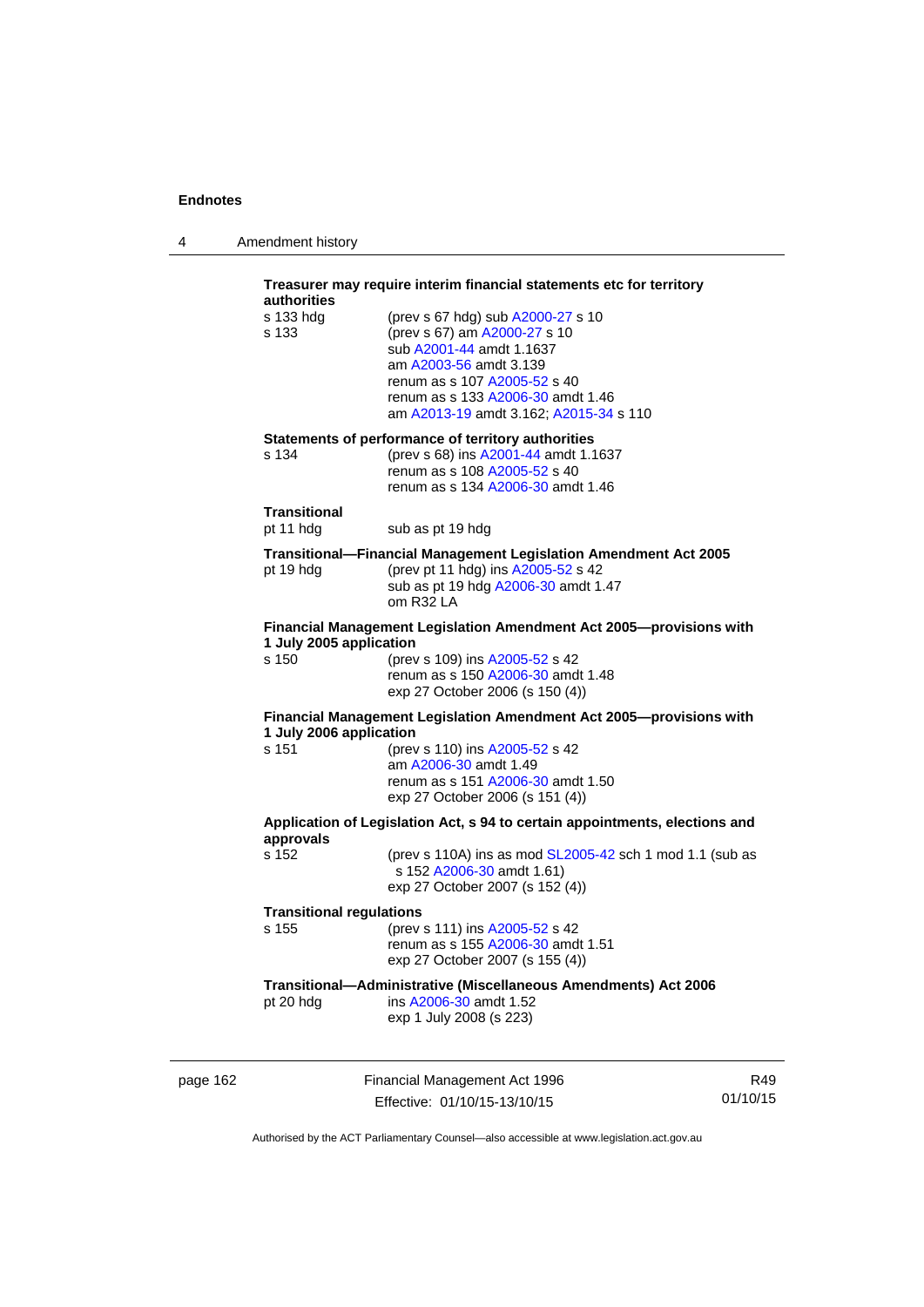| s 220                                    | Transitional-definition of territory authority<br>ins A2006-30 amdt 1.52<br>exp 19 July 2006 (s 220 (2) (LA s 88 declaration applies))   |
|------------------------------------------|------------------------------------------------------------------------------------------------------------------------------------------|
| s 221                                    | Transitional-Legislation Act, s 84 inapplicable<br>ins A2006-30 amdt 1.52<br>exp 1 August 2006 (s 221 (2) (LA s 88 declaration applies)) |
|                                          | Transitional regulations-Administrative (Miscellaneous Amendments) Act                                                                   |
| 2006<br>s 222                            | ins A2006-30 amdt 1.52<br>exp 1 July 2008 (s 223)                                                                                        |
| Expiry-pt 20<br>s 223                    | ins A2006-30 amdt 1.52<br>exp 1 July 2008 (s 223)                                                                                        |
| pt 30 hdg                                | <b>Transitional-Exhibition Park Corporation Repeal Act 2014</b><br>ins A2014-54 amdt 1.1<br>exp 1 January 2017 (s 305)                   |
| s 300                                    | Disapplication of Legislation Act, s 84<br>ins A2014-54 amdt 1.1<br>exp 1 January 2017 (s 305)                                           |
| s 301                                    | Third-party rights and interests in corporation land<br>ins A2014-54 amdt 1.1<br>exp 1 January 2017 (s 305)                              |
| s 302                                    | Registration of changes in ownership of certain assets<br>ins A2014-54 amdt 1.1<br>exp 1 January 2017 (s 305)                            |
| s 303                                    | Operation of pt 30 not breach of contract etc<br>ins A2014-54 amdt 1.1<br>exp 1 January 2017 (s 305)                                     |
| <b>Transitional regulations</b><br>s 304 | ins A2014-54 amdt 1.1<br>exp 1 January 2017 (s 305)                                                                                      |
| Expiry-pt 30<br>s 305                    | ins A2014-54 amdt 1.1<br>exp 1 January 2017 (s 305)                                                                                      |

R49 01/10/15 Financial Management Act 1996 Effective: 01/10/15-13/10/15

page 163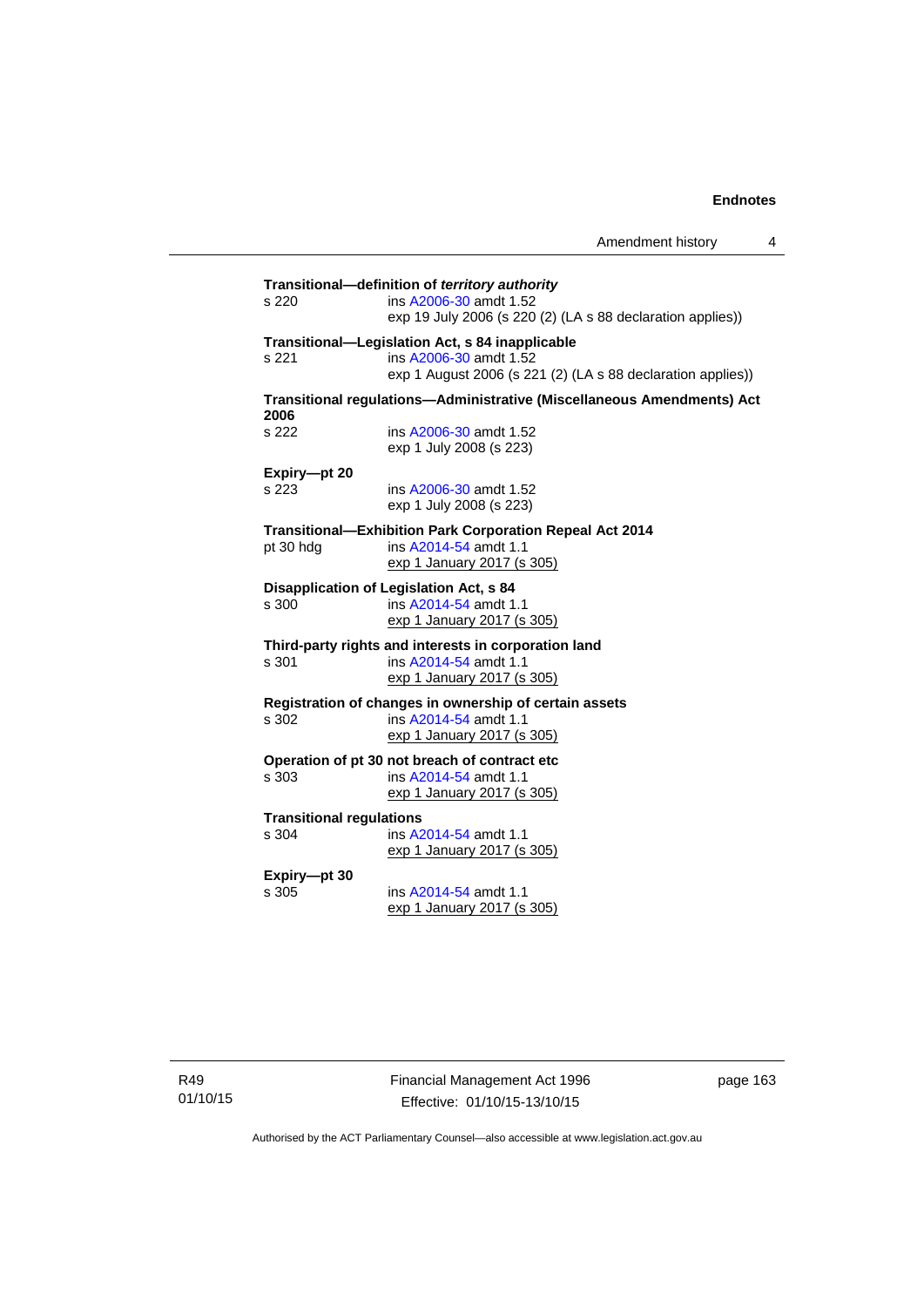4 Amendment history

| <b>Dictionary</b> |                                                                       |
|-------------------|-----------------------------------------------------------------------|
| dict              | am A2005-52 s 43; A2008-37 amdt 1.176; A2010-18                       |
|                   | amdt 1.23; A2011-17 s 9; A2012-26 amdt 1.20; A2013-19                 |
|                   | amdt 3.160; A2013-41 amdt 1.16; A2015-34 s 111                        |
|                   | def applicable governmental policies ins A2005-52 s 44                |
|                   | def appropriation reloc from s 3 A2001-95 amdt 1.4                    |
|                   | def Appropriation Act reloc from s 3 A2001-95 amdt 1.4                |
|                   | def appropriation unit reloc from s 3 A2001-95 amdt 1.4               |
|                   | om A2013-19 amdt 3.161                                                |
|                   | def banking account ins A1997-102 s 4                                 |
|                   | am A1999-33 sch                                                       |
|                   | reloc from s 3 A2001-95 amdt 1.4                                      |
|                   | def <b>borrowing</b> reloc from s 3 A2001-95 amdt 1.4                 |
|                   | def budget papers am A2001-56 amdt 3.256                              |
|                   | reloc from s 3 A2001-95 amdt 1.4                                      |
|                   | def capital injection reloc from s 3 A2001-95 amdt 1.4                |
|                   | sub A2005-52 s 45                                                     |
|                   | am A2011-17 s 16                                                      |
|                   | sub A2015-34 s 112                                                    |
|                   | def <i>CEO</i> ins A2005-52 s 46                                      |
|                   | def chief executive officer reloc from s 3 A2001-95 amdt 1.4          |
|                   | sub A2005-52 s 47                                                     |
|                   | def class of outputs reloc from s 3 A2001-95 amdt 1.4                 |
|                   | def contract ins A2006-30 amdt 1.53                                   |
|                   | sub A2015-34 s 114<br>def department reloc from s 3 A2001-95 amdt 1.4 |
|                   | om A2011-17 s 10                                                      |
|                   | def departmental banking account am A1997-102 sch                     |
|                   | reloc from s 3 A2001-95 amdt 1.4                                      |
|                   | om A2011-17 s 10                                                      |
|                   | def <i>directorate</i> ins A2011-17 s 10                              |
|                   | def directorate banking account ins A2011-17 s 10                     |
|                   | def division 9.6 authority ins A2006-30 amdt 1.54                     |
|                   | def division 9.7 authority ins A2006-30 amdt 1.54                     |
|                   | def establishing Act ins A2005-52 s 48                                |
|                   | def expenses reloc from s 3 A2001-95 amdt 1.4                         |
|                   | def financial management guidelines sub A2001-11                      |
|                   | amdt 3.125                                                            |
|                   | reloc from s 3 A2001-95 amdt 1.4                                      |
|                   | def financial year ins A2005-52 s 48                                  |
|                   | def general government sector ins A1997-124 s 4                       |
|                   | reloc from s 3 A2001-95 amdt 1.4                                      |
|                   | def generally accepted accounting practice reloc from s 3             |
|                   | A2001-95 amdt 1.4                                                     |
|                   | sub A2005-52 s 49                                                     |
|                   | am A2011-17 s 16                                                      |
|                   |                                                                       |

page 164 Financial Management Act 1996 Effective: 01/10/15-13/10/15

R49 01/10/15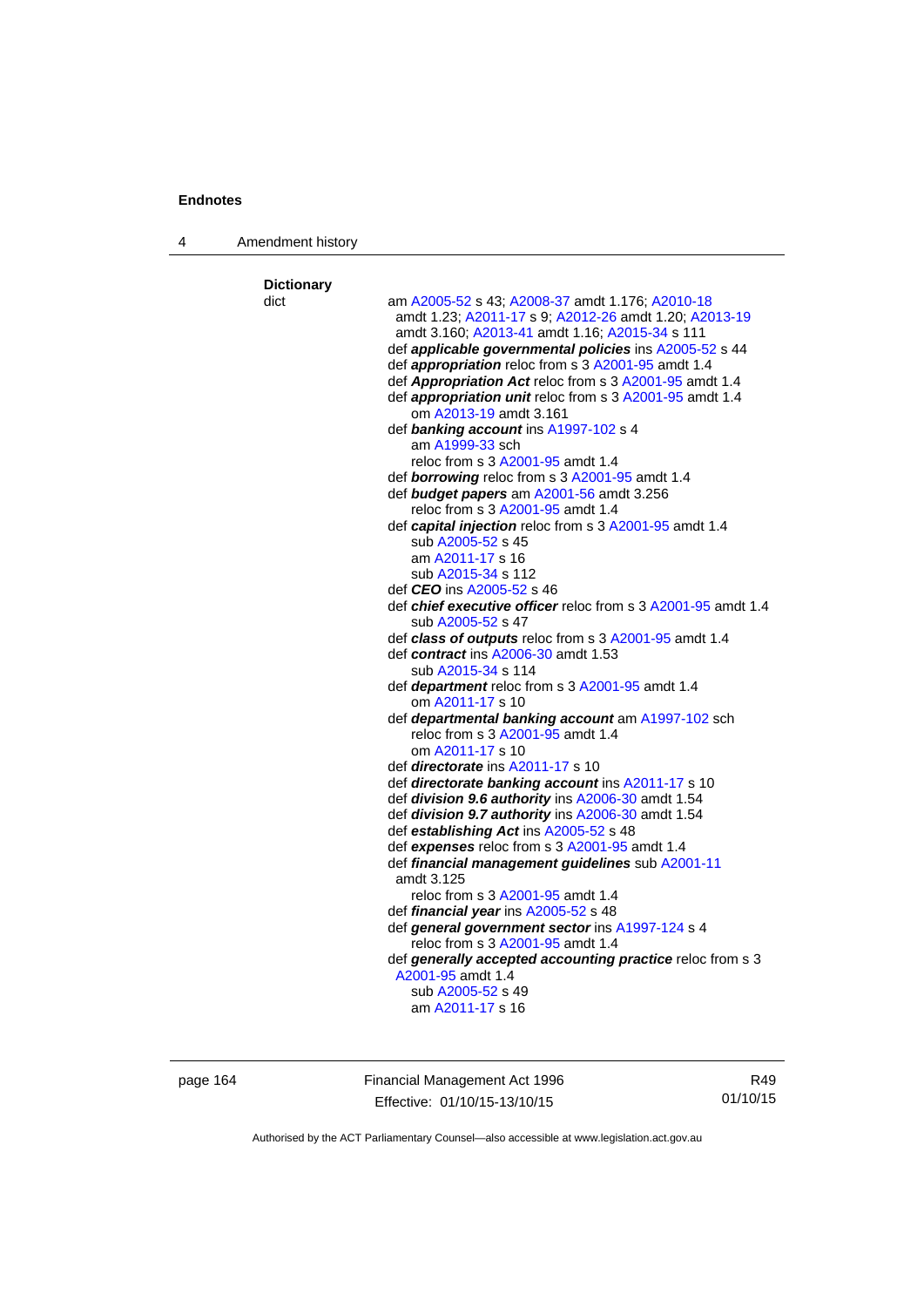def *governing board* ins [A2005-52](http://www.legislation.act.gov.au/a/2005-52) s 50 sub [A2011-17](http://www.legislation.act.gov.au/a/2011-17) s 11 def *governing board member* ins [A2005-52](http://www.legislation.act.gov.au/a/2005-52) s 50 def *GST* ins [A2000-27](http://www.legislation.act.gov.au/a/2000-27) s 4 reloc from s 3 [A2001-95](http://www.legislation.act.gov.au/a/2001-95) amdt 1.4 om [A2005-52](http://www.legislation.act.gov.au/a/2005-52) s 51 def *handover day* ins [A2006-30](http://www.legislation.act.gov.au/a/2006-30) amdt 1.55 def *input tax credit* ins [A2000-27](http://www.legislation.act.gov.au/a/2000-27) s 4 reloc from s 3 [A2001-95](http://www.legislation.act.gov.au/a/2001-95) amdt 1.4 def *interest* ins [A2001-45](http://www.legislation.act.gov.au/a/2001-45) s 4 (as am [A2002-30](http://www.legislation.act.gov.au/a/2002-30) amdt 3.370) def *invest* ins [A2001-45](http://www.legislation.act.gov.au/a/2001-45) s 4 (as am [A2002-30](http://www.legislation.act.gov.au/a/2002-30) amdt 3.370) def *Legislative Assembly secretariat* sub [A2001-95](http://www.legislation.act.gov.au/a/2001-95) amdt 1.1 reloc from s 3 [A2001-95](http://www.legislation.act.gov.au/a/2001-95) amdt 1.4 sub [A2005-42](http://www.legislation.act.gov.au/a/2005-42) amdt 1.1; [A2007-3](http://www.legislation.act.gov.au/a/2007-3) amdt 3.243 om [A2012-26](http://www.legislation.act.gov.au/a/2012-26) amdt 1.21 def *material interest* ins [A2005-52](http://www.legislation.act.gov.au/a/2005-52) s 52 def *memorandum of understanding* ins [A2015-34](http://www.legislation.act.gov.au/a/2015-34/default.asp) s 115 def *outcomes* reloc from s 3 [A2001-95](http://www.legislation.act.gov.au/a/2001-95) amdt 1.4 om [A2009-49](http://www.legislation.act.gov.au/a/2009-49) amdt 3.67 def *outputs* reloc from s 3 [A2001-95](http://www.legislation.act.gov.au/a/2001-95) amdt 1.4 am [A2011-17](http://www.legislation.act.gov.au/a/2011-17) s 16 def *prescribed* reloc from s 3 [A2001-95](http://www.legislation.act.gov.au/a/2001-95) amdt 1.4 def *public money* am [A2001-95](http://www.legislation.act.gov.au/a/2001-95) s 4 reloc from s 3 [A2001-95](http://www.legislation.act.gov.au/a/2001-95) amdt 1.4 am [A2004-53](http://www.legislation.act.gov.au/a/2004-53) amdt 1.1; pars renum R19 LA (see [A2004-53](http://www.legislation.act.gov.au/a/2004-53) amdt 1.2) def *public trading enterprise* ins [A1997-124](http://www.legislation.act.gov.au/a/1997-124) s 4 reloc from s 3 [A2001-95](http://www.legislation.act.gov.au/a/2001-95) amdt 1.4 am [A2003-21](http://www.legislation.act.gov.au/a/2003-21) s 14 om [A2005-52](http://www.legislation.act.gov.au/a/2005-52) s 53 def *public trading enterprise sector* ins [A1997-124](http://www.legislation.act.gov.au/a/1997-124) s 4 reloc from s 3 [A2001-95](http://www.legislation.act.gov.au/a/2001-95) amdt 1.4 def *relevant territory authority* ins [A2005-52](http://www.legislation.act.gov.au/a/2005-52) s 54 def *responsible chief executive* reloc from s 3 [A2001-95](http://www.legislation.act.gov.au/a/2001-95) amdt 1.4 om [A2011-17](http://www.legislation.act.gov.au/a/2011-17) s 12 def *responsible director-general* ins [A2011-17](http://www.legislation.act.gov.au/a/2011-17) s 12 def *responsible Minister* reloc from s 3 [A2001-95](http://www.legislation.act.gov.au/a/2001-95) amdt 1.4 am [A2005-52](http://www.legislation.act.gov.au/a/2005-52) s 55; [A2011-17](http://www.legislation.act.gov.au/a/2011-17) s 16 def *securities* reloc from s 3 dict [A2001-95](http://www.legislation.act.gov.au/a/2001-95) amdt 1.4 def *statement of intent* reloc from s 3 [A2001-95](http://www.legislation.act.gov.au/a/2001-95) amdt 1.4 sub [A2005-52](http://www.legislation.act.gov.au/a/2005-52) s 56 def *subsidiary* ins [A2004-53](http://www.legislation.act.gov.au/a/2004-53) amdt 1.3 def *superannuation appropriation* ins [A2000-21](http://www.legislation.act.gov.au/a/2000-21) sch reloc from s 3 [A2001-95](http://www.legislation.act.gov.au/a/2001-95) amdt 1.4

R49 01/10/15 Financial Management Act 1996 Effective: 01/10/15-13/10/15

page 165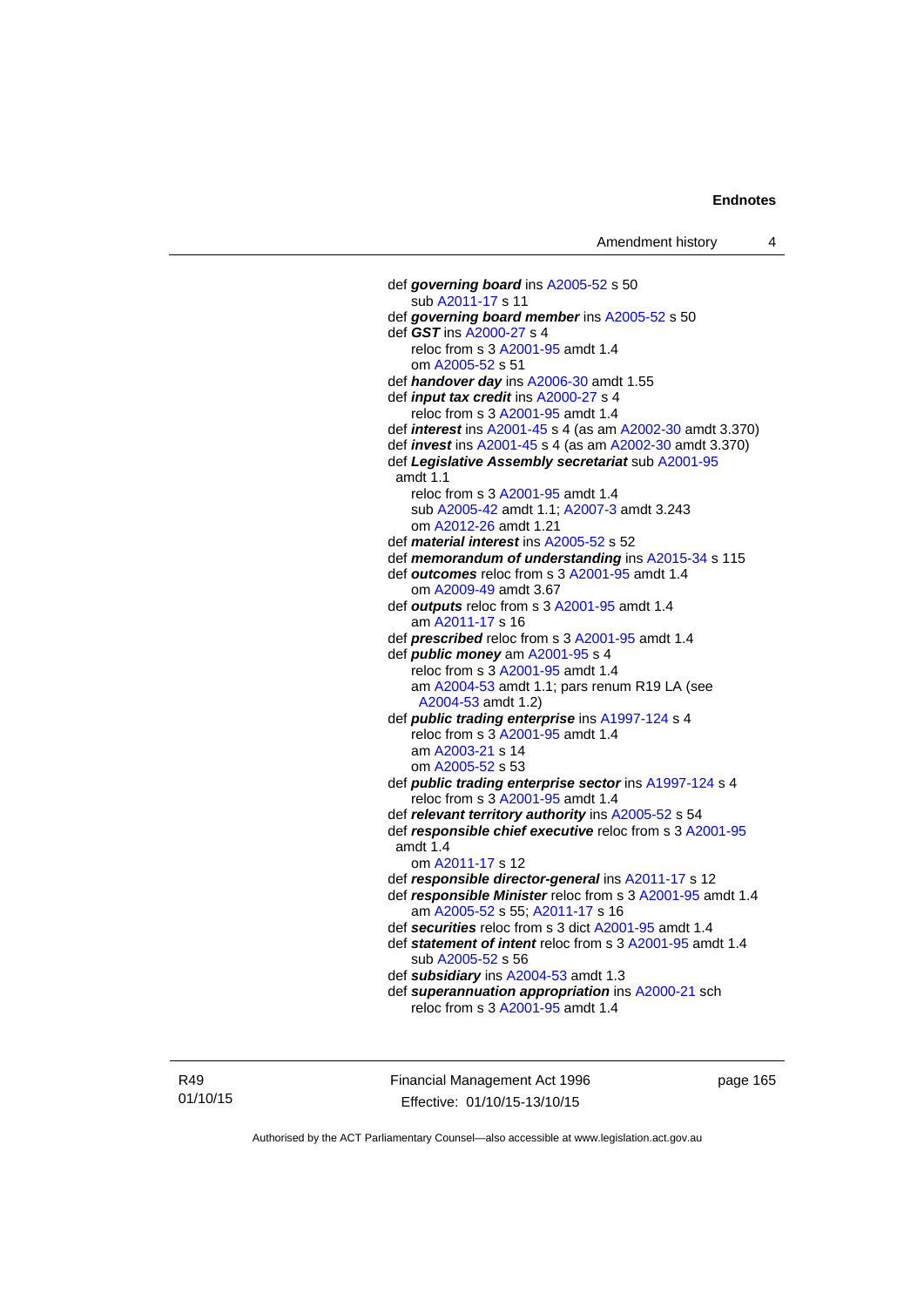4 Amendment history

| def superannuation banking account ins A2000-21 sch        |
|------------------------------------------------------------|
| reloc from s 3 A2001-95 amdt 1.4                           |
| om A2013-19 amdt 3.161                                     |
| def <i>taxable supply</i> ins A2000-27 s 4                 |
| reloc from s 3 A2001-95 amdt 1.4                           |
| def territory authority am A2000-21 sch; A2001-95 amdt 1.3 |
| reloc from s 3 A2001-95 amdt 1.4                           |
| sub A2006-30 amdt 1.56                                     |
| def <i>territory banking account</i> am A1997-102 sch      |
| reloc from s 3 A2001-95 amdt 1.4                           |
| def territory entity ins A2015-34 s 115                    |
| def the Territory ins A2009-49 amdt 3.68                   |
| def Treasurer's advance ins A2015-34 s 115                 |
| def <i>trust money</i> reloc from s 3 A2001-95 amdt 1.4    |
| def <i>under treasurer</i> ins A2015-34 s 115              |
| def warrant am A1997-102 sch                               |
| reloc from s 3 A2001-95 amdt 1.4                           |

om [A2002-38](http://www.legislation.act.gov.au/a/2002-38) amdt 1.10

page 166 Financial Management Act 1996 Effective: 01/10/15-13/10/15

R49 01/10/15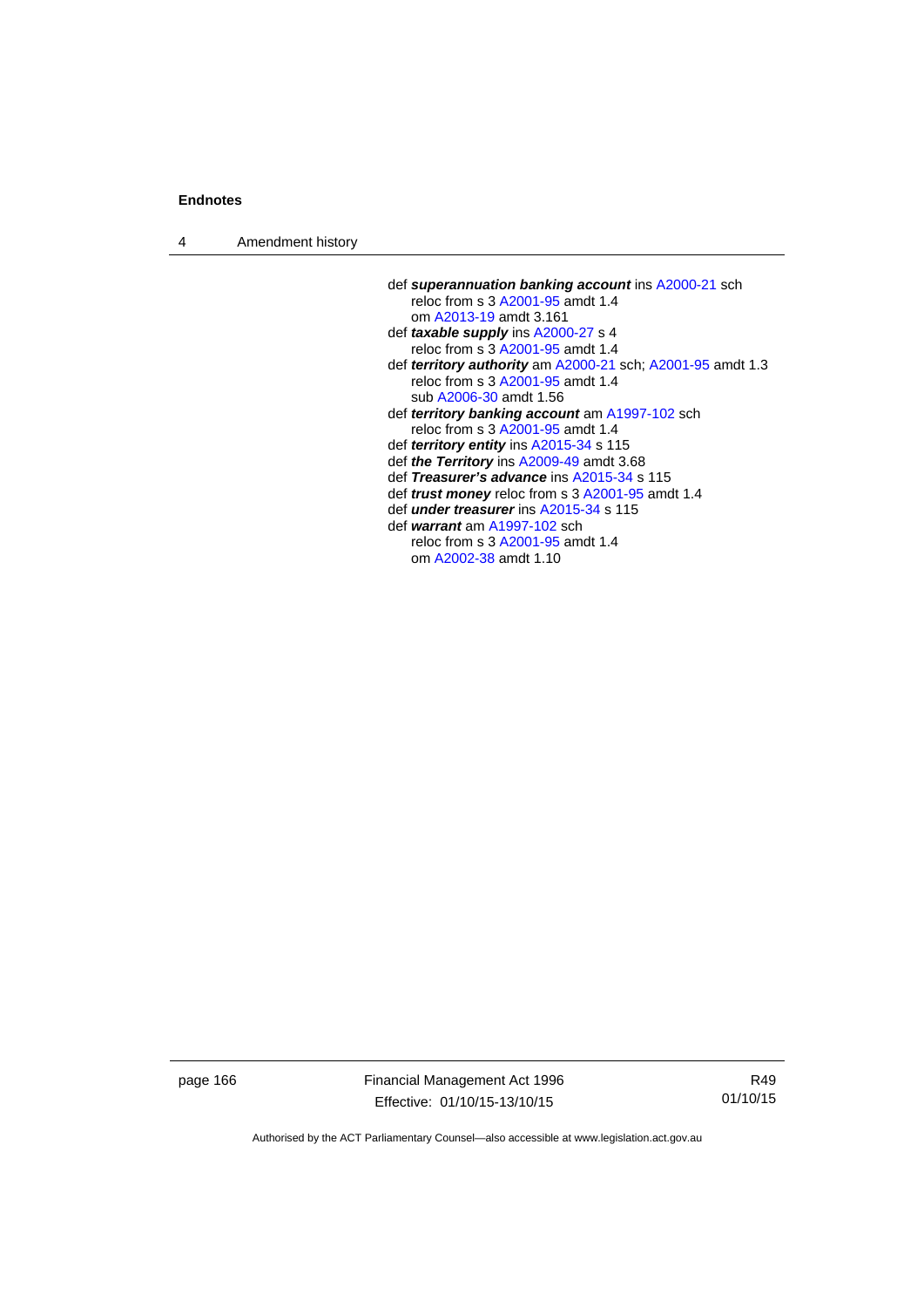# **5 Earlier republications**

Some earlier republications were not numbered. The number in column 1 refers to the publication order.

Since 12 September 2001 every authorised republication has been published in electronic pdf format on the ACT legislation register. A selection of authorised republications have also been published in printed format. These republications are marked with an asterisk (\*) in column 1. Electronic and printed versions of an authorised republication are identical.

| <b>Republication No</b> | <b>Amendments to</b> | <b>Republication date</b> |
|-------------------------|----------------------|---------------------------|
| 1                       | A1997-124            | 31 January 1998           |
| $\overline{2}$          | A1999-58             | 10 November 1999          |
| 3                       | A2001-56             | 12 September 2001         |
| 4                       | A2001-97             | 20 December 2001          |
| 5                       | A2001-97             | 31 December 2001          |
| 5(RI)                   | A2001-97 ‡           | 19 September 2002         |
| 6                       | A2001-97             | 4 January 2002            |
| 6(RI)                   | A2001-97 ‡           | 19 September 2002         |
| $7^*$                   | A2001-97             | 14 January 2002           |
| 7(RI)                   | A2001-97 ‡           | 19 September 2002         |
| 7A                      | A2001-97 ‡‡          | 19 September 2002         |
| 8                       | A2001-97             | 1 July 2002               |
| 8(RI)                   | A2001-97 ‡‡          | 19 September 2002         |
| $9*$                    | A2002-30             | 19 September 2002         |
| 10                      | A2002-38             | 1 November 2002           |
| 11                      | A2003-9              | 8 March 2003              |
| 12                      | A2003-21             | 20 May 2003               |
| 13                      | A2003-27             | 30 June 2003              |
| 14                      | A2003-46             | 1 November 2003           |
| 15                      | A2003-56             | 19 December 2003          |
| 16                      | A2004-19             | 7 April 2004              |
| 17                      | A2004-35             | 30 June 2004              |
|                         |                      |                           |

R49 01/10/15 Financial Management Act 1996 Effective: 01/10/15-13/10/15

page 167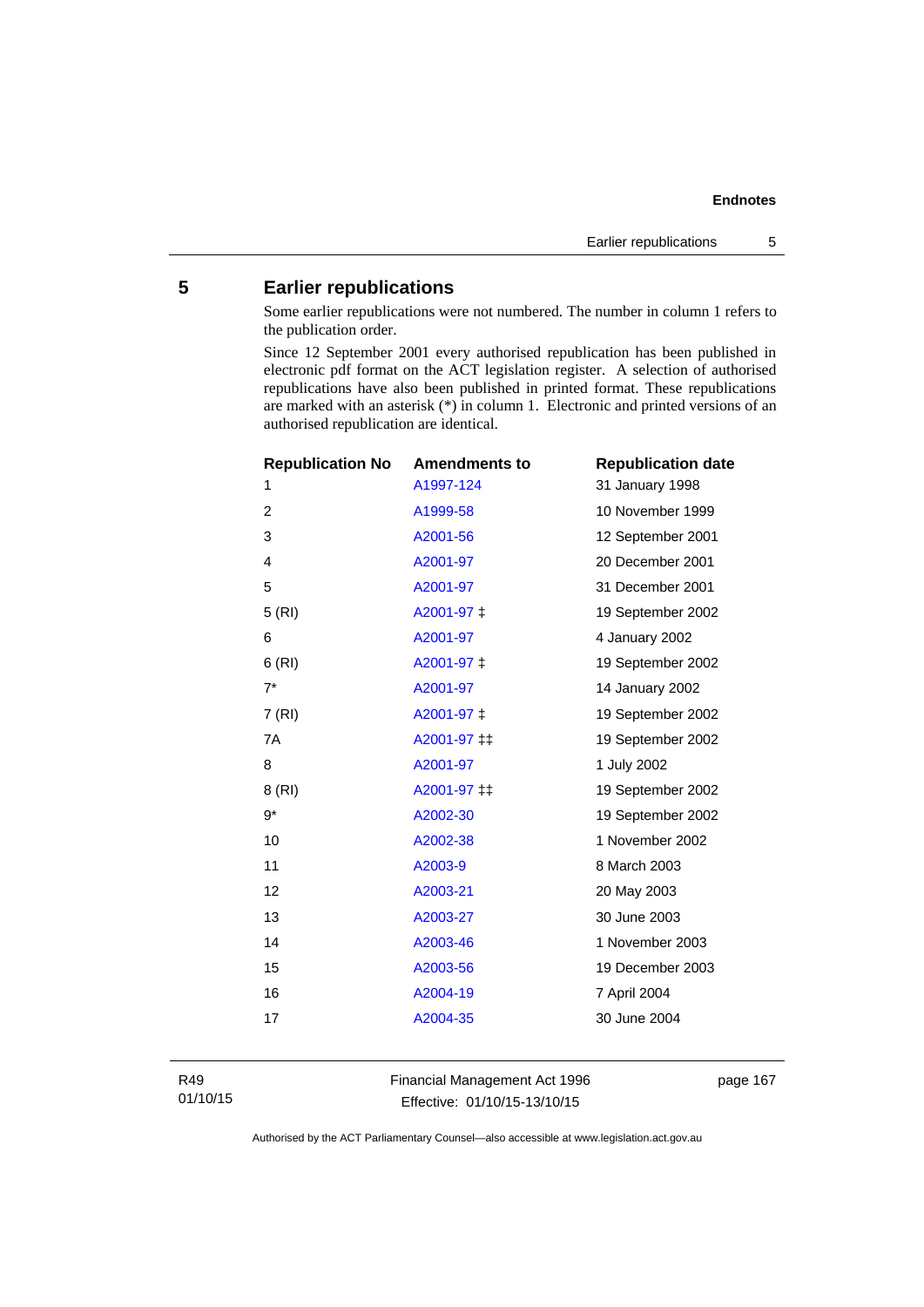| <b>Republication No</b> | <b>Amendments to</b> | <b>Republication date</b> |
|-------------------------|----------------------|---------------------------|
| 18                      | A2004-35             | 1 July 2004               |
| 19                      | A2004-53             | 17 August 2004            |
| 20                      | A2005-20             | 2 June 2005               |
| 21                      | A2005-32             | 1 July 2005               |
| 22                      | A2005-42             | 1 September 2005          |
| 23                      | A2005-52             | 27 October 2005           |
| 24                      | A2005-52             | 1 January 2006            |
| 25                      | A2006-30             | 19 June 2006              |
| 26                      | A2006-30             | 1 July 2006               |
| 27                      | A2006-30             | 20 July 2006              |
| 28                      | A2006-30             | 2 August 2006             |
| 29                      | A2006-30             | 28 October 2006           |
| 30                      | A2007-3              | 12 April 2007             |
| 31                      | A2007-10             | 12 May 2007               |
| 32                      | A2007-10             | 28 October 2007           |
| 33                      | A2007-10             | 2 July 2008               |
| 34                      | A2008-28             | 26 August 2008            |
| 35                      | A2008-37             | 2 February 2009           |
| 36                      | A2009-12             | 1 July 2009               |
| 37                      | A2009-49             | 17 December 2009          |
| $38*$                   | A2009-49             | 1 January 2010            |
| 39                      | A2010-18             | 3 June 2010               |
| 40                      | A2010-36             | 30 September 2010         |
| 41                      | A2010-55             | 1 January 2011            |
| 42                      | A2011-17             | 1 July 2011               |
| 43                      | A2012-15             | 16 May 2012               |
| 44                      | A2012-26             | 1 July 2012               |
|                         |                      |                           |

| Earlier republications |
|------------------------|
|                        |

page 168 Financial Management Act 1996 Effective: 01/10/15-13/10/15

R49 01/10/15